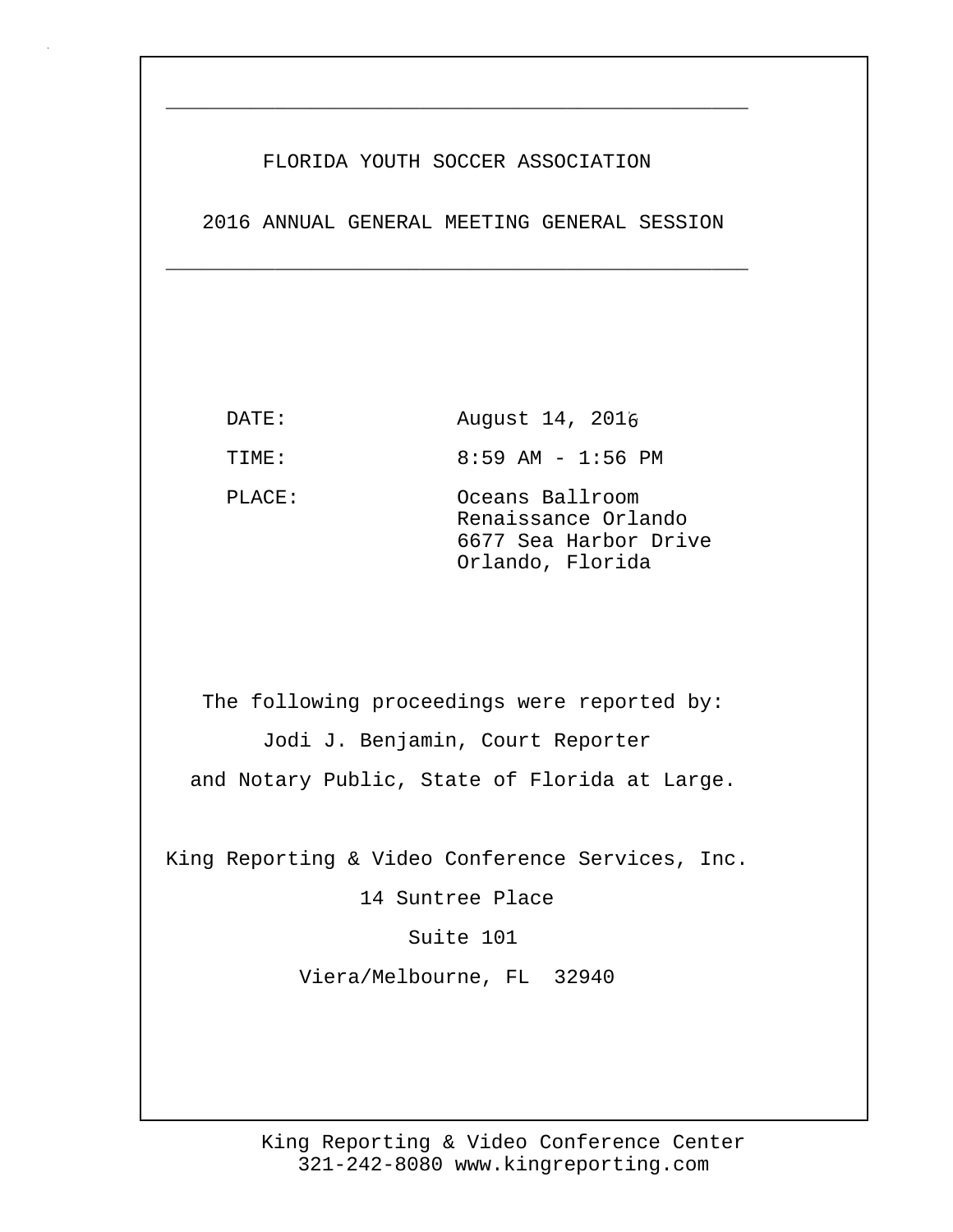## INDEX OF PROCEEDINGS

PAGE NO.

| Call to Order                | 3   |
|------------------------------|-----|
| Credentials Report           | 3   |
| Approval of 2015 AGM Minutes | 6   |
| President's Report           | 7   |
| Proposed Budget              | 7   |
| Old Business                 | 10  |
| Proposed Rule Changes        | 10  |
| Elections                    | 191 |
| Raffle                       | 203 |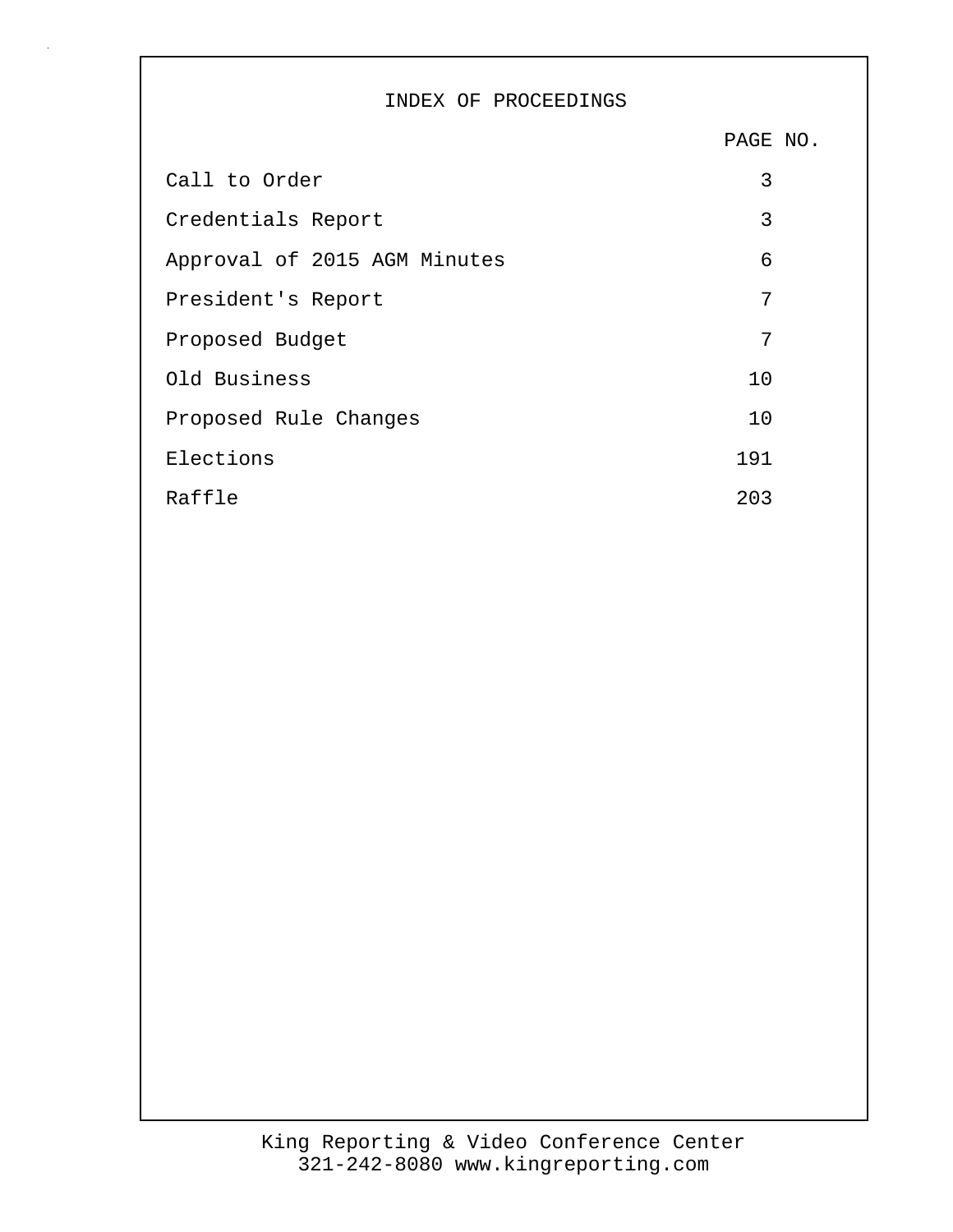1 (Meeting begins at 8:59 a.m.) 2 MARINO TORRENS: Okay. Good morning. Thank 3 you for being out here for the 42nd AGM. 4 I'm going to call the meeting to order. I 5 guess it's nine o'clock on the dot. 6 The first thing we're going to do is the 7 credential report. In your books, the purple page 8 is going to give you the final numbers. 9 The first number of available votes we have 10 sixty-eight ninety, six eight nine zero. Those 11 were the ones collected. 12 Simple majority, three four four six. 13 Two thirds, four five nine three. 14 Three quarters, five one six eight. 15 DAVE DITILLIO: Bingo. 16 MARINO TORRENS: Okay. I'm going to skip 17 Region A because there's no elections for Region A. 18 Region B, available votes, two four five 19 seven. 20 Simple majority, one two two nine. 21 Two thirds, one six three eight. 22 | And three quarters will be one eight four  $23$  three. 24 And then skip Region C because they don't have 25 an election.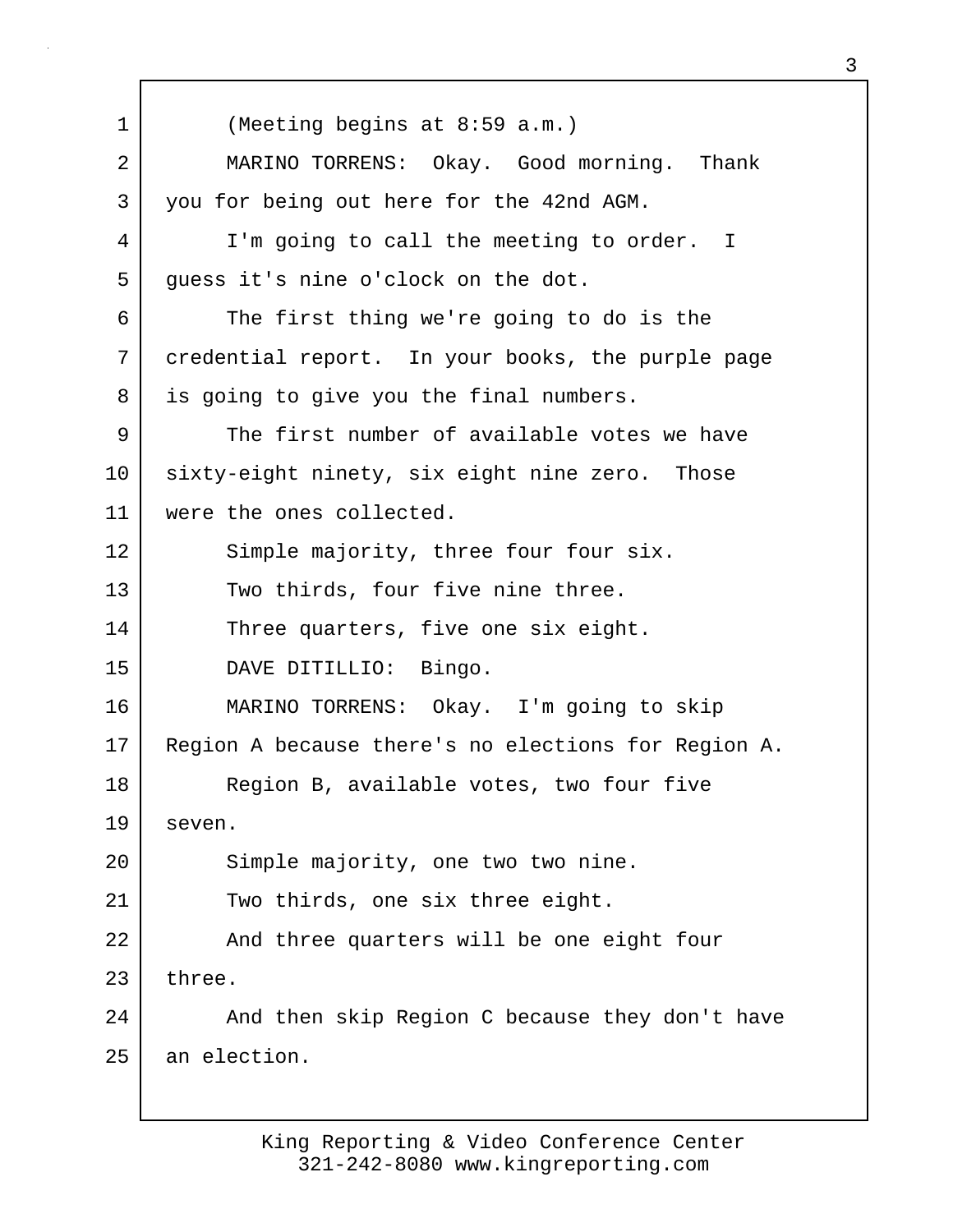| $\mathbf 1$ | Region D, available votes, two six one.         |
|-------------|-------------------------------------------------|
| 2           | Simple majority, one three one.                 |
| 3           | Two thirds, one seven four.                     |
| 4           | Three quarters, one nine six.                   |
| 5           | Hall of Fame votes, available is three.         |
| 6           | Simple majority, two.                           |
| 7           | Two thirds, two.                                |
| 8           | Three quarters, two.                            |
| 9           | That was simple.                                |
| 10          | EC and BOD votes, it's only the EC as their     |
| 11          | BOD votes are included in the region where the  |
| 12          | board members are from.                         |
| 13          | So the EC vote is, number available is twelve,  |
| 14          | eleven board members plus Past President Tommy. |
| 15          | Simple majority, seven.                         |
| 16          | Two thirds is eight.                            |
| 17          | And three quarters is nine.                     |
| $18\,$      | BECKY MCLAREN: I move to accept the report of   |
| 19          | the credentials.                                |
| 20          | JOE GOLDIAN: Second, Joe Goldian.               |
| 21          | MARINO TORRENS: Joe Goldian, second.            |
| 22          | Any questions?                                  |
| 23          | UNIDENTIFIED MALE SPEAKER: You can't skip A     |
| 24          | and C.                                          |
| 25          | MARINO TORRENS: Even if it's not an election?   |
|             |                                                 |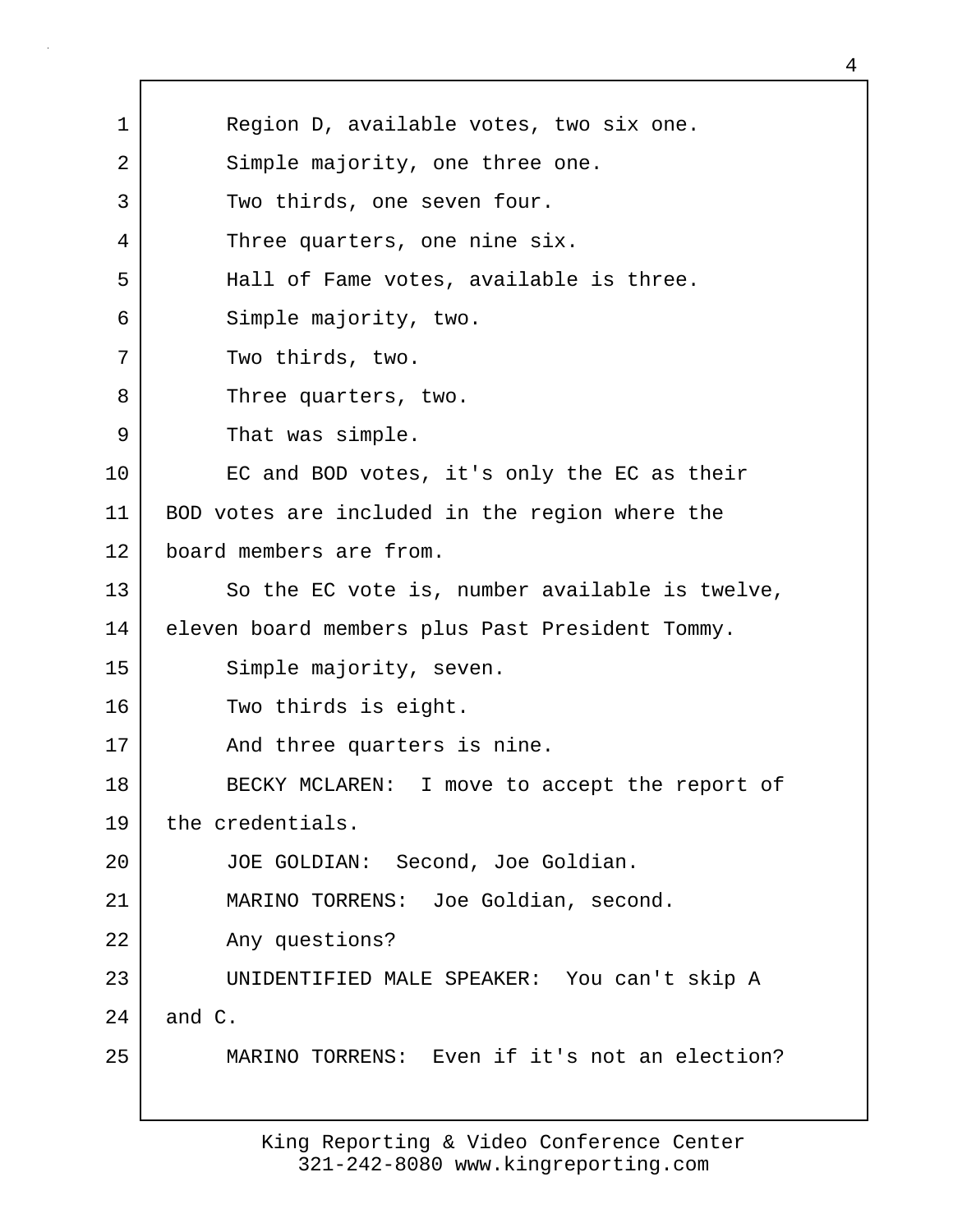| $\mathbf 1$ | UNIDENTIFIED MALE SPEAKER: No.                     |
|-------------|----------------------------------------------------|
| 2           | MARINO TORRENS: Okay. No problem. Okay             |
| 3           | that's fine.                                       |
| 4           | Here we go. A, total number of votes, one          |
| 5           | nine four four.                                    |
| 6           | Simple majority is nine seven three.               |
| 7           | Two thirds, one two nine six.                      |
| 8           | And three quarters is one four five eight.         |
| 9           | Region C, total number is two two one three.       |
| 10          | Simple majority is eleven oh seven.                |
| 11          | Two thirds is fourteen seventy-five.               |
| 12          | And three quarters is one six six zero.            |
| 13          | Any other comments on the numbers?                 |
| 14          | (No response.)                                     |
| 15          | MARINO TORRENS: Seeing none, accept by             |
| 16          | affirmation.                                       |
| 17          | Okay. Guys, I want to say a big thank you to       |
| 18          | (unintelligible). I think she was wonderful. She   |
| 19          | had like two or three --                           |
| 20          | (Applause.)                                        |
| 21          | MARINO TORRENS: She have another commitment        |
| 22          | later on in the day, but thank you very much.      |
| 23          | Okay. One thing, please, whenever you're           |
| 24          | going to talk, whenever you come up to the         |
| 25          | microphone, speak clear. We have a court reporter. |
|             |                                                    |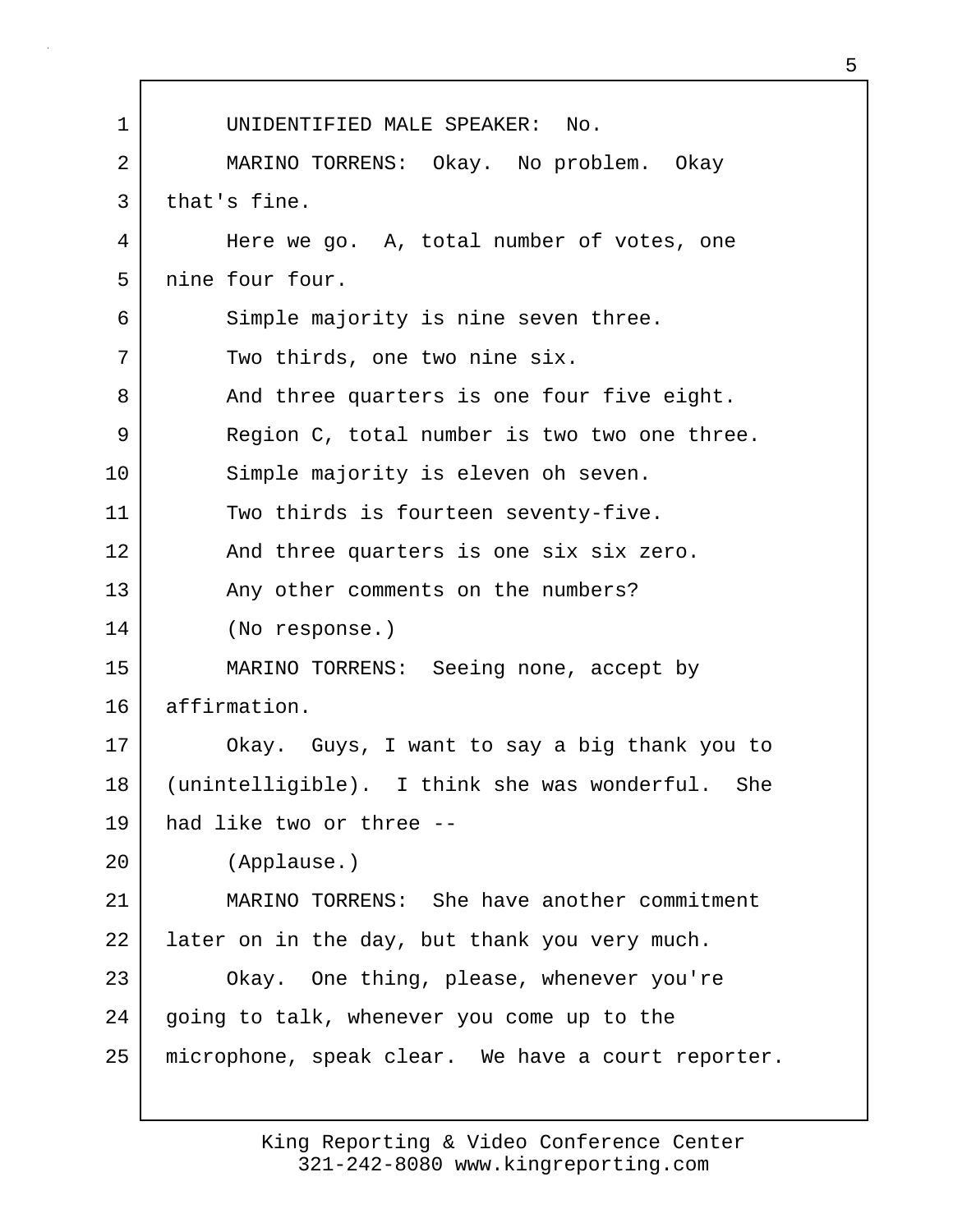| $\mathbf 1$ | Only one at a time, so she can make sure at least,  |
|-------------|-----------------------------------------------------|
| 2           | her fingers are not that fast that she can take     |
| 3           | three people at the same time.                      |
| 4           | Remember your names and the club you                |
| 5           | represent.                                          |
| 6           | Okay. Approval of the previous minutes that         |
| 7           | were sent and were online.                          |
| 8           | Any comments about the previous minutes, last       |
| 9           | year's AGM?                                         |
| 10          | They're not in the book.                            |
| 11          | ELSA MAROON: They were fifteen hundred pages.       |
| 12          | MARINO TORRENS: Fifteen hundred pages of the        |
| 13          | minutes that were sent out, they were posted online |
| 14          | months ago.                                         |
| 15          | (No response.)                                      |
| 16          | MARINO TORRENS: I guess seeing none.                |
| 17          | BECKY MCLAREN: I move to -- Becky McLaren, VP       |
| 18          | of Administration and Communication. I move to      |
| 19          | approve the minutes from the previous AGM as have   |
| 20          | been posted and presented online.                   |
| 21          | TERRI TOWERS: Second, Terri Towers.                 |
| 22          | She knows me.                                       |
| 23          | MARINO TORRENS: Any other, any comments,            |
| 24          | questions?                                          |
| 25          | (No response.)                                      |
|             |                                                     |

г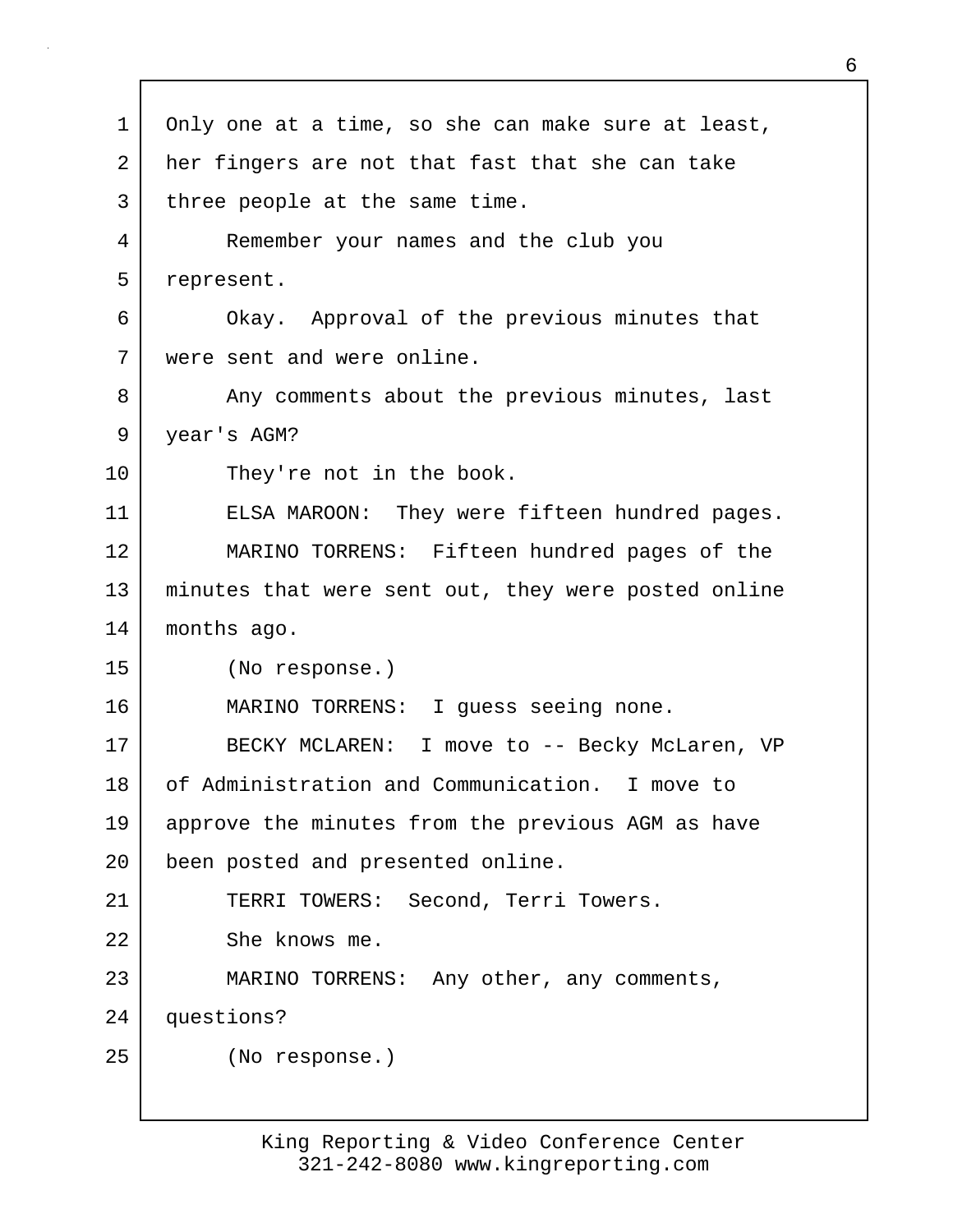1 MARINO TORRENS: Seeing none. They're 2 approved. 3 Correspondence, do we have any correspondence? 4 Okay. President's Report. 5 This year it's a very important year for us. 6 We have the team that made it all the way to 7 President's Cup National Finals. We have four 8 teams that made it to National Finals, to National 9 President's Cup. We've got six teams that made it 10 to our National Championship, the most teams ever 11 in one year. And we lost a couple finals, but I 12 think Florida has been well-represented nationally. 13 | And that's to you guys because of what you guys are 14 doing for your players, so I want to thank you guys 15 for that. 16 Thank you. 17 (Applause.) 18 MARINO TORRENS: Okay. Now the Treasurer's 19 Report, Diana. 20 DIANA ROBERTSON: It supposedly started out as 21 pink paper, yellow paper, but it's the green 22 handout. We had some major changes in the look of 23 the report, the accounts, and how we're doing some 24 of our tournaments, we changed the State Cup, 25 President's Cup, and Commissioner's Cup. So it was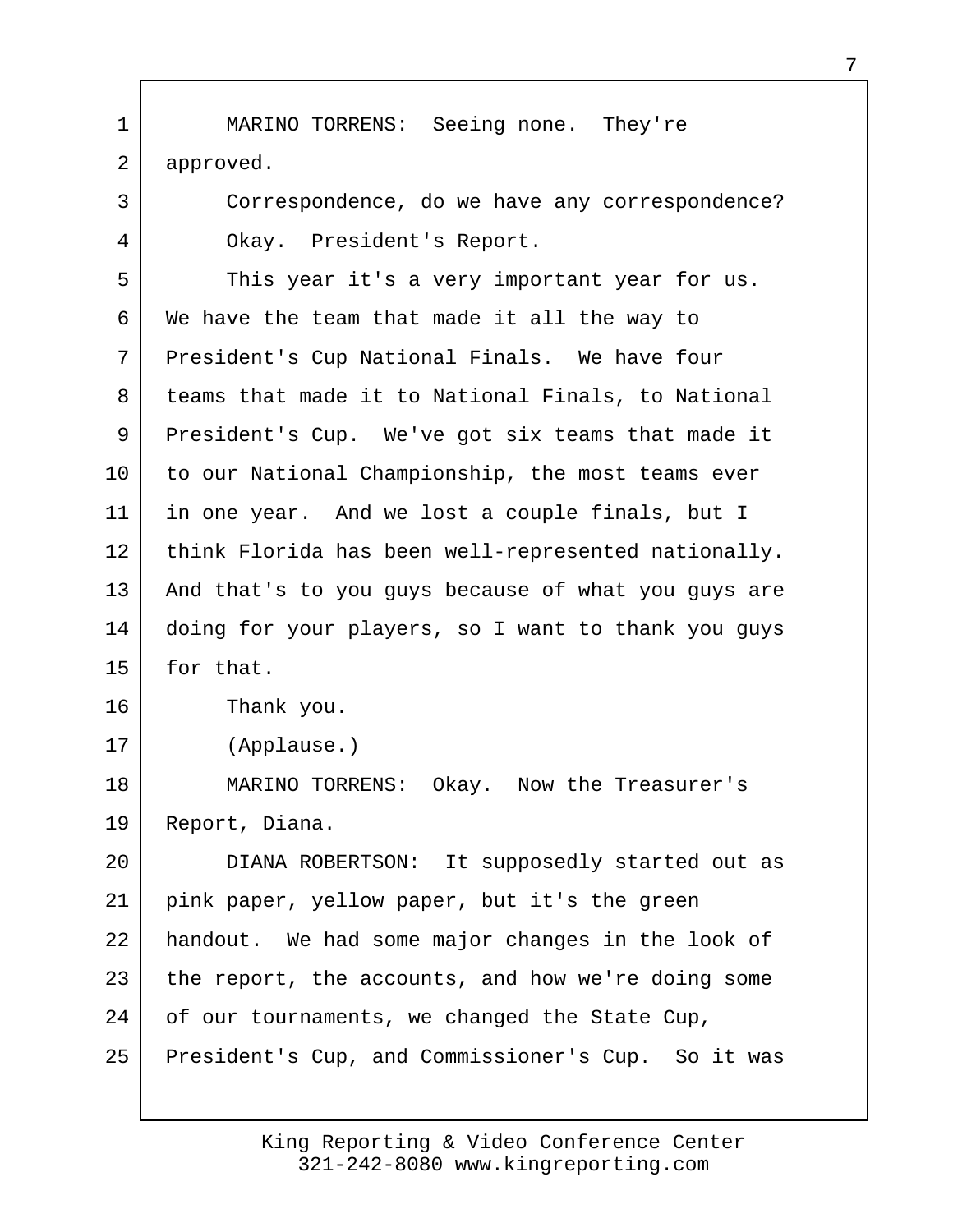1 a lot of fun trying to get this done. I also tried 2 to put some comments as to what the new line items 3 include. Basically we collapsed them to make them 4 a little bit easier to work with.

5 As you can see, we are proposing a loss for 6 next year. The primary reason is we just learned 7 this summer from the FDLE of Florida that we must 8 do a specific background check that will cost an 9 | additional thirty dollars for coach/volunteer. 10 Because it occurred this summer, we can't pass it 11 on to the clubs, so we have put it in this budget 12 to cover those dollar amounts for this year.

13 Since this is a budget, what I'm proposing is 14 should the end of next year -- oh, one of my last 15 duties -- should the end of next year come up with 16 a loss, that we can do have some reserves that can 17 cover that loss for the year. We usually ended up 18 in the black every year, so I think this number 19 would probably be less than what is currently 20 | showing in the budget.

21 | A motion to approve next year's budget? 22 | It's one of my last duties with less than 23 three hours to go.

24 I need a motion.

25 JOE GOLDIAN: Joe Goldian, I make a motion.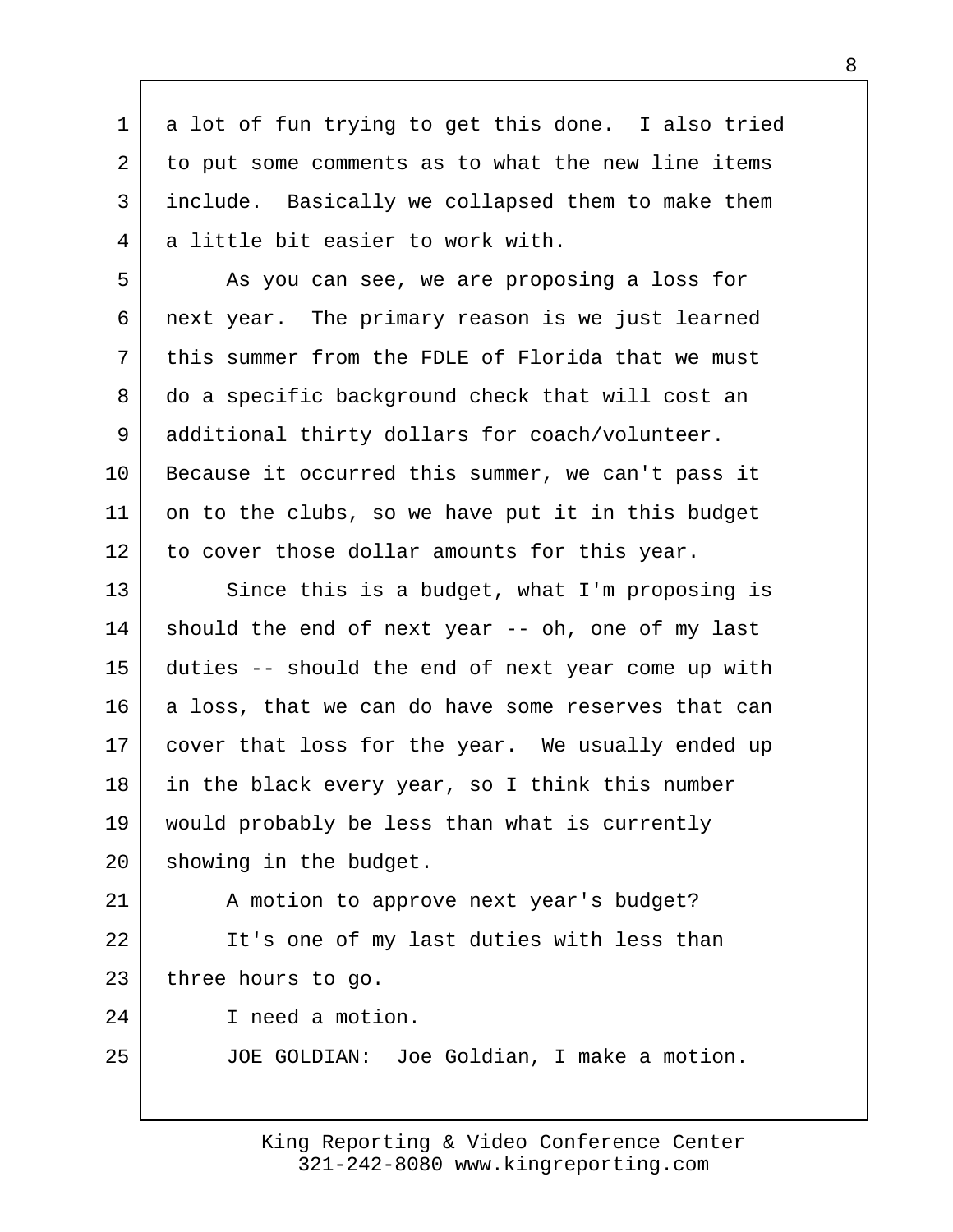| 1  | TERRI TOWERS: Second, Terry with an I.             |
|----|----------------------------------------------------|
| 2  | DIANA ROBERTSON: Any questions?                    |
| 3  | Wake up, people.                                   |
| 4  | (No response.)                                     |
| 5  | DIANA ROBERTSON: All right. Then the budget,       |
| 6  | those all in favor of passing the budget as is.    |
| 7  | MULTIPLE SPEAKERS: Aye.                            |
| 8  | DIANA ROBERTSON: Any opposed?                      |
| 9  | (No response.)                                     |
| 10 | DIANA ROBERTSON: Any abstain?                      |
| 11 | (No response.)                                     |
| 12 | DIANA ROBERTSON: They'll probably get into         |
| 13 | that FDLE stuff later in the meeting.              |
| 14 | Thank you, everyone.                               |
| 15 | (Applause.)                                        |
| 16 | MARINO TORRENS: Okay. What she mentioned           |
| 17 | about the FDLE, we decided, because the charges    |
| 18 | came in after May 1st, which is when we have to    |
| 19 | notify of the fees of next year, we decided we're  |
| 20 | going to eat that charge. But next year be ready   |
| 21 | because it's coming to you guys, it will be put in |
| 22 | the fees for next year. So when you guys are, when |
| 23 | you're paying fifteen dollars to coach now, you    |
| 24 | might be looking at thirty-five, forty dollars to  |
| 25 | coach/volunteer for next year. And it's not a lot  |
|    |                                                    |

Г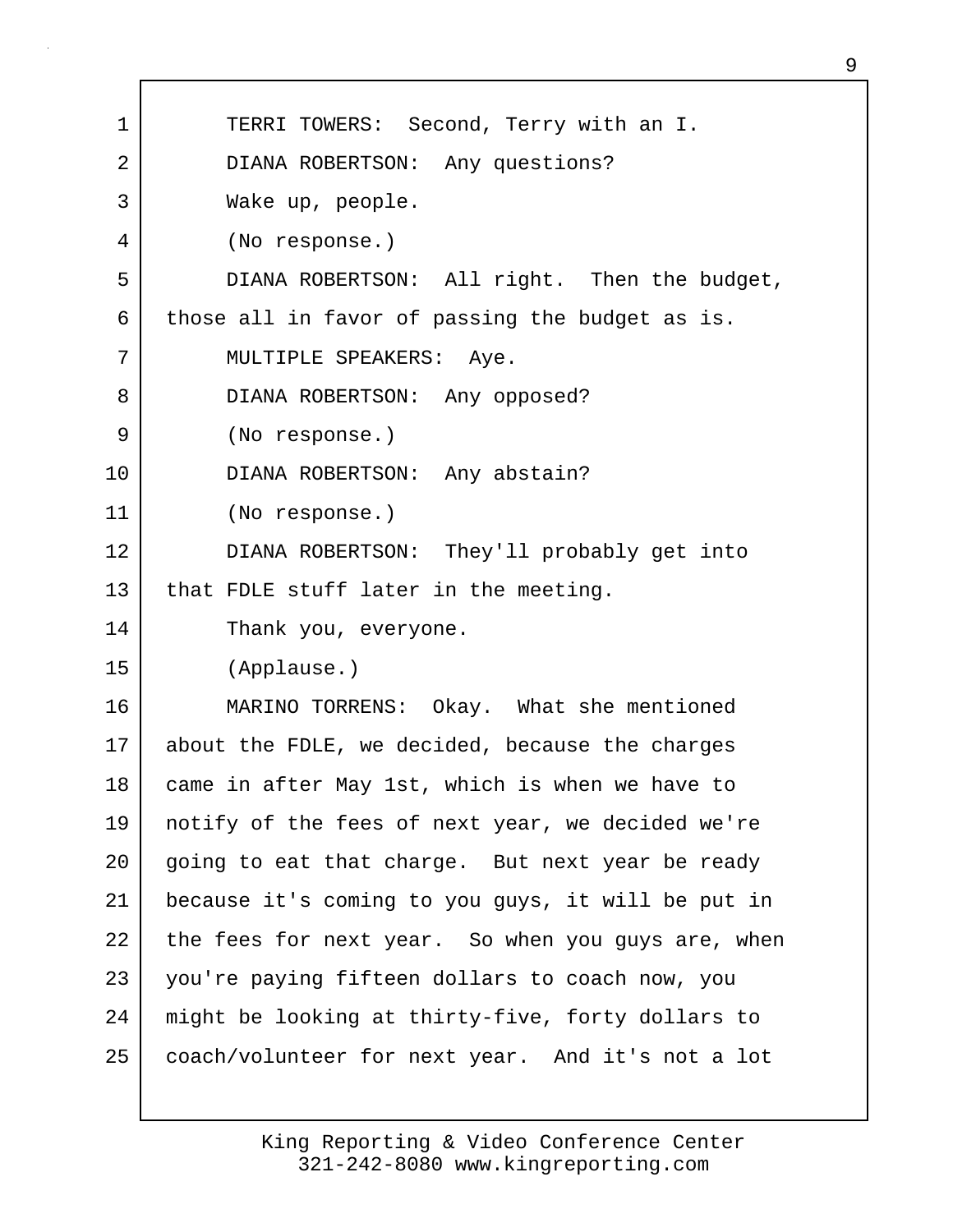1 | we can do about it. It's what the FDLE charges, 2 okay. 3 Old business. There was a motion at the end 4 of the AGM last year, the maker of the motion is 5 sitting in the floor, the building, Barry, it had  $6$  to do with the FSPL, I believe that it was put into 7 | the rules already, the motion from last year. 8 BARRY WITLIN: That's fine. 9 MARINO TORRENS: The wording was put in the 10 rules. 11 BARRY WITLIN: That's fine. 12 MARINO TORRENS: Okay. Now the fun part, 13 Becky, here we go. 14 We will break, even if we haven't finished the 15 proposed rule changes, we will break at ten thirty 16 for people to check out. So it might be in the 17 middle of the proposed rule changes. We don't know 18 | how long that's going to take, okay. 19 BECKY MCLAREN: First of all, I want to thank 20 those who served on the Rules Committee this year. 21 Thanks for your diligence and your hard work, 22 because when we sent out the entire document that 23 we had to go through for the restructure that was 24 approved at the last AGM, I really appreciate 25 everything that you guys helped get accomplished.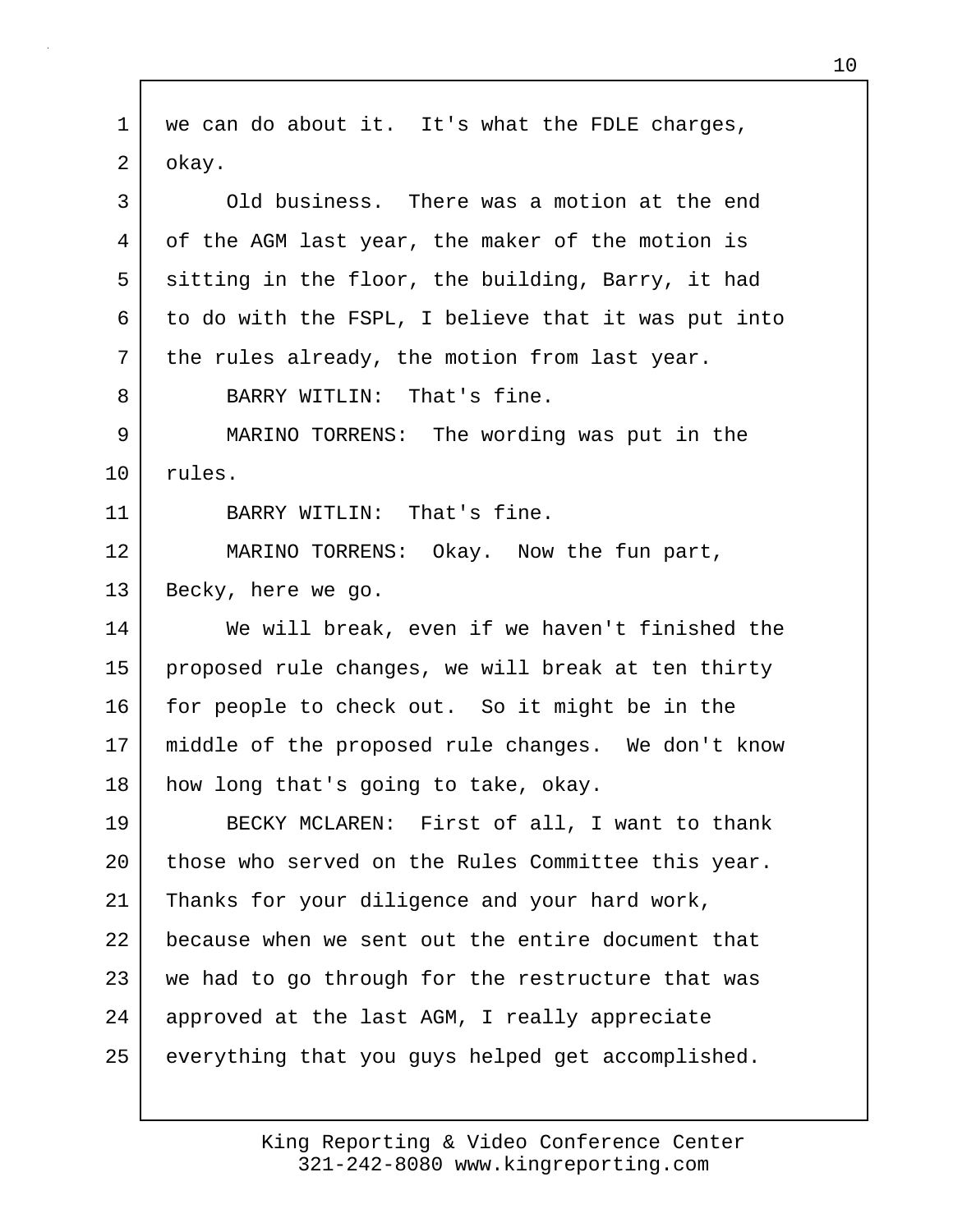1 And also, Elsa and Alice, I have to say thank 2 you to both of you as well. 3 What we're going to is I'm going to do it in 4 three parts. First I'm going to do the entire 5 document that's for the restructure, which was 6 posted online. It wasn't printed, because if we 7 printed it, it would have made your books really 8 thick. And then I'll go to the housekeeping ones, 9 and then we'll go into the proposed changes. 10 Okay. And when you do go into the rules, 11 when, once the motion is made, one person will 12 speak, we'll go for and against until one side is 13 exhausted. 14 Everybody clear? 15 (No response.) 16 BECKY MCLAREN: All right. First thing I 17 would like to do is make a motion that we approve 18 the proposed, the rule change document for the 19 restructure that was approved at the last AGM. 20 | JOE GOLDIAN: So move, Joe Goldian. 21 BECKY MCLAREN: Joe Goldian. 22 Second? 23 TERRI TOWERS: Second, Terry with an I. 24 BECKY MCLAREN: Terry with an I, thank you. 25 Any discussion?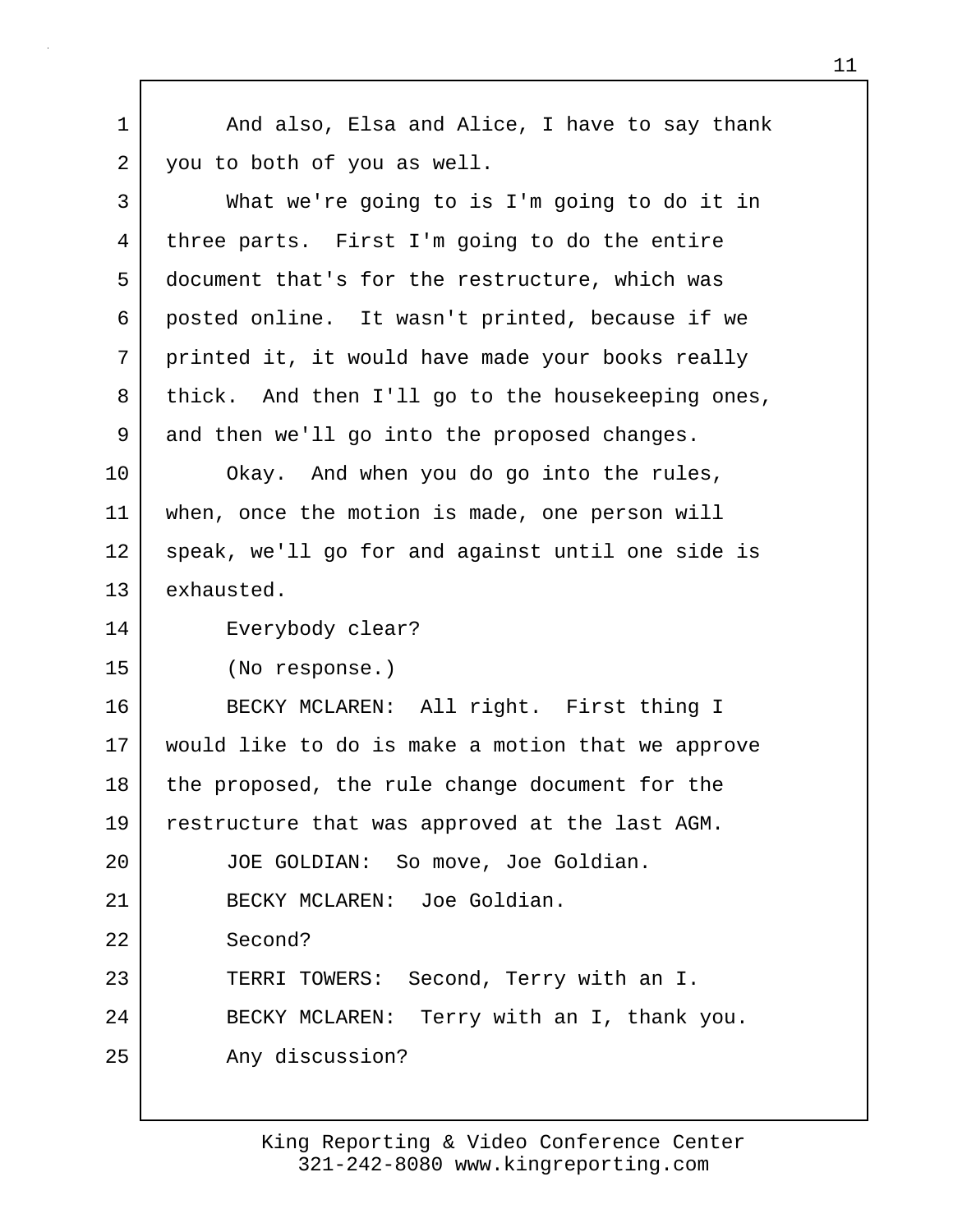1 (No response.) 2 BECKY MCLAREN: Seeing no discussion, all 3 those in favor signify by saying aye. 4 MULTIPLE SPEAKERS: Aye. 5 BECKY MCLAREN: Opposed? 6 (No response.) 7 BECKY MCLAREN: Abstention. 8 (No response.) 9 BECKY MCLAREN: Motion carries. 10 Thank you very much. 11 Jared, we're going to go to the housekeeping. 12 I would like to entertain a motion to approve 13 all of the housekeeping proposed changes as one 14 entity, unless there's somebody that has an issue 15 | with one of those housekeeping changes. 16 I would like to entertain a motion. 17 TERRI TOWERS: Terri Towers, I move we accept 18 all the proposed changes, the housekeeping changes 19 as one vote. 20 TESSIE GOICOECHEA: Second, Tess Goicoechea. 21 DAVE DITILLIO: Good job, Tess. 22 BECKY MCLAREN: So moved by Terri and seconded 23 by Tessie, motion to accept all the proposed 24 housekeeping changes. 25 Any discussion?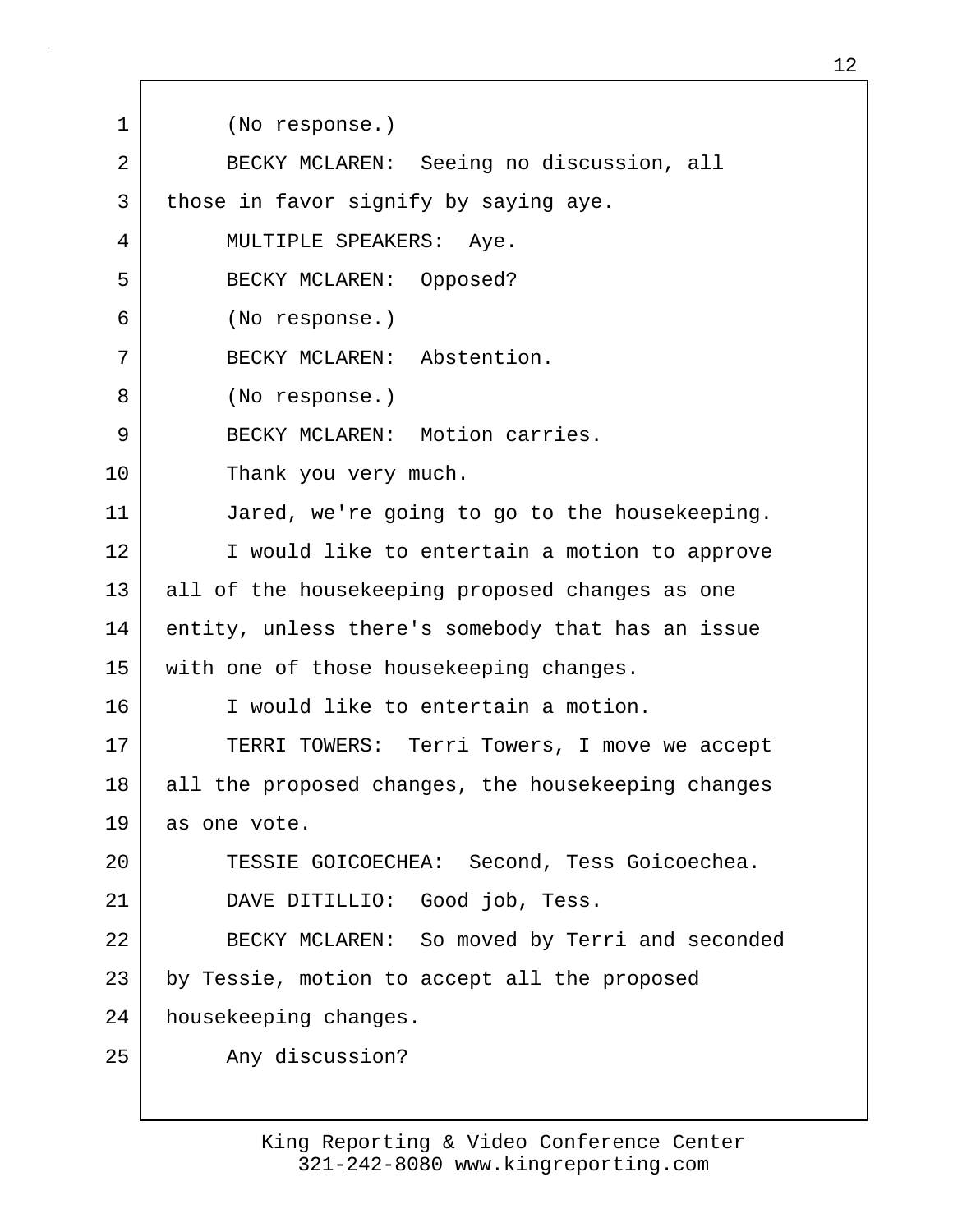1 (No response.) 2 BECKY MCLAREN: Seeing no discussion, all 3 those in favor signify by saying aye. 4 MULTIPLE SPEAKERS: Aye. 5 BECKY MCLAREN: Opposed. 6 (No response.) 7 BECKY MCLAREN: Abstention. 8 (No response.) 9 BECKY MCLAREN: Motion carries. 10 Thank you. 11 Jared, we're going to go to the proposed 12 changes. 13 All right. I'm not going to, when we go 14 | through these, I'm not going to read them, I'm 15 going to go by what's on the screen. I will tell 16 you there were some modifications to some, based on 17 the proposed rule change workshop that was held 18 yesterday morning. 19 So we'll start with the first one. 20 I move to accept the proposed change as 21 presented on the screen and in your books. 22 MARINO TORRENS: Second. 23 BECKY MCLAREN: Seconded by Marino. 24 Any discussion? 25 UNIDENTIFIED MALE SPEAKER: We can't see what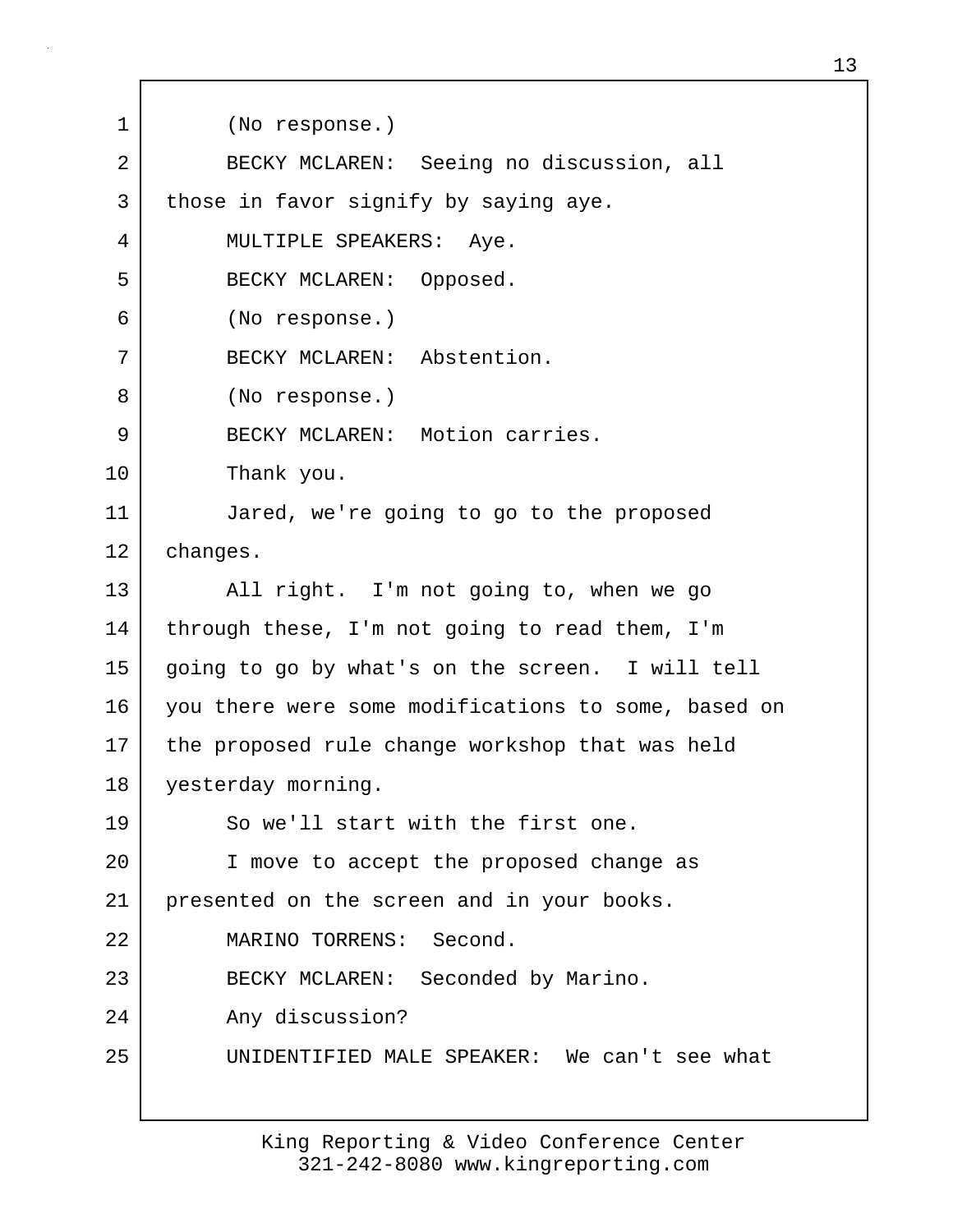1 | the proposed change is. 2 BECKY MCLAREN: Can you move up a little bit, 3 Jared, please. 4 UNIDENTIFIED MALE SPEAKER: Nobody can see it. 5 BECKY MCLAREN: I can't see the screen, sorry. 6 UNIDENTIFIED MALE SPEAKER: Scroll down. 7 BECKY MCLAREN: He wants to see the proposed 8 change part, down a little bit. There you go. 9 That one has not changed from what's in your 10 book. 11 Any other discussion? 12 (No response.) 13 BECKY MCLAREN: Seeing no discussion, all 14 | those in favor signify by saying aye. 15 MULTIPLE SPEAKERS: Aye. 16 BECKY MCLAREN: Opposed. 17 (No response.) 18 BECKY MCLAREN: Abstentions. 19 (No response.) 20 BECKY MCLAREN: Motion carries. 21 For the next one, 4.2, make a motion to accept 22 this as presented on the screen and in your book. 23 Can I have a second, please? 24 JOE GOLDIAN: Second, Joe Goldian. 25 TESSIE GOICOECHEA: Second, Tess.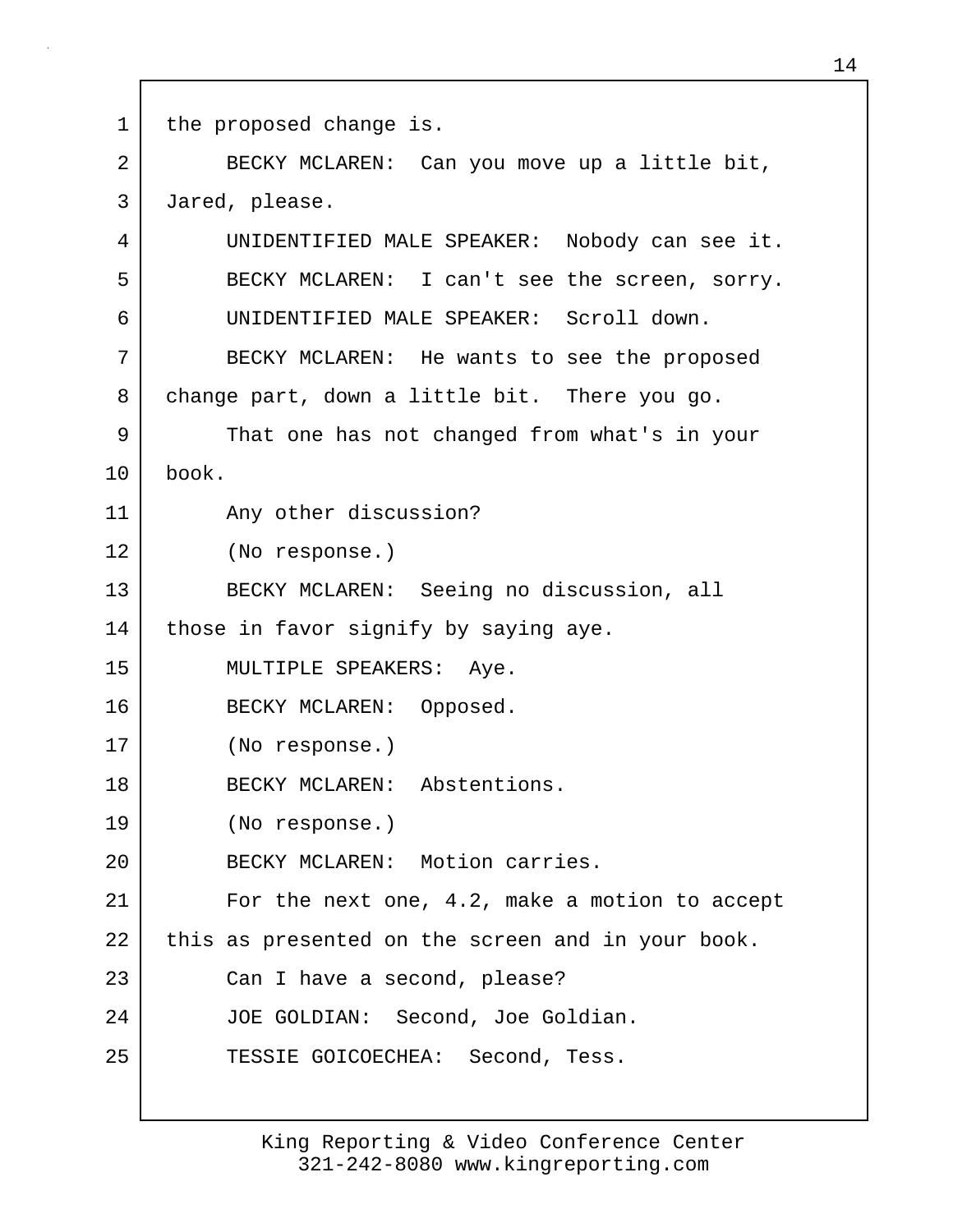1 BECKY MCLAREN: Seconded by Tessie. 2 Any discussion? 3 Jared, can you scroll down so they can see the 4 change? 5 JOE GOLDIAN: Becky. 6 BECKY MCLAREN: Yes. 7 JOE GOLDIAN: One quick thing. While we're 8 adjusting this rule, let's get rid of the EC on  $9$  that. 10 BECKY MCLAREN: Oh, it will be, because it's 11 already done on the other document. 12 JOE GOLDIAN: Okay. 13 BECKY MCLAREN: Anything that's proposed here 14 will be changed with a new document to have the 15 | correct wording. 16 Yes. 17 LOU CONFESSORE: I would like to propose that  $18$  all  $-$ 19 MARINO TORRENS: Name, please. 20 LOU CONFESSORE: Oh, I'm sorry. Lou 21 Confessore Coral Estate Soccer Club. 22 | All of the spelling errors, can we take them 23 all, the TOPSoccer spelling errors all at once. 24 There's like seven or eight in there. 25 BECKY MCLAREN: Yes, we can when we get to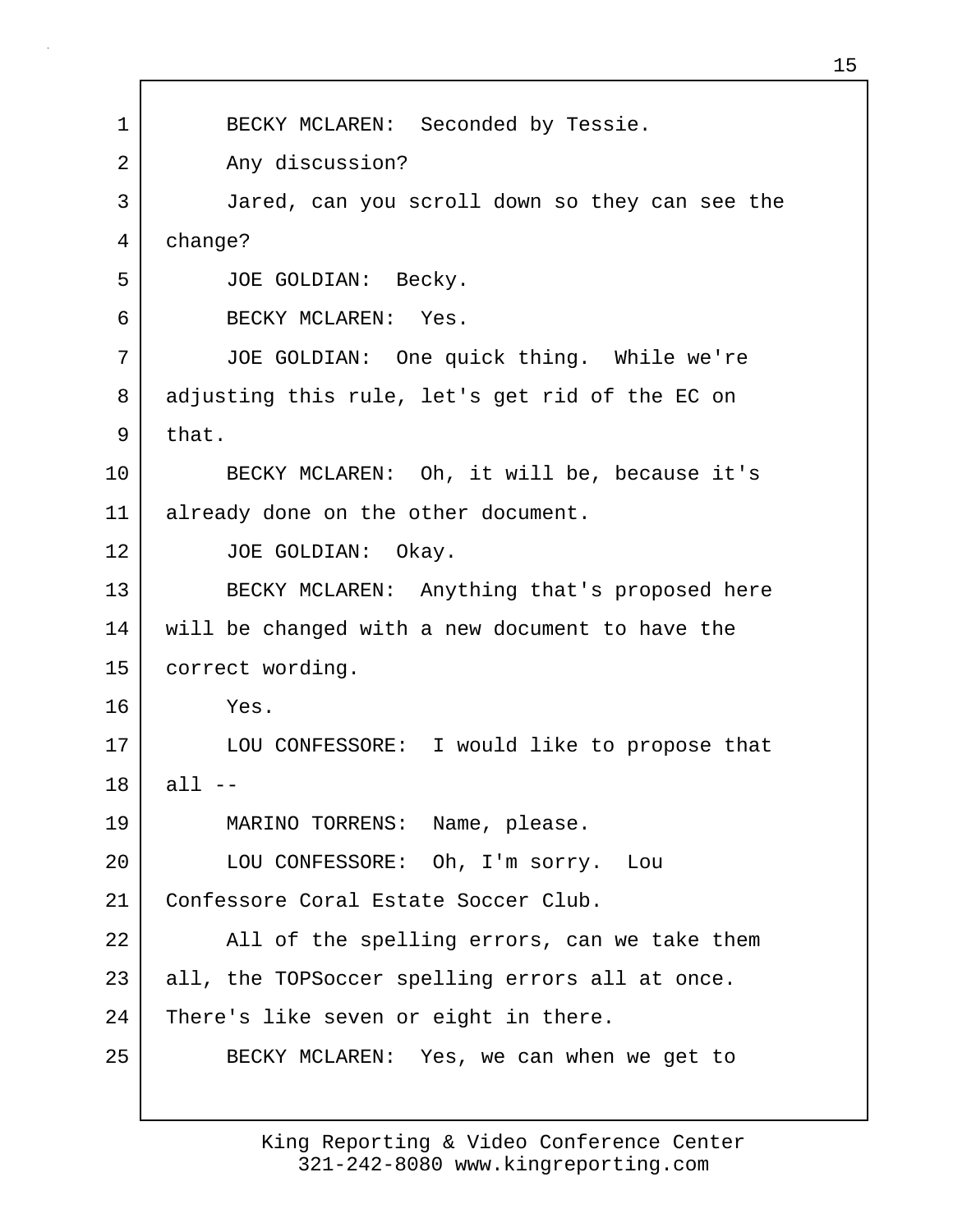1 those. 2 LOU CONFESSORE: This is one. 3 BECKY MCLAREN: Yes, this is one of them, yes, 4 we can. 5 LOU CONFESSORE: Can we do them all? 6 BECKY MCLAREN: Yes, if you would like to make 7 a motion to that, Lou. 8 LOU CONFESSORE: I move that we --9 MARINO TORRENS: Get closer to the microphone 10 so we can hear you. 11 Is the microphone on? 12 UNIDENTIFIED MALE SPEAKER: Yes. 13 LOU CONFESSORE: I move that we -- it's scary 14 being this close to the microphone. 15 Okay. I move that we take all of the 16 TOPSoccer spelling discrepancies and take them all 17 at once. 18 MARCOS FERNANDEZ: Second. 19 BECKY MCLAREN: Second by Marcos Fernandez 20 From Kendall Coalition. 21 | Any discussion? 22 (No response.) 23 BECKY MCLAREN: Seeing no discussion, all 24 | those in favor signify by saying aye. 25 MULTIPLE SPEAKERS: Aye.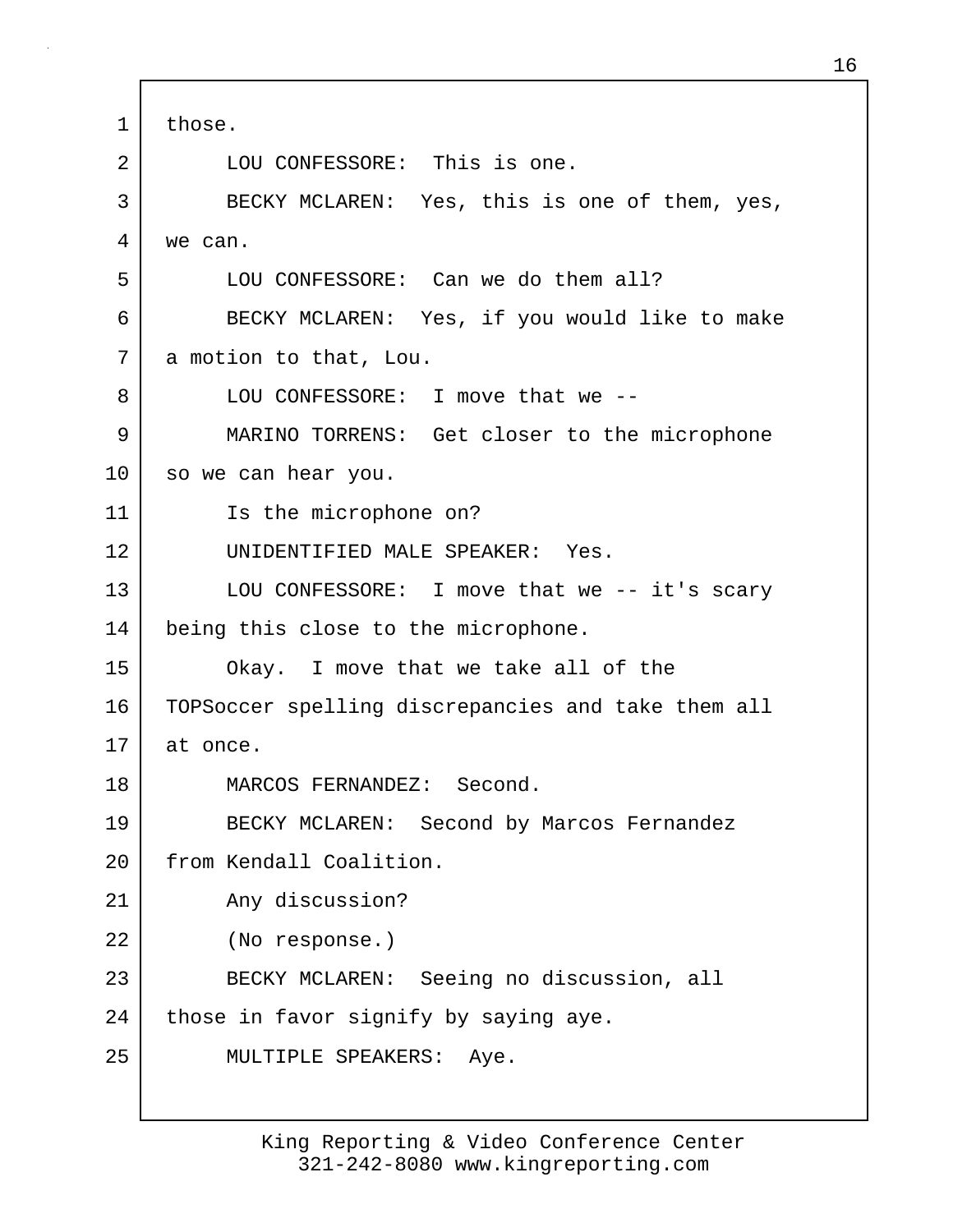1 BECKY MCLAREN: Opposed. 2 (No response.) 3 BECKY MCLAREN: Motion carries. 4 Then whenever we get to the one that has TOPS, 5 we will go right over it because it's already been 6 approved.  $7$  The next one, Jared, 8.3, 4, and 5. 8 Is the maker of the motion in the room? 9 JENNIFER SMITH: (Raises hand.) 10 BECKY MCLAREN: Would you like to make a 11 motion? 12 JENNIFER SMITH: What? 13 BECKY MCLAREN: Make a motion. 14 JENNIFER SMITH: Make a motion to approve it. 15 BECKY MCLAREN: State your name, please. 16 JENNIFER SMITH: Jennifer Smith, FC Tampa. 17 Make a motion to approve this change. 18 BECKY MCLAREN: Proposed change. 19 Move to accept the proposed change. 20 MARINO TORRENS: Second. 21 BECKY MCLAREN: It's been seconded. 22 Any discussion? 23 Or would you like to speak to your, would you 24 like to speak to your proposed change? 25 | TOMMY THOMPSON: I have one question here.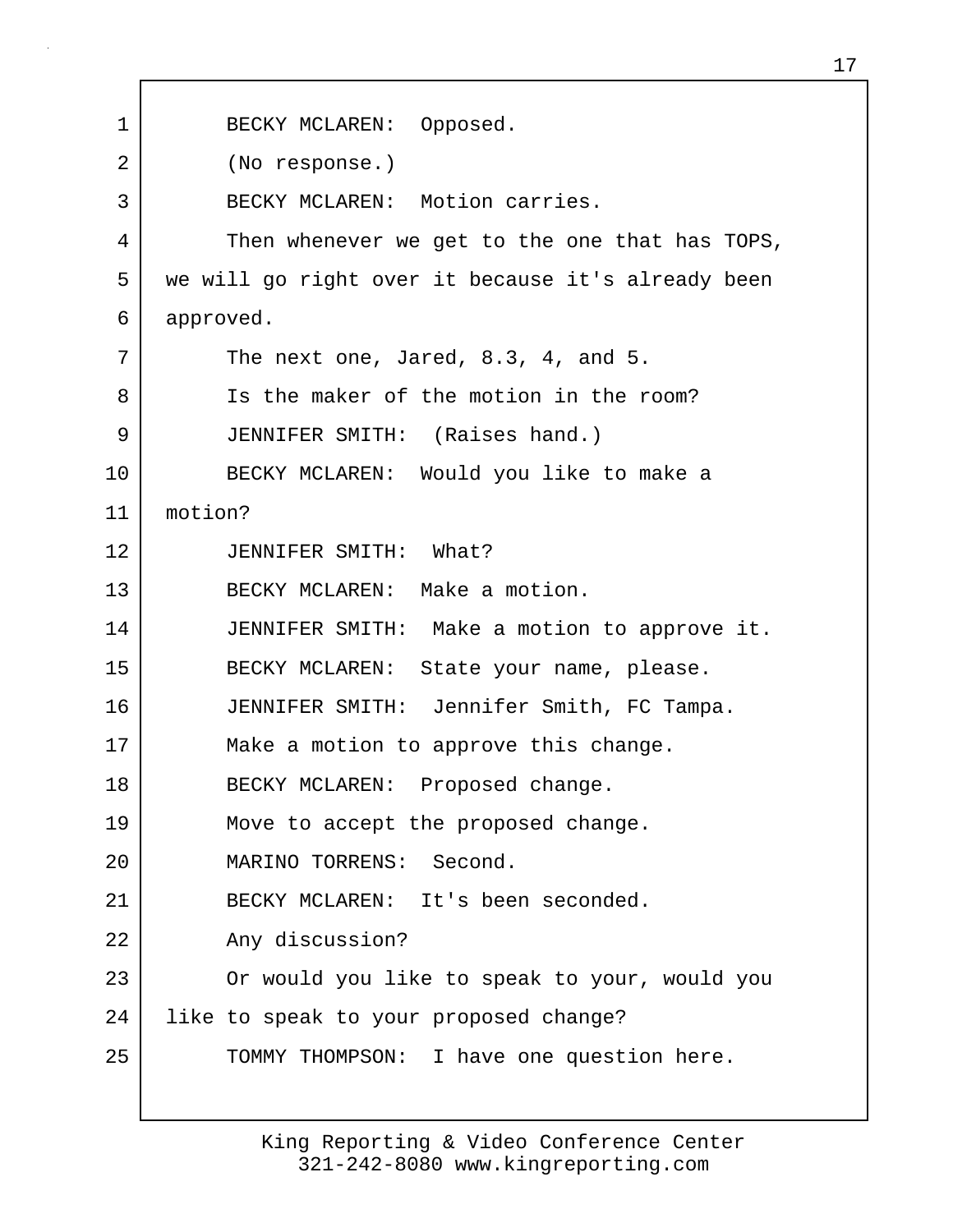1 On 8.4 you say associate affiliate -- Tommy 2 Thompson, Past President -- State AGM only. So, in 3 other words, you're taking associate affiliates 4 that are within the region, you're taking them away 5 | from the Regional AGM? 6 JENNIFER SMITH: I can't hear you, Tommy. 7 TOMMY THOMPSON: Okay. Question on 8.4, 8 | associate affiliate, you're saying State AGM only. 9 So the local needs within the region will no longer 10 have a vote at the Regional AGMs? 11 JENNIFER SMITH: The way it was done this 12 year, that's the way it was done. That's why I 13 proposed this rule change, is to bring it in line 14 with where we, how we've been operating. 15 LOU CONFESSORE: Then I'm against this motion. 16 BECKY MCLAREN: Any other discussion? 17 (No response.) 18 BECKY MCLAREN: One second. 19 CHRYSTAL STEWART: Chrystal Stewart, Southwest 20 | Florida Soccer Association. 21 I think that this is already a rule and did 22 not need a vote. 23 MARINO TORRENS: We're looking for it. 24 CHRYSTAL STEWART: But it was argued twice so  $25$  that is not right.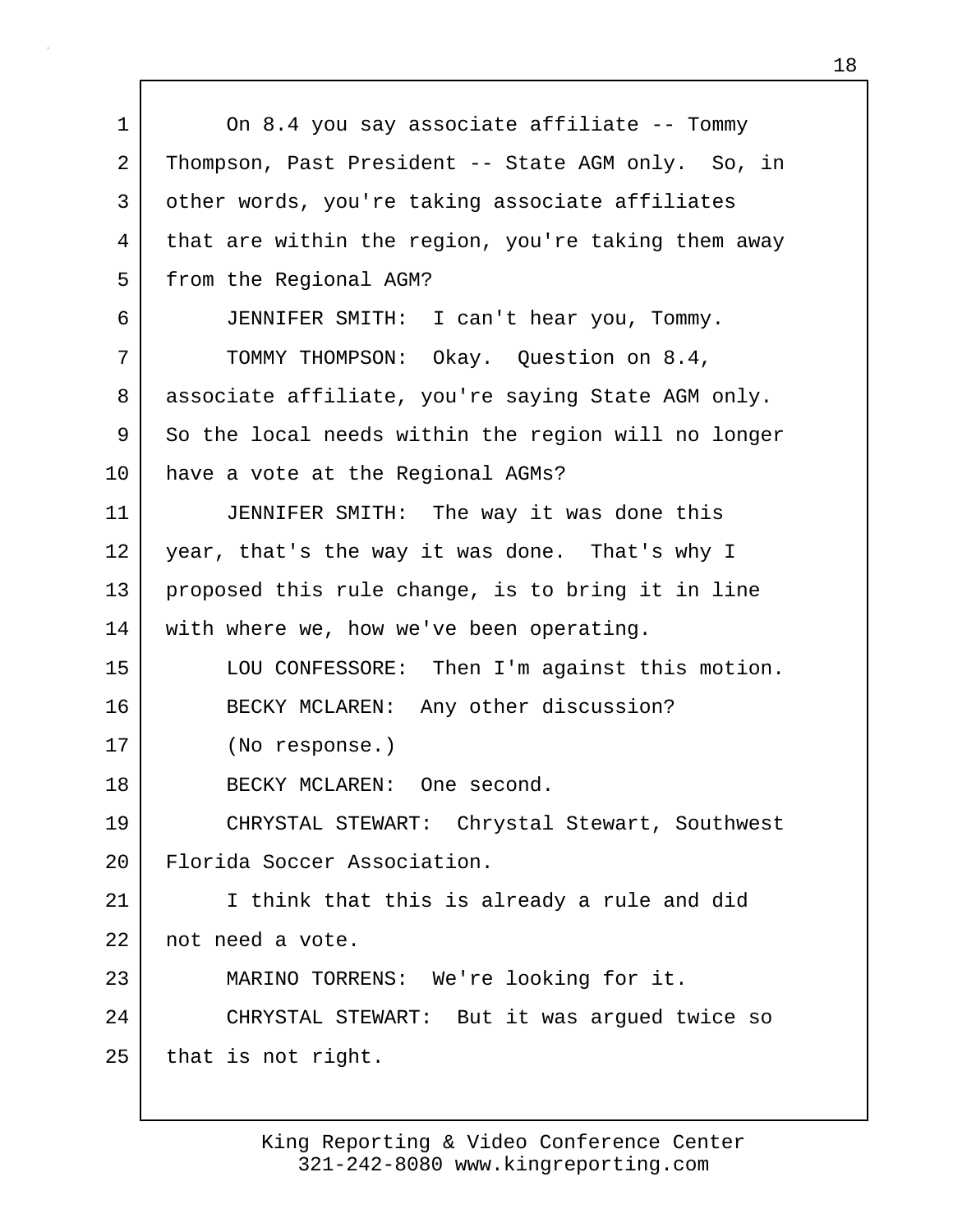1 BECKY MCLAREN: One second while I look at 2 this in here. 3 JENNIFER SMITH: Becky, Jennifer Smith, FC 4 Tampa. I'm going to make an amendment that we add 5 regional into the associate affiliate Regional and 6 State AGM. 7 BECKY MCLAREN: Amend your motion as presented 8 to add that, to add it to be Regional and State 9 AGM? 10 JENNIFER SMITH: Correct. 11 BECKY MCLAREN: Is there a second to that? 12 JOE GOLDIAN: Joe Goldian second. 13 BECKY MCLAREN: Okay. 14 UNIDENTIFIED FEMALE SPEAKER: Clarify. 15 BECKY MCLAREN: She's making an amendment to 16 the motion on 8.4, where it says associate 17 affiliate, instead of saying State AGM only, it 18 would say Regional and State AGM. 19 LOU CONFESSORE: Lou Confessore, Coral Estate 20 Soccer Club and Chairman of the Hall of Fame. 21 Does that mean that the Hall of Famers can't 22 vote at Regionals? 23 BECKY MCLAREN: The Hall of Fame, as is in our 24 | rule, is State AGM only. 25 MARINO TORRENS: It's right there.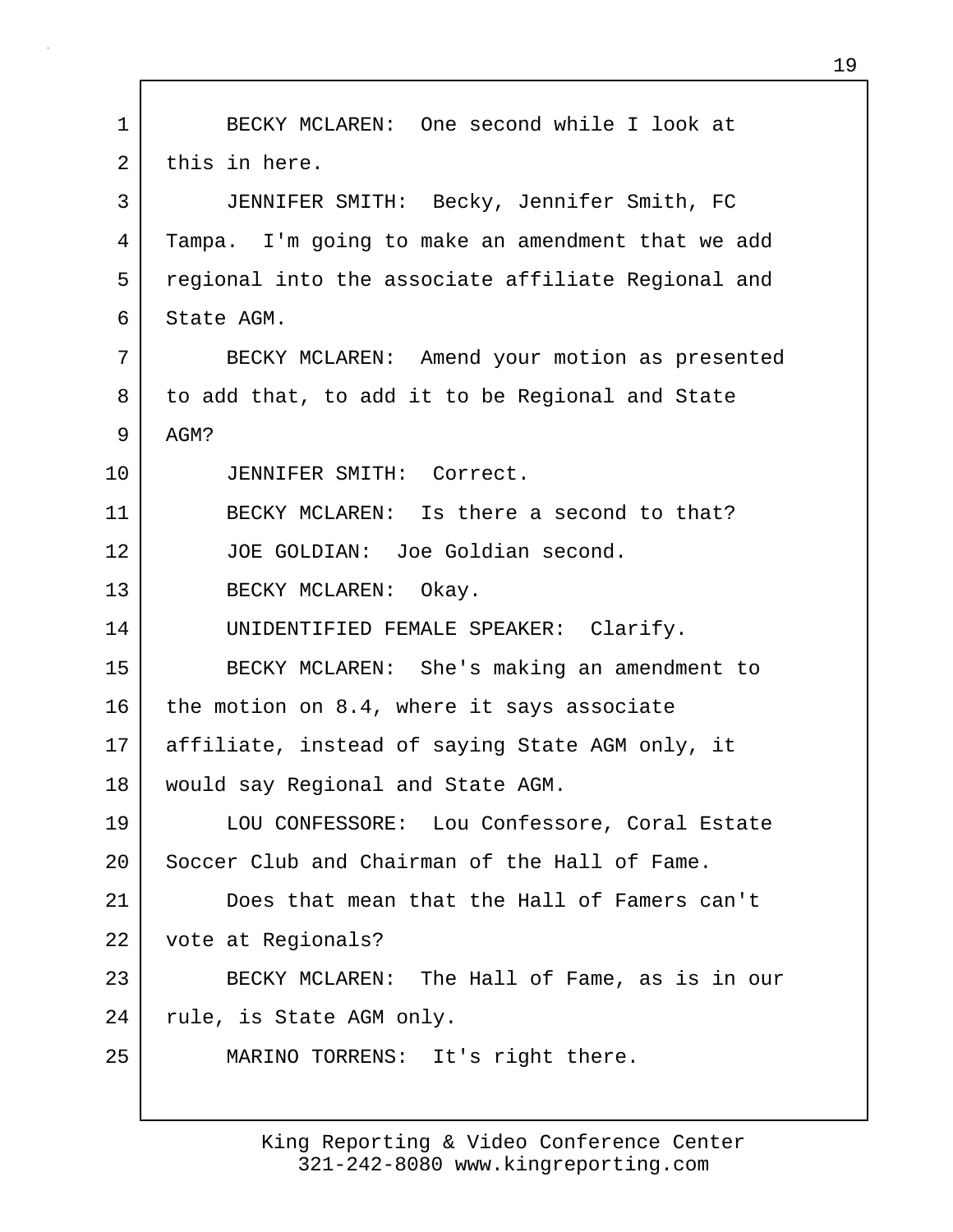1 LOU CONFESSORE: Okay. But you're changing  $2$  it? 3 BECKY MCLAREN: No. 4 LOU CONFESSORE: Okay. So you're making the 5 | AGM, you're making two separate AGMs now? 6 BECKY MCLAREN: The regions have a separate 7 | AGM every year. 8 LOU CONFESSORE: Every year? 9 BECKY MCLAREN: Mm-hmm. 10 LOU CONFESSORE: Okay. Thank you. 11 CHRYSTAL STEWART: I'm sorry. I'm confused. 12 If it's always been that way, why don't we just 13 strike the whole thing? 14 BECKY MCLAREN: It hasn't always been that 15 way. 16 MARINO TORRENS: She's talking about the Hall 17 of Fame. 18 BECKY MCLAREN: You talking Hall of Fame? 19 CHRYSTAL STEWART: No, no, no, for the 20 associate affiliate. I'm sorry. 21 I mean, we've been voting so we just should 22 just strike 8.4 completely. 23 JENNIFER SMITH: No. 24 BECKY MCLAREN: No, because you wouldn't have 25 it -- are you making an amendment to the motion?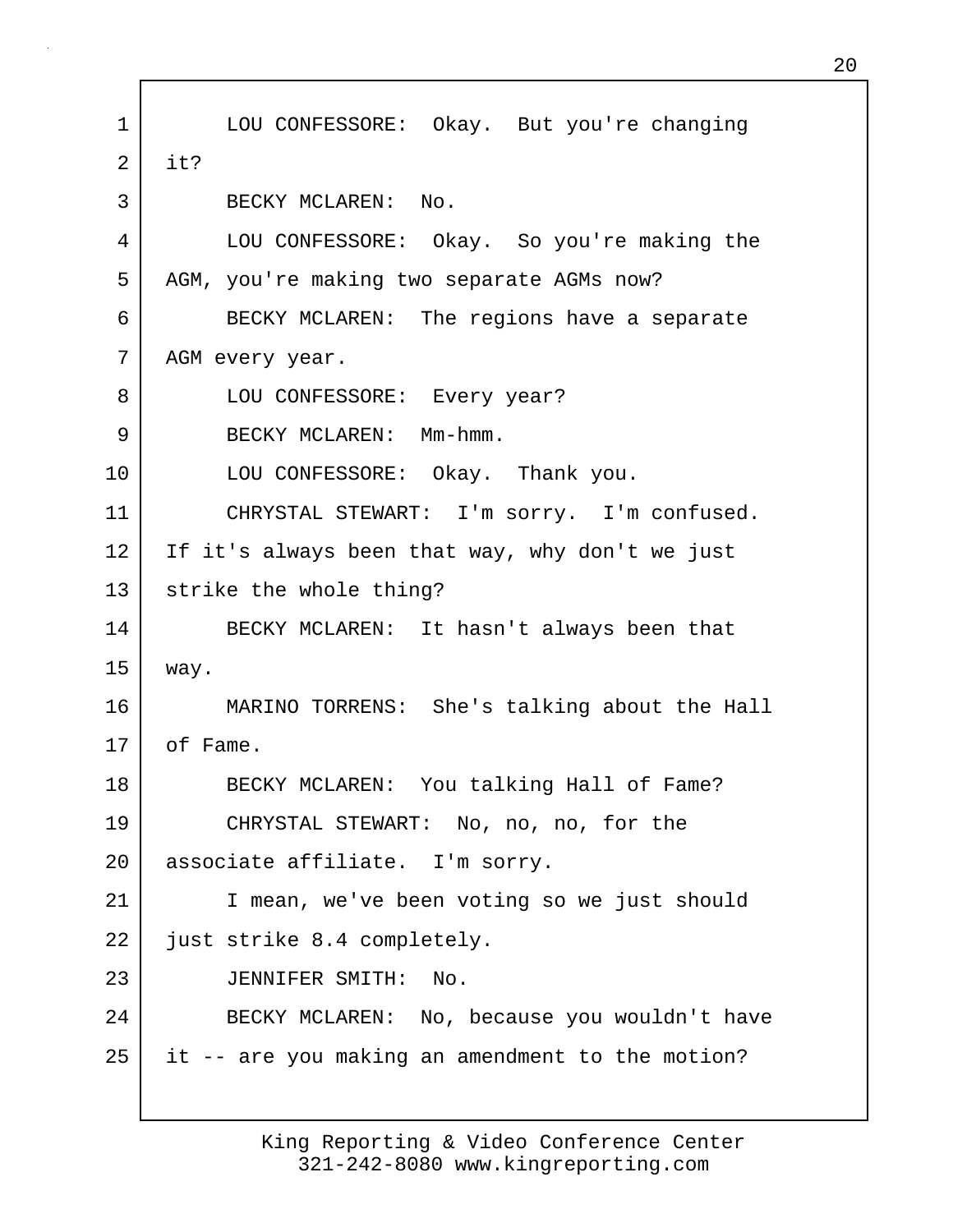1 CHRYSTAL STEWART: Okay. Just explain, isn't 2 it currently that the leagues get a vote? 3 BECKY MCLAREN: At the AGM, yes. 4 CHRYSTAL STEWART: At the AGM, at the Regional  $5$  AGM? 6 BECKY MCLAREN: No. 7 CHRYSTAL STEWART: Then why we are changing it 8 if we didn't have a vote, why are we changing the 9 vote for the Regional? 10 BECKY MCLAREN: We're actually, we're putting 11 it, the way that she amended it, it's putting in to 12 give the associate affiliate a vote at the Regional 13 AGM. 14 CHRYSTAL STEWART: Was it not already there is 15 my question? 16 BECKY MCLAREN: No, it was not. 17 DONNA HAASE: I just have a question for 18 clarification. 19 BECKY MCLAREN: Yes. 20 DONNA HAASE: Donna Haase, C2. 21 | If you are requiring each region to have four 22 required meetings during the seasonal season, are 23 you saying that the associates would not be able to 24 | have a vote on anything the region does? 25 BECKY MCLAREN: The regional, the regional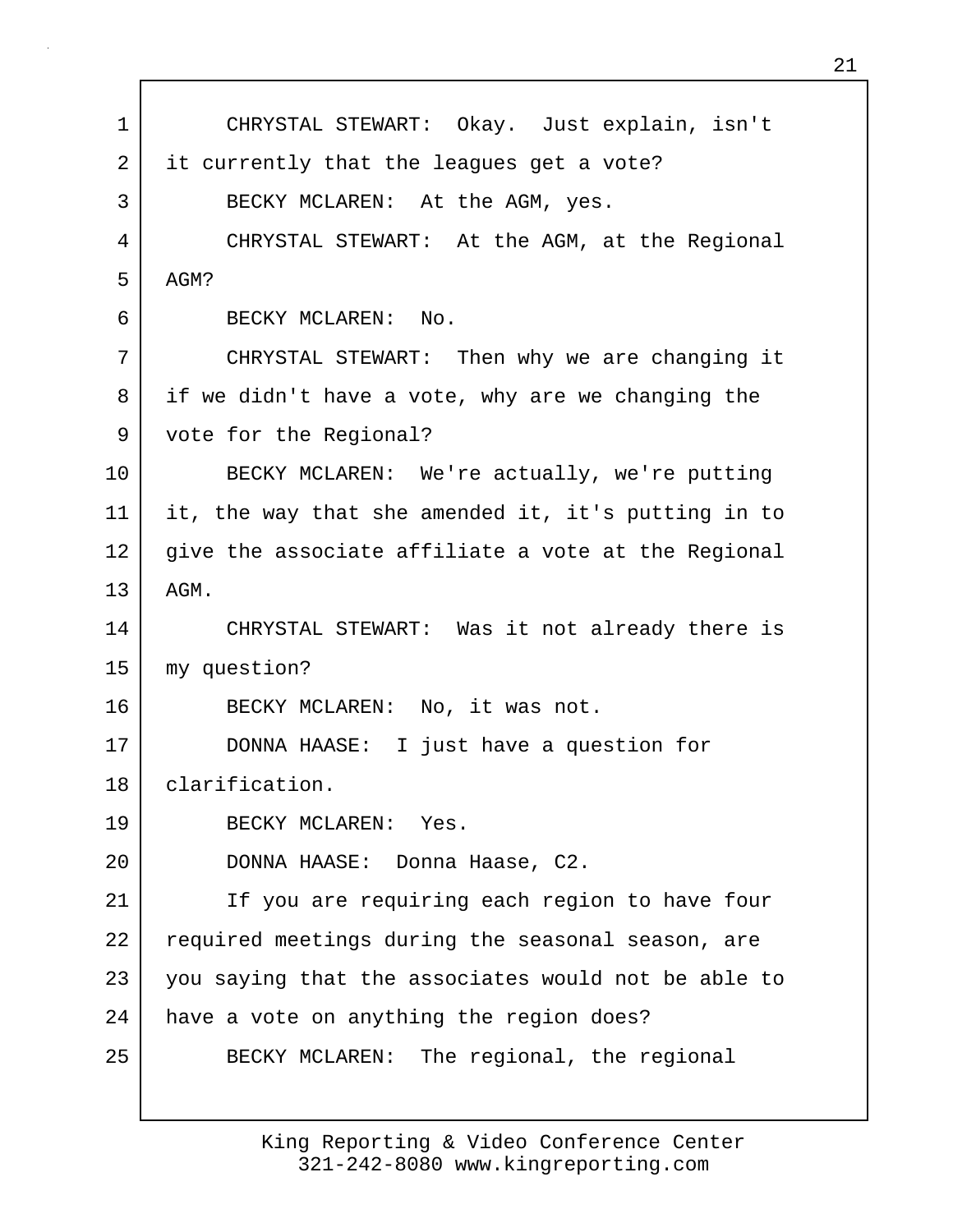| 1  | boards would have a, have board meetings not an     |
|----|-----------------------------------------------------|
| 2  | annual meeting. There's only one annual meeting     |
| 3  | that's done.                                        |
| 4  | DONNA HAASE: So the regional board is the one       |
| 5  | that's going to have the say at the four regional   |
| 6  | meetings?                                           |
| 7  | BECKY MCLAREN: Right.                               |
| 8  | DONNA HAASE: Not the associate.                     |
| 9  | BECKY MCLAREN: No, it's a regional board            |
| 10 | meeting. It's for them. It's for the members from   |
| 11 | the board of directors that are within that region  |
| 12 | to take it back to the appointed regional           |
| 13 | commissioners.                                      |
| 14 | MARINO TORRENS: Excuse me. Do you mind if we        |
| 15 | table this until we find the old rule and then come |
| 16 | back to it?                                         |
| 17 | DONNA HAASE: That's fine.                           |
| 18 | JOHN STACEY: I found it.                            |
| 19 | MARINO TORRENS: We found it. Nevermind.             |
| 20 | JOHN STACEY: I'm going to let Becky read it,        |
| 21 | Rule 103.5.                                         |
| 22 | UNIDENTIFIED MALE SPEAKER: Can't hear you.          |
| 23 | BECKY MCLAREN: 103.5, voting rights of an           |
| 24 | associate member shall be at the AGM with each      |
| 25 | associate organization having one vote.<br>No       |
|    |                                                     |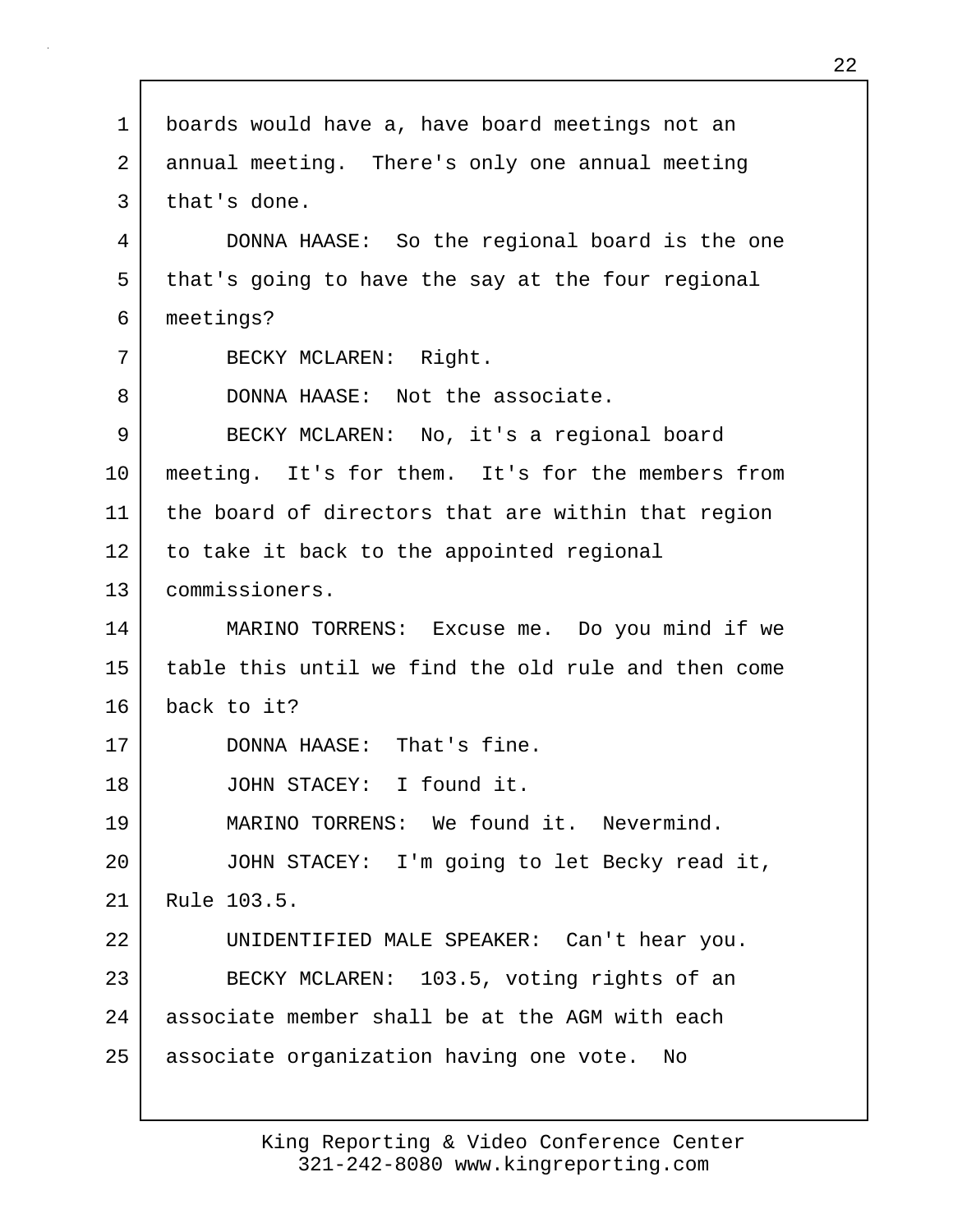1 association member may vote in any district or 2 regional election under 103.5. 3 So in order to go with your amendment that you 4 made, Jennifer, we would also have to amend 103.5. 5 JENNIFER SMITH: Okay. Here we go again. 6 Jennifer Smith, FC Tampa, I make a motion that 7 we amend 103.5 to go in line with this rule change. 8 MARINO TORRENS: Do we have a second? 9 JOE GOLDIAN: Second. 10 JOHN STACEY: John Stacey, second. 11 BECKY MCLAREN: Okay. Just so everybody 12 understands, with this proposed change now 13 associate affiliates will have a vote at the 14 Regional AGMs as well. 15 Everyone understands that? 16 (No response.) 17 BECKY MCLAREN: Any other discussion? 18 (No response.) 19 BECKY MCLAREN: Okay. All those in favor 20 | signify by saying aye. 21 | MULTIPLE SPEAKERS: Aye. 22 BECKY MCLAREN: Opposed. 23 (No response.) 24 BECKY MCLAREN: Motion carries and 103.5 will 25 be also done to go along.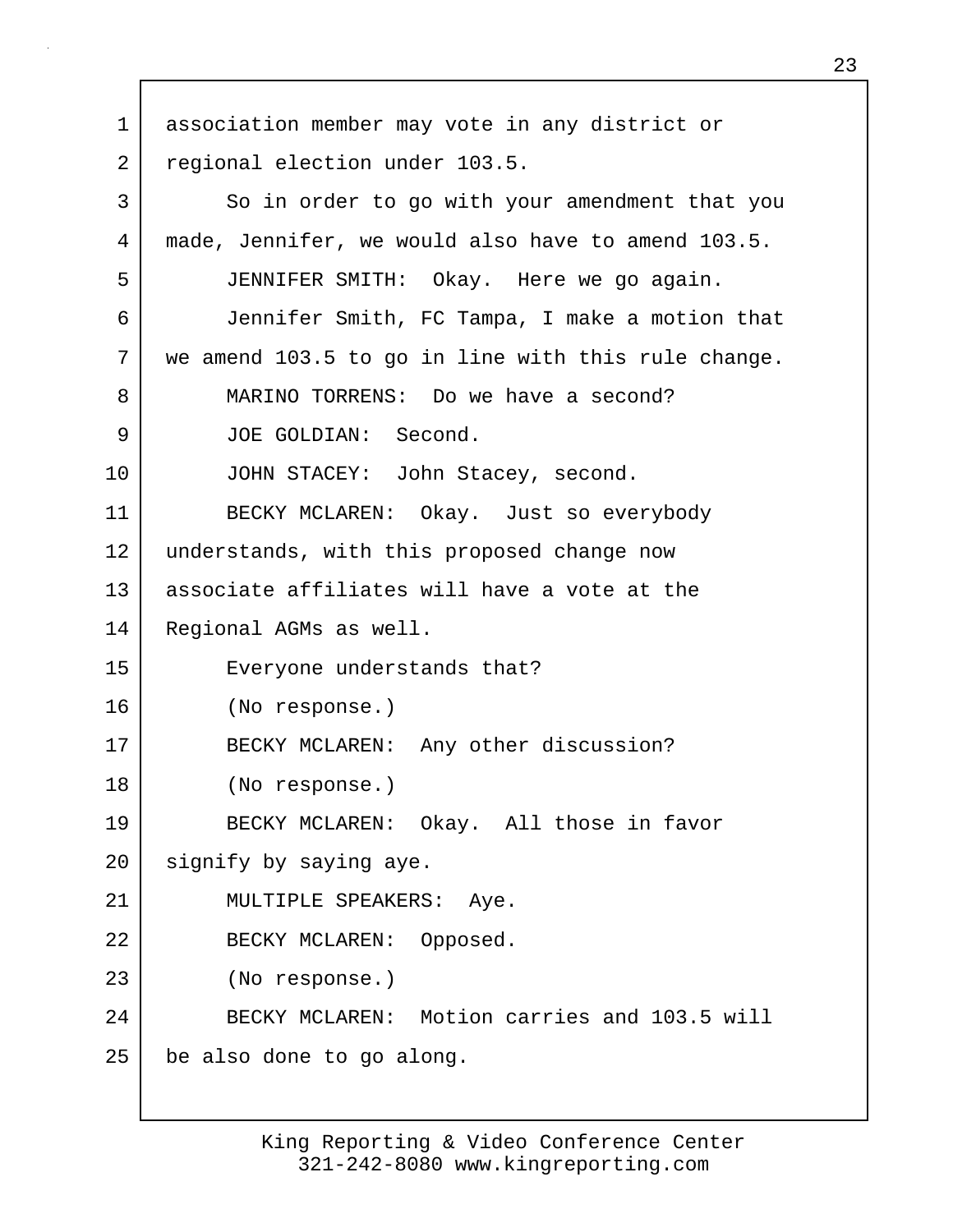1 9.4 has already been approved. It's a 2 | TOPSoccer. 3 201.6, Alice. 4 | ALICE SMITH: Alice Smith, State Registrar. 5 I make a motion to approve the rule change. 6 TOMMY THOMPSON: On Bylaw 9.4 -- 7 | MARINO TORRENS: Say your name. 8 | TOMMY THOMPSON: Tommy Thompson again. 9 On Bylaw 9.4 you're not just changing the 10 | spelling, you're adding Number 15 to the bylaw. 11 | You can't just move on from that. 12 BECKY MCLAREN: I'm sorry, Tommy. I'm sorry, 13 Tommy. Let me go, we'll go back to 9.4. 14 Is Dave Robinson in the room? 15 DAVE ROBINSON: Good morning, Dave Robinson, 16 chair of the State TOPSoccer Committee. 17 I make a motion to add TOPSoccer as an 18 | authorized standing committee to the list of 19 committees in Bylaw 9.4, Page 13. 20 BECKY MCLAREN: A second. 21 UNIDENTIFIED MALE SPEAKER: Second. 22 MARINO TORRENS: Second, Marino. 23 BECKY MCLAREN: It's been moved and seconded. 24 Any discussion? 25 (No response.)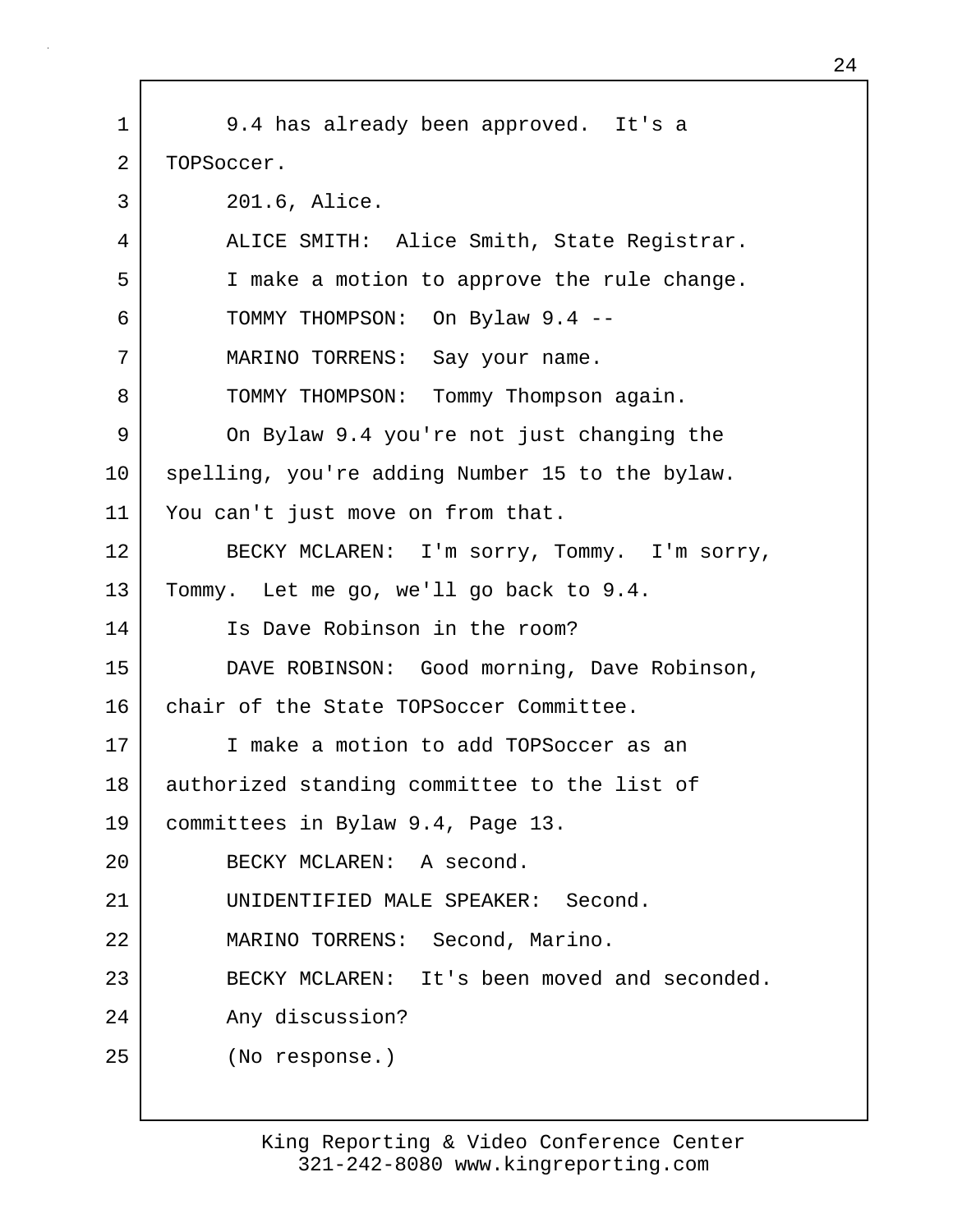1 BECKY MCLAREN: Seeing no discussion, all 2 those in favor signify by saying aye. 3 MULTIPLE SPEAKERS: Aye. 4 BECKY MCLAREN: Opposed. 5 (No response.) 6 BECKY MCLAREN: Now we have a motion for  $7 \mid 201.6$ . 8 TERRI TOWERS: Second, Terri Towers. 9 BECKY MCLAREN: Terri seconds. 10 Alice motions, Terri seconds. 11 Alice, would you like to speak to your motion? 12 ALICE SMITH: Well, one of these, the way I, 13 the administrative (unintelligible) that we move 14 the date to June 10th, so the people, the staff in 15 the clubs and as well in the office can prepare get 16 ready for the seasonal year. By having July 15th, 17 it's only fifteen days before August 1st to try and 18 get all the paperwork done to be ready for the 19 season. And it's more of an administration rule to 20 assist all the clubs' administrative staff as well 21 as the state. 22 BECKY MCLAREN: Any discussion? 23 (No response.) 24 BECKY MCLAREN: Seeing no discussion, all  $25$  those in favor signify by saying aye.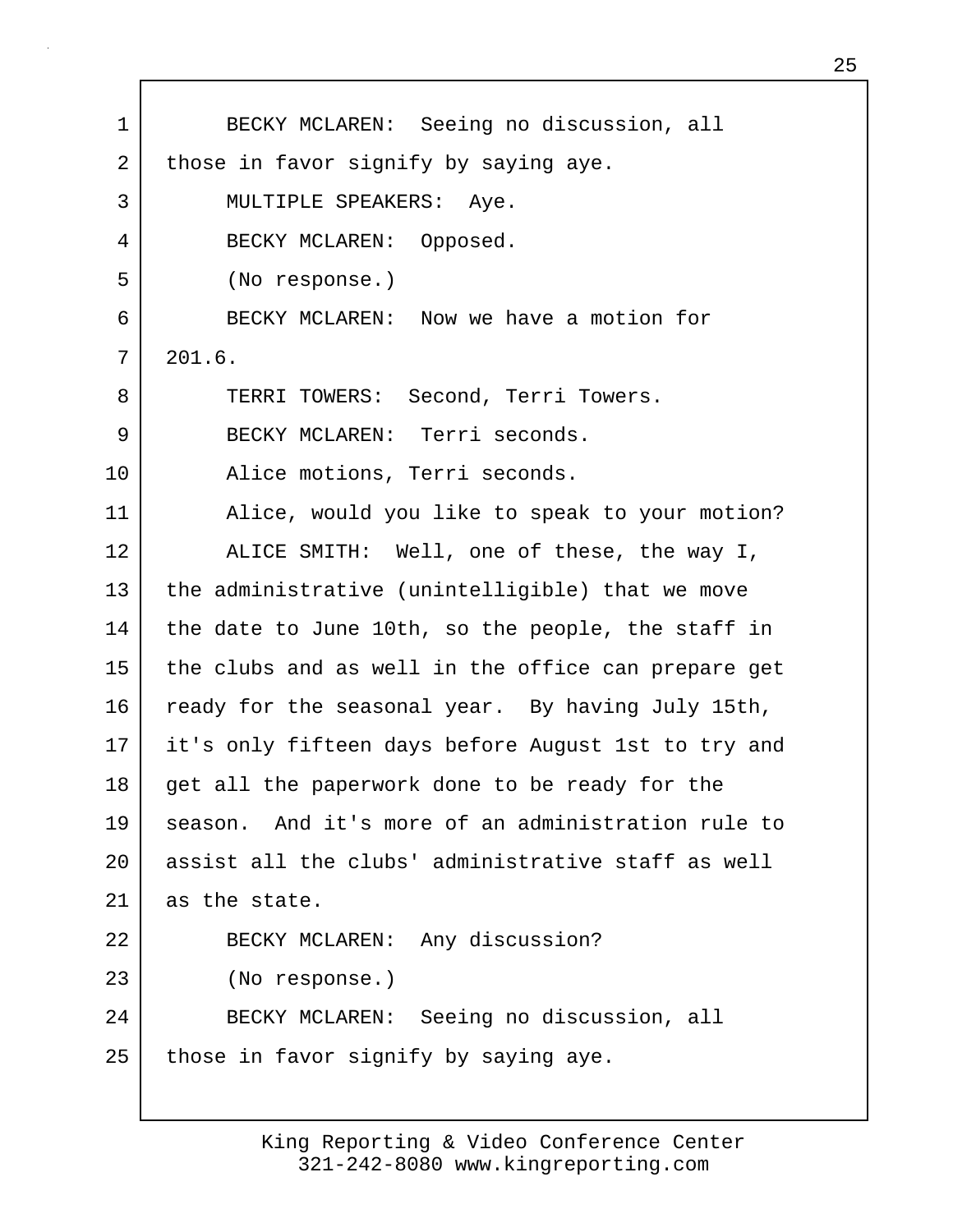1 | MULTIPLE SPEAKERS: Aye. 2 BECKY MCLAREN: Opposed. 3 UNIDENTIFIED MALE SPEAKER: Nay, I'm opposed. 4 BECKY MCLAREN: Abstention. 5 (No response.) 6 BECKY MCLAREN: Motion carries. 7 The next one, 201.9.3 is a correction in 8 spelling for TOPS. 9 203.1, Alice. 10 ALICE SMITH: 203.1 -- Alice Smith, State 11 Registrar.  $12$   $203.1$  goes hand-in-hand with  $-$ 13 BECKY MCLAREN: You need to make a motion 14 first. 15 ALICE SMITH: Okay. I would like to make a 16 motion to approve the proposed rule. I would like 17 to make a motion to approve the proposed rule 18 change. 19 TERRI TOWERS: Second. 20 MARINO TORRENS: Second. 21 | BECKY MCLAREN: Second by Marino. 22 Any discussions? 23 (No response.) 24 BECKY MCLAREN: Alice, would you like to speak 25 to the motion, please.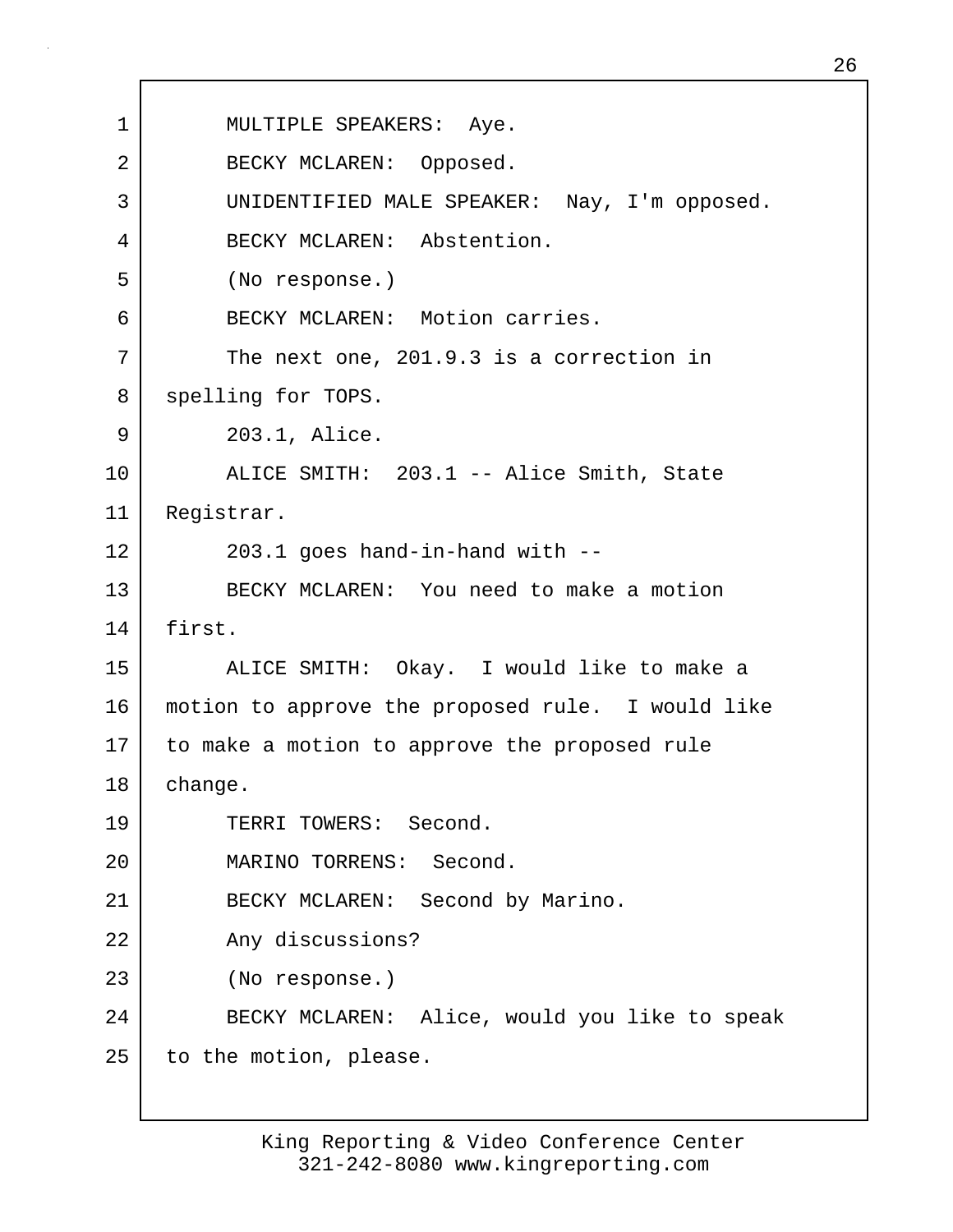1 ALICE SMITH: This motion, this rule goes 2 hand-in-hand with the 201.6 that we just passed, 3 the same logic behind that. 4 BECKY MCLAREN: Any discussion? 5 MARK CARR: Yes, I'll get up there eventually. 6 Mark Carr, Gulf Coast Texans. I just want to 7 clarify, this is going to close the window 8 available to talk to players for (unintelligible) 9 purposes of coaching; correct? 10 ALICE SMITH: June 10th would be. 11 MARK CARR: So the window is basically closed  $12$  by a month or  $-$ 13 ALICE SMITH: Well, I wasn't changing it just  $14$  for  $-$ 15 MARK CARR: No, but that is a by-product of 16 the rule change; correct? 17 ALICE SMITH: Yes. 18 MARK CARR: Okay. 19 BECKY MCLAREN: Any other discussion? 20 (No response.) 21 BECKY MCLAREN: Seeing no further discussion, 22 all those in favor signify by saying aye. 23 MULTIPLE SPEAKERS: Aye. 24 BECKY MCLAREN: Opposed. 25 JOE GOLDIAN: Nay.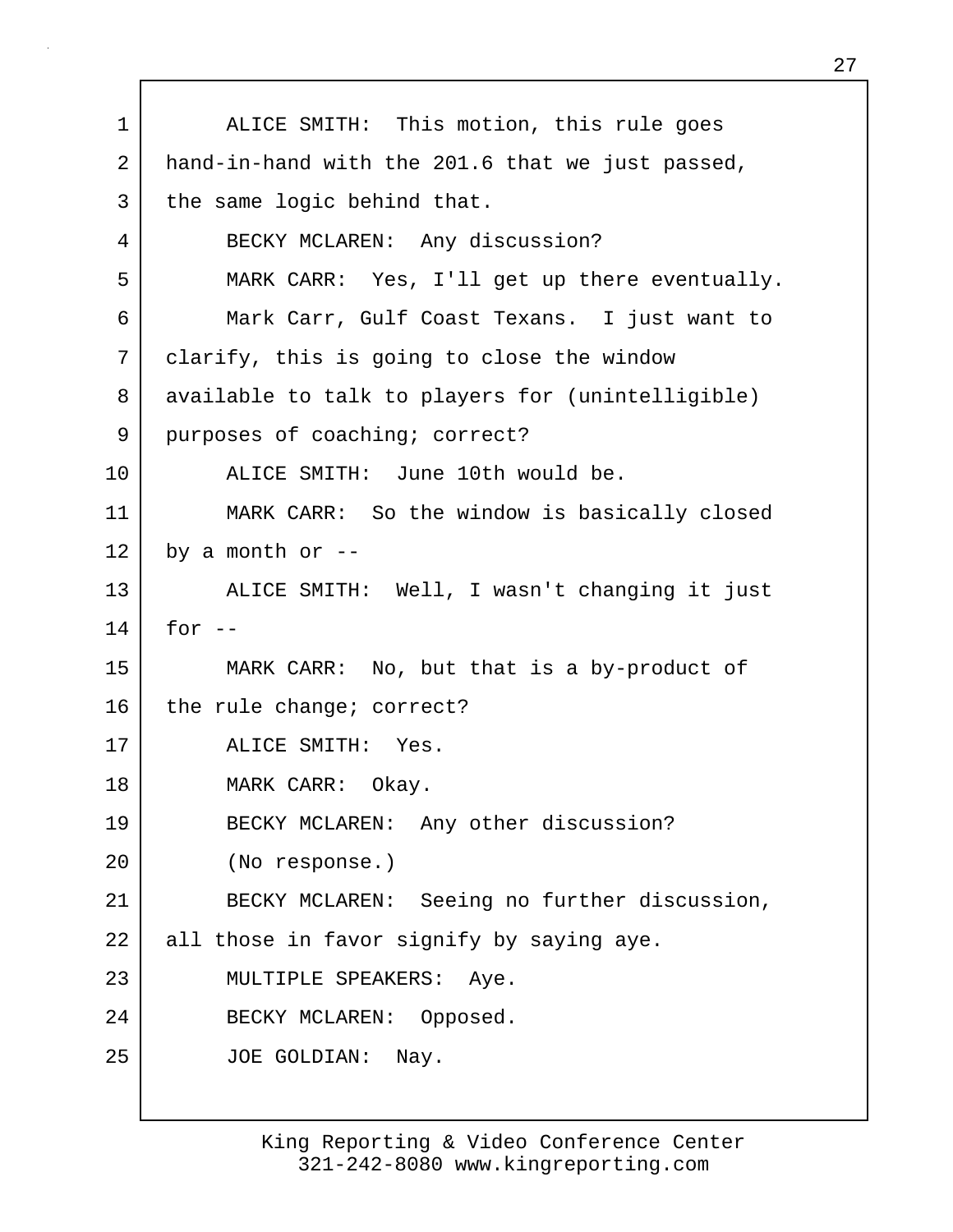| 1  | BECKY MCLAREN: Abstentions.                        |
|----|----------------------------------------------------|
| 2  | (No response.)                                     |
| 3  | BECKY MCLAREN: Motion carries.                     |
| 4  | 203.6, Dave.                                       |
| 5  | DAVE ROBINSON: Good morning, Dave Robinson,        |
| 6  | Chair, State TOPSoccer Program.                    |
| 7  | I make a motion to modify Rule 203.6, Section      |
| 8  | A, Subsection 1, on Page 42. Just for clarifying   |
| 9  | and housekeeping purposes to some degree is        |
| 10 | standardizing TOPSoccer as a single brand name for |
| 11 | special needs soccer program within Florida Youth  |
| 12 | Soccer.                                            |
| 13 | BECKY MCLAREN: It's been moved.                    |
| 14 | Do I have a second?                                |
| 15 | TERRI TOWERS: Second, Terri Towers.                |
| 16 | MARINO TORRENS: Terri Towers seconds.              |
| 17 | Any discussion?                                    |
| 18 | Dave, you got somebody behind you.                 |
| 19 | Any discussion?                                    |
| 20 | BOB STOVER: Hi, Bob Stover, Regional               |
| 21 | Commissioner, C4.                                  |
| 22 | I want to ask this question because there's,       |
| 23 | the intent of the rule is to allow kids to play in |
| 24 | their appropriate league. One of our clubs does    |
| 25 | not have a TOPSoccer program but they have players |
|    |                                                    |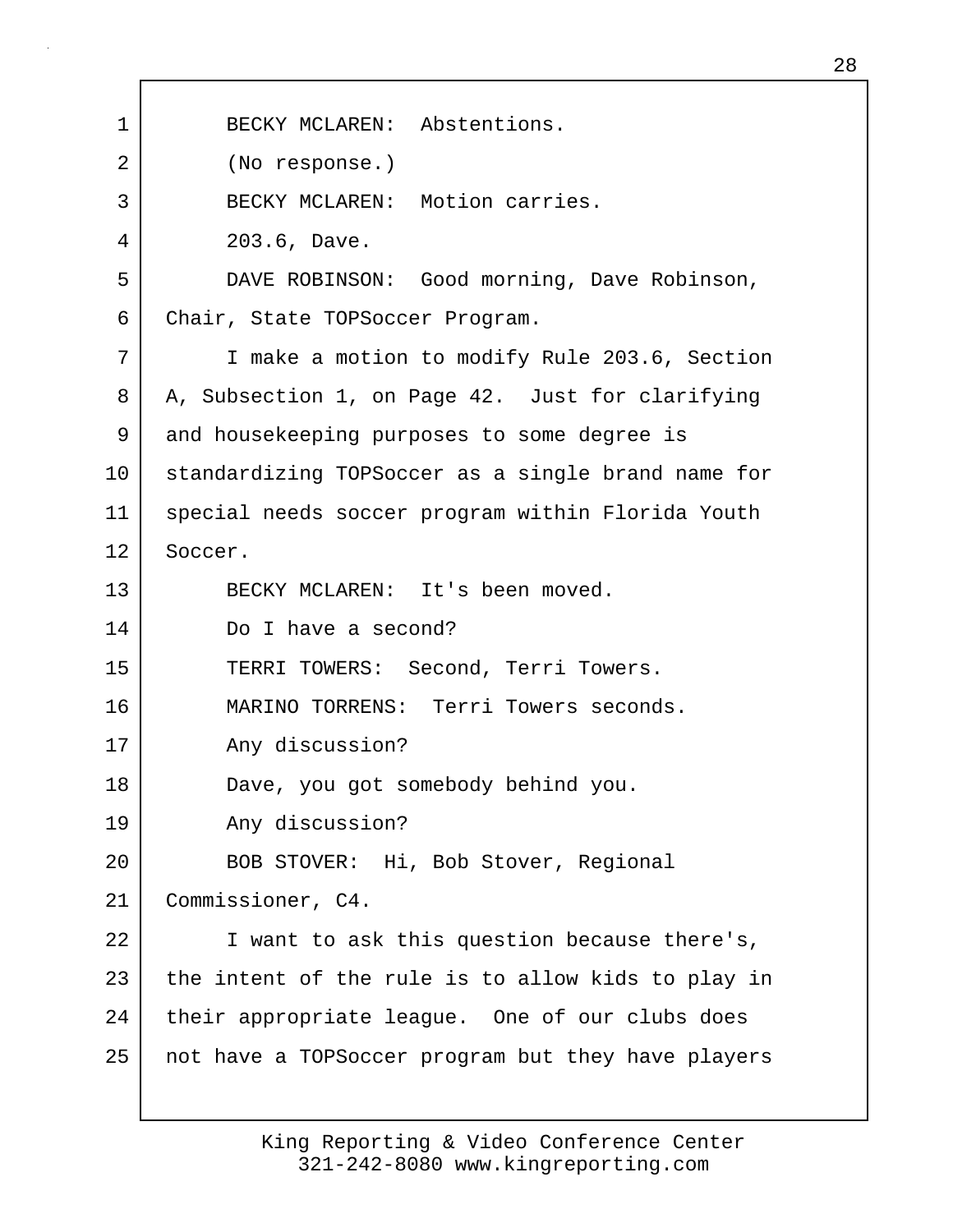1 who have special needs that, as a league, a county 2 soccer league, we agree to allow them to play. 3 This rule would prohibit them from playing outside 4 of the TOPSoccer programs as part of our normal 5 recreational program to play down. 6 DAVE ROBINSON: Clarify, Bob, how they're 7 prohibited from playing. This is just kind of a 8 | branding clarification as opposed to a prohibition 9 of playing. 10 BOB STOVER: They can't play down as I read 11 this. It's that we would not be able to take a 10 12 player and let them play with the U8s because of 13 their abilities, physically and mentally. It would 14 only be through a TOPSoccer program. So you can 15 prohibit players from playing as I read it. 16 DAVE ROBINSON: I understand what you're 17 saying and I do, the intent of this rule change was 18 | not to prohibit that opportunity. 19 BOB STOVER: So I have a proposed change then. 20 DAVE ROBINSON: Let's hear it. 21 BOB STOVER: Is to add on that with approval 22 through FYSA, the individual children could be 23 approved to play in the league like this, you would 24 send it in like playing up, you would send it in 25 playing down, if the Board accepts.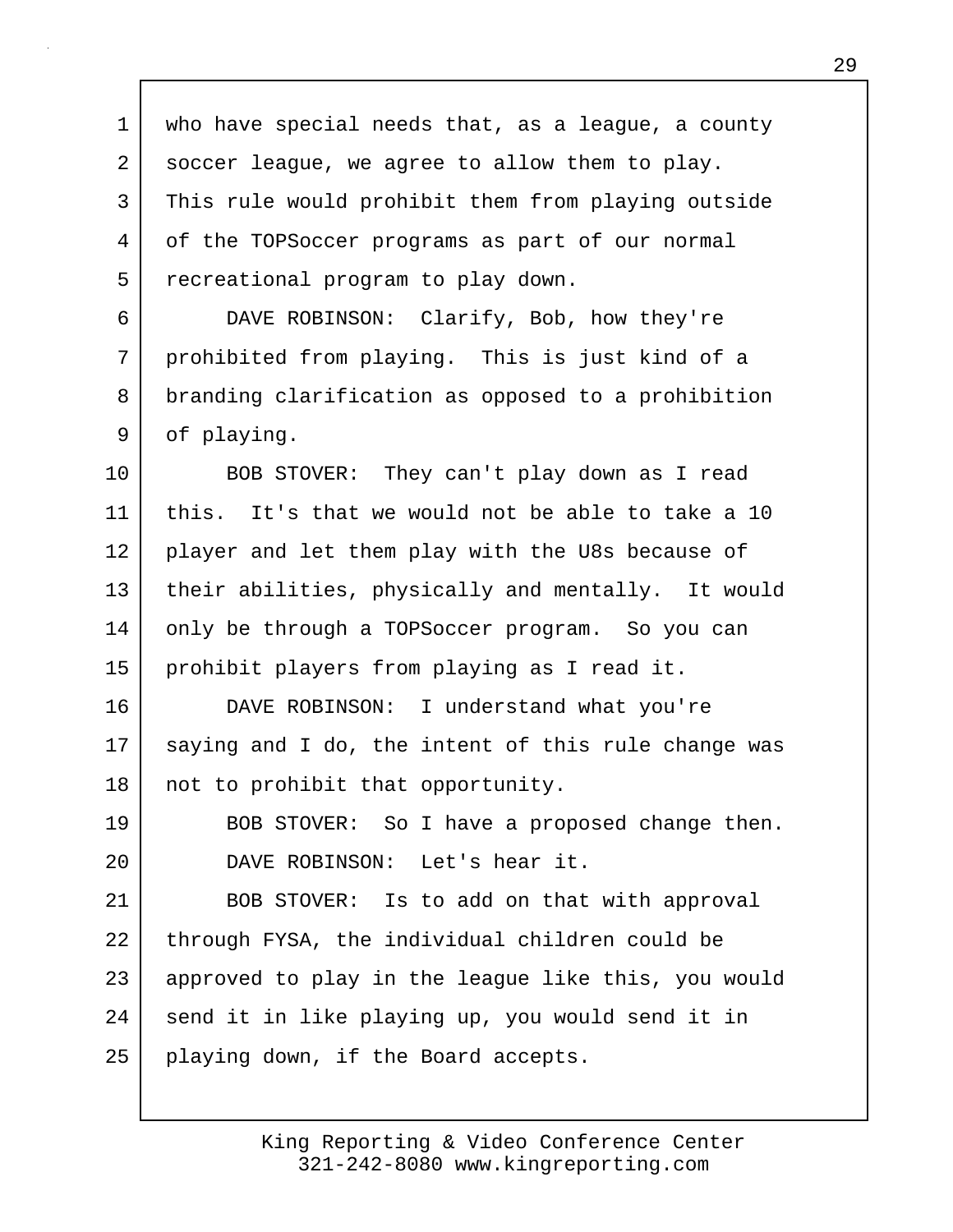1 DAVE ROBINSON: Bob, my proposed modification 2 would just be to strike the words Challenger 3 Program as a brand and just say TOPSoccer Program 4 or other programs of this nature. 5 BOB STOVER: That's even better. 6 JOHN STACEY: John Stacey, Coach/Player 7 Development, VP of Coach/Player Development. 8 Organizational administrative oversight, 203.6 9 is actually much more in-depth than just this one 10 line. The excerpted Subsection 1, under A, right, 11 or A1. But there are, you've got, the second part 12 | says players with Down Syndrome must submit a 13 letter from a doctor for a negative x-ray. If a 14 player is under thirteen, they have to have a 15 second x-ray. 16 | And then there's players qualified under ADA 17 that also can play down. There's a, and then 18 | there's a list, I mean, it's, it's almost a full 19 page in the book. 20 So this is just simply clarifying that U.S. 21 Youth Soccer sponsors TOPSoccer and no other 22 | program. There are other provisions that cover 23 what you want. 24 BOB STOVER: Perfect. I just wanted to 25 | clarify because I don't want this child not to be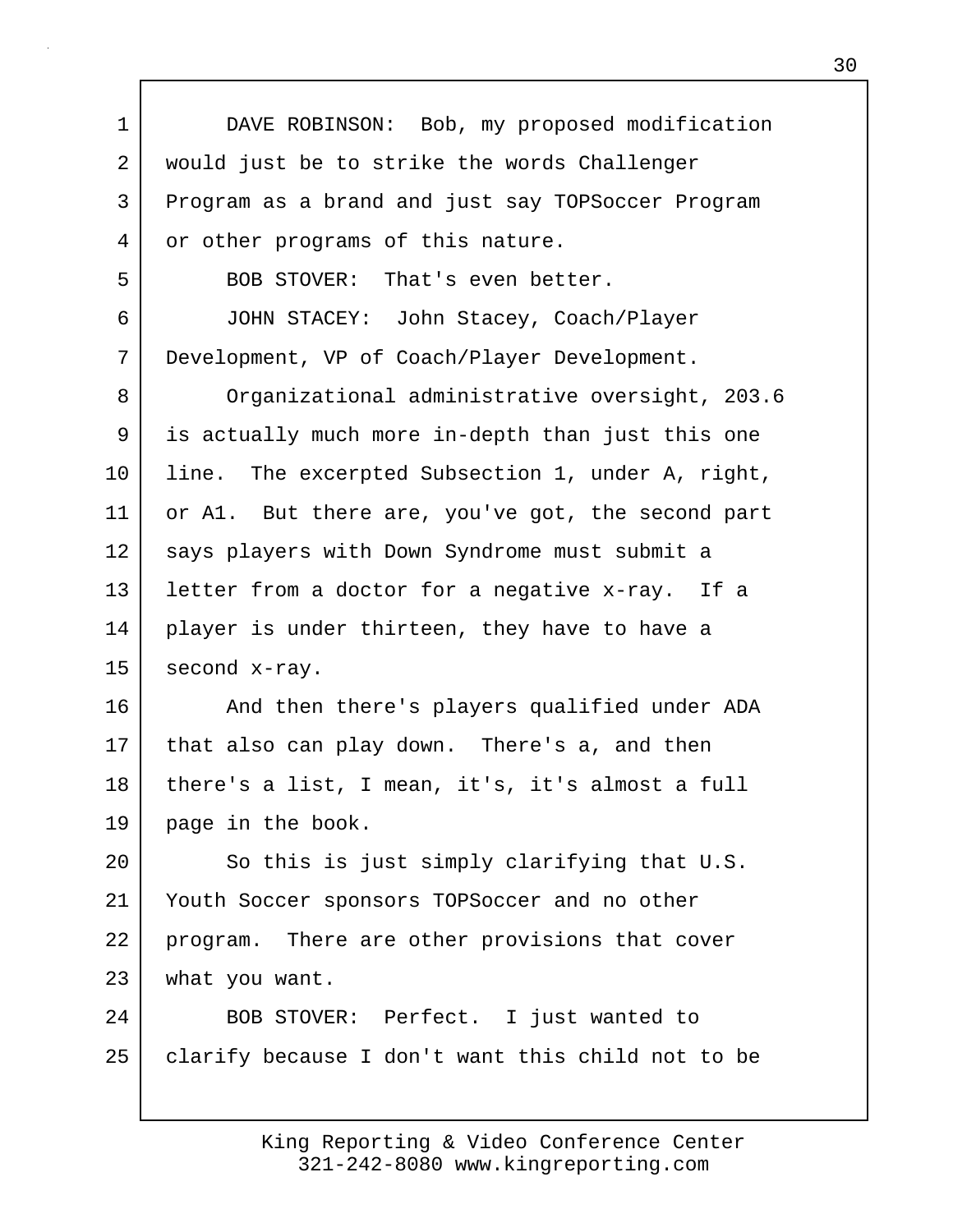1 able to play. 2 JOHN STACEY: Understood. 3 BECKY MCLAREN: Any other -- so are we leaving 4 it the way that it stands, Bob? 5 BOB STOVER: What he proposed. 6 BECKY MCLAREN: He proposed a change just to 7 | take out Challenge Program and leave the end; is 8 that correct, Dave? 9 I vant to make sure I understand. 10 DAVE ROBINSON: Thanks, Becky. 11 Dave Robinson, Chair, TOPSoccer Program. 12 I'm going to modify my proposed amendment, if 13 I can find it, to instead of striking everything 14 after the comma after TOPSoccer Program, to strike 15 the words Challenge Program. 16 BECKY MCLAREN: Okay. Jared, do that you have 17 change? 18 We're just going to strike Challenge Program 19 and everything else would remain. 20 JARED WHITE: (Nods head.) 21 BECKY MCLAREN: He's amending his own motion. 22 MARINO TORRENS: Second. 23 BECKY MCLAREN: Terri, are you acceptable to 24 the amendment? 25 TERRI TOWERS: Second his amendment.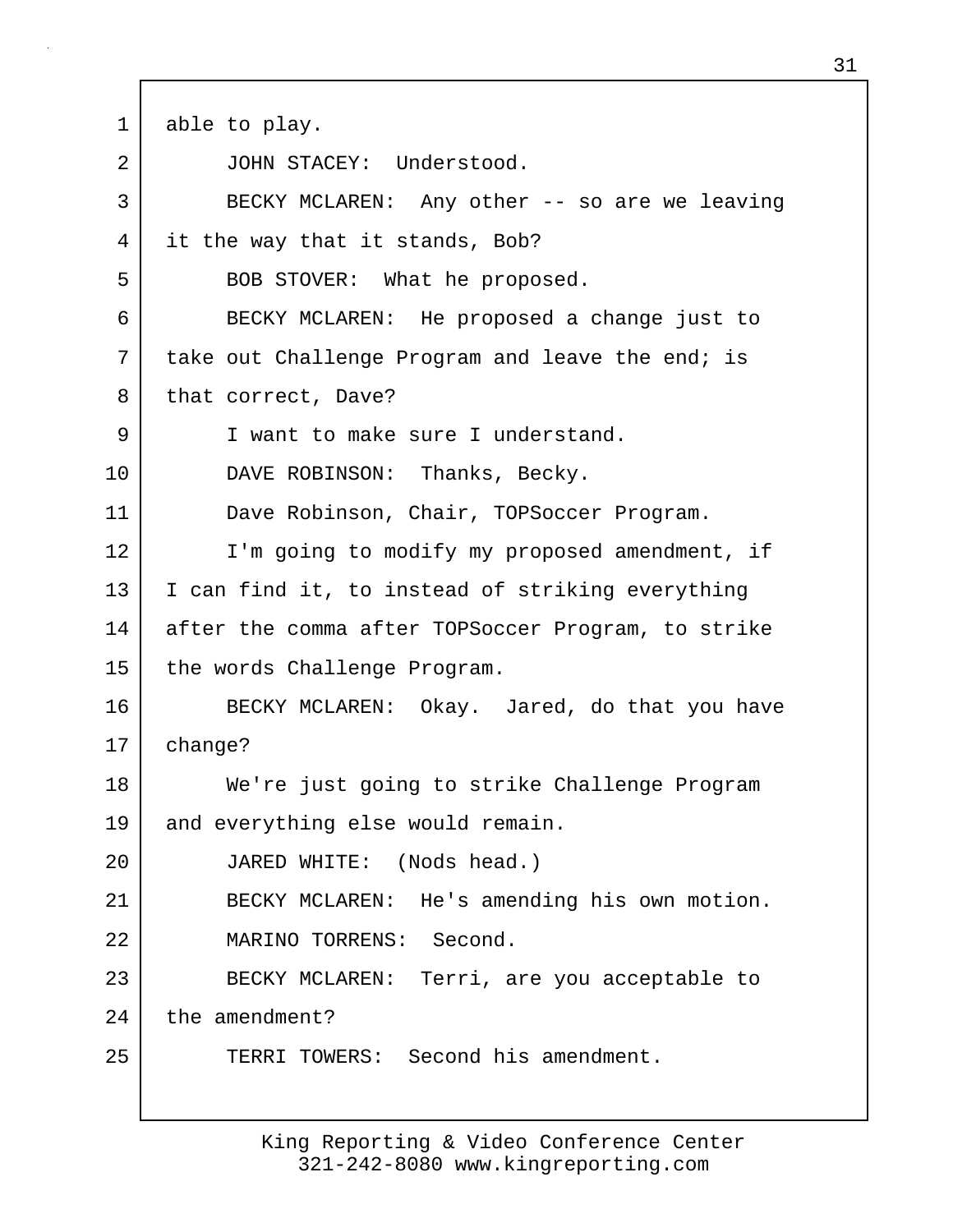1 Terri Towers with an I. 2 BECKY MCLAREN: Any discussion? 3 (No response.) 4 BECKY MCLAREN: Seeing no other discussion, 5 all those in favor signify by saying aye. 6 MULTIPLE SPEAKERS: Aye. 7 BECKY MCLAREN: Opposed. 8 (No response.) 9 BECKY MCLAREN: Motion carries. 10 206.2, Jennifer, would you like to? 11 | And, Jared, you can move down because this 12 one, after the proposed rules, rule change, the 13 amendment was changed slightly. 14 JENNIFER SMITH: Jennifer Smith, FC Tampa. 15 I make a motion that we approve this rule as 16 it stands on the screen with the changes. 17 BECKY MCLAREN: It's been moved. 18 Do I have a second? 19 TERRI TOWERS: Second, Terri Towers. 20 BECKY MCLAREN: Seconded by Terri, Region B 21 Commissioner. 22 Jennifer, would you like to speak to your 23 motion? 24 JENNIFER SMITH: The reason I did this rule 25 change was due to the fact that in a lot of our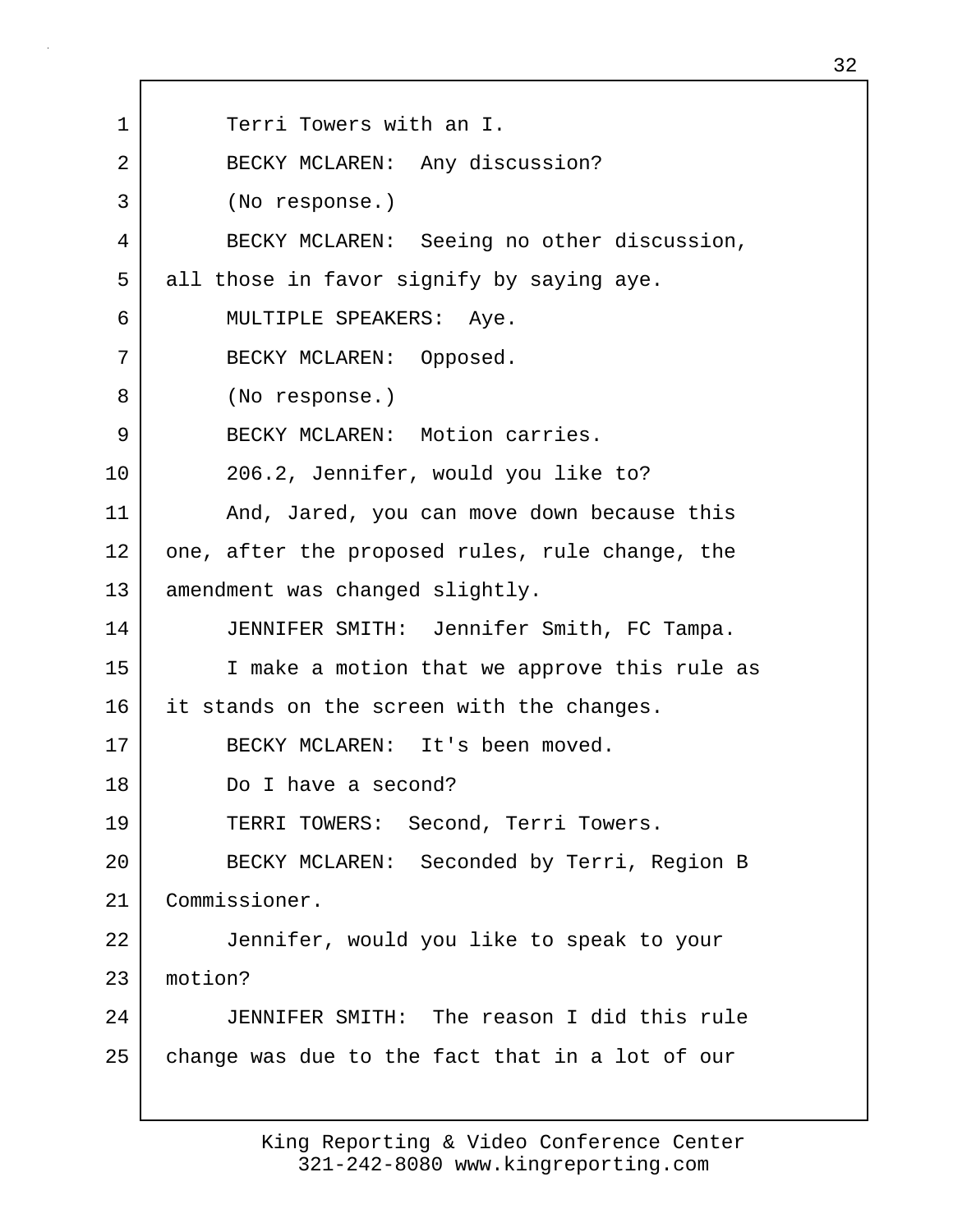1 tournaments, we have clubs that fall under other 2 clubs and they don't always have their FYSA 3 affiliate logo on their uniform. And I feel like 4 if we're going to require them to have passes, they 5 need to be visibly identifiable by what they wear, 6 just by the logo, not the color, not anything else, 7 but they need to have that logo of that FYSA 8 affiliate on their uniform. 9 BECKY MCLAREN: Not necessarily on the chest, 10 is it -- 11 JENNIFER SMITH: Wherever, physically 12 available to see. 13 BECKY MCLAREN: Okay. 14 MARINO TORRENS: Marino Torrens, President of 15 Florida Youth Soccer speaking against this rule. 16 Last year something similar came up. We voted 17 and it was turned down. Now this one again comes 18 up. I don't believe that, I don't believe FYSA 19 should be in charge of that. If you want to do 20 | that, it should be at the local league levels, like 21 they do down south. Because what are we going to 22 do, if you don't wear that, we going to take away 23 your affiliation? 24 There's no penalty here, and that's the only 25 penalty we can do. What are we going to start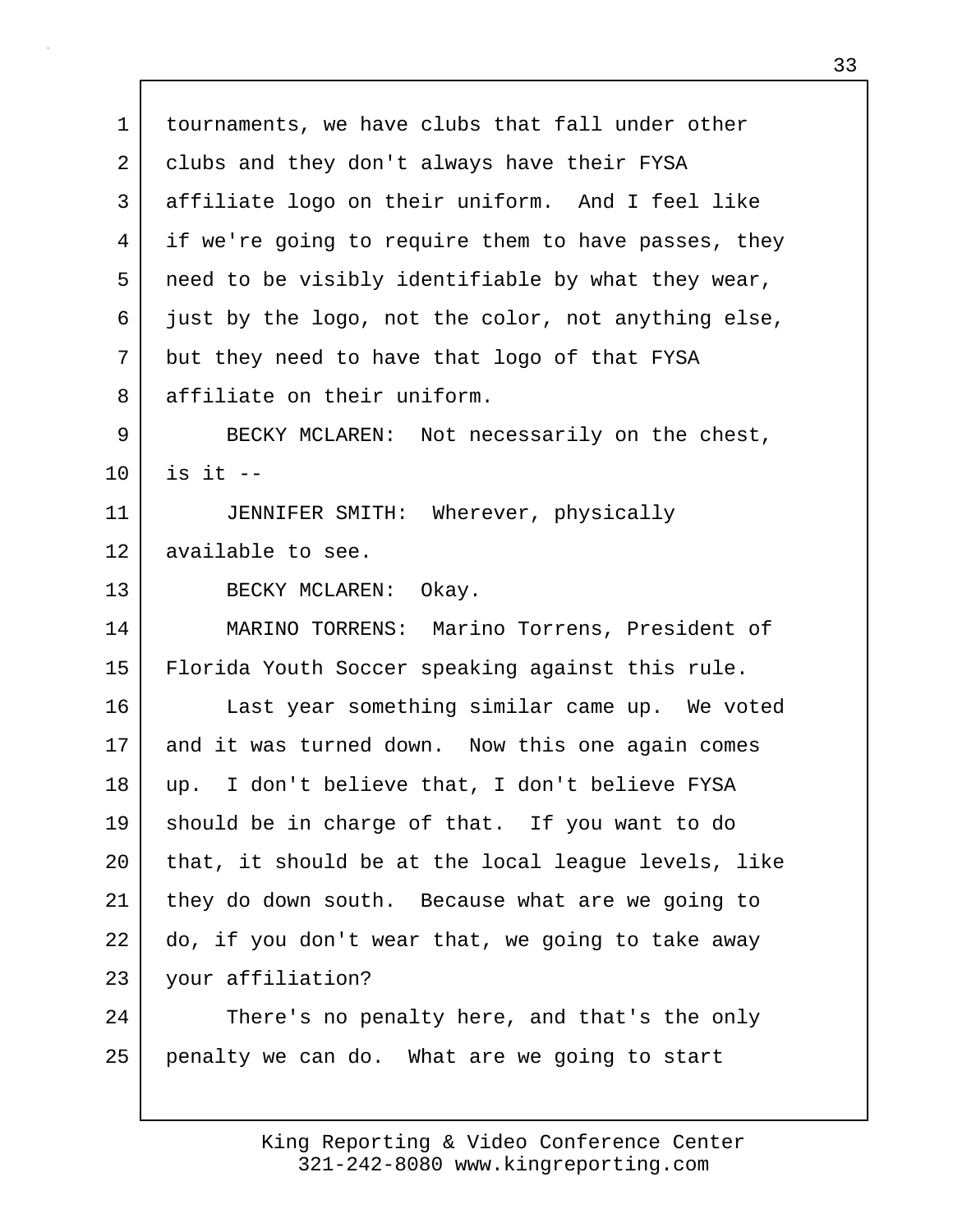1 | charging a hundred dollars every time somebody 2 doesn't wear a logo on their uniform? 3 BECKY MCLAREN: Speaking for or against? 4 | MIKE HYATT: Well, mine is more -- Mike Hyatt, 5 Greater Central Florida Youth Soccer. 6 BECKY MCLAREN: Do you have a question? 7 MIKE HYATT: Well, yeah, I have a question 8 because my question is what about sponsorship 9 | logos, because we do have a lot of teams --10 BECKY MCLAREN: Jennifer, do you want to 11 answer that? 12 JENNIFER SMITH: I'll answer it. 13 Jennifer Smith, FC Tampa. 14 BECKY MCLAREN: Get closer to the microphone, 15 dear. 16 JENNIFER SMITH: Jennifer Smith, FC Tampa. 17 | We're not saying logo as far as sponsor logo. 18 We're saying your affiliate logo has to be on 19 there. We don't care if you have, you know, your 20 sponsorship on there, of course, because they're 21 paying you good money to be on your shirt. We just 22 want to be able to identify you as an FYSA 23 affiliate. 24 MARINO TORRENS: Again, I'm sorry, Marino 25 | Torrens, President of Florida Youth Soccer.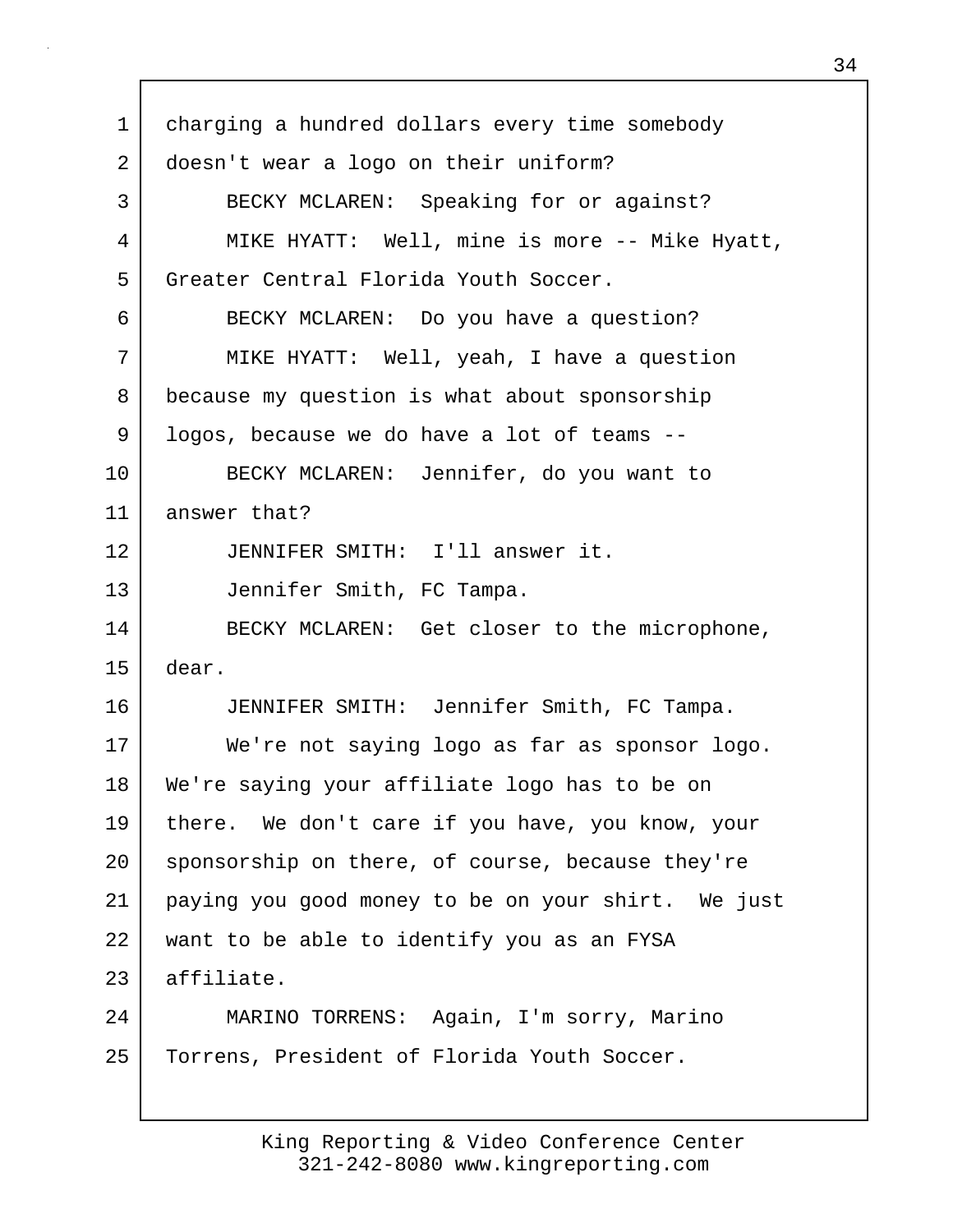1 | Again, as part of the affiliation, we don't 2 require to have a logo. You don't, an affiliate 3 could be just a plain shirt. You don't need a logo 4 as part of being affiliated with FYSA. 5 BECKY MCLAREN: For or against, Mike? 6 MIKE WEBER: Mike Weber, SFUYSA. And 7 obviously people know me is I am totally for this 8 proposal, but I would like to make an amendment on 9 it to the degree that most clubs operate off of 10 fundraising and sponsors, where this rule says that 11 you can't have anything on it. 12 I would like to make a proposal that it is 13 changed to that your club logo or name must be 14 | predominantly displayed front left chest or chest, 15 but a sponsor could be put on the sleeve or on the 16 back. Because sponsors donate money for the teams 17 to survive. But I totally support this because 18 when you're out there you have to identify the club 19 somehow. 20 So I would like to make a proposal that we 21 predominantly display, front left chest, chest. 22 BECKY MCLAREN: Can you write the proposed 23 changes because we need to put it up on the screen? 24 MIKE WEBER: Can I write it? 25 BECKY MCLAREN: Yes.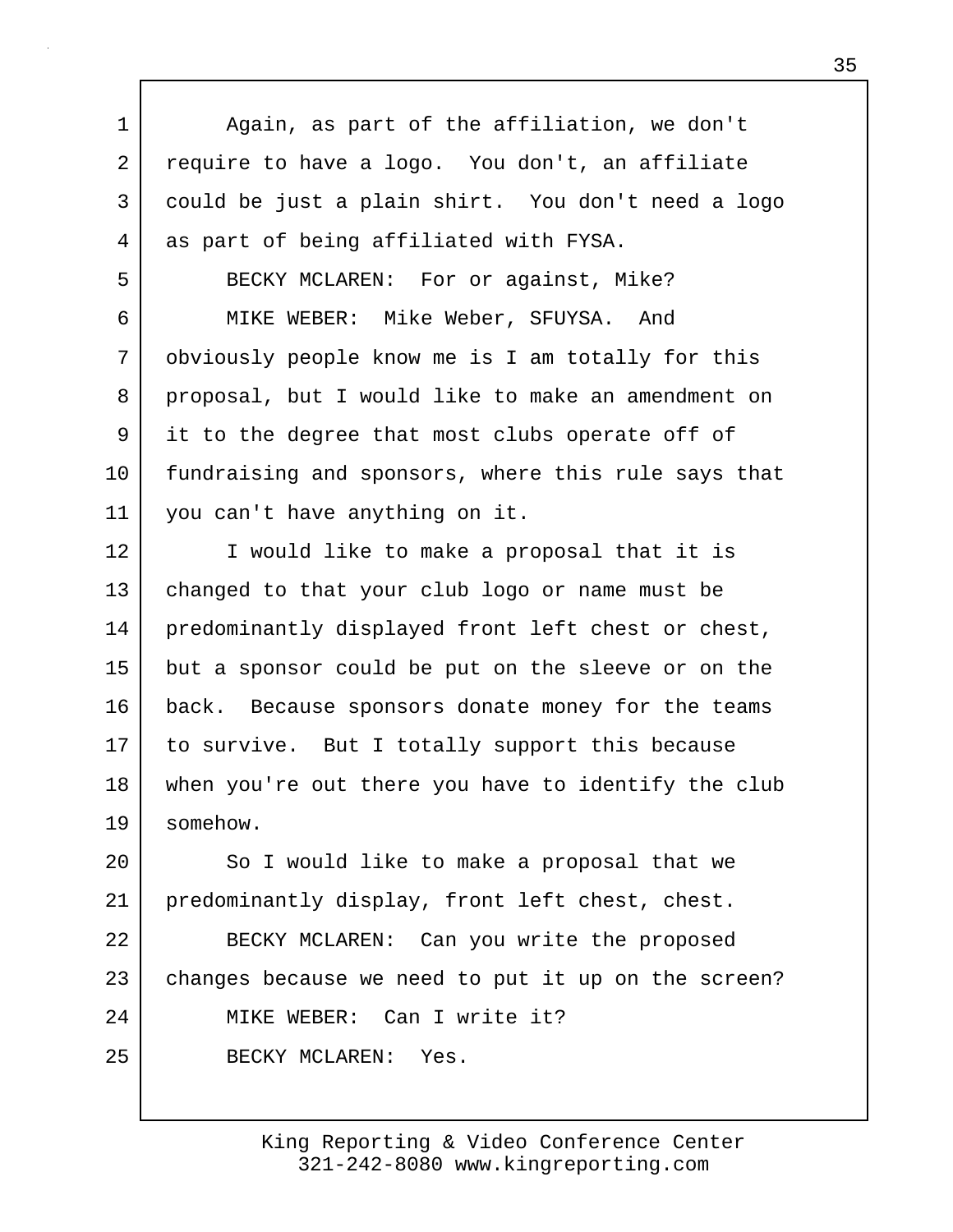| 1  | MIKE WEBER: You want me to write, you just          |
|----|-----------------------------------------------------|
| 2  | know I can't write so that's why you asked me that. |
| 3  | BECKY MCLAREN: I need you to give it to Jared       |
| 4  | so he can type it up on the screen, in the corner.  |
| 5  | While they're, is that, Jennifer, do you want       |
| 6  | to go over and look and see what he's presenting so |
| 7  | we can.                                             |
| 8  | One second, guys, we need to get the amendment      |
| 9  | up on the screen.                                   |
| 10 | MIKE WEBER: Actually, I'm (unintelligible).         |
| 11 | I was reading it on the screen.                     |
| 12 | BECKY MCLAREN: Okay. All right. So he               |
| 13 | withdraws the amendment.                            |
| 14 | Speaking for or against?                            |
| 15 | ANN FULLER: Against.                                |
| 16 | BECKY MCLAREN: Okay.                                |
| 17 | ANN FULLER: Ann Fuller, Space Coast United.         |
| 18 | I have a problem with this because of team          |
| 19 | eligibility. I'm thinking of a specific instance    |
| 20 | with a child who lost a jersey at an away game and  |
| 21 | we had to find a jersey of a similar color for him  |
| 22 | to be able to play.                                 |
| 23 | This rule says that that team would be              |
| 24 | ineligible, and we're here to give kids the         |
| 25 | opportunity to play soccer. I don't see any         |
|    |                                                     |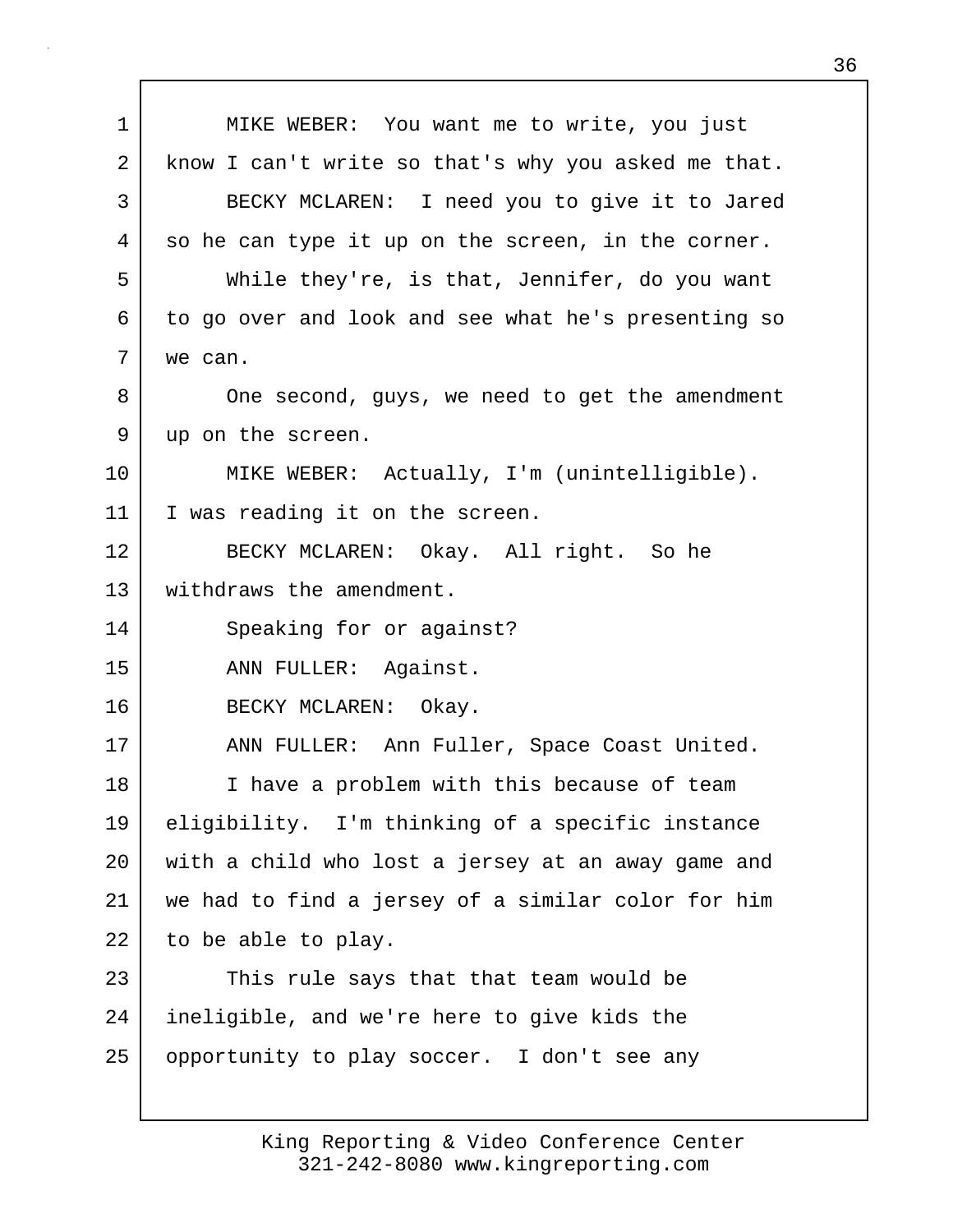1 penalties associated with that other than a team 2 unable to compete because of a logo on one kid's 3 jersey, that doesn't make sense to me. 4 BECKY MCLAREN: For or against, Lou? 5 LOU CONFESSORE: You know what I think. 6 I'm waiting for somebody to be for so I can 7 get up there. 8 BECKY MCLAREN: I have to ask. 9 For or against? 10 ROBBIE SHIELDS: Just a comment. 11 BECKY MCLAREN: Okay. 12 ROBBIE SHIELDS: And a -- 13 BECKY MCLAREN: A question, point of 14 clarification? 15 ROBBIE SHIELDS: Yes, currently I have two 16 logos on my jersey. This is what we use more for 17 recreation. It's really our affiliate logo. But 18 we have a logo that says Lake Wales Fury, is that 19 defined as affiliate logo? 20 JENNIFER SMITH: In my opinion, yes. 21 ROBBIE SHIELDS: In your opinion it is, but 22 I'm not sure if that's clarified, so that would be 23 just a concern. 24 | And the last, and what are team officials? 25 BECKY MCLAREN: Team official would be the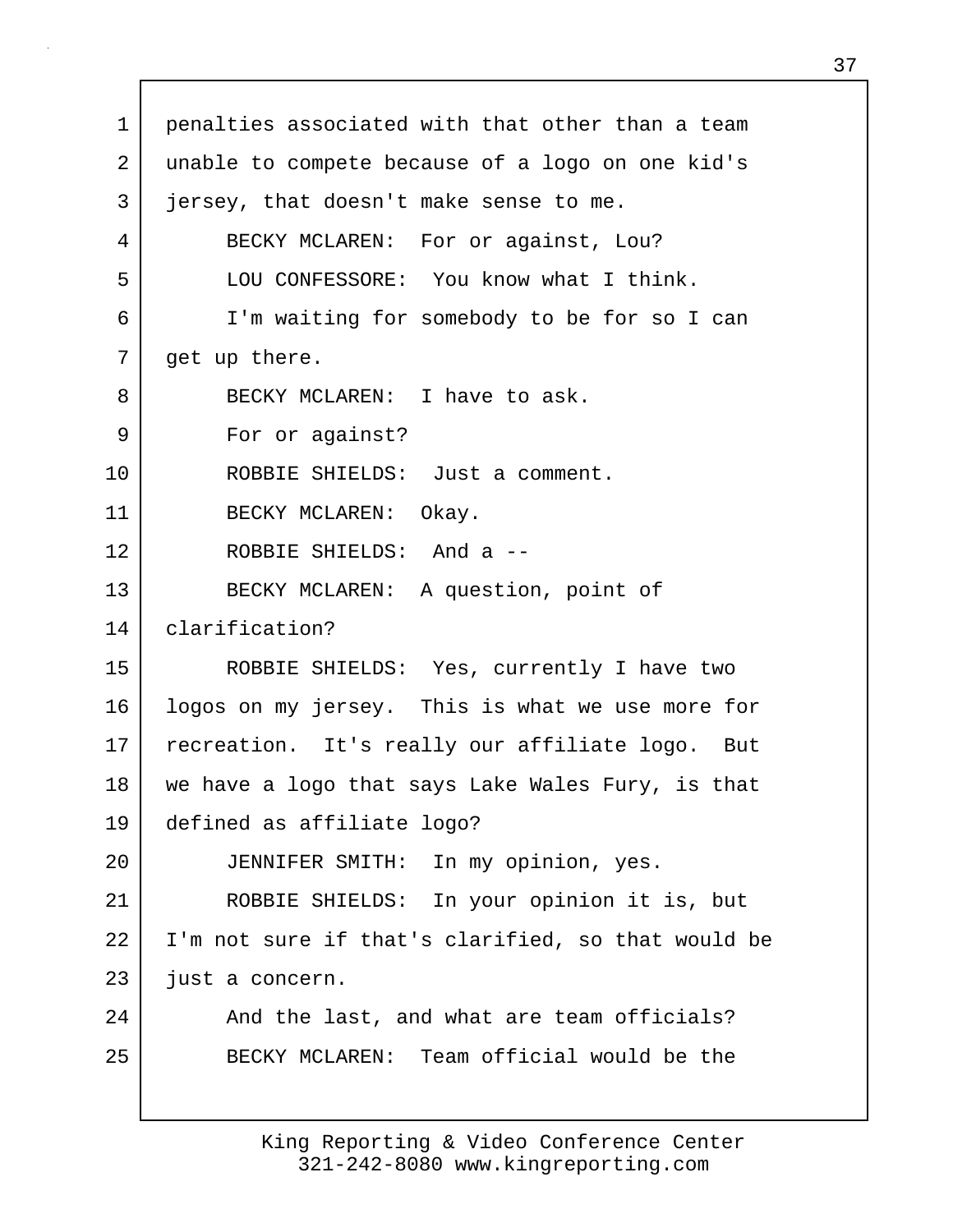| $\mathbf 1$ | coach, anybody who is on the bench.                |
|-------------|----------------------------------------------------|
| 2           | ROBBIE SHIELDS: Okay. Anybody on the bench,        |
| 3           | okay.                                              |
| 4           | BECKY MCLAREN: Okay.                               |
| 5           | ROBBIE SHIELDS: So they would have to have a       |
| 6           | jersey?                                            |
| 7           | BECKY MCLAREN: They would have to have, if         |
| 8           | they're wearing a polo shirt, they need to have    |
| 9           | something that identifies the name on there.       |
| 10          | Mr. Weber.                                         |
| 11          | MIKE WEBER: Mike Weber again for the               |
| 12          | proposal. The problem is when you're out there on  |
| 13          | the field and there is an issue or situation, you  |
| 14          | want to be able to identify who is causing the     |
| 15          | problem. And if they're out there with the logo    |
| 16          | that says Joe Schmo on it, we don't know what team |
| 17          | or club they're with, so.                          |
| 18          | BECKY MCLAREN: Identify yourself, please.          |
| 19          | LOU CONFESSORE: Lou Confessore, Coral Estate       |
| 20          | Soccer Club.                                       |
| 21          | Okay. First of all, this whole issue about         |
| 22          | identification, the referee has a roster.          |
| 23          | (Applause.)                                        |
| 24          | LOU CONFESSORE: And presenting pictured            |
| 25          | player passes with the club names on them.         |
|             |                                                    |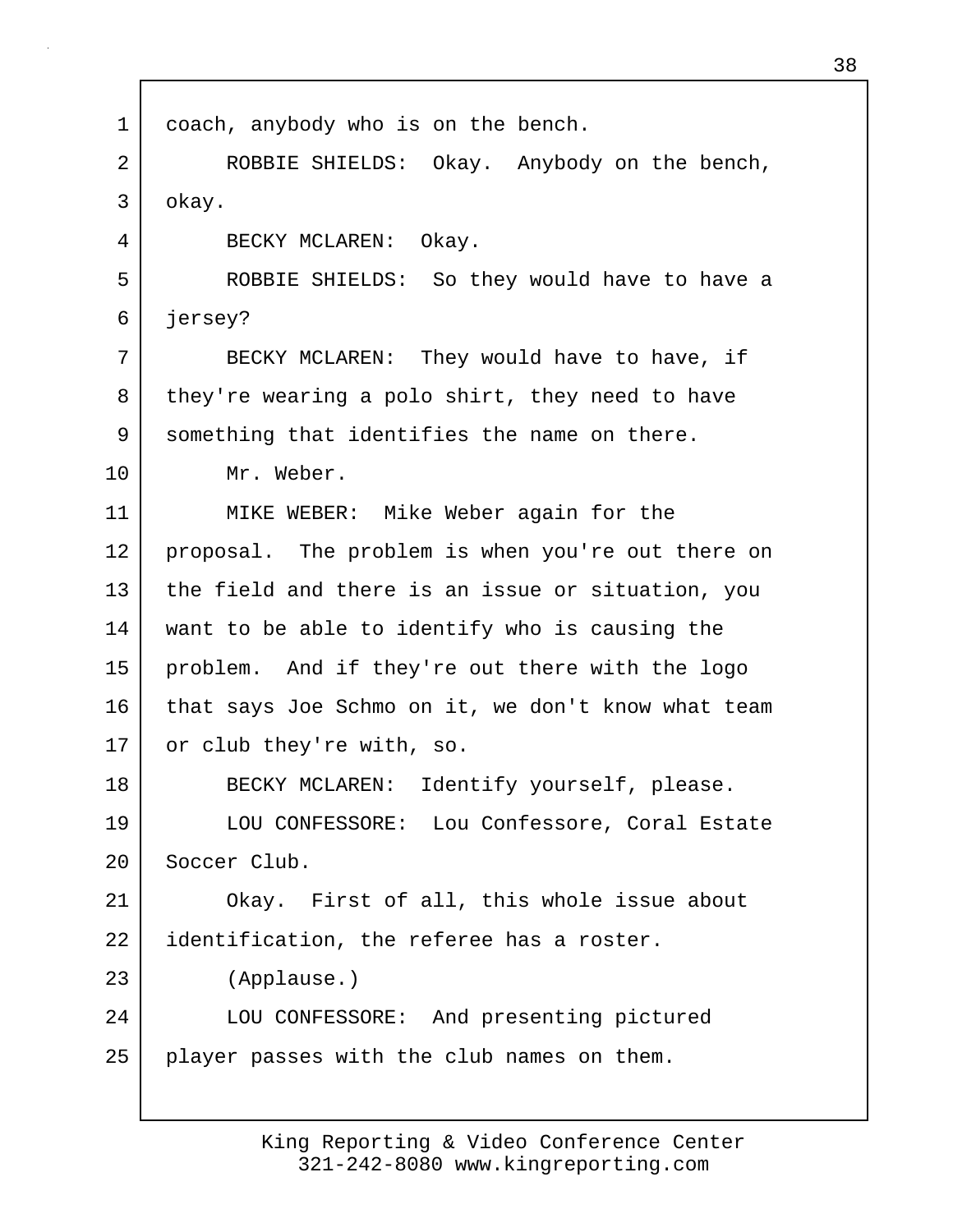1 and who is going to enforce this, the same 2 referee who has, now has to enforce whether it's a 3 real (unintelligible)?

4 That's going, and what is the penalty going to  $5 \mid$  be?

6 You guys don't have enough to do on game day 7 | that you want to pass something like this where I 8 have teams come to my field from big clubs in my 9 region that play in my league that wear AYSO 10 uniforms. I have kids who come with YMCA uniforms 11 and play in recreational third division in day 12 | league, they're not going to be able to play 13 because of that.

14 It's bad enough when the league made me wear, 15 all the same kids wear the same colors. There are 16 clubs in my league that have four different colors, 17 two for the girls, two for the boys. How are they 18 going to get past the league rule with me 19 volunteering to complain to the league every time 20 they show up. Okay. Do you want to limit yourself 21 to this? It's just ridiculous. 22 Thank you. 23 BECKY MCLAREN: For or against, sir? 24 MARK CARR: Against. Mark Carr -- 25 BECKY MCLAREN: Okay. Until I have somebody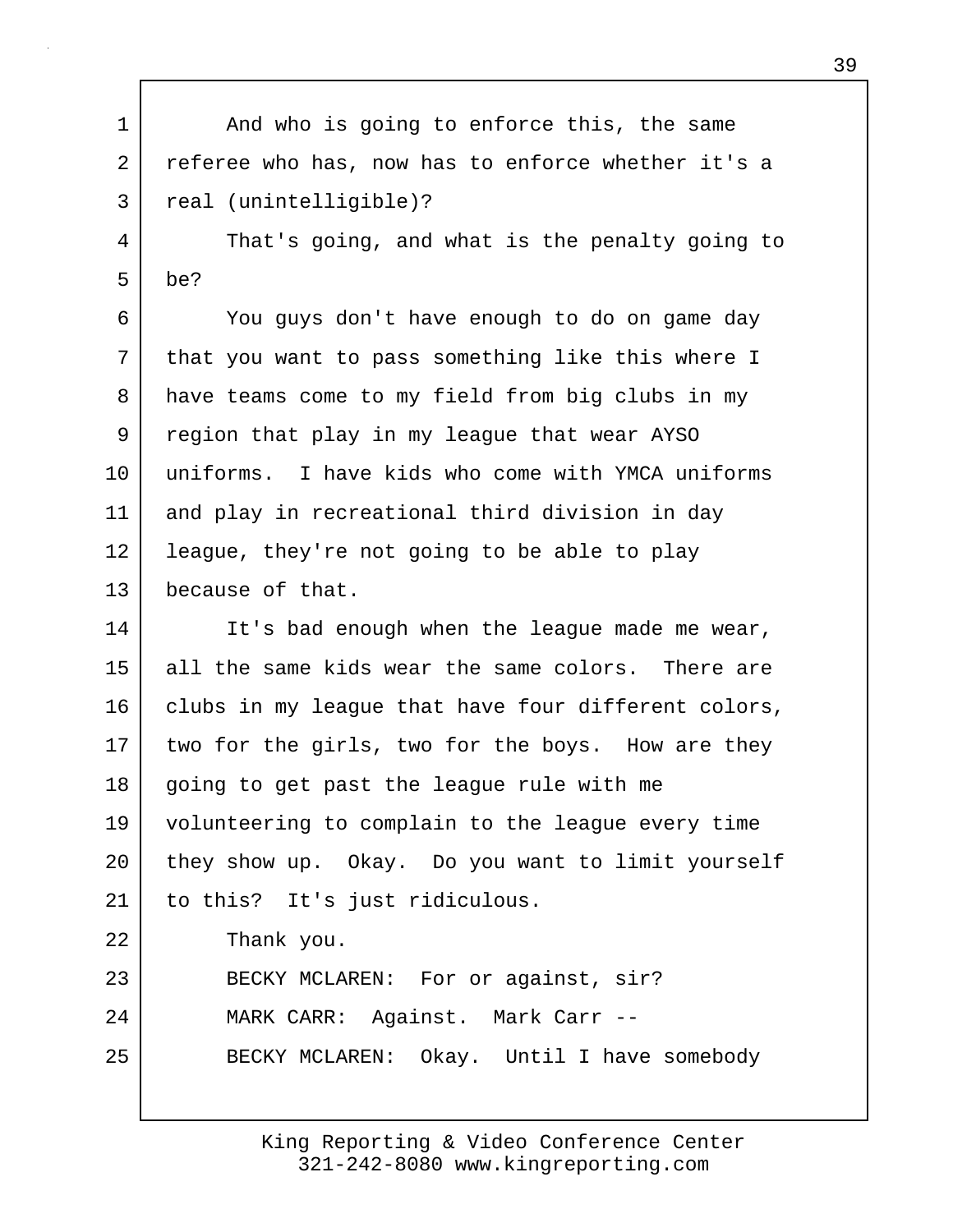1 else speaking for here.

| 2  | For or against, gentleman?                          |
|----|-----------------------------------------------------|
| 3  | Everybody standing up is against?                   |
| 4  | MARK CARR: Can I ask for a clarification?           |
| 5  | BECKY MCLAREN: Yes, you may.                        |
| 6  | MARK CARR: I would like to know what the            |
| 7  | intent of this is. Because if it is just about, if  |
| 8  | it is just about the logo, that's one thing. If it  |
| 9  | has to do with trying to find people skirting rule, |
| 10 | that's another thing.                               |
| 11 | What I would like to know is is this a way of       |
| 12 | calmly putting out on operative method of catching  |
| 13 | people violating rules. And if that's the intent,   |
| 14 | it should be clearly stated.                        |
| 15 | JENNIFER SMITH: Jennifer Smith, FC Tampa.           |
| 16 | In the reasoning it says this will give             |
| 17 | accountability to all teams in the club as to where |
| 18 | they are supposed to be and who they are answering  |
| 19 | to in regard to incidents, insurance, field         |
| 20 | directors and location of participation. That's     |
| 21 | The intent is to help with that, to catch<br>it.    |
| 22 | those problems.                                     |
| 23 | BECKY MCLAREN: Anybody else for?                    |
| 24 | Go ahead, Mr. Weber.                                |
| 25 | MIKE WEBER: Okay. The main reason for this          |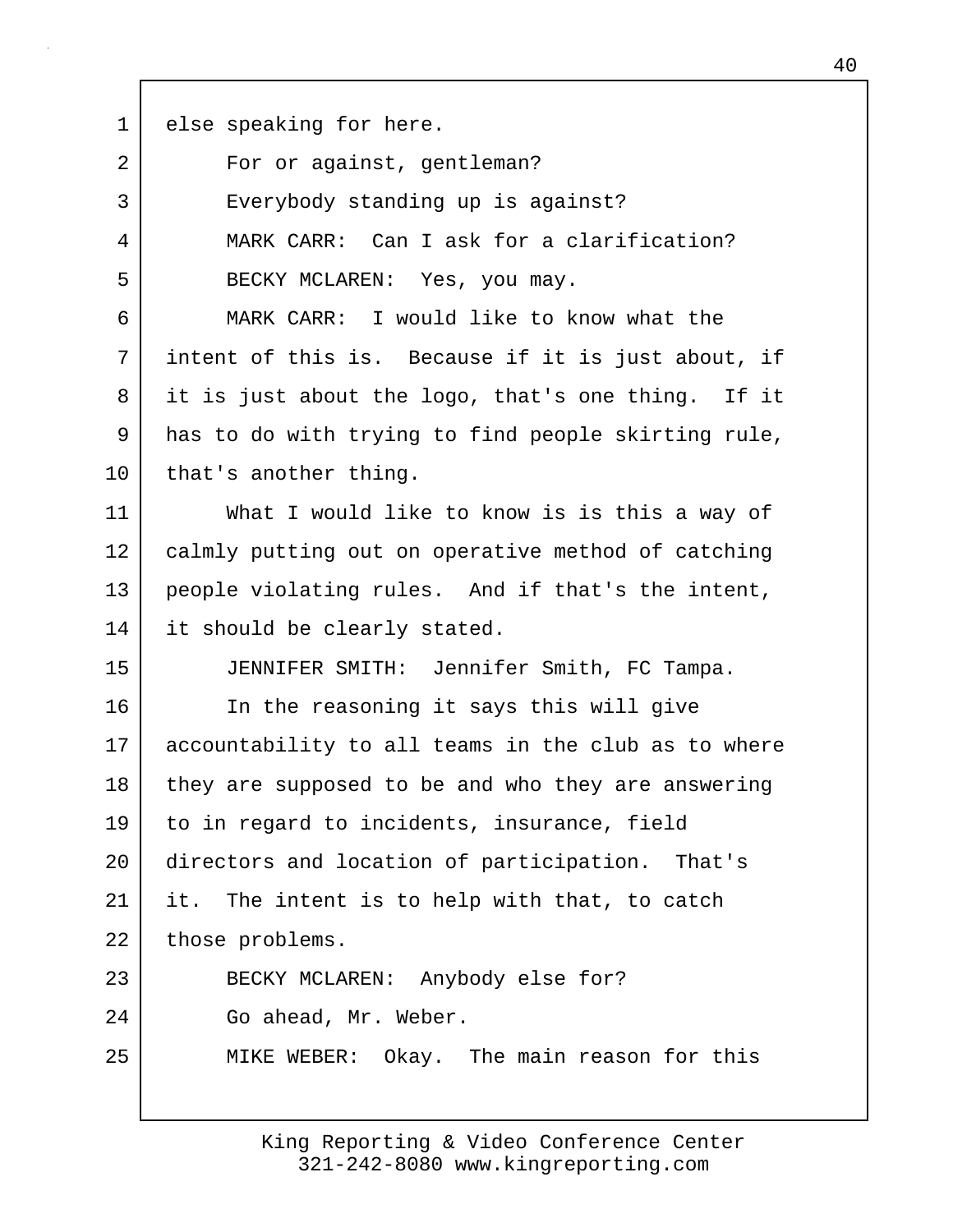1 is identification. They made a comment of a 2 referee has a roster and everybody has cards. 3 Okay, fine.

4 Let's say now there's an issue, a situation 5 after the game in the parking lot and everyone 6 comes up to the tent and says, oh, there's a fight, 7 | these players attacked another player. Who are 8 they with. Oh, their uniform said Joe Schmo 9 Soccer. Well, what club were they with. I don't 10 know, they didn't have club name on the shirt. So 11 if we have an incident, we need to identify the  $12$  club. 13 BECKY MCLAREN: For or against, guys? 14 UNIDENTIFIED MALE SPEAKER: I am against it. 15 BECKY MCLAREN: Okay. 16 UNIDENTIFIED MALE SPEAKER: I think it makes, 17 it's just a bureaucracy that doesn't help anything. 18 I think if you want to identify if somebody is 19 associated with FYSA or not, we can have an 20 *identification card.* The coaches can have one, the 21 team management have one. It's been recorded in, 22 when you register your team.

23 If you have an event in the parking lot then 24 when you identify people, as the gentleman says, 25 two people are fighting, two kids are fighting, you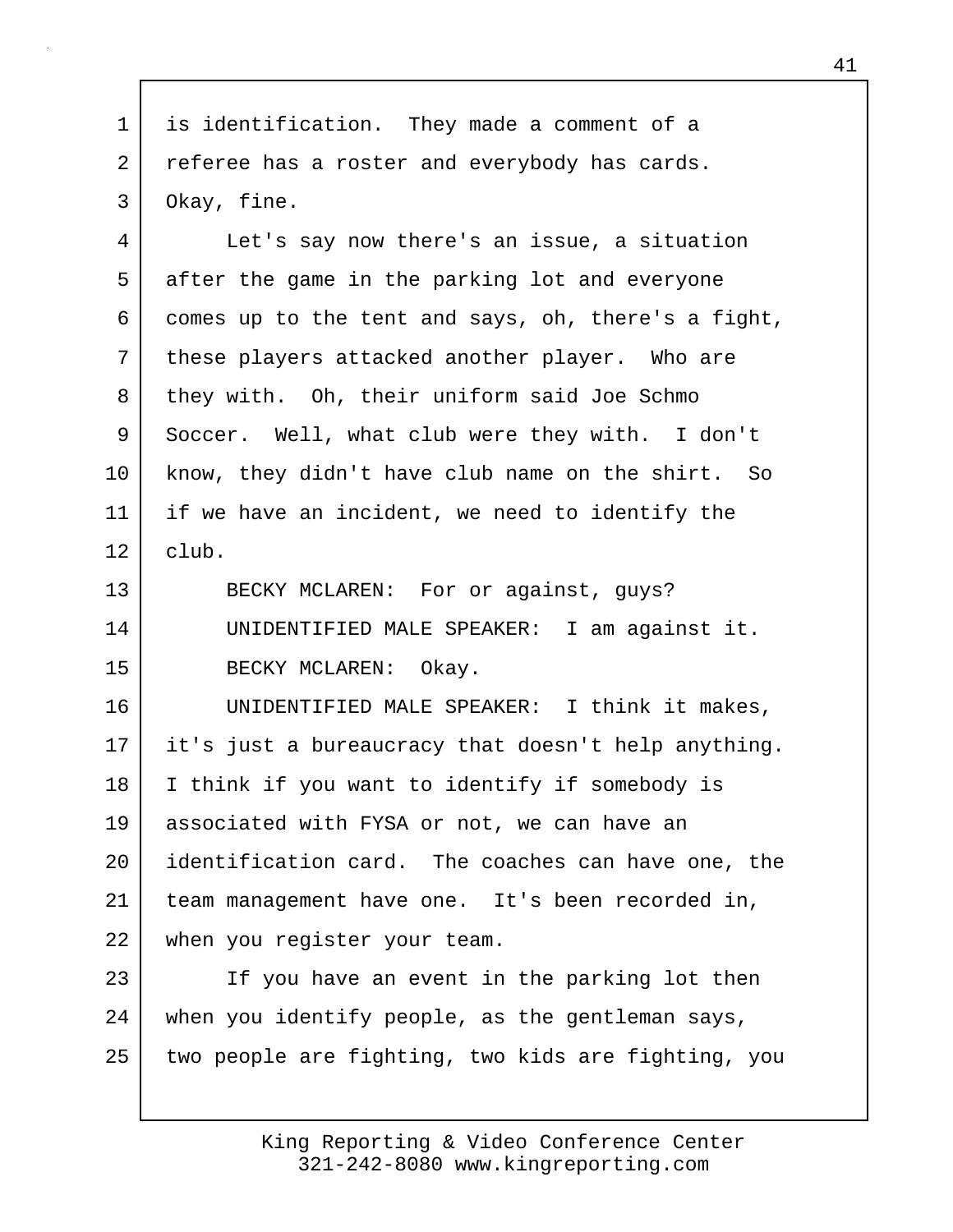1 want to see what's going on, you want to identify 2 these people. You know what you do, you call the 3 police. You get the real identification, and you 4 take it from there. Then you make sure that these 5 players are playing for which club, is this club 6 affiliated with FYSA, boom, it's there. It's done 7 | with. We don't have to have to yet another 8 bureaucracy that doesn't help anybody, that hinders 9 | kids from playing soccer. 10 | And this is what we're all about here, we want 11 kids to play soccer. We don't want a bunch of 12 rules and a bunch of regulations that do absolutely 13 nothing but make life difficult for everybody, 14 especially with the kids that play soccer. 15 BECKY MCLAREN: For? 16 MARCOS FERNANDEZ: Marcos Fernandez, for it. 17 BECKY MCLAREN: Please state which club. 18 MARCOS FERNANDEZ: Kendall Soccer. 19 BECKY MCLAREN: Thank you. 20 MARCOS FERNANDEZ: I'm for it because there's 21 | a lot of people playing under other people's 22 banners. And what happens is that, yeah, it's very 23 easy to say call the police or this or that, but 24 the problem is that this is a visual thing. When 25 you're a witness to something, when you see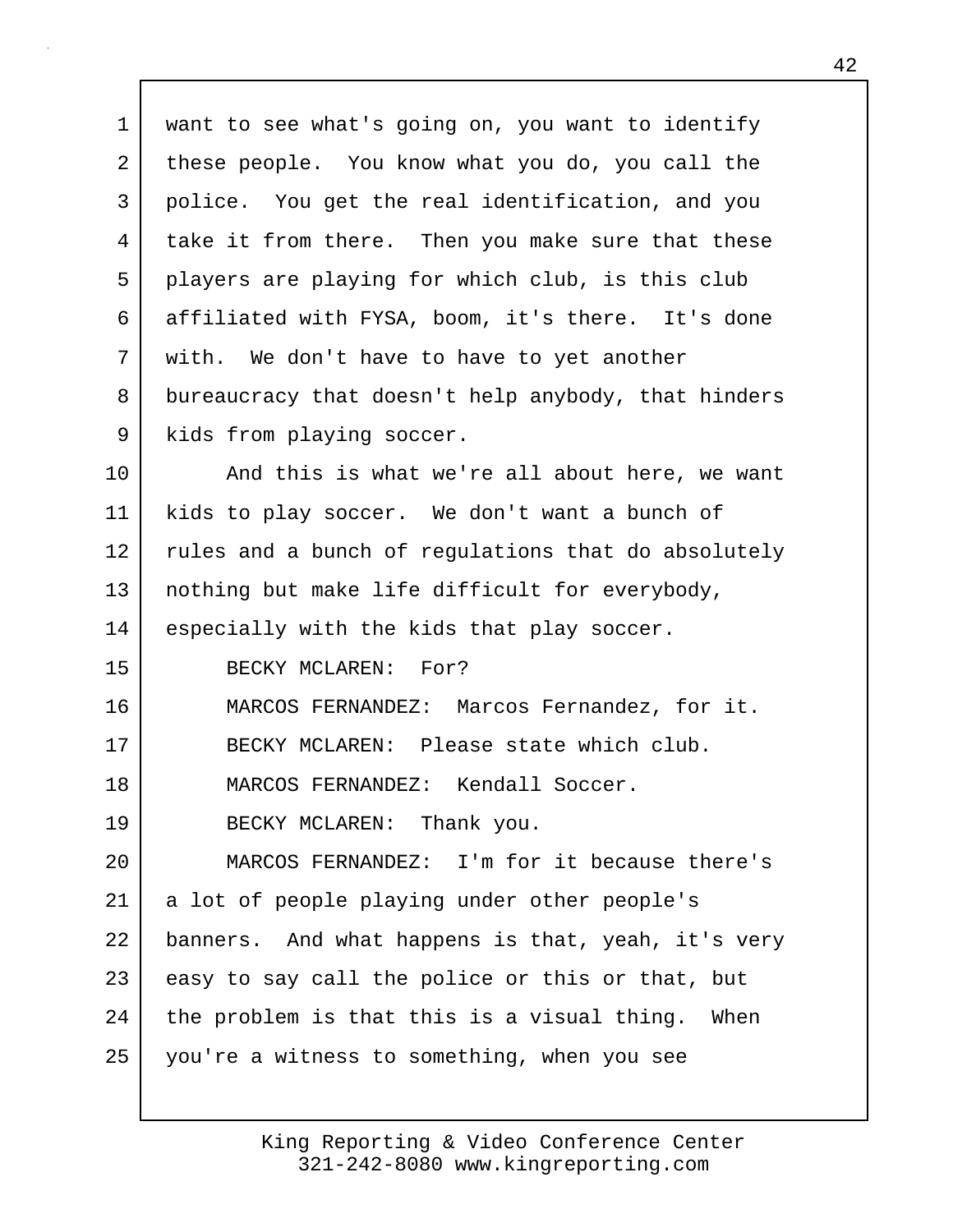| $\mathbf{1}$   | something, that's the first thing you see is the    |
|----------------|-----------------------------------------------------|
| $\overline{2}$ | uniform.                                            |
| 3              | The only people that see rosters, passes, are       |
| 4              | referees. Referees make mistakes just checking in   |
| 5              | players. They don't identify it correctly, okay.    |
| 6              | So all I'm saying is that there's a lot of,         |
| 7              | we're relying on sometimes young kids to check in   |
| 8              | teams to identify players. This is just a very      |
| 9              | broad visual thing to say, okay, this is who my     |
| 10             | pass is with, okay, that's all.                     |
| 11             | MARCELO EGUINO: Against.                            |
| 12             | BECKY MCLAREN:<br>Okay.                             |
| 13             | MARCELO EGUINO: Marcelo Eguino, Tarpon FC.          |
| 14             | BECKY MCLAREN: Can you get a little bit             |
| 15             | closer to the microphone.                           |
| 16             | MARCELO EGUINO: Marcelo Eguino, Tarpon FC.          |
| 17             | I'm against because indeed it creates               |
| 18             | additional hurdles for kids to participate or even  |
| 19             | coaches to participate. If a kid forgets a jersey   |
| 20             | and has to, has to put something on similar, I've   |
| 21             | had a case recently where they're not allowed to do |
| 22             | so. If a coach for example happens to forget his    |
| 23             | jersey, the uniform, the other coach may look at    |
| 24             | this rule and say, hey, you know what, they can't   |
| 25             | compete today.                                      |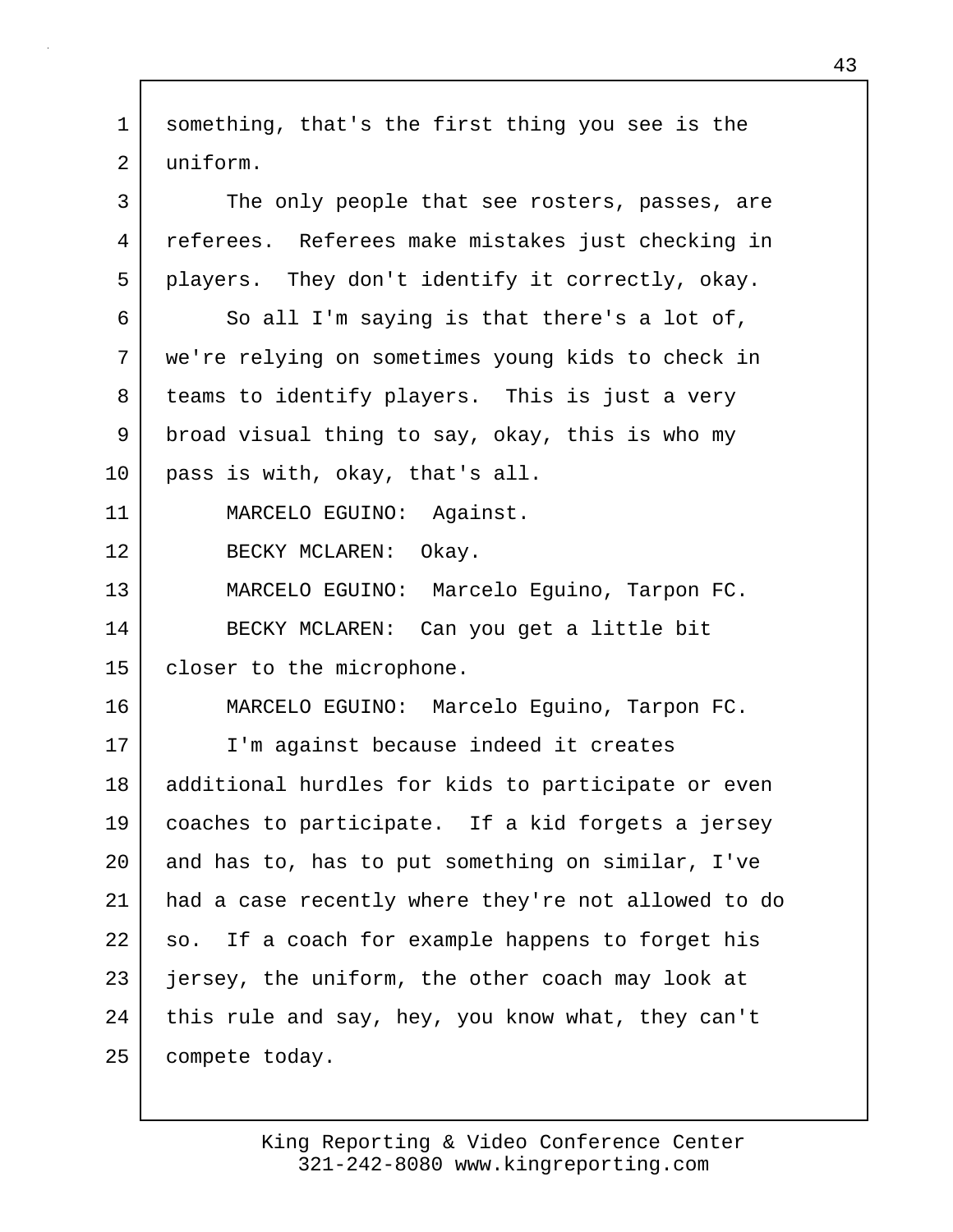1 Too many hurdles. We're here to make, to 2 allow kids to play, make it easier for them to 3 play, following the rules that is, but without 4 creating additional hurdles. 5 BECKY MCLAREN: Thank you. 6 For or against, Doug? 7 DOUG: Against. 8 BECKY MCLAREN: For or against? 9 DOUG: Against. 10 BECKY MCLAREN: Okay. Then unless I have 11 somebody else that's speaking for, then we're done. 12 MARINO TORRENS: Mike, sit down. 13 TERRI TOWERS: Call the question. 14 BECKY MCLAREN: Terri Towers moves to call the 15 question. 16 Do we have a second? 17 MIKE WEBER: Second. 18 BECKY MCLAREN: Moved and seconded to call the 19 question. 20 | All those in favor say aye. 21 | MULTIPLE SPEAKERS: Aye. 22 BECKY MCLAREN: Opposed. 23 MULTIPLE SPEAKERS: Nay. 24 BECKY MCLAREN: To call the question, this is  $25$  to call the question to go to the vote.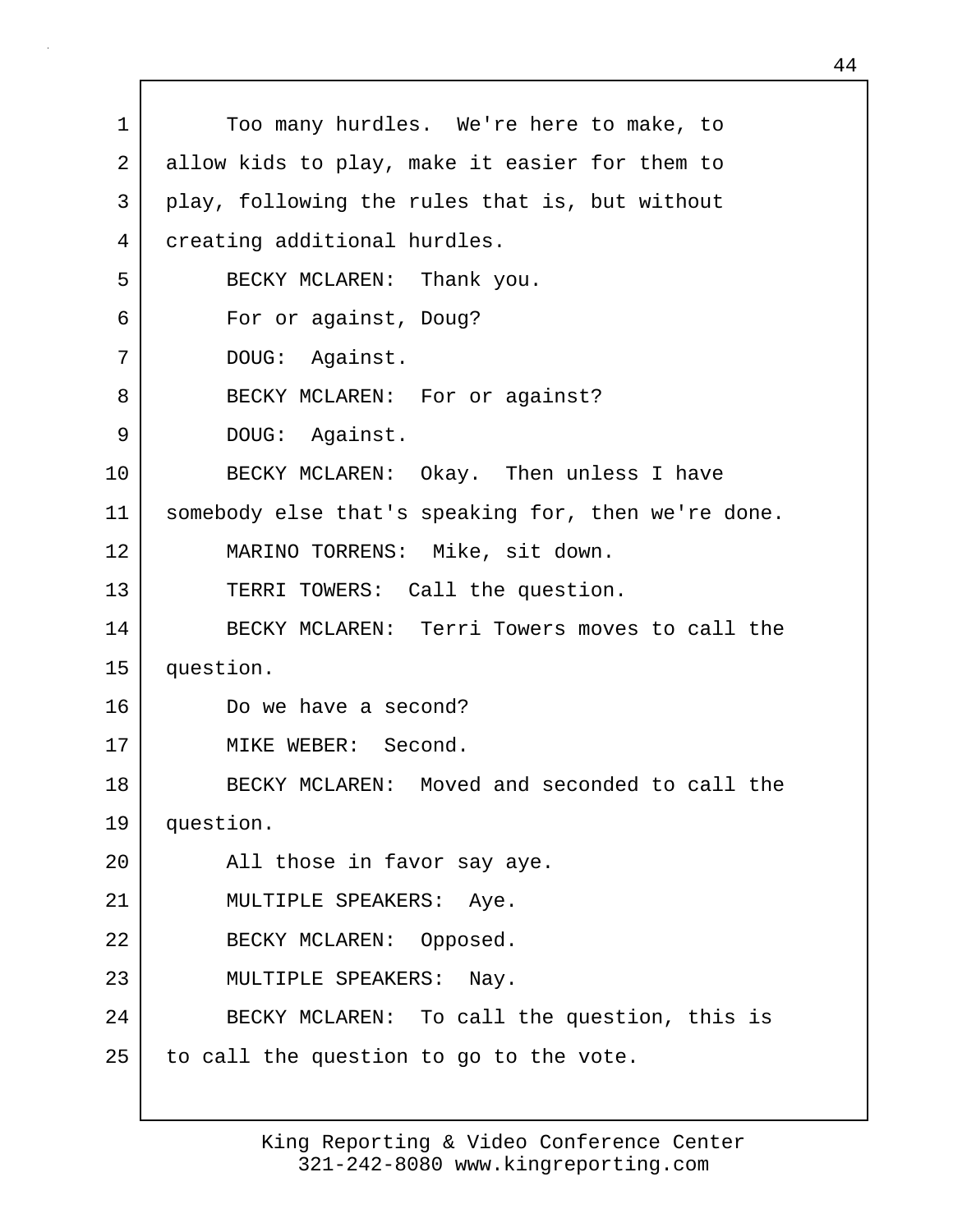| 1  | All those in favor of calling the question,         |
|----|-----------------------------------------------------|
| 2  | that's to go to the vote, say aye.                  |
| 3  | MULTIPLE SPEAKERS: Aye.                             |
| 4  | BECKY MCLAREN: Opposed.                             |
| 5  | (No response.)                                      |
| 6  | BECKY MCLAREN: Abstentions.                         |
| 7  | (No response.)                                      |
| 8  | BECKY MCLAREN: The question has been called.        |
| 9  | We now go to the vote. And because of all the       |
| 10 | discussions that we've had, I'm going to ask you to |
| 11 | take out your clickers.                             |
| 12 | MARINO TORRENS: I'm sorry, but we haven't           |
| 13 | tested them, so I don't know if.                    |
| 14 | BECKY MCLAREN: Jared, can we do a test real         |
| 15 | quick, please?                                      |
| 16 | Can we get somebody to give instructions,           |
| 17 | please, on how to operate?                          |
| 18 | Well, we can try the verbal if you guys want        |
| 19 | to try the verbal first.                            |
| 20 | MULTIPLE SPEAKERS: Yes.                             |
| 21 | BECKY MCLAREN: Okay. We'll try the verbal.          |
| 22 | Guys, I need only people who are holding            |
| 23 | credentials to vote. If you are not holding         |
| 24 | credentials, you need to remain silent. So unless   |
| 25 | you are holding the voting device, I need you to    |
|    |                                                     |

г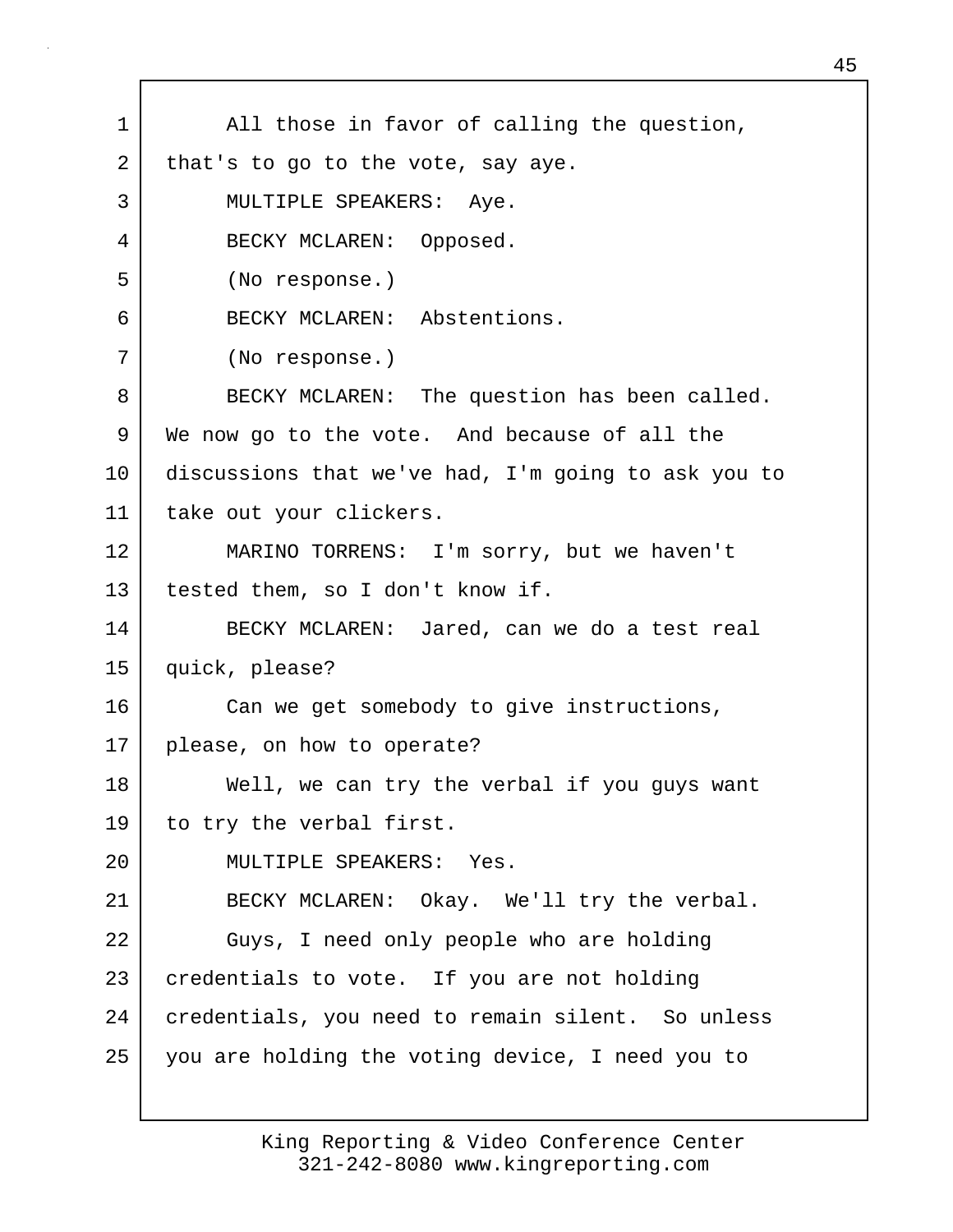1 | remain silent, okay. 2 All those in favor signify by saying aye. 3 | MULTIPLE SPEAKERS: Aye. 4 BECKY MCLAREN: All those opposed signify by 5 saying nay. 6 MULTIPLE SPEAKERS: Nay. 7 MARINO TORRENS: Go back to the clicker. 8 BECKY MCLAREN: Too close to call. 9 Abstentions. 10 (No response.) 11 BECKY MCLAREN: Too close to call. We're 12 going to need to go to the clicking device. 13 | KEVIN GORSKI: Kevin Gorski, San Carlos 14 Scorpions. 15 Can we do a vote, all those in favor stand up. 16 UNIDENTIFIED MALE SPEAKER: No. 17 BECKY MCLAREN: And the other thing is I can't 18 guarantee who's standing up doesn't have a clicker. 19 KEVIN GORSKI: Okay. 20 MARINO TORRENS: Okay. Jared, can you tell us 21 how to turn it on first? 22 JARED WHITE: You need to turn on your 23 clickers at this time. We're going to ask you to 24 pick either A or B to test them, you're going to 25 have fifteen seconds.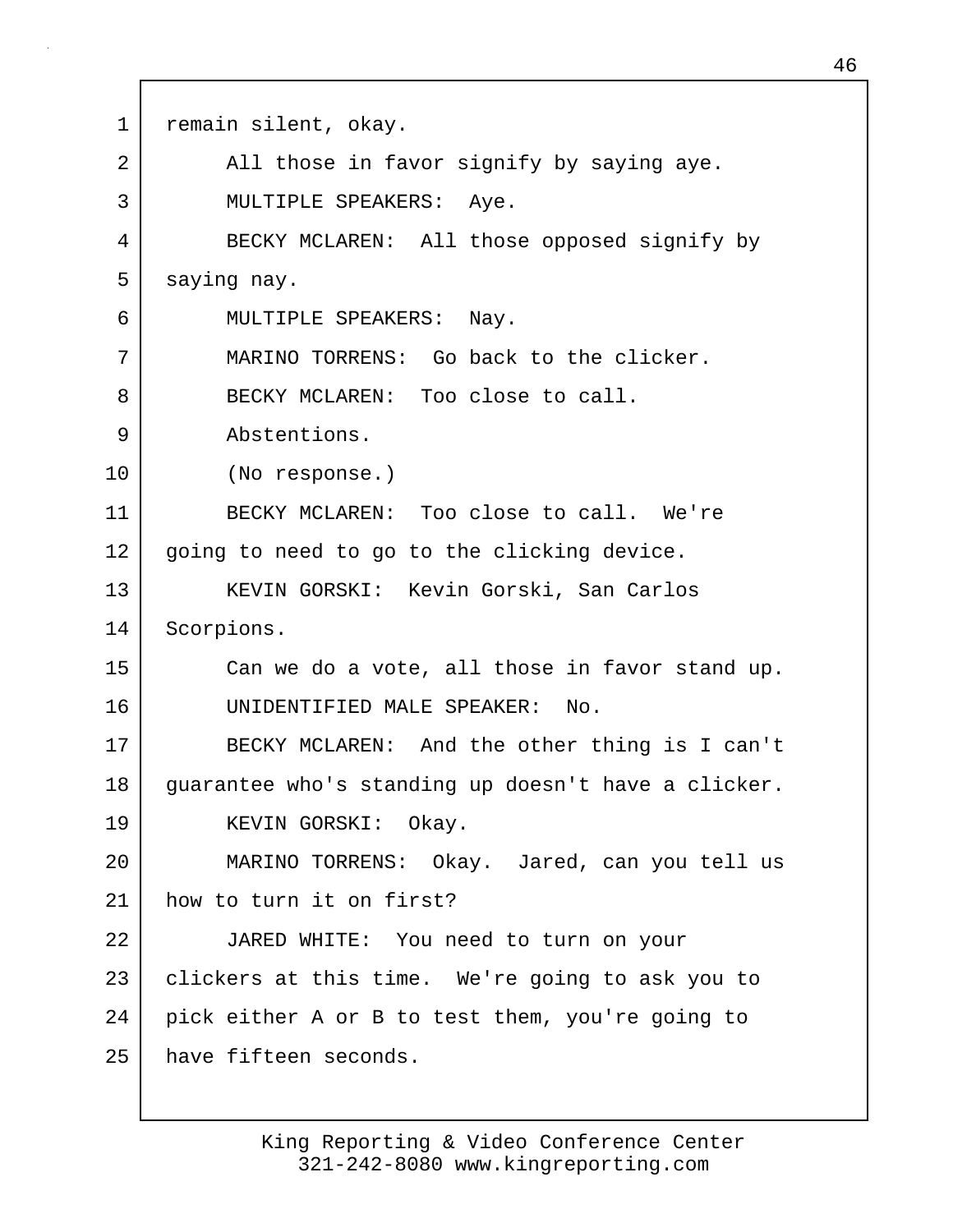1 BECKY MCLAREN: How do you turn it on? 2 MARINO TORRENS: They're already on, I guess. 3 Here we go. Press A or B. 4 Ten, nine, eight, seven, six, five, four, 5 three, two, one, zero, liftoff. 6 What is the number, what is the total number? 7 I can't see it from here. I'm sorry. 8 | I got to hear from them. 9 Okay. Here we go. You press the button until 10 the little light turns green by the right upper 11 corner under the name. So we're going to do it one 12 more time. 13 And, please, can we see the total numbers to 14 make sure that we got the total number of available 15 votes, can that be done? 16 Okay. Here we go, we're going to do it again. 17 You press the button, A or B, you hold it until it 18 turns green. Once it turns green, that's it. 19 Ready. Here we go. 20 Ten, nine, eight, seven, six, five, four, 21 | three, two, one, zero, again liftoff. 22 TERRI TOWERS: Marino, tell everybody to click  $23$  on A. 24 MARINO TORRENS: All right. Please, please. 25 Thank you.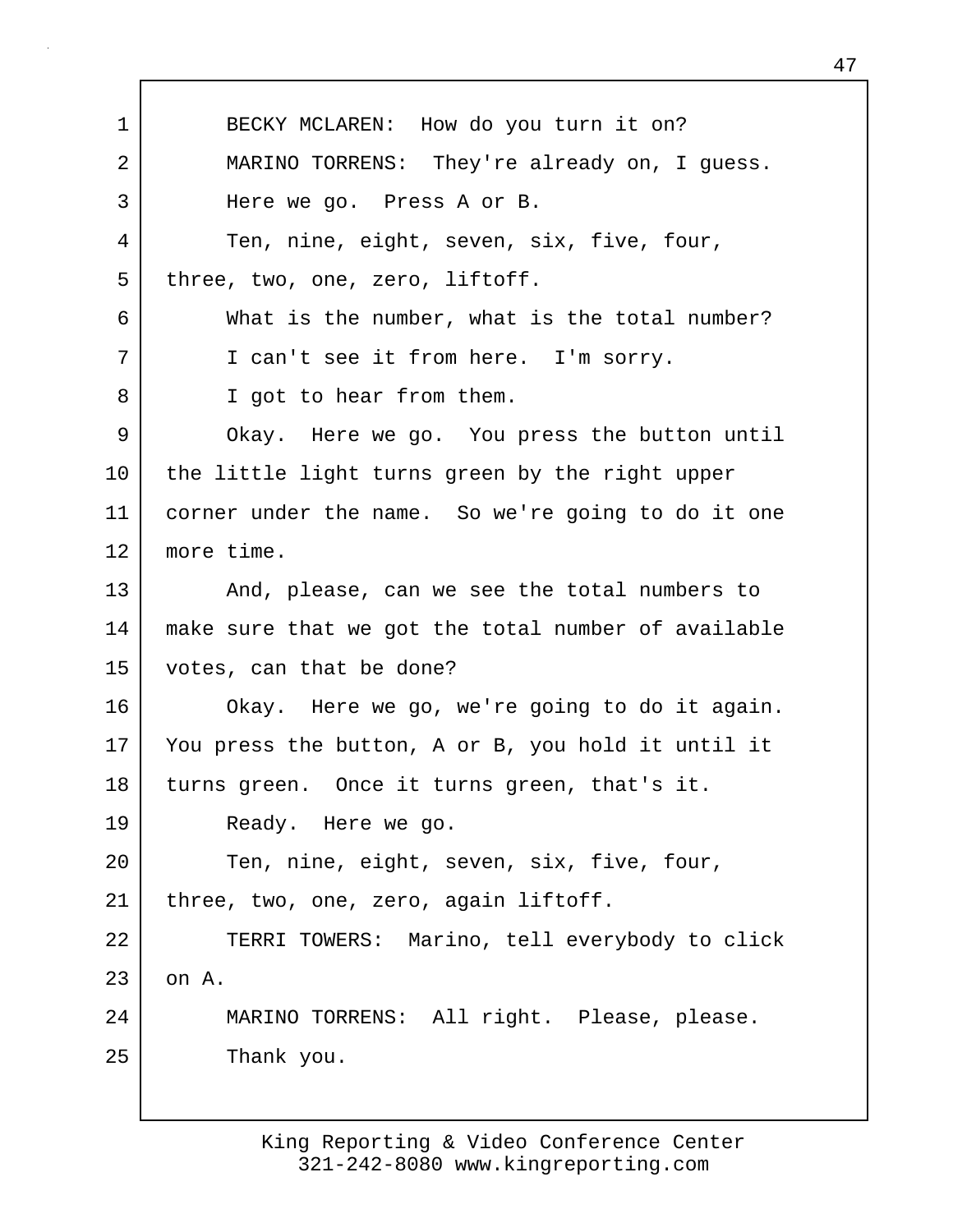1 (Multiple people speaking at the same time.) 2 MARINO TORRENS: Okay. This is what we're 3 going to do on the next one. We're going to try it 4 one more time. Jared, we're all going to click, 5 we're all going to click A, just to make sure that 6 they're working. 7 Okay. Let's try it again. Everybody is going 8 to click only A, 1 or A, okay. 9 Are we ready? 10 Okay. To you, Tommy, fifteen, fourteen 11 thirteen, twelve, eleven, ten, nine, eight, seven, 12 six, five, four, three, two, one. 13 (Applause and laughter.) 14 JOE GOLDIAN: How many clickers are out there? 15 Marino, how many clickers are out there, 16 because there's a hundred and seventy-nine 17 responding. 18 MARINO TORRENS: Okay. How many, I don't  $19$  know. 20 TERRI TOWERS: Supposed to have sixty-eight 21 | ninety. 22 MARINO TORRENS: No, that's the number of 23 votes. 24 Are there any other clickers not turning green 25 when you press it?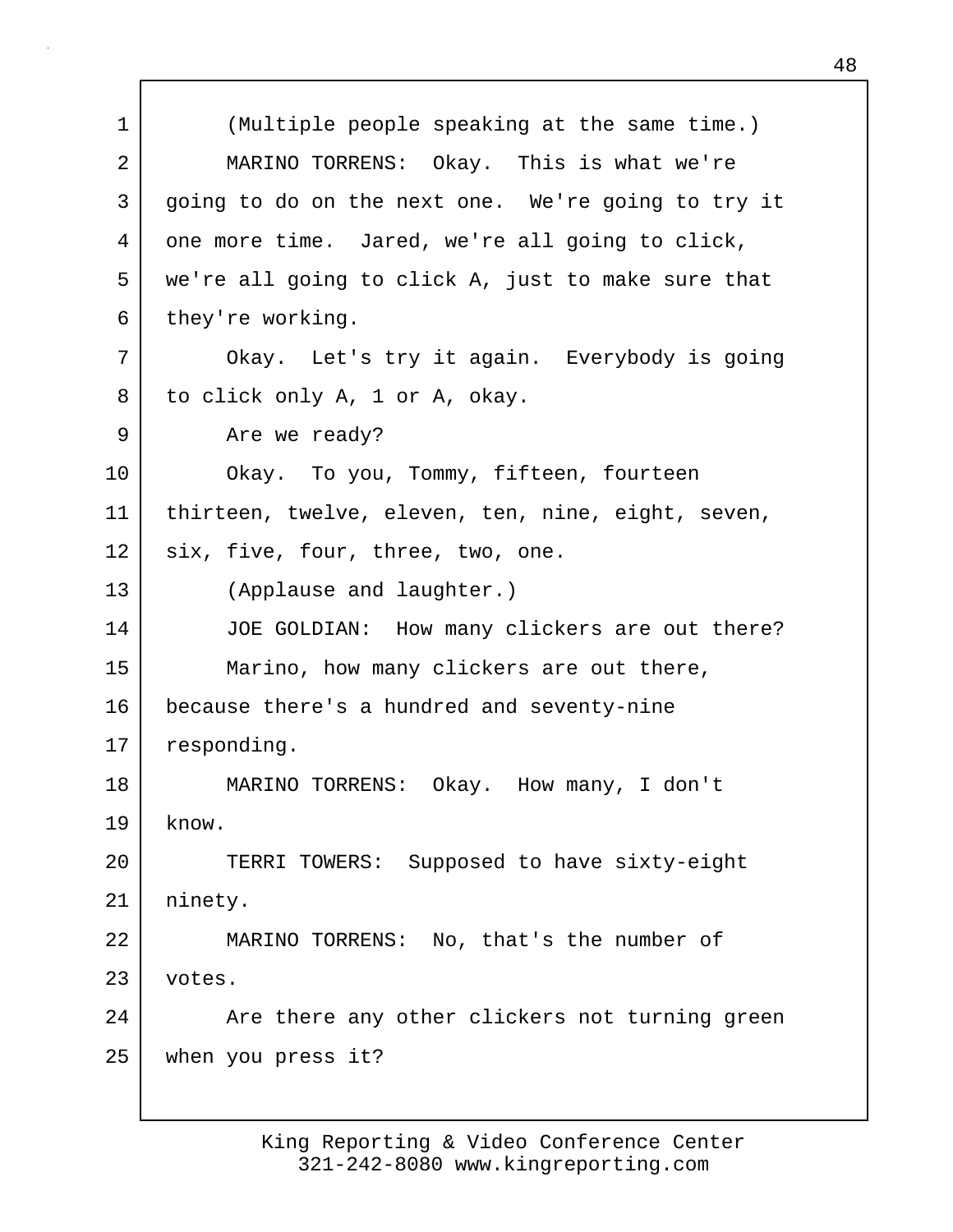1 UNIDENTIFIED MALE SPEAKER: Mine is not right, 2 the numbers. 3 MARINO TORRENS: Okay. I got a question for 4 you. Jared, I got a question for you. Jared, a 5 question for you guys up there. 6 Do we know how many clickers we have given 7 out? 8 JARED WHITE: We're working on that right now. 9 MARINO TORRENS: Okay. 10 UNIDENTIFIED MALE SPEAKER: I got a question. 11 MARINO TORRENS: Yes, sir. 12 UNIDENTIFIED MALE SPEAKER: I have ten 13 | clickers and I don't have enough time. 14 MARINO TORRENS: Guys, quiet down so I can 15 hear him, please. 16 UNIDENTIFIED MALE SPEAKER: I have ten 17 clickers and you're not giving me enough time to 18 click them all off. 19 Can I have more time, please? 20 MARINO TORRENS: For next year, I would 21 recommend that you combine them all into one. 22 UNIDENTIFIED MALE SPEAKER: I didn't know  $23$  that. 24 MARINO TORRENS: That's why I'm saying for 25 next year.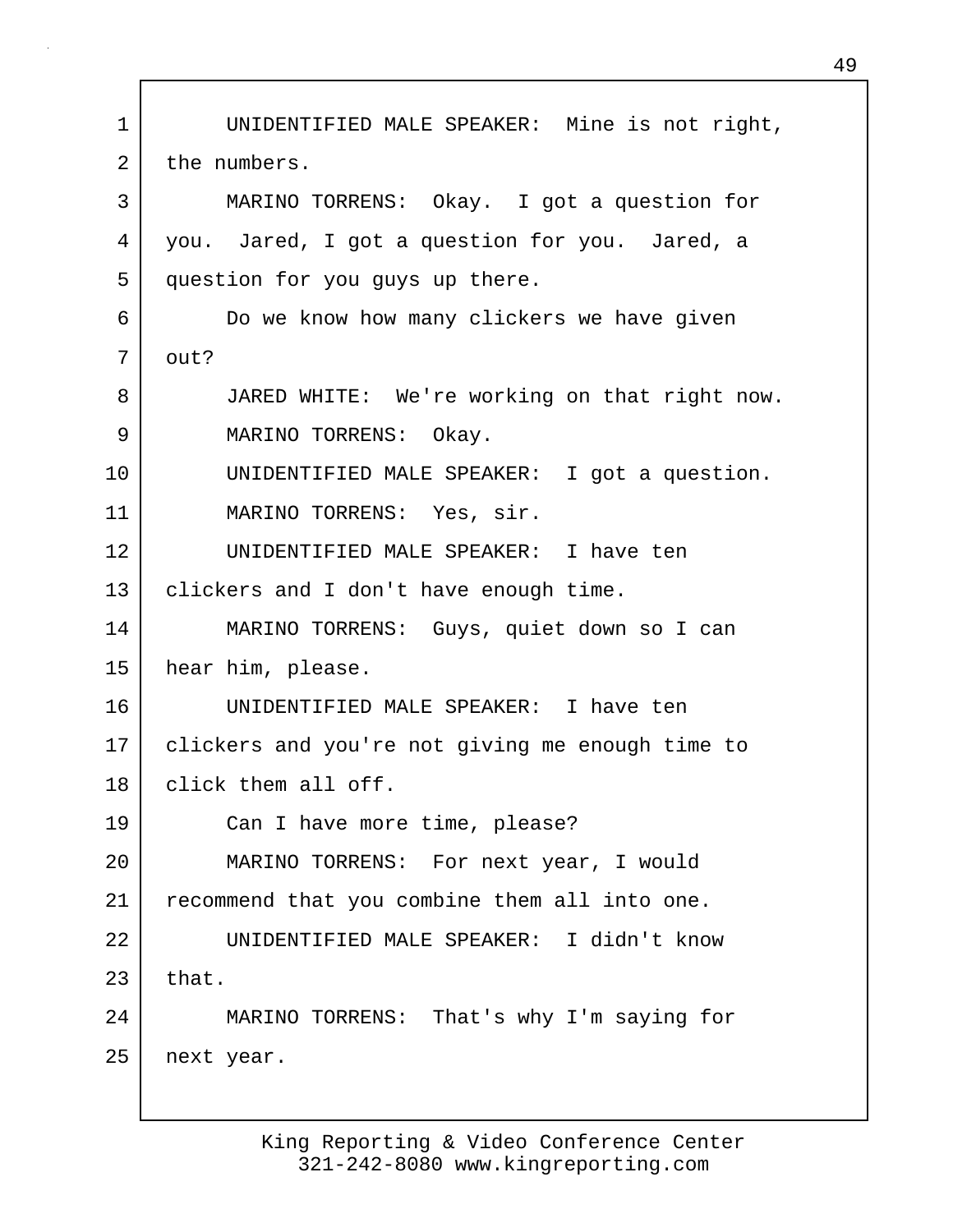1 (Multiple people speaking at the same time.) 2 MARINO TORRENS: Okay. What's the call over 3 there?

4 | Okay. We're going to do it one more time, 5 | okay, Jared. And we need to find out if there's a 6 specific clicker that's not working. You guys 7 | should have a list of the clickers that were given 8 out; right?

9 So if one of those clickers is not recording, 10 let us know. There's a number on the back that we 11 can all, there's a club on the back, a name or 12 something on the back of each clicker. If that 13 clicker does not record votes, let us know and that 14 person will go back up to you guys, okay.

15 The person with the ten clickers, as soon as 16 you finish, I'm going to stop the voting, so let me 17 | know when you're finished.

18 Okay. Here we go. Just press A, only A, 19 please.

20 Ready, go.

21 UNIDENTIFIED MALE SPEAKER: Not yet.

22 JARED WHITE: Not yet. (Unintelligible.)

23 MARINO TORRENS: Thank you, sir.

24 JARED WHITE: Thank you.

25 Okay. Go.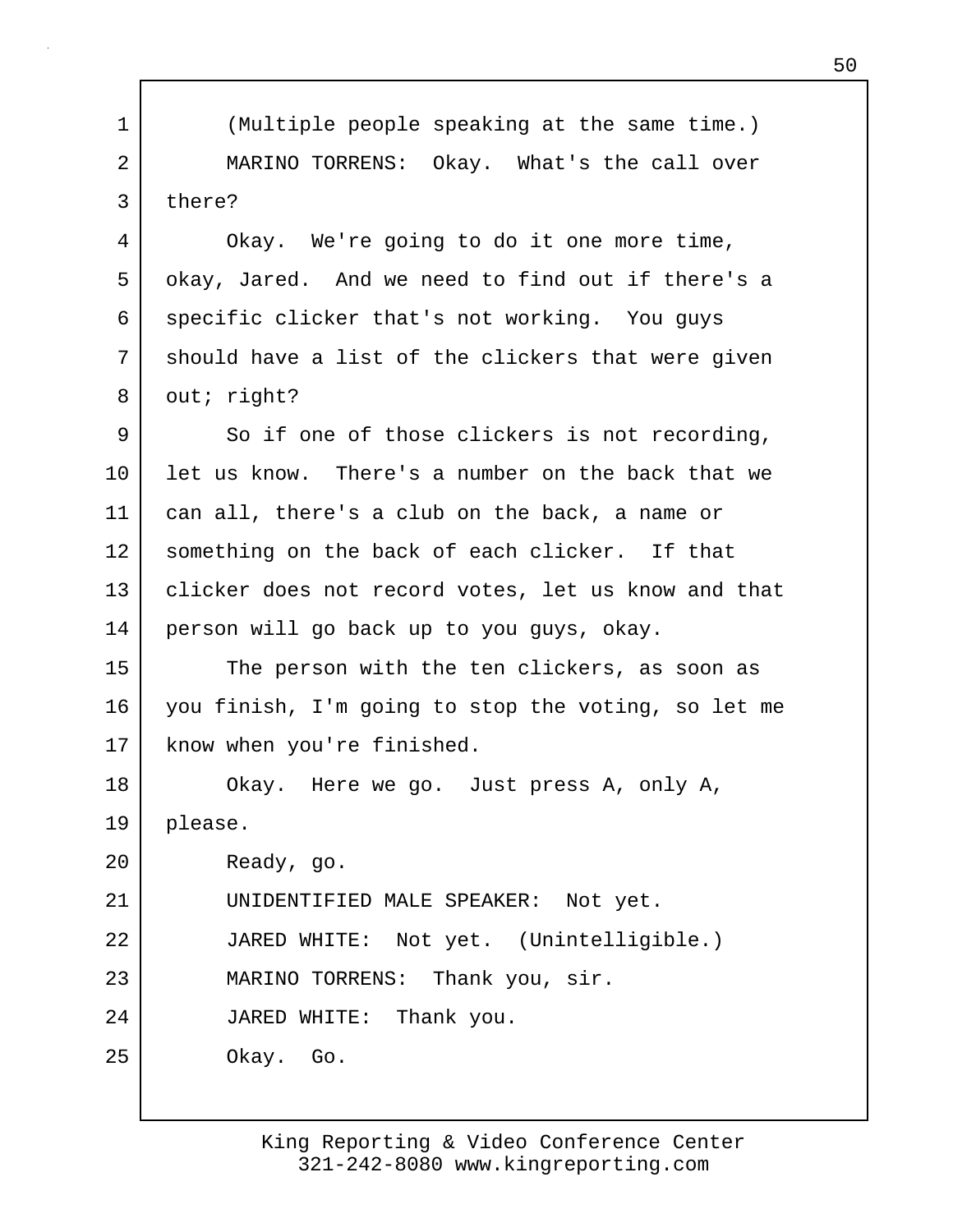1 | MARINO TORRENS: He said go. 2 JARED WHITE: Yeah, go. 3 MARINO TORRENS: Okay. 1, A only. 4 Ready. Go. 5 JARED WHITE: If you don't see a green light, 6 put your hand up. 7 MARINO TORRENS: Press it again. Press it 8 again. We haven't stopped. Press it again. If it 9 hasn't gone down, press it again. There you go. 10 Press it again. We haven't stopped. Press it 11 again. 12 Did it turn green? 13 Can you take yours up there then, sir. If 14 it's not turning green, take it up there. We're 15 only pressing A. 16 | Hands up if it's not green. 17 UNIDENTIFIED MALE SPEAKER: Hands up. 18 MARINO TORRENS: Did everybody turn green? 19 Did it turn green? Anybody's not turn green? 20 (Multiple people speaking at the same time.) 21 MARINO TORRENS: Okay. We're going to stop in  $22$  three, two, one. 23 UNIDENTIFIED MALE SPEAKER: I can't stop it, 24 I'm not at the computer. 25 (Laughter.)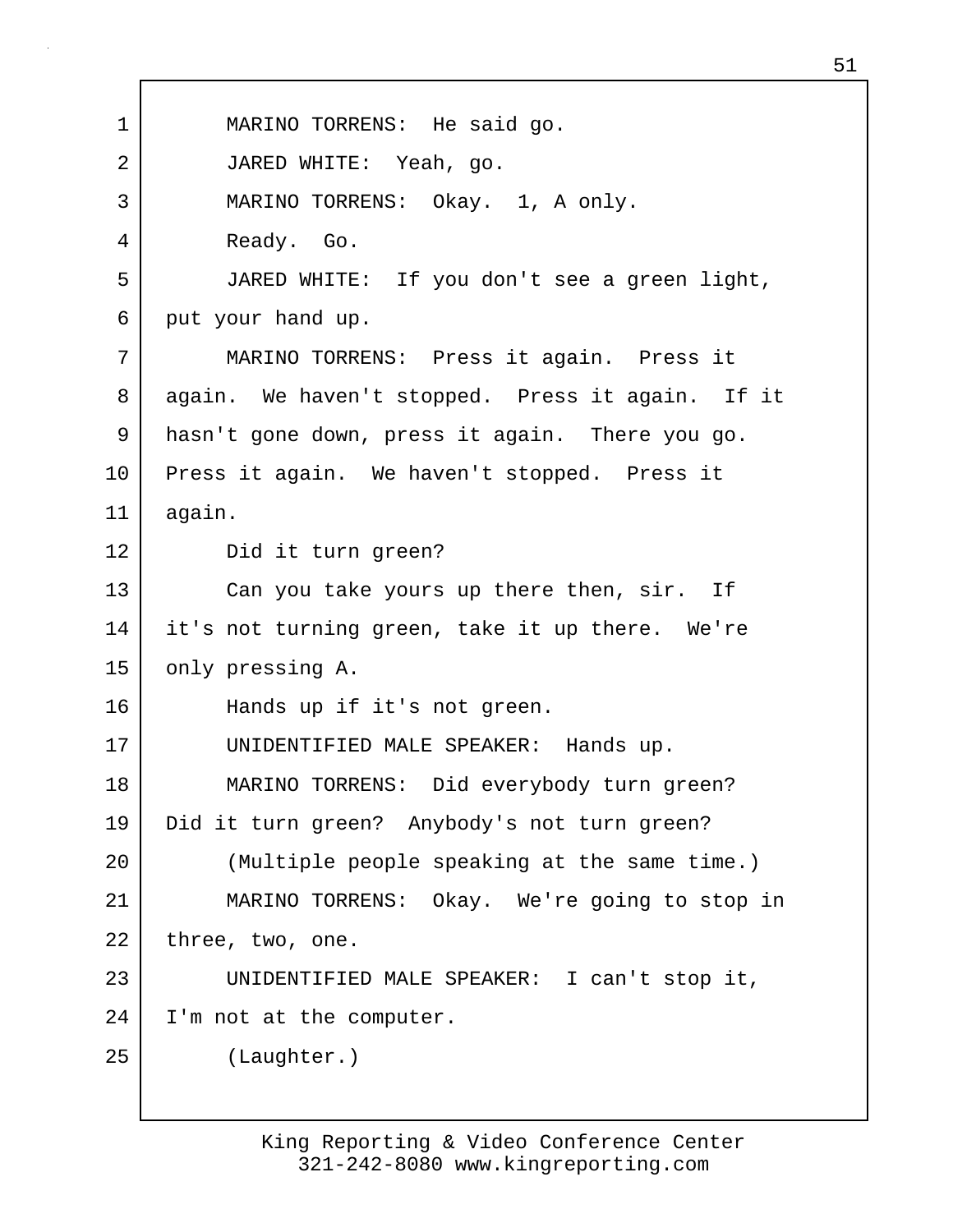1 | MIKE HYATT: Marino. 2 MARINO TORRENS: Yeah. 3 MIKE HYATT: Mike Hyatt, Greater Central 4 Florida Youth Soccer League. 5 I make a motion that we have a workshop next 6 year how to work the clicker. 7 MARINO TORRENS: On how to press a button? 8 MIKE HYATT: Yeah, how to press a button. 9 BECKY MCLAREN: How to press a button. 10 MARINO TORRENS: Mike, you don't count 11 anymore. 12 Okay. And how many didn't work? 13 (Multiple people speaking at the same time.) 14 MARINO TORRENS: Do you have clickers that did 15 not record votes? 16 Maybe they're not in the room. 17 UNIDENTIFIED MALE SPEAKER: I got one right 18 here. 19 MARINO TORRENS: Okay. Do you have it in the 20 system, does it tell you which system did not 21 record votes? 22 UNIDENTIFIED MALE SPEAKER: No. 23 MARINO TORRENS: Okay. So are we okay now, 24 can we vote on this? 25 | Okay. Let me know when you're ready.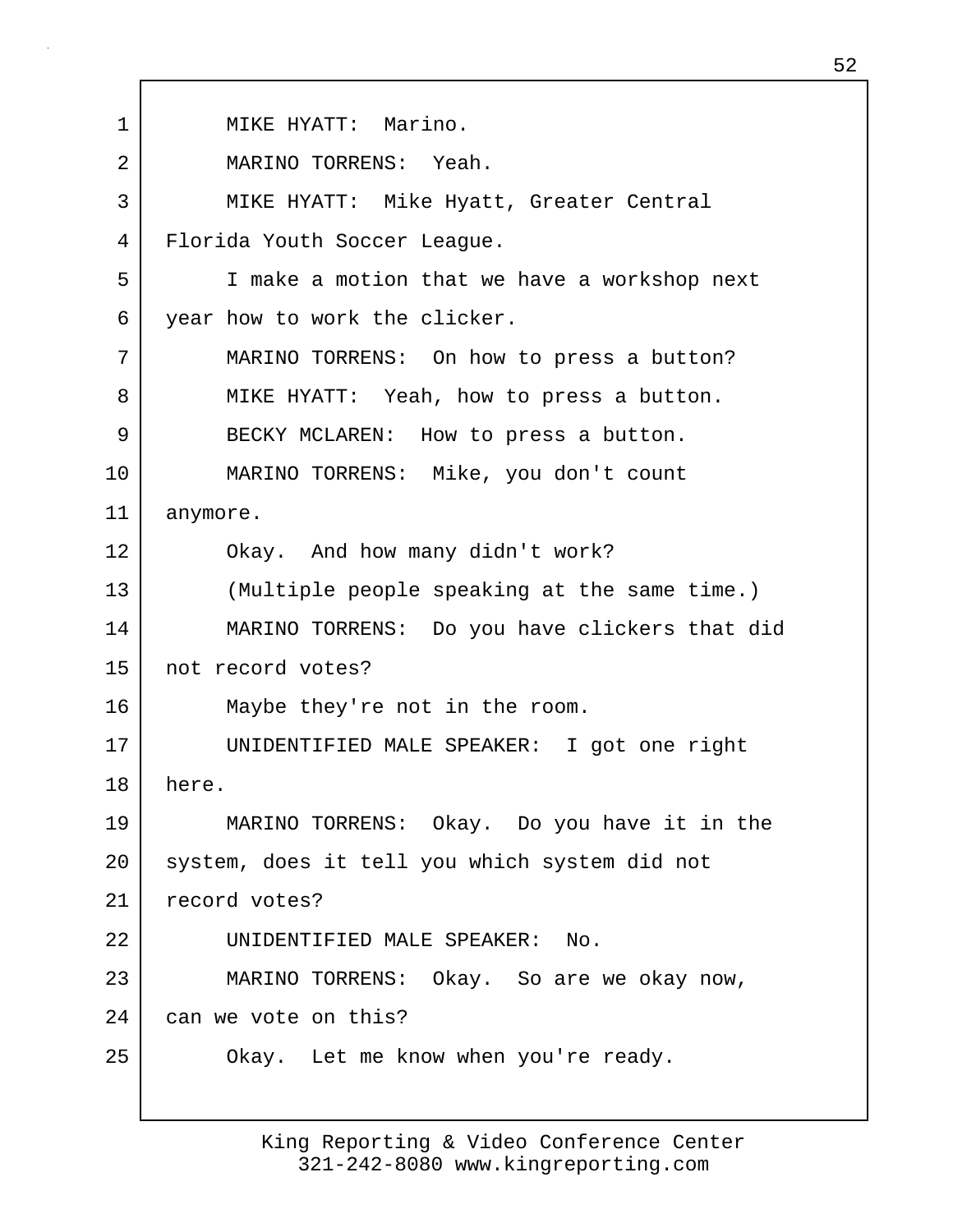1 BECKY MCLAREN: Guys, while we're doing this, 2 somebody found a flash drive on the floor, so if 3 somebody lost a flash drive, come up. 4 MARINO TORRENS: Let me see if it's got 5 pictures on it. 6 BECKY MCLAREN: If you lost a flash drive come 7 up and see us. We're not going to put it in and 8 see what's on there. 9 MARINO TORRENS: Let's put it on the screen. 10 BECKY MCLAREN: So it's here. 11 MARINO TORRENS: Let me know when. 12 BECKY MCLAREN: Are you ready to do the vote? 13 JARED WHITE: Yes, we're ready. 14 BECKY MCLAREN: So this is on 206.2. 15 MARINO TORRENS: Okay. Guys, we're back. 16 Let's go. 17 BECKY MCLAREN: 206.2. Okay. Motion on the 18 floor is to approve 206, the proposed change to 19 206.2, okay. 20 You're going to press A or 1 for yea, and B or  $21$  2 for nay. 22 All right. Are we ready? 23 All right. Start voting. 24 | Keep pressing it until you get a green light. 25 When you select, it will show on your little screen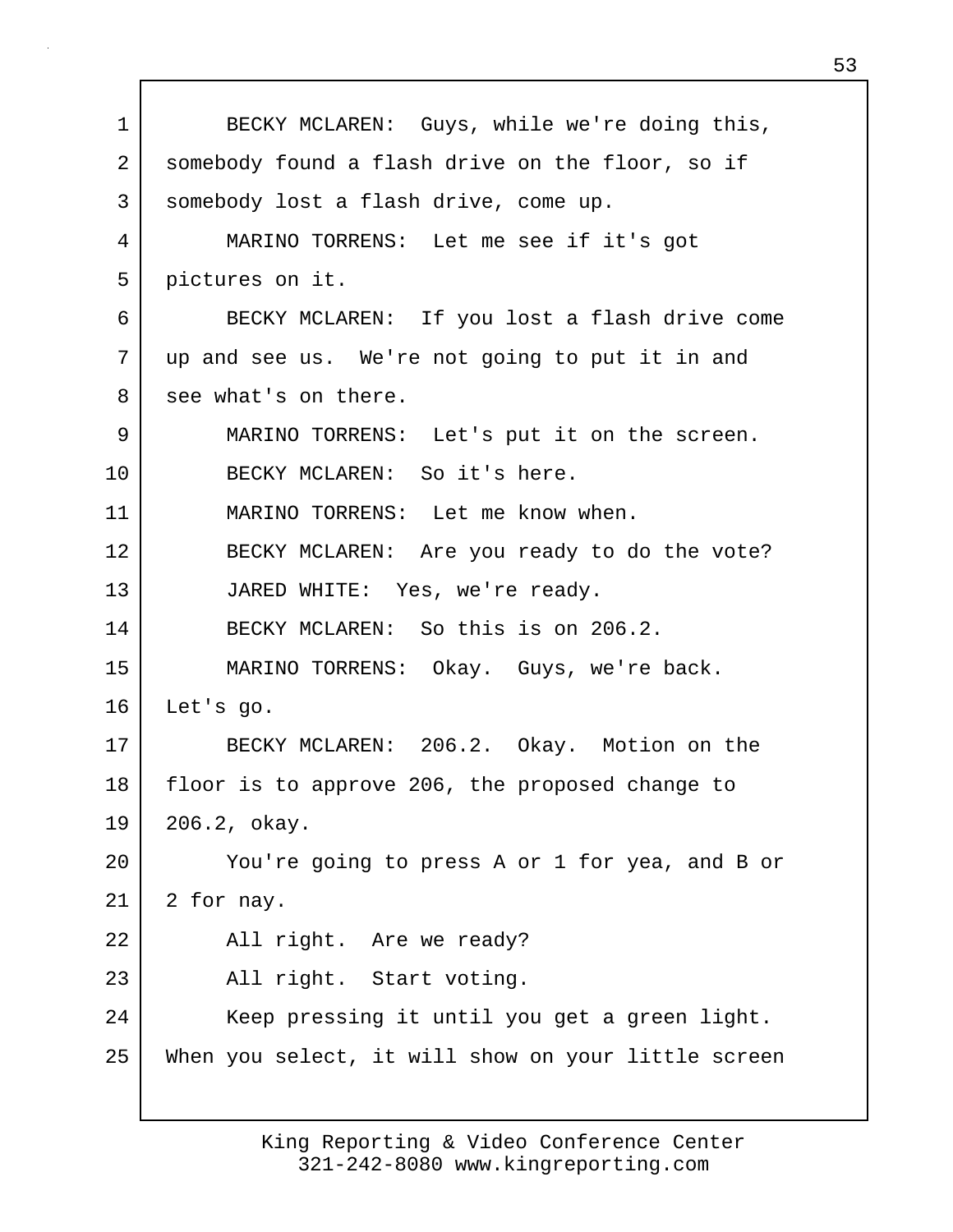1 | what you selected. 2 MARINO TORRENS: (Unintelligible.) 3 BECKY MCLAREN: If you have not had a green 4 light, raise your hand. 5 Five, four, three, two, one, done. 6 Motion fails. 7 (Applause.) 8 BECKY MCLAREN: Okay. It is ten fifteen and 9 | we know that people need to check out. We are 10 | going to recess for thirty minutes to give everyone 11 time go and check out. So we will reconvene in 12 this room at ten forty-five. Ten forty-five back 13 in this room. 14 Also, if you have more than one clicker and 15 you would like, more than five clickers, and you 16 would like to get consolidation, go see the guys in 17 the corner so they can try and take care of that 18 | for you. 19 (Break from 10:15 a.m. to 10:44 a.m.) 20 BECKY MCLAREN: Everyone, please get to your 21 seats so that we can reconvene. 22 MARINO TORRENS: Okay. Guys, we're starting, 23 please. We're going to take the seats and get 24 | going. 25 BECKY MCLAREN: Jared, whenever you get,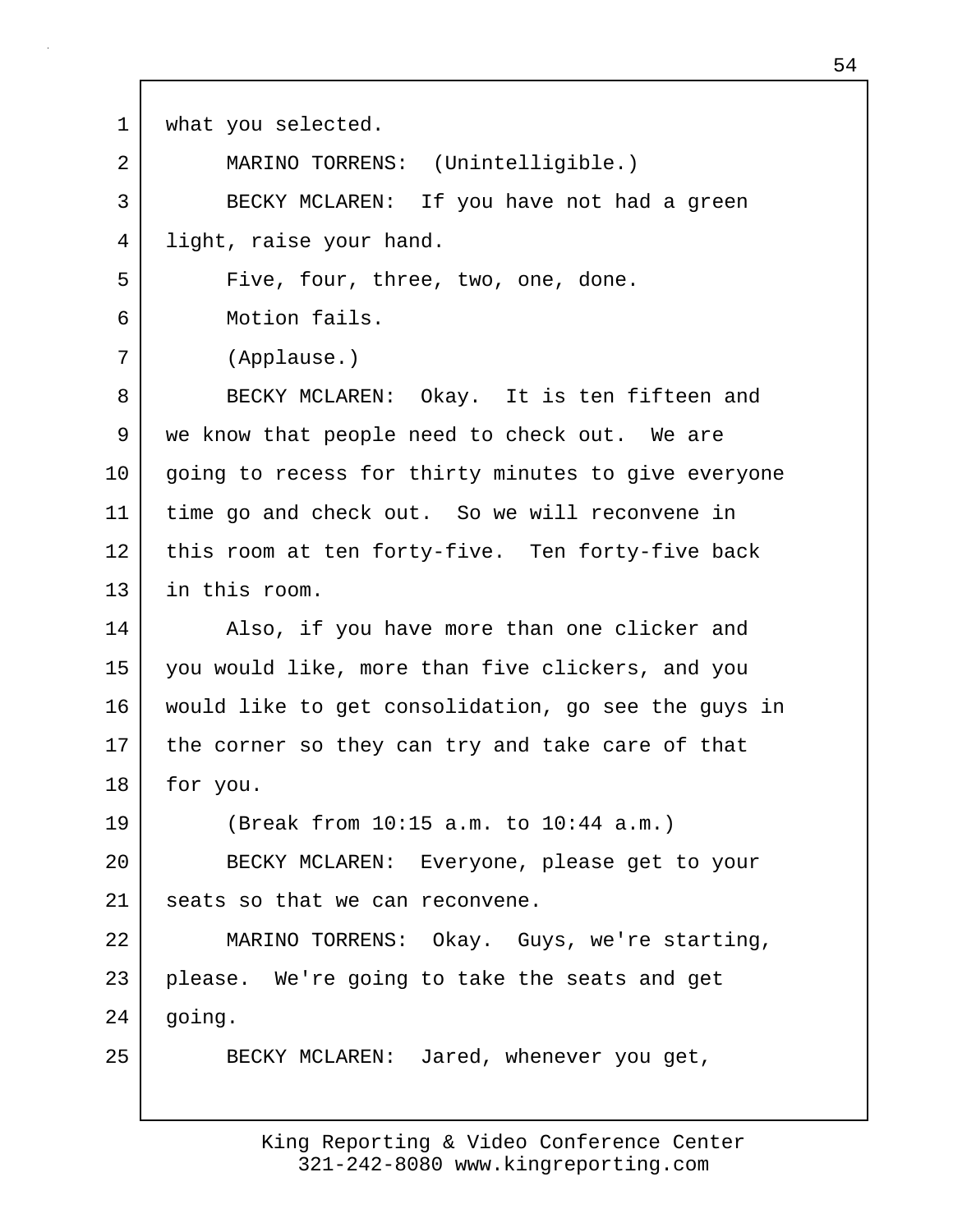1 | whenever you're ready. 2 Jared, we can go to the next one which is Rule 3 211, 211.1, 211.2, and 211.3. 4 This is since the proposal changes, there has 5 been a change made to this. If you can look at the 6 screen. 7 Tommy, can I ask you to do me a favor and go 8 to the microphone and read that change for me since 9 | I can't see it, we can't see it from here. 10 | If you can make it just a little bit bigger, 11 Jared. 12 | TOMMY THOMPSON: A player must --13 BECKY MCLAREN: Get closer to the microphone. 14 TOMMY THOMPSON: A player must have attained 15 his or her fourth birthday in order to register 16 with FYSA. 17 | BECKY MCLAREN: Okay. I make a motion. 18 | JOE GOLDIAN: Second, Joe Goldian. 19 BECKY MCLAREN: I have a motion, second Joe 20 Goldian. 21 Alice, would you like to speak to? 22 | ALICE SMITH: This rule is strictly because of  $23$  the birth year change and this is why it's in 24 there. 25 BECKY MCLAREN: Any discussion?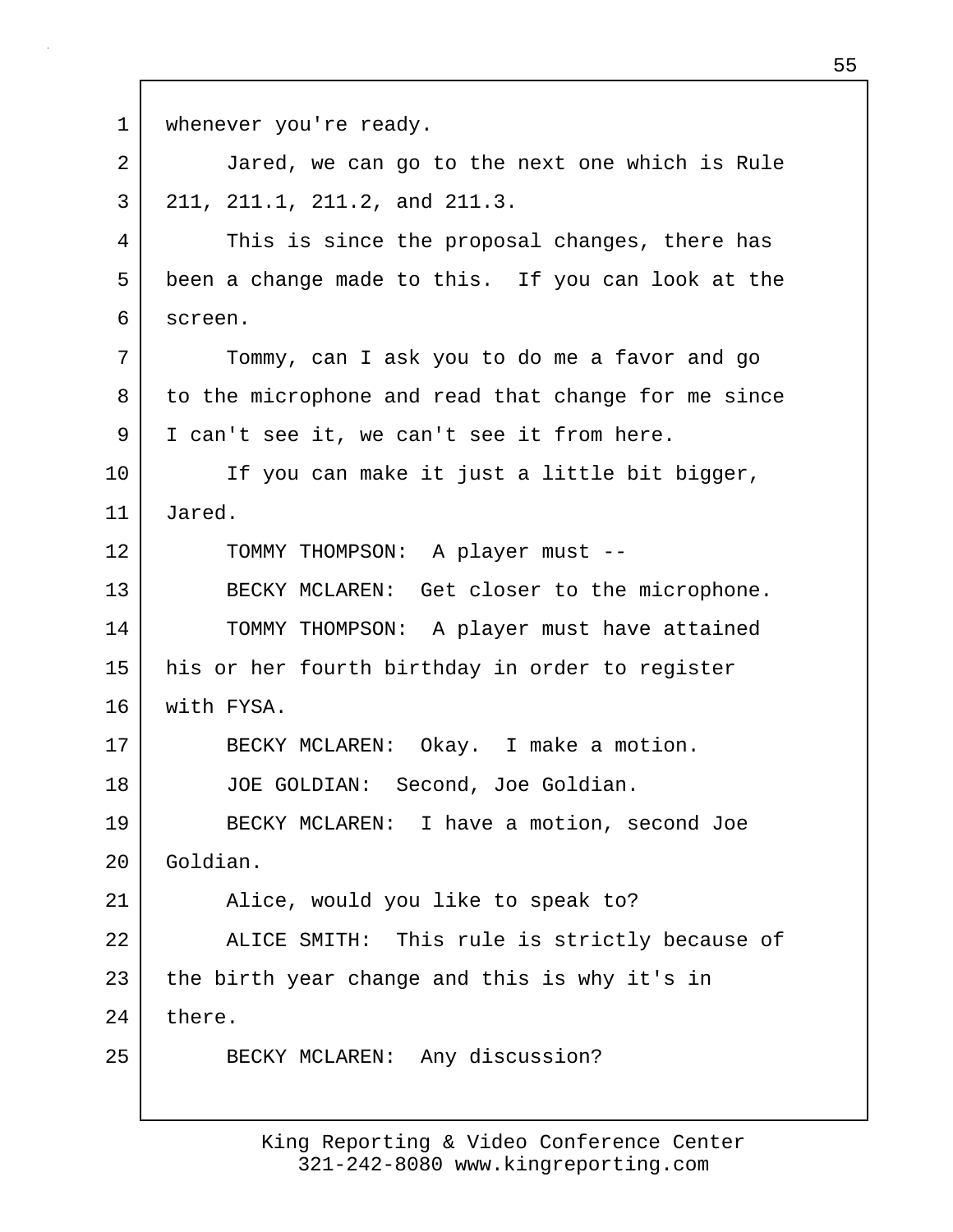1 (No response.) 2 BECKY MCLAREN: The one below that would have 3 been a number change because we were, originally it 4 was going to be eliminated but now it will stay 5 211.3. If you just, Jared, on the bottom, it will 6 still be 211.3 where it's crossed out. 7 JARED WHITE: Okay. 8 BECKY MCLAREN: Any other discussion? 9 (No response.) 10 BECKY MCLAREN: Seeing no further discussion, 11 all those in favor signify by saying aye. 12 MULTIPLE SPEAKERS: Aye. 13 BECKY MCLAREN: Opposed. 14 (No response.) 15 BECKY MCLAREN: Abstentions. 16 (No response.) 17 BECKY MCLAREN: Motion carries. 18 302.3, Alice, would you like to make a motion 19 to speak? 20 ALICE SMITH: Yes, Alice Smith, State 21 | Registrar. 22 | I would like to make a motion to approve the 23 proposed rule change. 24 BECKY MCLAREN: For 302.3. 25 TERRI TOWERS: Second, Terri Towers.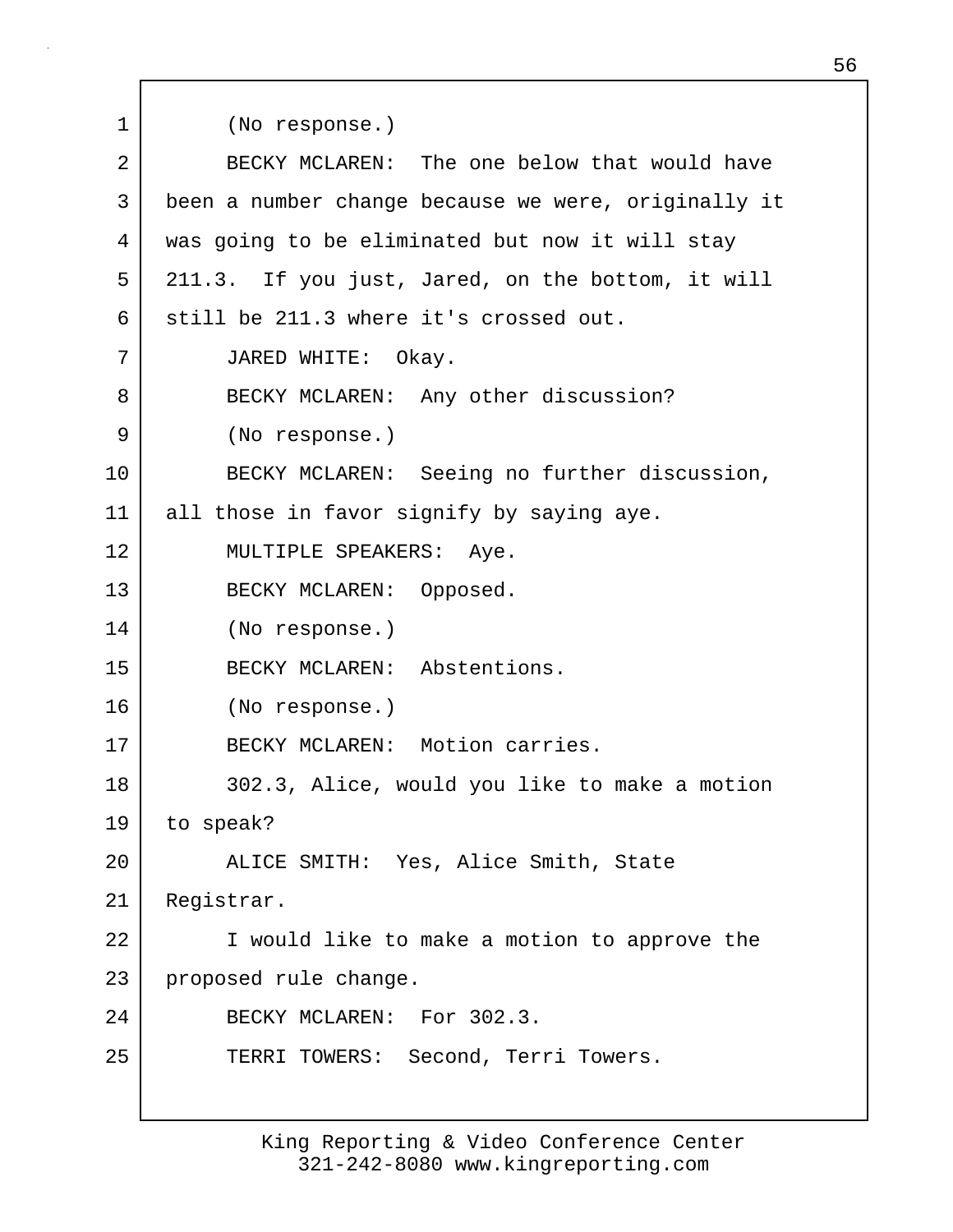1 RHONDA LINK-CUMMINGS: Second. 2 BECKY MCLAREN: Second, Rhonda Link-Cummings. 3 ALICE SMITH: I would like to make an 4 amendment to this rule at this time to change the 5 date from May 15th to the Friday before Memorial 6 Day. So it will be the Friday before Memorial Day,  $7$  so it comes in front of when we have to come back, 8 | when all the games are over at that time. 9 BECKY MCLAREN: Jared, can you go down to the 10 fourth line in the suggested change, and it will be 11 | submitted no later than five p.m. 12 ALICE SMITH: The Friday before Memorial Day. 13 BECKY MCLAREN: The Friday before Memorial 14 Day. 15 MARCOS FERNANDEZ: Second. 16 BECKY MCLAREN: Marcos from Kendall seconds, 17 | Marcos Fernandez from Kendall seconds. 18 You got that change, Jared? 19 JARED WHITE: Yes. 20 BECKY MCLAREN: Thank you. 21 Any discussion on the amendment to the motion? 22 (No response.) 23 BECKY MCLAREN: Seeing no discussion, all 24 | those in favor signify by saying aye. 25 MULTIPLE SPEAKERS: Aye.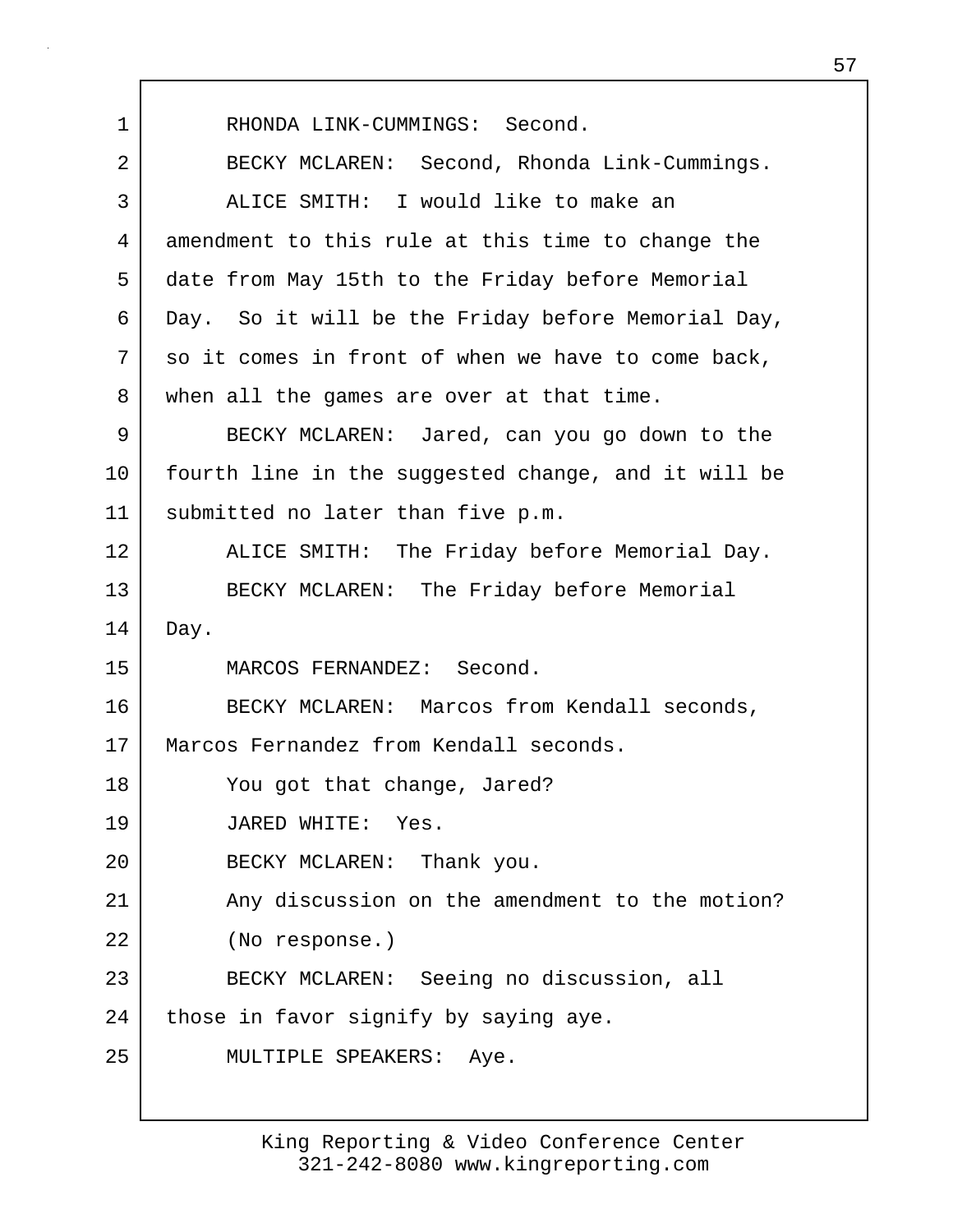| 1  | BECKY MCLAREN: Opposed.                          |
|----|--------------------------------------------------|
| 2  | MULTIPLE SPEAKERS: Nay.                          |
| 3  | BECKY MCLAREN: The amendment to the original     |
| 4  | motion passes.                                   |
| 5  | Now we go to the amended motion, which would     |
| 6  | be what's presented on the screen.               |
| 7  | All those in favor -- or any discussion?         |
| 8  | (No response.)                                   |
| 9  | BECKY MCLAREN: Seeing no discussion, all         |
| 10 | those in favor signify by saying aye.            |
| 11 | MULTIPLE SPEAKERS: Aye.                          |
| 12 | BECKY MCLAREN: Opposed.                          |
| 13 | (No response.)                                   |
| 14 | BECKY MCLAREN: Abstentions.                      |
| 15 | (No response.)                                   |
| 16 | BECKY MCLAREN: Motion carries.                   |
| 17 | Okay. The next one, 303, is just a spelling      |
| 18 | for TOPS. It's already been approved.            |
| 19 | Okay. The next one that shows in the book is     |
| 20 | poaching. We're going to go to the tryout rule   |
| 21 | first and ask that we present them out of order. |
| 22 | So we're going to go to 401.6 first.             |
| 23 | John or Richie, would you like to make a         |
| 24 | motion?                                          |
| 25 | UNIDENTIFIED MALE SPEAKER: Did you guys do       |
|    |                                                  |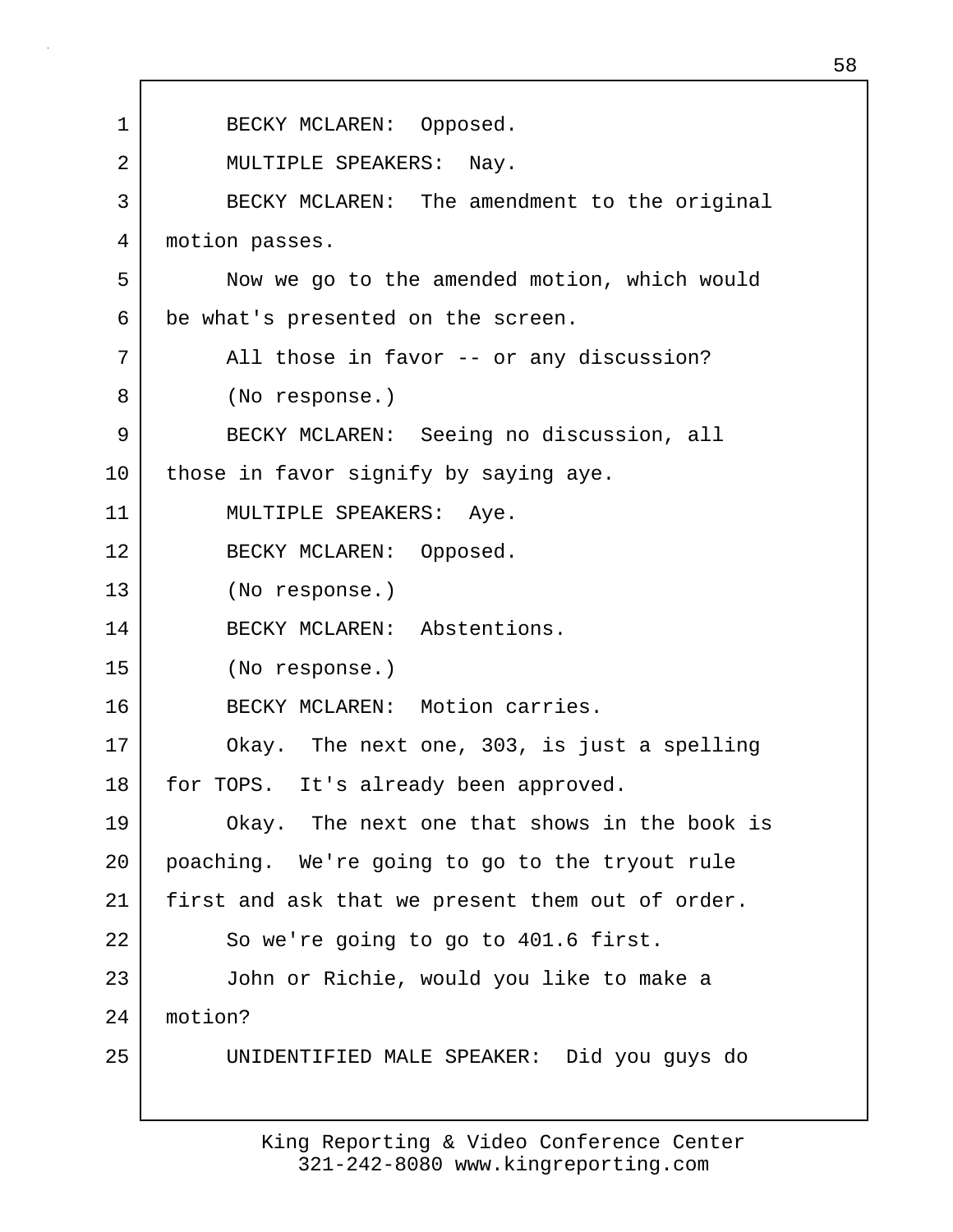1 303 already? 2 BECKY MCLAREN: Yes, that was just the change 3 for TOPS. 4 UNIDENTIFIED MALE SPEAKER: Okay. What about 5 the fees for the FDLE? 6 BECKY MCLAREN: That won't be, that is done 7 prior to May 1st of next year. So we have, those 8 haven't been discussed and it will be sent out to 9 the membership as a fixed cost. 10 UNIDENTIFIED FEMALE SPEAKER: (Unintelligible.) 11 BECKY MCLAREN: Mm-hmm. 12 Richie. 13 RICHIE GRAY: Richie Gray, Florida Rush Soccer  $14$  Club. 15 I would like to make a motion to modify 401.6 16 to allow the clubs to hold tryouts when they want  $17$  to. 18 BECKY MCLAREN: We have, it's been moved to 19 accept the proposed changes presented on the 20 screen. 21 Do we have a second? 22 MARINO TORRENS: Second. 23 BECKY MCLAREN: It's been seconded by Marino 24 Torrens. 25 Discussion?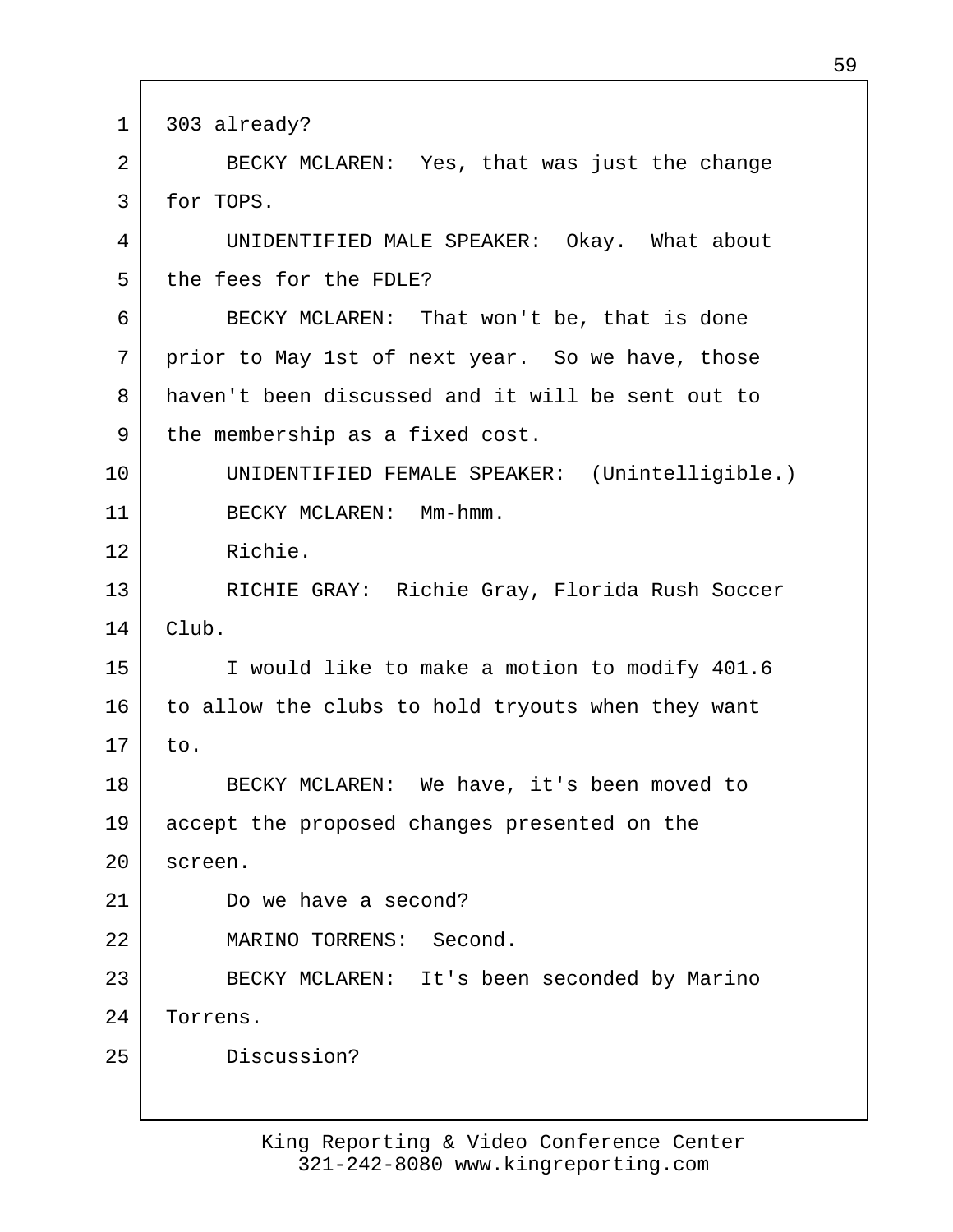1 (No response.)

2 BECKY MCLAREN: Would you like to speak to 3 your motion, Richie?

4 RICHIE GRAY: Yes. Today clubs have a lot of 5 different options when it comes to registering 6 players, whether it's FYSA, U.S. Club Soccer, AYSO, 7 and it goes on. What we've seen trending is that 8 | other clubs are holding tryouts prior to the FYSA 9 tryouts for other affiliations. They're also 10 building their rosters, and FYSA has no way of 11 policing it. So I feel like, as an FYSA affiliate, 12 this puts us at a handicap, a disadvantage and the 13 other clubs are holding their tryouts prior to when 14 we are.

15 Additionally, for some of the larger clubs, 16 you know, it comes right after the Memorial Day 17 weekend, so it's a four-day weekend. And, in 18 addition, it's, you know, you got a thousand kids 19 coming in four days, this would allow clubs to 20 choose and spread out their tryouts if they chose  $21$  to.

22 So I think in the best interest of FYSA to be 23 more competitive with the other affiliates, that 24 they should allow the market to decide when they 25 want to hold their tryouts and it's their choice.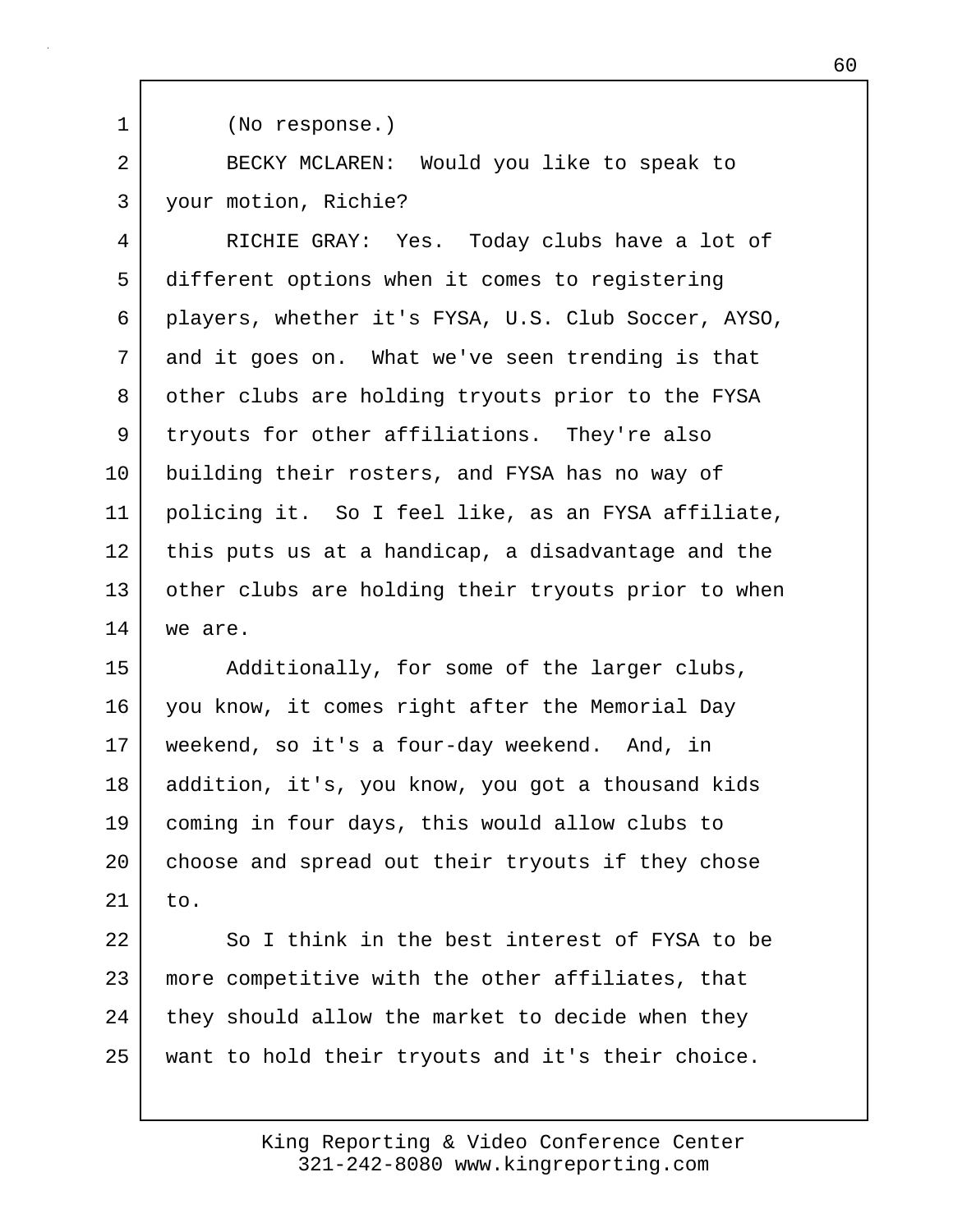| $\mathbf 1$    | JOE GOLDIAN: Against, Joe Goldian, DC B5.           |
|----------------|-----------------------------------------------------|
| $\overline{2}$ |                                                     |
|                | So then a club can start their tryouts              |
| 3              | September for the, and have tryouts every two weeks |
| 4              | until July when they set their team; is that        |
| 5              | correct?                                            |
| 6              | RICHIE GRAY: Yes, if that's what they chose         |
| 7              | to do.                                              |
| 8              | JOE GOLDIAN: That's what you're proposing; is       |
| 9              | that correct?                                       |
| 10             | RICHIE GRAY: Yes, the tryouts are for the           |
| 11             | next seasonal year. So you're not holding tryouts   |
| 12             | for this year. If you want to hold tryouts in       |
| 13             | January for the next following year, that's a       |
| 14             | choice you can make. If you're a U.S. Club Soccer   |
| 15             | affiliate, I can do tryouts any time of the year    |
| 16             | that I want to. So it's happening and this is just  |
| 17             | leveling the playing field.                         |
| 18             | JOE GOLDIAN: I agree we need to expand it,          |
| 19             | but I don't like it to be wide open like you said.  |
| 20             | September we have tryouts every two weeks, and      |
| 21             | during tryouts there's typically training, so and   |
| 22             | if you don't consider that poaching, which is next. |
| 23             | I've got some issues with it. And I just want to,   |
| 24             | you know, the membership decides.                   |
| 25             | JOHN STACEY: John Stacey, VP Coach/Player           |
|                |                                                     |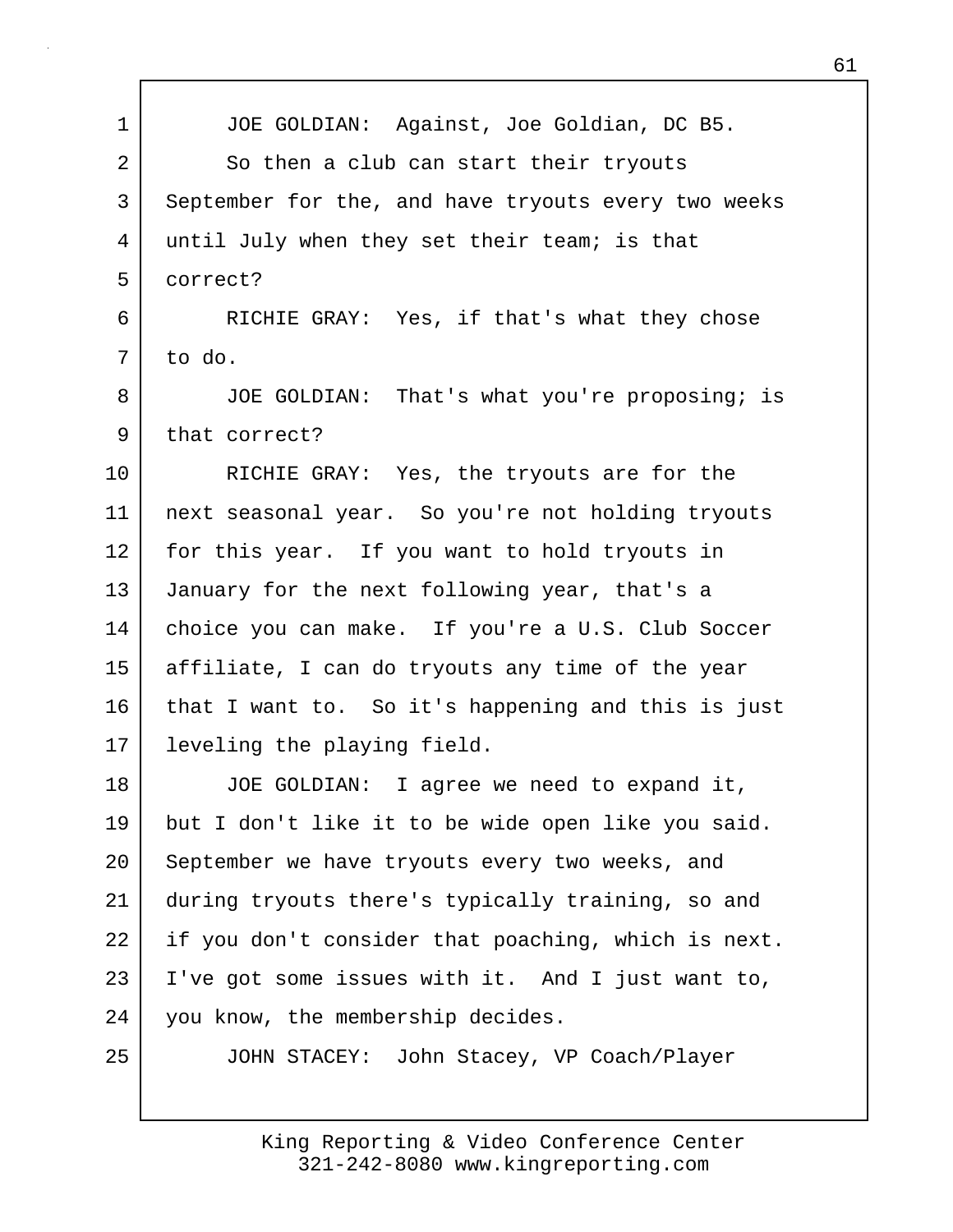1 Development.

| $\overline{a}$ | I actually co-authored this amendment with          |
|----------------|-----------------------------------------------------|
| 3              | Richie. We actually had two ideas separately and    |
| 4              | then we collaborated to come up with a final        |
| 5              | version. I do support this rule for many of the     |
| 6              | reasons that I originally said. It does put our     |
| 7              | FYSA-dedicated, FYSA-only clubs at a competitive    |
| 8              | disadvantage to their larger counterparts who might |
| 9              | go both ways.                                       |
| $10 \,$        | And the whole idea that someone might hold          |
| 11             | tryouts, for example, on February 1st, to me the    |
| 12             | market dictates that you wouldn't do that because   |
| 13             | you can't acquire the new players until the next    |
| 14             | year. So if you have eighteen players on the        |
| 15             | roster and you hold tryouts, if you decide five of  |
| 16             | those players will not be with you in August,       |
| 17             | you've shot yourself in the foot because now you've |
| 18             | told those players ahead of time they're not coming |
| 19             | back, and the relationship can be broken. So the    |
| 20             | club, there's disincentive to hold tryouts early in |
| 21             | the year and announce the results of the tryouts.   |
| 22             | So I'm suggesting, I believe the intent of          |
| 23             | this rule and I believe the effect of the rule      |
| 24             | would be for clubs in late April to mid-May to look |

25 at their, at their situation and say, you know, the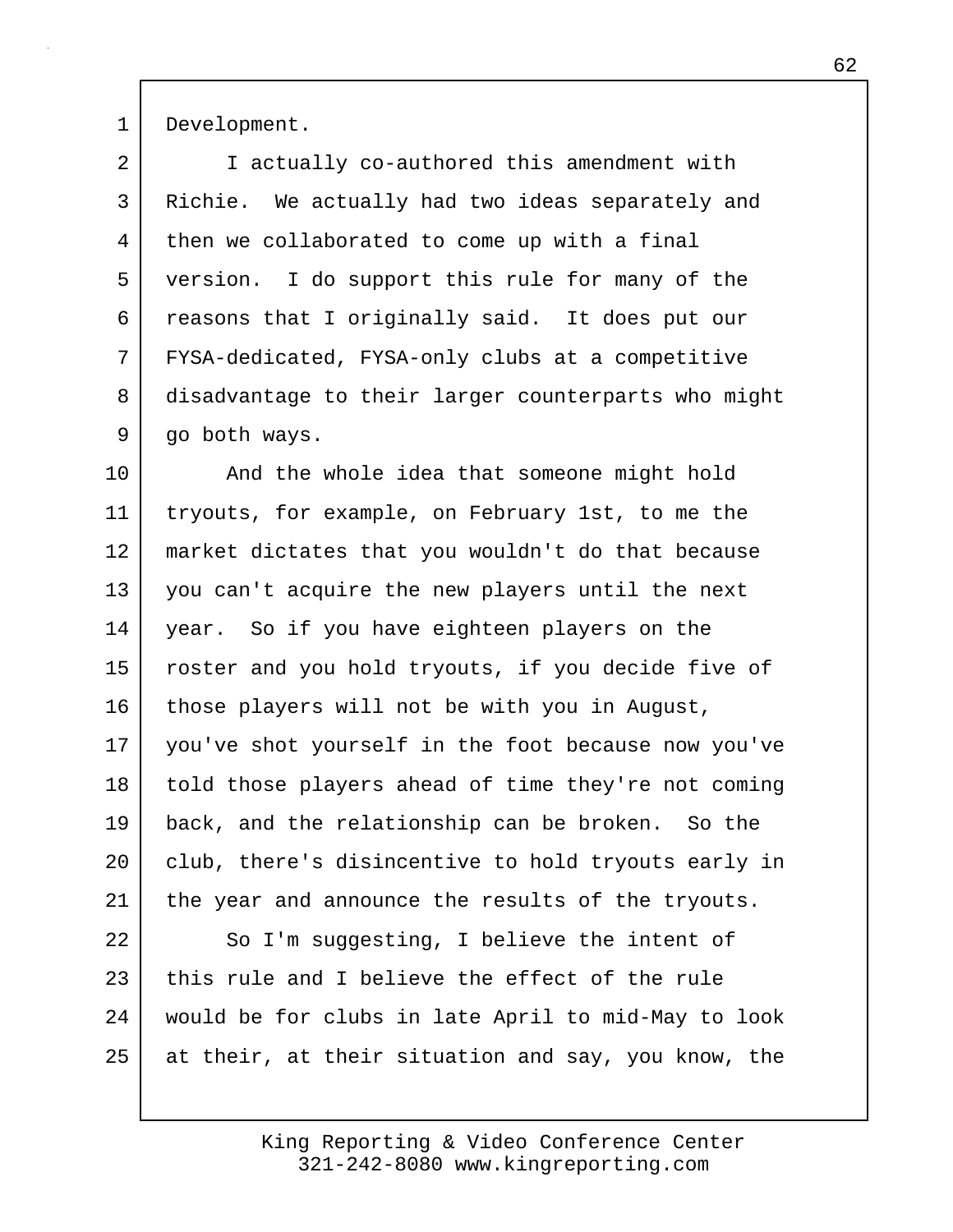1 majority of our teams are done for the season. 2 They completed the Commissioner's Cup, and maybe we 3 have one or two teams in State Cup, but we want go 4 ahead and get a jump start on organizing for next 5 season. 6 And this allows us to do that by simply saying 7 we can hold tryouts at any time before the next 8 seasonal year. It doesn't allow, mean the players 9 can leave you. You still have the authority to put 10 them not in good standing if they choose not to pay 11 you. So you're protected, players are. So that's 12 | why I support the rule. Thanks. 13 BECKY MCLAREN: For or against? 14 BARRY WITLIN: Against. 15 BECKY MCLAREN: Okay. 16 BARRY WITLIN: Barry Witlin, South Florida 17 United. 18 It makes sense if in fact it works, but the 19 practice is a disaster. Because any club can hold 20 a practice, call it this to identify player 21 development, to identify players for the next year, 22 at any time starting September, like was stated 23 before, all the way through, and you have no way to 24 enforce against poaching, you have no way to do 25 anything other than allow it to be all open.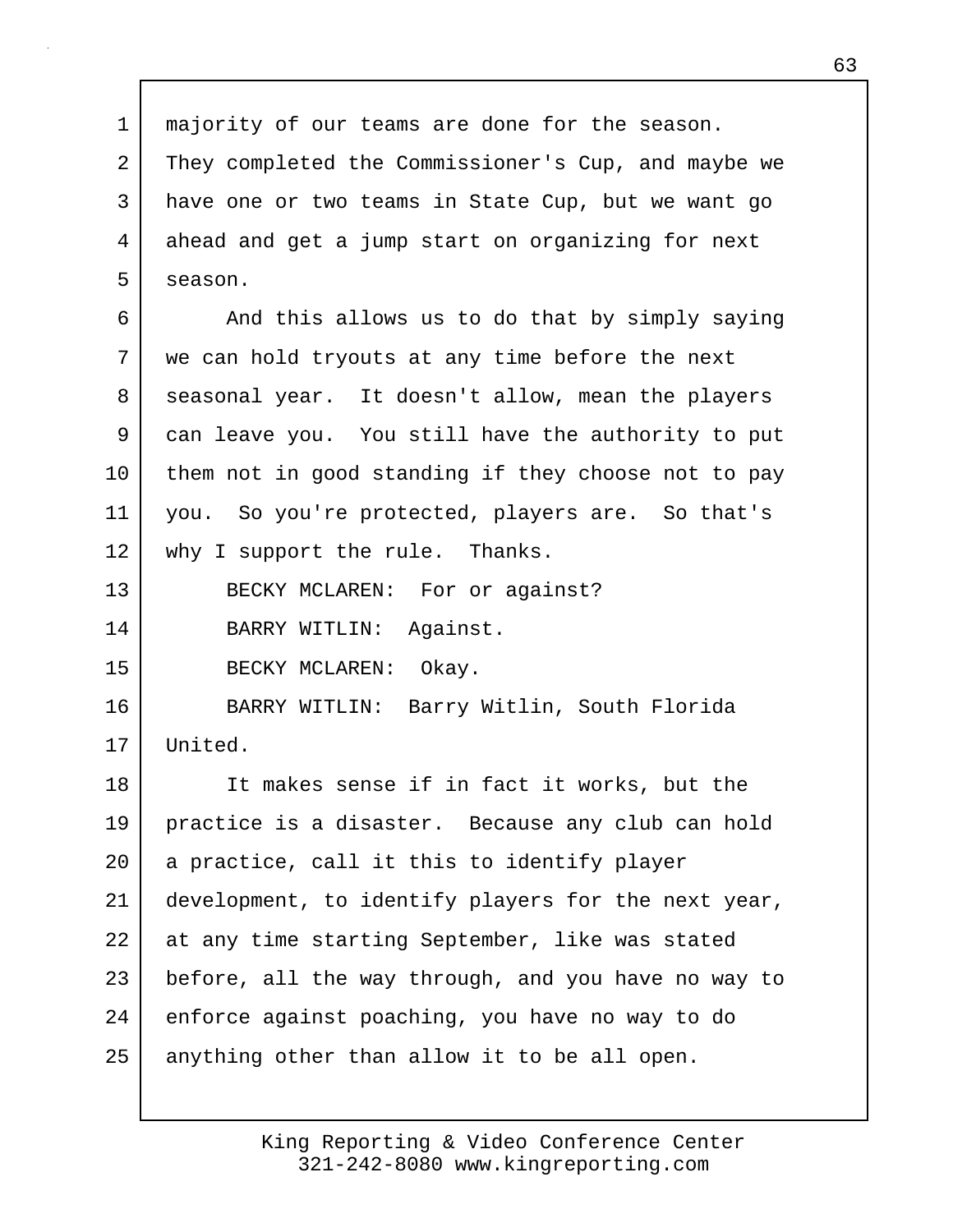1 | Having a player assigned to a club and a 2 particular team is going to go out the window, 3 because they'll be practicing with another team 4 basically. And the concept of, if they don't pay 5 you and this and that, I get it, but that means 6 that people who have more money will be able to get 7 all the players they want just by paying off the 8 fines or paying off the teams they were playing 9 with before.

10 So I like the idea about pushing it up so that 11 that timing is better for everyone, it meets the 12 needs of the members. But practice, allowing it to 13 | go yearlong, eliminating poaching, and makes it 14 impossible to enforce when someone is truly trying 15 to steal someone. You're dealing with a higher 16 level and a better level, those of us in the club, 17 and you're dealing with people who spend a lot of 18 time trying to figure out how to get around the 19 rules as opposed to coaching their kids. And we 20 | have to make sure that we protect our clubs. 21 BECKY MCLAREN: For or against? 22 MIKE HYATT: For. 23 BECKY MCLAREN: Thank you. 24 MIKE HYATT: Mike Hyatt, Greater Central 25 Florida Youth Soccer League.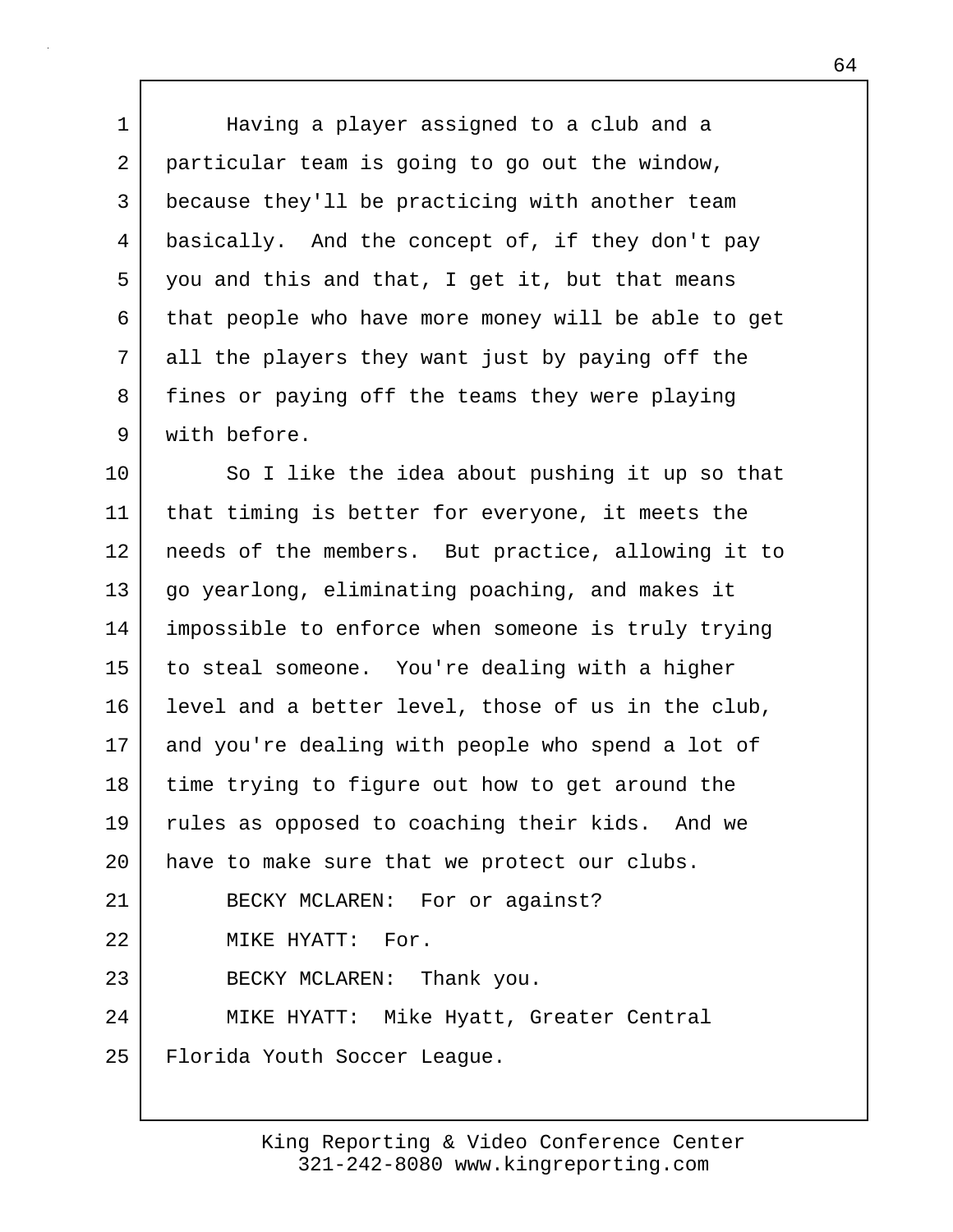| $\mathbf 1$ | I'm for this. At first I was kind of on the         |
|-------------|-----------------------------------------------------|
| 2           | fence. But after Richie, hearing Richie talk, it    |
| 3           | makes perfect sense. Because, I mean, as a league   |
| 4           | president, I had proof a couple years ago of four   |
| 5           | of my clubs just calling whatever they wanted to    |
| 6           | call it to have basically tryouts, and my daughter  |
| 7           | was a part of that process, and I had the proof.    |
| 8           | And there's just not enough people with FYSA,       |
| 9           | and it's not their fault, it's just there's so many |
| 10          | clubs that you've got to police over, that they     |
| 11          | just couldn't keep up with it and all.              |
| 12          | And with, when our teams are trying to compete      |
| 13          | with, you know, you know, the other soccer leagues  |
| 14          | besides FYSA, you know, it puts us at a             |
| 15          | disadvantage because they're able to, because of    |
| 16          | the dates that they use, to have tryouts before any |
| 17          | of our teams can. So I think that, just like        |
| 18          | Richie said, it levels the playing field, so I'm    |
| 19          | totally for it, so.                                 |
| 20          | Thank you.                                          |
| 21          | BECKY MCLAREN: For or against?                      |
| 22          | JACOB LEHTIO: Point of clarification.               |
| 23          | BECKY MCLAREN: Yes.                                 |
| 24          | JACOB LEHTIO: Jacob Lehtio, Regional                |
| 25          | Commissioner, Region D East.                        |

 $\mathbf{I}$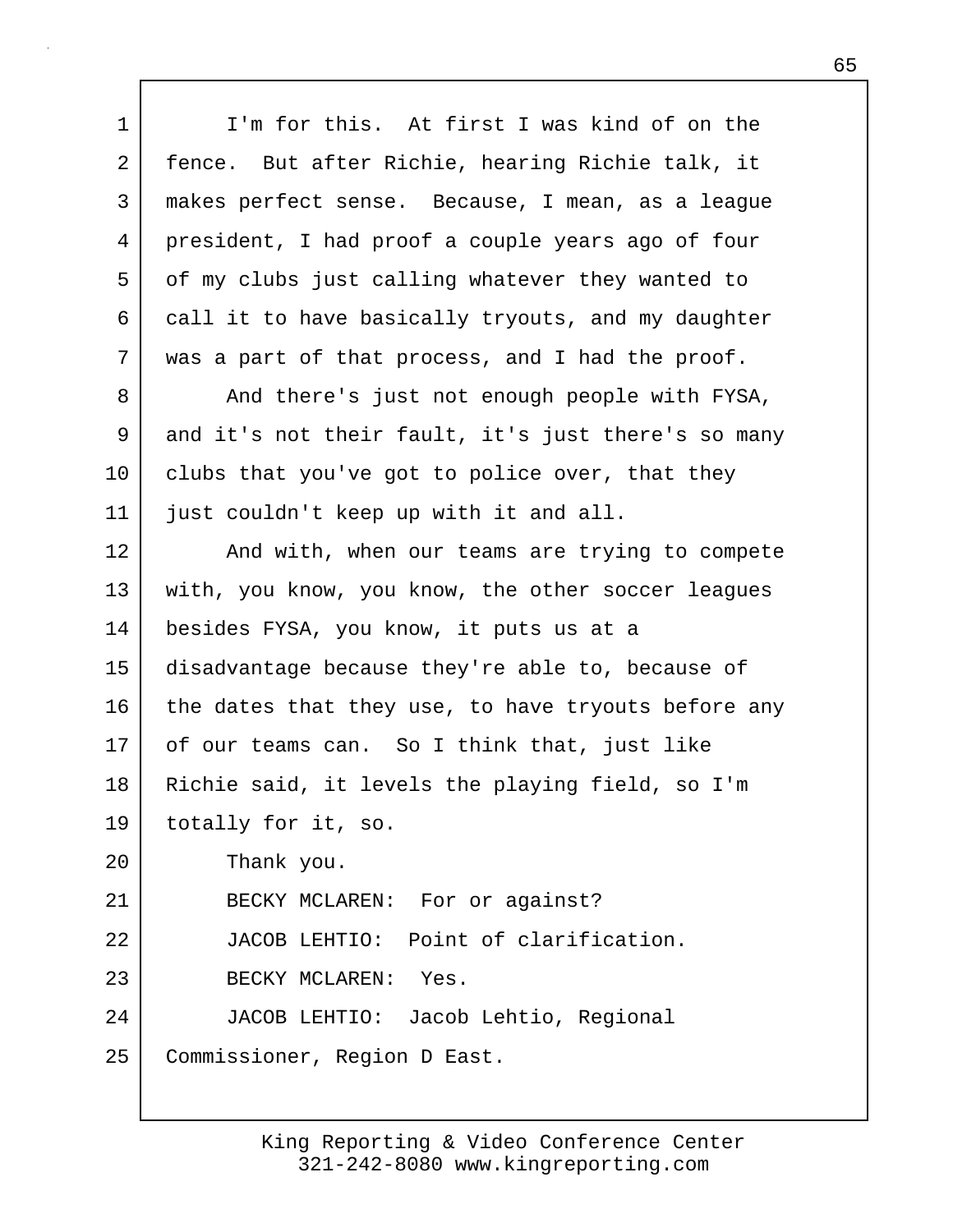1 My concern is that with the rule change, with 2 which I am for the rule change, is that it creates 3 an opportunity, it creates a rule that conflicts 4 with other rules and put coaches and teams and 5 players and parents in jeopardy of violating FYSA 6 rules.

7 401.5, Poaching, A says no coach, assistant 8 coach, trainer, team representative, registered 9 player, parent, or advertisement, may offer any 10 type of inducement to recruit a player and/or to 11 transfer from his or her respective team during the 12 seasonal year as defined September 1 through 13 August 31st.

14 Then it goes on to say, inducing a player 15 includes, but is not limited solicitation to leave  $16$  the current affiliate, offering a currently 17 rostered player a roster spot on an existing team, 18 or a roster spot for the next seasonal year. 19 That needs to be corrected somehow. 20 BECKY MCLAREN: The reason we're doing this 21 one first is because if this one passes, then we'll  $22$  go back to the one before, that was the poaching. 23 JACOB LEHTIO: Thank you. 24 BECKY MCLAREN: You're welcome. 25 MARINO TORRENS: Just I guess a friendly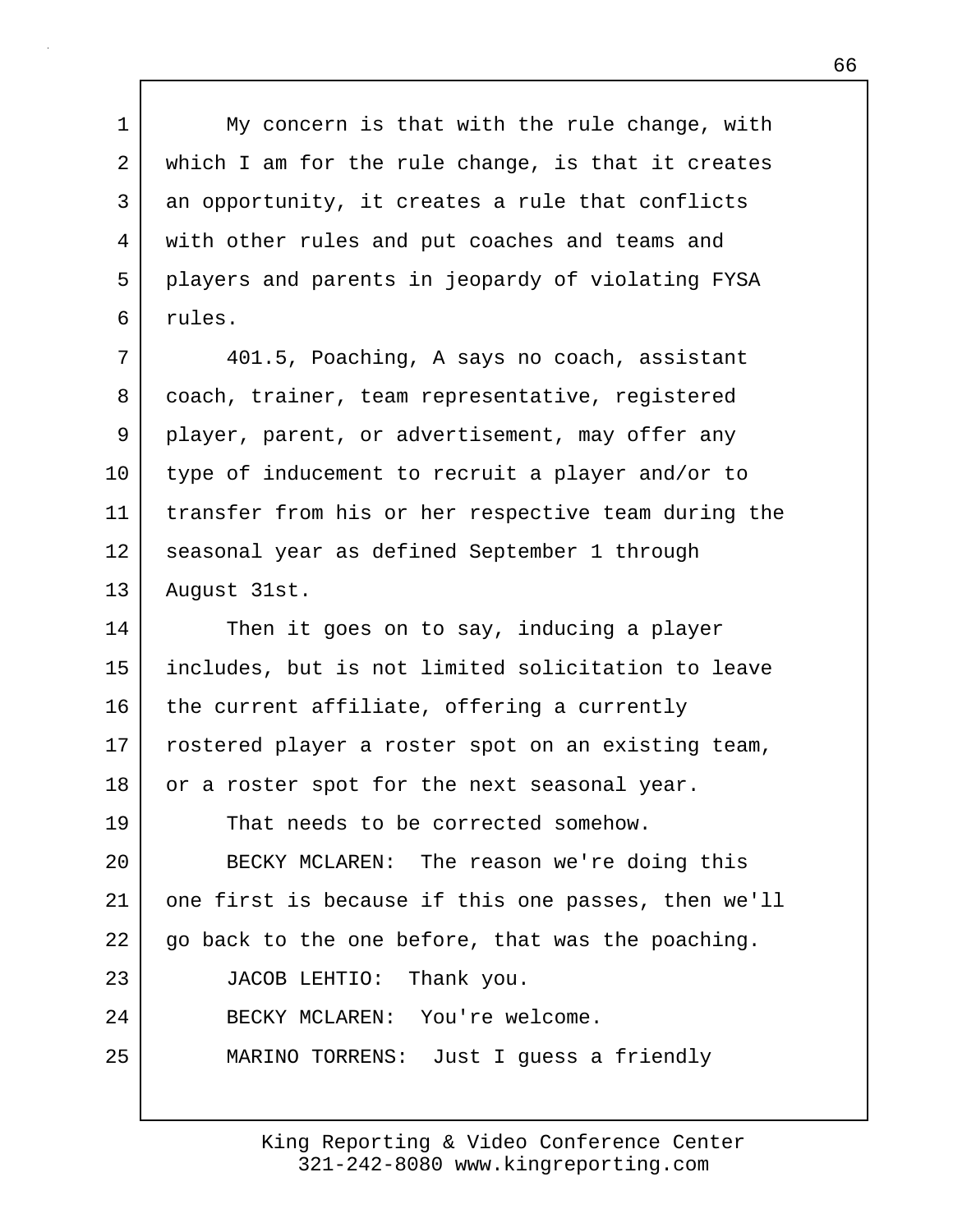1 amendment or whatever you want to call it. 2 Marino Torrens, President -- 3 BECKY MCLAREN: Even though we can hear you, I 4 still need you to get closer to the microphone. 5 MARINO TORRENS: Oh, okay. Marino Torrens, 6 President. 7 I'm kind of in agreement with the rule change, 8 but I'm also looking at what Joe said about every 9 two weeks. So when you guys, I guess accept 10 something like they can only have a maximum of 11 | three tryouts between February and June, something 12 like that, that time period, a limited number of 13 tryouts instead of, like he said, that people can 14 do it every two weeks if you leave it wide open. 15 I guess official advertised tryouts. 16 RICHIE GRAY: So what you're asking is can 17 | there be a limited number of tryouts? 18 BECKY MCLAREN: During a timeframe. 19 MARINO TORRENS: I'm sorry. I couldn't hear 20 him. 21 BECKY MCLAREN: He said you're asking for  $22$  there to be a limited number of tryouts in a 23 timeframe. 24 MARINO TORRENS: Right. So that way what Joe 25 mentioned about everybody can do it every week,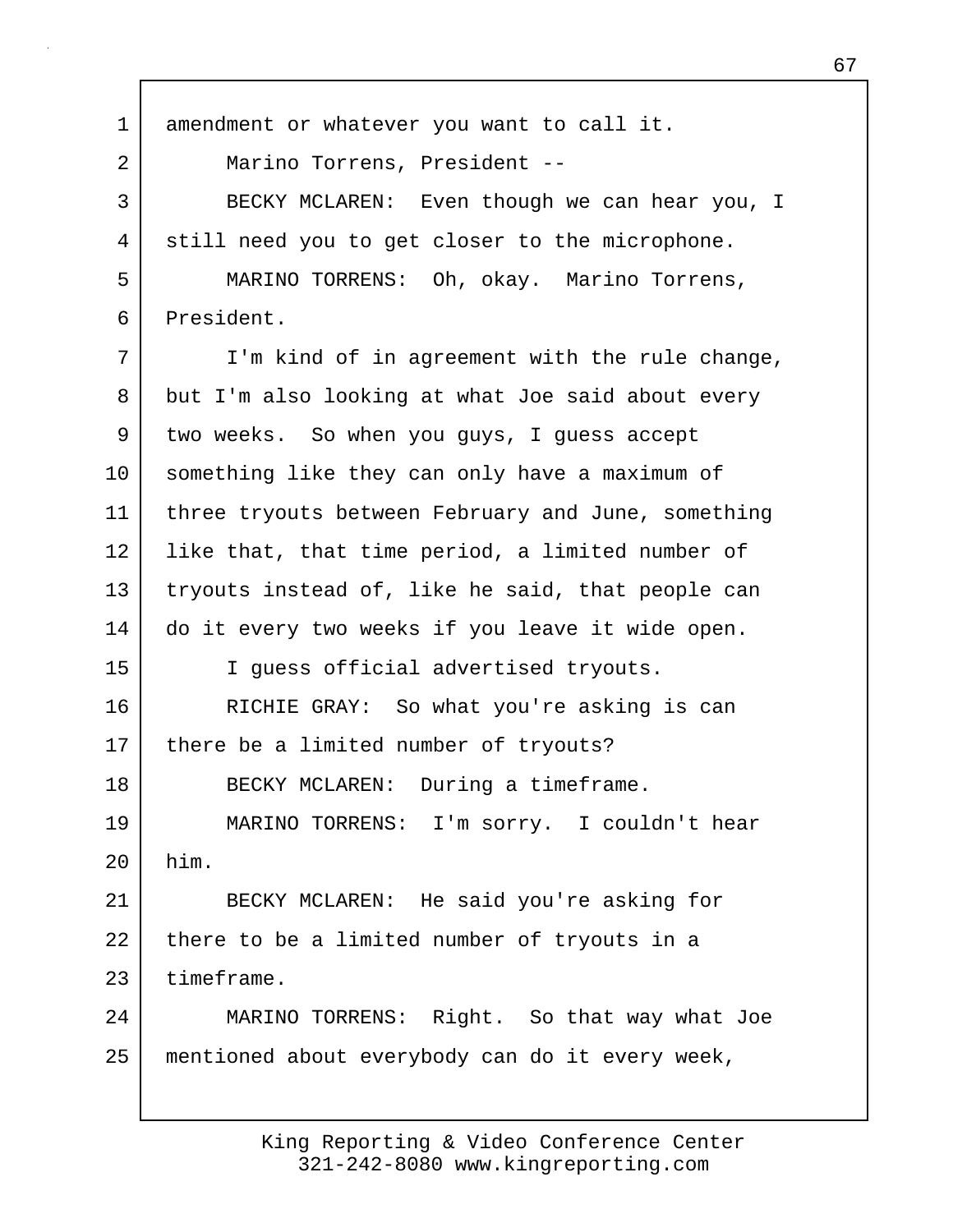| $\mathbf 1$    | every two weeks, would eliminate some of that.      |
|----------------|-----------------------------------------------------|
| $\overline{a}$ | RICHIE GRAY: Yeah, I'm not opposed to that.         |
| 3              | I mean, what I'm looking to do is level the playing |
| 4              | field and give FYSA affiliates the opportunity to   |
| 5              | hold their tryouts earlier if they choose to.       |
| 6              | BECKY MCLAREN: So would you like to propose         |
| 7              | an amendment?                                       |
| 8              | MARINO TORRENS: I mean, do you guys want to         |
| 9              | discuss it first, because there's two of them and   |
| 10             | to bring it up, what date?                          |
| 11             | It's okay with you, I don't have a set date or      |
| 12             | set amount of numbers, but you guys can work it     |
| 13             | out.                                                |
| 14             | RICHIE GRAY: We can move the date to                |
| 15             | April 1st, and then that would be April and May.    |
| 16             | Because what's happening is the majority of the     |
| 17             | tryouts are happening in the month of May. So in    |
| 18             | May it's a big deal when other clubs are holding    |
| 19             | their tryouts three weeks before we can. And in     |
| 20             | January, if a club wants to do that, then, you      |
| 21             | know, that's their choice, but that's not going to  |
| 22             | be great.                                           |
| 23             | MARINO TORRENS: So I guess what's the               |
| 24             | amendment?                                          |
| 25             | RICHIE GRAY: Can we move it to, instead of          |
|                |                                                     |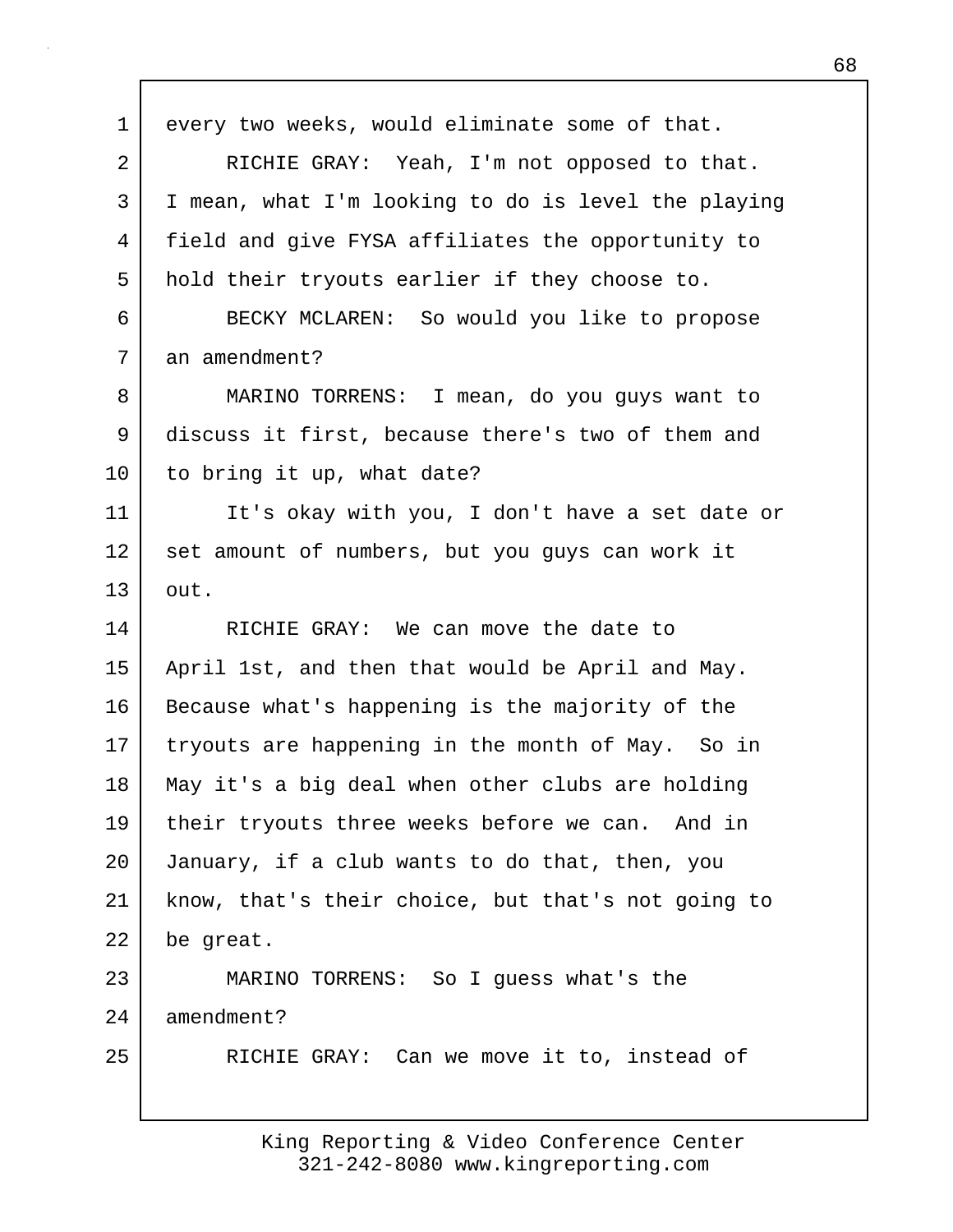1 being all year, April 1st?

| $\overline{2}$ | BECKY MCLAREN: So it would be organizations       |
|----------------|---------------------------------------------------|
| 3              | affiliated with FYSA may hold any tryout, player  |
| 4              | identification activity, related to the formation |
| 5              | of teams for the next seasonal year, while the    |
| 6              | players, in all age groups --                     |
| 7              | RICHIE GRAY: Instead of at any time it would      |
| 8              | be after April 1st.                               |
| 9              | BECKY MCLAREN: After April 1st.                   |
| 10             | RICHIE GRAY: Yes.                                 |
| 11             | BECKY MCLAREN: Is there a second?                 |
| 12             | MARCOS FERNANDEZ: Second.                         |
| 13             | BECKY MCLAREN: Marcos Fernandez seconds that.     |
| 14             | Is there any discussion to the amended motion?    |
| 15             | State your name and club, please.                 |
| 16             | UNIDENTIFIED MALE SPEAKER: (Unintelligible.)      |
| 17             | Just a point of clarification. You're not         |
| 18             | talking about a limited amount of tryouts, you're |
| 19             | taking about a date?                              |
| 20             | BECKY MCLAREN: A date, that's correct.            |
| 21             | UNIDENTIFIED MALE SPEAKER: Thank you.             |
| 22             | BECKY MCLAREN: For or against?                    |
| 23             | CHARLIE SLAGLE: For.                              |
| 24             | BECKY MCLAREN: Okay.                              |
| 25             | CHARLIE SLAGLE: Charlie Slagle from Tampa Bay     |
|                |                                                   |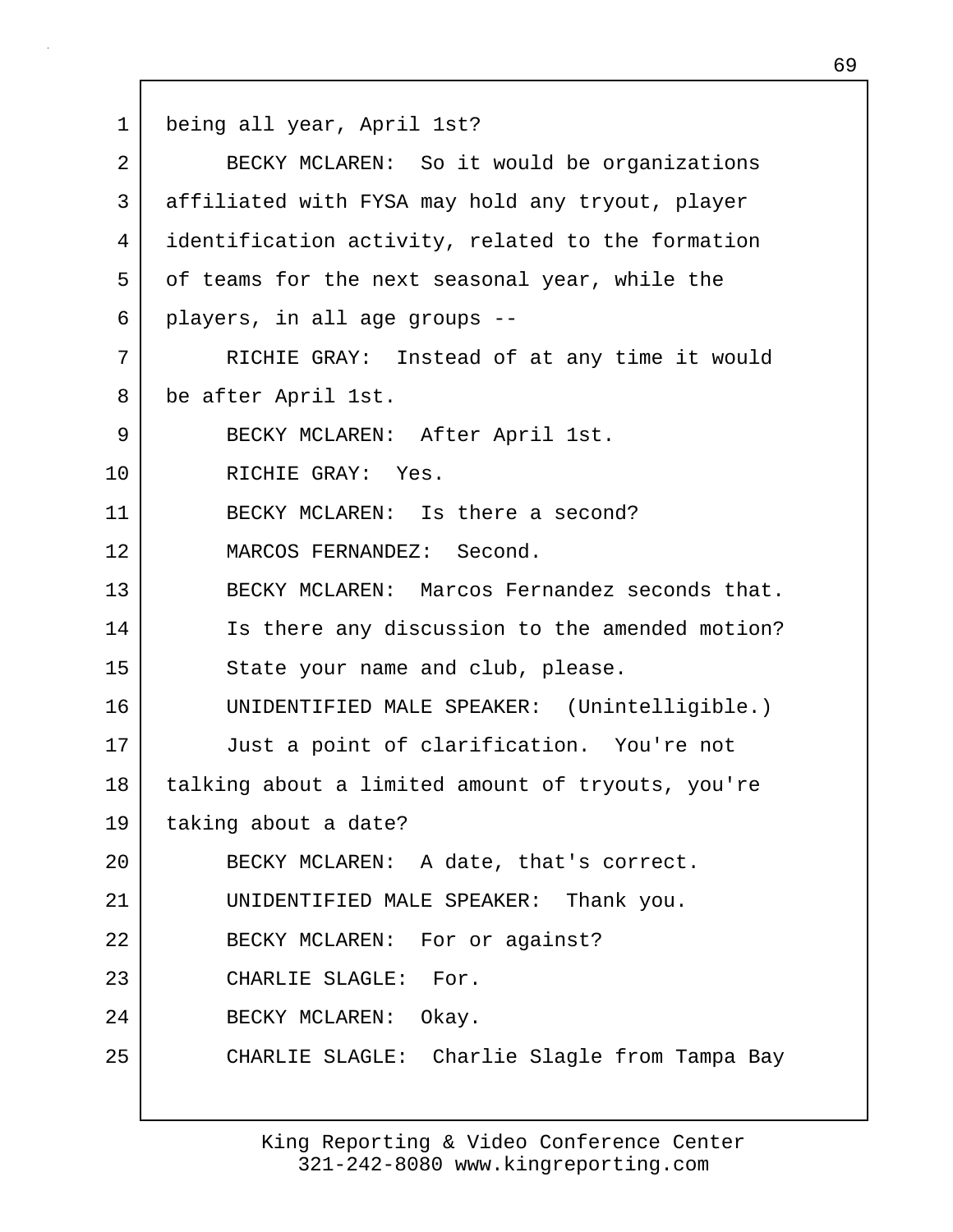1 United.

| $\overline{2}$ | This is a step in the right direction. I am         |
|----------------|-----------------------------------------------------|
| 3              | representing one of the big clubs that can have     |
| 4              | tryouts for other associations, et cetera, and it's |
| 5              | a step in the right direction. But now that you     |
| 6              | put April 1st in, somebody is going to have a       |
| 7              | March 20th tryout with the other U.S. club or with  |
| 8              | whatever USSF.                                      |
| 9              | So I would say I'm for the amendment because        |
| 10             | it's a step in the right direction, but next year   |
| 11             | we'll probably be discussing getting rid of it      |
| 12             | completely again. So that's just, I don't know if   |
| 13             | I'm for or against, but, I mean.                    |
| 14             | BECKY MCLAREN: For or against, sir?                 |
| 15             | GUS CHINCHAY: I'm in favor.                         |
| 16             | Gus Chinchay with Maitland Soccer Club.             |
| 17             | BECKY MCLAREN: Okay. He spoke for it, so I          |
| 18             | need an against.                                    |
| 19             | For or against?                                     |
| 20             | JENNIFER MURPHY: I'm for but I have a               |
| 21             | clarification.                                      |
| 22             | BECKY MCLAREN: Point of clarification, yes,         |
| 23             | ma'am.                                              |
| 24             | JENNIFER MURPHY: Or a request for an                |
| 25             | additional.                                         |
|                |                                                     |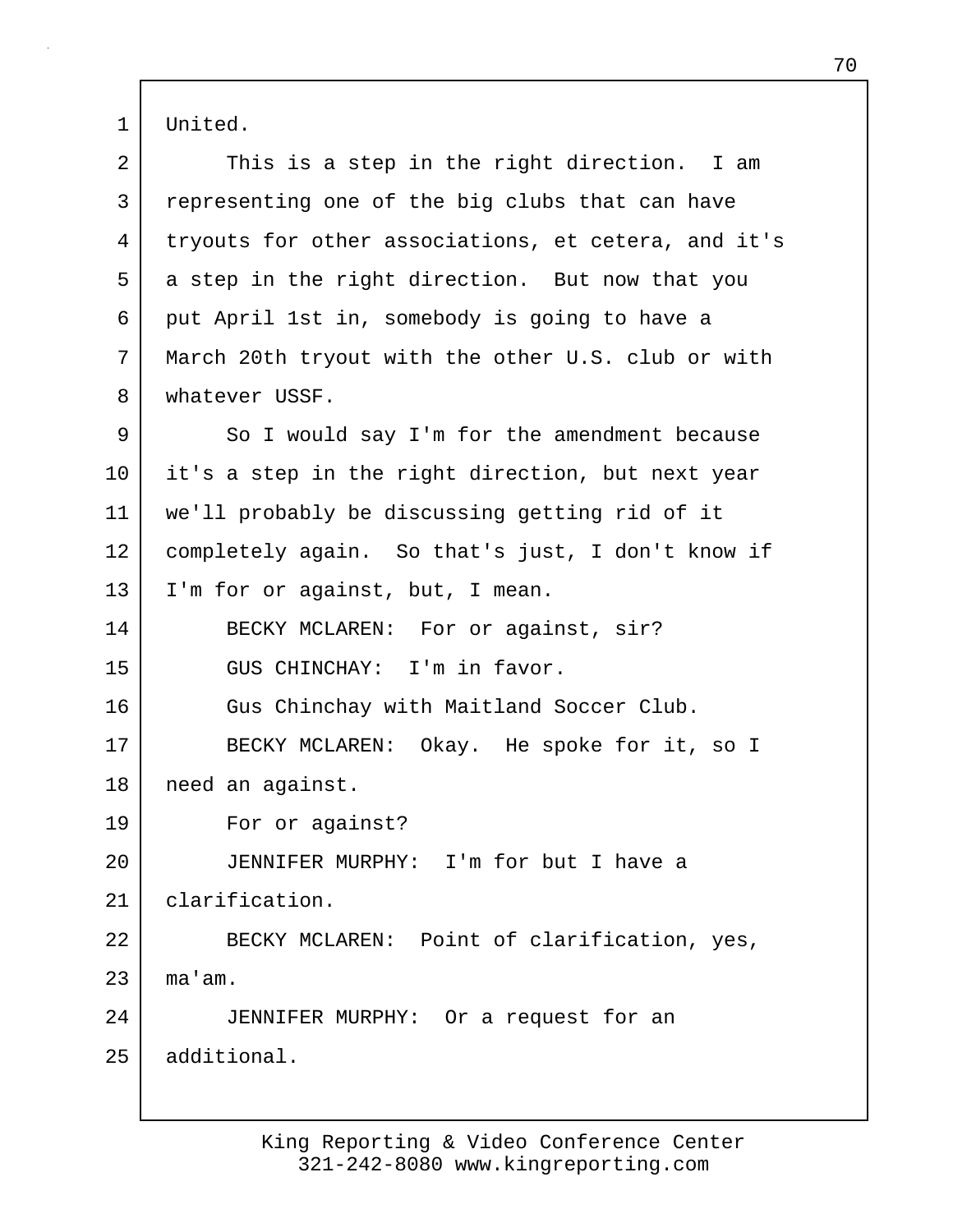1 BECKY MCLAREN: That's fine. 2 | MARINO TORRENS: State your name. 3 JENNIFER MURPHY: Jennifer Murphy, Florida 4 Hawks. The only thing, I'm for it, but the only 5 thing that I would ask is that we address if a 6 tryout is held earlier, how we handle the training 7 aspect of it with the club. If they're picked up 8 by another club, if they're able to train with that 9 club until they finish out their contractual 10 obligations with the club that they're signed with. 11 BECKY MCLAREN: They would still be obligated 12 to the club they're registered with. 13 Any other discussion on the amendment to the 14 motion? 15 For or against, sir? 16 DARAGH CULLEN: Point of order, please. 17 BECKY MCLAREN: Yes. 18 DARAGH CULLEN: Daragh Cullen, Lakeland FC. 19 With the proposed date of April 1st, would the 20 | State Cup be going on at that time? 21 BECKY MCLAREN: That is correct. 22 DARAGH CULLEN: Would you entertain May 15th? 23 BECKY MCLAREN: I believe -- 24 JOHN STACEY: John Stacey, VP of Coach/Player 25 Development.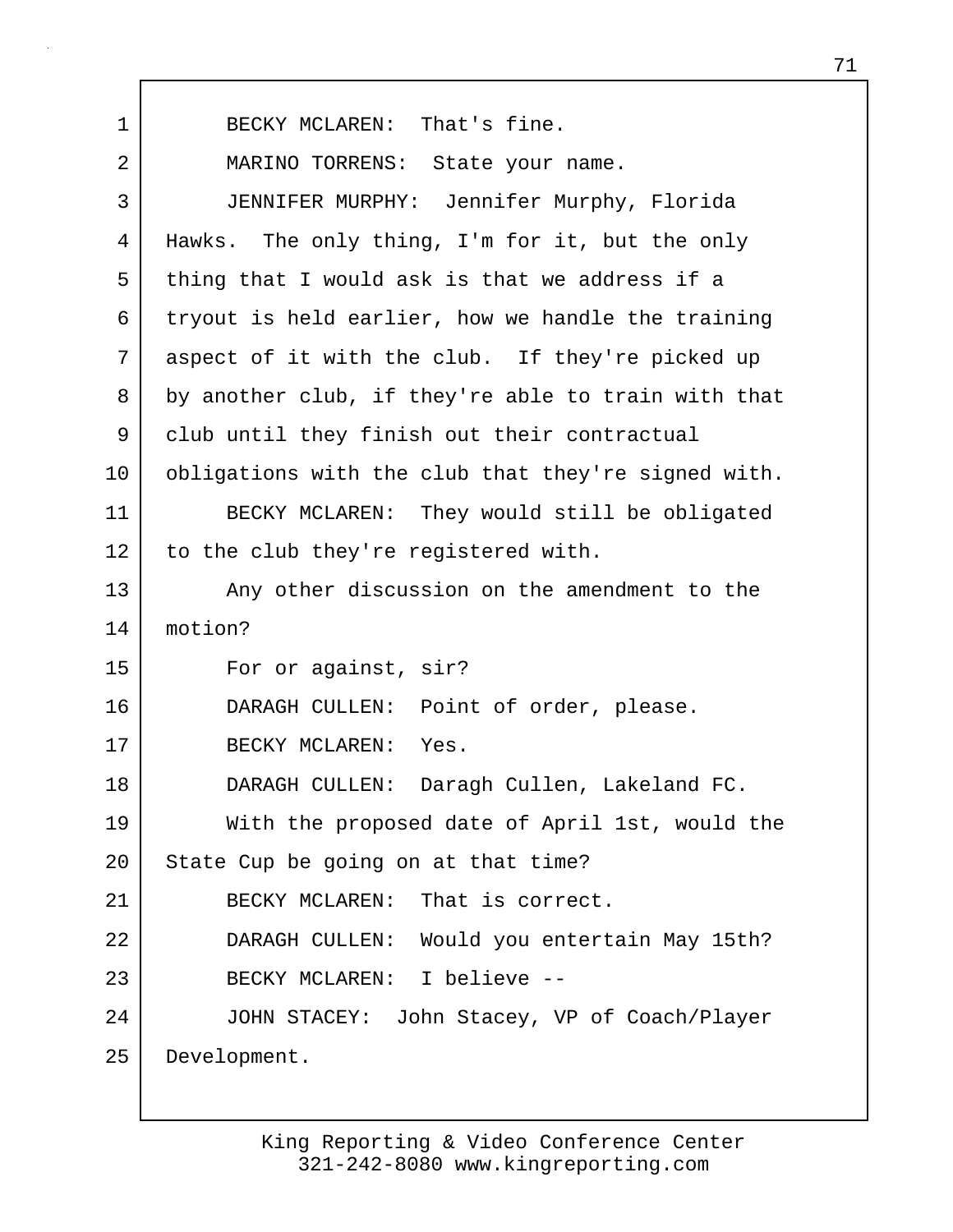1 As I said earlier, I really do think the 2 effects would be early to mid-May. Some clubs are 3 ready to go that early, some don't have teams in 4 State Cup. And there's only so many people in 5 State. 6 So if we do May 15th, we will definitely have 7 people doing it May 8th. And I think that the 8 April 15th is early enough, again, I think our -- 9 BECKY MCLAREN: It's April 1st. 10 JOHN STACEY: April 1st, sorry. 11 There are, there's still market forces in play 12 that are going to keep people from wanting to 13 declare that the kids are gone for next season 14 because it's going to play against them. 15 So the market will kind of dictate where 16 | they're going to do this. We're officially putting 17 in this date of Memorial Day, and it's, it's the 18 best thing with the way the market is supposed to 19 work. So I think April 1st still works. 20 BECKY MCLAREN: Any other discussion? 21 | For or against, or point of clarification? 22 RYAN MARTIN: Against. 23 Ryan Martin. 24 BECKY MCLAREN: Yes, what club, sir? 25 RYAN MARTIN: FC Dallas.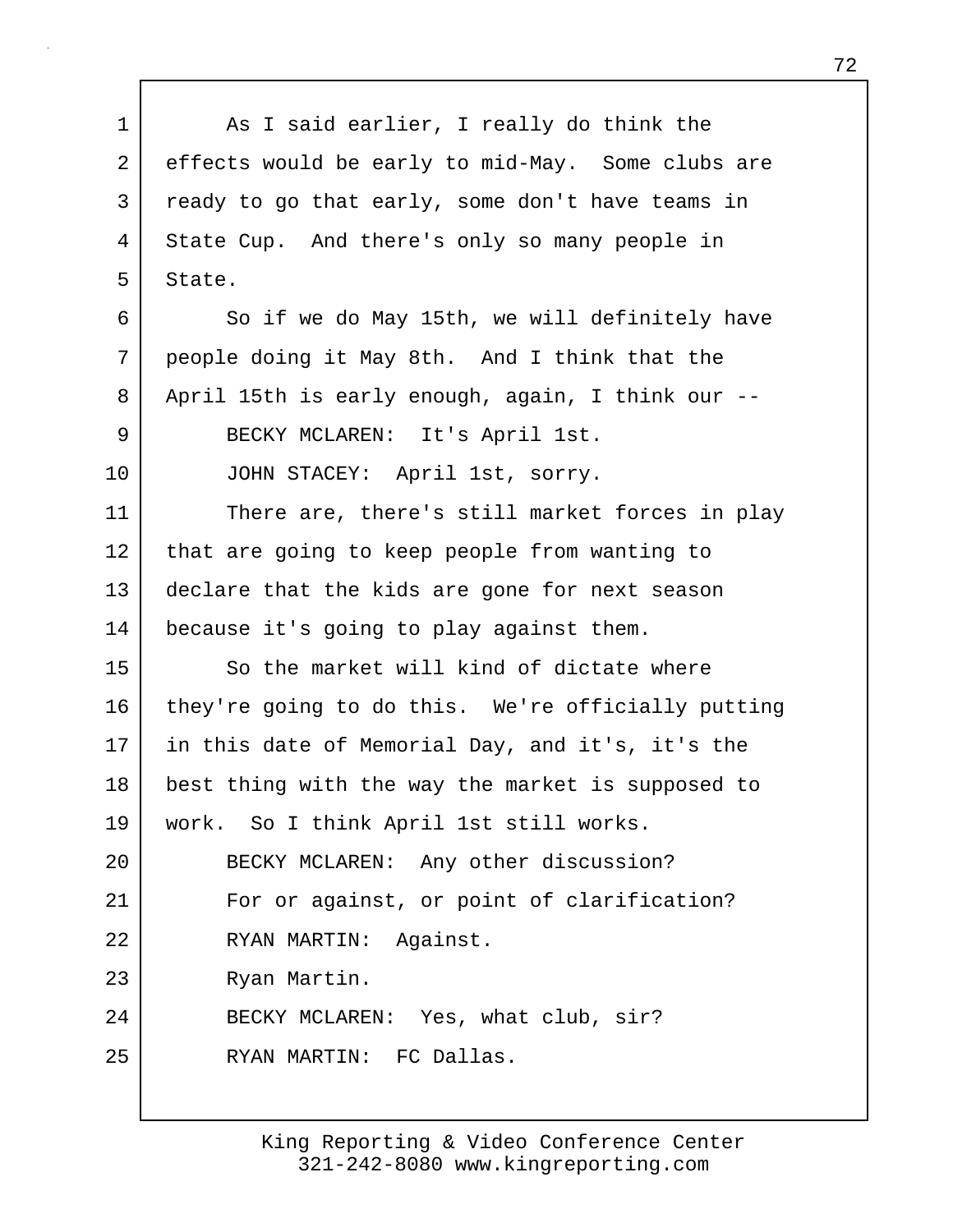| $\mathbf 1$ | Okay. My question is what state does this           |
|-------------|-----------------------------------------------------|
| 2           | already and how have they dealt with any of the     |
| 3           | issues that result from --                          |
| 4           | BECKY MCLAREN: I'm sorry. I don't understand        |
| 5           | your question.                                      |
| 6           | RYAN MARTIN: Is there another precedent out         |
| 7           | there that as we move forward to doing this and how |
| 8           | have those states dealt with this?                  |
| 9           | BECKY MCLAREN: Dale, if you have an answer          |
| 10          | then, please.                                       |
| 11          | DALE BURKE: Yes, Dale Burke, Executive              |
| 12          | Director, FYSA.                                     |
| 13          | I'm in a group of eight states, and they're         |
| 14          | the eight largest states. We comprise one point     |
| 15          | eight million members, children in play. And I did  |
| 16          | a survey of that group. Cal North, Cal South has    |
| 17          | open dates year round. Eastern PA has a March 1st   |
| 18          | date. Eastern New York has a March 15th date.       |
| 19          | Everybody has an open date much earlier than what   |
| 20          | we have. And it was for the same reason, just like  |
| 21          | Richie said, to level the field.                    |
| 22          | BECKY MCLAREN: Does that answer your                |
| 23          | question, sir?                                      |
| 24          | RYAN MARTIN: Yes.                                   |
| 25          | BECKY MCLAREN: Thank you.                           |
|             |                                                     |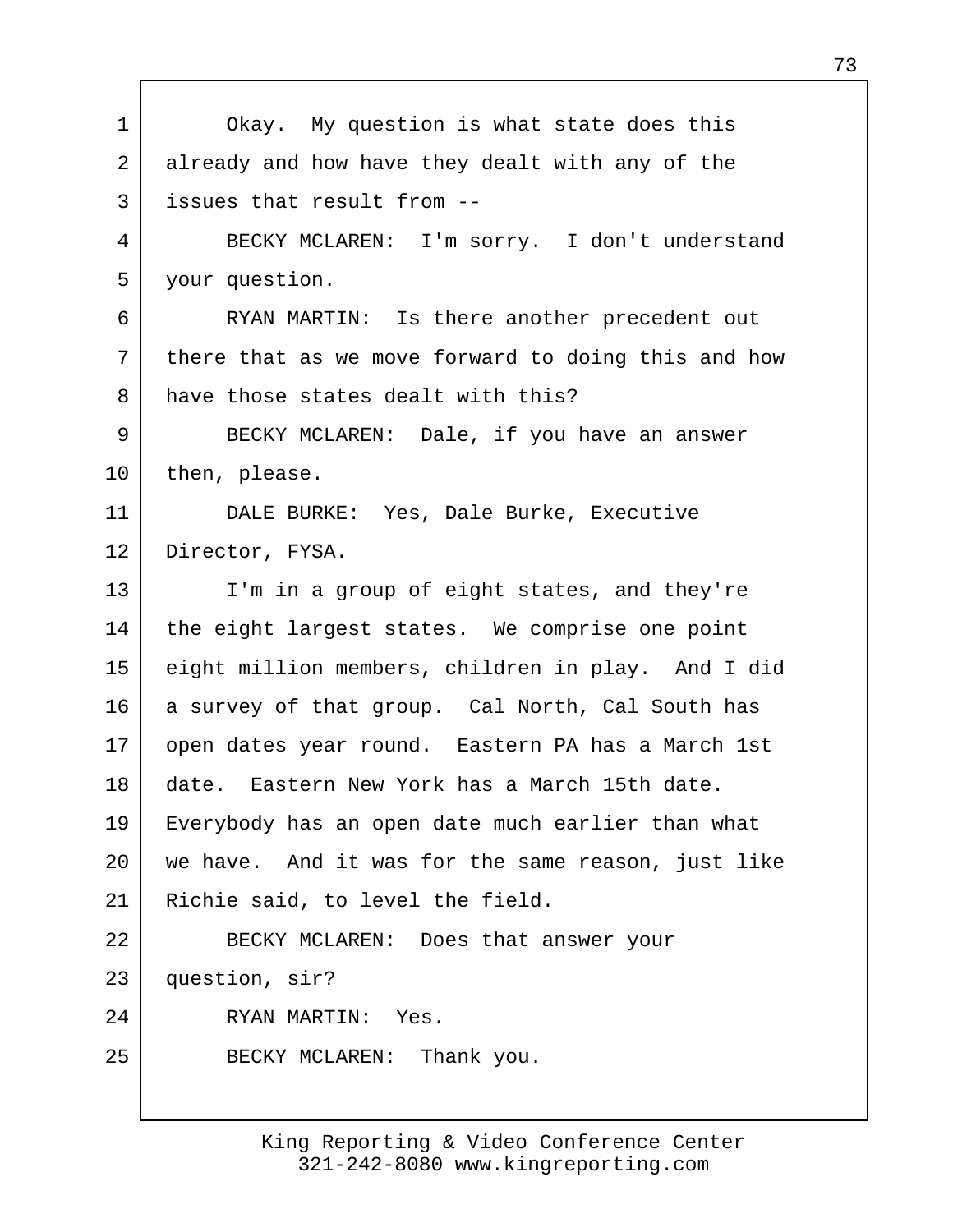1 | Anybody else to speak for or against? 2 HERMAN ARANGO: Point of clarification. 3 BECKY MCLAREN: Yes. 4 HERMAN ARANGO: Herman Arango, FC Tampa. 5 I think we should have an end date, April 1st 6 to June 1st. 7 JOHN STACEY: I think I heard -- I would not 8 accept that amendment only because, again, some 9 clubs feel, you know, maybe for their market it's 10 best to hold it June 5th. Why dictate -- we do 11 have a June 15 date -- 12 HERMAN ARANGO: Okay. 13 JOHN STACEY: -- that's kind of out there, so. 14 HERMAN ARANGO: June 15th is fine. 15 JOHN STACEY: Well, it's already out there in 16 the rules. Because that's when they have to 17 | register players, they have to hold people 18 accountable to (unintelligible). 19 HERMAN ARANGO: That's fine. 20 JOHN STACEY: Or June 10th just to be clear, 21 the other rule addresses that. We're just talking 22 about when can clubs start forming teams, start 23 doing tryouts for the next season. 24 BECKY MCLAREN: Okay. Anybody else? 25 There's a motion to call in question by who.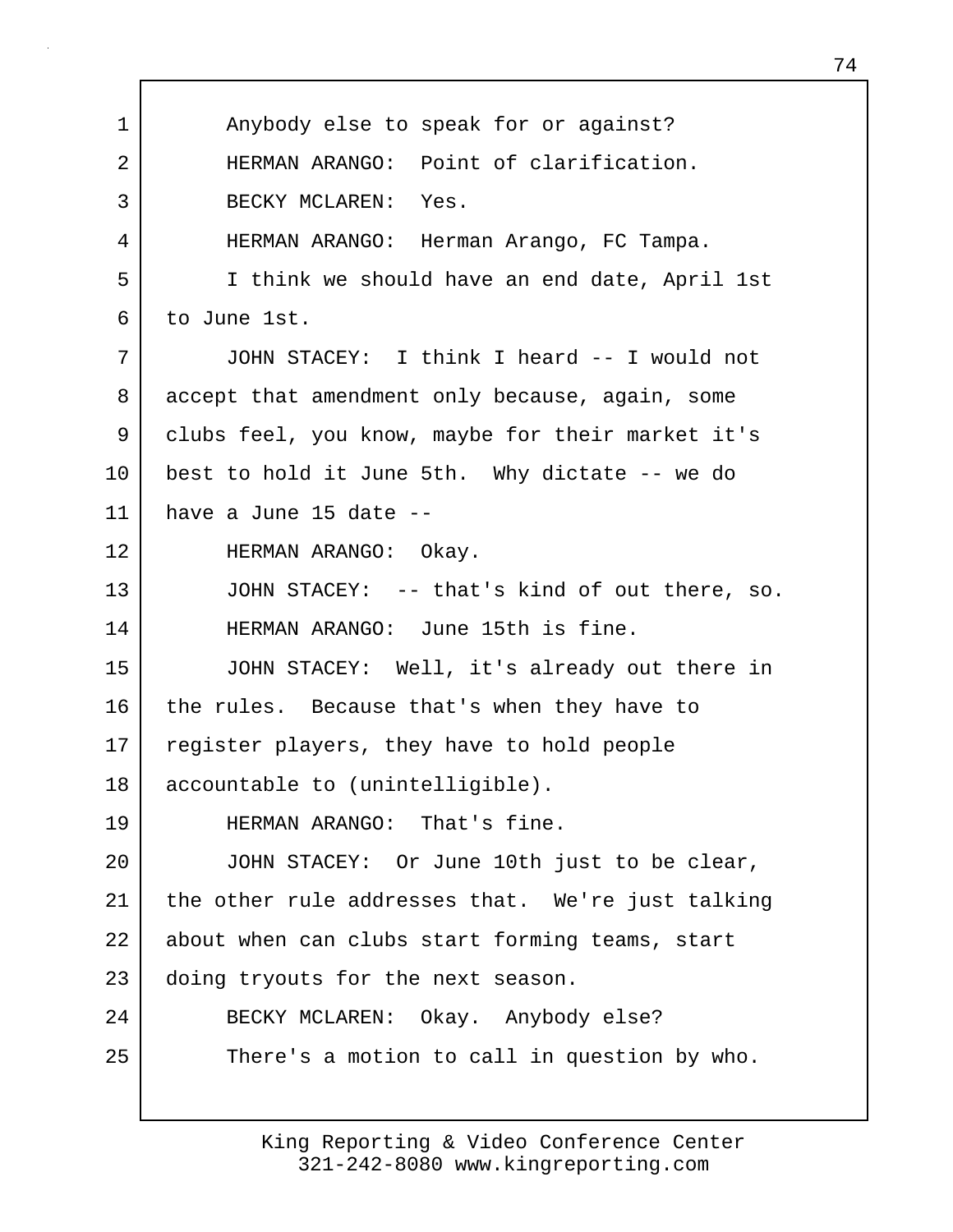1 Marcos Fernandez of Kendall has called, making 2 the motion to call the question. 3 Is there a second? 4 MARK CARR: Second. 5 BECKY MCLAREN: And you are? 6 MARK CARR: Mark Carr, second. 7 BECKY MCLAREN: Since there's a second to call 8 to question, all those in favor signify by saying 9 aye. 10 | MULTIPLE SPEAKERS: Aye. 11 BECKY MCLAREN: Opposed. 12 MULTIPLE SPEAKERS: Nay, no. 13 BECKY MCLAREN: Abstentions. 14 (No response.) 15 BECKY MCLAREN: Motion carries to call to 16 question. 17 We're now going to vote on the amended motion 18 with the April 1st date. 19 Can you put that in there, Jared, please. 20 We are going to do a voice vote. If it is not  $21$  clear, then we will go to  $-$ 22 UNIDENTIFIED MALE SPEAKER: It only takes ten 23 seconds. 24 BECKY MCLAREN: I'm sorry? 25 UNIDENTIFIED MALE SPEAKER: It only takes ten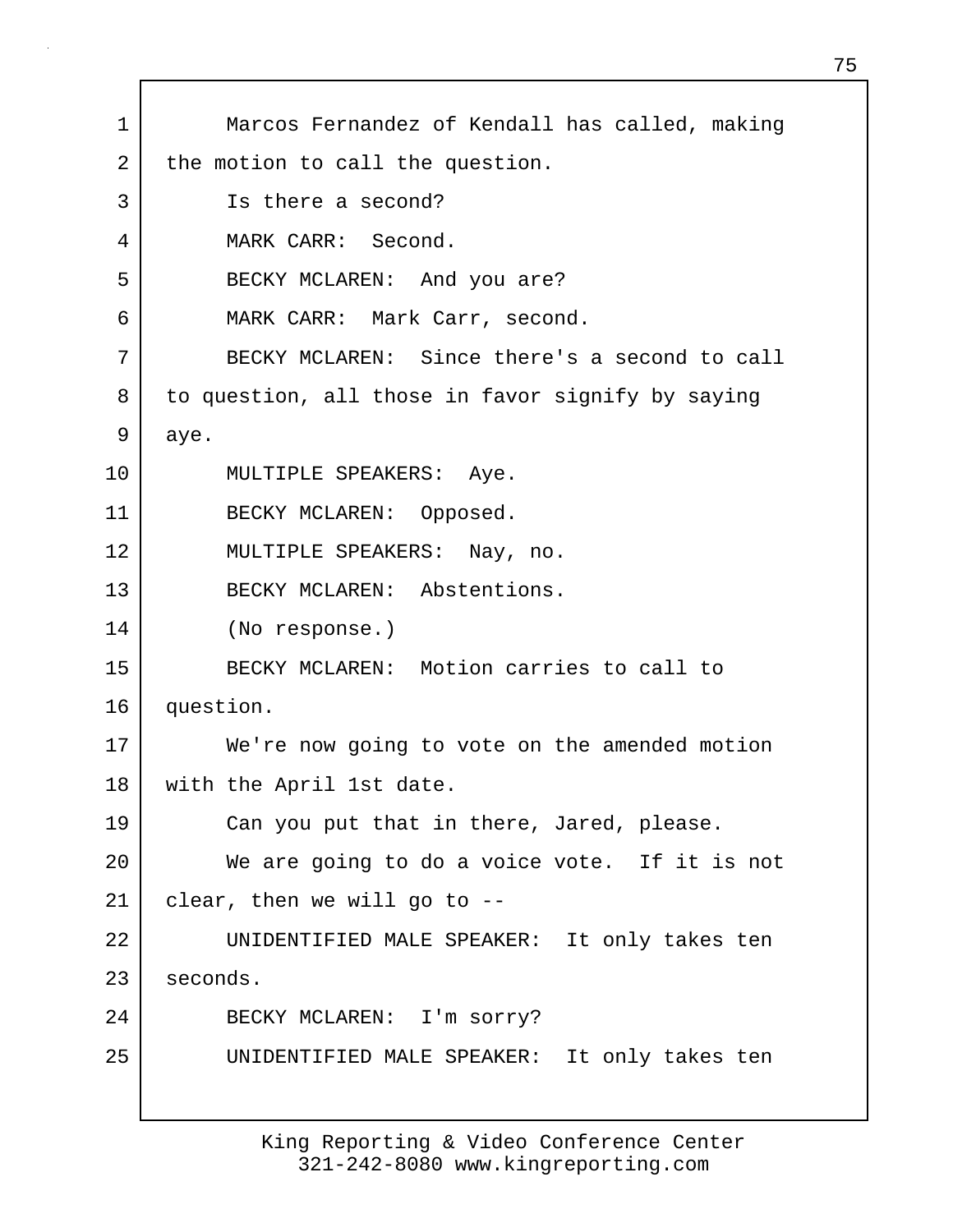| $\mathbf 1$ | seconds to use these things, let's use them.      |
|-------------|---------------------------------------------------|
| 2           | BECKY MCLAREN: Okay. All right, guys.             |
| 3           | Everybody get your clicker out. Get your clickers |
| 4           | out.                                              |
| 5           | If you can put up the screen for 401.6,           |
| 6           | please. You have the three choices. You are going |
| 7           | to press one for yea, two for nay, and three for  |
| 8           | abstain.                                          |
| 9           | UNIDENTIFIED MALE SPEAKER: For the amendment?     |
| 10          | BECKY MCLAREN: For the amendment to the           |
| 11          | motion, okay, this is the April 1st date.         |
| 12          | All the those in favor of the amended, or all     |
| 13          | those -- everybody get ready to vote.             |
| 14          | Five, four, three, two, one, press your           |
| 15          | button.                                           |
| 16          | Anybody that's not got a green light, raise       |
| 17          | your hand.                                        |
| 18          | JOHN STACEY: We still have about twenty out       |
| 19          | there.                                            |
| 20          | BECKY MCLAREN: Okay. Five, four, three, two,      |
| 21          | one, done.                                        |
| 22          | The amendment to the motion carries.              |
| 23          | Now we will vote on the amended motion.           |
| 24          | All right. So, Jared, (unintelligible).           |
| 25          | All right, guys. You got your clickers. Get       |
|             |                                                   |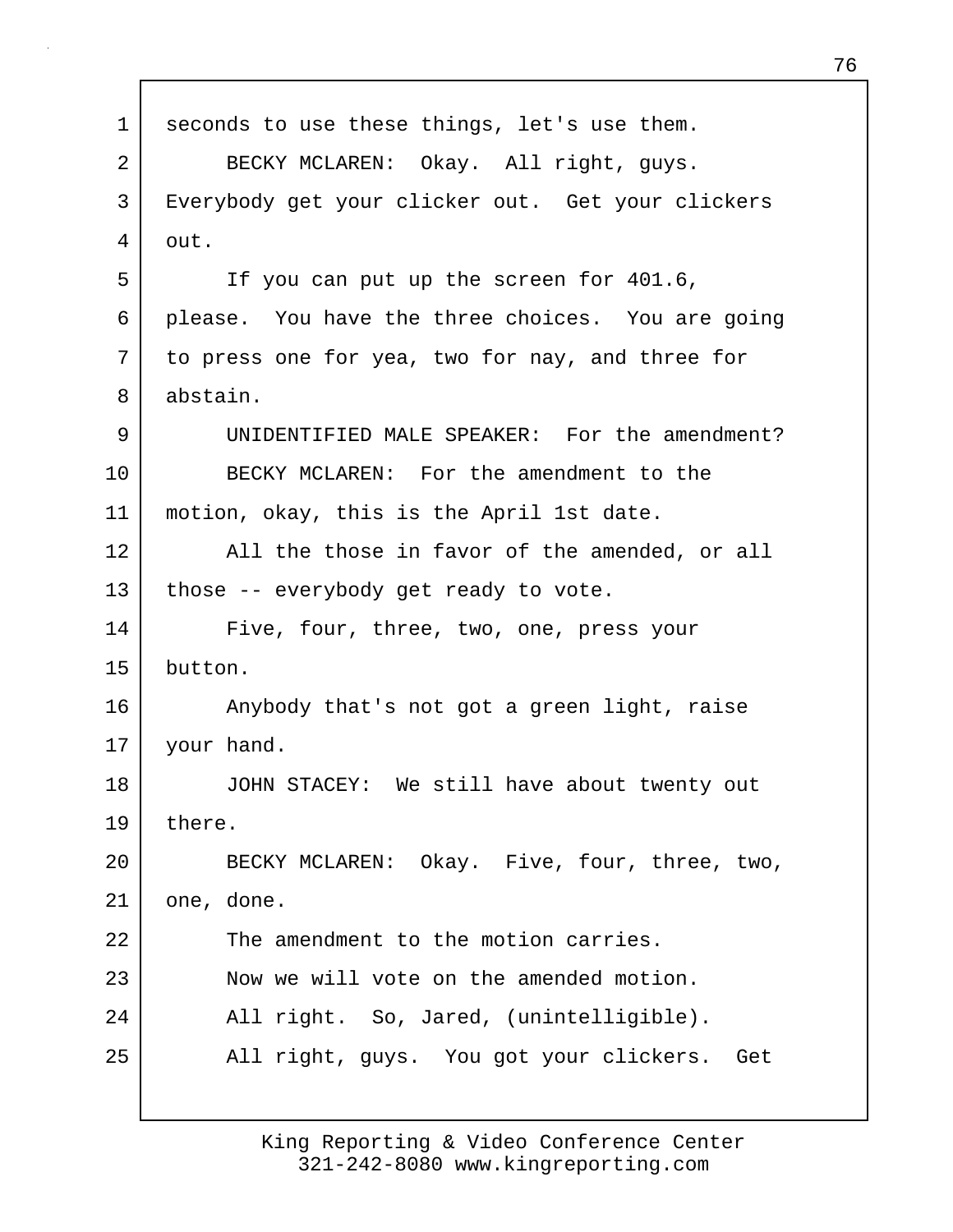1 ready. 2 Five, four, three, two, one, press your 3 button. 4 Five, four, three, two, one, done. 5 Motion carries. 6 We're going to go back to 401.5. 7 Mr. Stacey, since this is your proposal, I 8 | would ask that you make a motion to speak, please, 9 sir. 10 JOHN STACEY: John Stacey, VP Coach/Player 11 Development. 12 So now that we've given the clubs a little 13 more freedom in the way that they plan their 14 | calendars and do tryouts, we do have to address the 15 poaching issue that is accompanied by contact 16 between players and prospective clubs. The  $17$  action  $-$ 18 BECKY MCLAREN: You want to make a motion 19 first? 20 JOHN STACEY: Okay. I make a motion that we  $21$  amend  $401.5(B)$ , Subsection B, the book says  $-$ 22 BECKY MCLAREN: It's been -- well, wait a 23 second. 24 It's been moved, amended. 25 Do I have a second?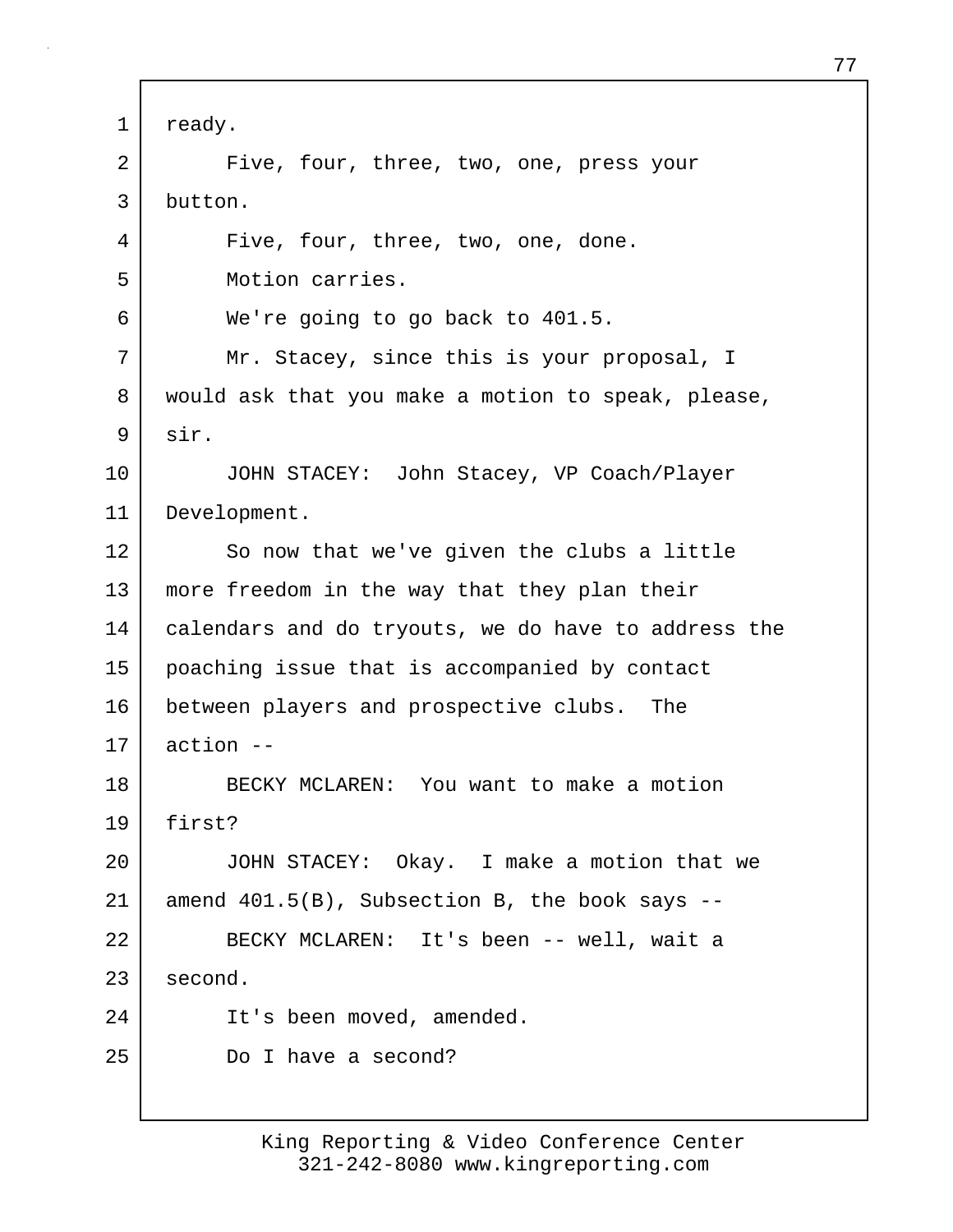1 JOE GOLDIAN: Second, Joe Goldian. 2 BECKY MCLAREN: Joe seconds. 3 Now it's to you, Mr. Stacey. 4 JOHN STACEY: Okay. Under reason it says if 5 Rule 401.6 is rescinded, I'm not dealing with 6 401.6, I'm dealing with 401.5, Subsection B, so 7 just so we're clear. 8 B, currently B states that, you know, you see 9 it on the screen here I think, yeah, all currently 10 registered payers become free agents at the 11 completion of the State Cup. 12 My suggested amendment would be that players 13 are allowed to attend publicly announced tryouts 14 for the next seasonal year of any FYSA affiliated 15 club. They will not be required to obtain written 16 permission for their current affiliate. 17 Focus on publicly announced tryouts. We're 18 | not going to be, this is not intended to allow for 19 a coach to have a private tryout with a prospective 20 player. You have to you put it on your website, 21 you say, hey, everybody come try out for this club 22 after April 1st. That's great. You're the 23 affiliate, you still control your players in terms 24 | of who they're registered with, but they're allowed 25 to go, just as they were allowed to come to your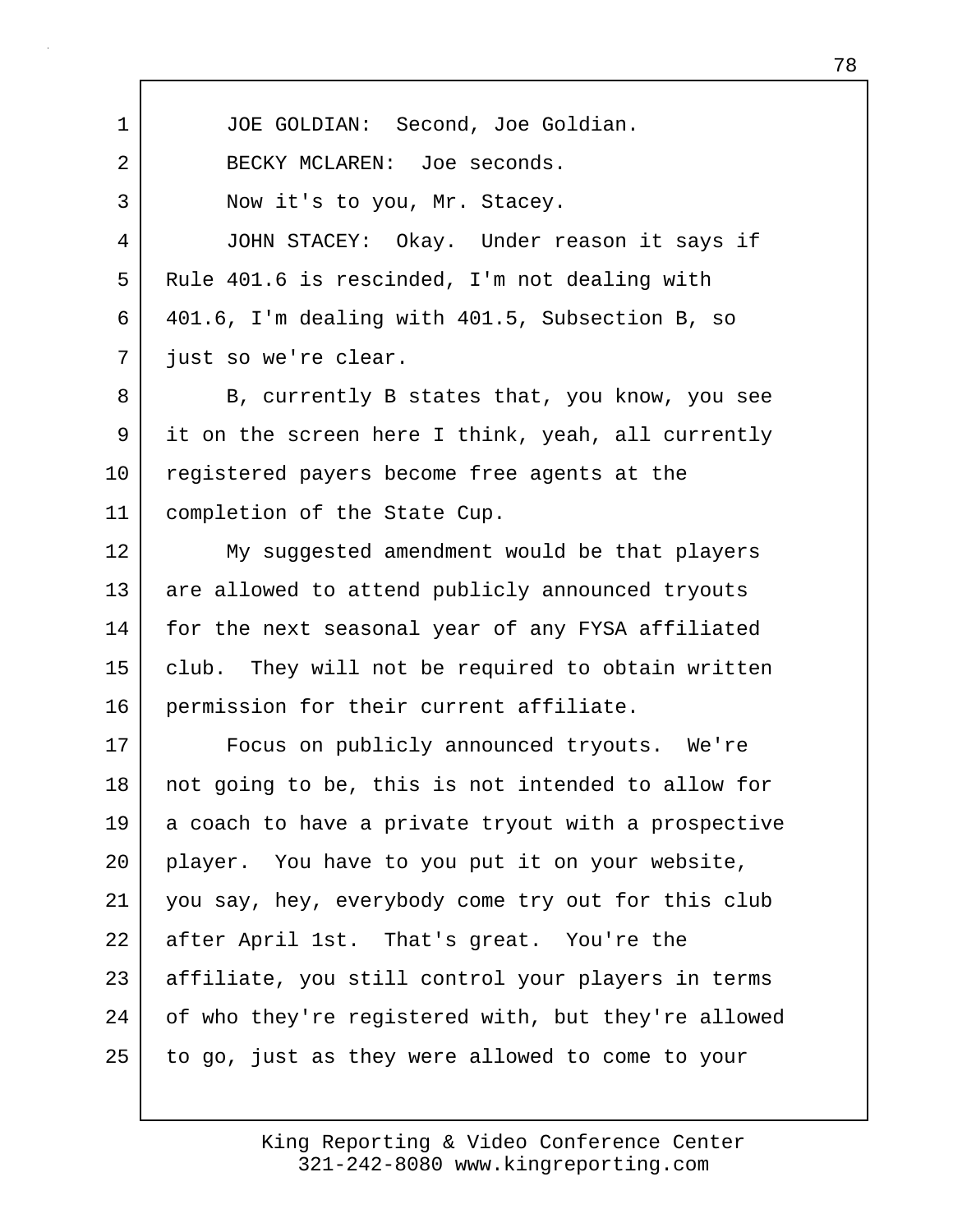1 tryouts.

2 So that's the motion. 3 BECKY MCLAREN: Any discussion on the motion? 4 Identify yourself, please, sir. 5 BOB STOVER: Bob Stover, Region C4 6 Commissioner. 7 John, I have question. When you say publicly 8 announced, you talked about, you know, posting it 9 on a website and all this kind of stuff. If I hang 10 a flier on the concession stand at my club, does 11 that count? 12 What's publicly announced, can we clarify  $13$  that? 14 JOHN STACEY: Wasn't there some Supreme Court 15 Justice that had (unintelligible), you know it when 16 you see it. I mean, in my mind you kind of know 17 what public means. I mean, let's face it, if you 18 | get an email directly from Coach John to the 19 player, hey, I saw you play this past weekend, I'd 20 | love for you to play with me next year, why don't 21 you come to our next practice session, that's not 22 public. So you kind of know it when you see it. 23 Is there going to be gray area in this? 24 Absolutely. And if there's gray, I have no doubt 25 that clubs will seize on that gray and will bring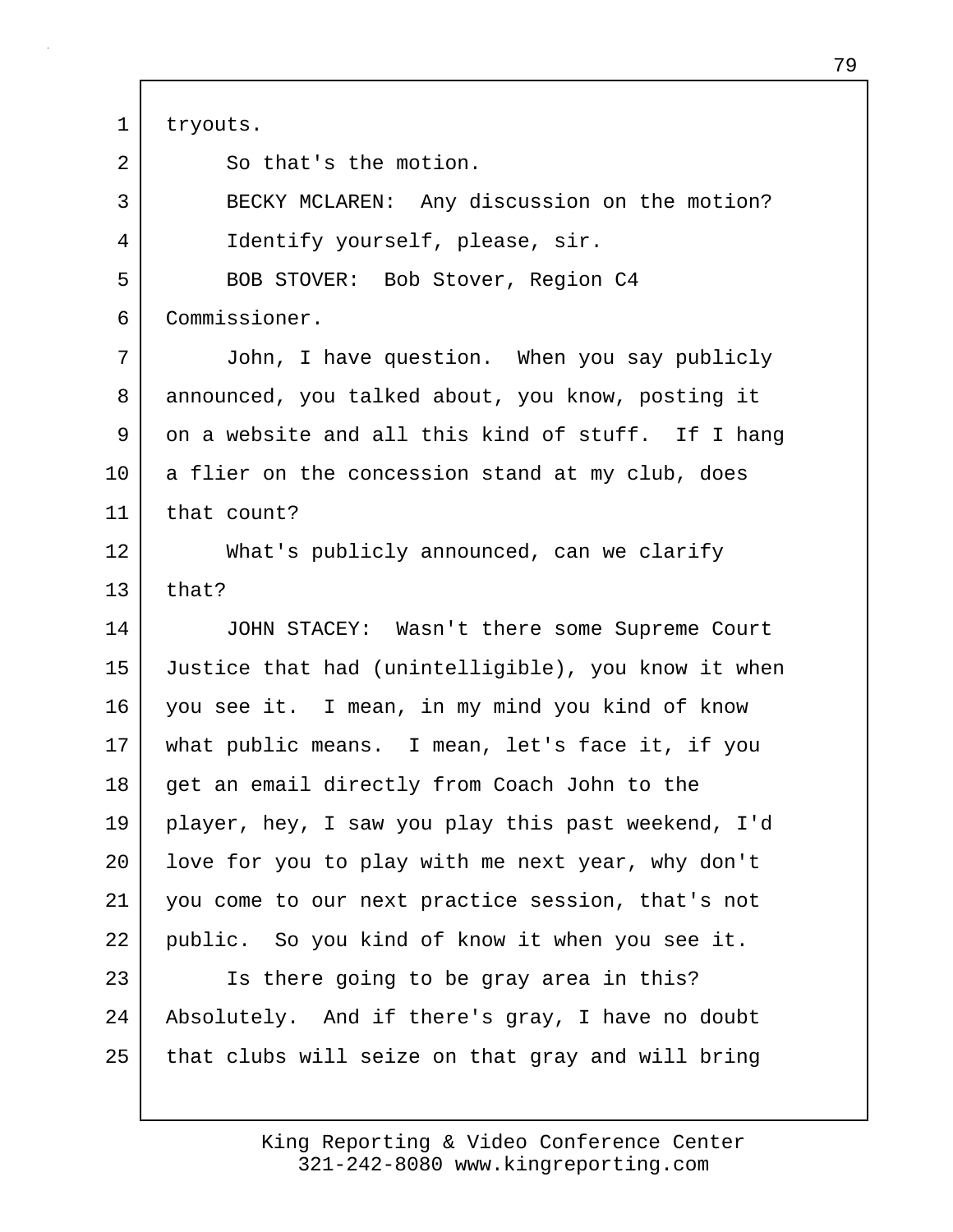| 1  | it to the attention of the Board of Directors, and |
|----|----------------------------------------------------|
| 2  | we will then have to decide what the criteria is   |
| 3  | for public.                                        |
| 4  | BOB STOVER: (Unintelligible.)                      |
| 5  | JOHN STACEY: It's hard to, right, public is        |
| 6  | so hard to define though, right. So I'm thinking   |
| 7  | public, a few things that come to my mind, website |
| 8  | postings.                                          |
| 9  | UNIDENTIFIED MALE SPEAKER: One or two weeks        |
| 10 | prior.                                             |
| 11 | JOHN STACEY: One or two weeks prior, yeah,         |
| 12 | that's some good stuff. It has to be open to all,  |
| 13 | you know, it can't be selective. It can't be, hey, |
| 14 | players from neighboring clubs come see us. It's   |
| 15 | got to be open al. It can be boys, girls. It can   |
| 16 | be older age groups, younger age groups.           |
| 17 | UNIDENTIFIED MALE SPEAKER: But to be eligible      |
| 18 | that language is in there.                         |
| 19 | JOHN STACEY: Open to any and all players. So       |
| 20 | that's, that would be my comment on the public.    |
| 21 | BECKY MCLAREN: For or against, sir?                |
| 22 | MARCELO EGUINO: Point of clarification.            |
| 23 | BECKY MCLAREN: Yes.                                |
| 24 | MARCELO EGUINO: Marcelo Eguino, Tarpon FC.         |
| 25 | In order to make it an official tryout rather      |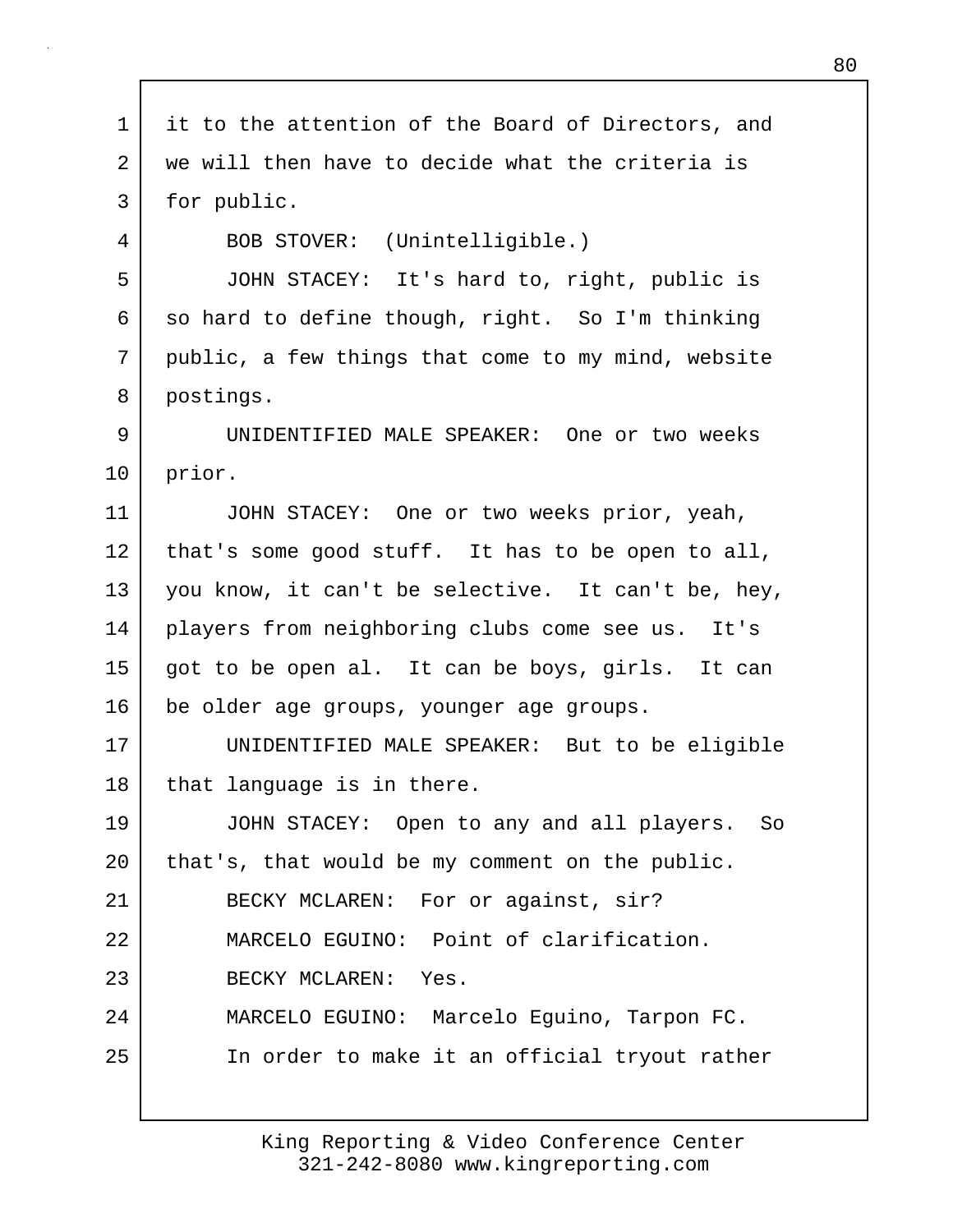```
1 than -
```
2 BECKY MCLAREN: Can you speak up to the 3 microphone.

4 MARCELO EGUINO: In order to make it an 5 official tryout, rather than just saying I publicly 6 post it, there should be some sort of registration 7 where you actually notify FYSA that this is when 8 your tryouts are being held.

9 BECKY MCLAREN: John, response to that. 10 UNIDENTIFIED MALE SPEAKER: You can go, you 11 can answer that, I'll go on top of that if you 12 want, because you're going to have to answer the 13 same question.

14 JOHN STACEY: So in order to do that the 15 amendment would have to come in that says a 16 publicly announced tryout registered with the state 17 | office; is that what you're asking?

18 MARCELO EGUINO: At the very least notify the 19 state office that this is when my tryouts are being 20 held by a certain date.

21 JOHN STACEY: I mean, that, we're expanding 22 the scope of what's required to hold tryouts now. 23 You don't have to notify the state office if you're 24 holding tryouts.

25 I welcome you to make an amendment. I'm not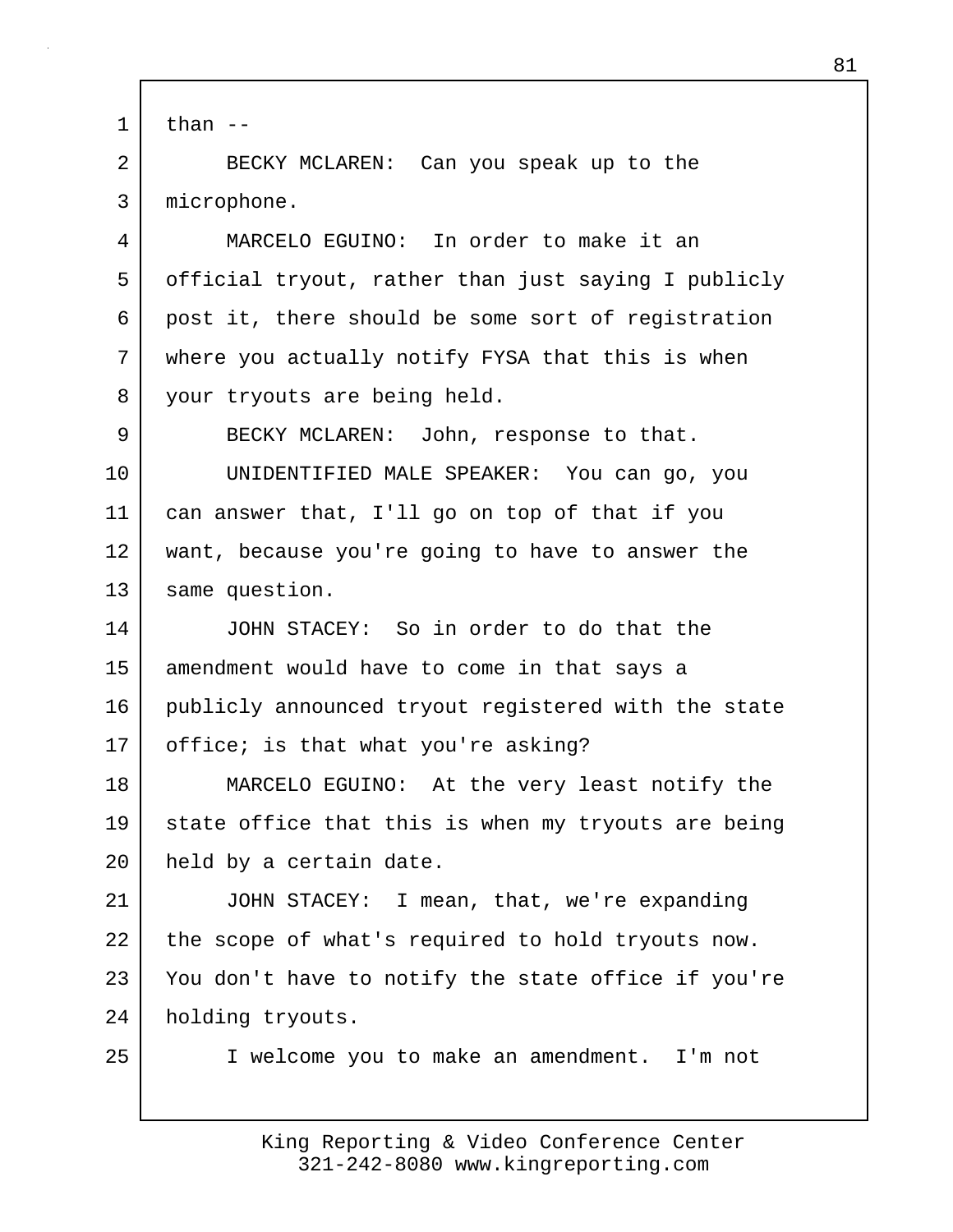1 in support of the amendment, but certainly have  $2$  the  $-$ 3 TOMMY THOMPSON: Just a point of order, 4 please. 5 BECKY MCLAREN: Yes. 6 TOMMY THOMPSON: We just passed an April 1st 7 tryout date. This in conflict with that. 8 JOHN STACEY: No, no, it's not. No, no, no, 9 hang on. Tommy, I disagree. 10 John Stacey, VP Coach/Player Development. I'm 11 going to break out some real big words in a minute 12 just to keep her busy. 13 Tommy, I don't see it as a conflict because 14 we're still saying April 1st is fine. He's 15 suggesting that we would, that even if you held it 16 on April 5th, you still have to notify the state 17 office that you're going to hold tryouts. That's 18 what, that's what he's suggesting. I'm not in 19 favor of that amendment, but that's what's been 20 suggested. 21 TOMMY THOMPSON: You don't clarify in this 22 statement that you have there after April 1st. It 23 says any publicly announced trial. 24 JOHN STACEY: Oh, I got you. I got to address  $25$  that.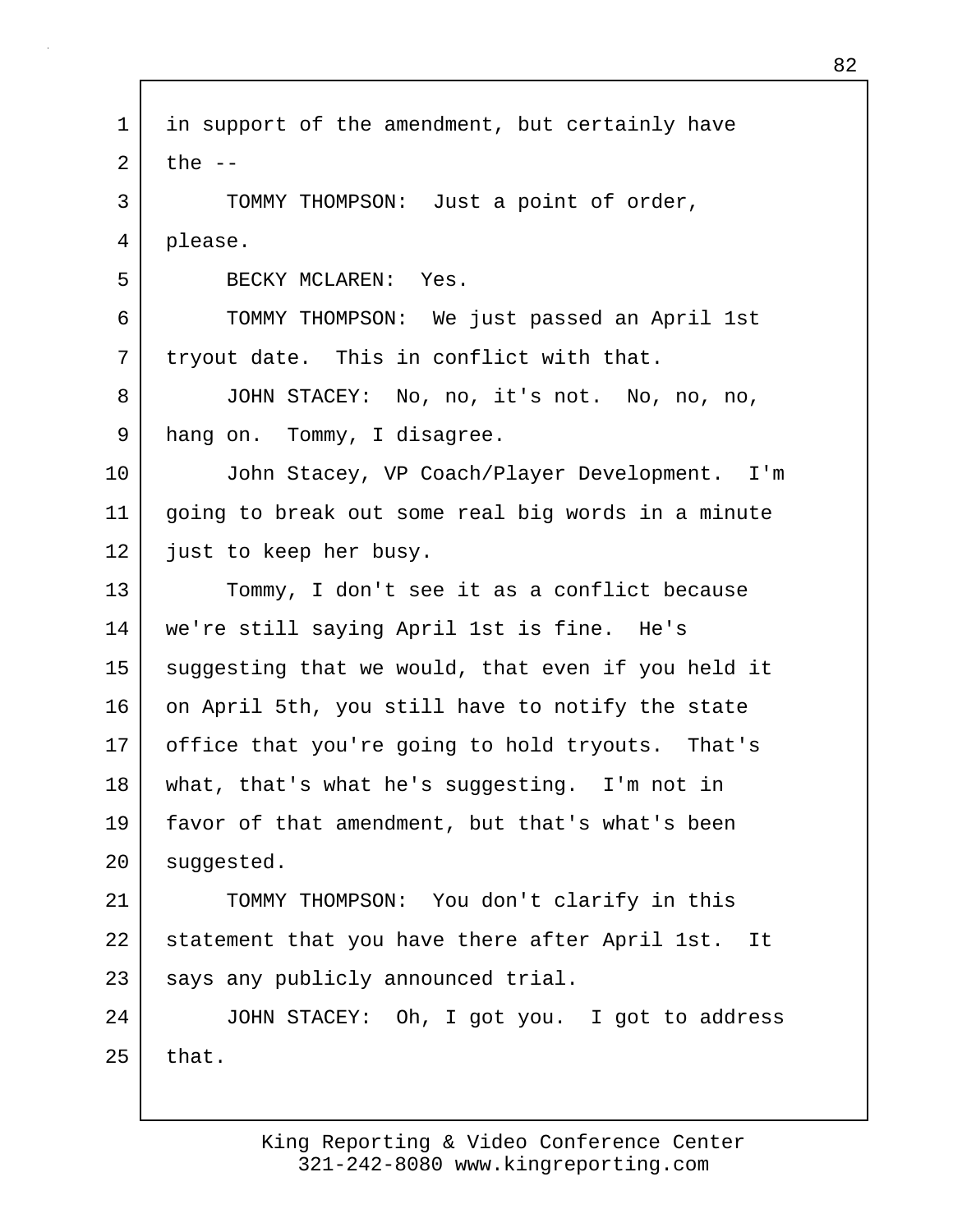1 UNIDENTIFIED MALE SPEAKER: Go ahead. 2 JOHN STACEY: Okay. I will then suggest an 3 amendment to the statement on the screen. Players 4 shall be allowed to attend publicly announced 5 tryouts held in -- can we say, Tommy, just nod your 6 head -- in accordance with the tryout rule? 7 TOMMY THOMPSON: Yes, you got to get both 8 | rules on the same page. 9 JOHN STACEY: Okay. So publicly held tryouts 10 held in accordance with the tryout rule, whatever  $11$  that is,  $401.6$ ; is that safe? 12 And then if we have a future date change, 13 we're not worried about necessarily the agreement. 14 So if you allow tryout, it would qualify. 15 BECKY MCLAREN: Jared, did you get that, 16 | players shall be allowed to attend publicly 17 announced tryouts held in accordance with Rule 18 401.6, for the next seasonal year of any FYSA 19 affiliated club. 20 JOHN STACEY: Yes. 21 BECKY MCLAREN: Got it? 22 JOHN STACEY: Yes. 23 BECKY MCLAREN: Because I can't see the 24 screen. 25 JOHN STACEY: He's almost there.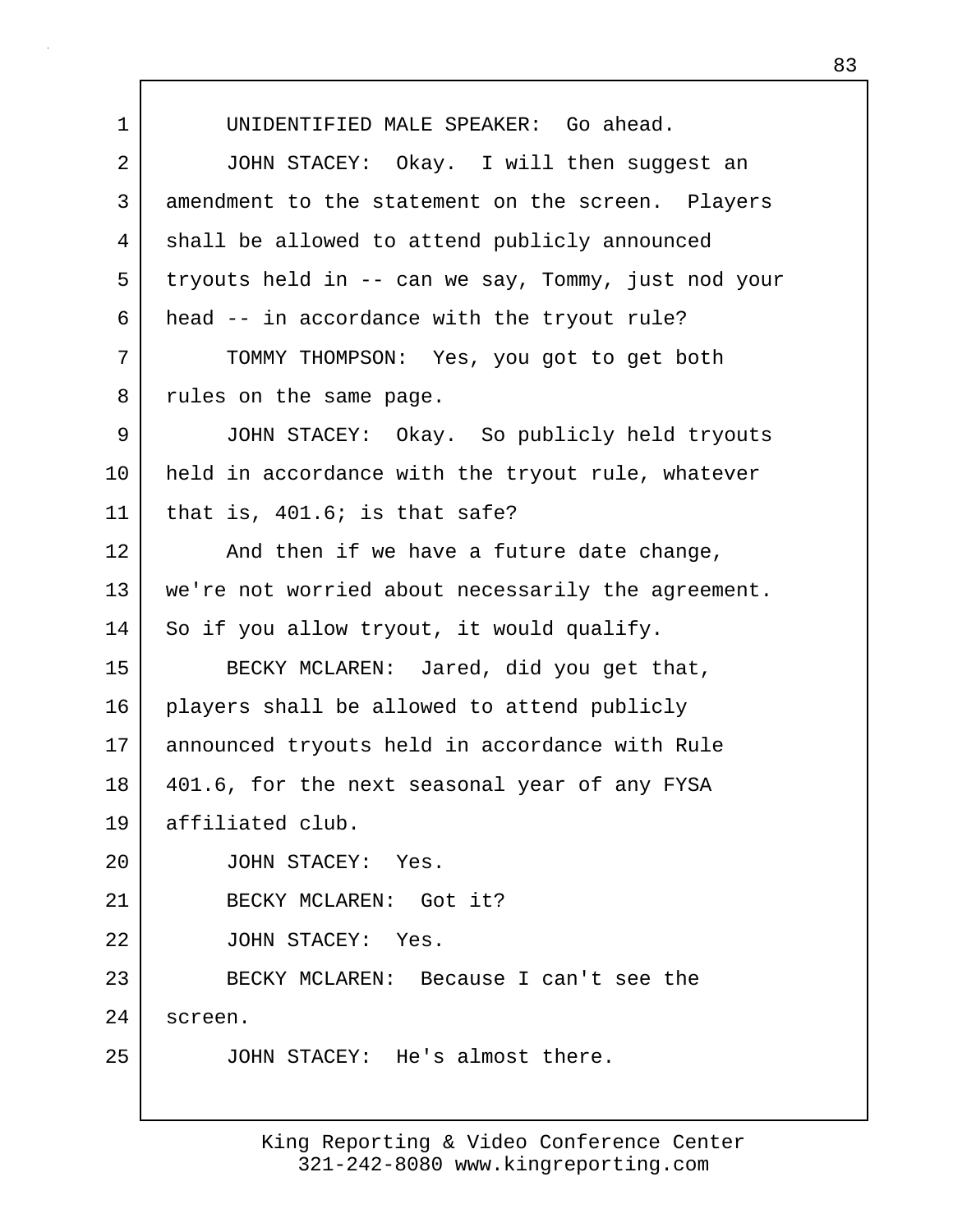1 Yeah, it's a little wordy but I think it 2 conveys the meaning. 3 BECKY MCLAREN: Okay. 4 JOHN STACEY: Permission to fix grammar? 5 BECKY MCLAREN: We'll fix grammar. It's been 6 moved to amend the motion to be held in accordance 7 with 401.6. 8 Do we have a second to that amendment? 9 MIKE SCIROCCO: Second. 10 BECKY MCLAREN: And you are? 11 MIKE SCIROCCO: Mike Scirocco, Stetson FA. 12 BECKY MCLAREN: Okay. We have a second. 13 Is there any discussion regarding the 14 amendment on the floor? 15 Yes, sir. 16 MARCELO EGUINO: Again I believe that we need 17 | to clarify what public, publicly announced means. 18 There should be a way in which we're letting people 19 | know when we are having those tryouts. Maybe 20 | rather than letting FYSA know, notify our Region 21 VPs. 22 BECKY MCLAREN: For or against? 23 MIKE SCIROCCO: Point of clarification. 24 BECKY MCLAREN: Yes. 25 MIKE SCIROCCO: So speaking to the gray area,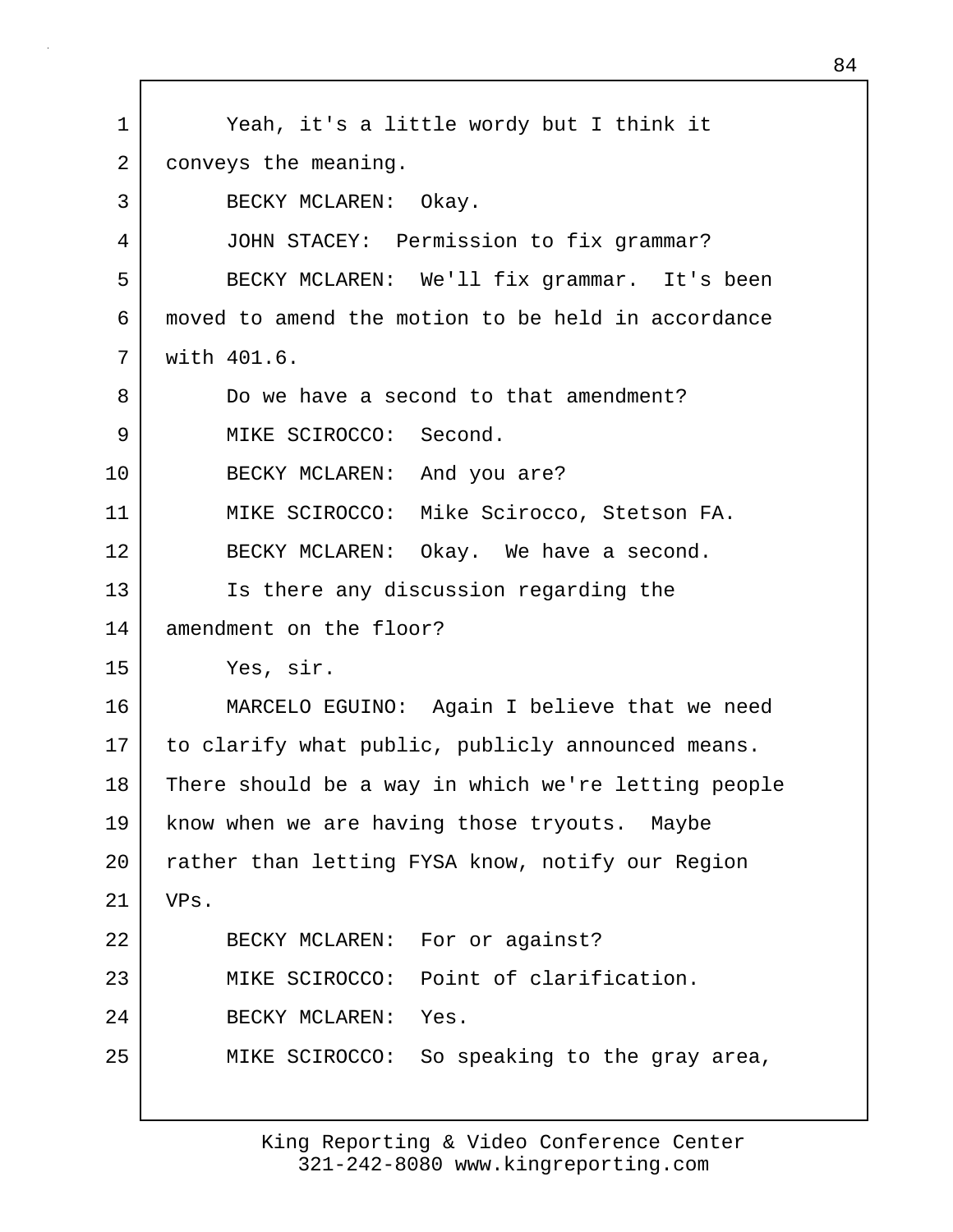1 we voted that it's going to be April 1st. We just 2 have to come to grips that kids are going to come 3 try out. So publicly stating, I can put at the top 4 of my website, do you want to join my club, you're 5 free to come try out at any of my training sessions 6 for next year. That's publicly stated and they can 7 come to any training session and try out, one kid, 8 five kids, zero kids. 9 So we just all have to come to the reality 10 that kids are just going to come and try out and 11 that's just the fact of the matter, public or not. 12 BECKY MCLAREN: For or against, Joe? 13 JOE GOLDIAN: Well, this is a point of 14 clarification, and also it may help what Mike just  $15$  said. 16 The first paragraph that's lined out, all 17 currently registered players shall become free 18 agents, if we leave that in there, that would 19 eliminate your concern. 20 TERRI TOWERS: Yeah, why did you take it out, 21 it doesn't really change? 22 JOE GOLDIAN: You're taking out all currently 23 registered players shall become free agents at the 24 completion of FYSA's State Cup Finals or the 25 | elimination from National Championship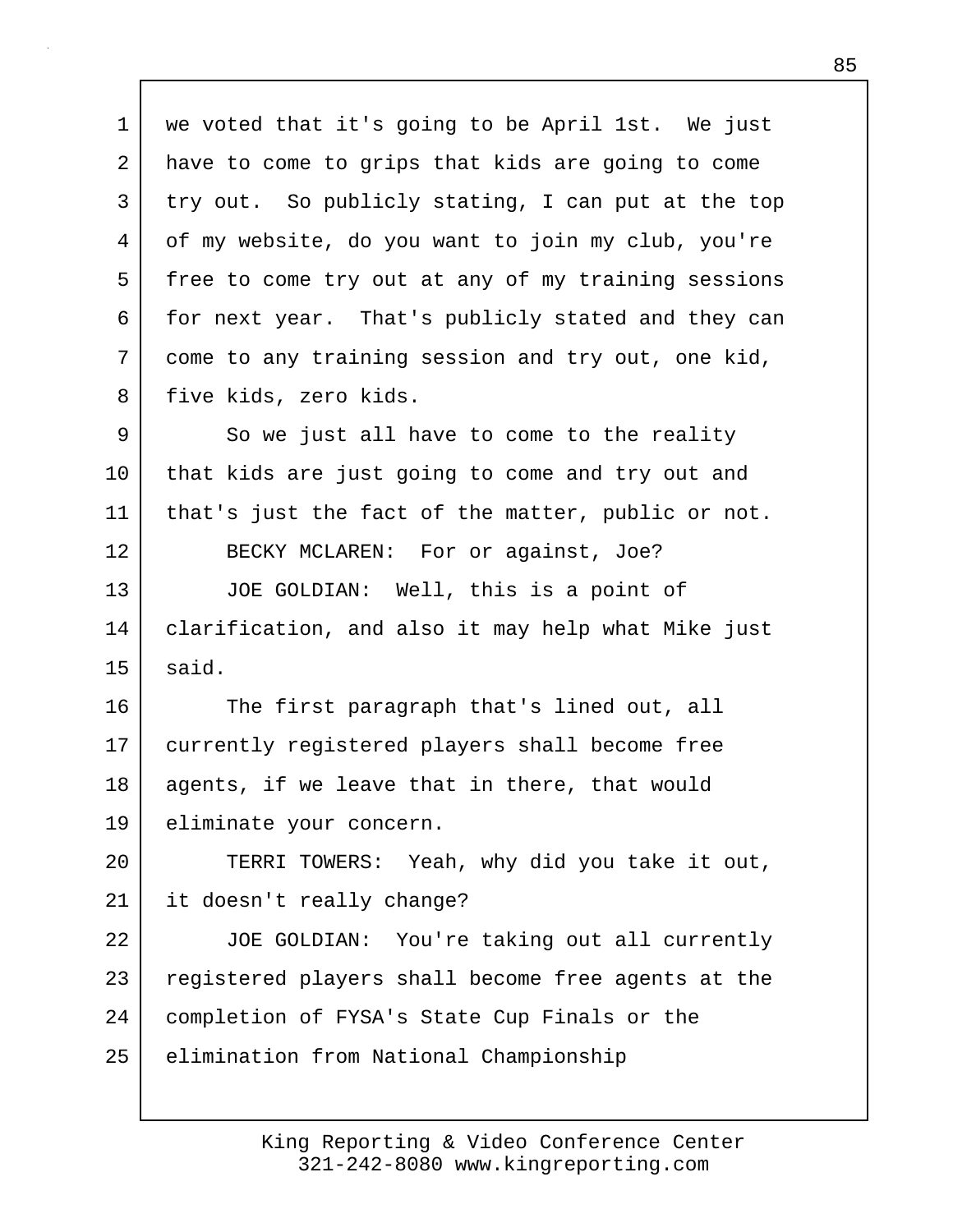1 competitions.

2 BECKY MCLAREN: But you're replacing it with 3 players shall be allowed to attend publicly 4 announced tryouts. 5 JOE GOLDIAN: I understand. But then when do 6 they become free agents? 7 I think if you leave that statement in there, 8 that then solves Mike's issues or concerns. 9 TERRI TOWERS: I don't think we should take 10 | that out. 11 JOE GOLDIAN: Because then -- 12 BECKY MCLAREN: What would be your proposed 13 amendment to the amendment? 14 JOE GOLDIAN: That first paragraph that is 15 currently lined out, leave that in there with  $16$  the  $-$ 17 BECKY MCLAREN: That would say completion of 18 State Cup. 19 JOE GOLDIAN: That's for free agents, they 20 become free agents. See, otherwise, you don't have 21 | a, when it is you qualify as a free agent with  $22$  this. 23 BECKY MCLAREN: Okay. John. 24 MARINO TORRENS: I'm sorry, but the rule that 25 was just passed a few minutes ago, it don't matter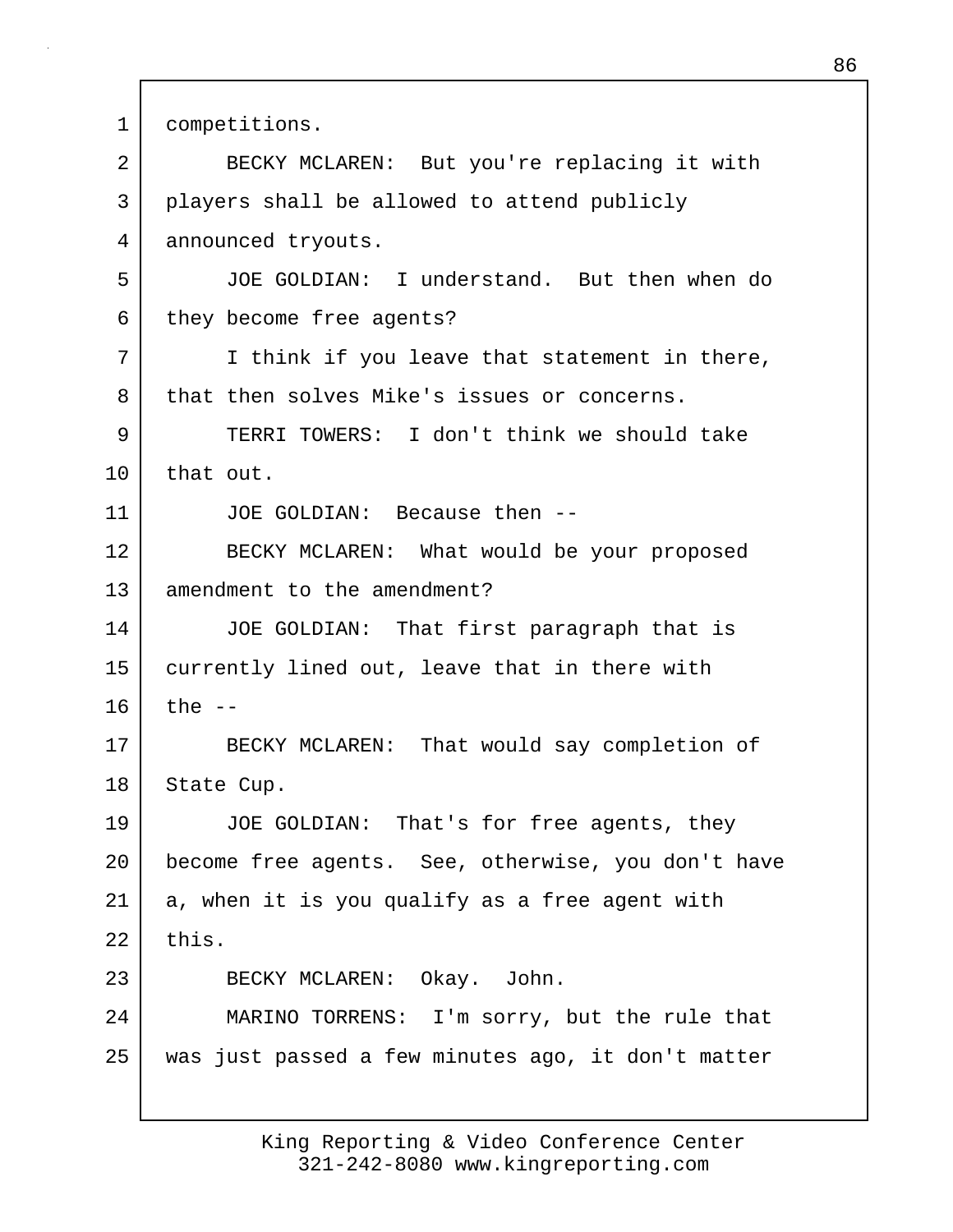| $\mathbf 1$    | if you're a free agent or not, you can try out      |
|----------------|-----------------------------------------------------|
| $\overline{2}$ | after April 1st, you don't have to be a free agent  |
| $\mathsf{3}$   | anymore. So I don't see where the free agent        |
| 4              | comes. We're still trying out for the next season.  |
| 5              | You're bound to your team for this year.            |
| 6              | Yes, you are, because it says that you're           |
| 7              | trying out for the next seasonal year.              |
| 8              | TOMMY THOMPSON: The only problem I see is           |
| 9              | striking the language out of when a player becomes  |
| 10             | a free agent, when you strike that language out, he |
| 11             | can become a free agent whenever he wants to,       |
| 12             | except bound by contract.                           |
| 13             | You're opening up a can of worms, guys, by          |
| 14             | trying to make something simple that is very        |
| 15             | complicated.                                        |
| 16             | BECKY MCLAREN: Would you have a proposed            |
| 17             | change, Mr. Thompson?                               |
| 18             | How about, I propose stating<br>MARINO TORRENS:     |
| 19             | that every player is bound to the team for the      |
| 20             | seasonal year unless you move more than a hundred   |
| 21             | and fifty miles away.                               |
| 22             | JOHN STACEY: Okay. So, Tommy, I believe             |
| 23             | reading this now, at this point in reading it, if   |
| 24             | the amended information is there and the stricken   |
| 25             | part is un-stricken, that provided that being, not  |
|                |                                                     |

 $\Gamma$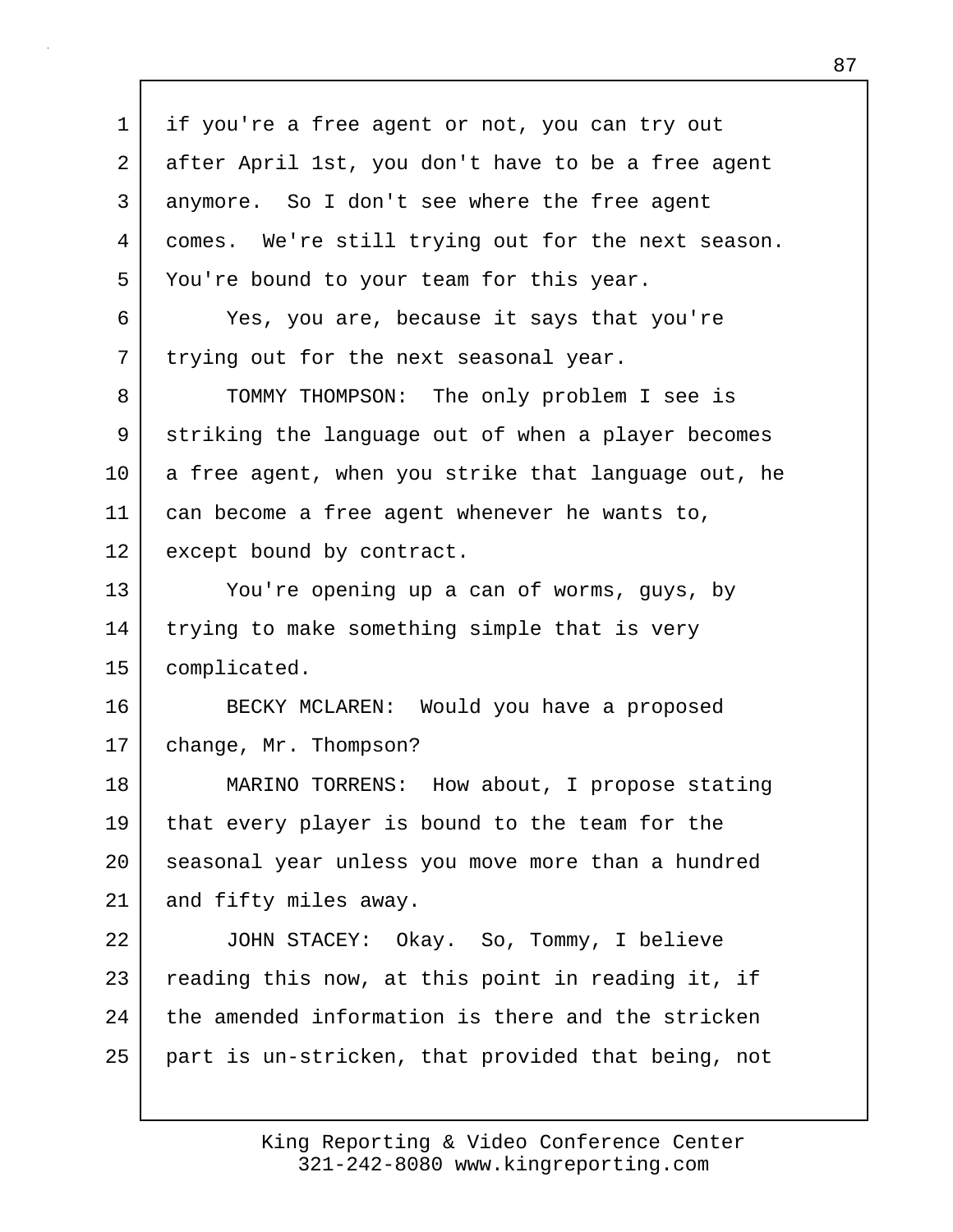1 being a free agent, still permits them under the 2 first part of my amendment here that says you can 3 go to a publicly announced tryout, but you remain 4 bound to your club. 5 If that's the concern, then I agree to 6 un-strike those sections. You still cannot, the 7 restriction against playing and contact is lifted, 8 but there's a very narrow exception for public 9 tryouts to allow a player, can't just play and all 10 that stuff with a club, because that's still in the 11 rule. 12 So I would agree to an amendment, or I propose 13 an amendment, along with that other amendment, to 14 un-strike the stricken language I guess. 15 BECKY MCLAREN: Okay. Un-strike the from all 16 currently. 17 JOHN STACEY: Both sections. 18 | BECKY MCLAREN: Both sections. 19 DAN GRIESGRABER: Ask for a clarification 20 while we're waiting for the amendment? 21 BECKY MCLAREN: Yes. 22 DAN GRIESGRABER: Dan Griesgraber, Oldsmar 23 Soccer. 24 Clarification on the, clarification on two 25 things. Number one, for the tryouts, I mean, we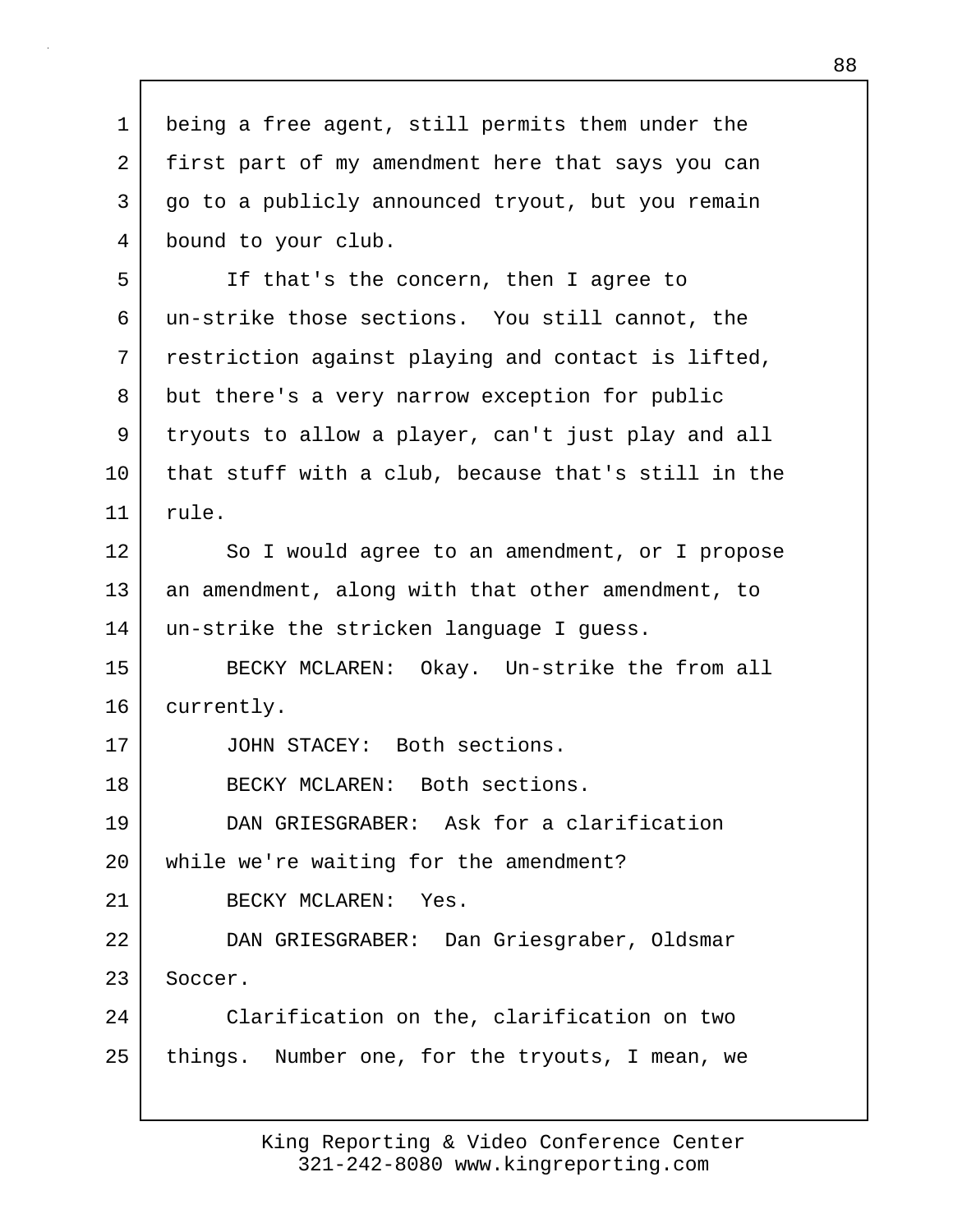1 | should have some definition of a tryout. I mean, 2 for bigger clubs, you can't just say Monday through 3 Friday I have training sessions and that's a 4 tryout. You should have some definition of what a 5 tryout is. 6 BECKY MCLAREN: Okay. Well the tryout rule 7 | has already been passed. 8 DAN GRIESGRABER: Okay. So that's fine. So I 9 mean, that's just a comment of they can come to a 10 training session, that's not a tryout. So I just 11 | want to make sure everybody understands that. 12 BECKY MCLAREN: Okay. 13 DAN GRIESGRABER: And then the second one was 14 from, I mean, if there's other language in there 15 binding the player's contract, whether we strike 16 this or un-strike it, if that language is somewhere 17 else, we should make sure that this is consistent 18 across all of that; right? 19 BECKY MCLAREN: We can do that. 20 Anything further for the amendment to the 21 motion to be held in accordance with Rule 401.6 and 22 un-strike the two paragraphs underneath that, that 23 have been un-stricken? 24 (No response.) 25 BECKY MCLAREN: Seeing no discussion regarding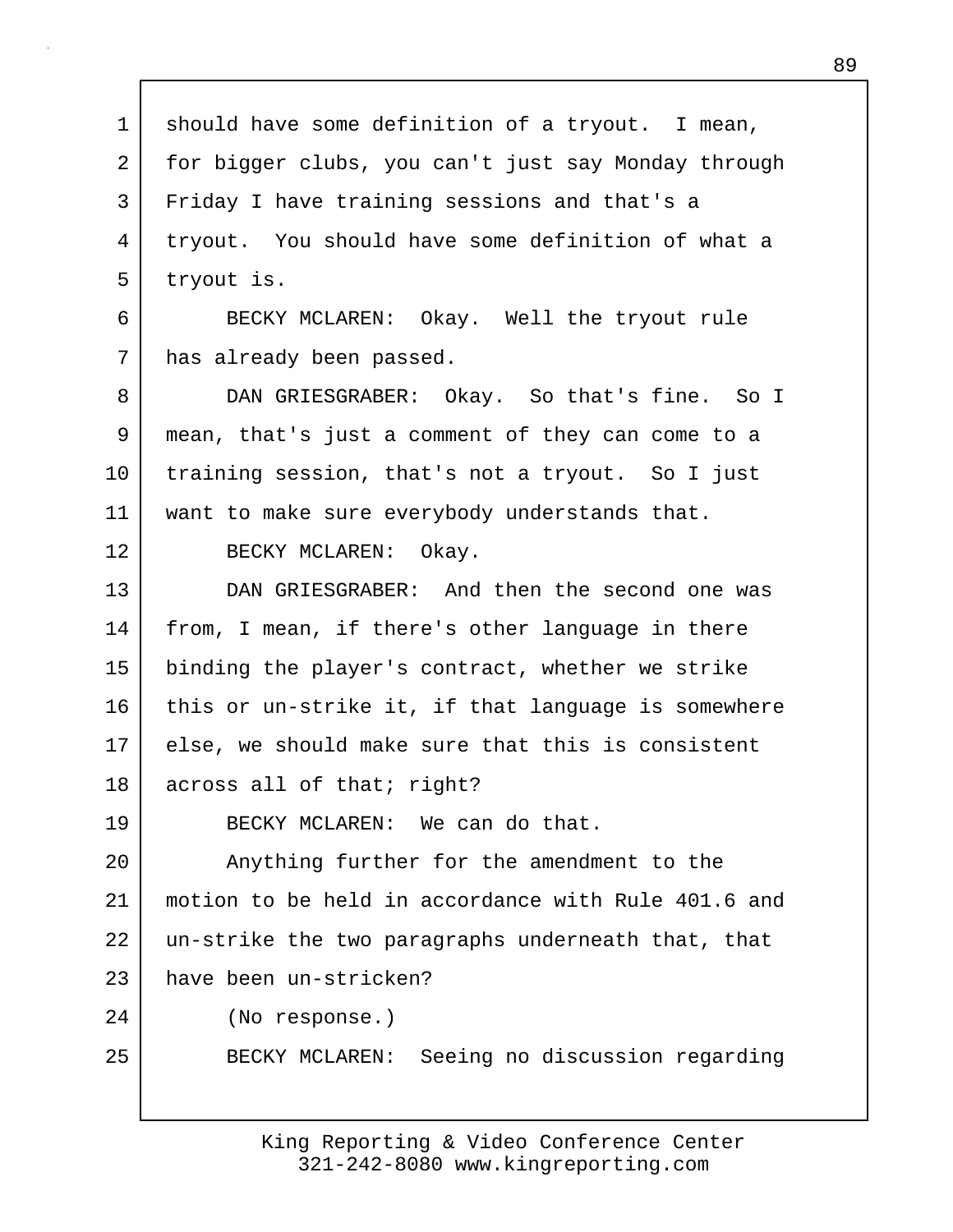$1$  that  $-$  I'm sorry? 2 Seeing no more discussion regarding the 3 amendment to the motion that's on the floor, all 4 | those in favor of the amendment to the motion, 5 signify by saying aye. 6 MULTIPLE SPEAKERS: Aye. 7 BECKY MCLAREN: Oppose. 8 (No response.) 9 BECKY MCLAREN: Abstentions. 10 (No response.) 11 | BECKY MCLAREN: The amendment passes. 12 We now have the amended motion on the floor. 13 If anybody would like the speak to the amended 14 motion. 15 For or against? 16 JENNIFER MURPHY: I'm for the rule, Jennifer 17 Murphy, Florida Hawks FC, but I would ask that we 18 say players shall be allowed to attend publicly 19 announced tryouts that are registered with FYSA for 20 the next seasonal year. That way there's a record. 21 BECKY MCLAREN: You would have to, it has to 22 | go, it's already currently, now it will read 23 players shall be allowed to attend publicly held 24 tryouts held in accordance with Rule 401.6, that 25 was the amendment that was just voted on.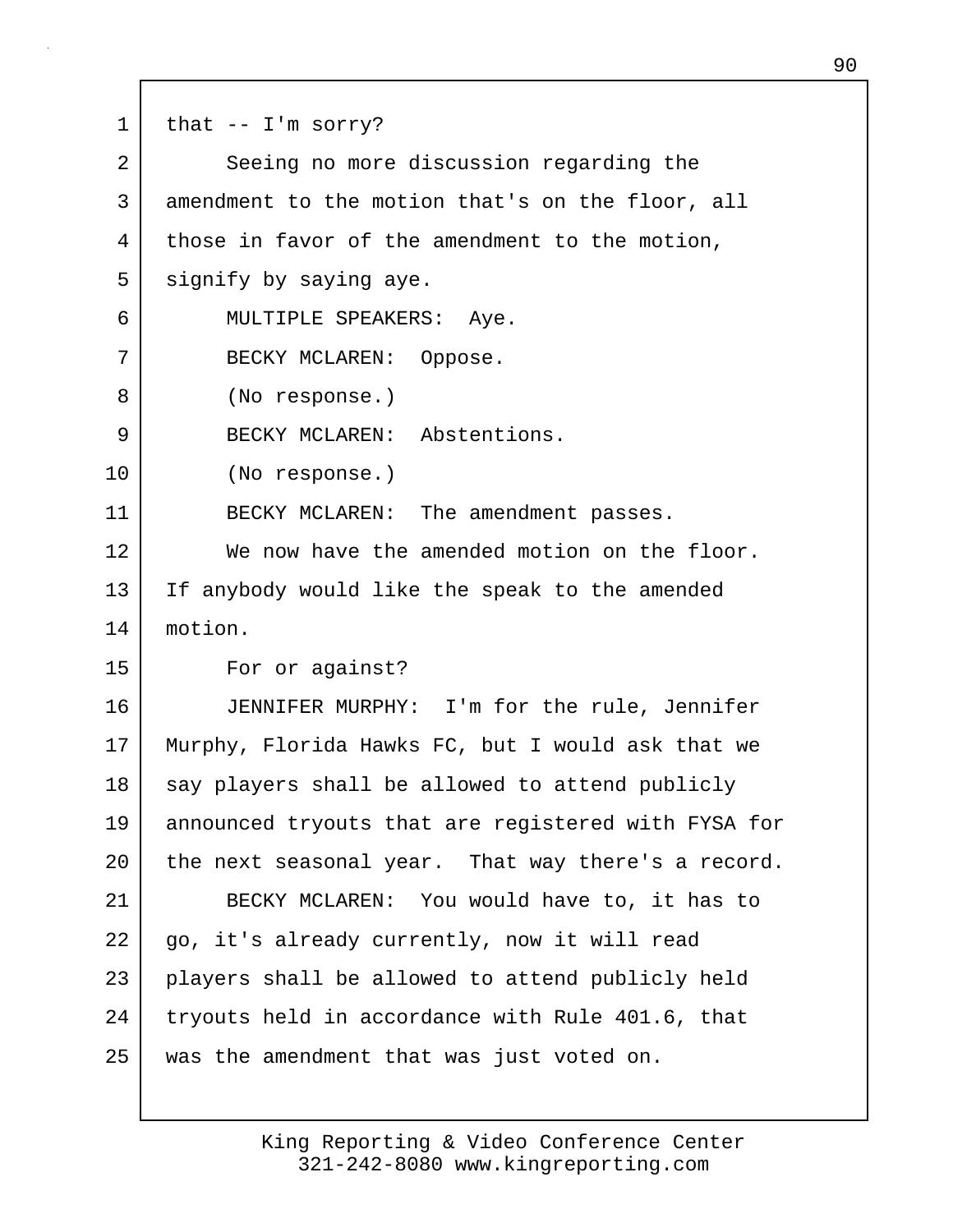| $\mathbf 1$ | So you want an additional amendment to the          |
|-------------|-----------------------------------------------------|
| 2           | motion to add registered with FYSA?                 |
| 3           | BARRY WITLIN: (Unintelligible.)                     |
| 4           | BECKY MCLAREN: Yes.                                 |
| 5           | BARRY WITLIN: If you notify FYSA of the             |
| 6           | tryout you're going to have, FYSA presumably would  |
| 7           | post that somewhere and that should satisfy the     |
| 8           | public part of the requirement.                     |
| 9           | BECKY MCLAREN: We don't currently post              |
| $10 \,$     | tryouts on our website.                             |
| 11          | BARRY WITLIN: Well, you notify of the               |
| 12          | tryouts.                                            |
| 13          | BECKY MCLAREN: That is correct.                     |
| 14          | BARRY WITLIN: But, so if they pass, this            |
| 15          | passes, then the notification goes to FYSA and gets |
| 16          | put on the website by FYSA I presume, and that      |
| 17          | would satisfy the public part of the tryout         |
| 18          | requirement; correct, wouldn't it?                  |
| 19          | I know we haven't done it before, but now           |
| 20          | you're creating something that has to be done with  |
| 21          | FYSA to pass this. So FYSA could say, thank you     |
| 22          | for notifying us you're holding tryouts, but if you |
| 23          | post it, put a page in the website that just says   |
| 24          | notify or publicly provide notification of tryout   |
| 25          | for this club. And that satisfies the publicity     |
|             |                                                     |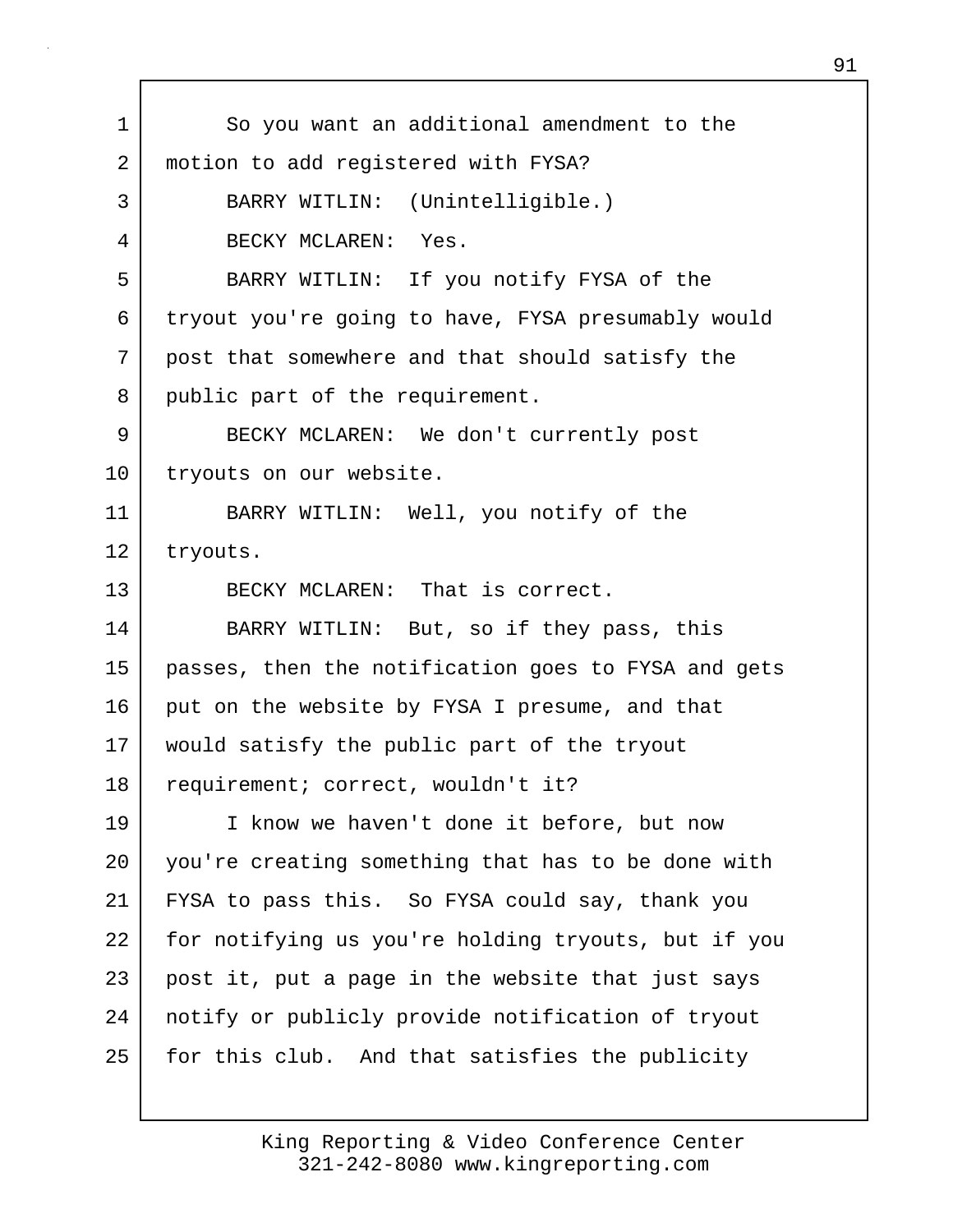| $\mathbf 1$ | part, and you don't have to sit around trying to    |
|-------------|-----------------------------------------------------|
| 2           | find something we'll never get done right anyway.   |
| 3           | JOHN STACEY: John Stacey, VP Coach/Player           |
| 4           | Development.                                        |
| 5           | While I am hesitant to add a lot of workload        |
| 6           | to the State staff, I recognize that we're          |
| 7           | attempting to unshackle and allow competition by    |
| 8           | clubs in the marketplace. If we need to do that to  |
| 9           | make it public, I am willing to accept the          |
| 10          | amendment or ask that it be approved to say held in |
| 11          | accordance, seasonal year -- what was it?           |
| 12          | BECKY MCLAREN: Players shall be allowed to          |
| 13          | attend publicly announced tryouts that are held in  |
| 14          | accordance with --                                  |
| 15          | JOHN STACEY: Announced tryouts that are             |
| 16          | registered with the state office, the FYSA office,  |
| 17          | the state office; is that what we're saying?        |
| 18          | You have to notify the state office of your         |
| 19          | tryout.                                             |
| 20          | BARRY WITLIN: You have to notify FYSA, and I        |
| 21          | don't know if FYSA would this do or what your       |
| 22          | responsibility would be when you notify FYSA and    |
| 23          | tell them, they have a page on the website of       |
| 24          | tryouts that you notified of. I don't know if       |
| 25          | that's something you're going to have to do at      |
|             |                                                     |

Г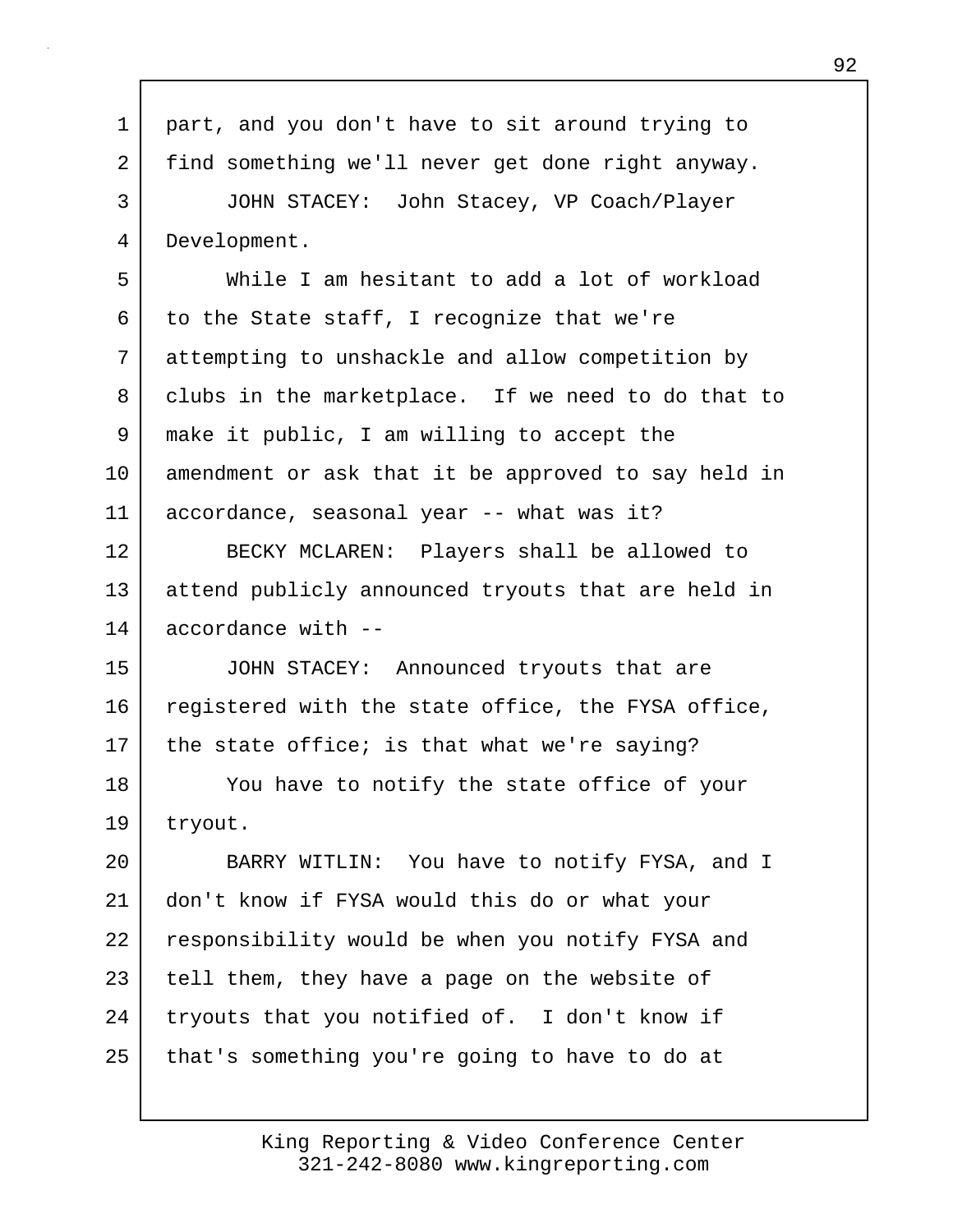1 FYSA, or if that's something who the person who is 2 providing FYSA with that notification to go to that 3 website page on the FYSA website and just post it. 4 JOHN STACEY: So you're talking the mechanics 5 of how? 6 BARRY WITLIN: Right. 7 JOHN STACEY: But what language would you like 8 to see in this thing that would accomplish that, 9 that would put the burden on the clubs that are 10 going to have the tryouts to notify the state 11 office? 12 BARRY WITLIN: I can't answer that because 13 FYSA doesn't have a page on their website for 14 notification. 15 JOHN STACEY: Assuming that we work out the 16 technical side of how we document who has asked, 17 how would we put, how would we write it to put the 18 burden on the club to notify the state office? 19 BARRY WITLIN: They must notify FYSA, notify 20 FYSA of the public tryout and have it listed on the 21 website of FYSA's notification page and 22 requirements. 23 MARINO TORRENS: I got another question to  $24$  that. 25 So now FYSA is going to get into advertising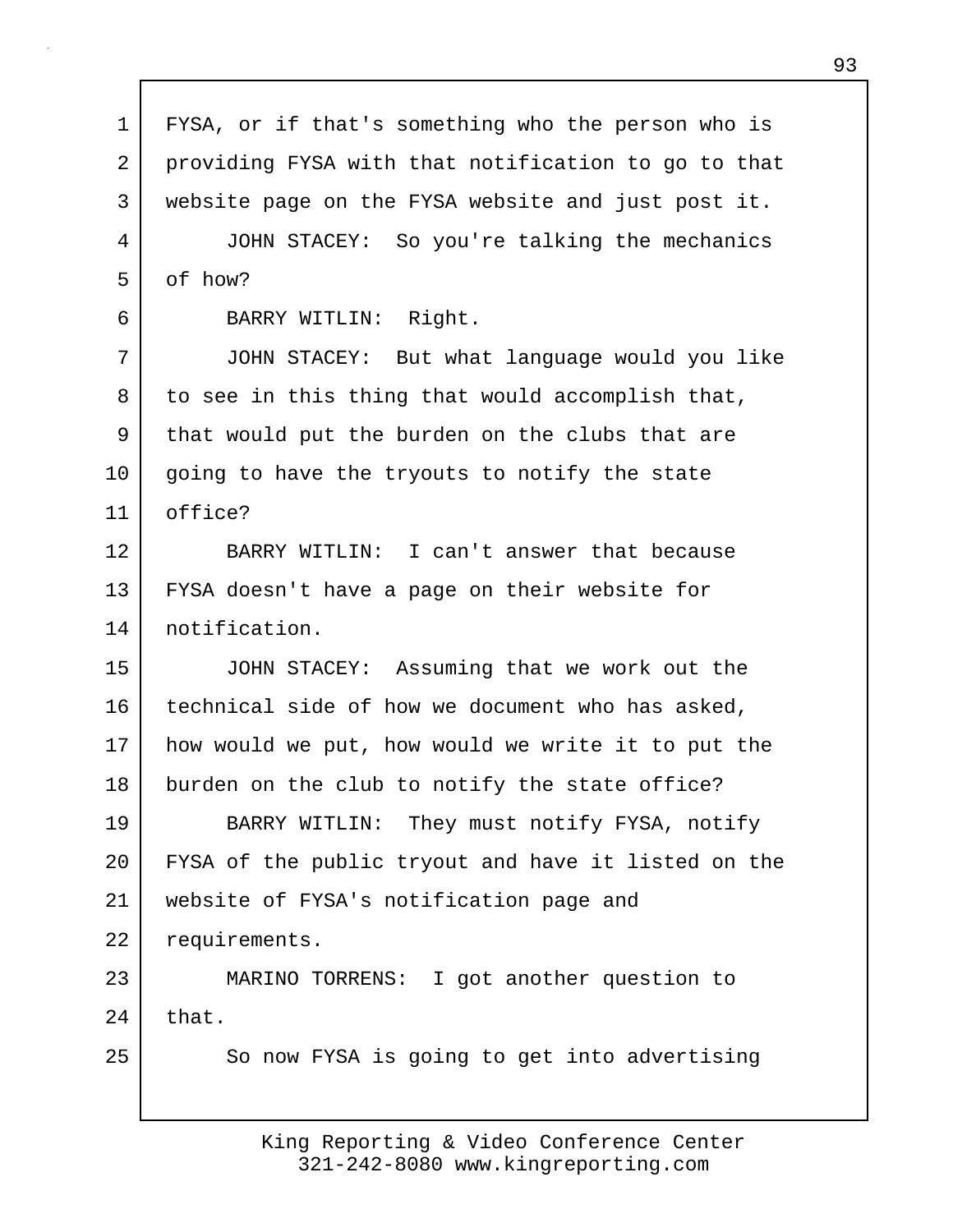1 tryouts for everybody? 2 And, second, what is the penalty if they don't 3 send it to us? 4 JOHN STACEY: So I stand by the rule as 5 amended. I think we're going down a rabbit hole 6 and I think most people understand what a public 7 tryout is. And, guys, sometimes we have to apply 8 common sense and we can't codify everything. 9 UNIDENTIFIED MALE SPEAKER: 401.6 already 10 (unintelligible). 11 MIKE SCIROCCO: Point of clarification. 12 Mike Scirocco, Stetson FA. 13 So we just voted to say we can have tryouts 14 April 1st, and now we're doing everything we can to 15 | figure out how we can restrict all that? 16 JOHN STACEY: Thanks, Mike. 17 MIKE SCIROCCO: Am I going crazy here? 18 (Applause.) 19 MIKE SCIROCCO: Supercalifragilisticexpialidoc 20 ious. 21 BECKY MCLAREN: Okay. We have an amended 22 motion on the floor, players shall be allowed to 23 attend publicly announced tryouts held in 24 accordance with Rule 401.6 for the next seasonal 25 year of any FYSA affiliated club. Players will not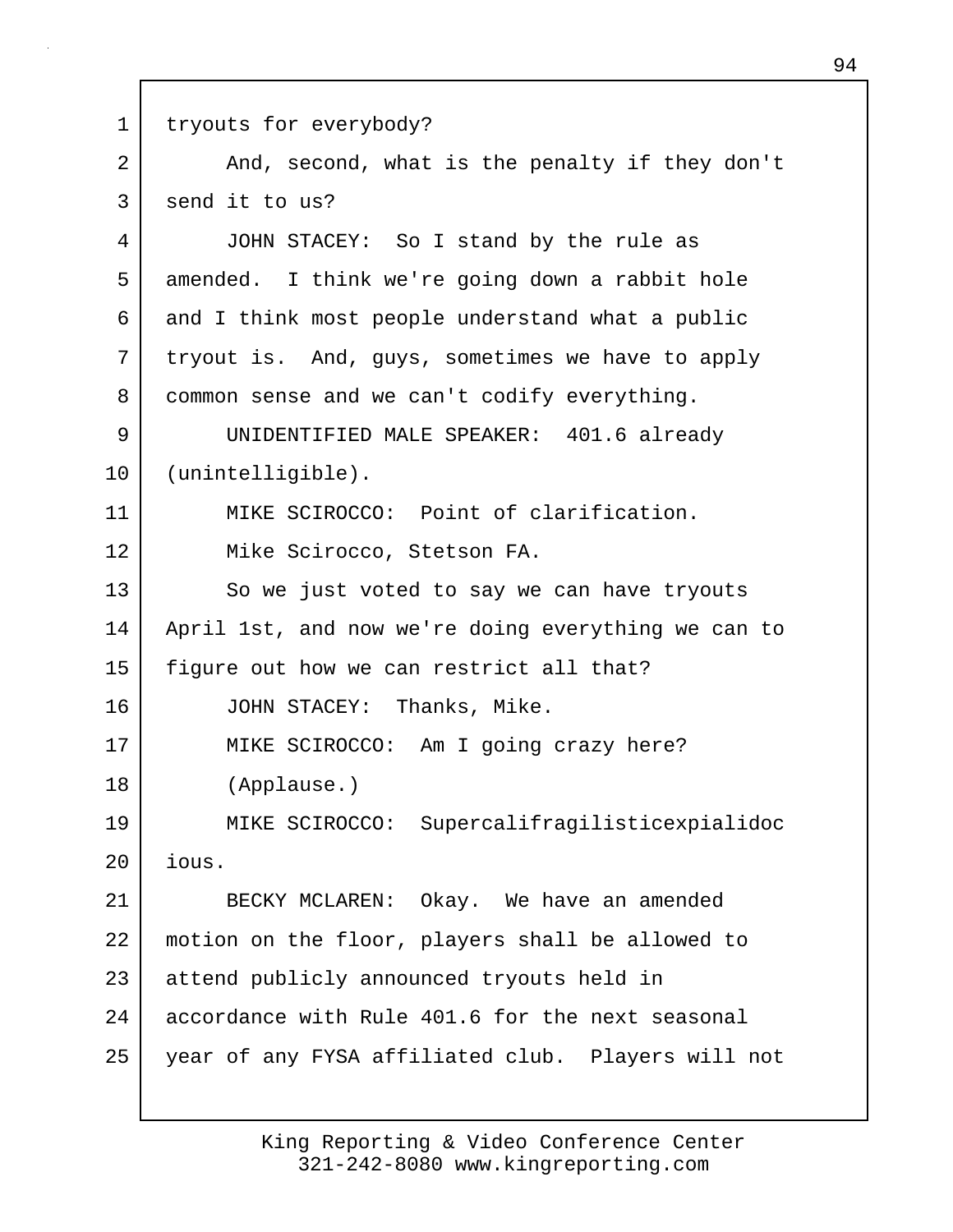| $\mathbf 1$ | be required to obtain written permission from their |
|-------------|-----------------------------------------------------|
| 2           | current affiliate. And the two that were stricken   |
| 3           | are put back in, I'm not going to read those.       |
| 4           | Any other discussion?                               |
| 5           | MARINO TORRENS: Wait. Someone is walking up.        |
| 6           | BECKY THOMAS: Becky Thomas, Orlando City.           |
| 7           | Just a comment for Alice, for registrar             |
| 8           | purposes. With this change, which is great for      |
| 9           | everyone, the permission for rosters when they will |
| 10          | be acceptably signed by a parent I think should be  |
| 11          | stated somewhere. And then the coaching date, I     |
| 12          | think the team, you know, these clubs would like to |
| 13          | talk to coaches first if they're going to have a    |
| 14          | tryout early. Just a thought.                       |
| 15          | BECKY MCLAREN: Any other discussion?                |
| 16          | JOE VENEZIA: Joe Venezia, Clermont FC.              |
| 17          | Just a quick question about the word publicly,      |
| 18          | the gray area. I know you said earlier about the    |
| 19          | coach cannot reach out directly to a player, but    |
| 20          | what about the distribution list, players that move |
| 21          | between clubs, they have an archive in there, is an |
| 22          | email blast considered public, because it's not a   |
| 23          | bulletin board?                                     |
| 24          | Yeah.<br>JOHN STACEY:                               |
| 25          | JOE VENEZIA: It goes to specific players but        |
|             |                                                     |

Г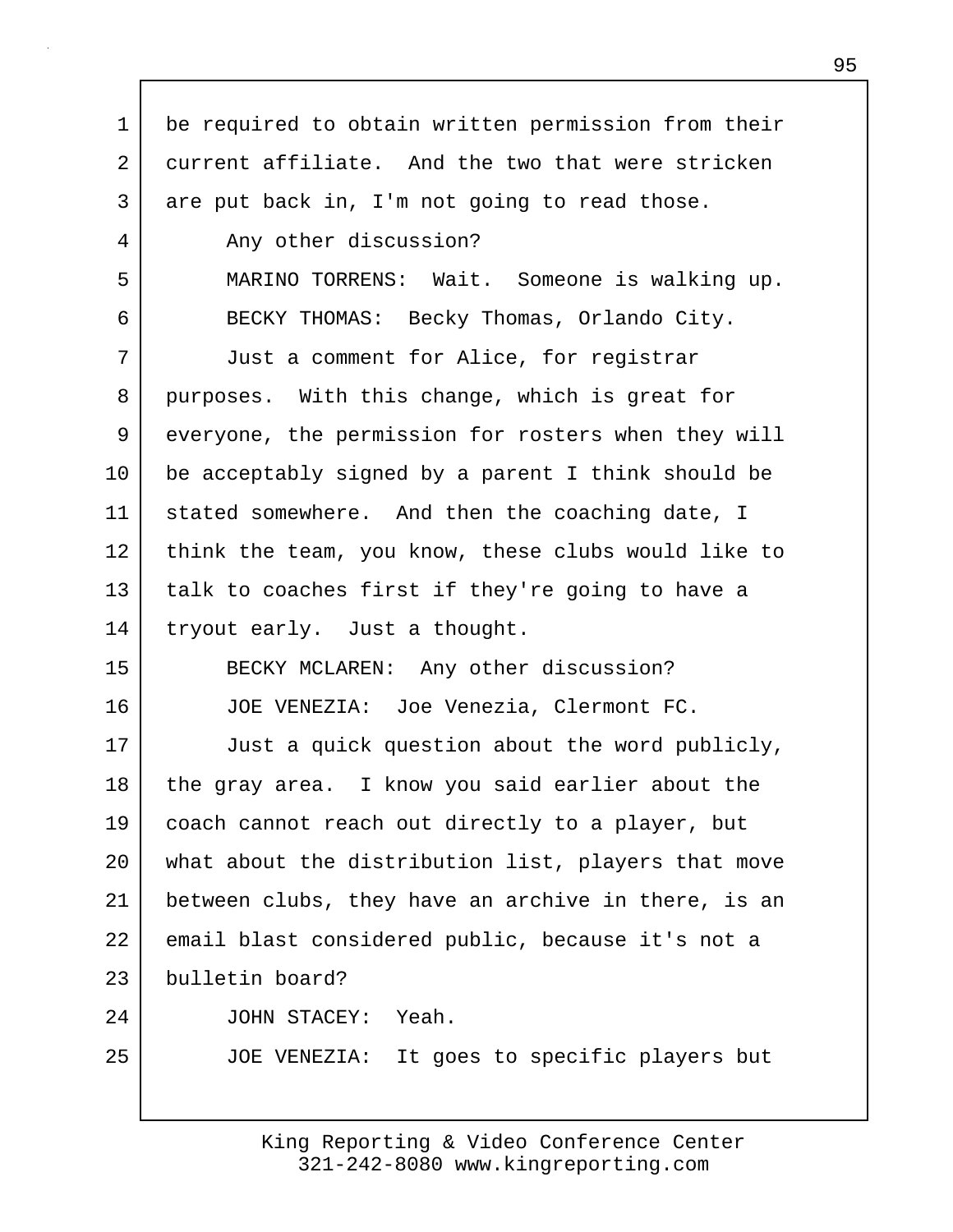1 it doesn't have their name other than, hey, come 2 into my ID camp, come to this, come to that, same 3 thing. 4 JOHN STACEY: I hear you. I hear you. 5 All right. The views (unintelligible) on me 6 are not necessarily those of everybody. 7 You know, to me, if there's a publicly held 8 site, if you got it on your website and you send 9 out an email blast to a mailing list that you've 10 collected, it's in conjunction with a publicly held 11 tryout, guys. 12 I mean, again, it's a difference between a 13 private tryout, hey, bring a couple, three players, 14 (unintelligible) and come and see me this week. 15 No, that's not public. 16 So, again, there's some gray. And when people 17 start, they get into the gray area, they try to 18 work around it, they're going to have to file a 19 complaint with the BOD. And I hope the BOD, me 20 | being one of them, has the backbone to say that 21 wasn't public. And we come up with something, some 22 way to, we can, I mean, honestly we always 23 challenge the affiliation of the club for violating 24 the rules. So we do have a toolkit to enforce 25 these rules.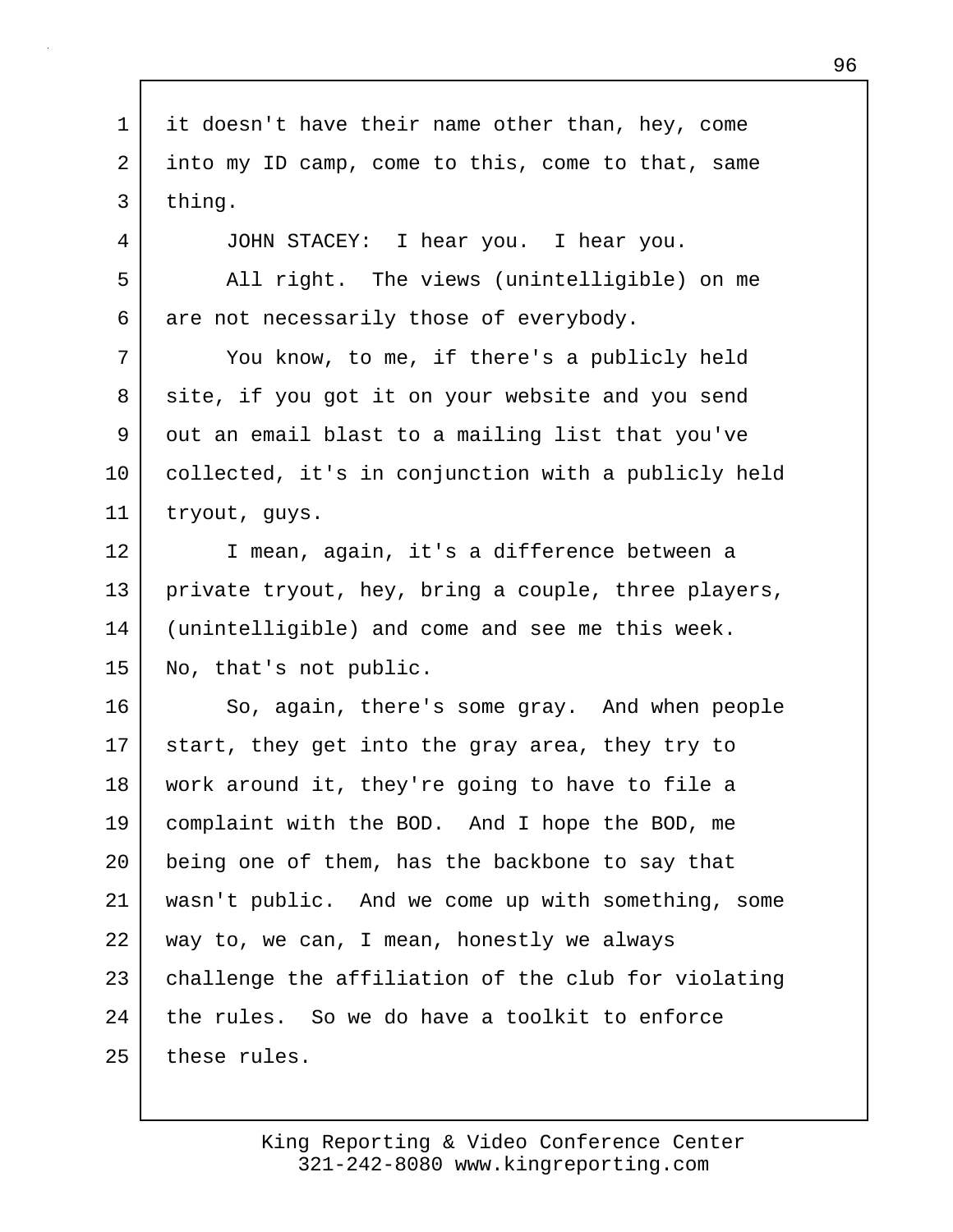1 So, again, I don't see how we can possibly 2 define every little aspect of what public is, but I 3 would say most of us can agree when something is 4 public versus private; is that fair? 5 My opinion, again, not everybody else holds 6 it, but that's where I stand. 7 | BECKY MCLAREN: All right. Any other 8 discussions, seeing nobody else on the microphone? 9 DONNA HAASE: Call the question, Donna Haase. 10 BECKY MCLAREN: Donna Haase calls for the 11 question. 12 Is there a second? 13 JOE GOLDIAN: Second, Joe Goldian. 14 BECKY MCLAREN: Joe Goldian seconds. 15 The question has been called. All those in 16 favor of calling the question, signify by saying  $17$  aye. 18 MULTIPLE SPEAKERS: Aye. 19 BECKY MCLAREN: Opposed. 20 (No response.) 21 BECKY MCLAREN: Abstentions. 22 (No response.) 23 BECKY MCLAREN: Call the question carries. 24 We now have the amended motion on the floor as 25 presented on the screen.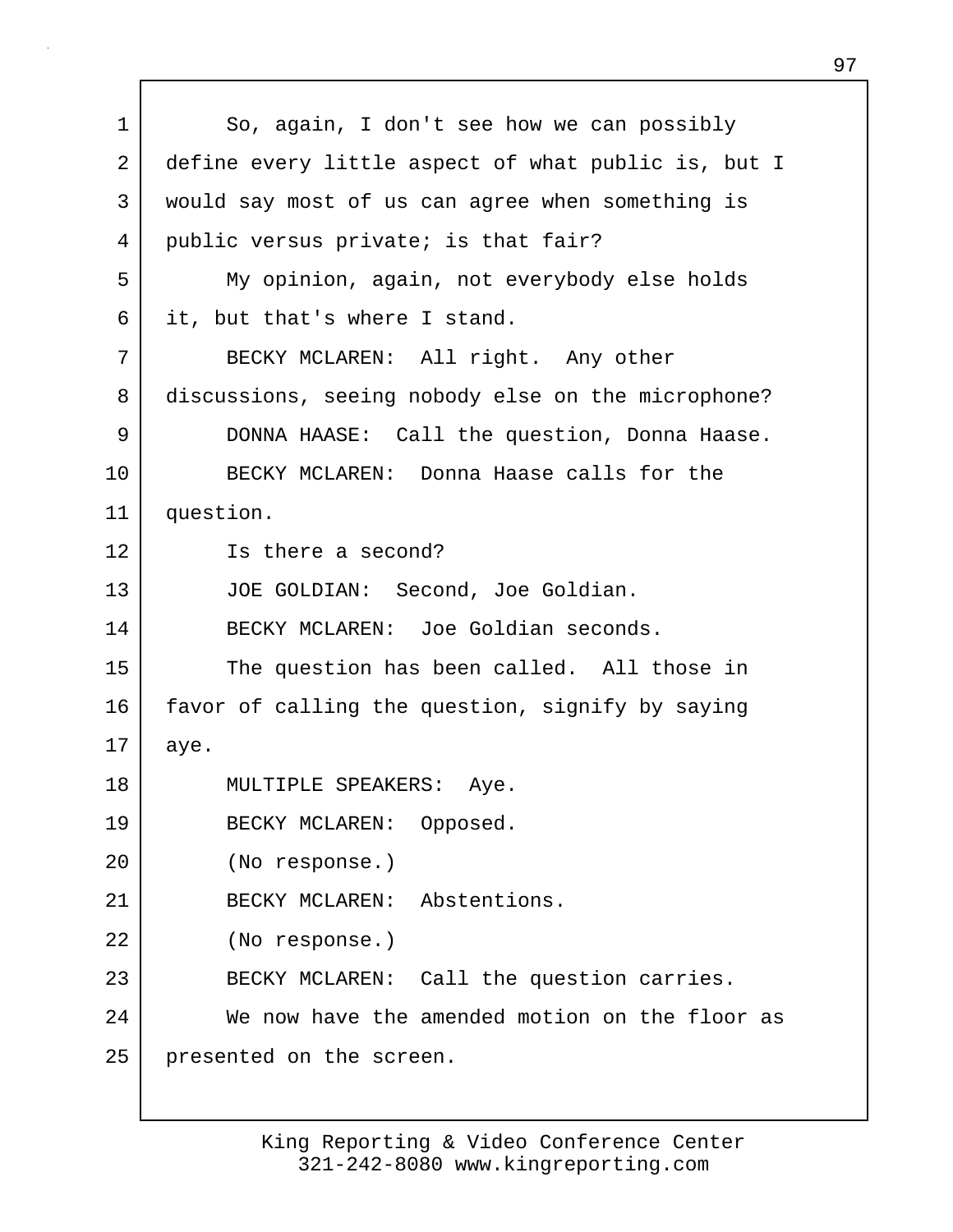1 | All those in favor signify by saying aye. 2 | MULTIPLE SPEAKERS: Aye. 3 BECKY MCLAREN: Opposed. 4 (No response.) 5 BECKY MCLAREN: Abstentions. 6 (No response.) 7 BECKY MCLAREN: Carries. 8 Jared, if we can go to 402.2(b). 9 TOMMY THOMPSON: Did you pass, we've passed 10 the change to April 1st tryouts, you now have 11 May 1st for coaches under the coaching rule, after 12 | your April 1st date. 13 BECKY MCLAREN: Tommy, that would be taken --14 TOMMY THOMPSON: I guess my question is how 15 can you have tryouts before the seasonal year when 16 you haven't determined all your coaches? 17 (Multiple people speaking at the same time.) 18 BECKY MCLAREN: If somebody has a comment, I 19 need you to come to the mic, please. 20 (No response.) 21 BECKY MCLAREN: 402.2(b). 22 Is Mark Luster here? 23 MARK LUSTER: I'm right here. 24 BECKY MCLAREN: I'm sorry. I didn't see you. 25 MARK LUSTER: So what do I have to just call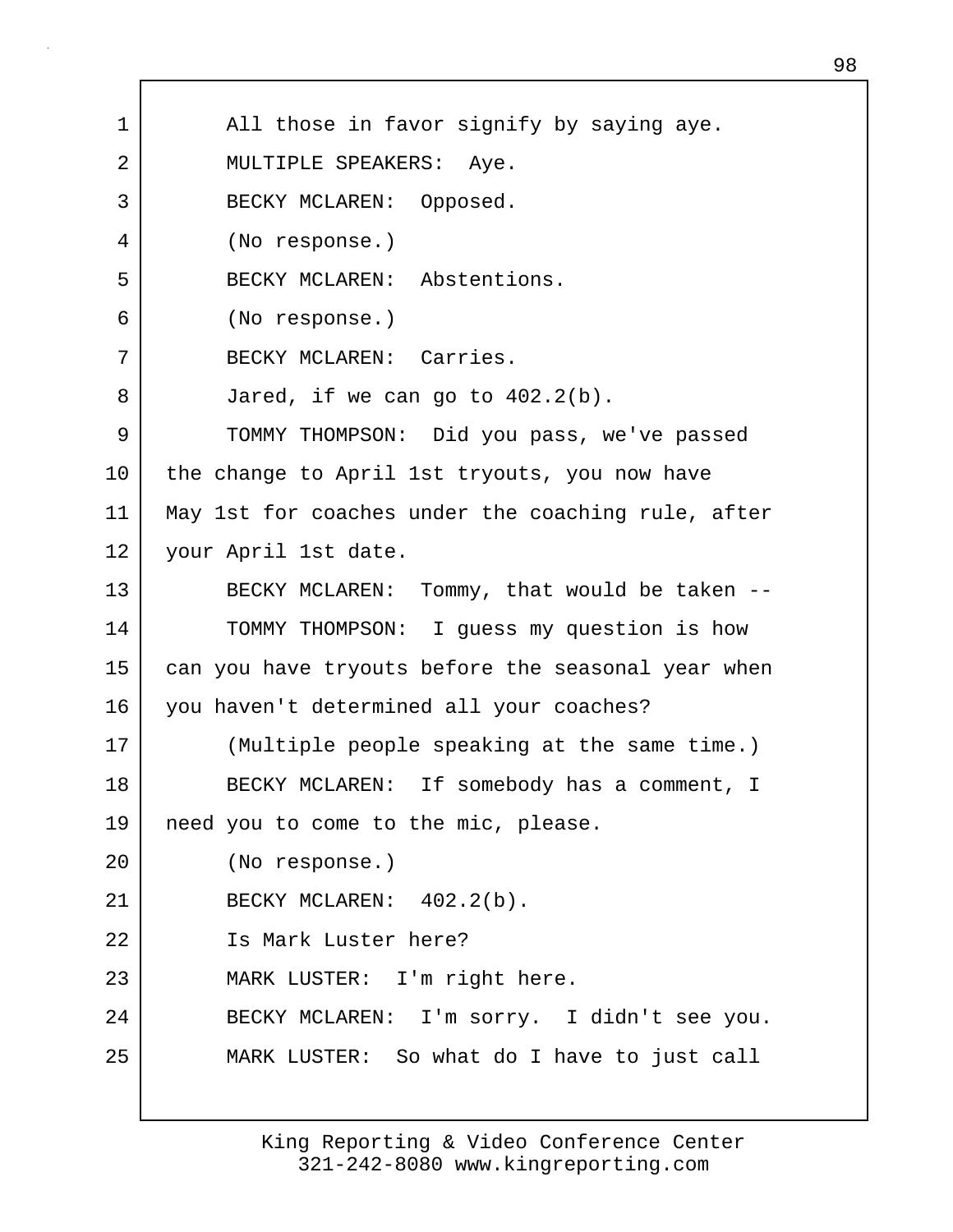| 1       | for amendment?                                      |
|---------|-----------------------------------------------------|
| 2       | BECKY MCLAREN: You need to make a motion.           |
| 3       | MARK LUSTER: Make the motion to change              |
| 4       | $402.2(b)$ .                                        |
| 5       | BECKY MCLAREN: As presented.                        |
| 6       | MARK LUSTER: As presented on the screen.            |
| 7       | BECKY MCLAREN: As presented on the screen.          |
| 8       | Is there a second?                                  |
| 9       | MARINO TORRENS: Second for discussion,              |
| $10 \,$ | Marino.                                             |
| 11      | BECKY MCLAREN: It's been moved and seconded.        |
| 12      | Would you like to speak to your motion,             |
| 13      | Mr. Luster?                                         |
| 14      | MARK LUSTER: Yes. The main reason for this          |
| 15      | is similar to what Richie was talking about making  |
| 16      | a level playing field.                              |
| 17      | Again, on a national basis, from what we've         |
| 18      | been, all the research of the thirty-nine state     |
| 19      | associations that have brought this forward, only   |
| 20      | one other state association, which is South Texas,  |
| 21      | has this rule. And from what I understand they're   |
| 22      | changing that rule also to allow for casts. Every   |
| 23      | other national governing body, such as U.S. Club,   |
| 24      | the Federation, USYS, when it comes down to it,     |
| 25      | national competitions all granted the permission of |
|         |                                                     |

Г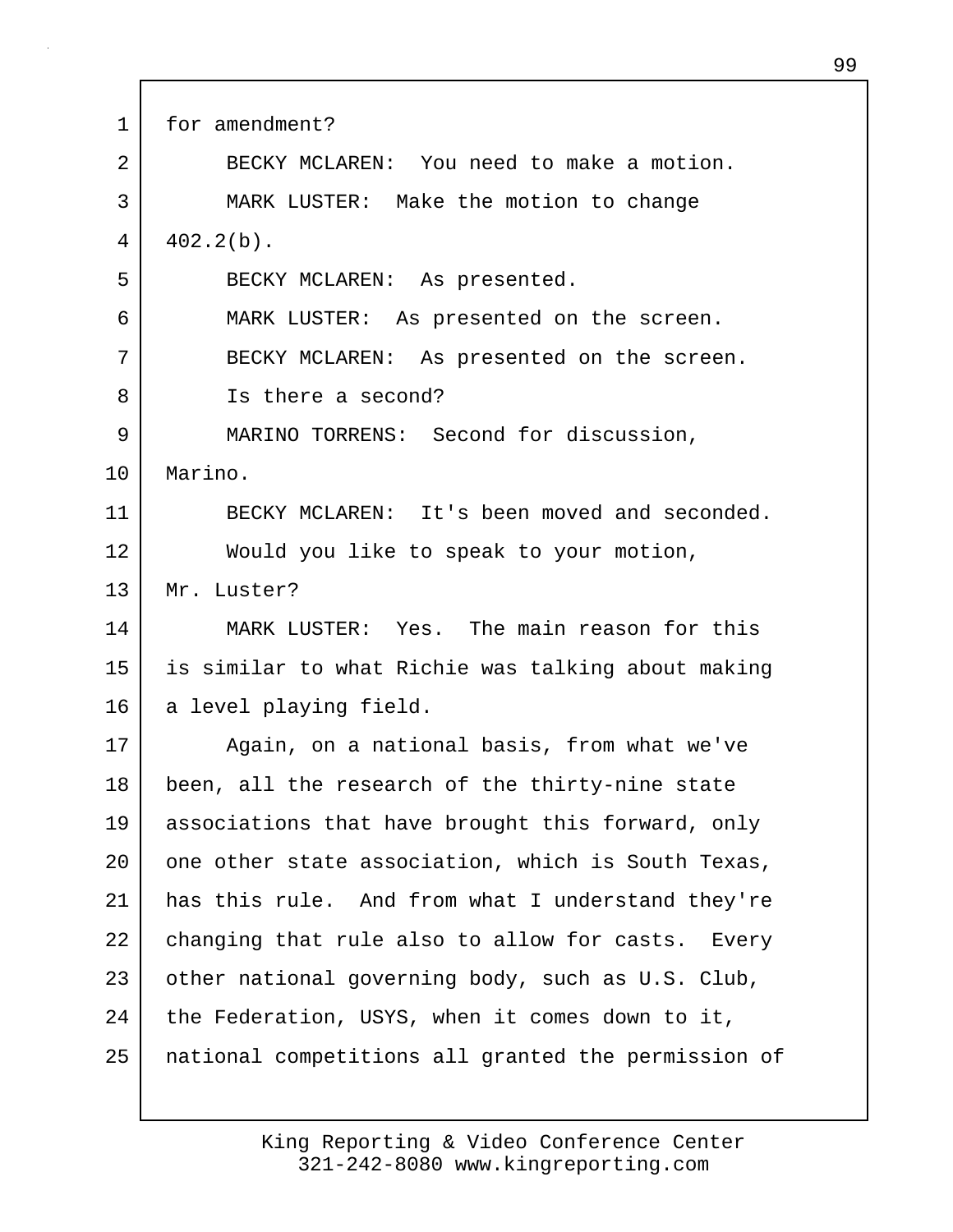1 casts being used in their events, as long as by the 2 discretion of the referee, which is what the rule 3 change states.

4 From our point of view in Disney Sports is 5 that we handle a lot of teams from out of state, 6 some of the other tournaments in the state also 7 handle a lot of teams from out of the state. 8 Unfortunately, even though we post it, it's in our 9 rules, we follow the guidelines of FYSA, we run 10 into many situations where people show up with 11 casts and spend thousands of dollars to attend here 12 and aren't able to then because their state 13 associations allow it, as does everybody except for 14 us and South Texas from what I understand.

15 That's the basis of the rule and I request the 16 | rule change.

17 MARINO TORRENS: Okay. I guess I'm in favor 18 but with maybe an amendment for some other 19 restriction there. Specifically the hard cast, if 20 they have some kind of padding on it, not just 21 plain hard cast.

22 MARK LUSTER: I think that would probably go, 23 I I have no problem with that. I mean, there are 24 actually covers that are designed that are used for 25 | like NCAA approved for casts and those type of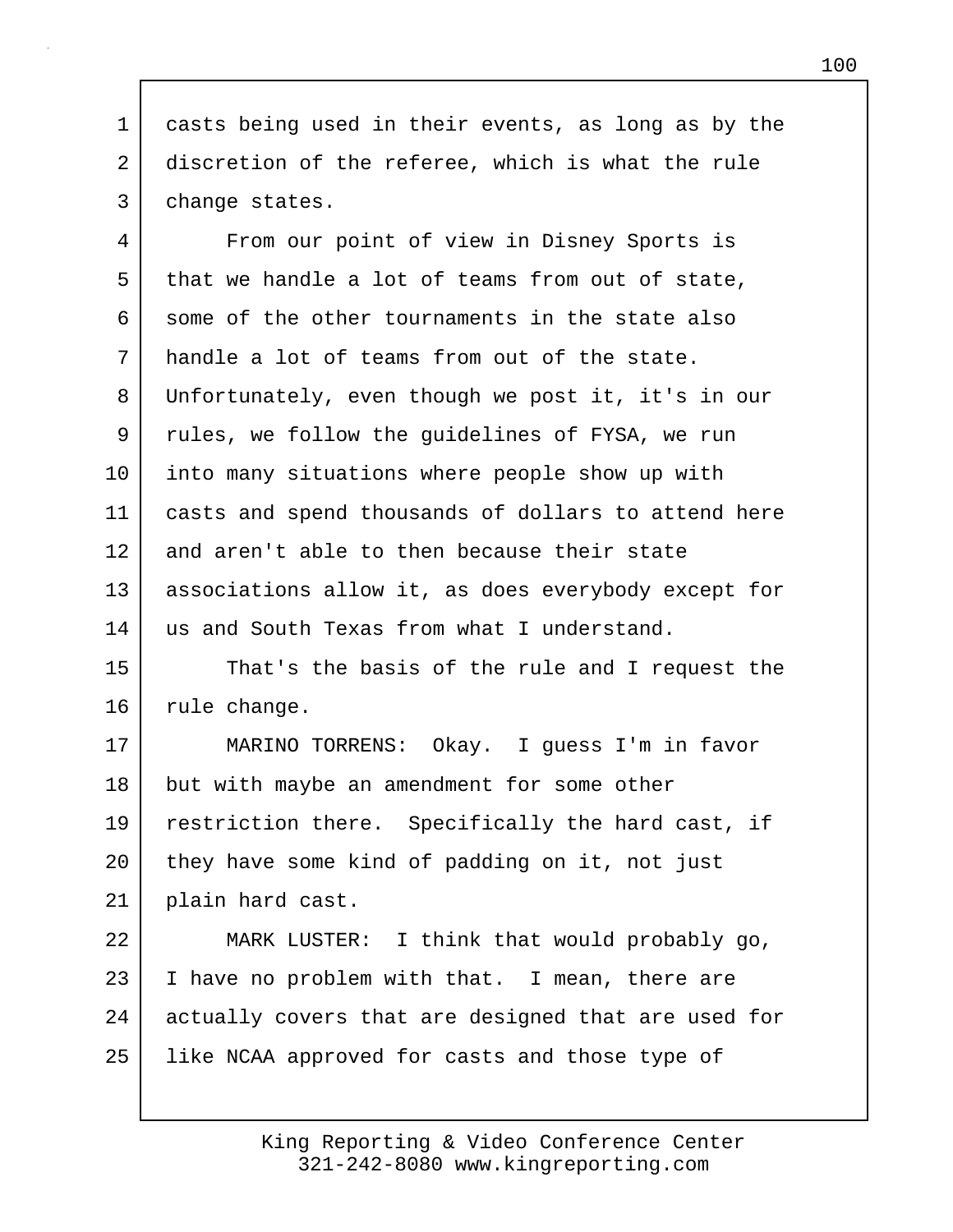1 things. I mean, I've had people bring them to our 2 tournaments from New York thinking they can play 3 with them and they can't. Again, it's the 4 discretion of the referee. As a past referee, if I 5 saw somebody with a hard cast, I would not let them 6 play unless it was covered or protected. 7 So, I mean, I think, again, it comes down to 8 the discretion of the referee and based on how the 9 referees are trained. That should cover what 10 you're saying. 11 BECKY MCLAREN: Would you like to make an 12 amendment to the motion? 13 MARK LUSTER: Well, I mean, like I said, if 14 you want to put in there that it has to be 15 protected based on some standard, I don't have a 16 problem with it. I just don't know what the 17 standard would be. That's the question. I mean 18 there are, NCAA has, there's actual covers for 19 casts that are, that say approved by the NCAA. Now 20 whether or not that's what we want to get -- 21 BECKY MCLAREN: Right. 22 MARK LUSTER: -- have another governing body 23 approve our governing body, I don't know if we want  $24$  that or not. I think I'd leave it to the 25 discretion of the referee. And that's what FIFA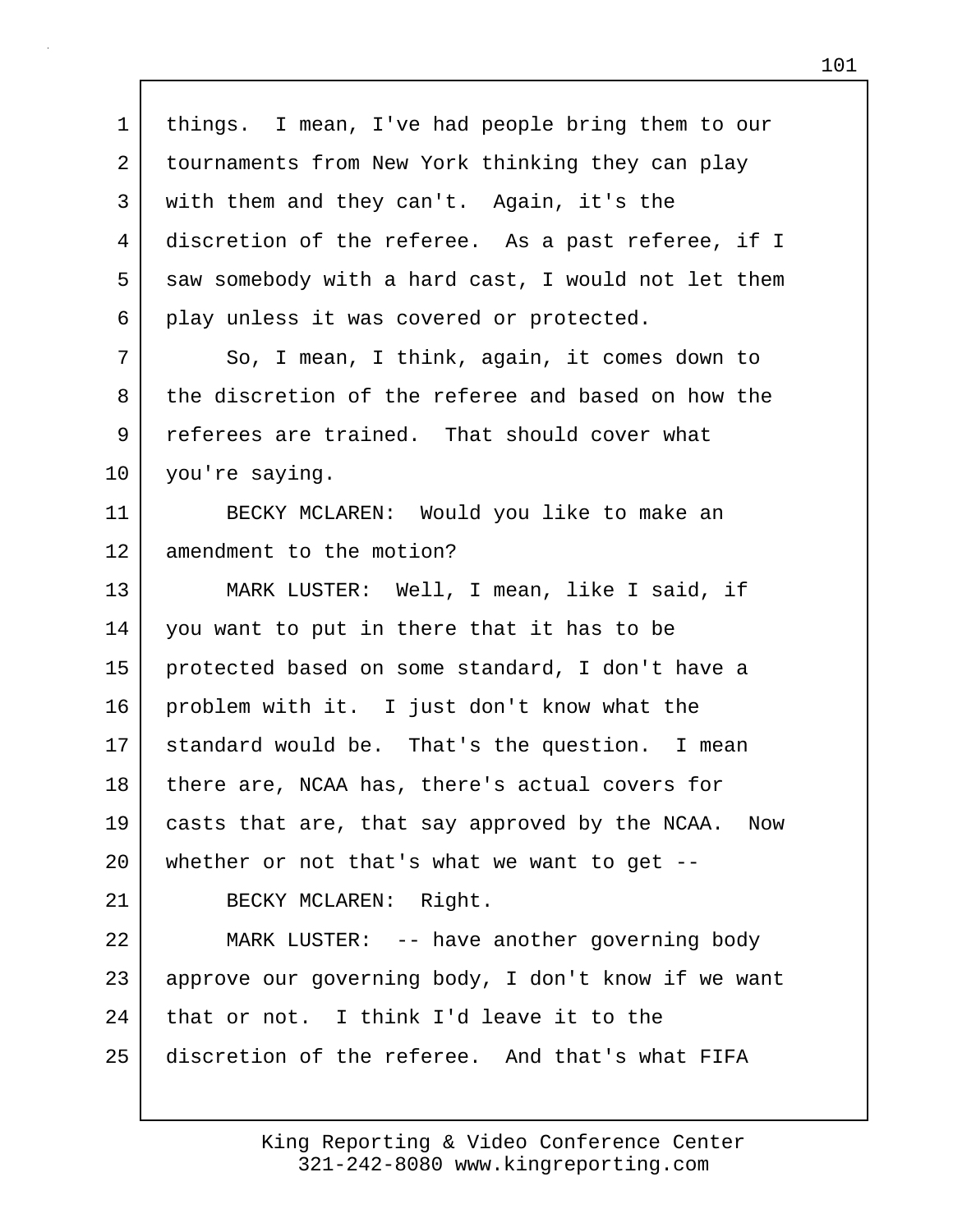1 says and that's US Youth and everybody else says.

2 MARINO TORRENS: The problem, I guess the 3 problem with that, maybe we can do something for 4 like tournaments and stuff like that, because then 5 the tournament director or the tournament person 6 can check the cast before, like we do at Nationals 7 and Regionals and all that, and have something 8 signed.

9 The problem that I have is a five-year-old, a 10 ten-year-old shows up with a cast, the referee is 11 thirteen years old, you leave it to that 12 thirteen-year-old to decide whether it's safe or 13 not, I mean.

14 Now I can see it like for tournaments and 15 things like that, because the player would have to 16 show up and, like I said, at Regionals, Nationals 17 and all that, you have to show up with a cast 18 before to whoever the risk management is for the 19 tournament, and that person makes the decision 20 whether it's approved for the tournament or not. 21 | But an individual meet, everyday meet --

22 MARK LUSTER: Well, you know, I don't have a 23 problem with that. If you want to limit it to like 24 tournaments that are interstate tournaments or 25 like --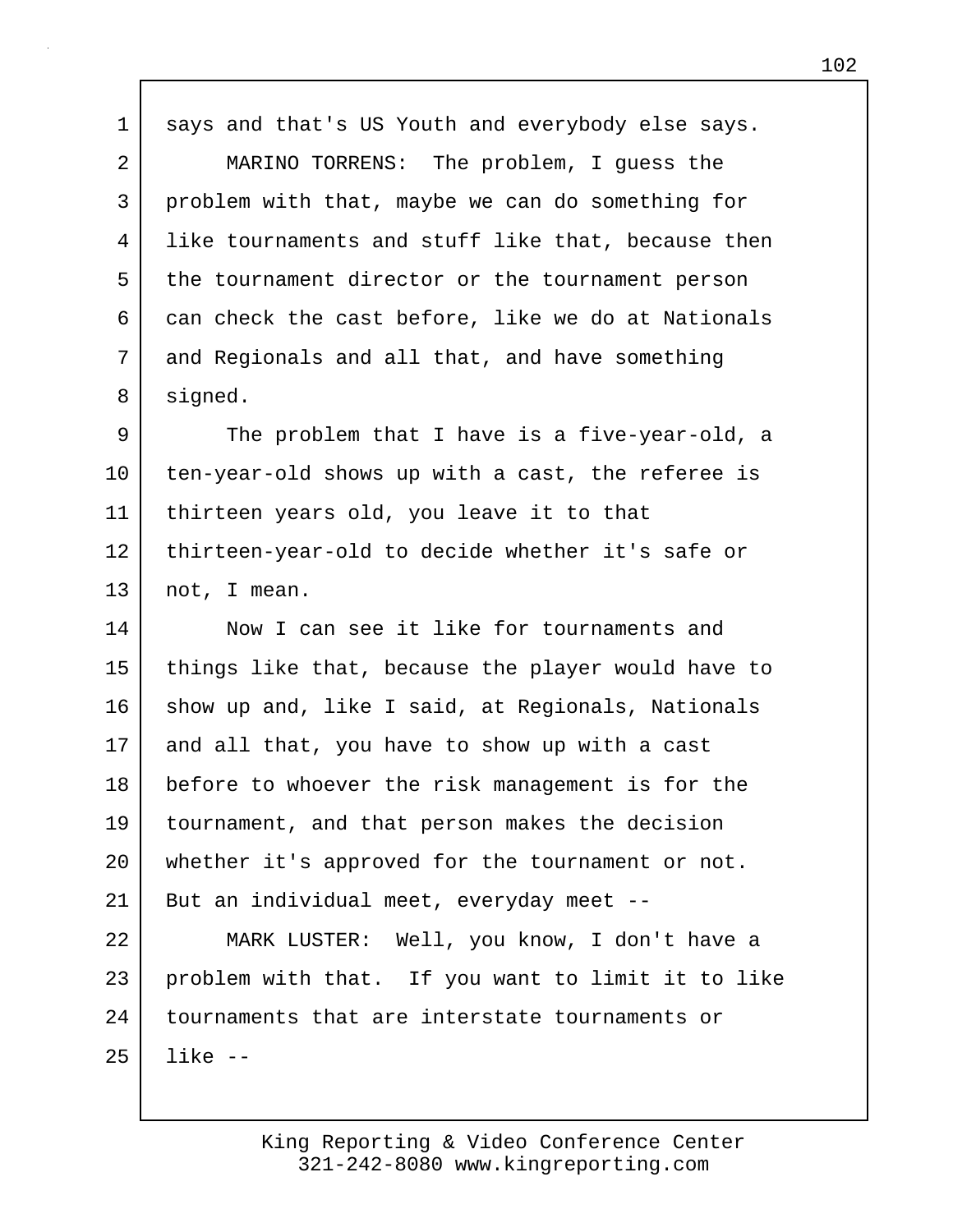3 MARK LUSTER: Okay. 4 MARINO TORRENS: You know, that have that one 5 person that's going to make the decision, risk 6 management director. 7 MARK LUSTER: I understand. I guess what I'm 8 getting at is that if Florida has the rule for 9 Florida tournaments, I mean, you have restricted 10 tournaments, unrestricted tournaments. If you 11 wanted to list them for just unrestricted 12 tournaments or for, I don't have a problem with 13 that. I mean, it suits our needs. I'm just trying 14 to make this consistent across the board for all 15 states.

1 MARINO TORRENS: Any tournament, any FYSA

2 sanctioned tournament.

16 But I don't have a problem with adding that 17 into the, to amend the amendment, or to amend it to 18 say for tournament play, has to be approved by a 19 tournament official, that type of thing.

20 You want more discussion before we do the 21 amendment?

22 BECKY MCLAREN: Well.

23 SHARI BILLS: Shari Bills, Florida Fire 24 Juniors.

25 | I'm in favor of it up to the doctor's note and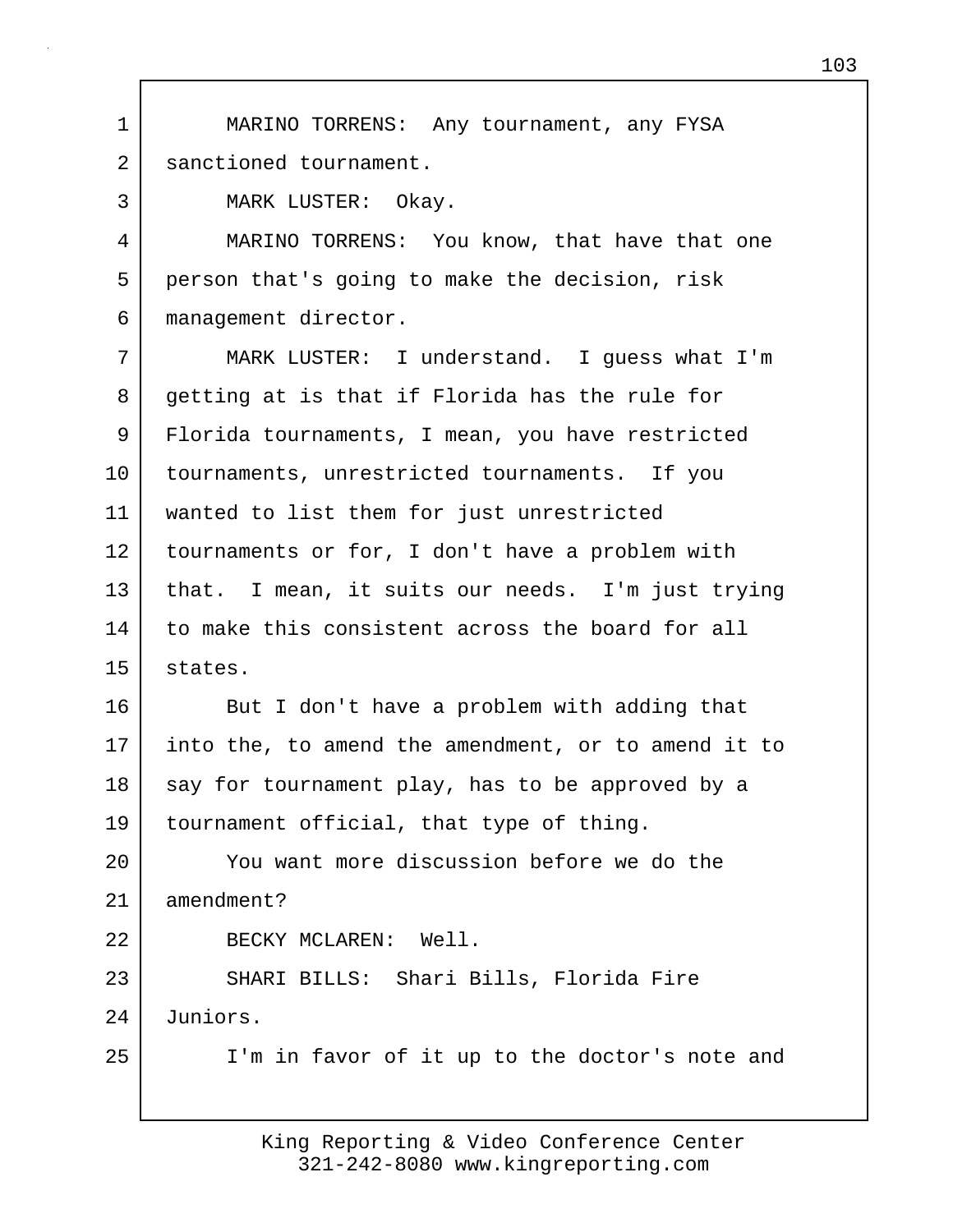1 then the judgment being a site director not a 2 referee. Because in a tournament situation when 3 they're playing three games, the first referee 4 says, yeah, okay, the second one says, no, not 5 okay. 6 MARK LUSTER: Well, we've had that situation a 7 lot so, okay. 8 MARINO TORRENS: Would you, I quess, 9 orthopedic cast and soft braces can be worn at all 10 FYSA sanctioned tournaments with the written 11 approval from a doctor and judgment of the risk 12 management or site director of the tournament. 13 MARK LUSTER: That's fine. I don't have a 14 | problem with that. That fits my needs. 15 MARINO TORRENS: Yeah, I still don't see how 16 you can do it on only one game on Saturday or on 17 Sunday, you know. 18 BECKY MCLAREN: Marino, could you repeat that 19 so that Jared can get that. 20 MARINO TORRENS: See if I remember it. I'm 21 | old, you know that. 22 Orthopedic cast and soft braces can be worn in 23 any FYSA sanctioned tournament with the written 24 approval from a doctor and written permission from  $25$  tournament official; is that okay?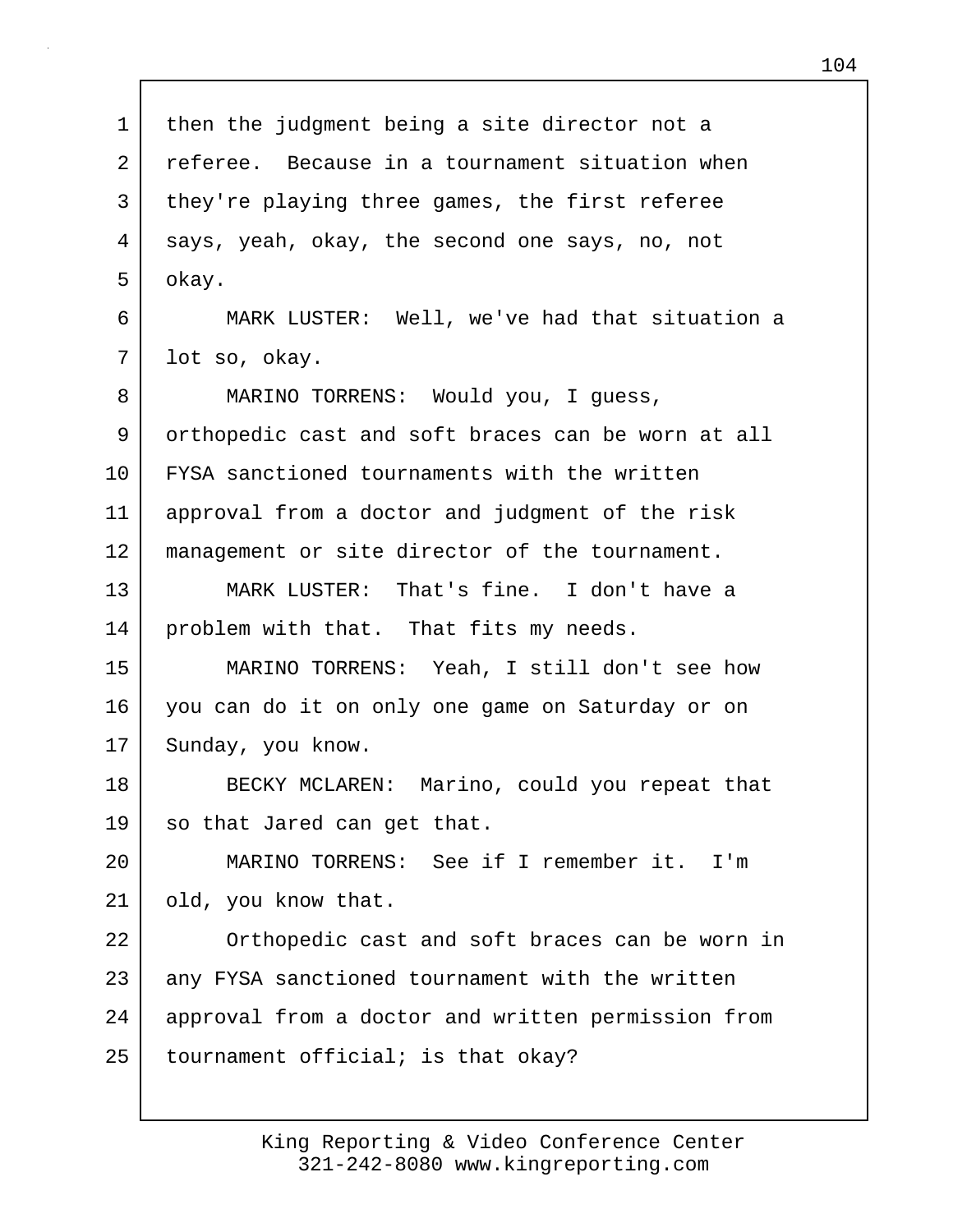1 MARK LUSTER: Well -- 2 MARINO TORRENS: When they go to the 3 | tournament director, the tournament director says 4 you're approved to play. 5 MARK LUSTER: All right. Okay. I'll go with 6 that. The one question I will say, from a referee 7 standpoint, the referee has the ultimate say as to 8 the safety of what takes part in the game. And if 9 he feels it's unsafe, whether or not the tournament 10 director said it was safe, he has the right to say, 11 no. So I think the referee has to still be 12 involved, and I don't want to make this more 13 complicated. 14 MARINO TORRENS: I forgot, you're a risk 15 manager for Region 3. 16 BECKY MCLAREN: I am the risk management 17 person for Region 3, and I have this responsibility 18 at Southern Regionals. At Southern Regionals we 19 have, the person has to come to me, we take a 20 picture of it. It has to be game ready. It goes 21 onto a form. They have to carry that form with 22 them and present it to the referee prior to every 23 game so the referee knows that it's been seen. 24 It is still the discretion of the referee and 25 they don't feel that it's safe, let's say they have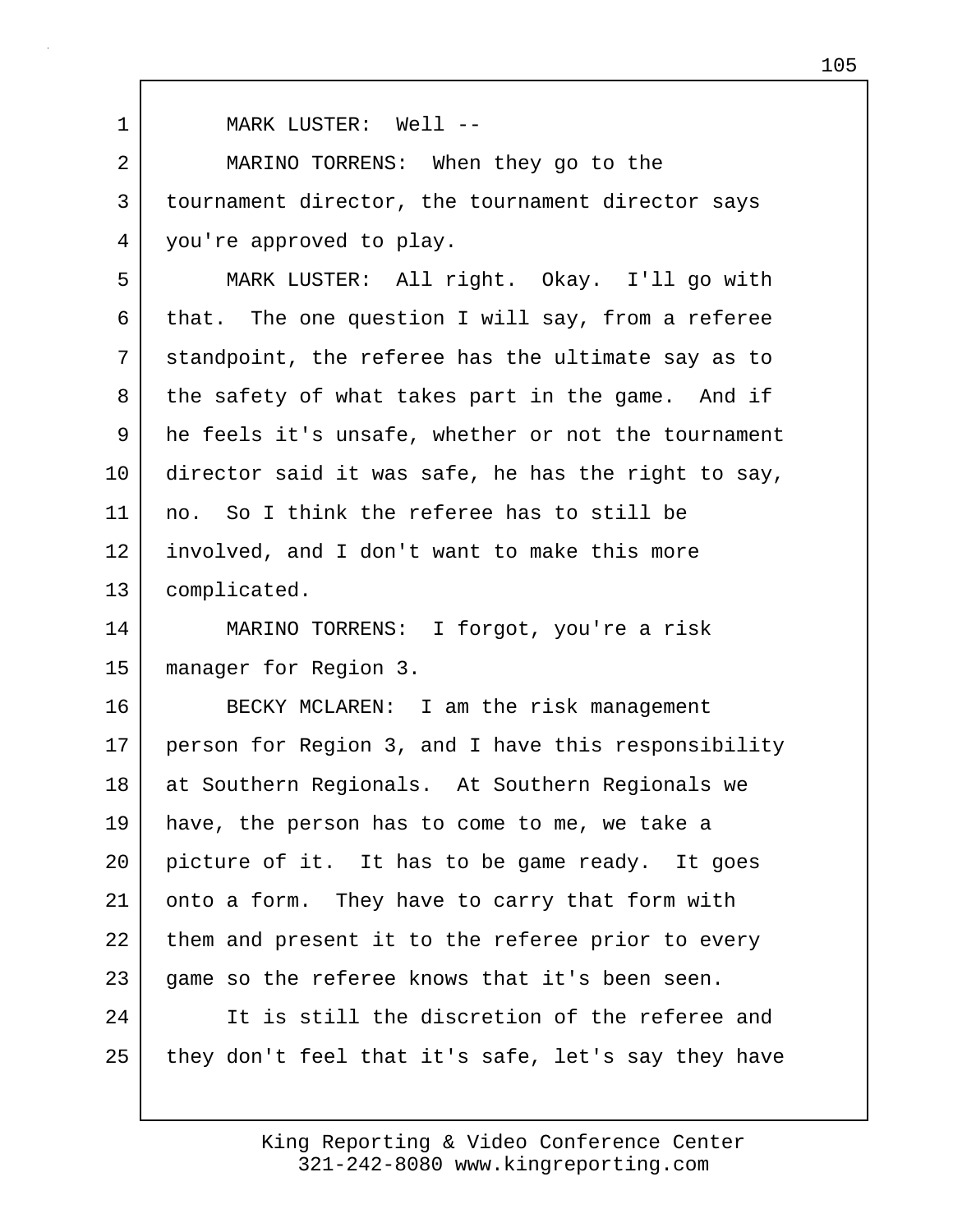1 a hard orthopedic cast, and even though it's 2 bubble-wrapped, if they feel that, if the referee 3 feels that they're using it as a weapon, they come 4 out of the game and they don't come back in. 5 MARK LUSTER: I agree with that. 6 MARINO TORRENS: So tournament official and, 7 tournament official and then you got judgment as to  $8$  the, the final judgment as to the safety is the 9 discretion of the referee. 10 Would that be okay? 11 MARK LUSTER: That's fine. 12 BECKY MCLAREN: Marino, can you read back 13 what's on the screen because I can't see it. 14 MARINO TORRENS: What it says on the screen is 15 orthopedic cast and soft braces can be worn on any 16 FYSA sanctioned tournament with written approval 17 | from a doctor and written permission from a 18 tournament official. Final judgment as to its 19 safety is at the discretion of the referee. 20 BECKY MCLAREN: Okay. 21 MARK LUSTER: Is that consistent? 22 MARINO TORRENS: I guess by FIFA rule the 23 final decision is on the referee, so we can't 24 change that. 25 BECKY MCLAREN: That is correct.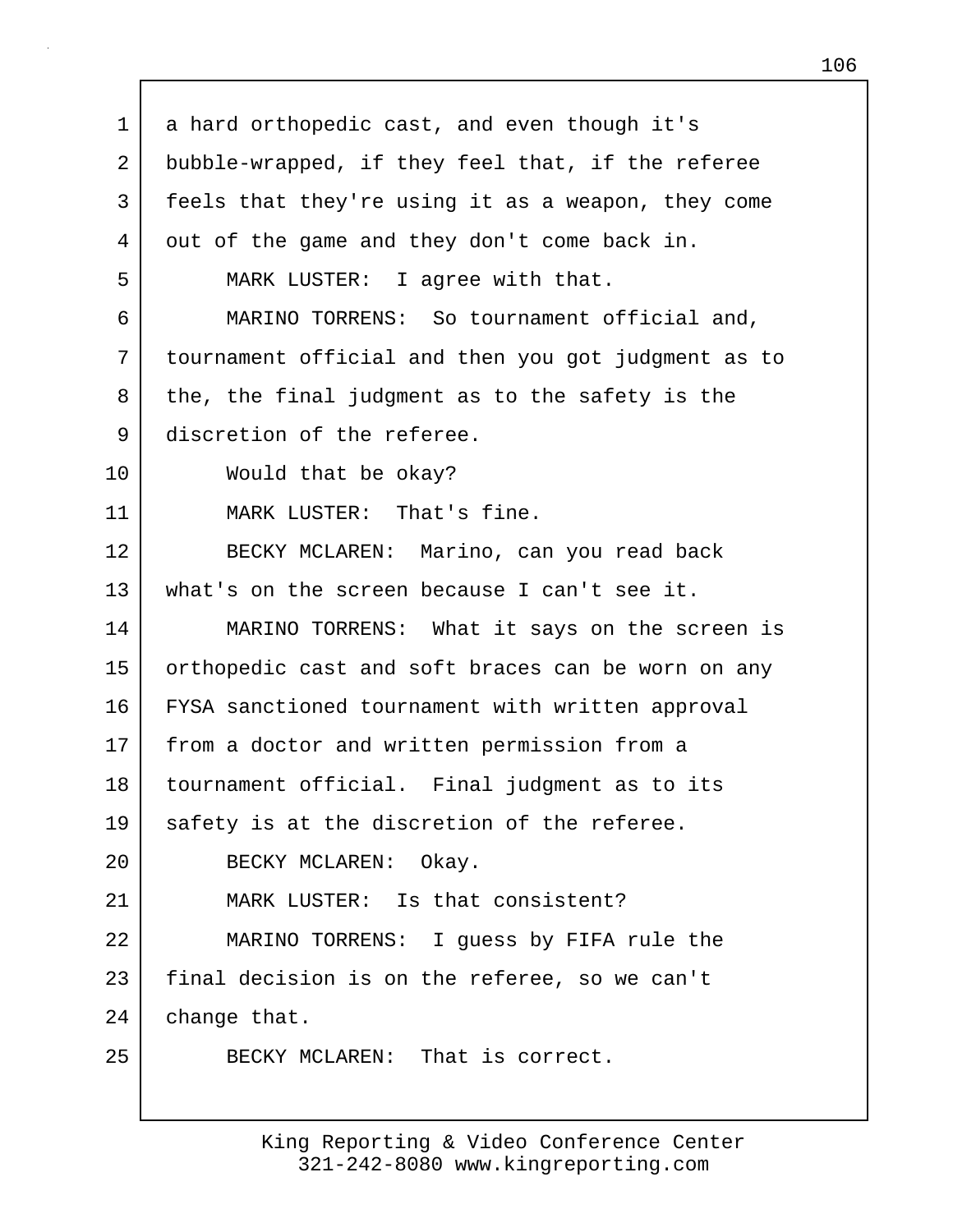| 1  | Can we have a second to the amendment to the   |
|----|------------------------------------------------|
| 2  | motion?                                        |
| 3  | JOE GOLDIAN: I've got a quick question.        |
| 4  | So we're going to be doing that for soft       |
| 5  | braces?                                        |
| 6  | BECKY MCLAREN: Orthopedic and soft braces,     |
| 7  | yes.                                           |
| 8  | JOE GOLDIAN: So soft braces are going to have  |
| 9  | to have the written doctor's appointment and a |
| 10 | tournament official.                           |
| 11 | UNIDENTIFIED MALE SPEAKER: That's already in   |
| 12 | the rule.                                      |
| 13 | BECKY MCLAREN: Yes.                            |
| 14 | UNIDENTIFIED FEMALE SPEAKER: That's already    |
| 15 | in there.                                      |
| 16 | BECKY MCLAREN: That's already in there         |
| 17 | anyway.                                        |
| 18 | MARINO TORRENS: It's already there             |
| 19 | BECKY MCLAREN: A second to the amendment to    |
| 20 | the motion?                                    |
| 21 | John Withkowski, District Commissioner C6      |
| 22 | seconds.                                       |
| 23 | Yes.                                           |
| 24 | PAT KENNEDY: One more comment.                 |
| 25 | The original rule is, goes for all players --  |
|    |                                                |

Г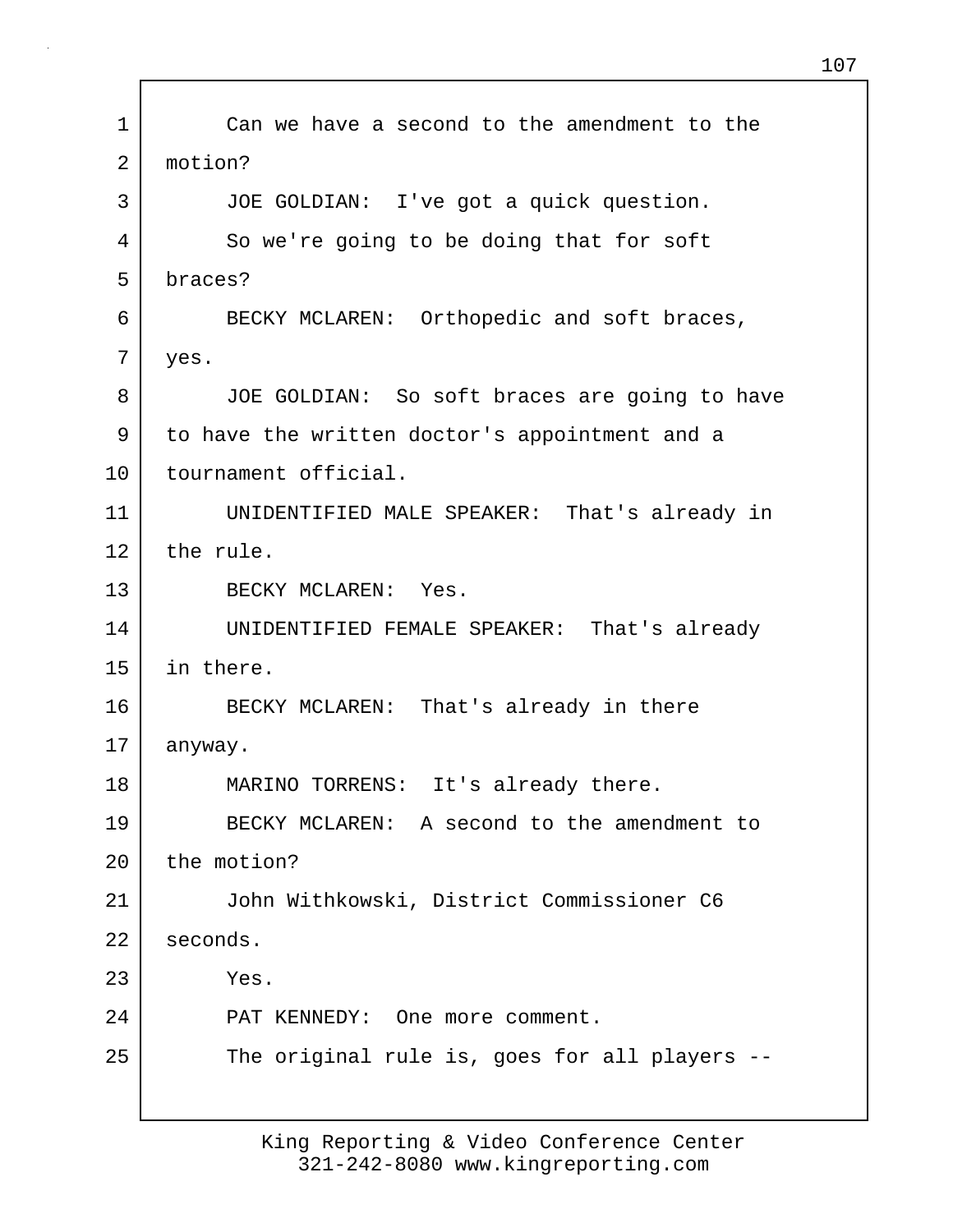1 oh, I'm sorry. Pat Kennedy, Palm Beach Soccer 2 League.

3 I If we change this to replace the tournaments, 4 that means league play will not be allowed to use 5 soft braces with written approval at the discretion 6 of the referees. You really can't just 7 discriminate and just say tournaments because 8 you've got the rule that says soft braces can be 9 worn at the discretion of the referee with approval 10 | from the doctor. 11 BECKY MCLAREN: It's says, the old rule says 12 orthopedic casts are not permitted; however, soft 13 braces can be worn with written approval from a 14 doctor. 15 PAT KENNEDY: So you're taking that away from  $16$  the  $-$ 17 MARINO TORRENS: Again, I go back to this, 18 | that's the way it was written before. And I go 19 back to that thirteen-year-old, whether a 20 nine-year-old can play or not. I know it's been 21 | there, but that's what we're trying to do. 22 BECKY MCLAREN: But he's saying you're taking 23 away from the league by saying all FYSA sanctioned 24 | tournaments. It doesn't allow for the leagues, 25 league play.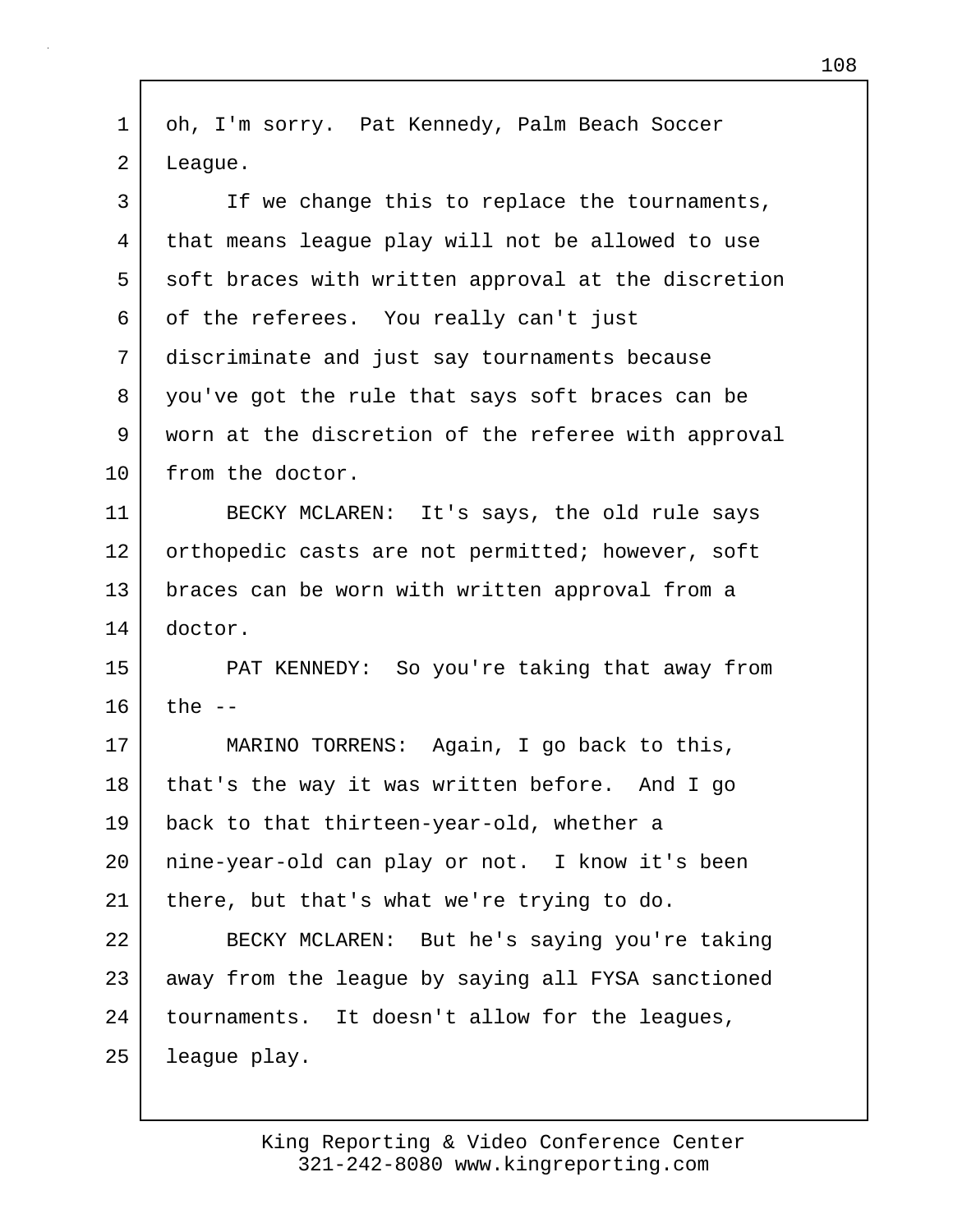1 MARINO TORRENS: Okay. So are you okay with  $2$  that? 3 PAT KENNEDY: For clarification, it's not 4 orthopedic cast I'm discussing, it's the soft 5 braces, that right now they have the ability to get  $6$  the written approval. 7 BECKY MCLAREN: Right. 8 PAT KENNEDY: And discretion of the referee 9 for the child to play. 10 MARINO TORRENS: Okay. You want FYSA 11 sanctioned, a sanctioned FYSA event? 12 MARK LUSTER: One easy, one easy fix to this. 13 I mean, I don't know if it would be an easy fix, is 14 | that in our bylaw there's three types of 15 tournaments, there's restricted tournament, which 16 only allows FYSA teams to participate. Then you 17 have U.S. Youth that can be anybody in the nation 18 playing it. And then there's unrestricted, which 19 allows international teams. 20 | If you limit it to strictly USYS tournaments 21 and/or play, which would allow for Region III to 22 play here and use casts, or a tournament from 23 outside the area, and unrestricted tournaments, 24 then that would, you keep your Florida rule in tact 25 but you would allow for the, for the tournament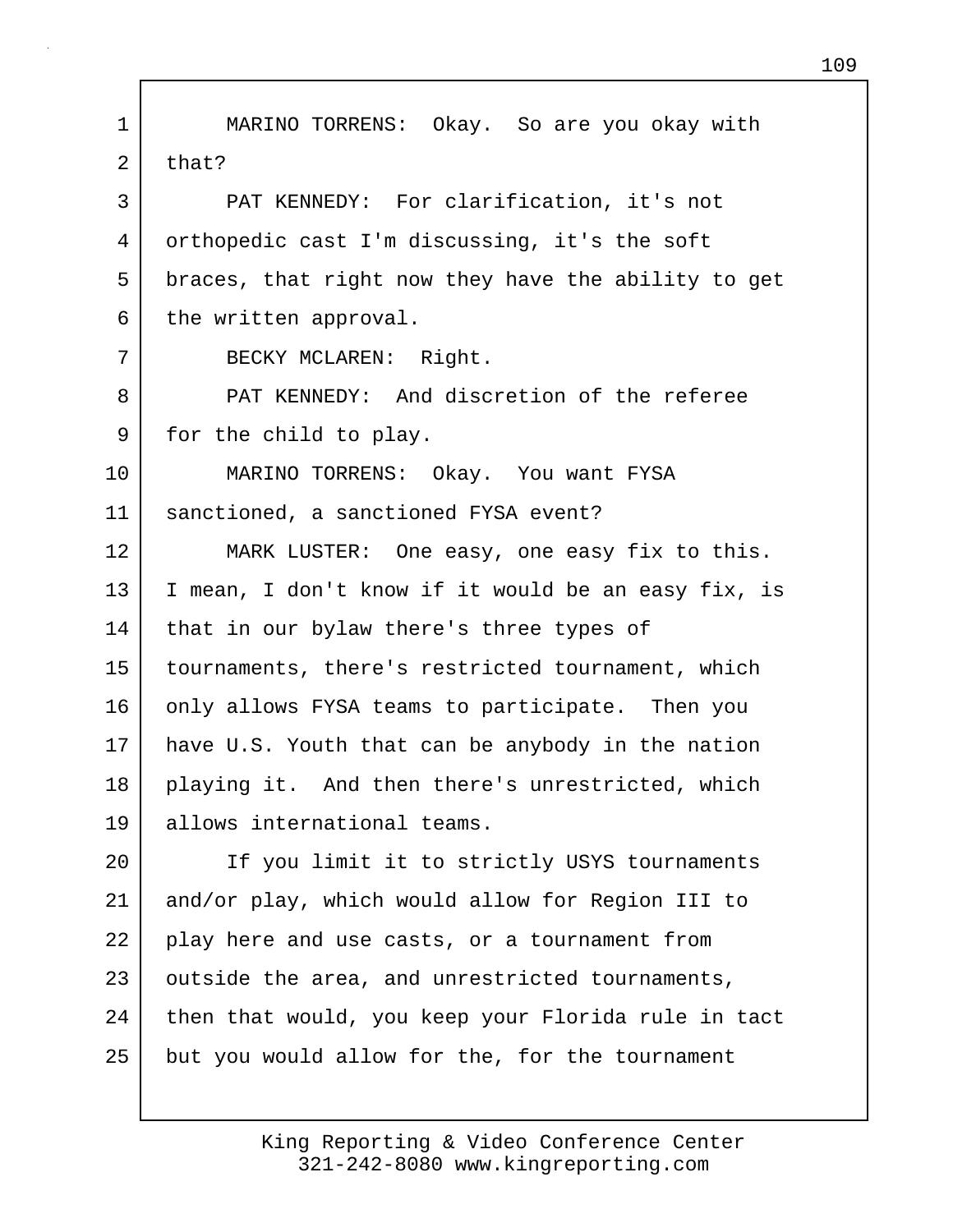1 play, for the out of state players and stuff to be 2 approved. 3 MARINO TORRENS: Okay. Now I think I just 4 found what he was talking about. So it would be, 5 because in the old rule we already have soft braces 6 on written approval. 7 So I guess, Jared, are you ready? 8 It will be orthopedic casts can be worn at any 9 FYSA sanctioned tournament, and then the rest, 10 because soft braces is already approved by written 11 from the doctor. 12 BECKY MCLAREN: But you have to add that 13 point. 14 | MARINO TORRENS: Okay. 15 MARK LUSTER: You could separate, I'm saying 16 you could separate B and C. 17 MARINO TORRENS: Right. So B would be 18 | orthopedic casts could be worn at any sanctioned 19 FYSA tournament, so take out and soft braces. 20 | And now make C the same that is on the top, 21 soft braces can be worn with written approval from  $22$  a doctor and a judgment, whatever  $-$ 23 BECKY MCLAREN: And judgment as to safety is 24 at the discretion of the referee. 25 MARINO TORRENS: Right.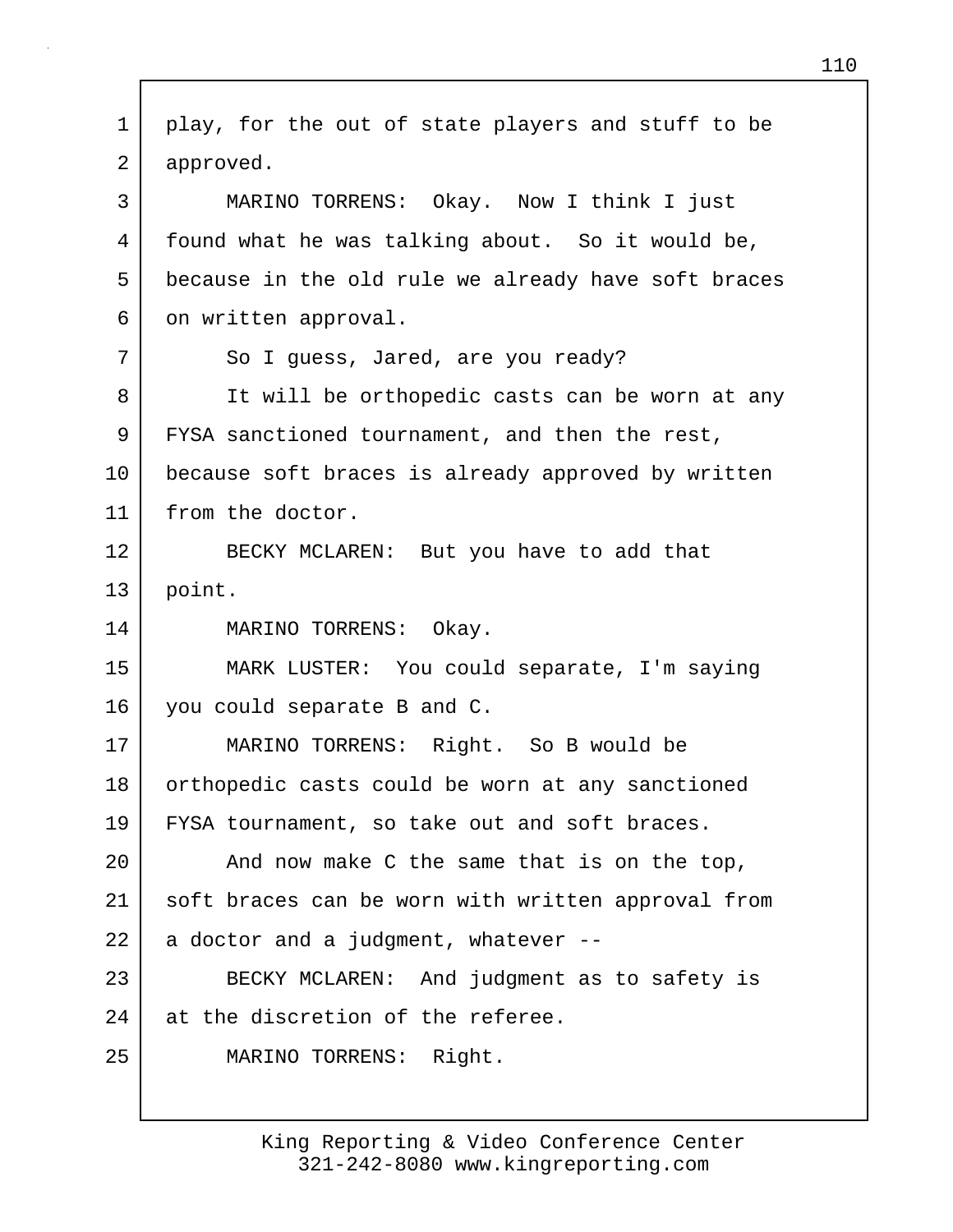1 Soft braces, comma, and then B on the top. 2 Right. You're just adding -- no, no, no, no, no, 3 the top. See B on top where it says soft braces, B 4 on the top, on the top, the regular one. Soft 5 braces can be worn. Right from there on. 6 Thank you. 7 MIKE WEBER, JR.: Mike Weber, District 8 Commissioner. 9 We already have soft braces, so we're adding 10 orthopedic braces, orthopedic casts. Do we really 11 want kids playing with a cast? There is a reason 12 they're wearing a cast. It is a safety issue 13 putting them out there with a brace on it. Whether 14 you wrap it up or what you do to it, they're still 15 wearing a brace for a reason, a hard cast for a 16 reason. We already allow the soft ones, so I think 17 | that's good enough. 18 | MIKE SCIROCCO: Clarification, Mike Scirocco, 19 Stetson FA. 20 So the tournament -- I hate to play devil's 21 advocate. I know everyone's head's about to 22 explode here. The tournament official, well, I 23 know Mark and Disney, they're going to have 24 qualifying people. The local tournament, it could 25 just be some mom checking everybody in. Is that,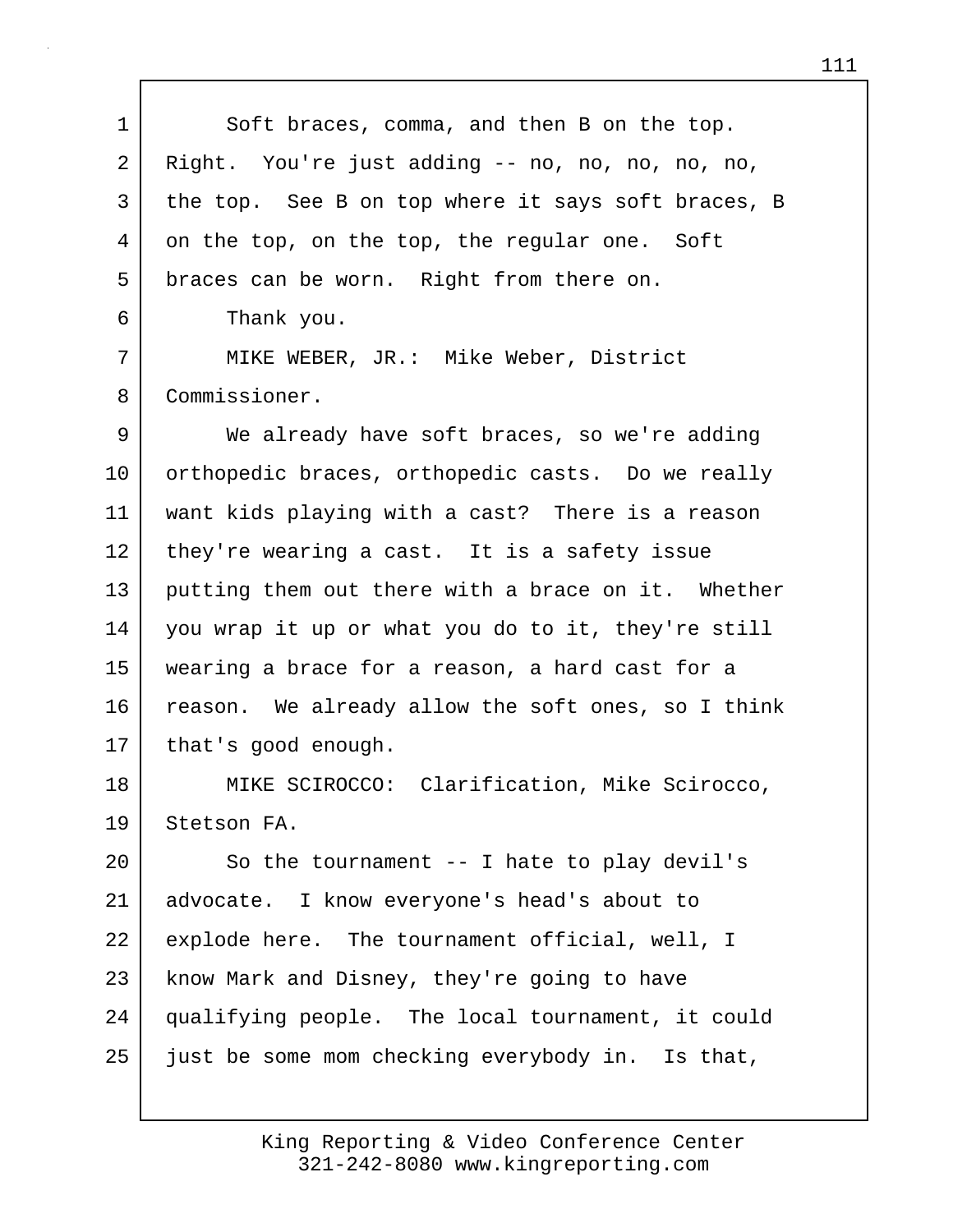| 1       | are there any liability issues here if a kid plays |
|---------|----------------------------------------------------|
| 2       | with a hard cast, turns around like this           |
| 3       | (indicating) and whacks out five teeth on another  |
| 4       | kid?                                               |
| 5       | Just curious.                                      |
| 6       | BECKY MCLAREN: It's at the, the final              |
| 7       | discretion is at the, the final thing says here -- |
| 8       | MIKE SCIROCCO: Right.                              |
| 9       | BECKY MCLAREN: And judgment as to safety is        |
| $10 \,$ | at the discretion of the referee. So the referee   |
| 11      | will still have final say.                         |
| 12      | MIKE SCIROCCO: Okay. So like Marino said,          |
| 13      | local tournament, mom checks it in, mom volunteer  |
| 14      | stamps it, thirteen, fourteen-year-old at the      |
| 15      | field, referee at the field, no liability; right?  |
| 16      | MARINO TORRENS: If the club wants to put,          |
| 17      | like you said, a mom to be the tournament          |
| 18      | official --                                        |
| 19      | MIKE SCIROCCO: Well, that's why I --               |
| 20      | MARINO TORRENS: That's the fault of the club.      |
| 21      | MIKE SCIROCCO: Yeah, that's why I was asking.      |
| 22      | It just says a tournament official, it could be    |
| 23      | anybody.                                           |
| 24      | It's not, are we saying qualified or               |
| 25      | responsible tournament official, something to that |
|         |                                                    |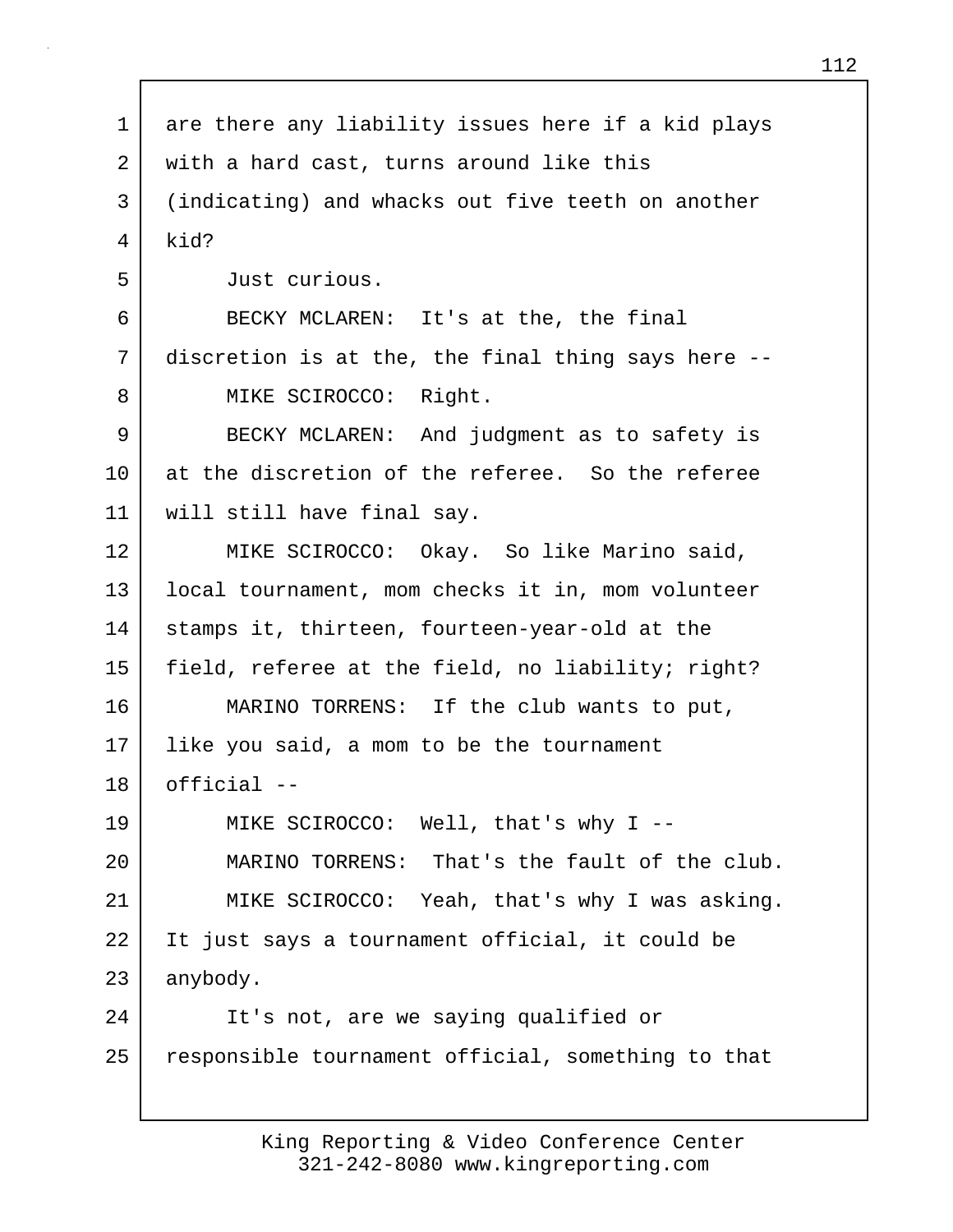| $\mathbf 1$ | effect?                                             |
|-------------|-----------------------------------------------------|
| 2           | BECKY MCLAREN: If you have --                       |
| 3           | MIKE SCIROCCO: This is purely liability,            |
| 4           | okay.                                               |
| 5           | BECKY MCLAREN: People appoint somebody as a         |
| 6           | tournament official --                              |
| 7           | MIKE SCIROCCO: Right.                               |
| 8           | BECKY MCLAREN: -- wouldn't that person be           |
| 9           | responsible?                                        |
| 10          | MIKE SCIROCCO: Okay. That's what I'm saying.        |
| 11          | BECKY MCLAREN: A responsible person.                |
| 12          | MIKE SCIROCCO: Yeah, okay. Fair enough.             |
| 13          | BECKY MCLAREN: Yes.                                 |
| 14          | CHARLIE SLAGLE: Question here. Charlie              |
| 15          | Slagle from Tampa Bay United.                       |
| 16          | As a past regional league commissioner, we          |
| 17          | have teams that come down here to Jacksonville, to  |
| 18          | Auburndale, that's not a tournament. And we could   |
| 19          | lose those events and people who live in Miami now  |
| 20          | have to travel to Georgia for their closest ones.   |
| 21          | So if you're restricting it to just                 |
| 22          | tournaments, you have the regional league, possibly |
| 23          | the national league who plays in Disney who may not |
| 24          | necessarily be counted as in the tournament because |
| 25          | they're playing their national league. So you are   |

Г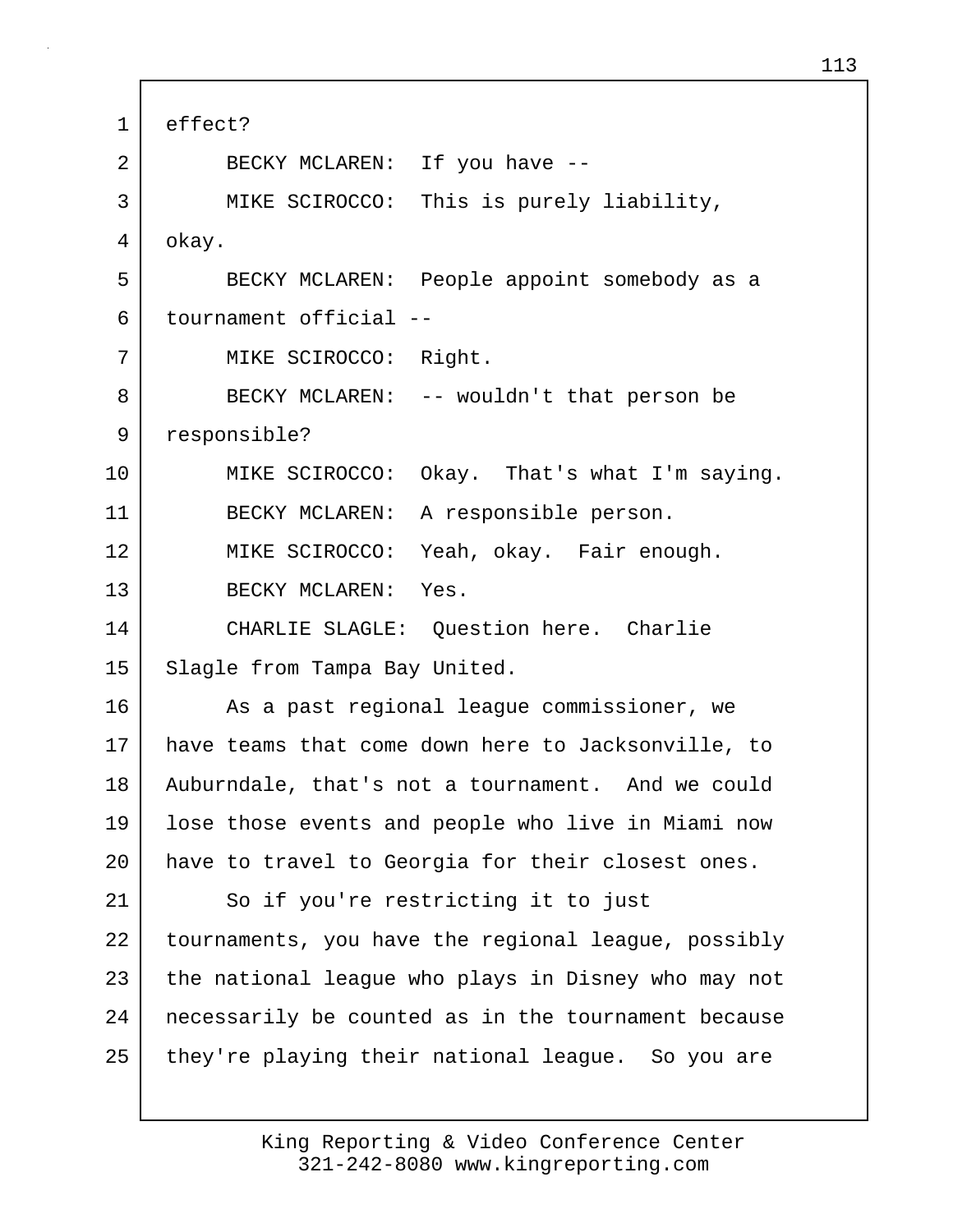1 restricting that if you do approve this thing, that 2 you may lose some big travel things for things like 3 the regional, Region III Premiere League. 4 MARK LUSTER: I guess one last thing I would 5 say is -- Mark Luster from Disney Sports again --6 is we have thirty-nine other states that don't have 7 | this rule and they seem to be doing just fine as 8 far as I know. I haven't heard anything. If they 9 weren't, it seems like they would be changing their 10 rules. 11 So I'm not too sure that we need to amend 12 anything to this based on how it's submitted, based 13 on what everybody else does. U.S. Club, they don't 14 | require this. Their tournaments don't require 15 this. Their competitions don't require this. 16 Other states don't require this. 17 I just, I understand the safety aspect of it, 18 believe me, at Disney we're required to consider 19 the safety of all of our guests and all of our 20 participants at the highest level, so. But, again, 21 other states don't have this rule, why do we? 22 | TOMMY THOMPSON: Just a question for 23 clarification. 24 Region III Premiere League and National League 25 are sanctioned by USYS?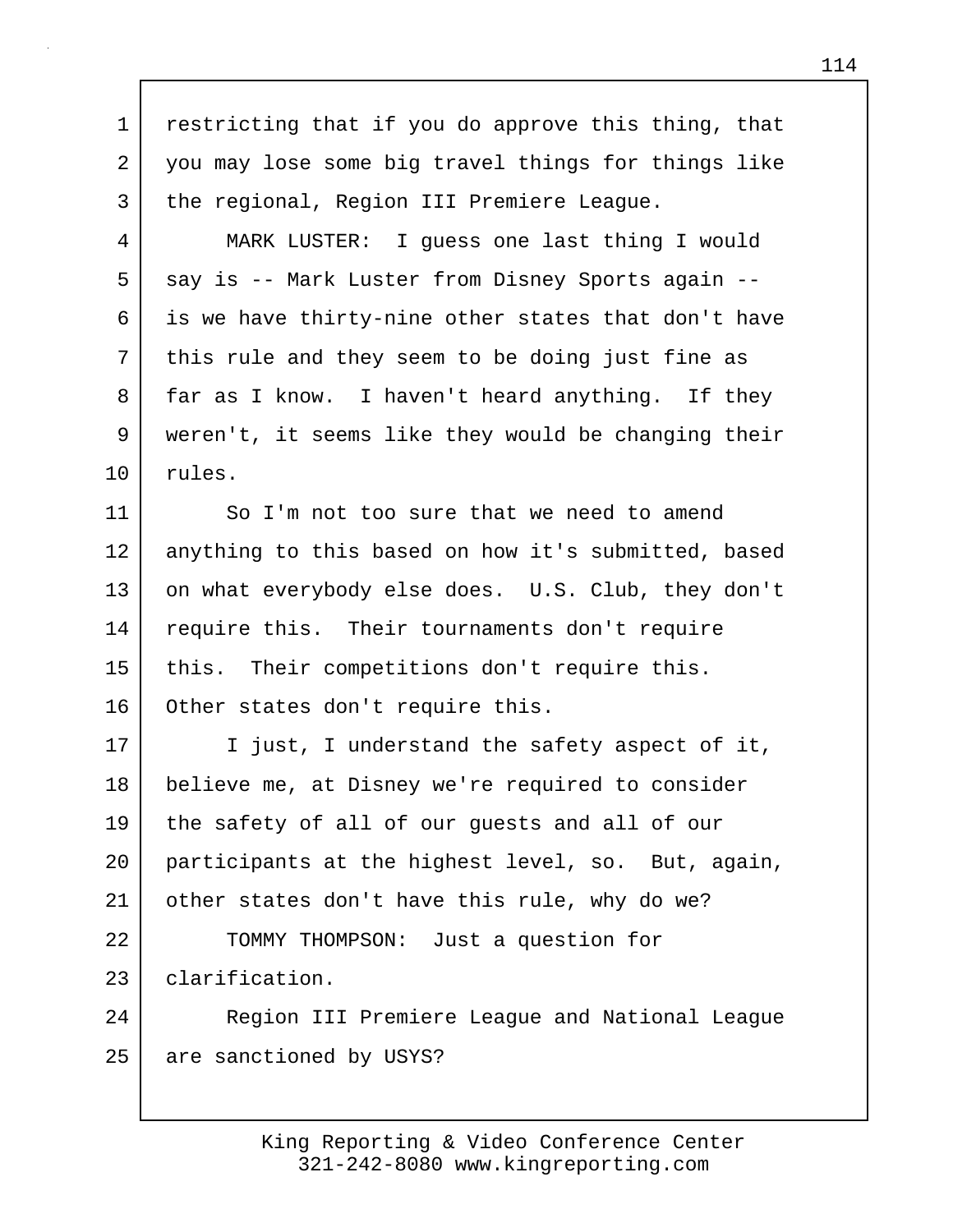1 BECKY MCLAREN: That is correct. 2 TOMMY THOMPSON: So they're playing under 3 their rules. 4 BECKY MCLAREN: That is correct. 5 TOMMY THOMPSON: Our rules are not being 6 played for our teams in those competitions. So 7 it's not (unintelligible). 8 MARK LUSTER: The only thing about that, what 9 I'd say is that the USYS National League actually 10 do play under the, they play, they're pooled, so 11 their games count both. They count for the 12 tournament and they count for their league play. 13 So in actuality, when they play at Disney 14 | during the Disney Soccer Showcase, the National 15 League is part of the Disney Tournament and 16 therefore fall under the FYSA rules. 17 | BILLY RIVERA: Billy Rivera from West Pines. 18 I just have a comment. I mean, we're going to 19 allow these kids to wear hard brace, but we're not 20 going to be allowed to head the ball? 21 (Applause.) 22 MIKE WEBER: Okay. Mike Weber, SFUYSA. 23 | It seems everybody wants to put their player 24 on the field. But you're leaving it back to the 25 referee discretion. The tournament director, no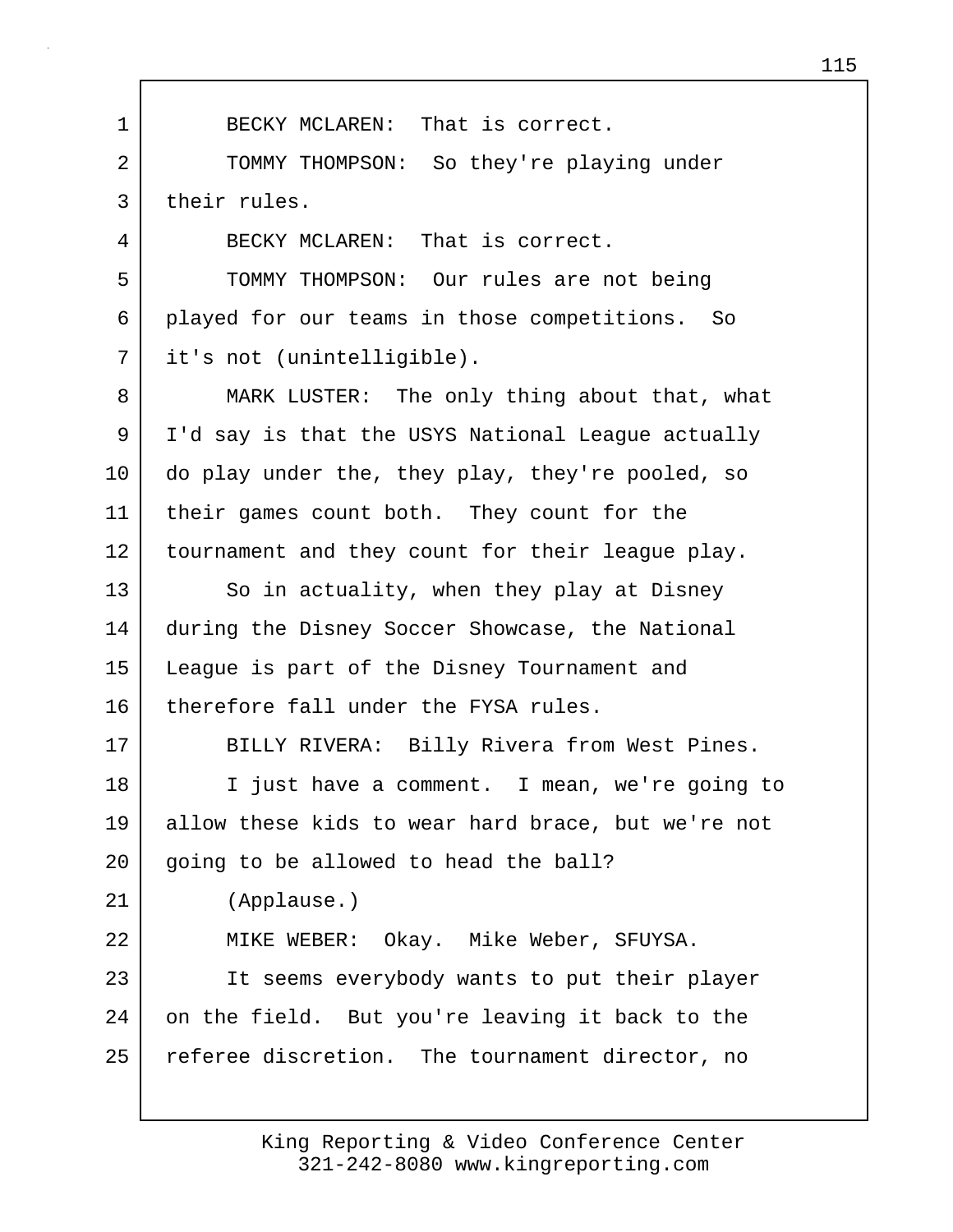1 offense, sir, because I deal with lot of tournament 2 directors, to make your customers happy, they're 3 going to approve anything they send in. 4 MARK LUSTER: I take offense to that comment. 5 MIKE WEBER: I'm not done yet. I'm not done 6 yet. 7 MARK LUSTER: Well. 8 MIKE WEBER: They're going to approve anything 9 that they send in. And when it comes to me, I look 10 at it and say absolutely not. They are in a cast 11 or a brace for a reason. So why are the parents 12 putting them on the field to reinjure that injury? 13 And it comes down to a referee's discretion. 14 Now we are going to be standing there arguing that 15 this referee said yes, this referee says no. And 16 our referees have to say, well, this is only in 17 tournament play, but this play they're not allowed, 18 | they're allowed here, they're allowed there. 19 Look at the safety of the player. They're in 20 a cast for a reason. 21 (Applause.) 22 MARK LUSTER: I understand what you're saying, 23 but I can also say that Florida High School allow 24 casts to be played in their, for a reason, but they 25 | let them play for a reason. They let them --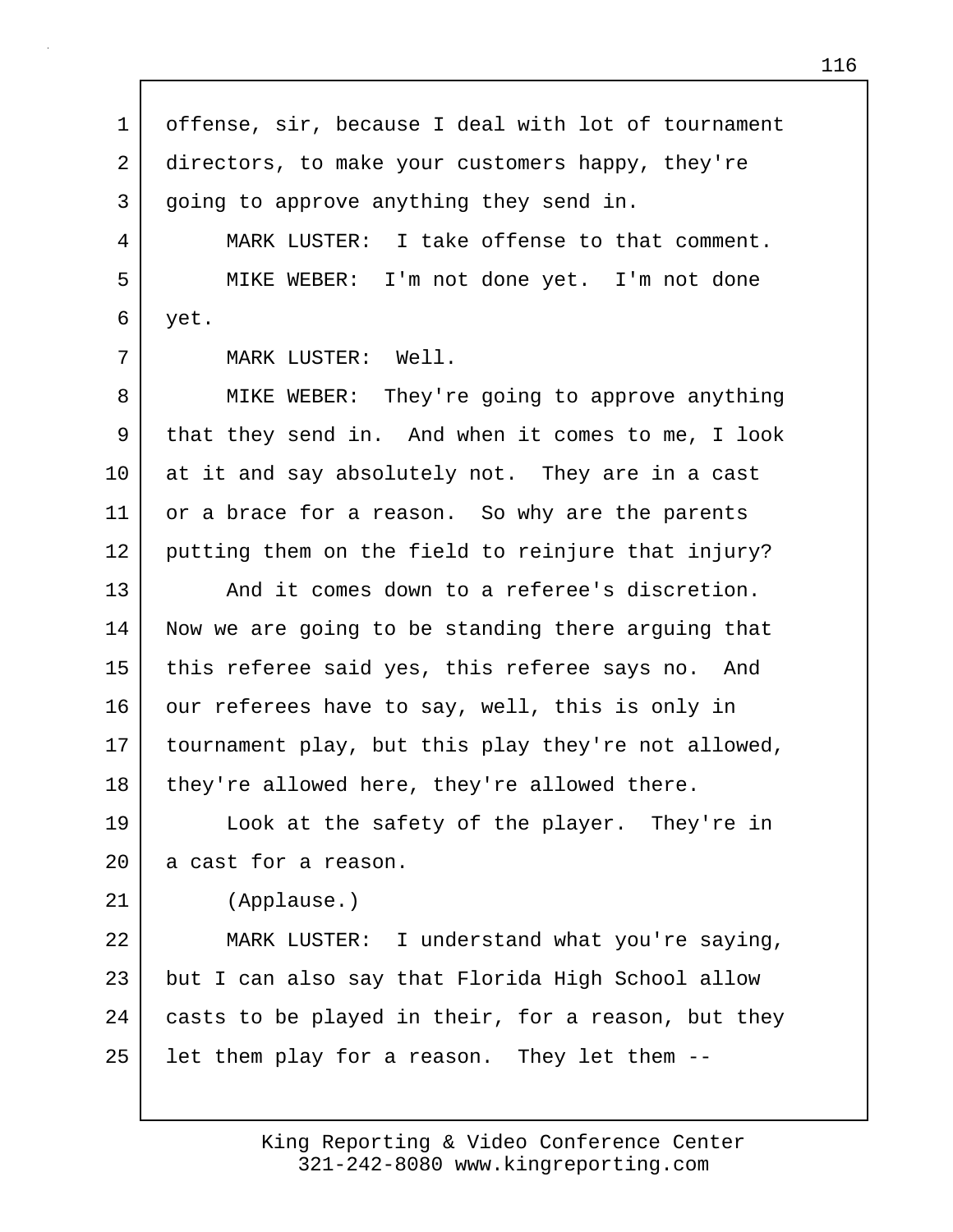1 | MIKE WEBER: Yes, but --2 MARK LUSTER: Excuse me. I'm talking now, 3 okay.

4 All the other associations allow it. The 5 parent has the ultimate safety call for their 6 children. When it comes to whether they play or 7 not, the referee has the ultimate call whether or 8 not the kid gets to play in the game if the parent 9 allows them to or not.

10 The tournament official, and I know a lot of 11 tournament directors around the country from the 12 big tournaments, most of them put the safety of 13 their players and of the competition, because they 14 have a fiduciary responsibility to that tournament 15 and to their organization to make sure it's done 16 under the proper situations and to protect the kids 17 at all cost.

18 A cast on an arm is there to protect the arm. 19 It's not, you know, so a kid can play with a cast 20 if it's properly cast, let's put it that way, and 21 it's properly protected from the other players, so 22 the other players aren't hurt.

23 Again, it's the parents' responsibility for 24 the player to be on the field. If the parent 25 thinks he can be out there, fine. If the referee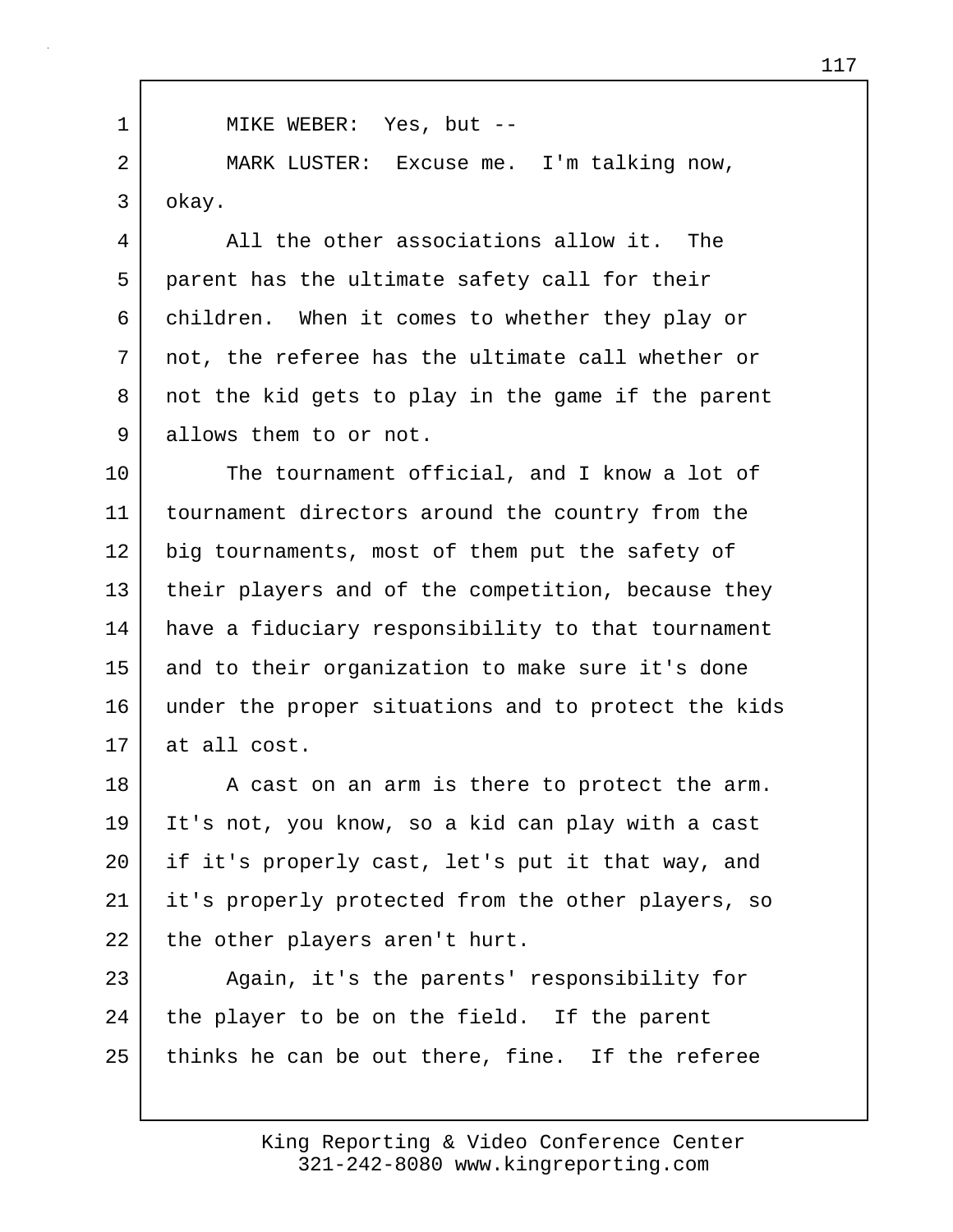1 thinks it's safety, you should be allowed to play 2 under those situations as most states in the United 3 States have it, most other governing bodies have it 4 that way. FYSA doesn't. So I don't know why FYSA 5 is considered to be the know all when it comes to 6 this when we don't seem to be having these issues 7 at other state associations and other competitions 8 around the country.

9 MIKE WEBER: Okay. Well, no offense, but I 10 don't care what the other states do. We're FYSA. 11 We don't compare to them. They don't hold a 12 (unintelligible) to us. I still go with the safety 13 of the players. The parents are going to put their 14 players out there, every scout is looking at the 15 | ten-year-old kid.

16 and as a tournament director, is there any 17 cast that you're going to tell your client is 18 | paying to come to the tournament, is there any cast 19 that you're going to deny?

20 MARK LUSTER: I would say that last summer I 21 sent a ten-year-old girl back to New York because 22 she had a cast on, because it's not in our rules to 23 allow it to go. With a crying mother and a crying 24 daughter in front of me, yes, if it's in the rules, 25 we'll enforce the rules as written. But I'm saying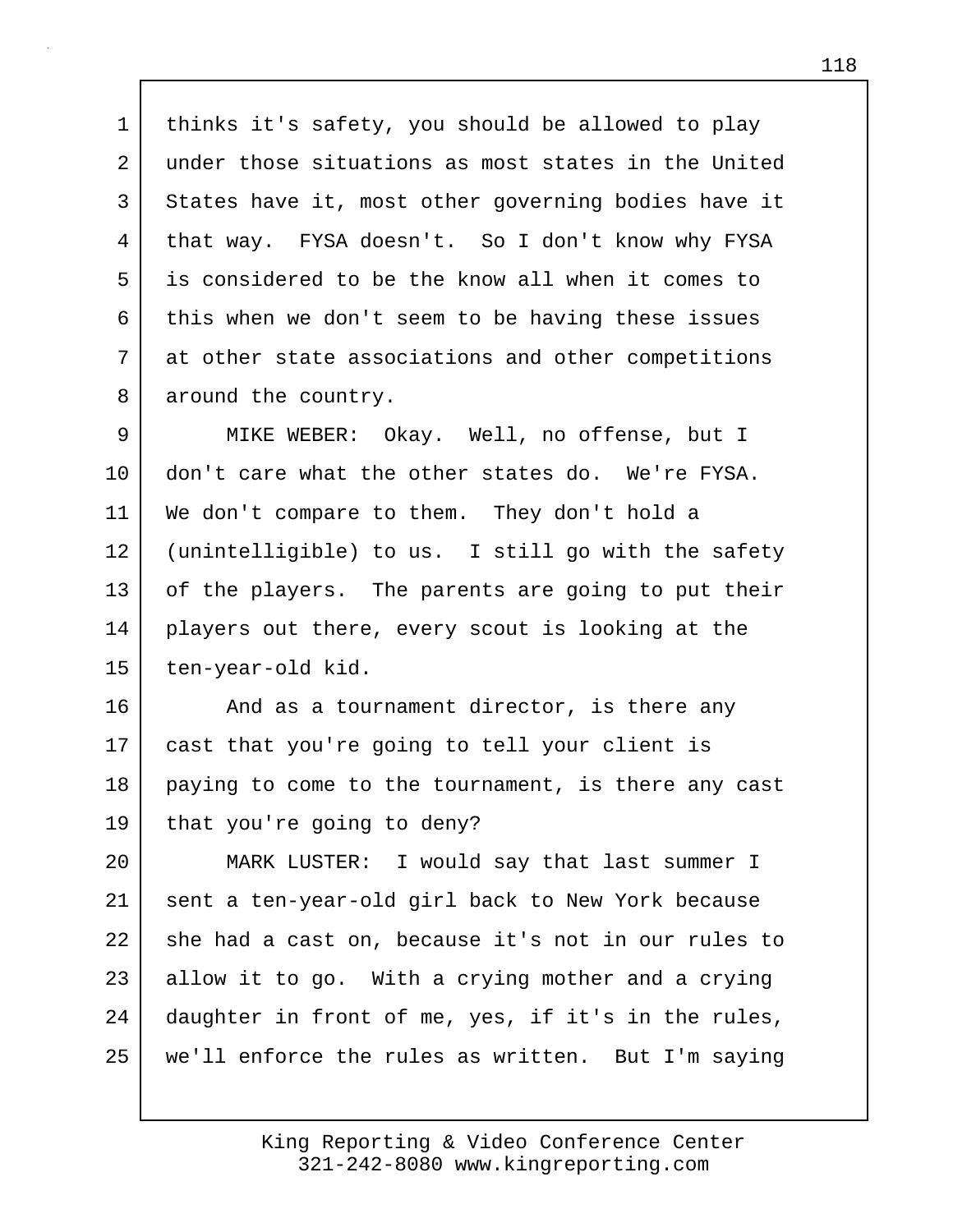1 is I think rules need to be changed. 2 MIKE HYATT: Mike Hyatt, Greater Central 3 Florida Youth Soccer League, and a twenty-one-year 4 referee. 5 I reffed just about every Disney tournament. 6 I reffed a lot of other big tournaments. And in my 7 twenty-one years, I've come across a lot of players 8 that had casts. You got to remember that cast 9 means that they have a broken wrist or a broken 10 arm. They are protecting it as much as anyone else 11 because they don't want to reinjure it. I have 12 never once, to God, I have never once seen a player 13 get injured from another player's hard cast. I'm 14 one that thinks that there should be a one-inch  $15$  padding or  $-$ 16 BECKY MCLAREN: For or against? 17 MIKE HYATT: I'm sorry? 18 BECKY MCLAREN: Are you speaking for or 19 against, sir? 20 MIKE HYATT: I'm for it. 21 BECKY MCLAREN: Okay. 22 MIKE HYATT: Sorry. And I think that there 23 should be, I mean, if we put in there where there's 24 a one-inch of padding around it, be it bubble wrap, 25 be it whatever, a soft compound, you know, foam or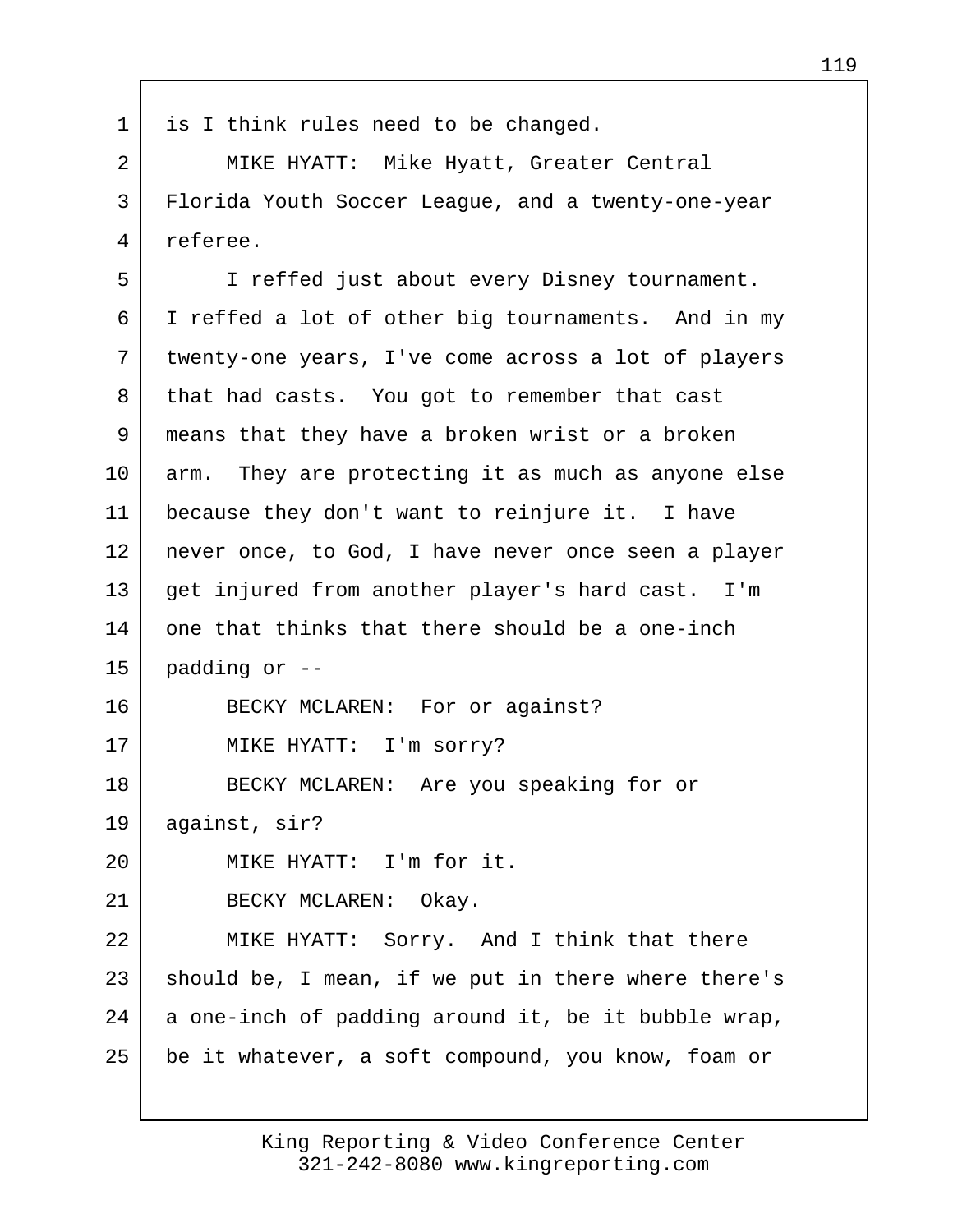| 1  | whatever, that works fine. Because, like Mark       |
|----|-----------------------------------------------------|
| 2  | said, we have it in high school, and those players  |
| 3  | are to play in club are also playing high school.   |
| 4  | So I just think we need -- and you get players      |
| 5  | at Disney from all these different states that      |
| 6  | travel a long way, and then we're telling them, no, |
| 7  | you can't play when ninety percent of the rest of   |
| 8  | the states are allowing it, so.                     |
| 9  | BECKY MCLAREN: For or against?                      |
| 10 | KEVIN GORSKI: Against. Kevin Gorski, San            |
| 11 | Carlos Scorpions.                                   |
| 12 | With all due respect, sir, you said you sent        |
| 13 | that family home to New York crying because they    |
| 14 | couldn't play.                                      |
| 15 | MIKE HYATT: Okay.                                   |
| 16 | KEVIN GORSKI: My kid just got hit with the          |
| 17 | cast and I'm in A hospital crying because he's got  |
| 18 | a concussion.                                       |
| 19 | (Applause.)                                         |
| 20 | BECKY MCLAREN: For or against?                      |
| 21 | TERRI TOWERS: Point of clarification. Terri         |
| 22 | Towers, FYSA.                                       |
| 23 | Just that if you add this rule just for             |
| 24 | tournaments, what about the rest of the play?       |
| 25 | You're not, you're taking out the fact that         |
|    |                                                     |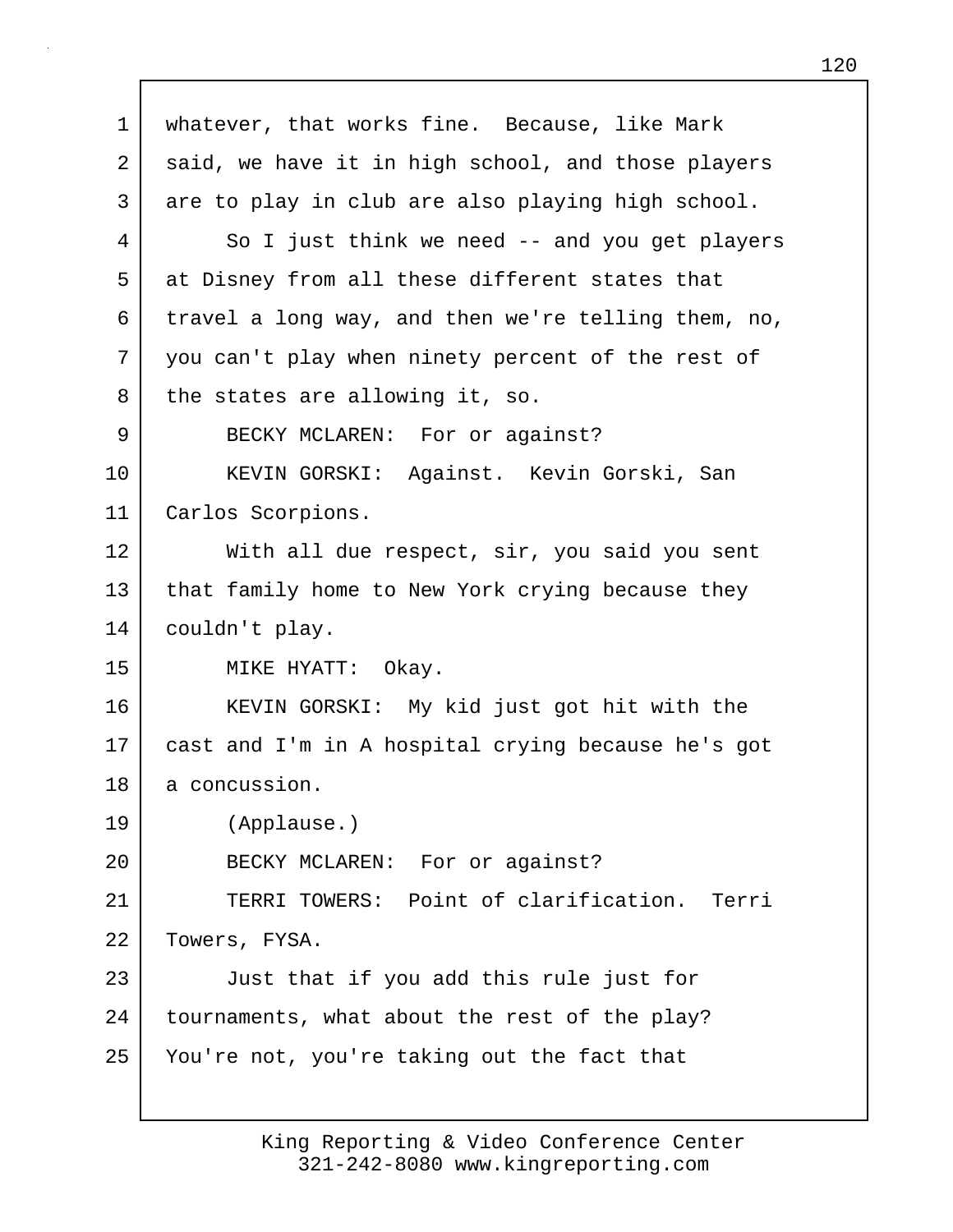1 orthopedic casts are not permitted during the rest 2 of the time. 3 | So if you add this language, because you're 4 taking out the original language, right, now you're 5 taking out the fact that you can't use them in 6 regular play. 7 Plus, if you're going to add a tournament, it  $8$  should be, it should be allowed for anything, 9 because, what, are they going to have, you're going 10 to have six weeks of prep for a tournament or two 11 weeks of prep for a tournament, they're not going 12 to be able to prep for the tournament if we don't 13 allow it in regular play. But we allow it, then 14 | they can all of a sudden just come in, you know, 15 untrained to be in the tournament. 16 It doesn't make sense. So you're either going 17 to do it for everything, or don't do it, or clarify 18 the fact that you can't do it unless it's in a 19 tournament. That's it. 20 Terri with an I. 21 TONY MOLINA: Tony Molina, Greater Osceola 22 United. 23 I just want to say this, when you play to a 24 higher level soccer -- 25 BECKY MCLAREN: Can you get closer to the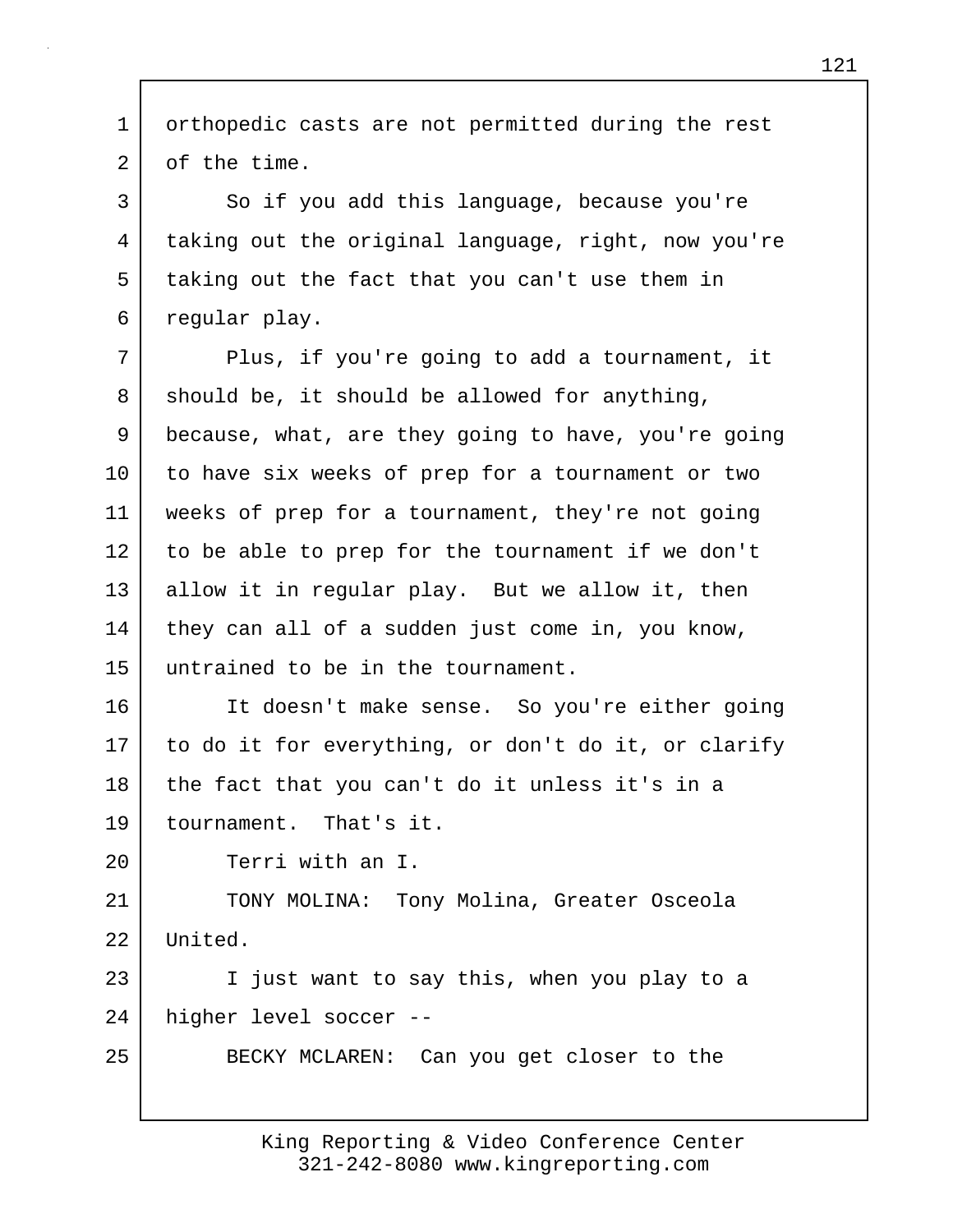1 microphone.

| 2  | TONY MOLINA: You get more injured, your            |
|----|----------------------------------------------------|
| 3  | doctor tells you -- because you want to play. No   |
| 4  | matter what you want to play, as an adult. And you |
| 5  | have a small injury, they tell you either you take |
| 6  | three weeks off or three months off. That's what   |
| 7  | they give us. We talking about injuries on kids    |
| 8  | with a broken arm, a leg, whatever, a month out of |
| 9  | the field, two months out of the field, not going  |
| 10 | to hurt them. If they get injured again, that's    |
| 11 | going to hurt them for life.                       |
| 12 | So we just take (unintelligible) out today,        |
| 13 | but what going to happen after that, losing that   |
| 14 | game, losing that tournament for a teenager is not |
| 15 | a big deal. They will be back on the field.        |
| 16 | Safety first. That's what I think.                 |
| 17 | (Applause.)                                        |
| 18 | MARINO TORRENS: He was against.                    |
| 19 | MIKE WEBER, JR.: I know.                           |
| 20 | MARINO TORRENS: You're for?                        |
| 21 | MIKE WEBER, JR.: For.                              |
| 22 | MARK LUSTER: No, I mean, you know, I               |
| 23 | understand what you're saying. Again, it comes     |
| 24 | back down to the parents first whether or not a    |
| 25 | child plays their match. If a child is hurt at ten |
|    |                                                    |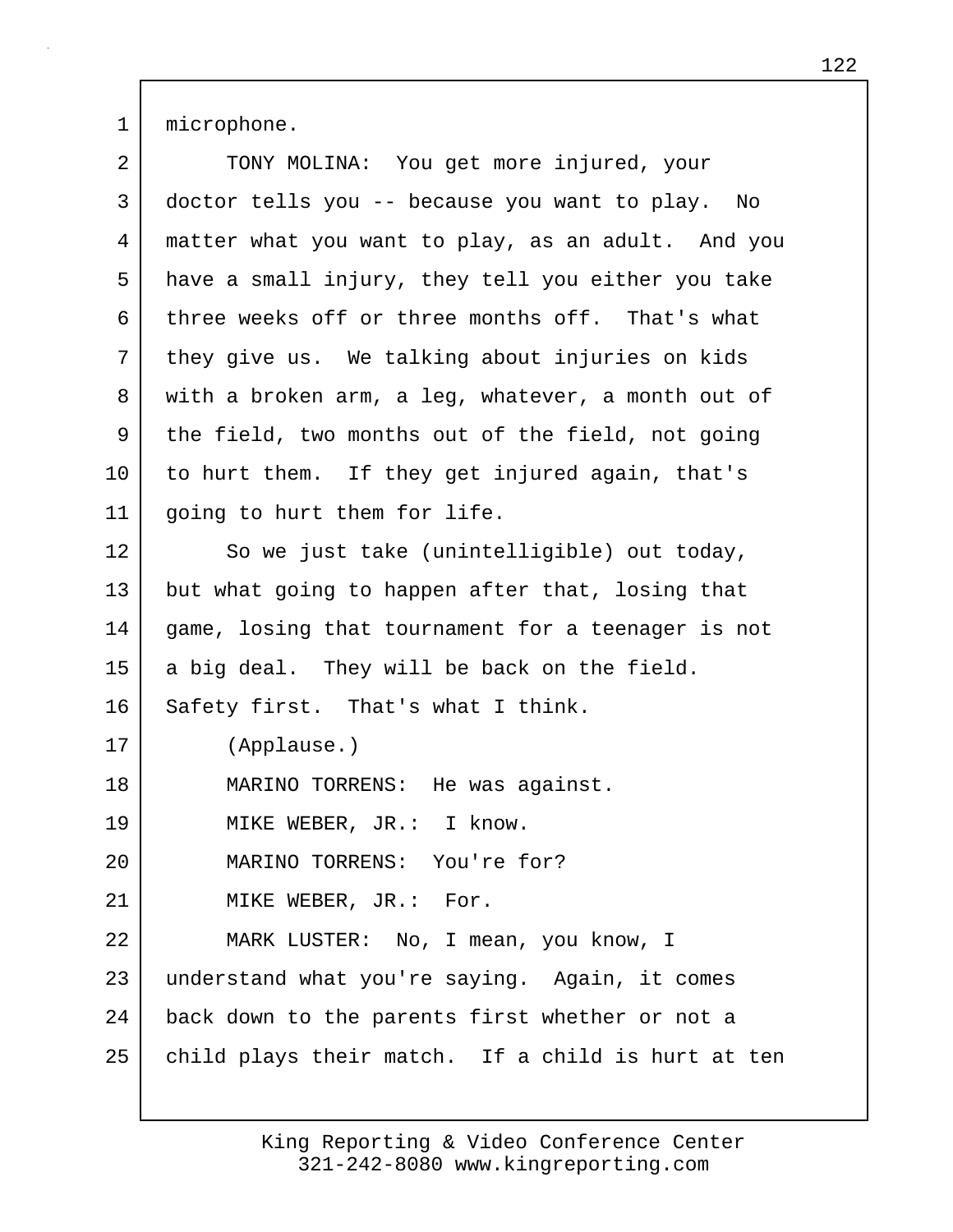| 1       | years old with a broken arm, he shouldn't be on the |
|---------|-----------------------------------------------------|
| 2       | soccer field. I don't disagree with that.           |
| 3       | The comment about the kid getting hit in the        |
| 4       | head, if the cast is properly padded and everything |
| 5       | else, it's no more than being hit by the arm in     |
| 6       | most cases, you know, so. Are we going to           |
| 7       | eliminate cleats, because if you come in with your  |
| 8       | cleats, you break somebody's leg. I don't think     |
| 9       | I mean, these are just parts of the game.<br>SO.    |
| $10 \,$ | And, again, people unfortunately in soccer          |
| 11      | will get hurt. But I don't think that a cast, as    |
| 12      | Mike said, I've been doing tournaments at Disney    |
| 13      | for twenty years. I've done over almost two         |
| 14      | hundred different tournaments as a tournament       |
| 15      | director. I've, and of course in Florida we don't   |
| 16      | have casts, but I've never really had anybody who's |
| 17      | come into the tournament from out of state saying   |
| 18      | it's an issue for them to play other places and     |
| 19      | have other issues. If there was issues in the       |
| 20      | other states, they'd be changing their rules.       |
| 21      | They're not.                                        |
| 22      | MIKE WEBER, JR.: Mike Weber against it,             |
| 23      | District Commissioner.                              |
| 24      | We keep talking about players from other            |
| 25      | states, we're FYSA. We worry about the children in  |
|         |                                                     |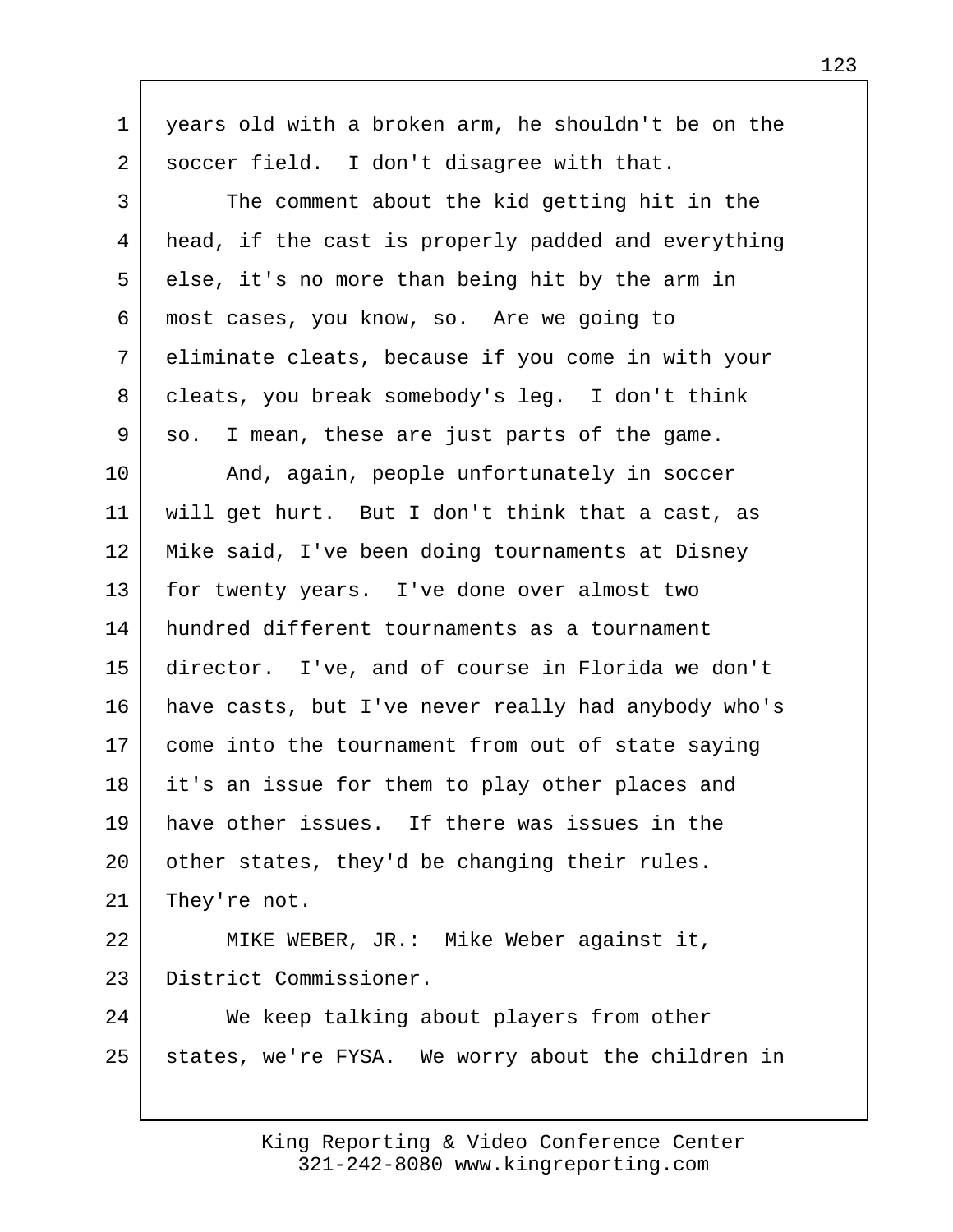1 our state. We keep talking about high school 2 | players and older players. We're really worried 3 about nine and ten-year-olds, eleven-year-olds who 4 we have an injury, a doctor puts a cast on for a 5 period of time. There's no reason they need to be 6 out further risking further injury. 7 UNIDENTIFIED FEMALE SPEAKER: Call the 8 question, please. 9 BECKY MCLAREN: Been moved to call the 10 question. 11 Do we have a second? 12 TESSIE GOICOECHEA: Second. 13 BECKY MCLAREN: Seconded by Tessie. 14 All those in favor of calling the question, 15 signify by saying aye. 16 MULTIPLE SPEAKERS: Aye. 17 BECKY MCLAREN: Opposed. 18 (No response.) 19 BECKY MCLAREN: Abstentions. 20 (No response.) 21 BECKY MCLAREN: The question has been called. 22 We are voting on the amended motion as 23 presented on the screen. 24 MARINO TORRENS: Somebody read it, we can't  $25$  see it.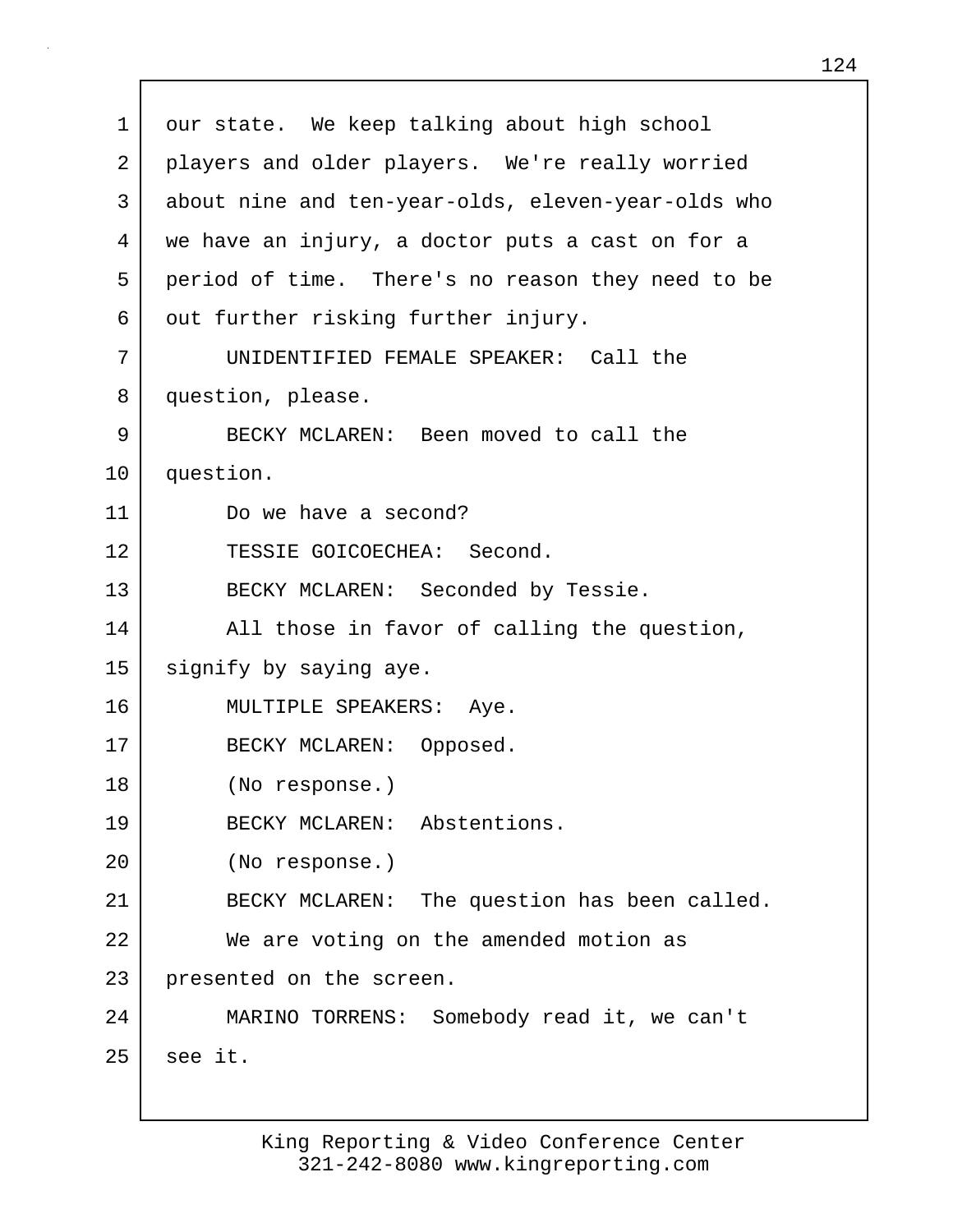| $\mathbf 1$ | BECKY MCLAREN: John, would you mind reading         |
|-------------|-----------------------------------------------------|
| 2           | the motion, or somebody from --                     |
| 3           | TERRI TOWERS: I'll read it.                         |
| 4           | JOHN STACEY: It says orthopedic casts can be        |
| 5           | worn at any sanctioned FYSA tournament with written |
| 6           | approval from a doctor, and written permission from |
| 7           | a tournament official. Final judgment as to its     |
| 8           | safety is at the discretion of the referee.         |
| 9           | BECKY MCLAREN: And then Point C.                    |
| 10          | JOHN STACEY: Point C, soft braces can be worn       |
| 11          | with written approval from a doctor and judgment as |
| 12          | to safety is at the discretion of the referee.      |
| 13          | BECKY MCLAREN: Okay, guys, we're going to           |
| 14          | use -- thank you. We're going to use our clickers   |
| 15          | again, okay.                                        |
| 16          | We are voting on the amendment to the motion        |
| 17          | that's presented on the screen. 1 is yea, 2 is      |
| 18          | nay, 3 is abstain.                                  |
| 19          | TERRI TOWERS: Just the amendment?                   |
| 20          | BECKY MCLAREN: As a reminder, this is to the        |
| 21          | amendment to the motion.                            |
| 22          | All right. Everybody press your clickers.           |
| 23          | Anybody not getting a green light, if so,           |
| 24          | raise your hand.                                    |
| 25          | Five, four, three, two, one, done.                  |
|             |                                                     |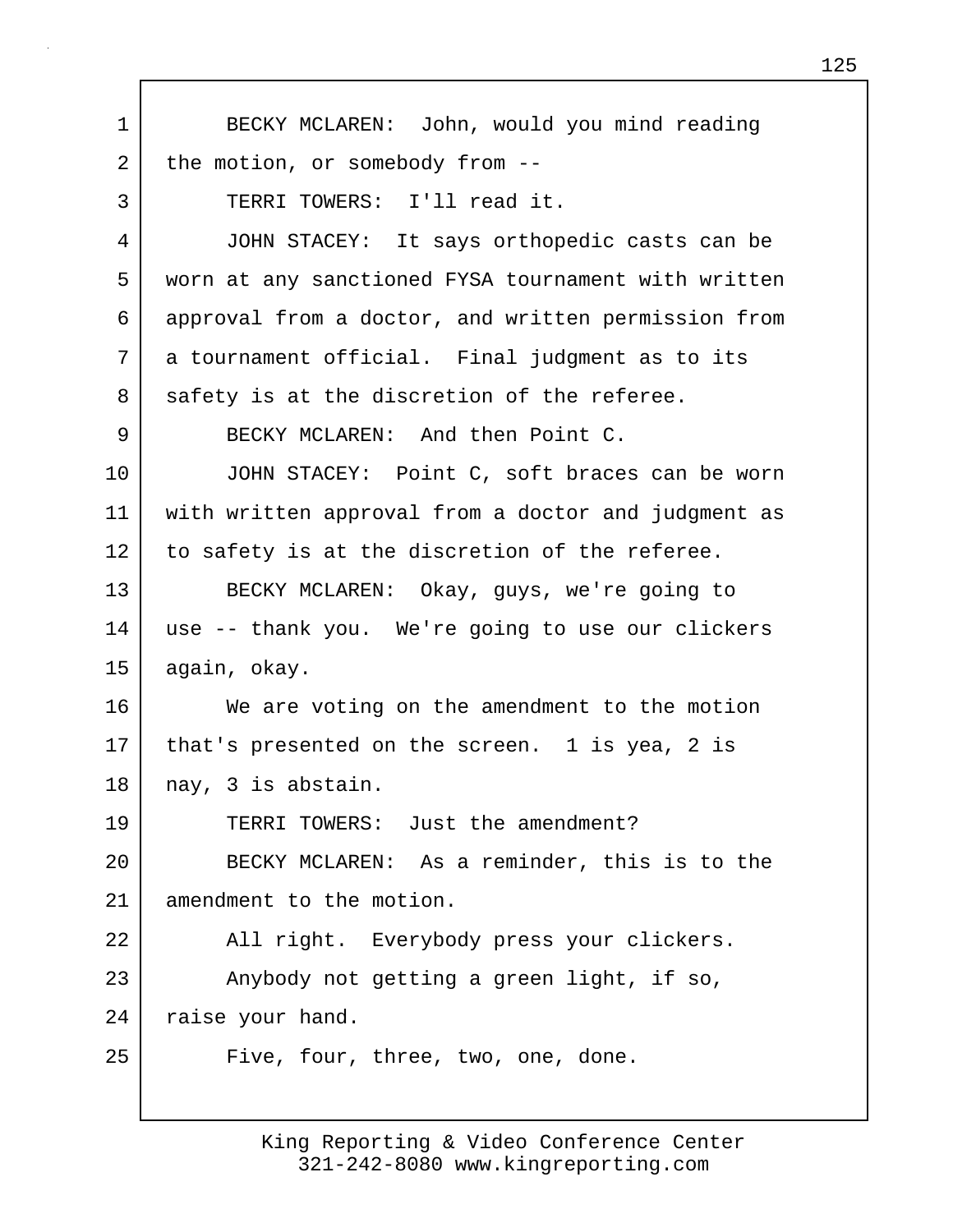1 The amendment to the motion passes. 2 So now we go to the motion as its been 3 amended. Okay. Again, we're going to, is there 4 any, we're going to go to the clickers again. 1 is 5 yea, 2 is nay, 3 is abstain. 6 Does anybody need to see the amended motion 7 again? 8 MULTIPLE SPEAKERS: No. 9 BECKY MCLAREN: Okay. We can show it. 10 | All right, guys. Vote now, please. 11 Five, four, three, two, one, done. 12 Give me one second, guys. We want to take 13 another look. 14 Motion carries. 15 We're going to, the next one is 502. 16 Mr. Luster, I'll ask you to come back to the 17 microphone. 18 MARK LUSTER: Okay. This is on game 19 discipline. I would like to propose the amendment 20 | to be reviewed as posted. 21 BECKY MCLAREN: It's been moved. It's been 22 moved to accept the proposal for Rule 502 as 23 presented on the screen. 24 Do we have a second? 25 | MIKE HYATT: Second, Mike Hyatt.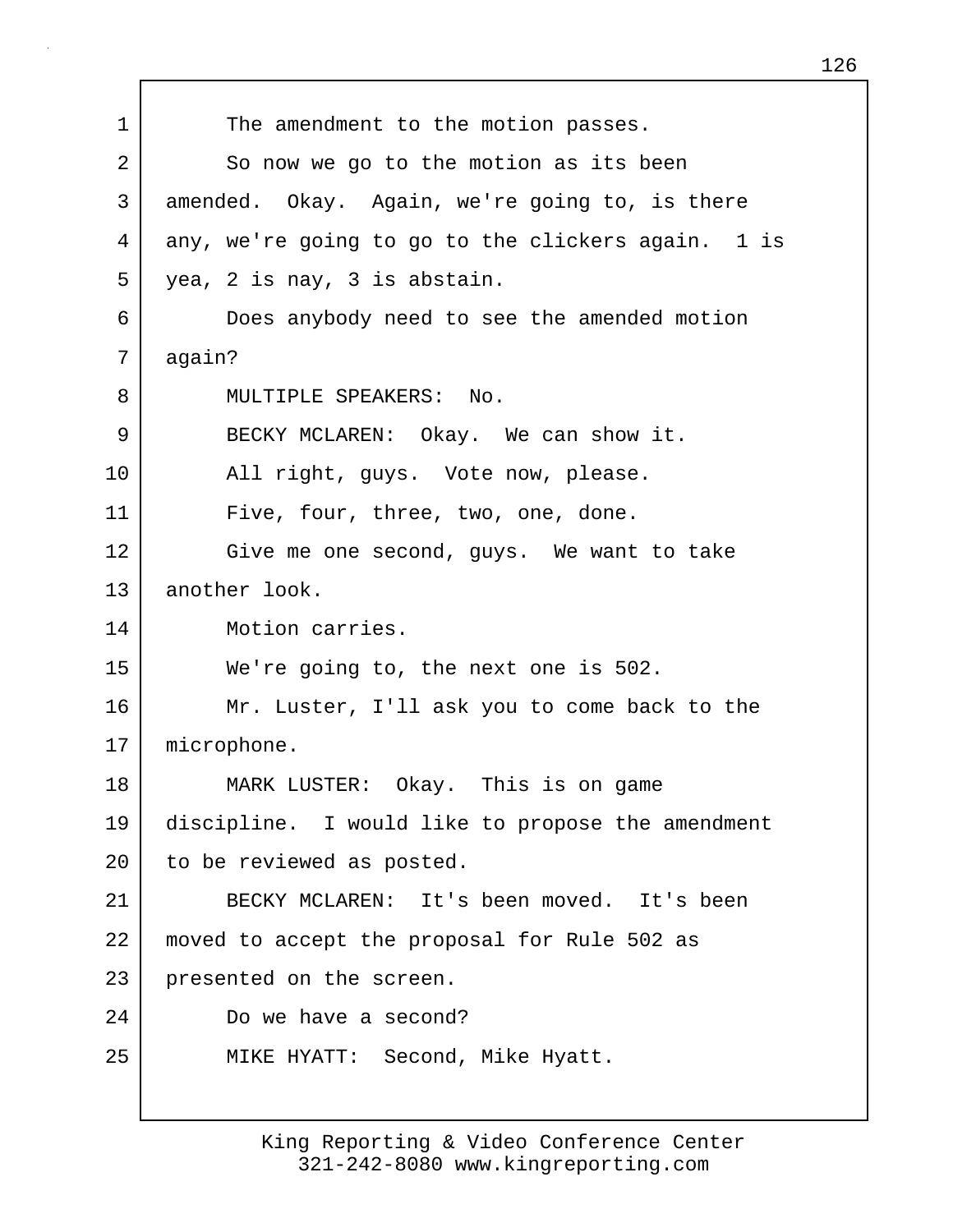| $\mathbf 1$ | BECKY MCLAREN: Mike Hyatt seconds.                  |
|-------------|-----------------------------------------------------|
| 2           | Would you like to speak to your motion?             |
| 3           | MARK LUSTER: Yeah, the motion really deals          |
| 4           | with events with international play around the      |
| 5           | state. The FIFA rule for game discipline is a       |
| 6           | mandatory one-game, and then it's decided if it's   |
| 7           | beyond that. Florida tournaments require us to      |
| 8           | follow the Florida Youth Soccer discipline chain    |
| 9           | which in some cases can be severe. And I think for  |
| 10          | when you have events that are approved for          |
| 11          | international play or unrestricted events, they     |
| 12          | should fall under the FIFA rule of the one-game or  |
| 13          | more as decided by the tournament committee or the  |
| 14          | discipline committee of the event.                  |
| 15          | BECKY MCLAREN: For or against, Mr. Stacey?          |
| 16          | JOHN STACEY: I'm against. I wanted to               |
| 17          | clarify, though.                                    |
| 18          | Unrestricted tournament is more than                |
| 19          | international. Unrestricted says any U.S. Soccer    |
| 20          | affiliate may attend, so U.S. Club                  |
| 21          | (unintelligible). Restricted tournament is only     |
| 22          | U.S. Youth Soccer affiliates can attend.            |
| 23          | Unrestricted, you also do have a tournament for     |
| 24          | unrestricted and includes international play if you |
| 25          | apply for (unintelligible), I'm sure you guys do    |
|             |                                                     |

 $\Gamma$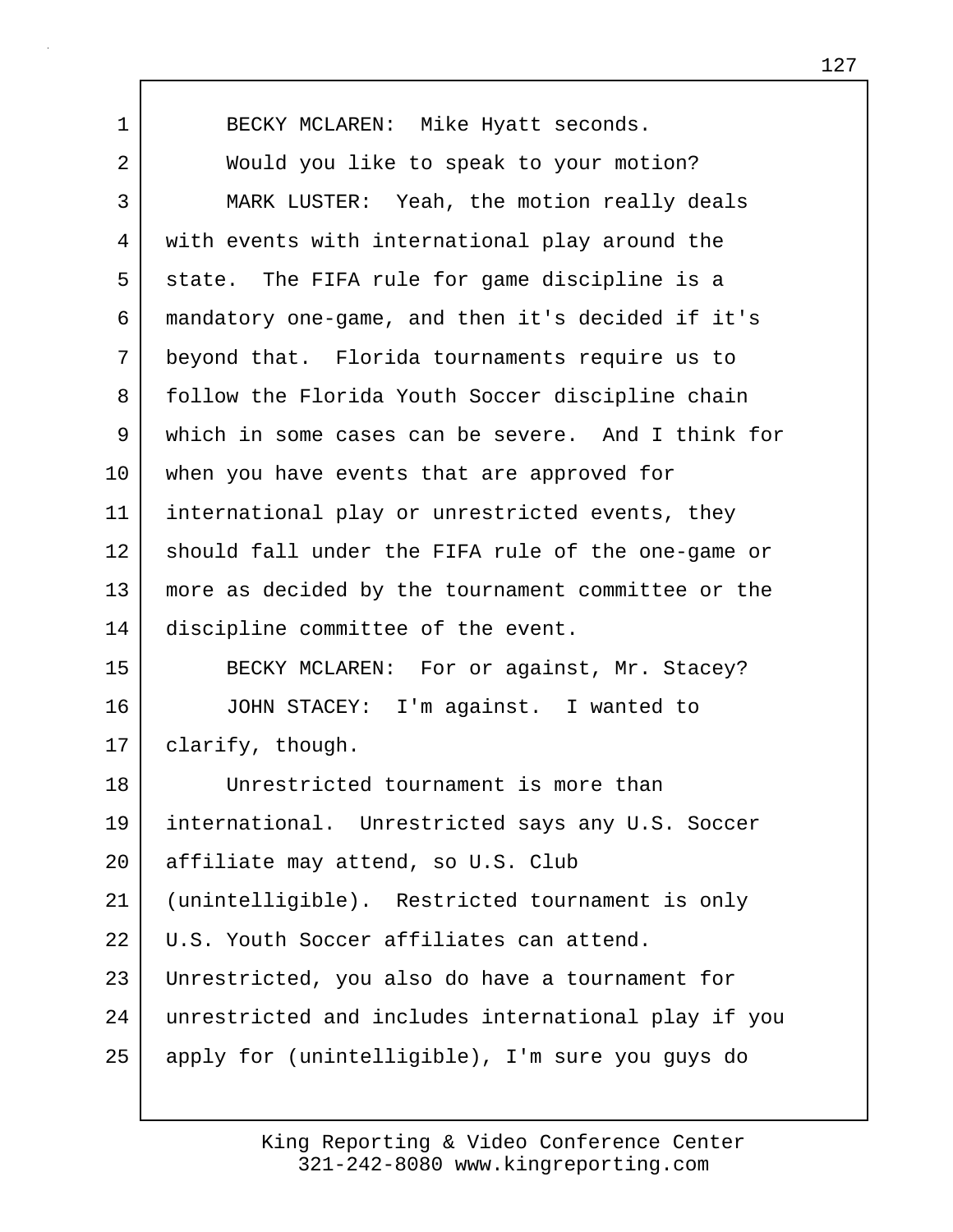1 that.

2 So to simply say that all unrestricted 3 tournaments might violate the rules, I think that 4 we have developed disciplinary guidelines to 5 address player behavior. If international players 6 come in here and commit a violent conduct, and then 7 you only have four or five game event, he does it 8 in game one, he ought to be sitting the rest of the 9 event. He shouldn't be able to come back because 10 he committed violent conduct.

11 So I'm opposed on the basis that I think that 12 our rule, while you use the term severe, that may 13 be, but we can, you're only controlling to the end 14 of your event. When he leaves, he goes back to his 15 home federation and maybe they find out about the 16 red card or not. If we get a kid from Mississippi 17 comes here they get a red card and we send it to, 18 we send it to their administrative office, they get 19 to decide what the final disposition is. But at 20 | least for your event, I would expect violent 21 conduct would be sitting. They're done.

22 MARK LUSTER: I guess this is one of the 23 things I want to address and I didn't address this 24 as far as this goes. In our rules we have three 25 | levels of violent conduct, or actually four levels.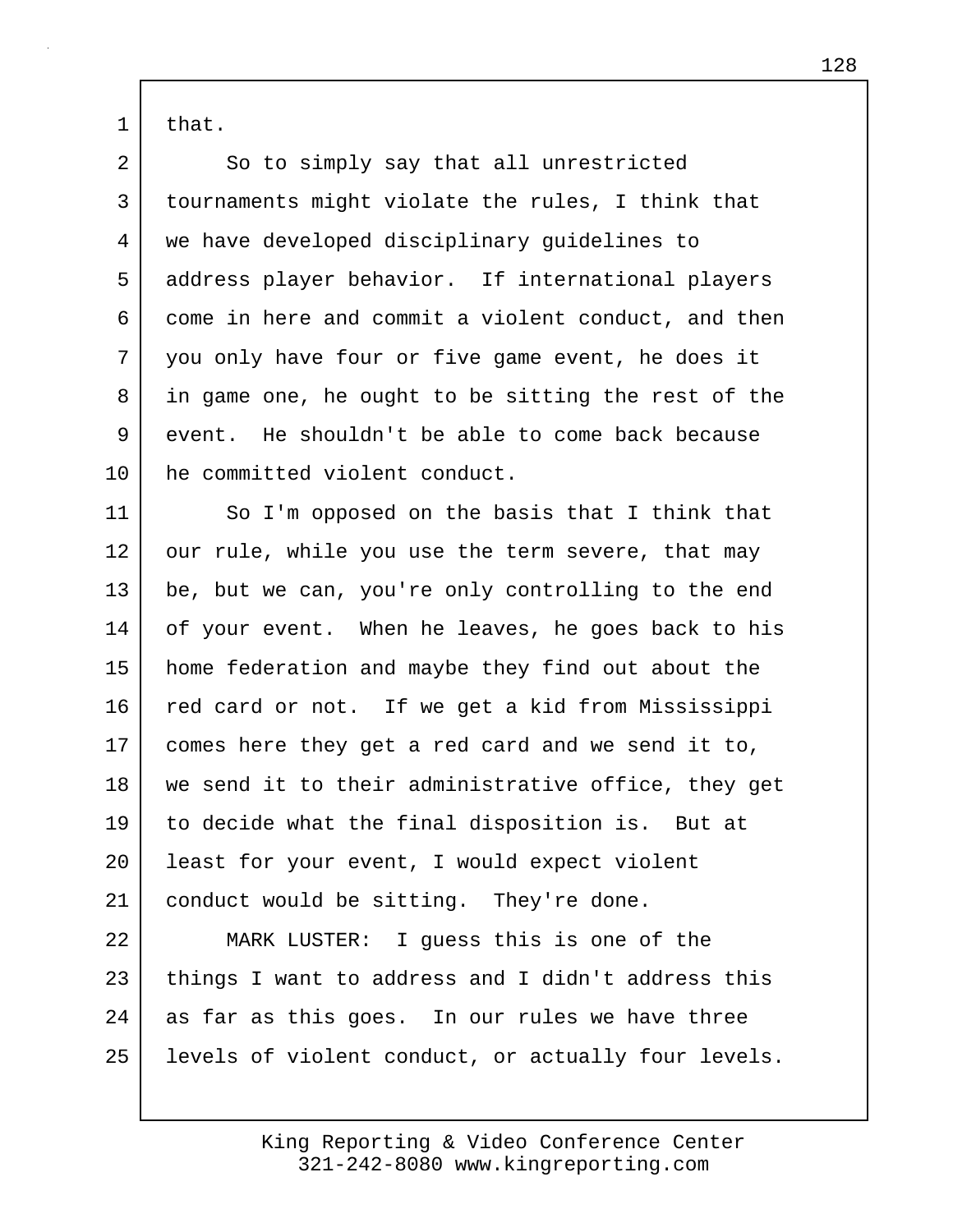1 We have one-game, a two-game, a four-game, and a 2 six-game, okay.

3 So in our situation, there is a one-game 4 suspension in violent conduct. If the violent 5 conduct guy punches a guy in the face and knocks 6 him down, it's going to get, he's going to be 7 suspended for the whole tournament. That's not a 8 decision.

9 It comes down to the situation of some of 10 these gray areas of violent conduct. And to be 11 honest with you, I don't think our rules explain 12 violent conduct very well, and actually that's 13 probably next year's one for me to write would be 14 the violent conduct rule. Because there's a gray 15 | between the one, the two, and the four. There's 16 all kind of space in there that you can interpret 17 it. And then we interpret it at the event. We 18 send it to the state. The state comes back in, it 19 should be four games. When we looked at it, it's 20 two, but that's just the way it goes back, so we'll 21 change it.

22 I guess what I'm getting at, too, is the fact 23 that unrestricted tournaments, in all honesty, I 24 meant tournaments that have international play  $25$  only, but when you go down to anyplace else, U.S.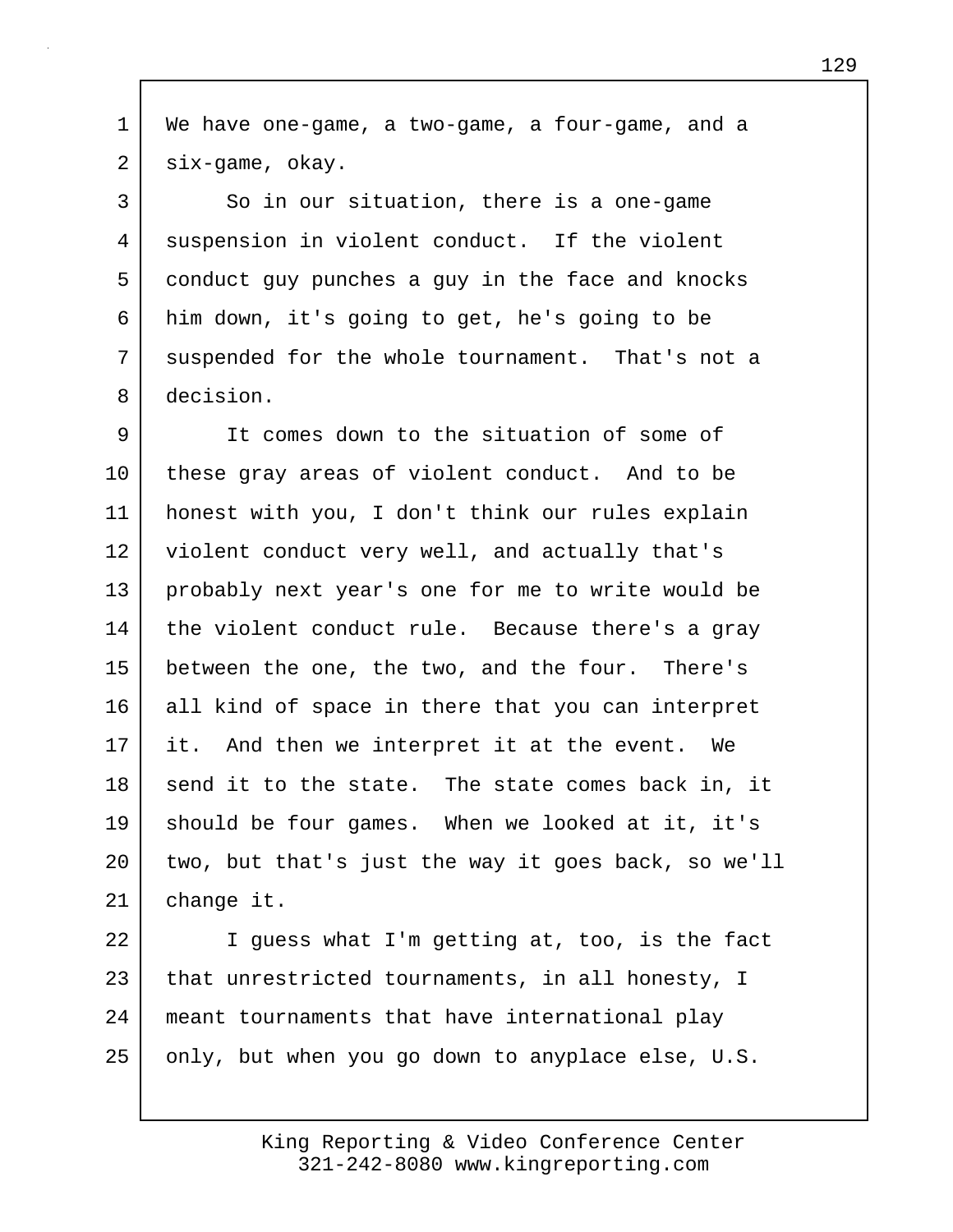1 Club tournaments, if we were to change our 2 affiliation to just U.S. Club tournaments and make 3 them unrestricted, we can go with one-game 4 suspension so. We don't want to do that, we've 5 | been FYSA for twenty years.

6 So I'm just saying these are restrictions on 7 us and with particularly the international teams. 8 Because everybody knows internationally that red 9 card is one game or more depending on what the 10 discipline committee decides it to be. And that's 11 what they come into.

12 Again, we have teams from, we had over twenty 13 teams from Brazil in our tournament in July. Most 14 of them don't read English, our rules are in 15 English. We try to provide them in Portuguese, but 16 you can't, they don't necessarily all get them.

17 So what I'm getting at is the fact that I 18 think the tournament should have, we have the 19 jurisdiction over the event, that we should have 20 the ability to rule on things. We're not going to 21 put a kid back on the field who did something in a 22 | four-game type violent conduct suspension. For one  $23$  thing, the other team is not going to, they're 24 | going to raise cane with us. So that's not going  $25$  to happen.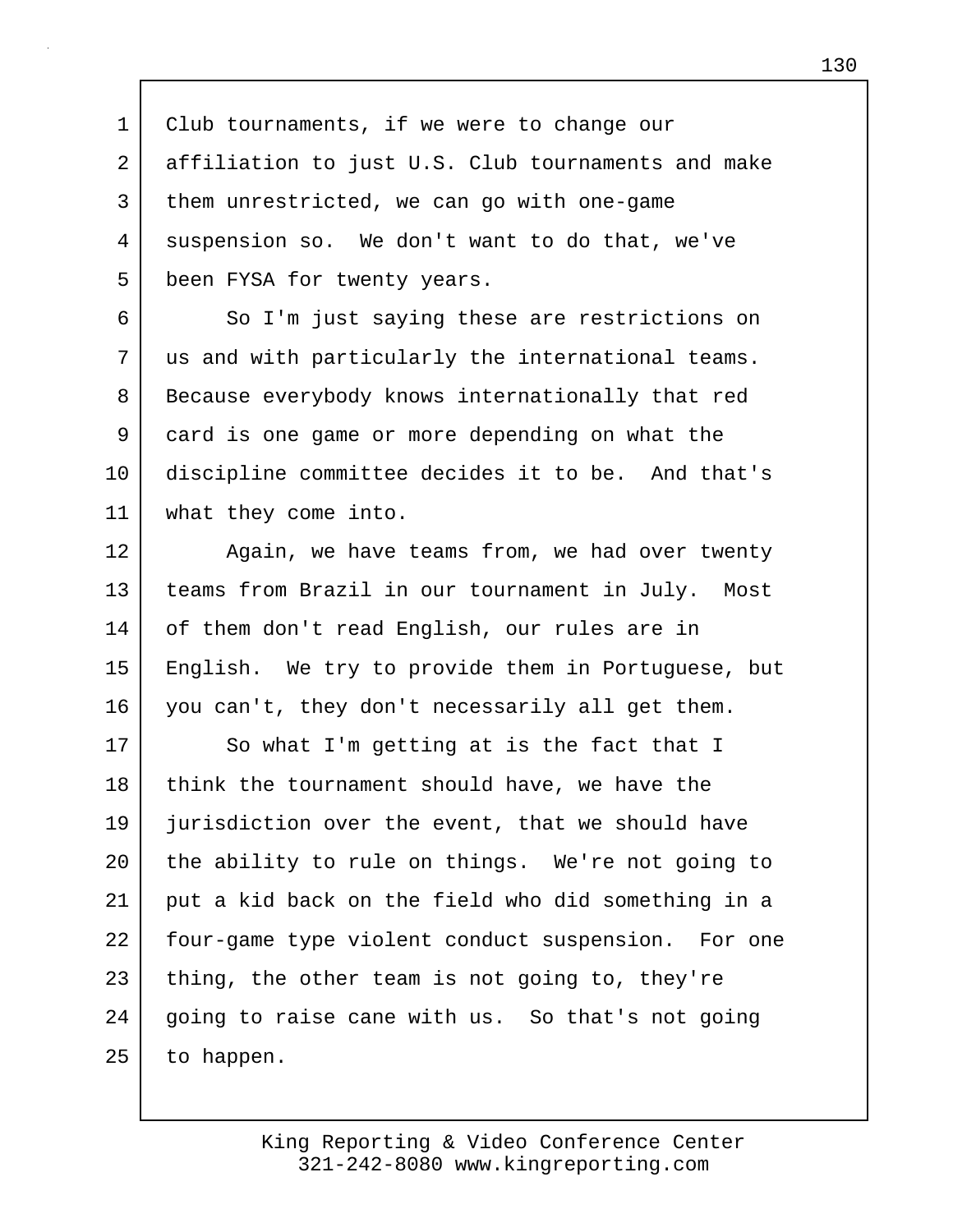| $\mathbf 1$ | So we're going to, I just want to have a            |
|-------------|-----------------------------------------------------|
| 2           | little more leeway when it comes to particularly    |
| 3           | international teams on how we do our discipline.    |
| 4           | That's all.                                         |
| 5           | MARINO TORRENS: Okay. I'm against the way           |
| 6           | it's written. So would you consider tabling it and  |
| 7           | bringing it up next year when it comes, like you    |
| 8           | mentioned, rewriting or doing whatever a red card   |
| 9           | suspension should be?                               |
| 10          | Because the way it's written now I'm against        |
| 11          | it.                                                 |
| 12          | MARK LUSTER: I mean, what if we were to add         |
| 13          | the term international events with international    |
| 14          | teams?                                              |
| 15          | MARINO TORRENS: Okay. But would that be only        |
| 16          | international teams in that group?                  |
| 17          | MARK LUSTER: No, it would have to be for the        |
| 18          | whole tournament. I mean, I'm not going to give a   |
| 19          | priority to international teams over a Florida team |
| 20          | when it comes to how to $-$ - we look at everybody  |
| 21          | equally. But I would just say that from the         |
| 22          | tournament rules to say we follow the FIFA rule     |
| 23          | when it comes to any type of event with             |
| 24          | international teams that are allowed to participate |
| 25          | in it.                                              |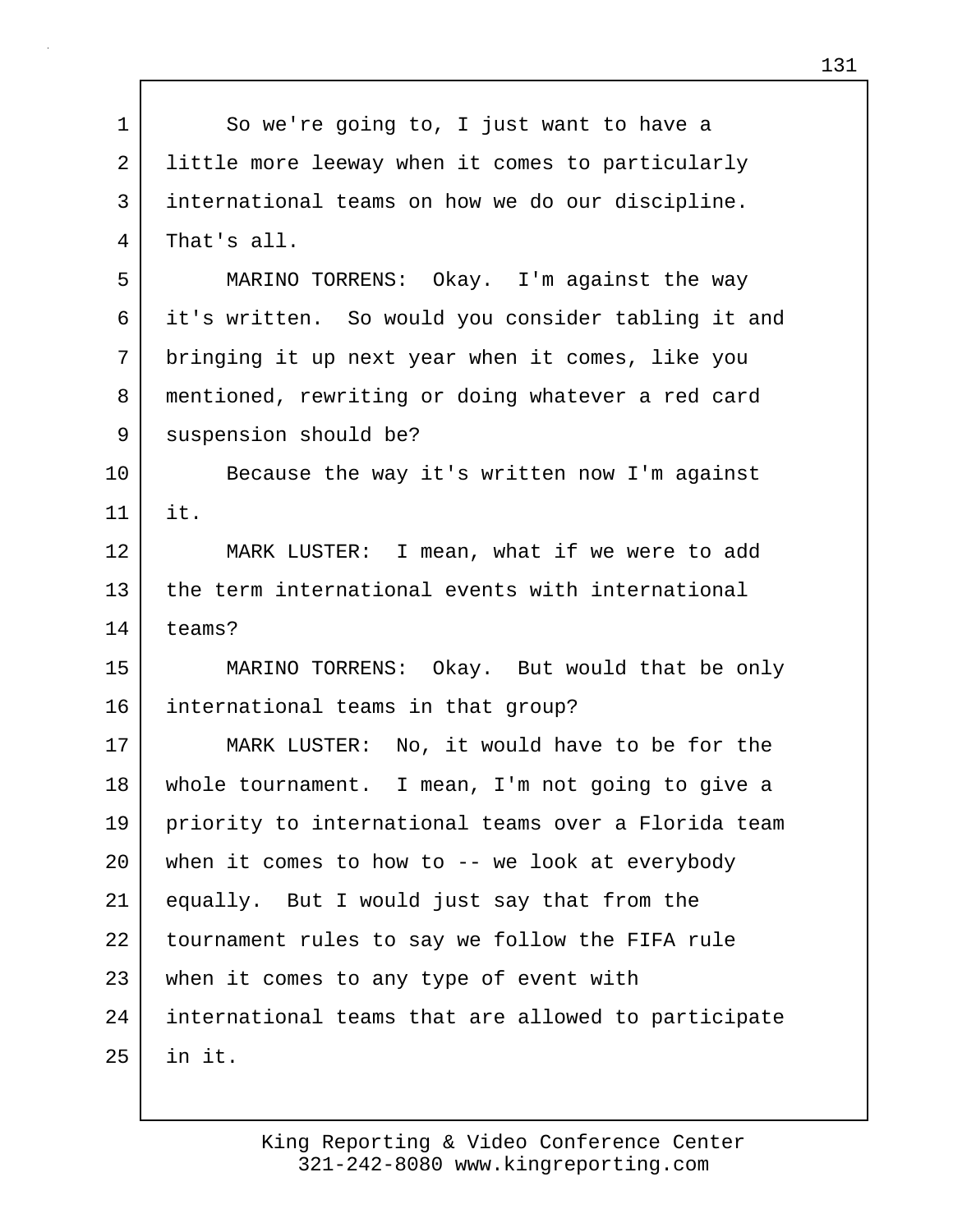1 MARINO TORRENS: I'm still, I mean, I'm still 2 against it, so. 3 MARK LUSTER: Okay. All right. 4 BECKY MCLAREN: Any other discussion? 5 (No response.) 6 BECKY MCLAREN: Seeing no discussion, take 7 your clickers, Rule 502. 8 All right. 1 is yea, 2 is nay, and 3 is 9 abstain. 10 Jared, you gotta change this. 1 is yea, 2 is 11 nay, 3 is abstain. 12 Vote now. 13 Five, four, three, two, one, done. 14 MARK LUSTER: I have a question on why we have 15 abstain, shouldn't it just be yea or nay? 16 BECKY MCLAREN: Because according to the rules 17 we have to have abstain, somebody can choose to 18 abstain. 19 Motion fails. 20 Rule 502.5.2, Mr. Kurzner. 21 JEFF KURZNER: Jeff Kurzner, Vice President of 22 Competition at South Florida United. 23 | Last year, for those of you that were here, we 24 had a lot of discussions about a similar type of a 25 | rule, and the majority of the people had a lot of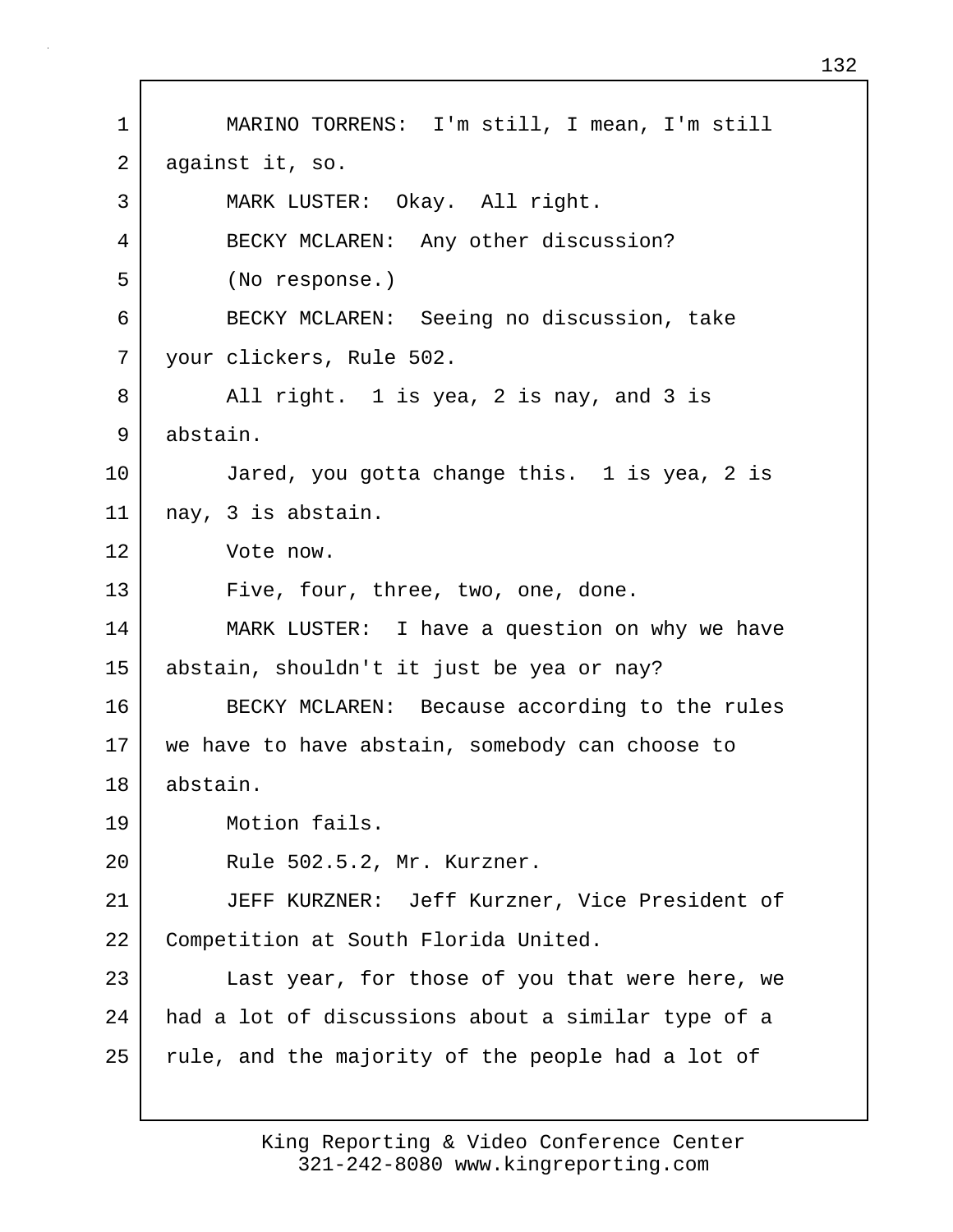1 support for it, but the majority of the people that 2 were in opposition was because it penalized the 3 player instead of the parent.

4 So we went back to work on it and this is what 5 we came up with as an alternative. Unfortunately, 6 the problem with parent behavior in venues, and 7 we're looking to try and assist the clubs with 8 tools that they can use to be able to police their 9 parents a little bit better on the sidelines, fines 10 don't work. I know you guys don't want to be 11 paying the three-thousand-dollar fines that FYSA 12 had started implementing for bad behavior. So we 13 are hoping that this rule is a way for you to get 14 parents to help parents who have better behaviors.

15 For those of you that participated in South 16 Florida United, I was told it was well received and 17 it will be implemented in our league. And we are 18 | just hoping that maybe it would be something that 19 you guys would want to be able to do as well. This 20 isn't a fix for parent problems, but it's just a 21 | tool that you can use.

22 You also have to think that this rule deals 23 with suspension. A majority of times when a parent 24 get thrown out of a game, it's not bad enough for 25 the referee to actually go write a report, send it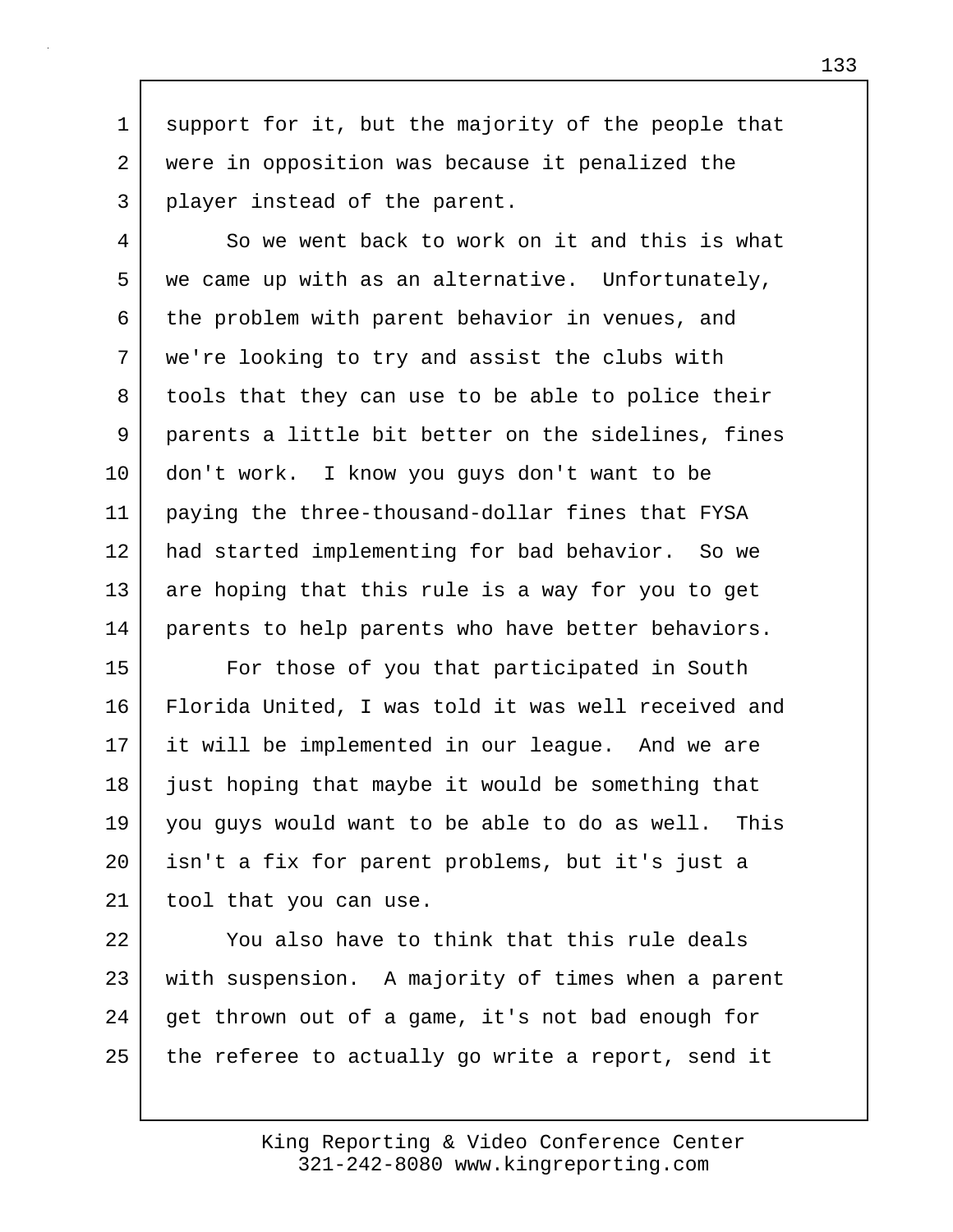| 1       | in where a suspension occurs to a parent. So this  |
|---------|----------------------------------------------------|
| 2       | is really more of an exception that happens in     |
| 3       | games as opposed to just parent ejections.         |
| 4       | We do need fields. We need players. To some        |
| 5       | extent we need referees and coaches. But we really |
| 6       | don't need the parents to have a game. And most of |
| 7       | the time when parents aren't in attendance, the    |
| 8       | kids have a much better time and play better. It's |
| 9       | a lot easier on the ride home for the kid to tell  |
| $10 \,$ | the parent what happened during the game than to   |
| 11      | explain why they did something wrong. And that's   |
| 12      | something we're going to be able to do with this   |
| 13      | rule.                                              |
| 14      | Thank you.                                         |
| 15      | MIKE SCIROCCO: Clarification on that.              |
| 16      | Mike Scirocco, Greater Central Florida Youth       |
| 17      | Soccer League.                                     |
| 18      | Who would be administering this penalty, the       |
| 19      | league, the club, or FYSA?                         |
| 20      | JEFF KURZNER: It's going to be the same type       |
| 21      | of way that things are dealt with now, the         |
| 22      | suspension that is going to occur in their next    |
| 23      | match. If it happens to be in league play, it      |
| 24      | would be in their next league match. If it happens |
| 25      | to be in a league match and then they're going on  |

Г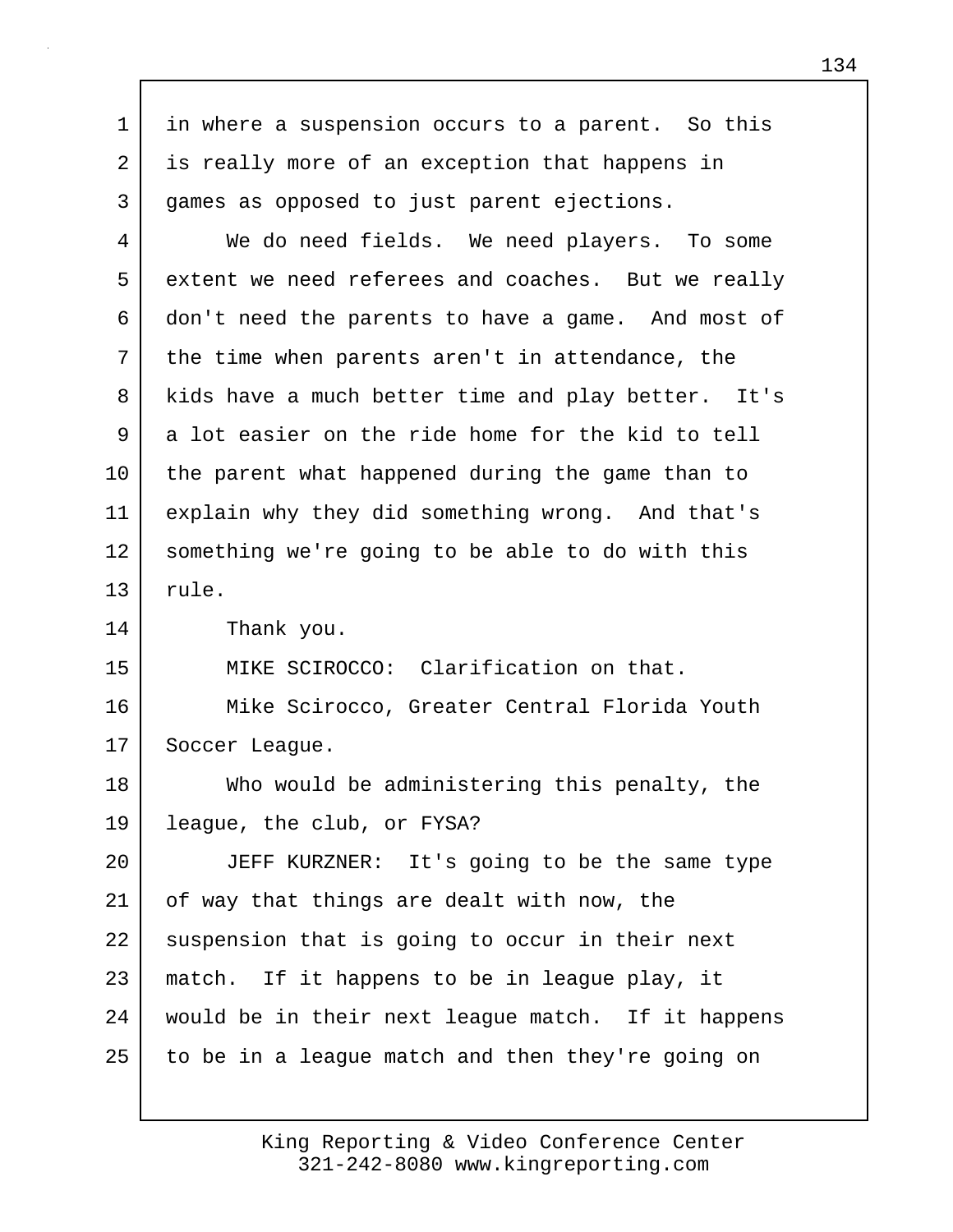| $\mathbf 1$ | to the tournament, they should be serving in the   |
|-------------|----------------------------------------------------|
| 2           | tournament by virtue of the other FYSA rules. But  |
| 3           | we all know that a lot of times tournaments and    |
| 4           | parents don't honor that.                          |
| 5           | MIKE SCIROCCO: Right.                              |
| 6           | JEFF KURZNER: It's going to be up to the body      |
| 7           | where they got their suspension to notify and make |
| 8           | it available so they can be (unintelligible).      |
| 9           | MIKE SCIROCCO: So this is on the league, if        |
| 10          | it's in a league play, it's on the league to       |
| 11          | suspend the whole team or parent?                  |
| 12          | JEFF KURZNER: Correct.                             |
| 13          | MIKE SCIROCCO: That sounds fine.                   |
| 14          | BECKY MCLAREN: For or against, sir, or a           |
| 15          | point of clarification?                            |
| 16          | MARK CARR: Mark Carr, Gulf Coast Texans.           |
| 17          | Against.                                           |
| 18          | To me it seems like we're trying to legislate      |
| 19          | something that's going to encumber all of us, that |
| 20          | should be handled by the club or the sanctioning   |
| 21          | body for the tournament. Why do we need to step    |
| 22          | outside of that and create a rule that's going to  |
| 23          | impose such a harsh penalty. If you can't enforce  |
| 24          | it with the members of your club or the members of |
| 25          | the tournament staff, how are you ever going to    |
|             |                                                    |

Г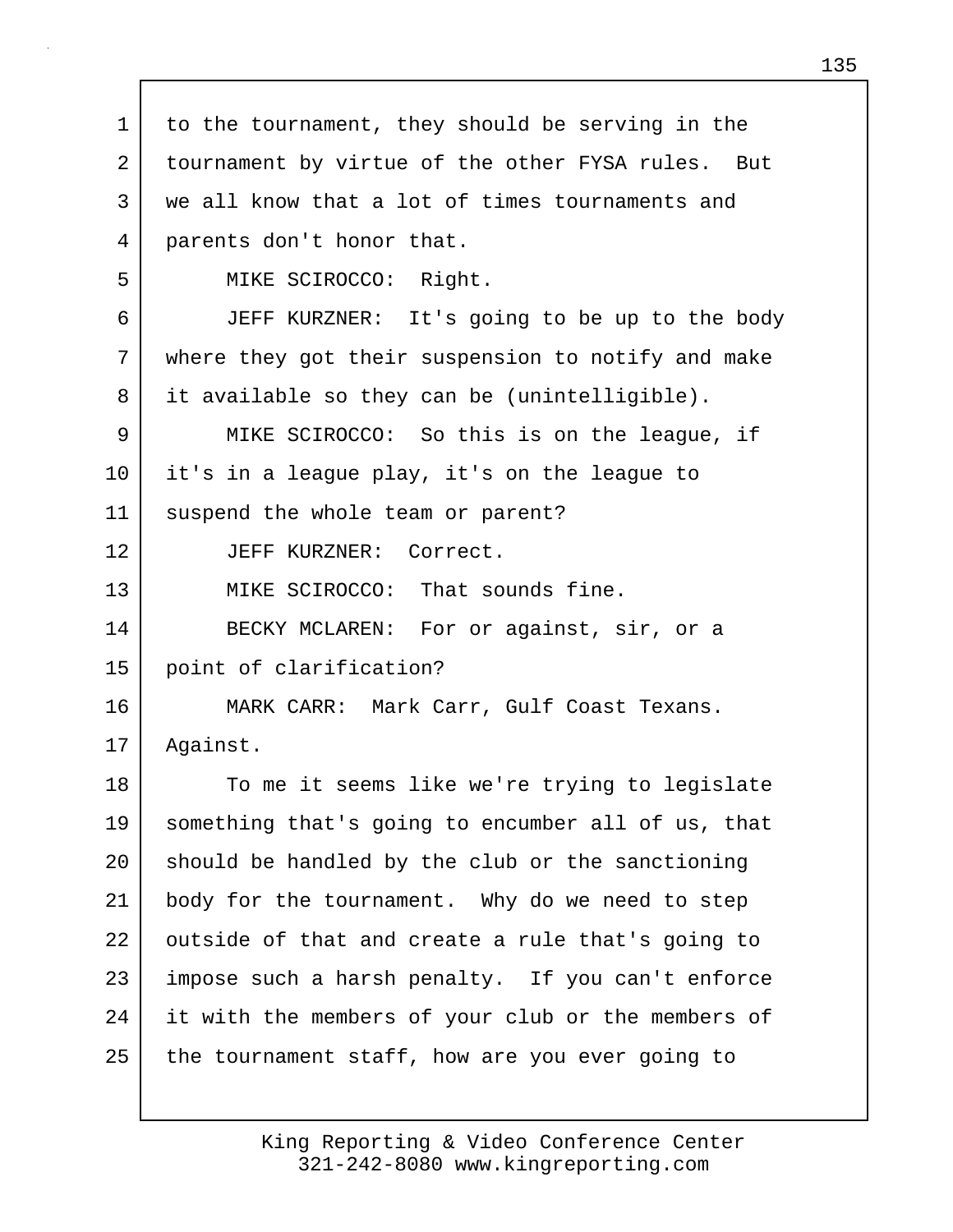| $\mathbf 1$ | expect to impose this outside of this, with this    |
|-------------|-----------------------------------------------------|
| 2           | rule in place?                                      |
| 3           | If I'm a club president or a club official and      |
| 4           | I'm running an event, it's incumbent upon me to     |
| 5           | make sure these activities don't go on. I don't     |
| 6           | need the state to come in here and legislate for    |
| 7           | me, because you're going to, what, you're saying    |
| 8           | I'm not responsible enough to handle my own         |
| 9           | business. If we can't to do that, we don't need to  |
| 10          | create additional rules. And that's just my         |
| 11          | feeling on it.                                      |
| 12          | (Applause.)                                         |
| 13          | BECKY MCLAREN: For or against, sir?                 |
| 14          | JOE GOLDIAN: Point of clarification.                |
| 15          | The way it reads right now a league can             |
| 16          | generate their own rule which says does the State   |
| 17          | needed to do that. So that's just my --             |
| 18          | JEFF KURZNER: Absolutely correct. And we            |
| 19          | have, our league has already done this. All that    |
| 20          | we're trying to do is to give the clubs a rule that |
| 21          | they can fall back on to say to their parents, if   |
| 22          | you get suspended in the game, all of you are not   |
| 23          | going to be able to watch the next game. You can    |
| 24          | point to the rule in the FYSA book when you're      |
| 25          | registering and say, hey, here's what's going to    |

 $\mathsf{I}$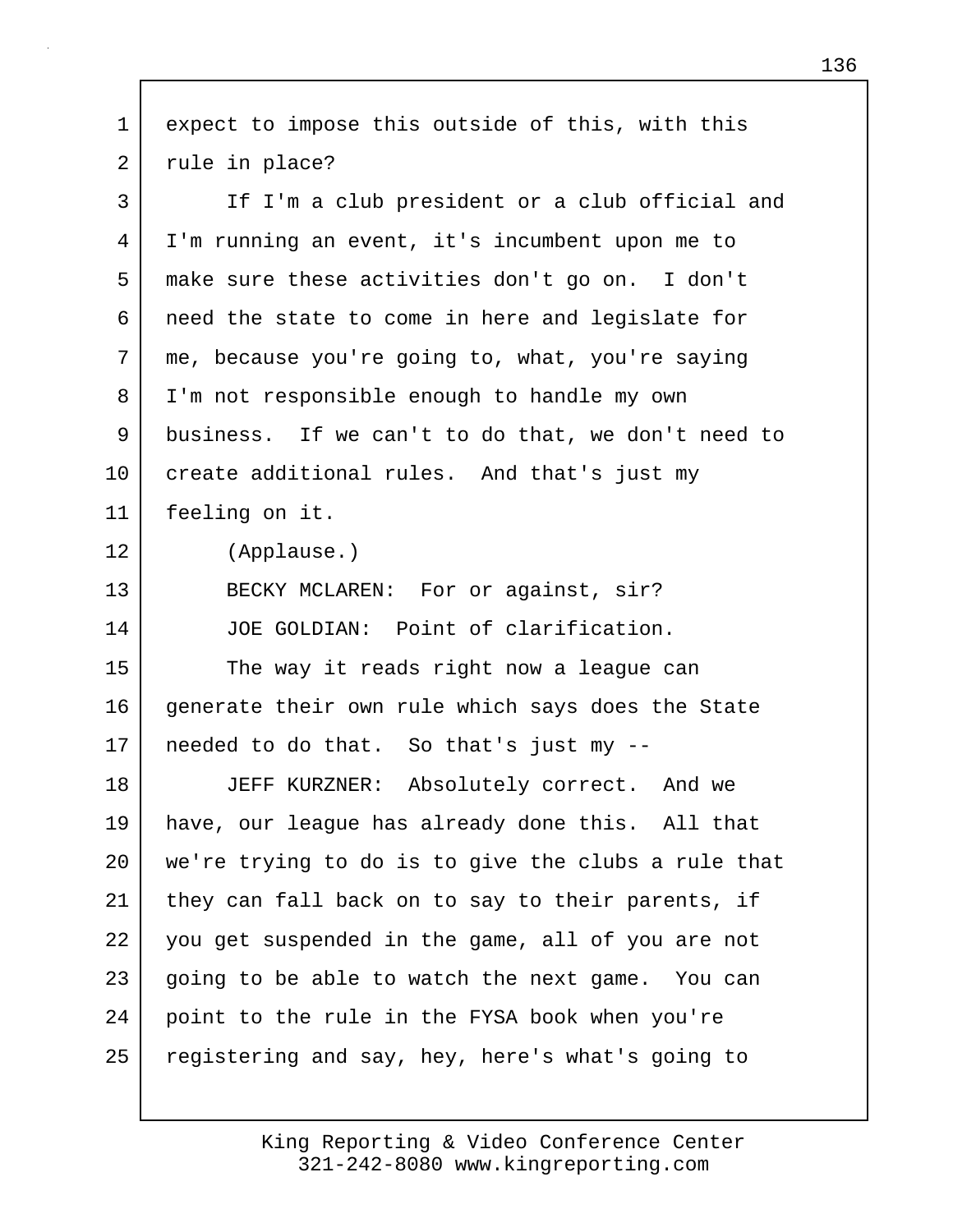1 happen.

| 2  | The problem is clubs haven't been doing this        |
|----|-----------------------------------------------------|
| 3  | job. Clubs just haven't been doing this job.        |
| 4  | Parent behavior is out of control. From a review    |
| 5  | and discipline standpoint, we see these cases that  |
| 6  | come in that continue to escalate. If this wasn't   |
| 7  | a problem, we wouldn't be creating rules such as    |
| 8  | this.                                               |
| 9  | It's not a rule that's going to fix it. It's        |
| 10 | a tool that you can use to show parents, hey, a     |
| 11 | suspension happens you might not be able to watch   |
| 12 | what goes on in the next game, and it's not really  |
| 13 | intended to create a rule that will hurt you but to |
| 14 | help you.                                           |
| 15 | (Applause.)                                         |
| 16 | BECKY MCLAREN: For or against?                      |
| 17 | MIKE HYATT: Well, at this point I really            |
| 18 | don't know. It's more of a point of clarification.  |
| 19 | BECKY MCLAREN: Yes, sir.                            |
| 20 | MIKE HYATT: I agree with -- oh, this is             |
| 21 | ridiculous. Mike Hyatt, Greater Central Florida     |
| 22 | Youth Soccer. I am President.                       |
| 23 | I agree with everything that is said up there.      |
|    |                                                     |
| 24 | And I agree with everything he said, because I also |
| 25 | agree that clubs, either through resources or       |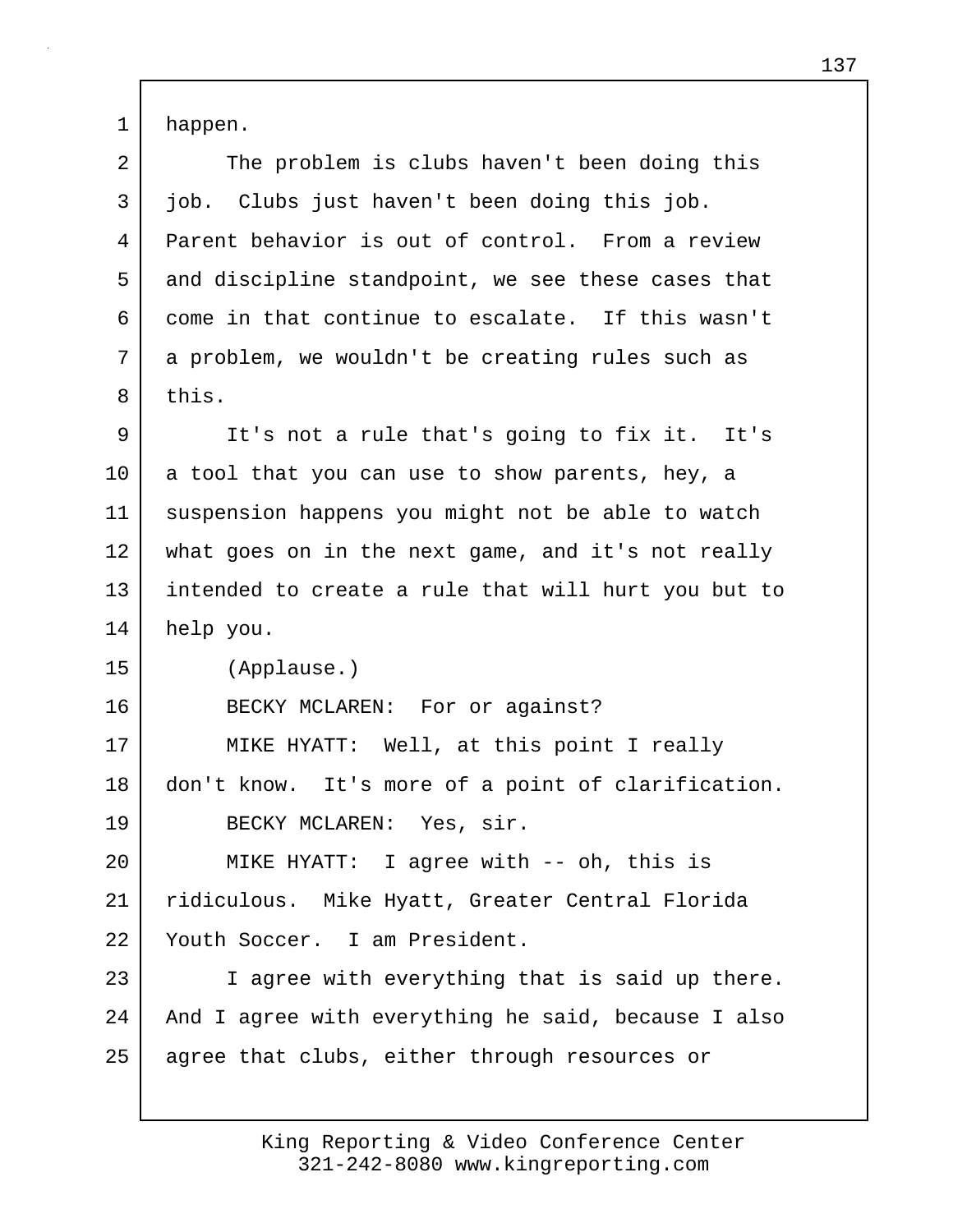1 whatever, aren't doing the job and keeping their 2 parents in line out of just number of parents that 3 they have to deal with.

4 But I also look at that there is no way on 5 this earth that anybody's going to be able to 6 police it. I mean, we're a league with seven 7 hundred teams in it. And, I'm sorry, there's five 8 of us on the board and we just can't get around to 9 make sure that they're doing what they're supposed 10 to be doing. We as a league made our own rule 11 because the coach is the one that's in charge of 12 his parents, you know.

13 And the referee, we don't want the gasoline 14 | going over and talking to the parents, which are 15 the fire. So the referee goes to the coach and 16 tells them, look, parent, this parent over here has 17 to leave before we restart the game, and you've got 18 | X-amount of time to do it. If the coach says, 19 okay, I'll handle it, there's no penalty to the 20 coach. But if he doesn't, if he says, well, that's 21 your job, not mine, something along those lines, 22 then it's, then the game is ended. It's forfeited 23 because the parent is not allowing the game to 24 pursue the way it's supposed to be. So there's a 25 two-hundred-dollar fine that goes personally to the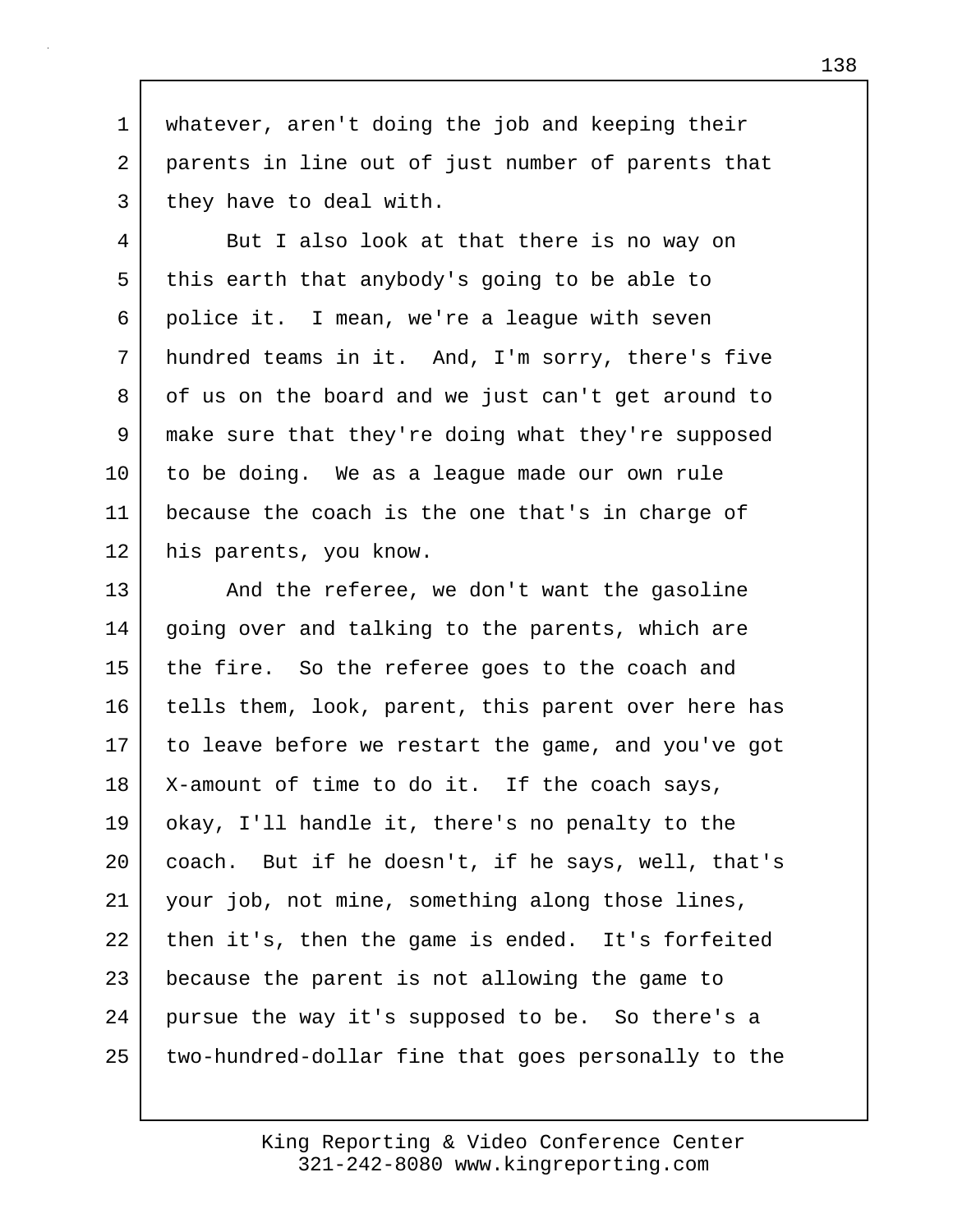1 coach, and the game is suspended. It's forfeited. 2 So in that way we've curtailed, A, it's making 3 the referees do the right thing to go to the coach 4 and not confronting, you know, the parents. And, 5 B, it's a way that we have to get rid of the 6 problem so the kids on the field can still continue 7 | their game. And that's the way it works. I agree 8 | with everything you're saying. 9 We got, I mean, I'm dealing with a parent on 10 the field that said he was going to blow the heads 11 off of three referees. That one is still in 12 | litigation. So I agree with everything you say, 13 but that's how we're dealing with it. 14 MARINO TORRENS: Tommy Thompson would say that 15 (unintelligible) was out of order. They're going 16 to make a point of verification, it was just a 17 question. 18 BECKY MCLAREN: Yeah, it was just a question. 19 MARINO TORRENS: But not this statement 20 whether you agree or disagree. 21 I'm against it, so I don't know where we are 22 now. 23 BECKY MCLAREN: You're up. 24 MARINO TORRENS: I'm up? 25 BECKY MCLAREN: Yes.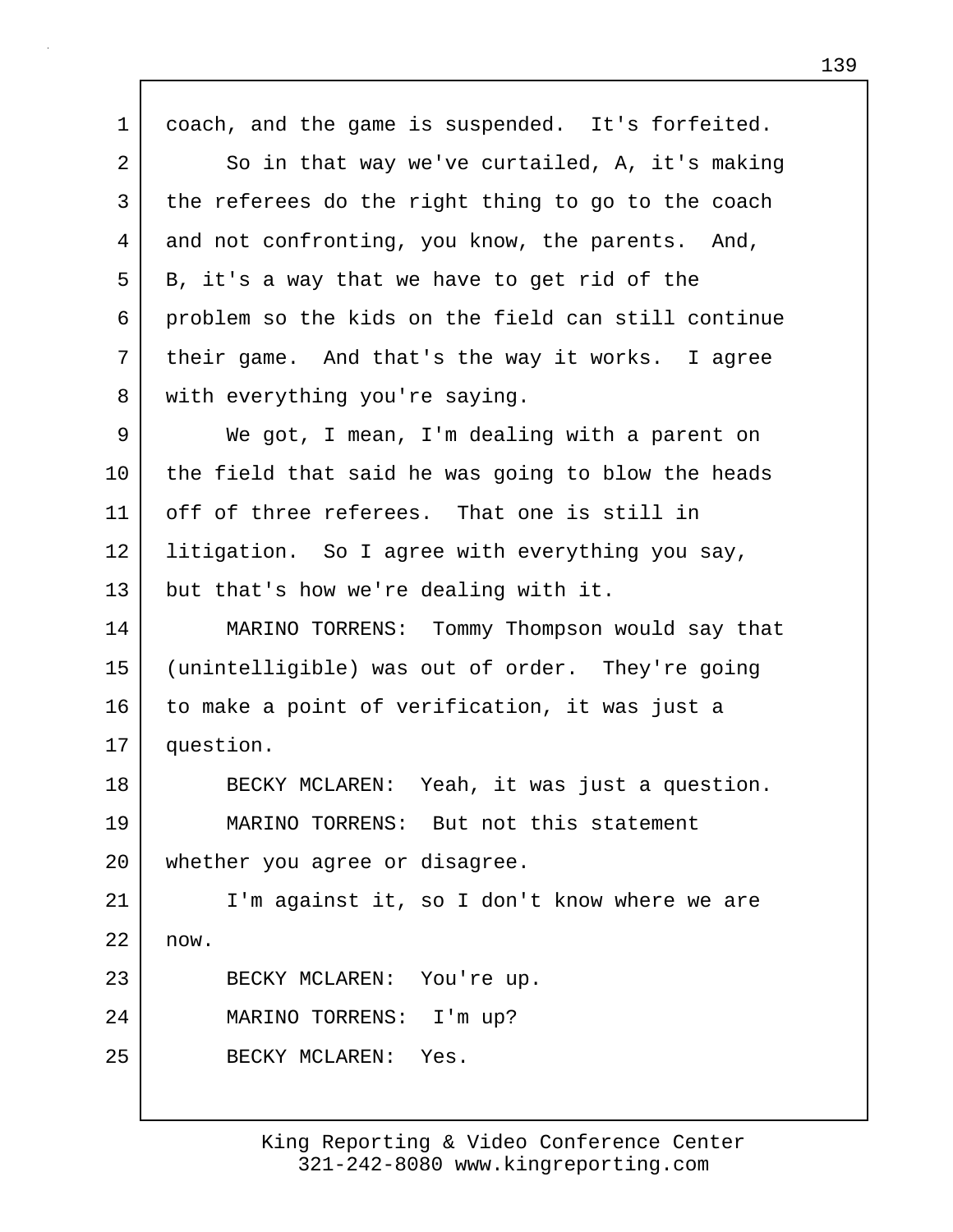1 MARINO TORRENS: Okay. First of all, like I 2 said, I don't believe this is FYSA's job to police, 3 it should be in the local leagues. It doesn't say 4 if the parent is present at the game or not, 5 doesn't say the grandparents are not in the game. 6 It says parent or guardian. So anybody can be in 7 the game. And I can say I'm a guardian, I'm a 8 parent, I'm an uncle. So they can't go to the 9 games either.

10 So I just don't believe, and, again, I have 11 sent stuff out over the last couple of years, we  $12$  try the fines, we try the coaches, now we're going 13 against the parents. When are we going to say that 14 | that parent, the one parent that gets thrown out, 15 he's banned for a year or whatever. Make it 16 against that one parent that's causing all the 17 troubles, don't make it against the whole team. 18 Because half of them or most of them are there to 19 enjoy the game, they're not there to make trouble, 20 and I don't believe the whole team needs to be 21 punished for it. 22 (Applause.) 23 BECKY MCLAREN: For or against? 24 ALBERTO ARAUJO: Point of clarification. 25 BECKY MCLAREN: That would be a question only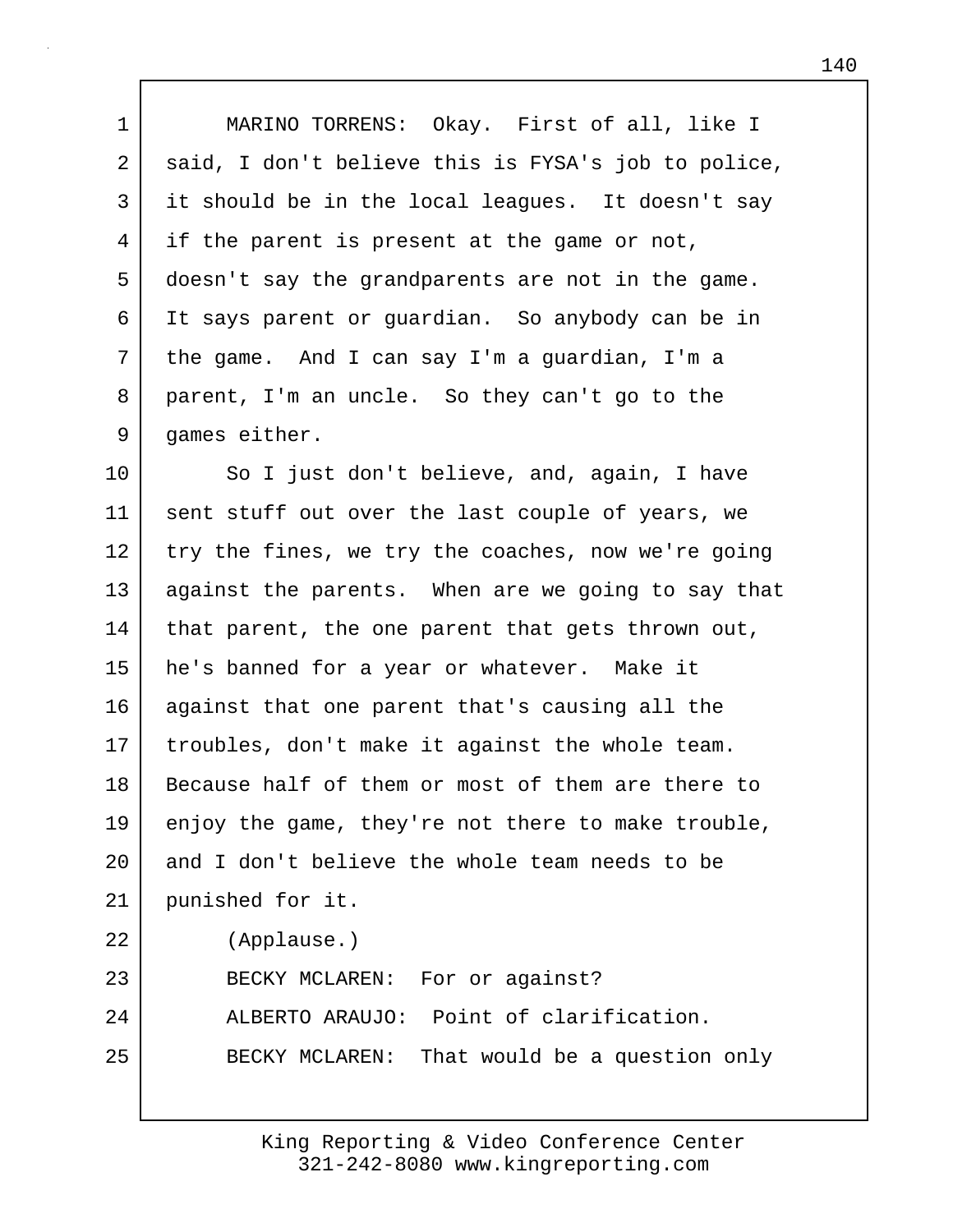1 then.

2 ALBERTO ARAUJO: Yes. Are we going to give -- 3 | Alberto Araujo, Indialantic Soccer. 4 Are we going to issue parent coach, I mean, 5 parent passes so we can track these down? 6 BECKY MCLAREN: Parents aren't registered. 7 ALBERTO ARAUJO: Oh, okay. 8 | MIKE SCIROCCO: I'm against, so. 9 MIKE WEBER, JR.: Mike Weber, District 10 Commissioner. I'm for it. 11 The parents already signed the code of ethics, 12 so all this is is a posit to be able to punish them 13 for not following the code of ethics. The rules 14 have already been there, all this is is now a 15 repercussion because they don't follow the rules. 16 BECKY MCLAREN: For or against, sir? 17 | MIKE SCIROCCO: Against. 18 BECKY MCLAREN: Okay. 19 MIKE SCIROCCO: So I'm fine with your league 20 putting this into play, but I don't think that this 21 needs to be mandated to every single league. I 22 mean, let the leagues decide how they want to 23 handle this. Like I said, like Mike said, we've 24 handled it and we've done a pretty good job. If 25 this works for you down there, I'm all for it. Go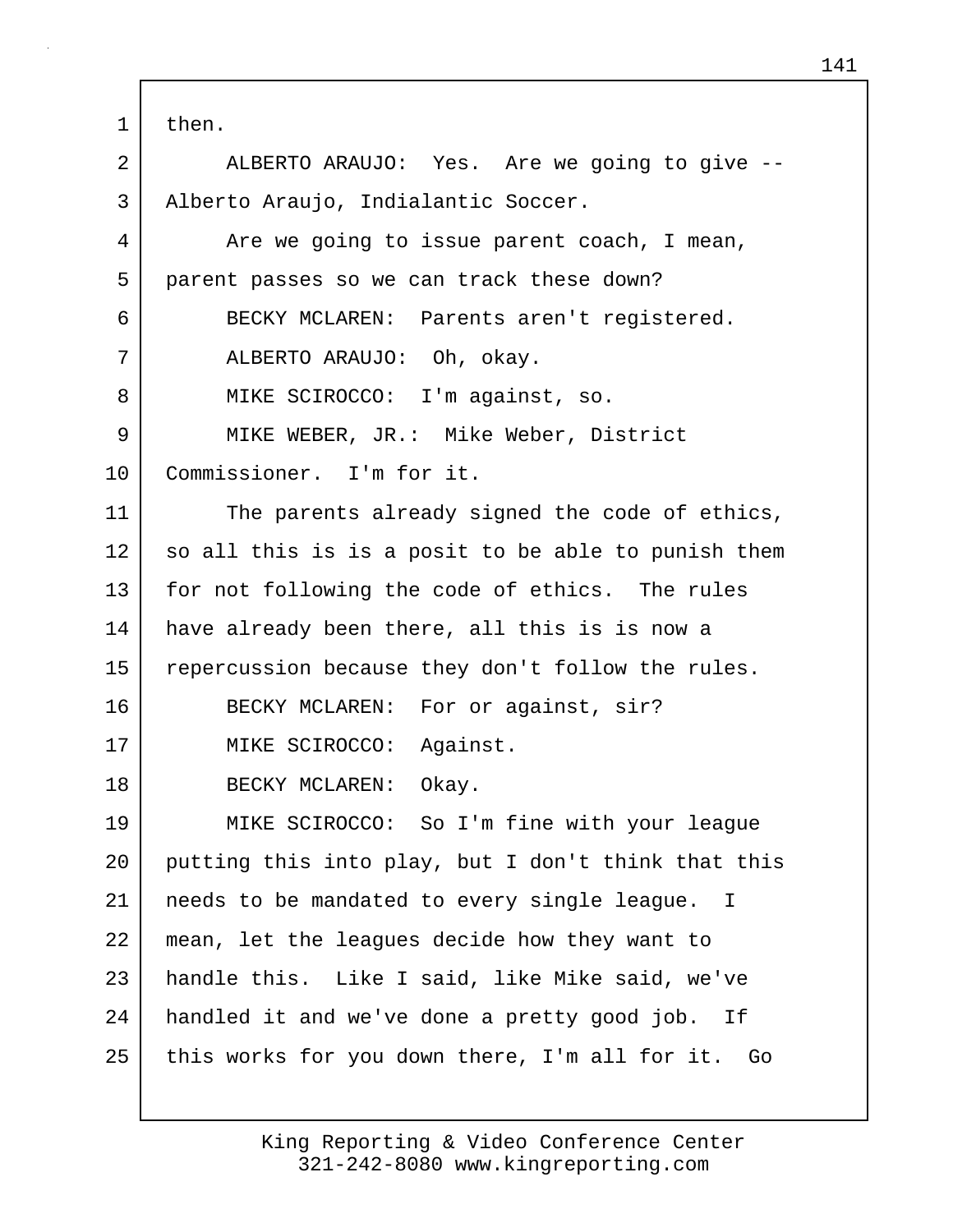| $\mathbf 1$    | ahead and do it. But I don't think that it needs    |
|----------------|-----------------------------------------------------|
| $\overline{2}$ | to be imposed on every other body that is already   |
| $\mathsf{3}$   | handling it in a different way that it's working.   |
| 4              | (Applause.)                                         |
| 5              | BECKY MCLAREN: For or against?                      |
| 6              | MIKE WEBER: For.                                    |
| 7              | BECKY MCLAREN: Okay. State your name.               |
| 8              | MIKE WEBER: Mike Weber, SFUYSA.                     |
| 9              | The problem is we have two Webers here who are      |
| 10             | both big-winded.                                    |
| 11             | I'm for this thing. And I'm at the                  |
| 12             | tournaments out on the field, coaches say he's an   |
| 13             | adult, I can't deal with them.                      |
| 14             | Yesterday at the AGM meeting for Region A,          |
| 15             | everyone is saying we need something in writing to  |
| 16             | enforce these rules, and FYSA is bringing down on   |
| 17             | the club saying you have to do it, you have to do   |
| 18             | it. Now here's a rule to help imprecate it. And     |
| 19             | you can show the coaches, the parents, everybody    |
| 20             | else, here's a rule get your parents under control. |
| 21             | I have watched many parents watch a game from       |
| 22             | parking lots standing on the dumpsters behind       |
| 23             | fences. You know what's funny, those parents        |
| 24             | eventually become good parents. And then when       |
| 25             | there's a problem, you see the parents, shut up,    |
|                |                                                     |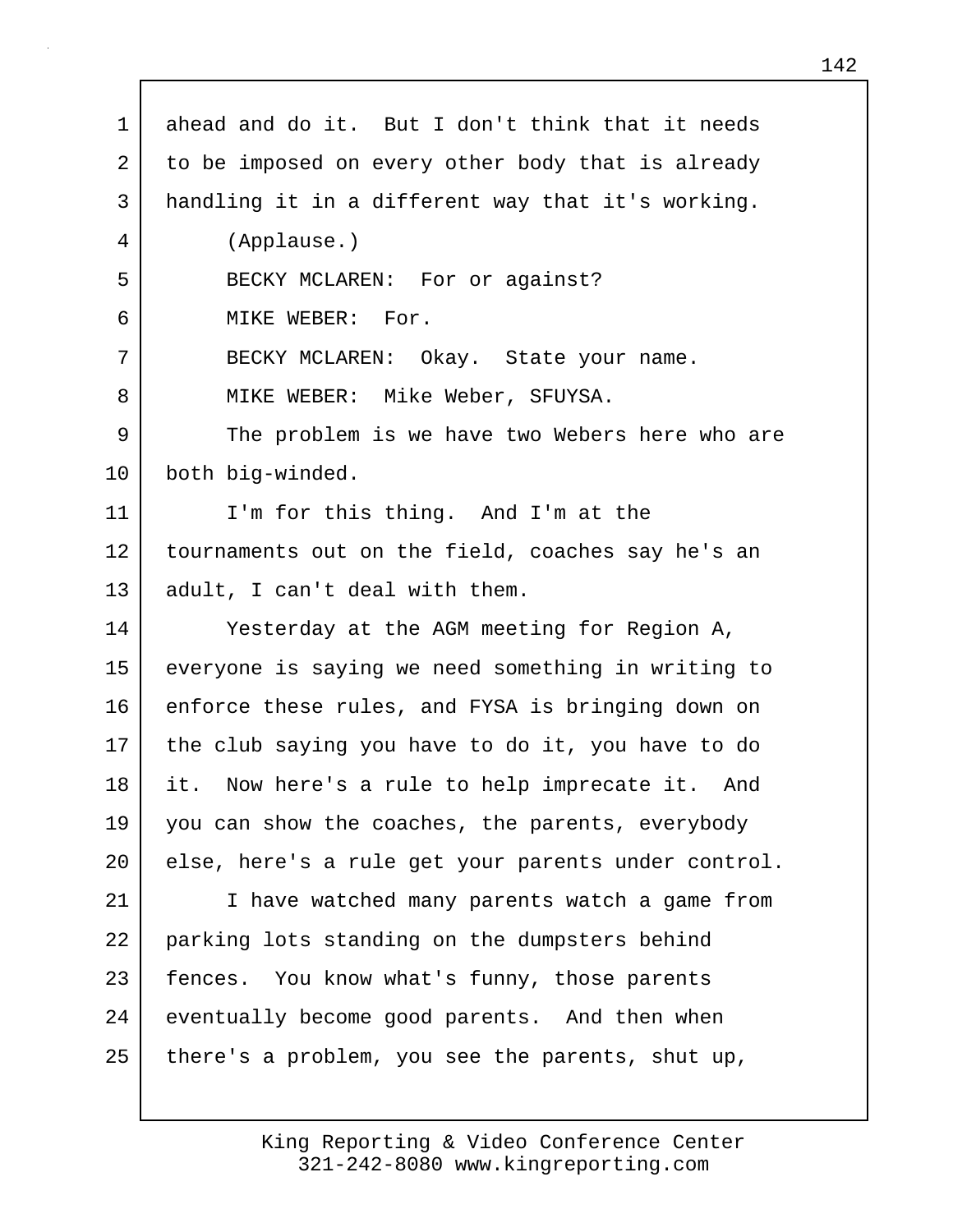1 shut up, shut up, we're going to get thrown out. I 2 have seen them standing in the parking lot and they 3 learn from it.

4 So you want your parents to be rampant and 5 your coach saying I don't know who he is, because 6 that's what the coach is saying. I don't know who 7 he is, he's not part of my team, and I can't 8 control the parent. So we imprecated it. We have 9 two-hundred-dollar fines on coaches. And it's only 10 going to solve one to two percent of the problems, 11 | but it's one to two percent of the problems.

12 BECKY MCLAREN: For or against, sir? 13 UNIDENTIFIED MALE SPEAKER: Against.

14 It is time for us to take over our club and 15 get involved with them. It's our responsibility, 16 right. My club, we have (unintelligible), we were 17 probably the worst club in our region three years 18 ago. We changed it, we decided that no more. We 19 have a new board. We have new people taking care 20 of the club. And right now probably we are one of 21 the best in terms of parent behavior. How we did 22 it, we just don't care about the money, you know. 23 We're fair with what we want and we know what we 24 are getting. We just do our thing.

25 BECKY MCLAREN: For or against?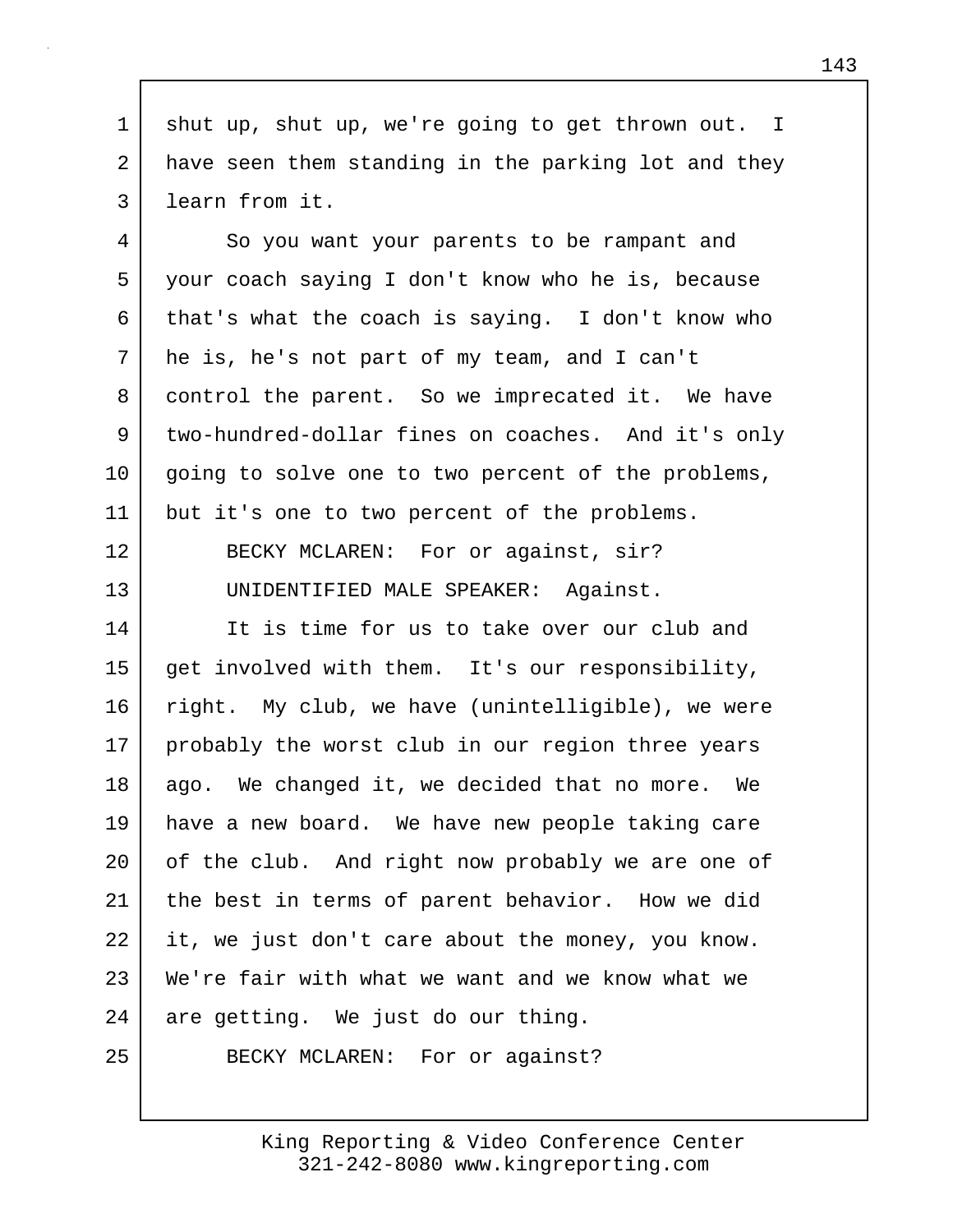1 KATHERINE PENNINGTON: I am for the concept. 2 I'm against it as it's written. I have some 3 comments, so. 4 BECKY MCLAREN: Point of clarification. 5 KATHERINE PENNINGTON: I'm not really sure. I 6 guess a point of clarification or question. My 7 name is Katherine Pennington with Top of Florida 8 Soccer Club. 9 As I read this proposed change, it indicates 10 that if one parent is suspended, they are all 11 | suspended for one game. So my number one question 12 is if a parent is suspended for multiple games, all 13 parents are only suspended for one game is how I'm 14 reading this. 15 BECKY MCLAREN: Is that the question you have? 16 | KATHERINE PENNINGTON: So my question is if we 17 suspend one player, we don't suspend the entire 18 | team of players. So I have a problem with 19 | suspending all parents based upon one parent's 20 actions. So in that regard I'm against it. 21 However, I sit on the Review and Discipline 22 Committee. And Jeff can sit here and talk to you 23 for an hour and your eyes would be as big as 24 | sausages on some of the things that we read. I 25 certainly believe that parent behavior, we need to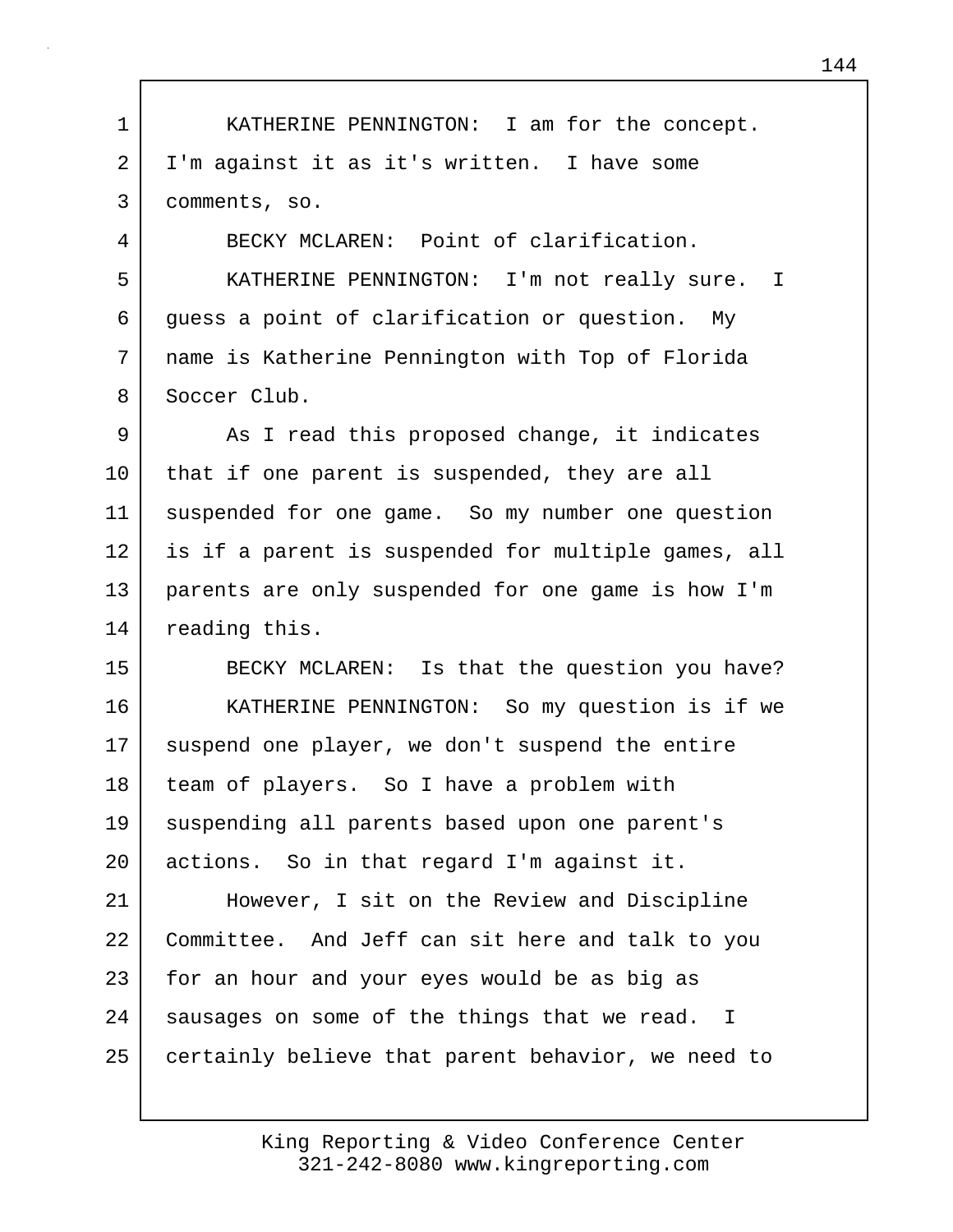1 address it. Someone earlier said that you cannot 2 legislate this. Guess what. It's been tried and 3 they have almost succeeded. So if we don't start 4 doing this ourselves, someone else is going to 5 requlate this for us. 6 Now we did have an incident this past year 7 where a group of parents would not identify the 8 person who committed the violation. In that case 9 I'm okay with suspending every single parent 10 because you could not identify. But if you're only 11 going to suspend one player who commits the 12 violation, I just don't know how you can suspend 13 | the entire team of parents. 14 BECKY MCLAREN: Yes, sir. 15 UNIDENTIFIED MALE SPEAKER: I don't know if 16 | that's for or against. I'm against it. 17 BECKY MCLAREN: She's for the concept, but -- 18 MARINO TORRENS: Against the way it's written. 19 BECKY MCLAREN: -- against the way it's 20 written. 21 BILLY RIVERA: Billy Rivera, West Pines 22 United. 23 I'm for it and this is the reason why. You 24 know, parent misbehavior, and you're going to tell 25 me that my next game, because of you, I'm not going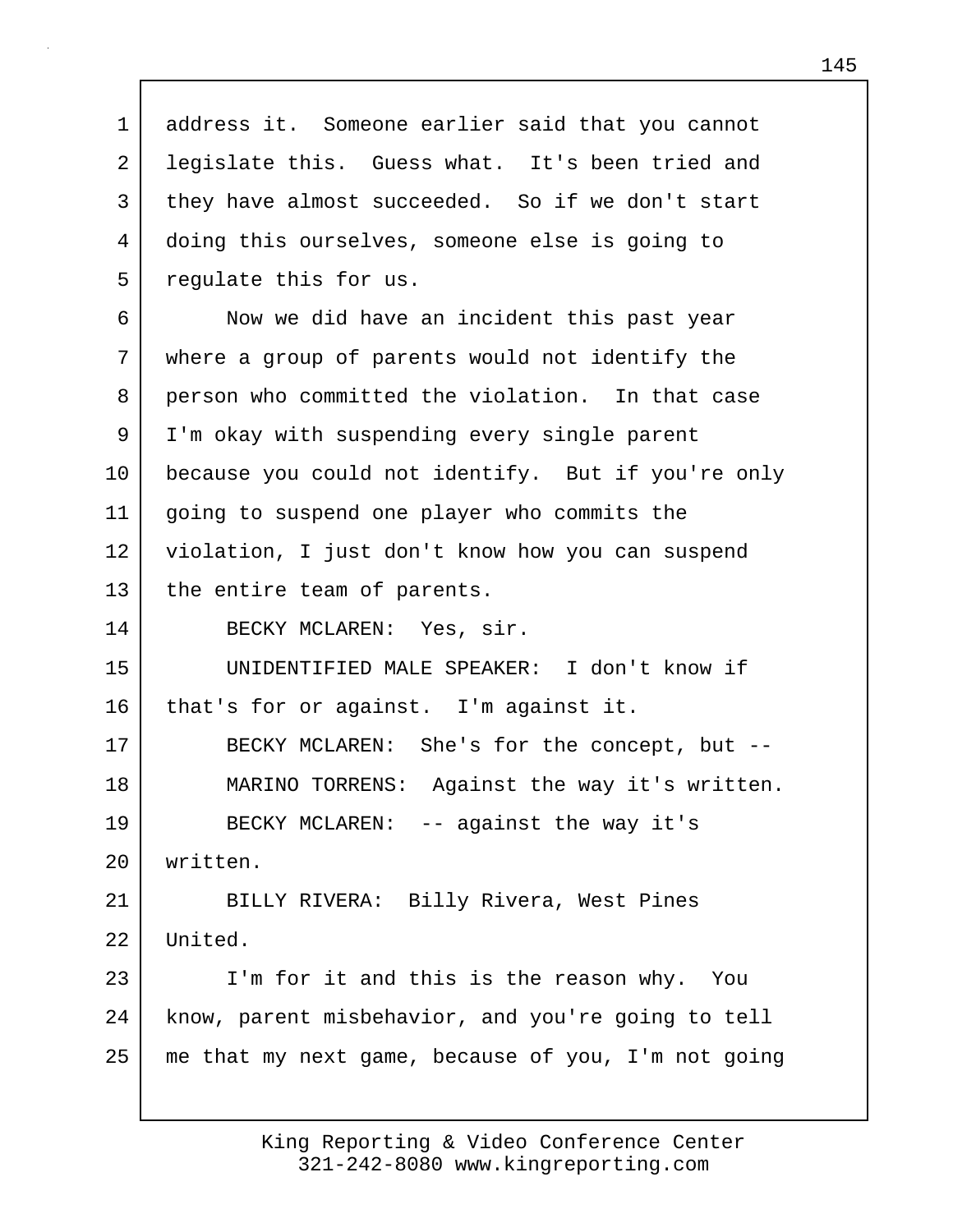1 to be able to watch my game, my son playing. So 2 that's going to hold him accountable, going to make 3 him think twice about his actions during the game 4 or, you know, being too expressive towards the 5 referee.

6 Referees have a short fuse, some referees have 7 a short fuse, so they'll throw you out for 8 something that might not be as big as another 9 referee might think. At a higher level, when you 10 have instances like that with a fan, what do they 11 do, they in play empty arenas. And that's to 12 penalize those parents for their behavior. While 13 we're really the fans of our children, here for the 14 children, I'm going to be more, you know, I mean, 15 that parent is going to be singled out because of 16 his actions.

17 | And I'm a parent, and I'm going to, again, I'm 18 going to say, okay, now next game I have to be in 19 the parking lot, I have to be somewhere else 20 because of your actions. Do you think that parent 21 is going to commit that same thing again? I think 22 once he does it one time, I think everybody is 23 going to learn from that.

24 Other teams within the club are going to see  $25$  the same thing going on, you know what, I got to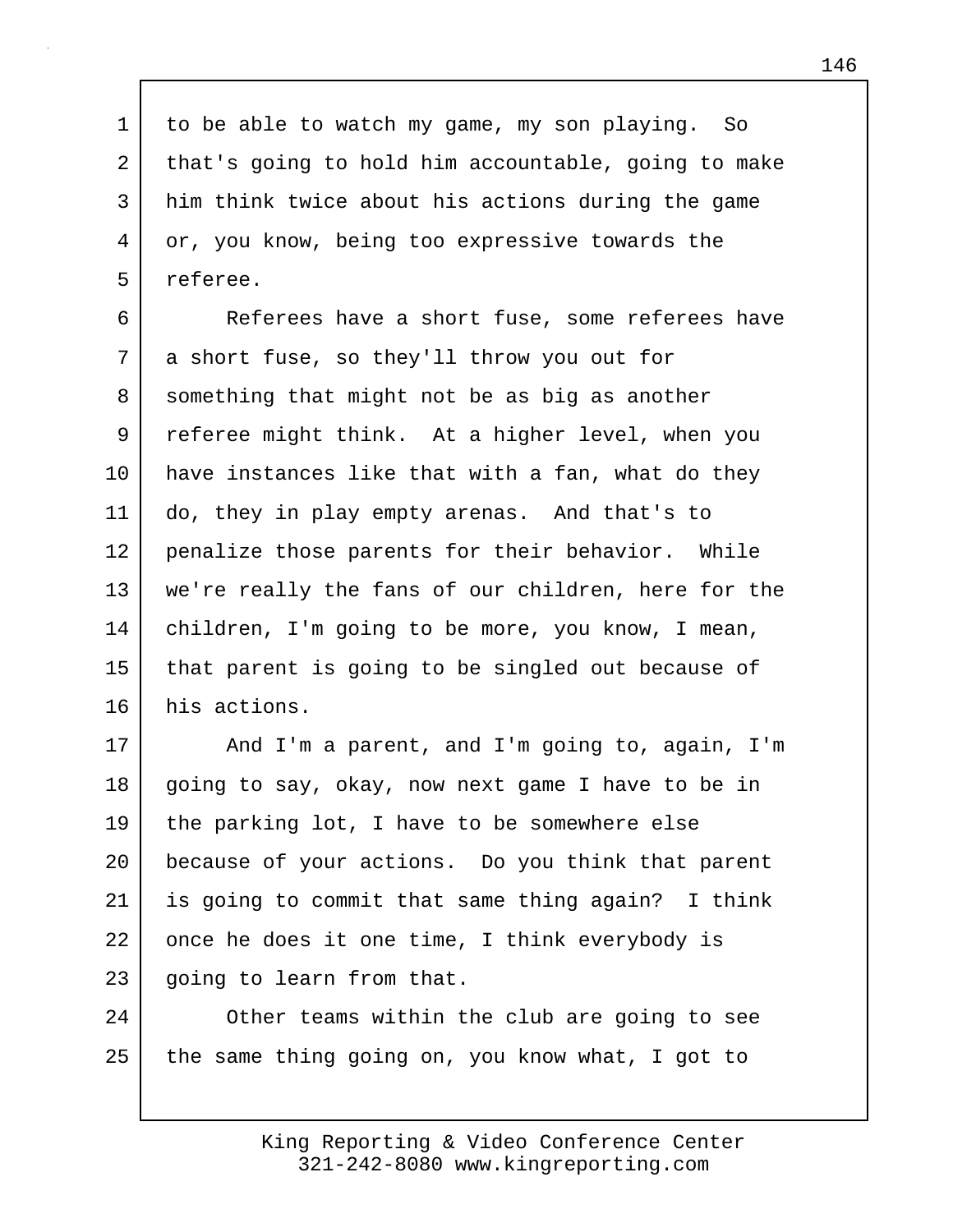1 | shut my mouth, I got to bite my tongue. And that's 2 usually because in all the years I've been doing 3 this I've never seen a referee change a position 4 based on what a parent says or what a parent does. 5 So that's the reason I'm for it.

6 BECKY MCLAREN: Okay.

7 MARINO TORRENS: Marino Torrens, against.

8 Billy, I just want to answer that. You're 9 going to start arguing with that parent, you're 10 | going to start fighting, now you're both going to 11 be thrown out again.

12 BILLY RIVERA: No, no,you have to let them 13 know that, listen, you know, you have to be civil 14 about this and you have to let them know and, you 15 know. And then you have a meeting with the team 16 and say, you know, this is the consequences if you 17 show up at the next game, you decide to ignore it 18 and you show up at the next game, guess what, 19 there's going to be more consequences to it.

20 So me as a parent, I'm going to make sure that 21 my parents don't go to the next game. It's only 22 one game, we're not talking about the rest of the  $23$  season.

24 MARINO TORRENS: So again, I'm against it to 25 the act of one person you're going to suspend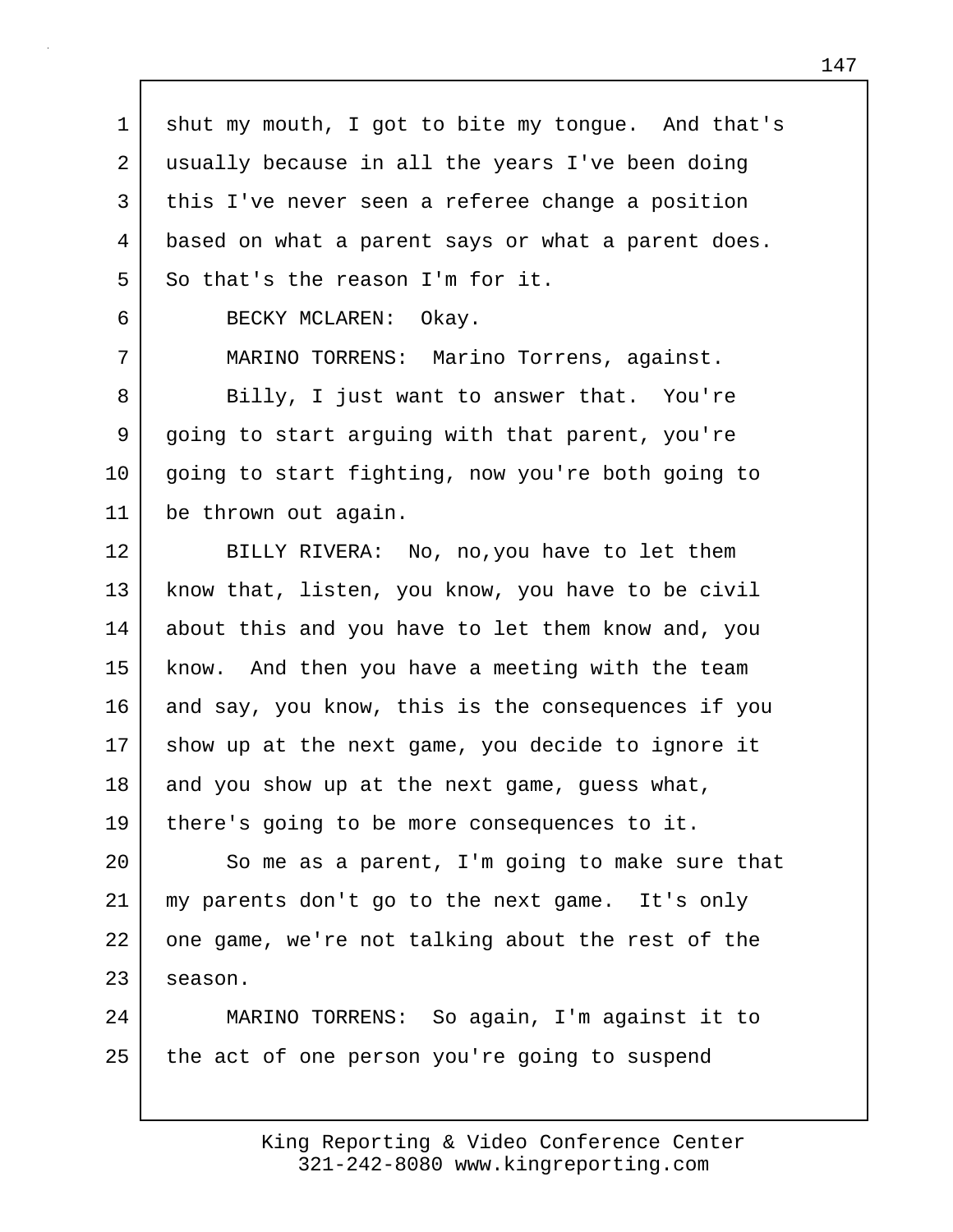1 everybody. Also, what's the penalty if one of 2 those parents goes out to the next game? Now all 3 of those parents are going to get, so if I get 4 thrown out, I'm still going to travel to the next 5 game, I'm going to suspend all the parents for 6 another game. I show up for the third game, I'm 7 going to be suspended again for all the games. 8 So because of the actions of one person, 9 you're taking away all the parents of those kids to 10 watch their game, and that's why I'm against it. 11 If you want to make that parent banned, like I said 12 before, that one parent banned for the year and 13 | they don't tell you who it is. 14 We also have the coach is responsible for the 15 parents. So if they don't tell you who it is, 16 suspend the coach and maybe they'll tell you who it 17 is. 18 MARCOS FERNANDEZ: Marcos Fernandez, Kendall 19 Soccer. 20 Marino just said something about the is coach 21 responsible. I've been involved in youth soccer, 22 I've seen too many incidences where the coach has 23 | no possible way of being responsible for an 24 activity or confrontation that happened on the 25 | opposite side of the field. They're concentrating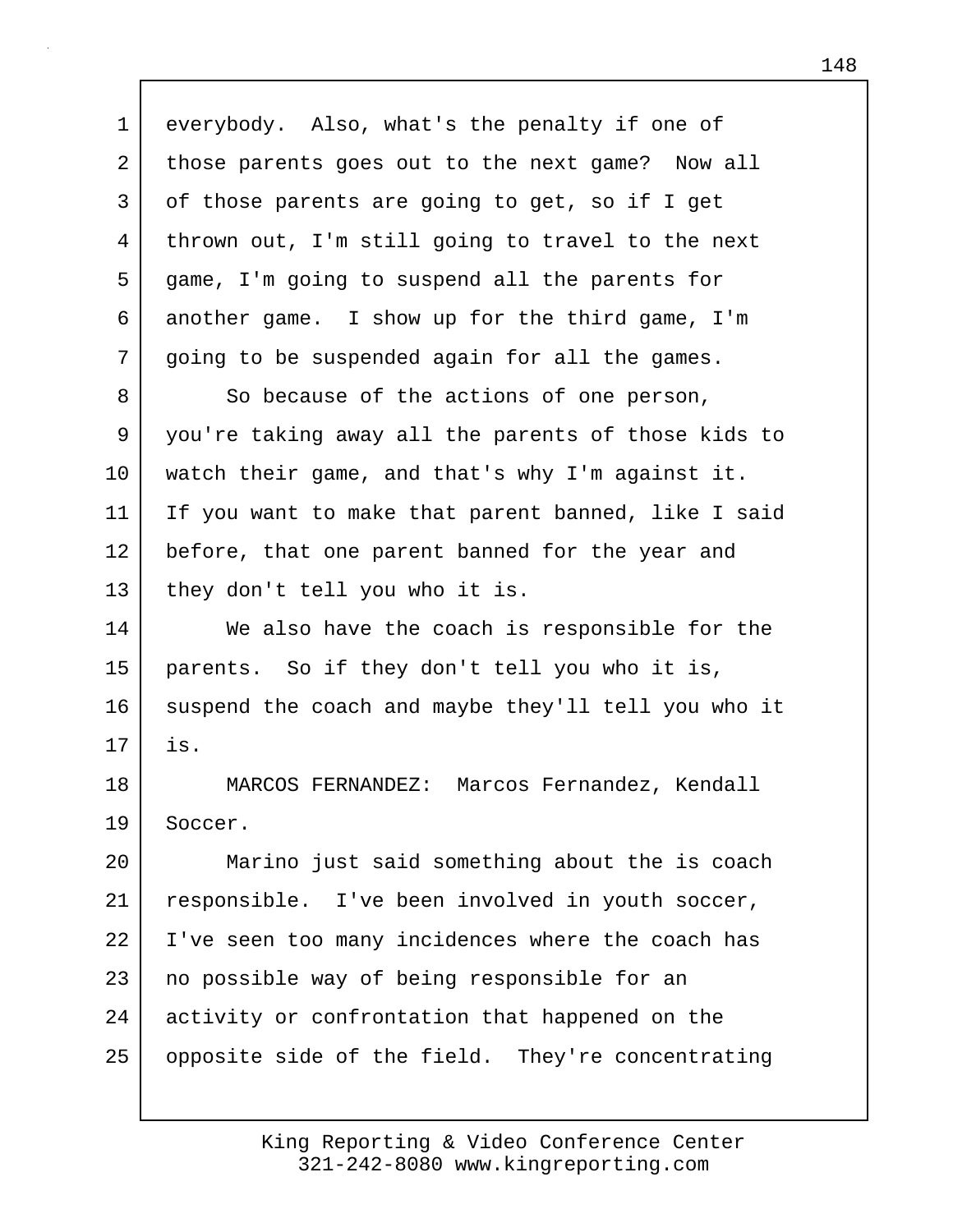1 on coaching. They're concentrating on watching the 2 game, evaluating the play. And there's too many 3 numerous things that happen on the opposite side of 4 the field that they are now being tagged as being 5 responsible for. I've seen referees that don't 6 even ask the coaches to control their parents and 7 then at the end the games are terminated, they are 8 fined, and they have nothing to do with the 9 situation.

10 What do you guys want, a three-thousand-dollar 11 fine? Are the clubs ready to assume those 12 responsibilities? Okay. The clubs don't have, 13 | some clubs don't have that kind of money to assume 14 that responsibility.

15 I was at the meeting yesterday where someone 16 said earlier that we need to have a rule in place. 17 There's a code of ethics, okay. And basically this 18 is a tool that you can say you're responsible, the 19 parents are going to police each other. And, like 20 I said, I mean, I'm in favor of this, something 21 needs to be done. 22 UNIDENTIFIED MALE SPEAKER: Call the question. 23 BECKY MCLAREN: Somebody called the question. 24 Call the question, please. 25 MULTIPLE SPEAKERS: Second.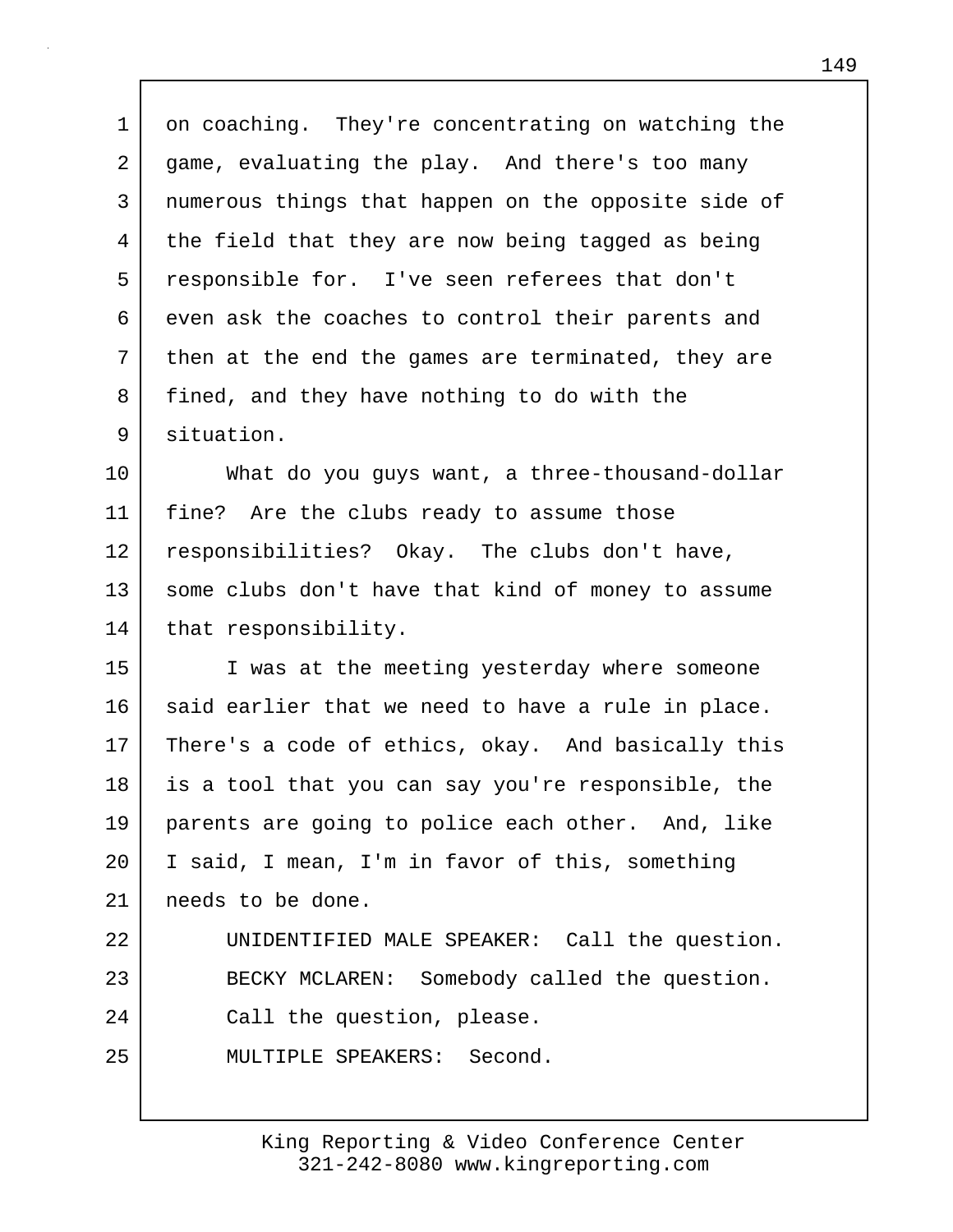1 MARCOS FERNANDEZ: All we do is say 2 spectators, okay. And by policing it, the referee 3 reports can say whether it's a spectator. 4 BECKY MCLAREN: Okay. There's been a motion, 5 there's a motion on the floor to call the question. 6 It's been seconded. 7 | All those in favor of calling the question, 8 signify by saying aye. 9 | MULTIPLE SPEAKERS: Aye. 10 BECKY MCLAREN: Opposed. 11 MULTIPLE SPEAKERS: No. 12 BECKY MCLAREN: Abstentions. 13 (No response.) 14 BECKY MCLAREN: Motion carries to call the 15 question. 16 We are now going to vote on the proposal that 17 is on the screen. Take out your clickers. 18 505.5.2. 1 is yea, 2 is nay, 3 is abstain. 19 Vote now. 20 Five, four, three, two, one, done. 21 Motion fails. 22 (Applause.) 23 BECKY MCLAREN: Okay. We can go to 610.1 and 24 610.3. 25 | I move to accept the motion and the proposed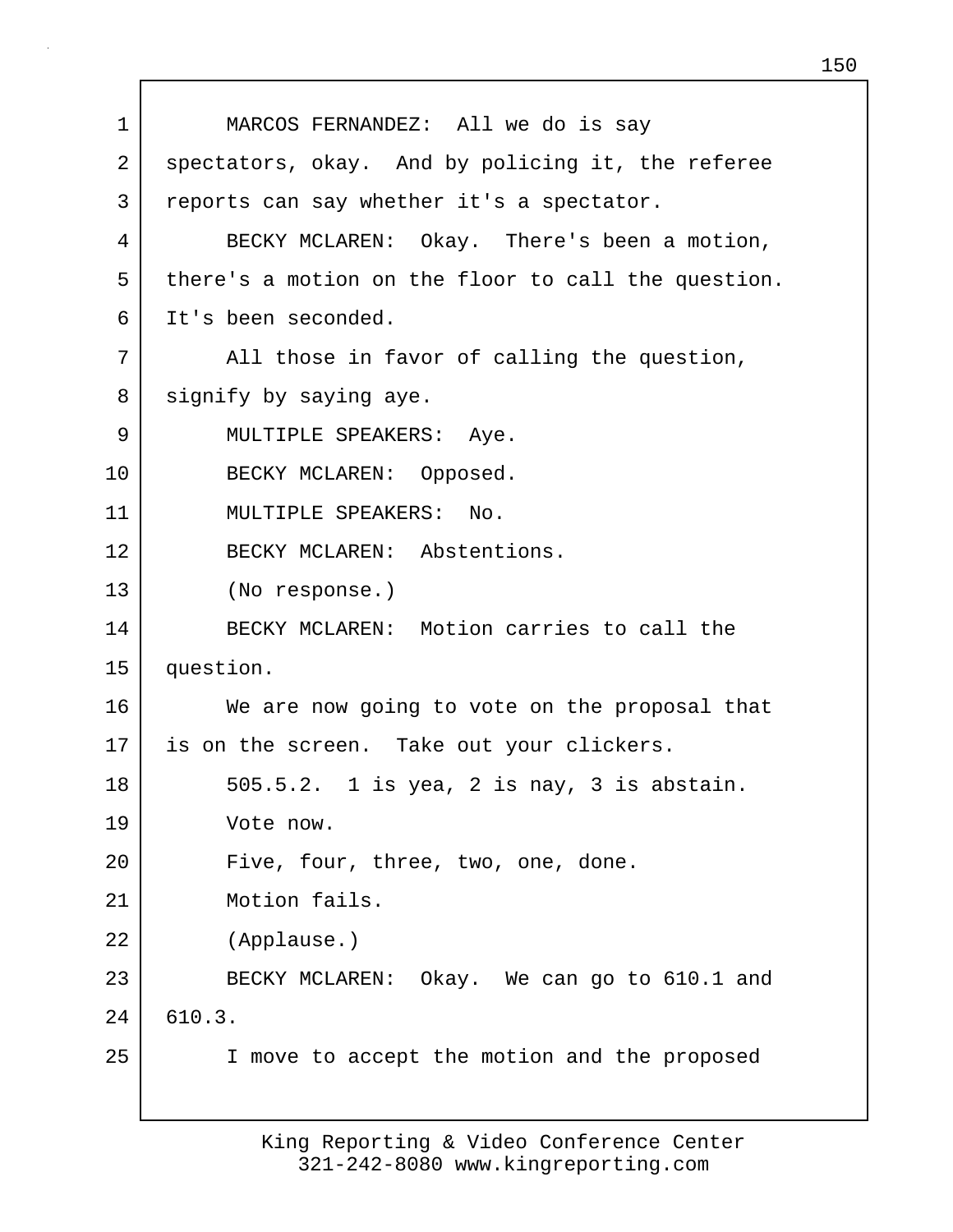| $\mathbf{1}$ | changes as it is on the screen.                     |
|--------------|-----------------------------------------------------|
| 2            | MARINO TORRENS: Second, Marino.                     |
| 3            | BECKY MCLAREN: We have a second.                    |
| 4            | FRANK VILLAIZAN: Third.                             |
| 5            | BECKY MCLAREN: Any discussion?                      |
| 6            | (No response.)                                      |
| 7            | BECKY MCLAREN: Seeing no discussion, all            |
| 8            | those in favor signify by saying aye.               |
| 9            | MULTIPLE SPEAKERS: Aye.                             |
| 10           | BECKY MCLAREN: Opposed.                             |
| 11           | (No response.)                                      |
| 12           | BECKY MCLAREN: Abstentions.                         |
| 13           | (No response.)                                      |
| 14           | BECKY MCLAREN: Motion carries.                      |
| 15           | This is the old 906 which is now 103.3. It          |
| 16           | was changed, the one for 906 that's in your book,   |
| 17           | after the proposed rule change workshop, the        |
| 18           | presenter of the motion agreed to make a change and |
| 19           | to add it to be point number 3 under 103.3, which   |
| 20           | is 1, 2, and 3 would be eliminated, only .4 would   |
| 21           | be added to become .3 under 103.3, to add to the    |
| 22           | league's responsibilities to submittal of the red   |
| 23           | card.                                               |
| 24           | Jennifer, would you like to make a motion and       |
| 25           | address your motion?                                |

 $\mathsf{I}$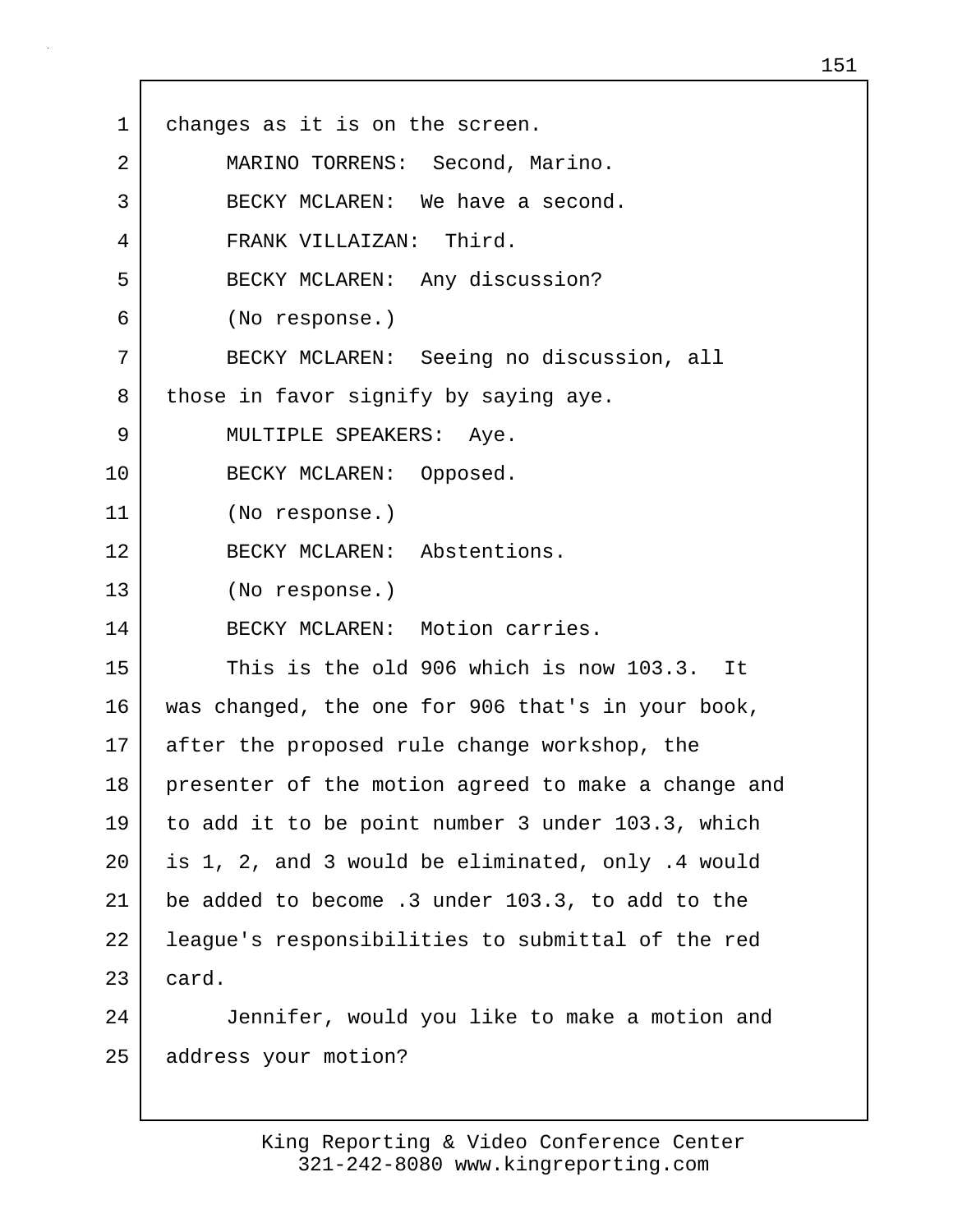1 JENNIFER SMITH: Jennifer Smith, FC Tampa. 2 We just wanted to add to make sure --3 BECKY MCLAREN: Make your motion first. 4 JENNIFER SMITH: I'm sorry. Make a motion to 5 add this to 103.3 as it states on the screen. 6 MARINO TORRENS: Second. 7 BECKY MCLAREN: Speak to your motion, please. 8 JENNIFER SMITH: As the person who works with 9 a lot of tournaments, we find that a lot of red 10 card reports are not submitted by leagues. And I 11 felt that it was our responsibility as members to 12 make sure the leagues understand their 13 responsibility on those red cards. So that's my 14 reasoning behind this rule change in. 15 MARINO TORRENS: I'm for, but my question to 16 you is tournaments have a fine if they don't do it. 17 What would be the penalty for the league if they 18 don't do it, same as the tournament? 19 I'm asking you, you're the motion maker. 20 JOE GOLDIAN: Right. But she moved it because 21 of my concern about it. And it's under 103, which 22 | talks about affiliation, so if you violate 103, 23 your affiliation may be affected. 24 MARINO TORRENS: Maybe, but there's got to be  $25$  a better, so either if you don't do it one time,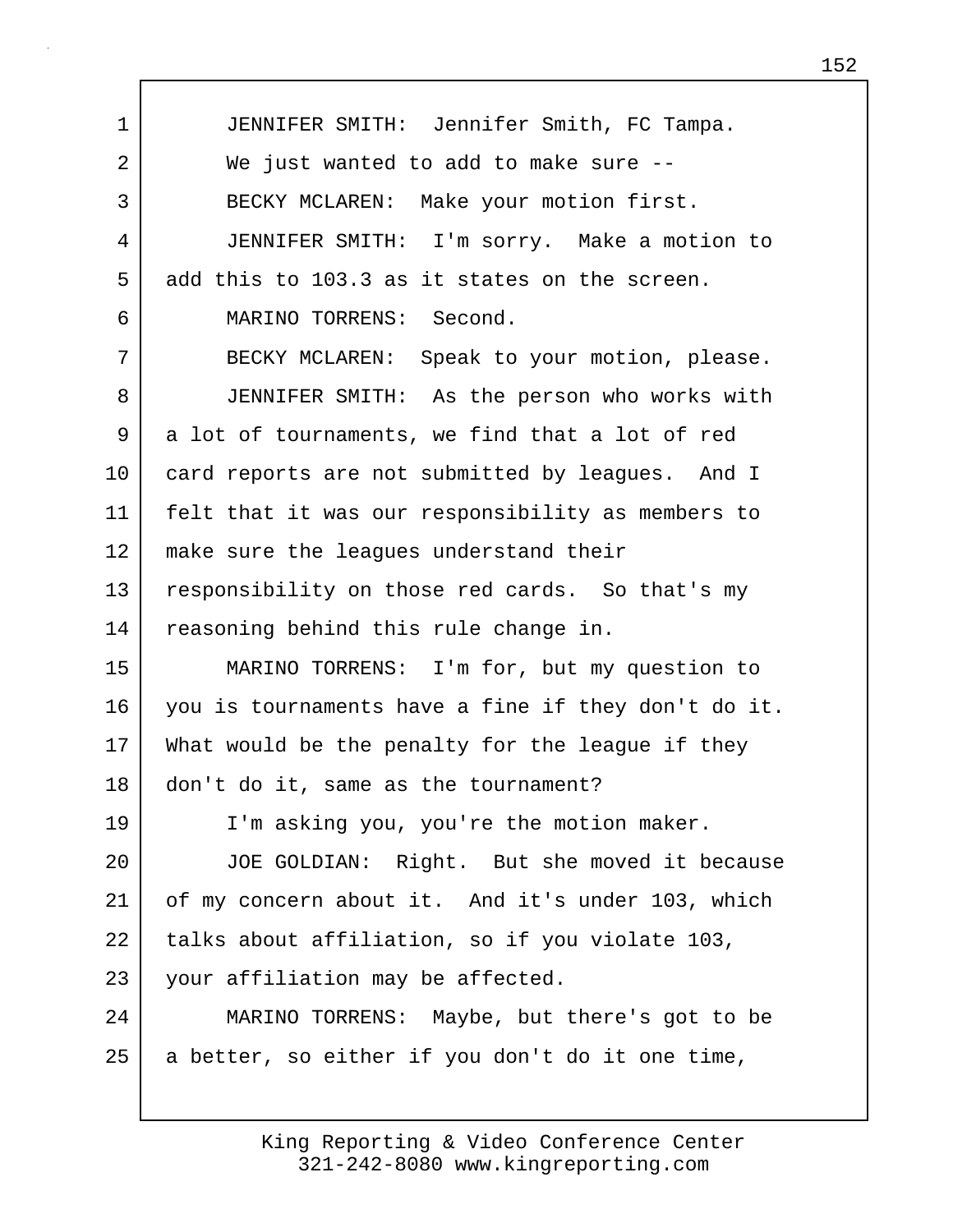1 it's so much, if you don't do it twice. 2 JOE GOLDIAN: Just like all the other rules, 3 if you don't follow the rules, your affiliation 4 could be affected. 5 TERRI TOWERS: Could be affected. 6 JOE GOLDIAN: Yeah, look at 103. 7 BECKY MCLAREN: Shall. 8 MARINO TORRENS: Okay. Shall. I want to see 9 a penalty to it because, if not, what should I do. 10 BECKY MCLAREN: It says shall. 11 ROBBIE SHIELDS: I'm Robbie Shields, Lake 12 Wales Soccer Club. 13 BECKY MCLAREN: For or against? 14 ROBBIE SHIELDS: I am against. 15 You know, I look, the league just saw, I saw 16 the FYSA office not wanting the extra burden on 17 them to post things on the website. Lake Wales, we 18 have tons of things to do as volunteers. If we 19 don't have red cards, I don't want to have a burden 20 | of something I'm supposed to be doing already, I 21 don't want to have to add extra responsibilities, 22 you're already supposed to do that. 23 JENNIFER SMITH: But it's not being done. 24 ROBBIE SHIELDS: If it's not being done, you 25 should address that club. I don't want to have to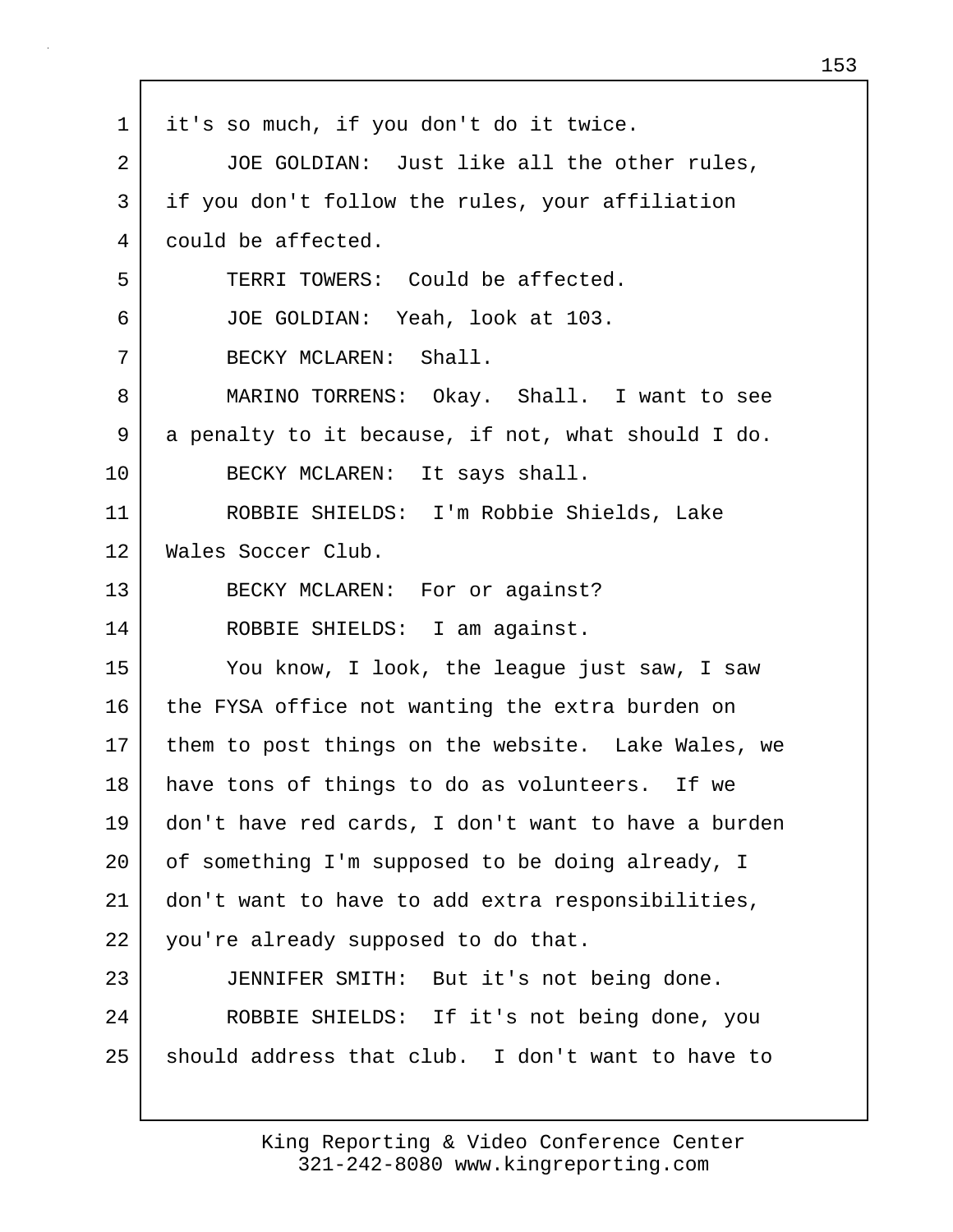1 make a report if there's nothing to be sent in, so 2 | that's my position. 3 BECKY MCLAREN: I'm going to -- Marino. 4 MARINO TORRENS: Well, if you don't have a 5 report, you don't have to submit. 6 BECKY MCLAREN: All you do is send a blank 7 report and send a simple email that says no red 8 cards issued. 9 ROBBIE SHIELDS: But I don't want to have to 10 do any additional thing. I think we do a pretty 11 good job already. I don't want to have to do 12 something extra. It just should be being done, do 13 it. 14 | MARINO TORRENS: Okay. Now, Jennifer, you say 15 that only for major infractions, right, is that 16 what it says here? 17 JOE GOLDIAN: Major infractions. 18 JENNIFER SMITH: Yeah, so. 19 MARINO TORRENS: So take out the report that 20 no red cards. 21 JENNIFER SMITH: I'm in agreement. 22 MARINO TORRENS: Okay. 23 BECKY MCLAREN: What was that, Marino? 24 I'm sorry, John was asking me a question. 25 MARINO TORRENS: Scratch the part where it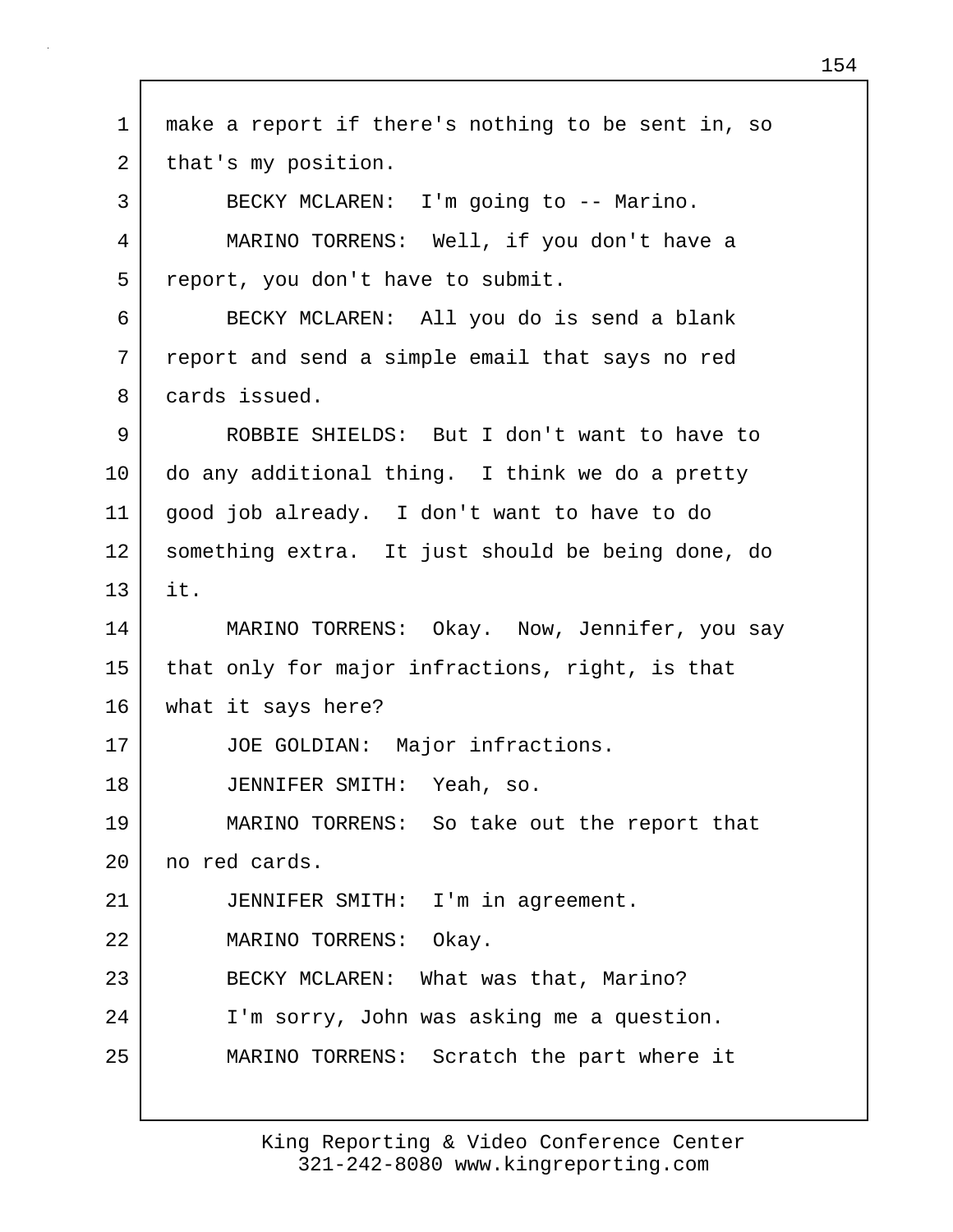1 says that the form must be filed even if there's no 2 red card violation. 3 BECKY MCLAREN: Okay. And Jennifer, the maker 4 of the motion, is in agreement to that? 5 JENNIFER SMITH: Yes. 6 BECKY MCLAREN: Any discussion on the 7 amendment to the motion. 8 (No response.) 9 BECKY MCLAREN: Seeing no discussion on the 10 amendment to the motion, all those in favor signify 11 by saying aye. 12 MULTIPLE SPEAKERS: Aye. 13 BECKY MCLAREN: Oppose. 14 (No response.) 15 BECKY MCLAREN: Abstentions. 16 (No response.) 17 BECKY MCLAREN: The amendment to the motion. 18 We now have the amended motion on the floor, 19 any discussion on the amended motion? 20 MIKE SCIROCCO: Isn't this, aren't the referee 21 assignors already responsible for this? 22 BECKY MCLAREN: No, they're not. 23 MIKE SCIROCCO: So nobody is responsible for 24 sending anything to FYSA as of right now? 25 MARINO TORRENS: Right.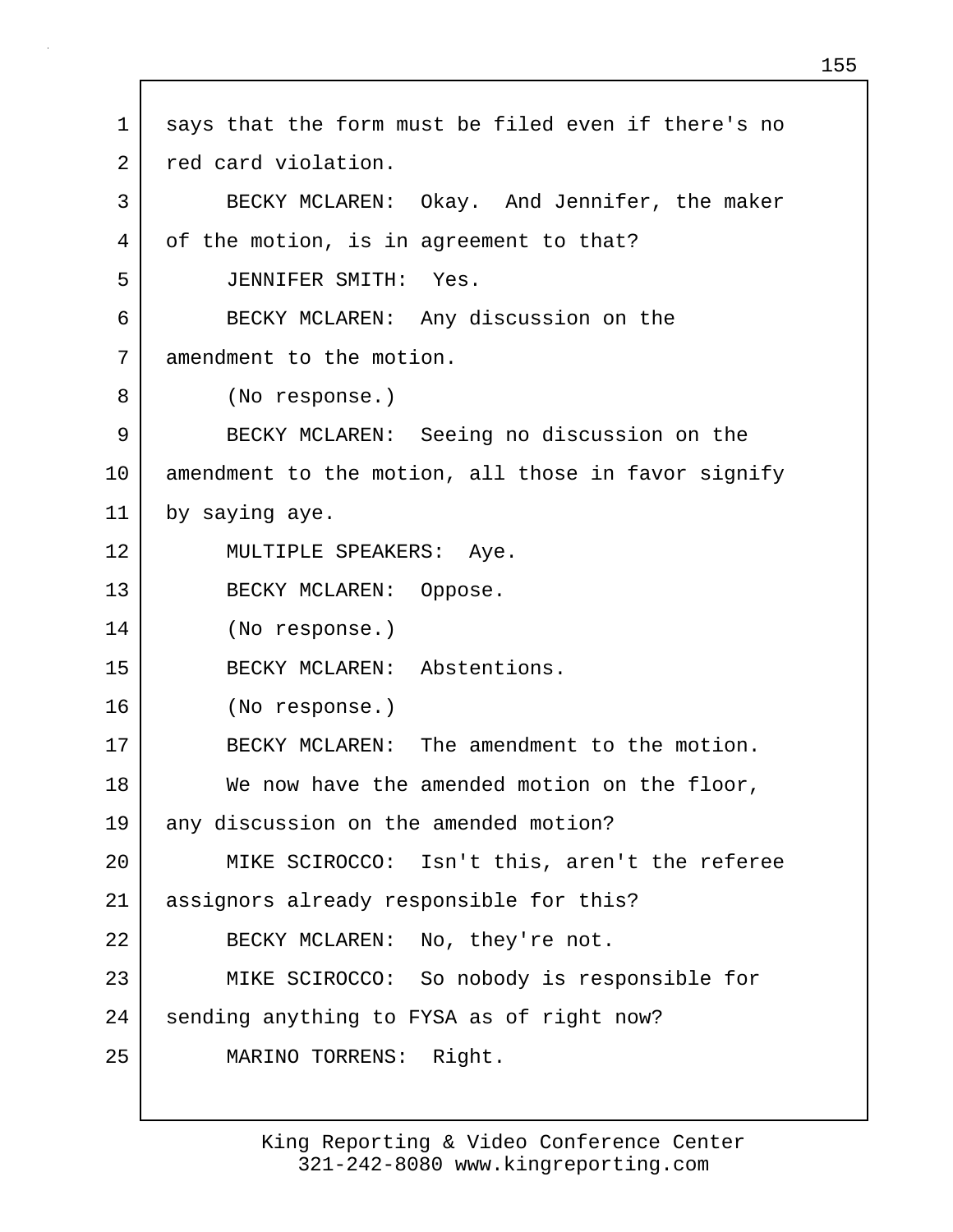1 BECKY MCLAREN: Only for major infractions. 2 MIKE SCIROCCO: Major infractions. So just 3 like a double yellow, you don't have to -- 4 JOE GOLDIAN: No, just majors. 5 MIKE SCIROCCO: Okay. So we don't as a league 6 hire the referees, the clubs do, should this not be 7 a club issue? 8 BECKY MCLAREN: If a club, you know, they're 9 assigned a referee and he doesn't do this properly, 10 it's their fault as the league if the red card is 11 sent by the league. If a referee issues a red card 12 in a league, he needs to submit the game report 13 with the supplemental to the league, correct. 14 MIKE SCIROCCO: He should. 15 BECKY MCLAREN: No, he needs to. 16 MIKE SCIROCCO: I know he needs to. 17 BECKY MCLAREN: He's required to. 18 | MIKE SCIROCCO: I understand that. But, 19 again, that doesn't always happen. 20 BECKY MCLAREN: Then that would be for the 21 assignor to go back to this referee. 22 MARINO TORRENS: That would be for the league. 23 BECKY MCLAREN: That would be for the league 24 to get with the club, but the league is responsible 25 for sending the red card summary report for the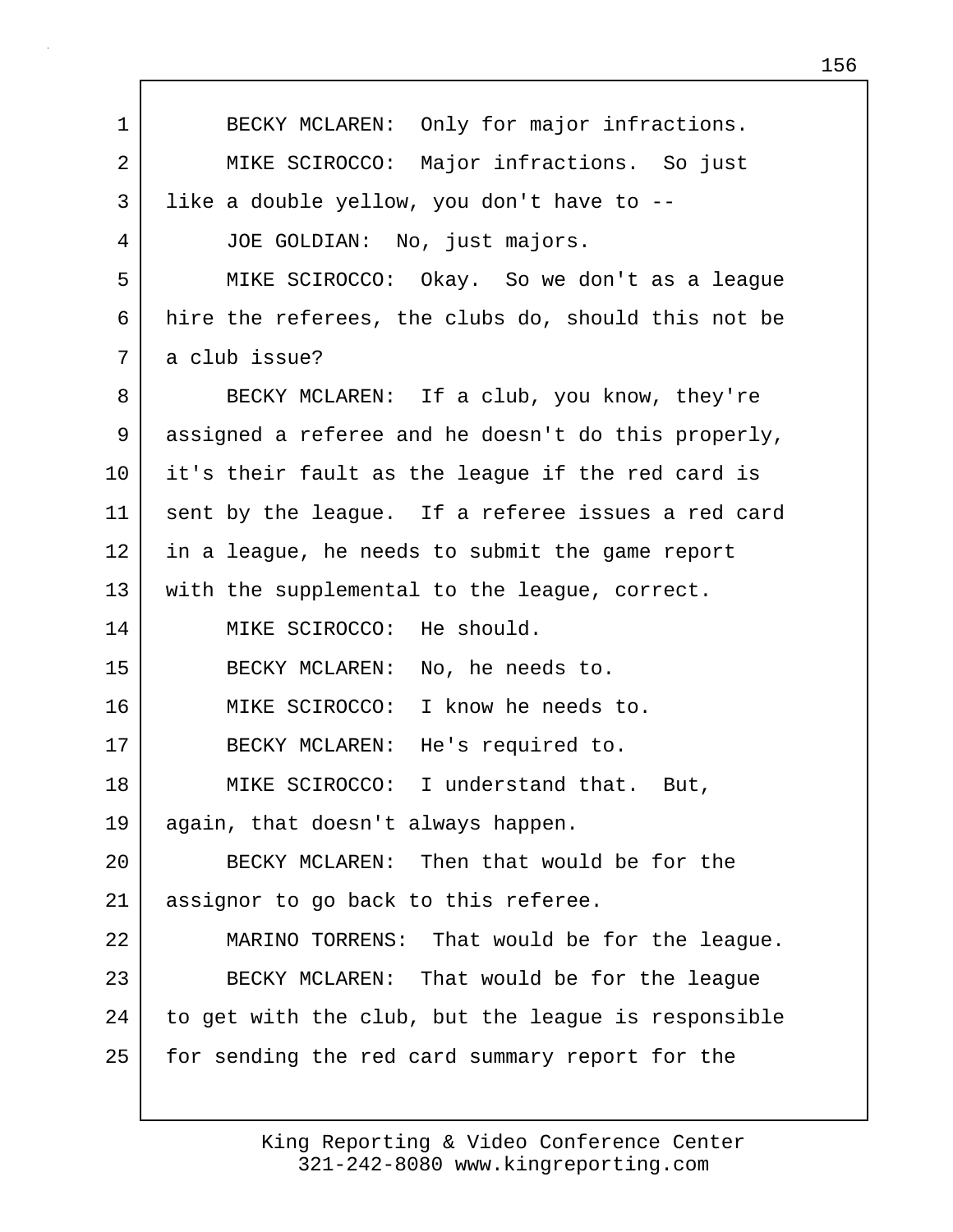| $\mathbf 1$ | league for the ones that were red card issued. |
|-------------|------------------------------------------------|
| 2           | MIKE SCIROCCO: Okay. Thanks.                   |
| 3           | MARINO TORRENS: So for, anybody for?           |
| 4           | MIKE SCIROCCO: Mine was more of a question     |
| 5           | really than an against.                        |
| 6           | BECKY MCLAREN: Any other discussion for or     |
| 7           | against. It's been moved to call the question. |
| 8           | It's been seconded.                            |
| 9           | All those in favor of calling the question     |
| 10          | signify by saying aye.                         |
| 11          | MULTIPLE SPEAKERS: Aye.                        |
| 12          | BECKY MCLAREN: Opposed.                        |
| 13          | MULTIPLE SPEAKERS: Nay.                        |
| 14          | BECKY MCLAREN: All those in favor of calling   |
| 15          | the question signify by saying aye.            |
| 16          | MULTIPLE SPEAKERS: Aye.                        |
| 17          | BECKY MCLAREN: Opposed.                        |
| 18          | MULTIPLE SPEAKERS: Nay.                        |
| 19          | BECKY MCLAREN: Abstentions.                    |
| 20          | (No response.)                                 |
| 21          | BECKY MCLAREN: Calling the question carries.   |
| 22          | The vote will be on the amended motion as      |
| 23          | presented on the screen.                       |
| 24          | All those in favor signify by saying aye.      |
| 25          | MULTIPLE SPEAKERS: Aye.                        |
|             |                                                |

г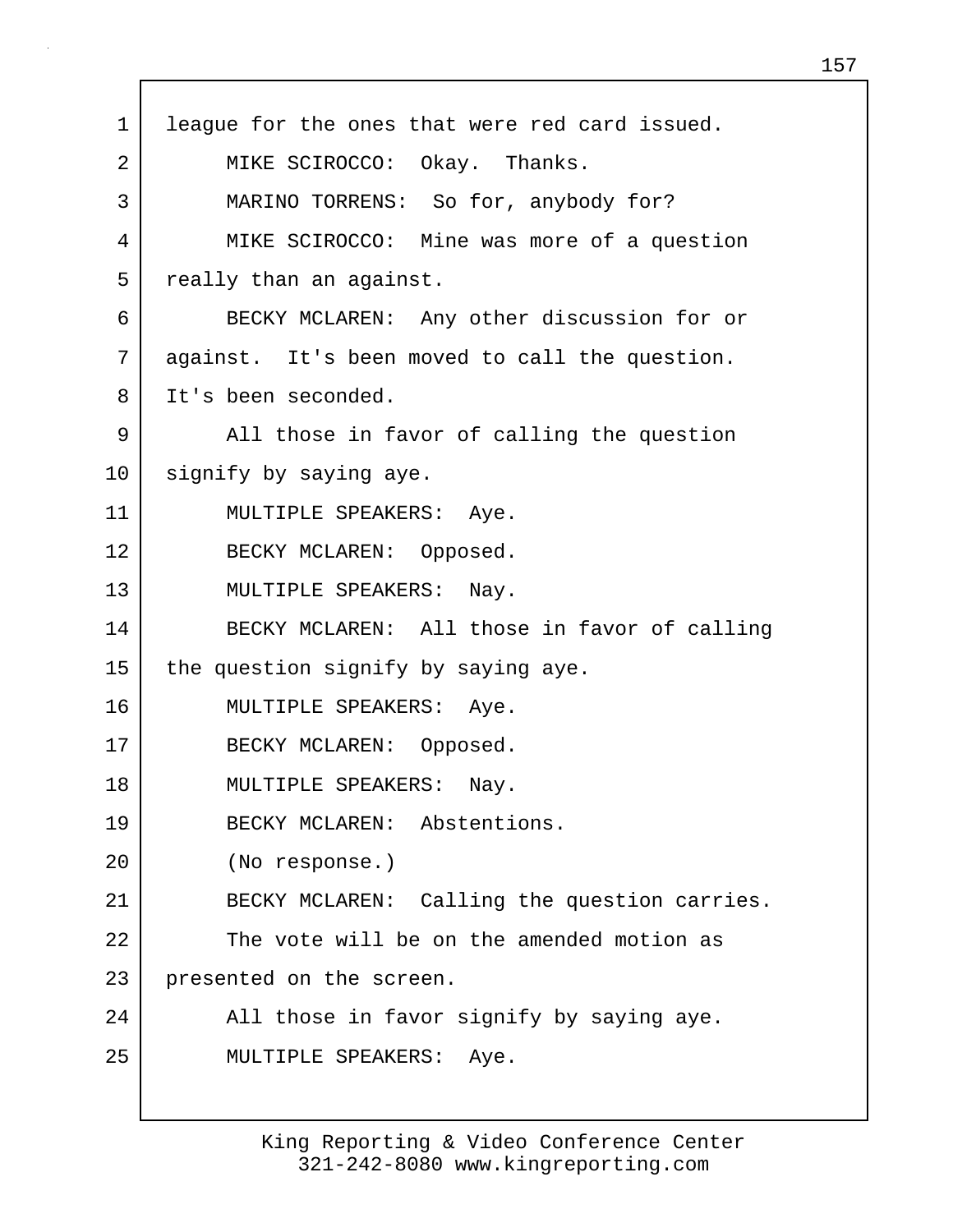1 BECKY MCLAREN: Opposed. 2 TERRI TOWERS: Nay. 3 JOE GOLDIAN: Nay. 4 BECKY MCLAREN: Abstentions. 5 (No response.) 6 BECKY MCLAREN: Motion carries. 7 I move to approve C120.1 as presented on the 8 screen. 9 MARINO TORRENS: Second. 10 BECKY MCLAREN: The reason that I propose this 11 change is that it will put us in compliance with 12 the regional awards that are given, so that people 13 that we nominate for our awards here in the State 14 of Florida that are awarded those awards, that we 15 submit those nominations on to region, for regional 16 award, so this would bring us into line with that. 17 Any discussion? 18 (No response.) 19 JOSE REY: Point of clarification. Jose Rey 20 | with Driftwood Youth Soccer. 21 What's an administrator as far as if you're a 22 | large club, is it a volunteer position for the 23 purpose of these awards, even at the region level? 24 BECKY MCLAREN: At the regional level there is 25 no restriction.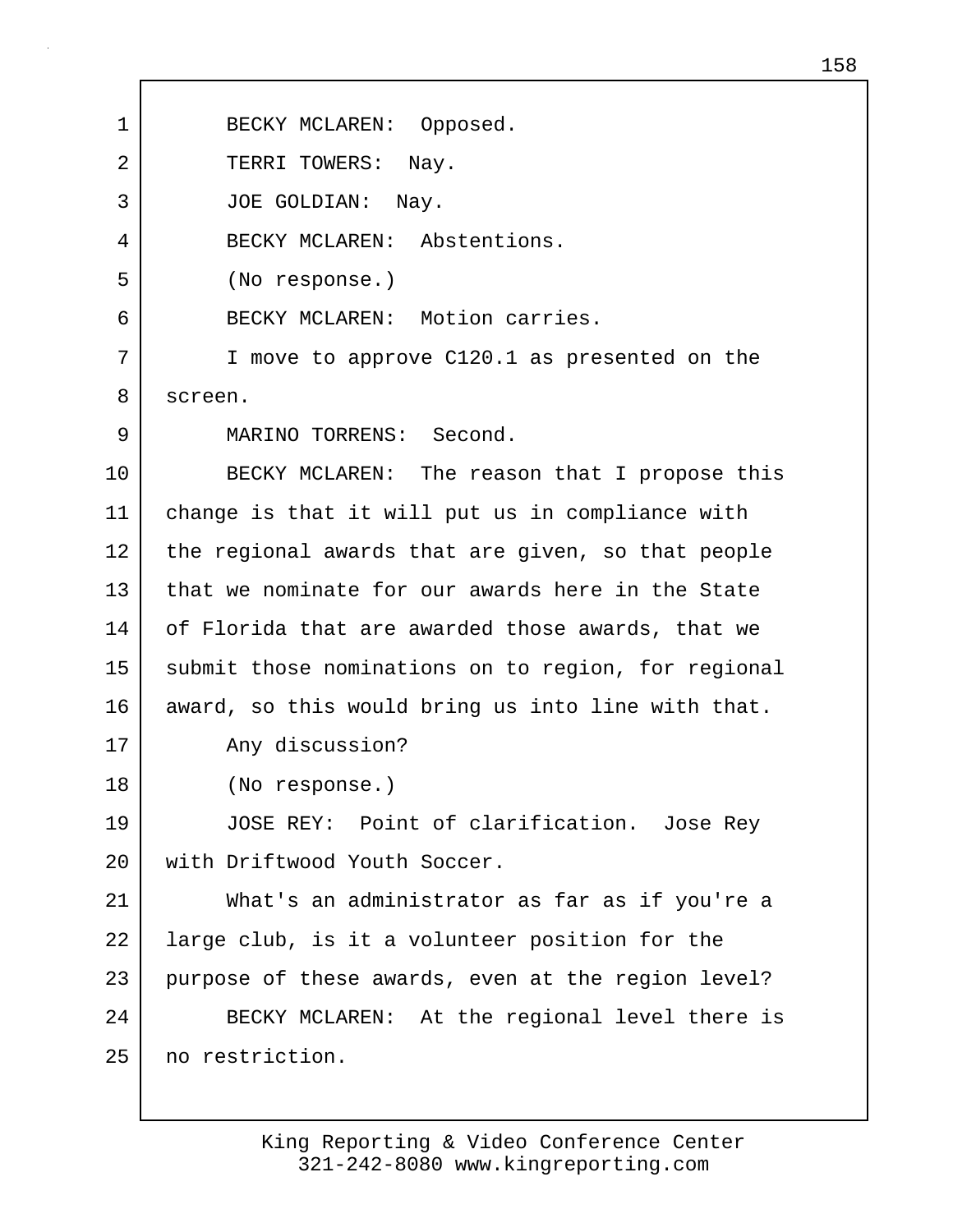1 JOSE REY: All right.

2 BECKY MCLAREN: So it would make it in 3 compliance. It is not required to be volunteer.

4 JOSE REY: I mean, I would imagine if you're a 5 superclub with paid positions and you're dropping 6 large amounts of money on an administrator DOC an 7 executive director, they better be the best darn 8 director in the world if you're spending six digits 9 on them. So it seems like a person devoting forty 10 hours per week that is paid to do so, I expect a 11 lot of work out of them.

12 I think it's great to reward or recognize a 13 volunteer who is doing this above and beyond other 14 forms of inducement if you will to perform well. 15 That's just my point of clarification on traitor.

16 BECKY MCLAREN: And when the applications are 17 | submitted, the committee will go through the 18 | applications and take that into consideration.

19 JOE GOLDIAN: Joe Goldian, DC B5.

20 I just want to put out, if you look at the top 21 old by-rules, 1 through 17, and under the new one 22 here it picks up at 18, so it needs to be numbered 23 correctly.

24 | BECKY MCLAREN: Well, it will be numbered 25 correctly.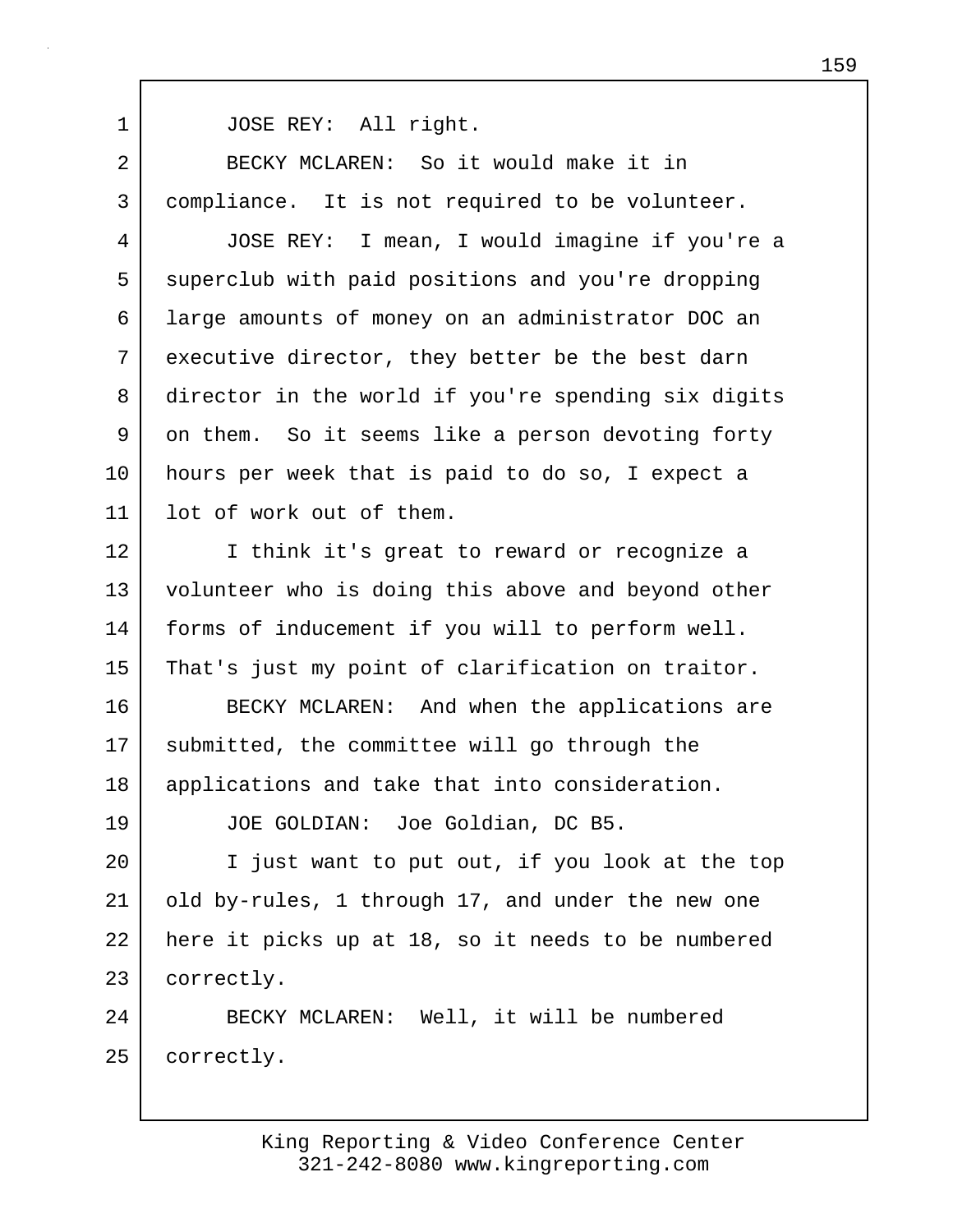1 JOE GOLDIAN: Okay. 2 BECKY MCLAREN: Any other discussion? 3 (No response.) 4 BECKY MCLAREN: Seeing no other discussion, 5 all those in favor signify by saying aye. 6 MULTIPLE SPEAKERS: Aye. 7 BECKY MCLAREN: Opposed. 8 (No response.) 9 BECKY MCLAREN: Abstentions. 10 (No response.) 11 BECKY MCLAREN: Okay. 12 C190.1, 190.2, 190.3. I move to, I move to 13 amend to delete it as per what's on the screen. 14 Can we have a second? 15 MARINO TORRENS: Second. 16 BECKY MCLAREN: The reason for this is because 17 | the IT Committee, this was back when we were 18 looking for a new registration system, and this 19 | committee is no longer necessary. 20 Any discussion? 21 (No response.) 22 BECKY MCLAREN: Seeing no discussion, all  $23$  those in favor signify by saying aye. 24 MULTIPLE SPEAKERS: Aye. 25 BECKY MCLAREN: Opposed.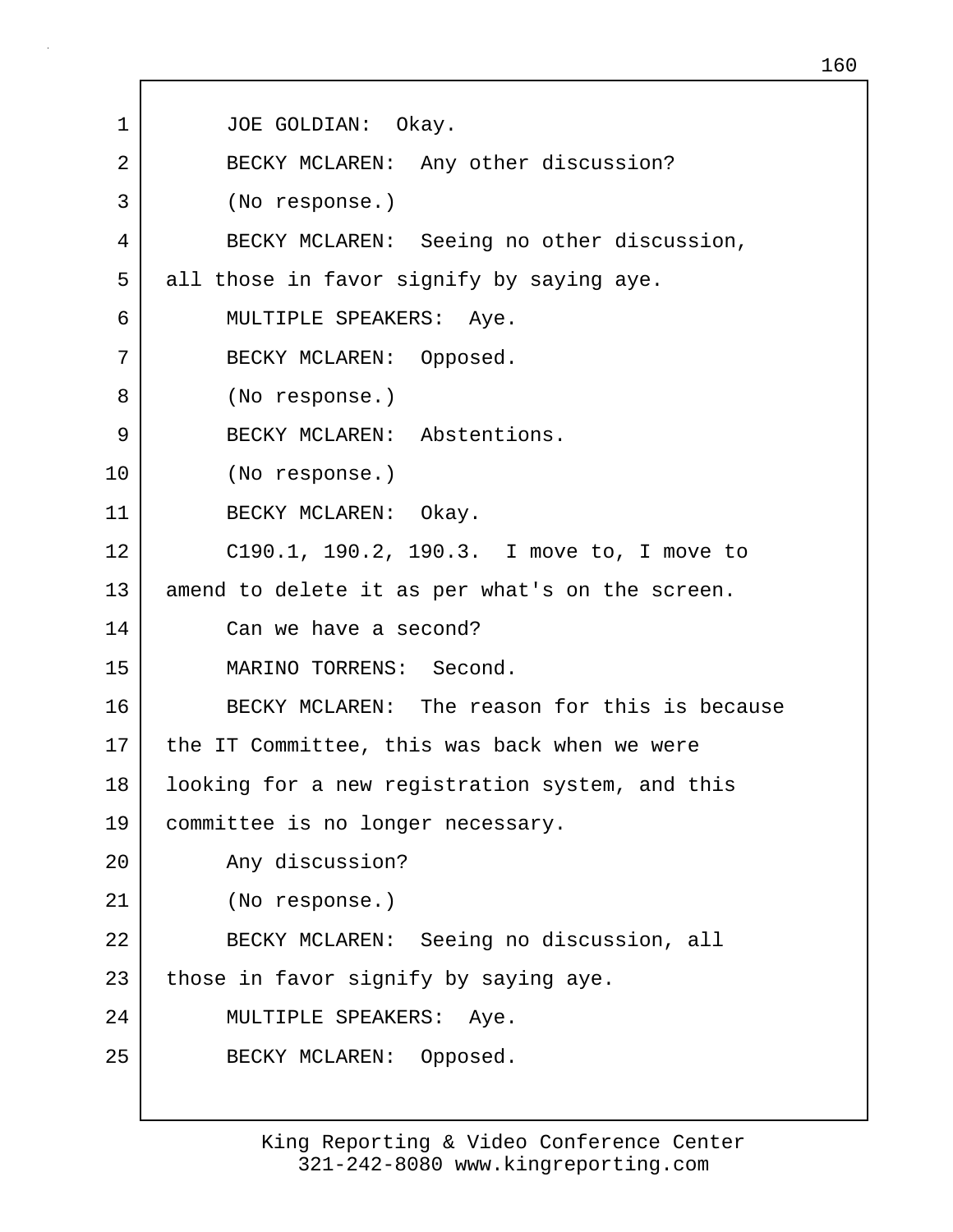1 (No response.) 2 BECKY MCLAREN: Abstentions. 3 (No response.) 4 BECKY MCLAREN: Motion passes. 5 3008.1 and 3008.2. I believe the maker of the 6 motion had to depart, so if someone would like to 7 make a motion. 8 TESSIE GOICOECHEA: I make a motion, Tess. 9 BECKY MCLAREN: Tess makes a motion to accept 10 | the proposed change as presented on the screen. 11 It's been seconded by Linda Soeder, A1 District 12 Commissioner. 13 Is there any discussion? 14 JOHN STACEY: John Stacey, VP Coach/Player 15 Development. 16 The list in 3008.1 seems to be short by a 17 couple of positions, is that intentional or does  $18$  that just, she didn't  $-$ 19 MARINO TORRENS: She's not here. 20 JOHN STACEY: So in order to be complete, it 21 should be President, VP Coach/Player Development, 22 | Secretary, Treasurer, Vice President of 23 Competition, Vice President of Administration. 24 BECKY MCLAREN: I think that I can tell you 25 | from speaking with this person.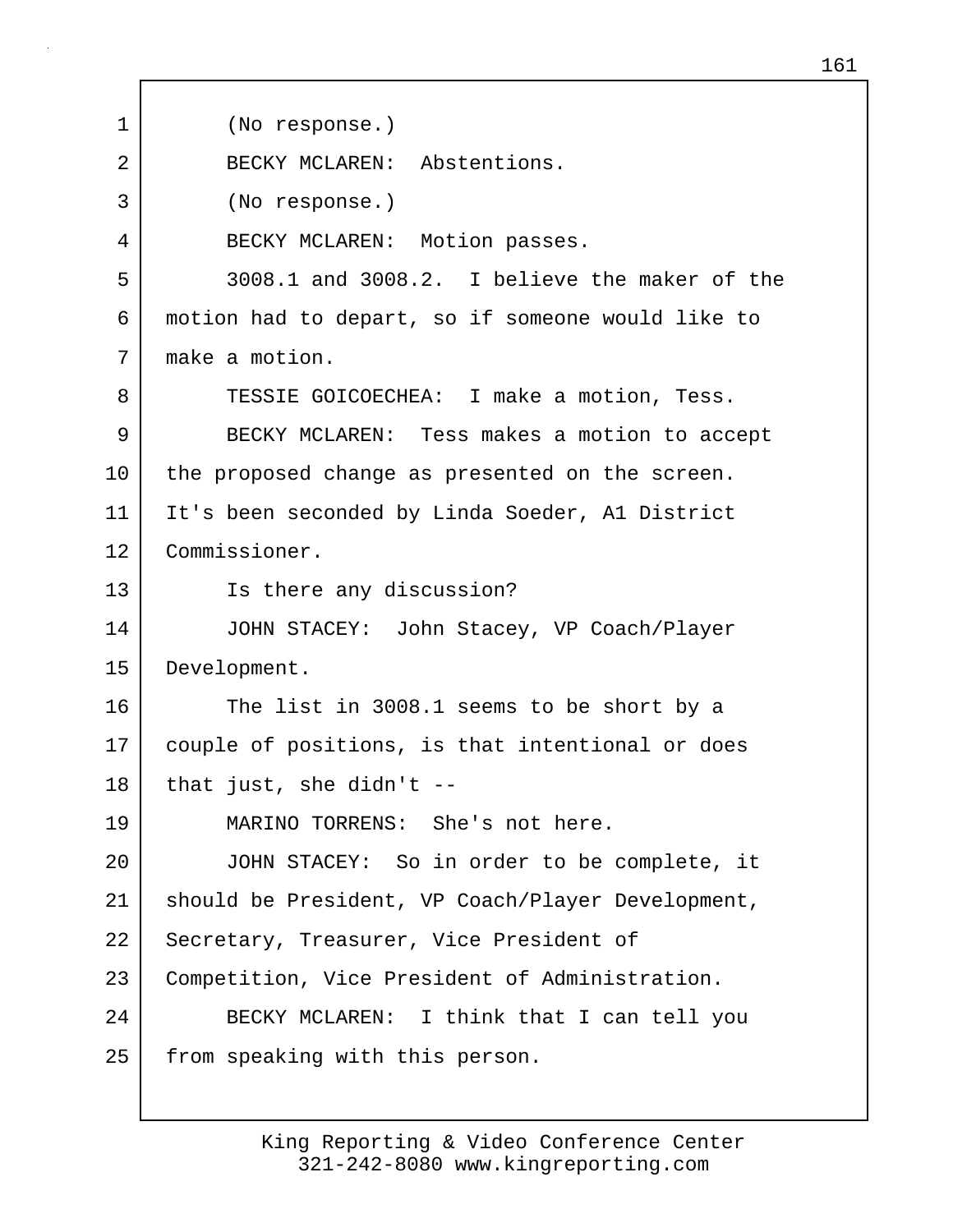1 JOHN STACEY: Yes.

| 2  | BECKY MCLAREN: The reason for the list that         |
|----|-----------------------------------------------------|
| 3  | she put here is because she felt that those         |
| 4  | particular positions include, she included the Vice |
| 5  | President of Competition because of their           |
| 6  | overseeing of the competitions at all clubs.        |
| 7  | JOHN STACEY: So this list then would allow          |
| 8  | for the, and I guess it's a point of clarification, |
| 9  | would allow for the Registrar and the VP of         |
| 10 | Administration to actually serve.                   |
| 11 | BECKY MCLAREN: No, it would allow for the           |
| 12 | other members of the Board of Directors to hold an  |
| 13 | office regardless of voting privileges in an FYSA   |
| 14 | affiliate.                                          |
| 15 | JOHN STACEY: But specifically Registrar and         |
| 16 | VP of Admin are separated from the other ones.      |
| 17 | BECKY MCLAREN: VP of Admin, Registrar, RVPs         |
| 18 | are.                                                |
| 19 | JOHN STACEY:<br>And RVP.                            |
| 20 | BECKY MCLAREN: And Regional Commissioners.          |
| 21 | JOHN STACEY: So you're saying the RVP may           |
| 22 | serve as office director or hold office as FYSA     |
| 23 | affiliate?                                          |
| 24 | BECKY MCLAREN: This is what the maker of this       |
| 25 | motion proposed.                                    |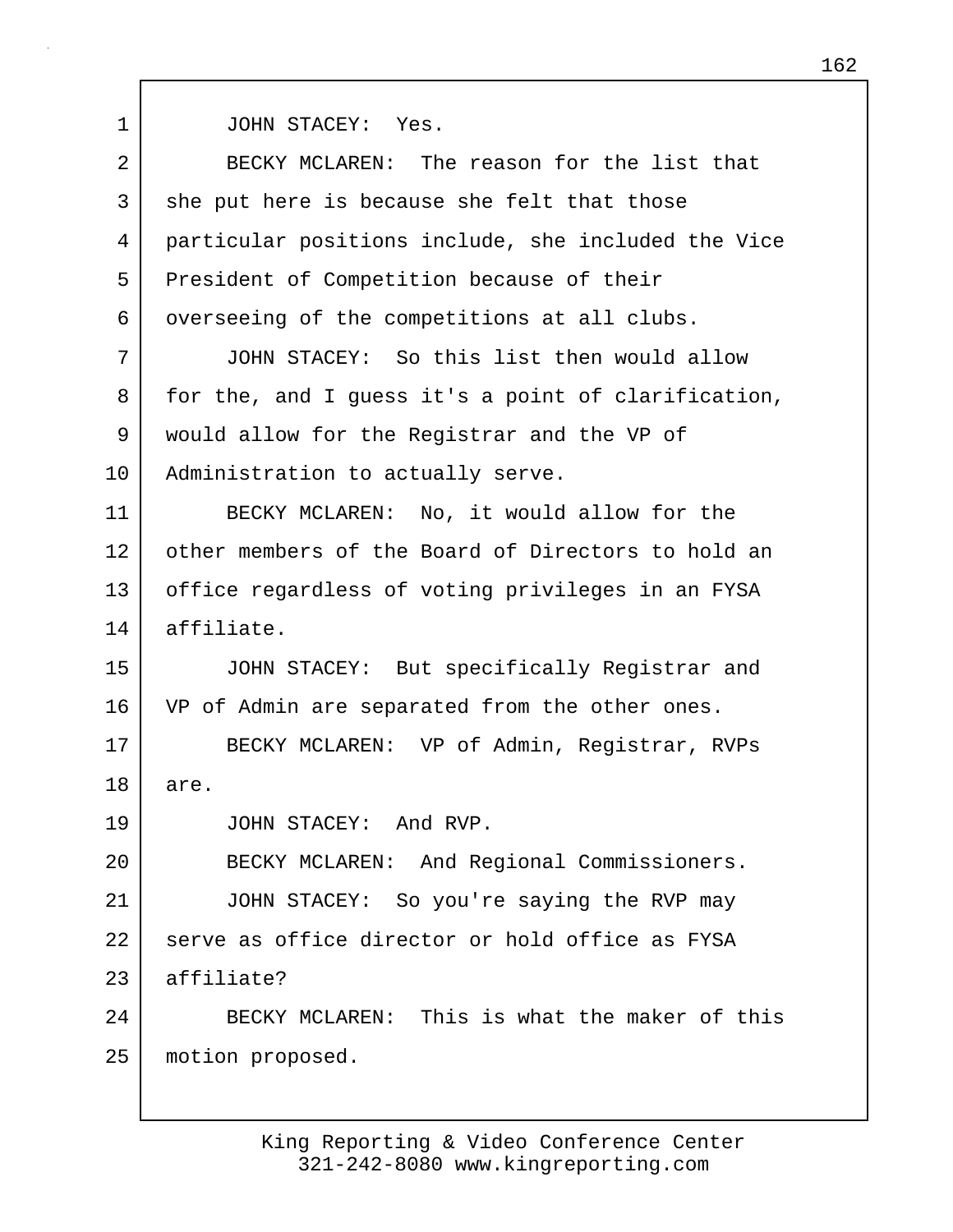1 JOHN STACEY: I would then say I'm against. 2 BECKY MCLAREN: Would you like to make an 3 amendment to the motion? 4 You can make an amendment to the motion 5 because the person is not here. 6 JOHN STACEY: Jennifer is going to clarify. 7 JENNIFER SMITH: Jennifer Smith, FC Tampa. 8 I spoke with Ann about this rule as well. And 9 the intent of the list with the addition of the VP 10 | of Competition, was those are the people listed in 11 | our bylaws that can actually sign contracts for 12 FYSA. So the intent is that those individuals 13 should not be involved within a club and signing 14 contracts on their behalf. It's in the rules. 15 MARINO TORRENS: VP of Competition cannot? 16 JENNIFER SMITH: I said with the addition of 17 VP, the other ones minus him, but the VP of 18 Competition is one she felt should be very 19 non-biased and should be very open and not have any 20 kind of contact or connection to the club. 21 Does that help, sort of, not really? 22 BECKY MCLAREN: Katherine. 23 KATHERINE PENNINGTON: Katherine Pennington, 24 just at the top of the page there's apparently a 25 typo after Vice President of Competition, may not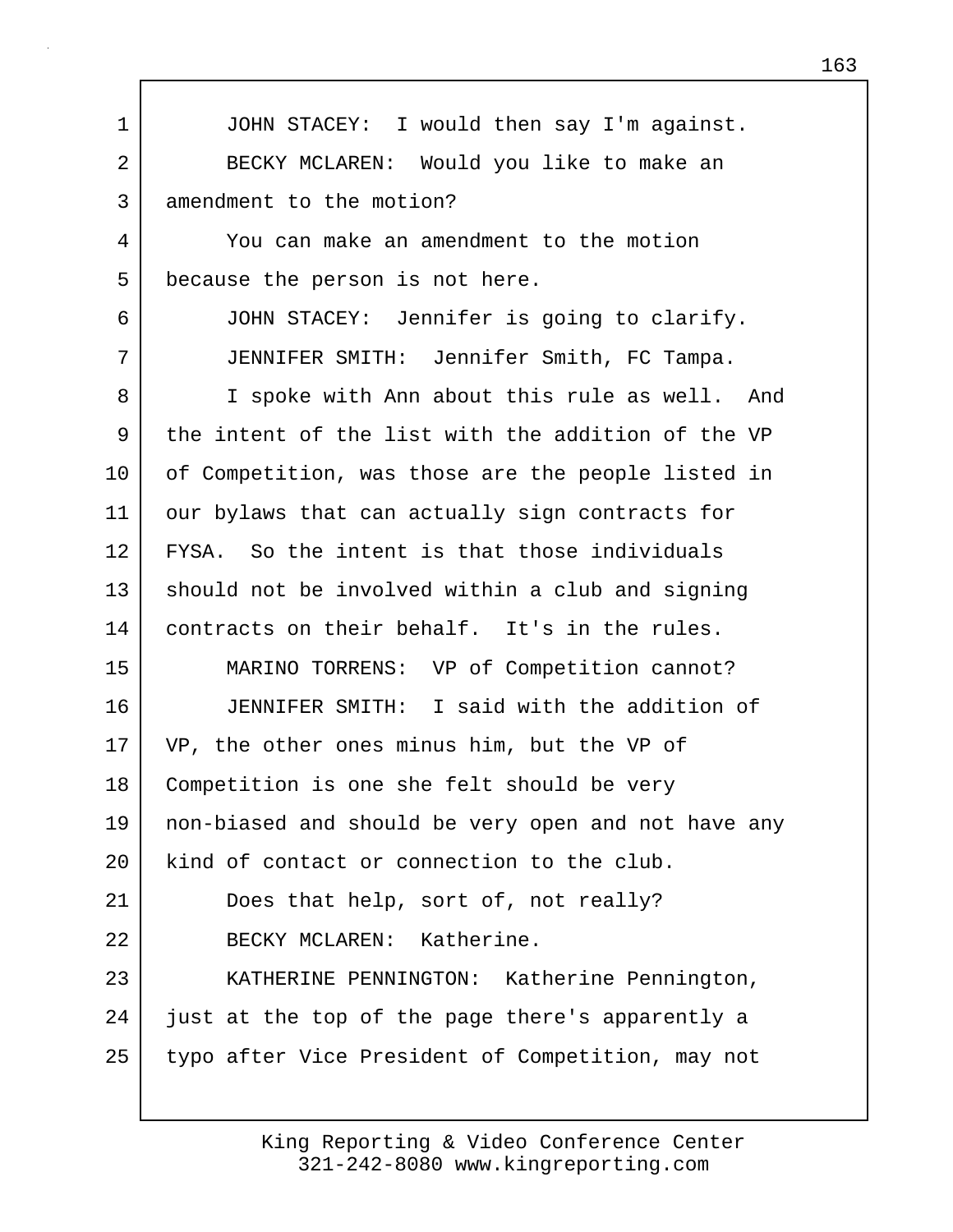1 hold office may not hold any office. So there's 2 words of there that need to be corrected. 3 BECKY MCLAREN: We can take care of that. 4 KATHERINE PENNINGTON: And, secondly, I would, 5 I don't know if John made an amendment or moved to 6 make the amendment, but I would move to make the 7 amendment that John suggested. 8 BECKY MCLAREN: To add all board members? 9 John, was that to add all or to --10 JOHN STACEY: In my mind, of the, in the 11 future the voting boards members that, you know, 12 reality is as a state organization we, I can't 13 expect everybody to simply be FYSA only in their 14 soccer stuff. I mean, there's volunteers to go 15 | around, but I do think that the eleven individuals 16 that hold statewide offices, Regional Vice 17 President, President, that is, those eleven 18 individuals should be listed in the first part and 19 only the Regional Commissioners potentially would 20 fall under 3008.2. 21 BECKY MCLAREN: Under 3008.1. 22 JOHN STACEY: So amend 3008.1, add VP of 23 | Administration, Registrar, and Regional VPs, and 24 that should be eleven. 25 BECKY MCLAREN: Do we have a second to that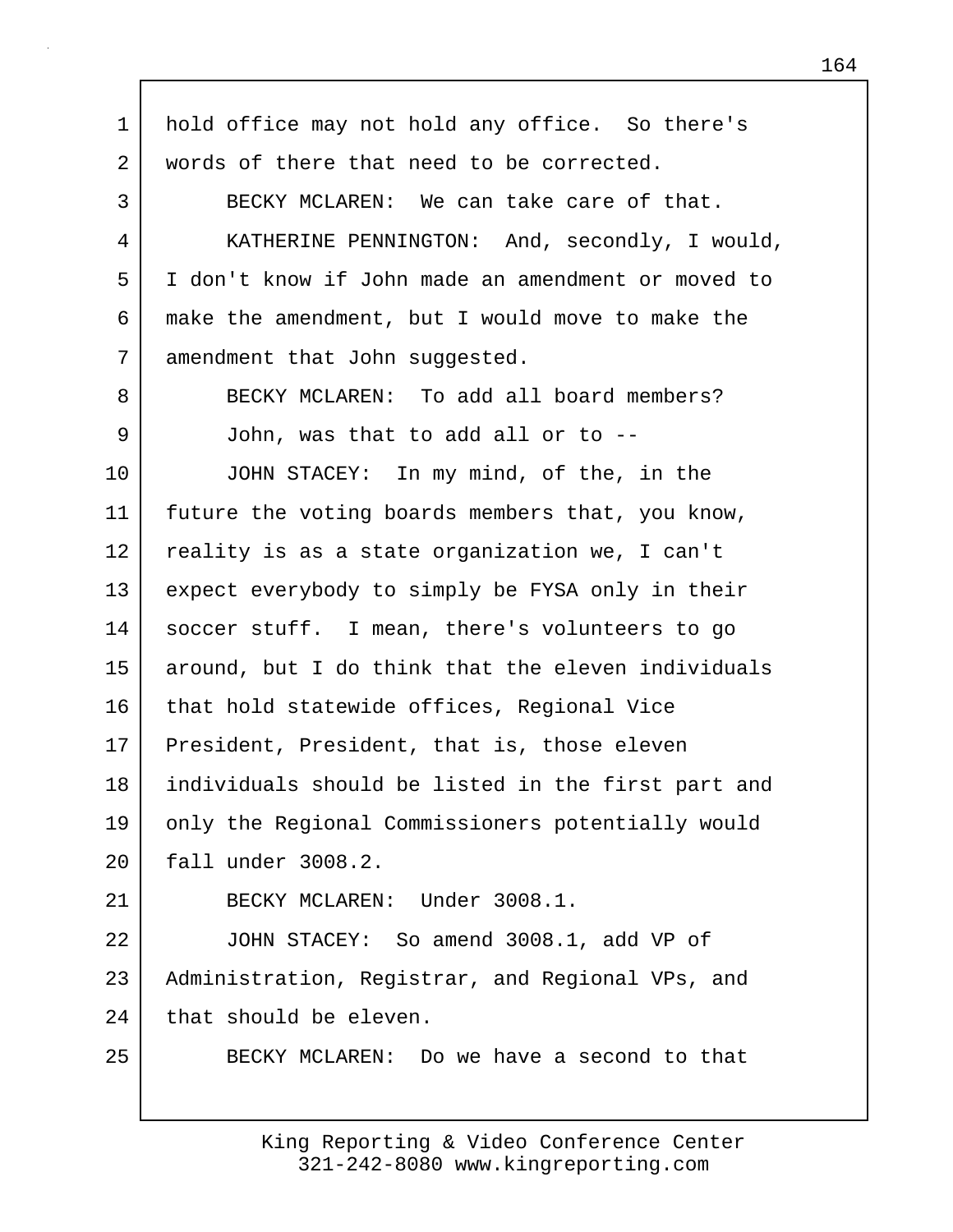1 amendment?

2 TOMMY THOMPSON: I second the amendment, Tommy 3 Thompson.

4 BECKY MCLAREN: It's been moved and seconded 5 to, for the amendment to the motion.

6 Is there any discussion on the amendment? 7 MARINO TORRENS: Yes, the bottom part says any 8 FYSA board member who is elected to any position 9 | with any FYSA affiliate shall resign. Number 2 10 | says any FYSA board member elected to any position 11 with any FYSA affiliate shall resign their BOD 12 position within fourteen days, that includes 13 Commissioners also, but then we don't hold them for 14 | the first part.

15 BECKY MCLAREN: John, if you look at the 16 second.

17 JOHN STACEY: Yeah.

18 BECKY MCLAREN: The second part.

19 JOHN STACEY: Yeah, in that case, I mean, I 20 would be very specific there to say that any 21 Regional Commissioner -- well, hold on a second. 22 No, well, it would be anyone to be elected to one 23 of the offices under 3008.1, so it would be any. 24 BECKY MCLAREN: But Point Number 2 says any 25 position.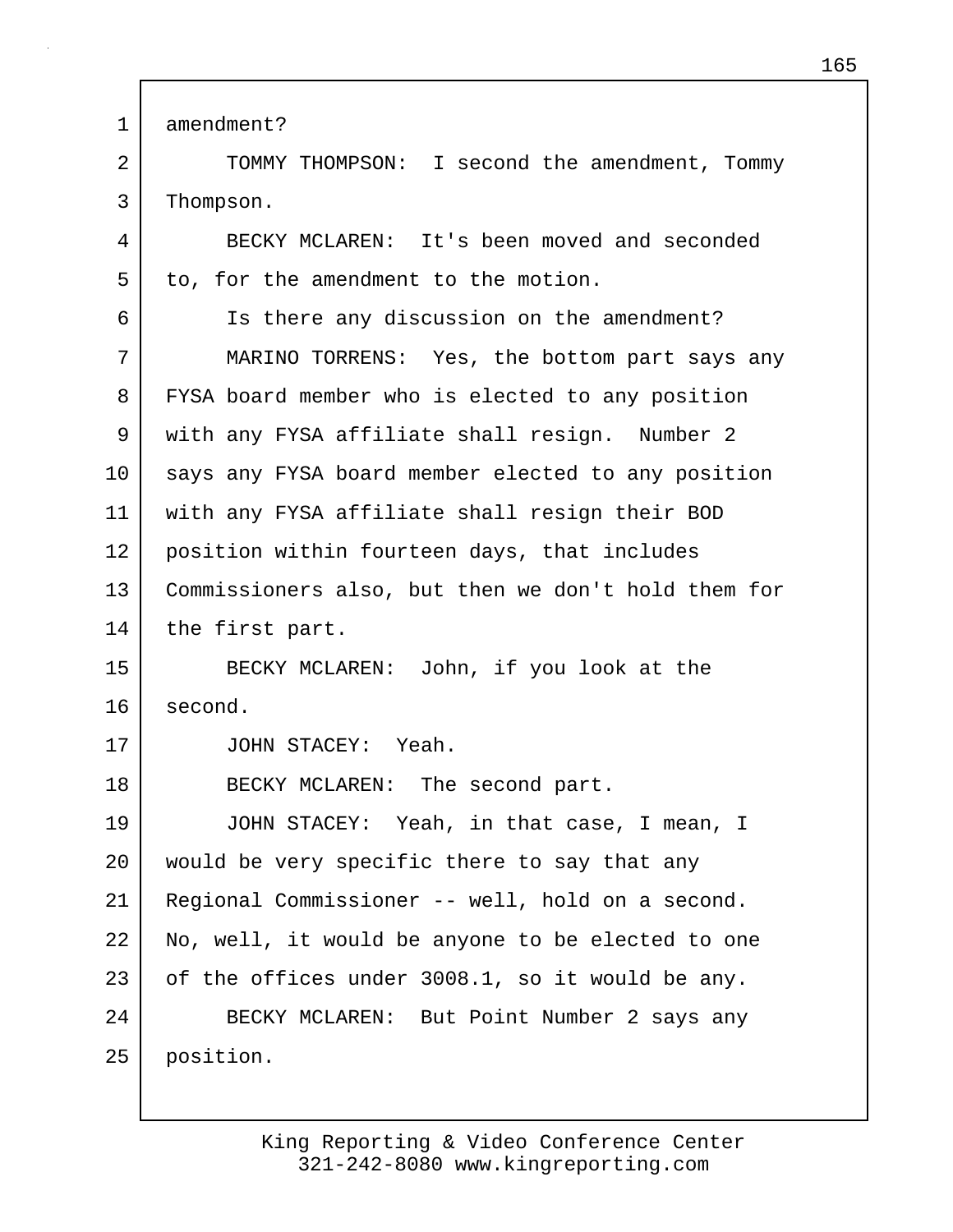1 JOHN STACEY: Yeah, I understand. I 2 understand.

3 BECKY MCLAREN: And FYSA board member, that 4 would include the Regional Board Commissioners. 5 JOHN STACEY: Right. But .2, Subsection 1, 6 would allow for the regional commissioners to 7 continue to serve. 2 would be anyone listed in 8 3008.1 who is elected to a position with any FYSA 9 affiliate shall resign. We're saying RC, if 10 they're not affiliated they want to serve on the 11 board, this rule would allow them to do so. There 12 | would be no reason for them to resign. But if 13 they're elected Regional Vice President they need 14 to resign.

15 It seems clear but you have, you do have to 16 put in Subsection 2 that, you know, on those listed 17 in 3008.1 must resign.

18 TOMMY THOMPSON: I don't have a problem. I 19 think Regional Commissioners should be included in 20 the restriction of not serving on local club if 21 they're elected to represent the region which is to 22 be from Jacksonville to Port St. Lucie for Region 23 B, and they should be independent just like the 24 rest of the board members, the region, not 25 necessarily a particular club.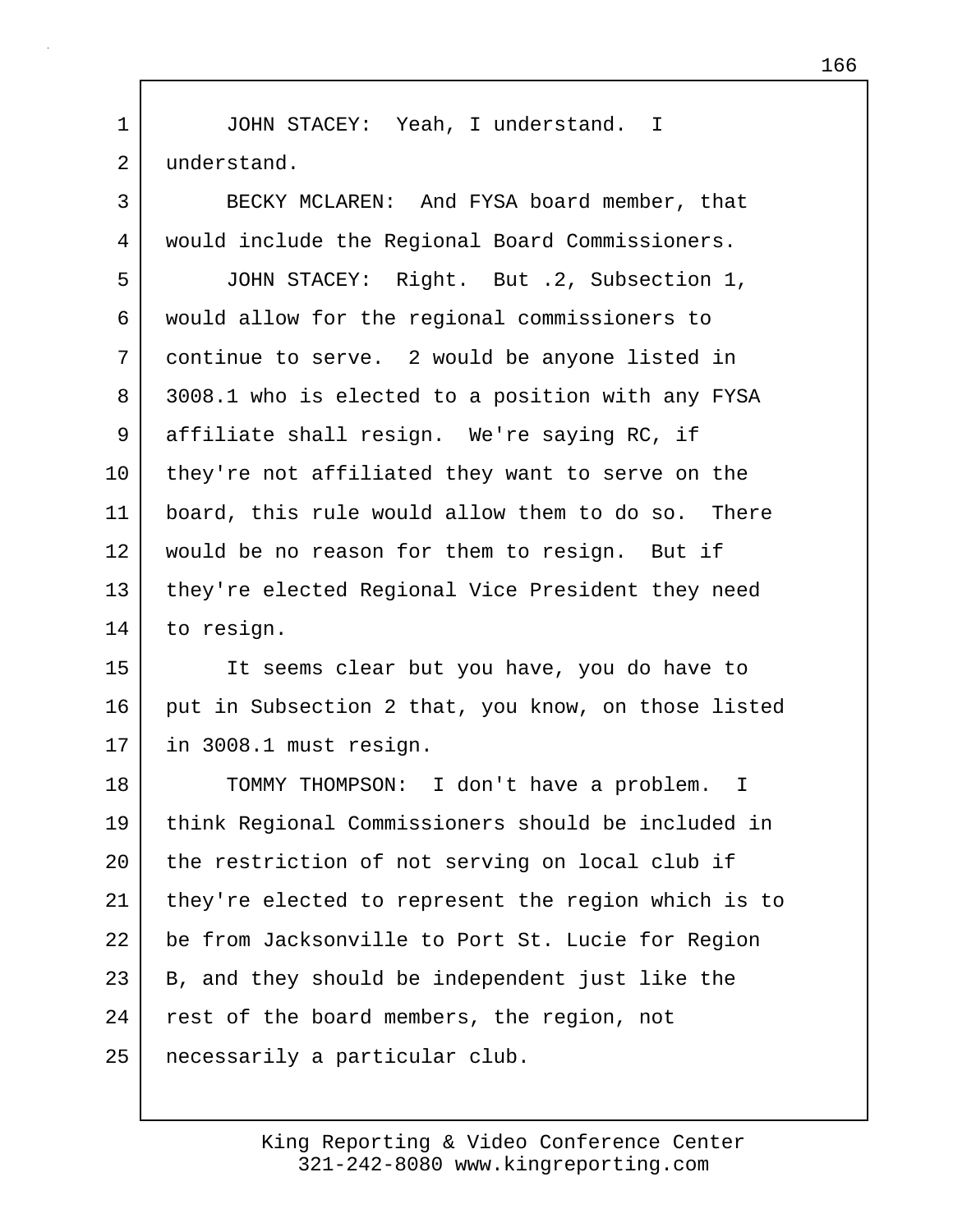| 1       | JOHN STACEY: And I know he said against and       |
|---------|---------------------------------------------------|
| 2       | as I, as I said before, you made me do an         |
| 3       | amendment, I'm against the rule. Independent is   |
| 4       | key. The appearances of impropriety are almost    |
| 5       | impossible to overcome, but not being a member of |
| 6       | voting, there's only nineteen people. I do know I |
| 7       | said, hey, there's not enough volunteers. But     |
| 8       | these are just nineteen people, guys, and if we   |
| 9       | can't somehow separate ourselves from our club    |
| $10 \,$ | identity, then people lose respect in what we do. |
| 11      | (Applause.)                                       |
| 12      | MARINO TORRENS: My question which says any        |
| 13      | others, would you consider referee assignor, we   |
| 14      | have to list it on the affiliation.               |
| 15      | JOHN STACEY: Yeah, it doesn't say that. It        |
| 16      | says hold any office not identified, may hold any |
| 17      | office, if we add in the District Commission,     |
| 18      | whatever they're called now, to the top part.     |
| 19      | I mean, somehow I feel like I've taken            |
| 20      | ownership of this rule, so.                       |
| 21      | DIANA ROBERTSON: Table it. Diana Robertson        |
| 22      | Treasurer.                                        |
| 23      | I motion we table this rule until the owner of    |
| 24      | it can rewrite or explain it.                     |
| 25      | JOE GOLDIAN: Second.                              |
|         |                                                   |

 $\mathbf{I}$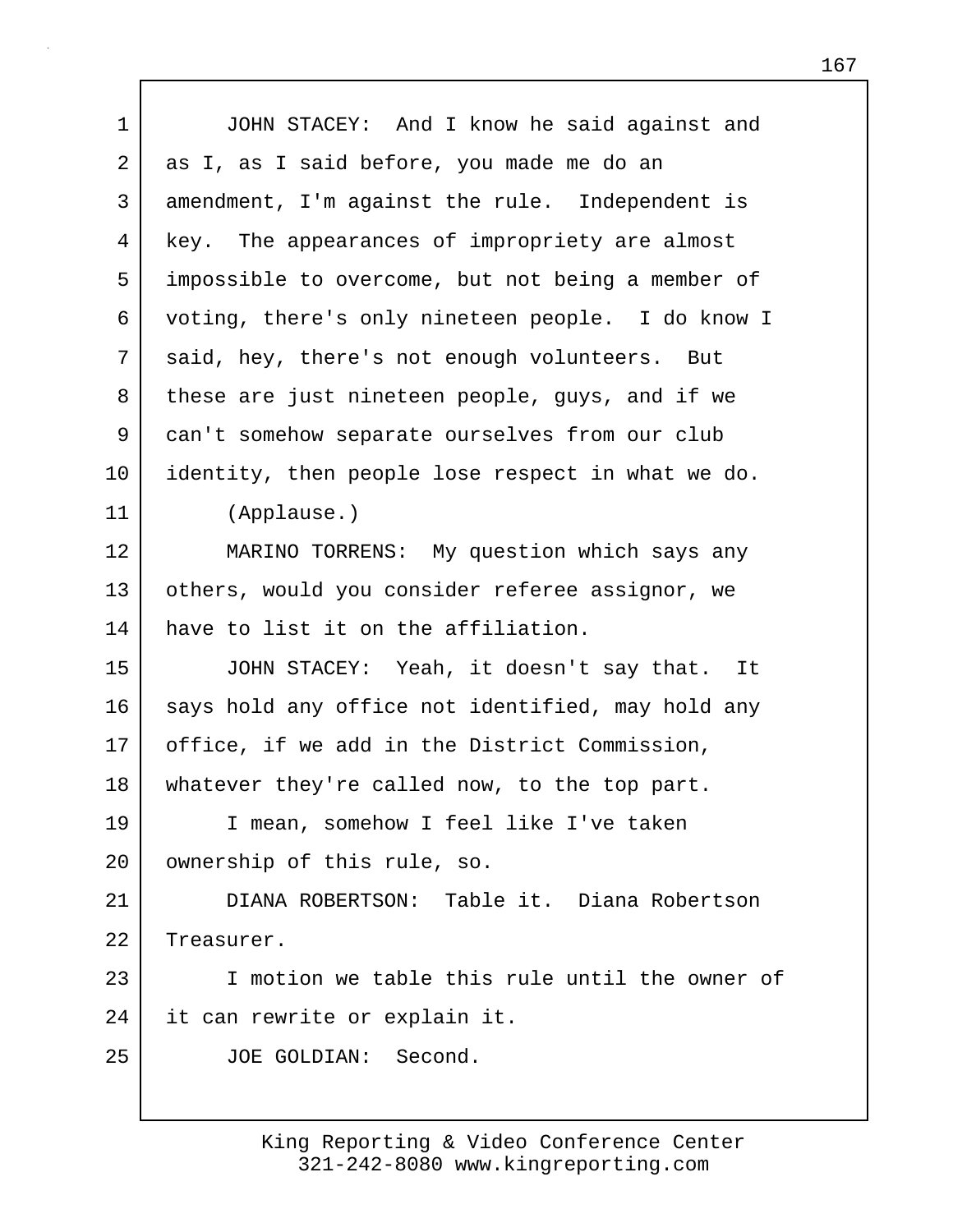1 DIANA ROBERTSON: Table it to the next AGM. 2 BECKY MCLAREN: Move to table this until the 3 next AGM. 4 (No response.) 5 BECKY MCLAREN: Is there a second? 6 JOE GOLDIAN: Second. 7 BECKY MCLAREN: Joe Goldian seconds. 8 It's been moved and seconded to table this to 9 the next year's AGM. All those in favor signify by 10 saying aye. 11 MULTIPLE SPEAKERS: Aye. 12 BECKY MCLAREN: Opposed. 13 MULTIPLE SPEAKERS: Nay. 14 BECKY MCLAREN: All right. Pull out your 15 clickers so I can make sure, please. This is to 16 table the motion. If you put it on the screen 17 there, the tabling of the motion, I need a yea, a 18 | nay, and an abstain, please. 19 Jared, can we get that up on the screen, I 20 just need yes, no, and abstain. 21 Okay. Guys, vote now on the motion, the 22 motion to table this. 23 Five, four, three, two, one, done. 24 Okay. Motion is tabled. I will go back to 25 the maker of the motion.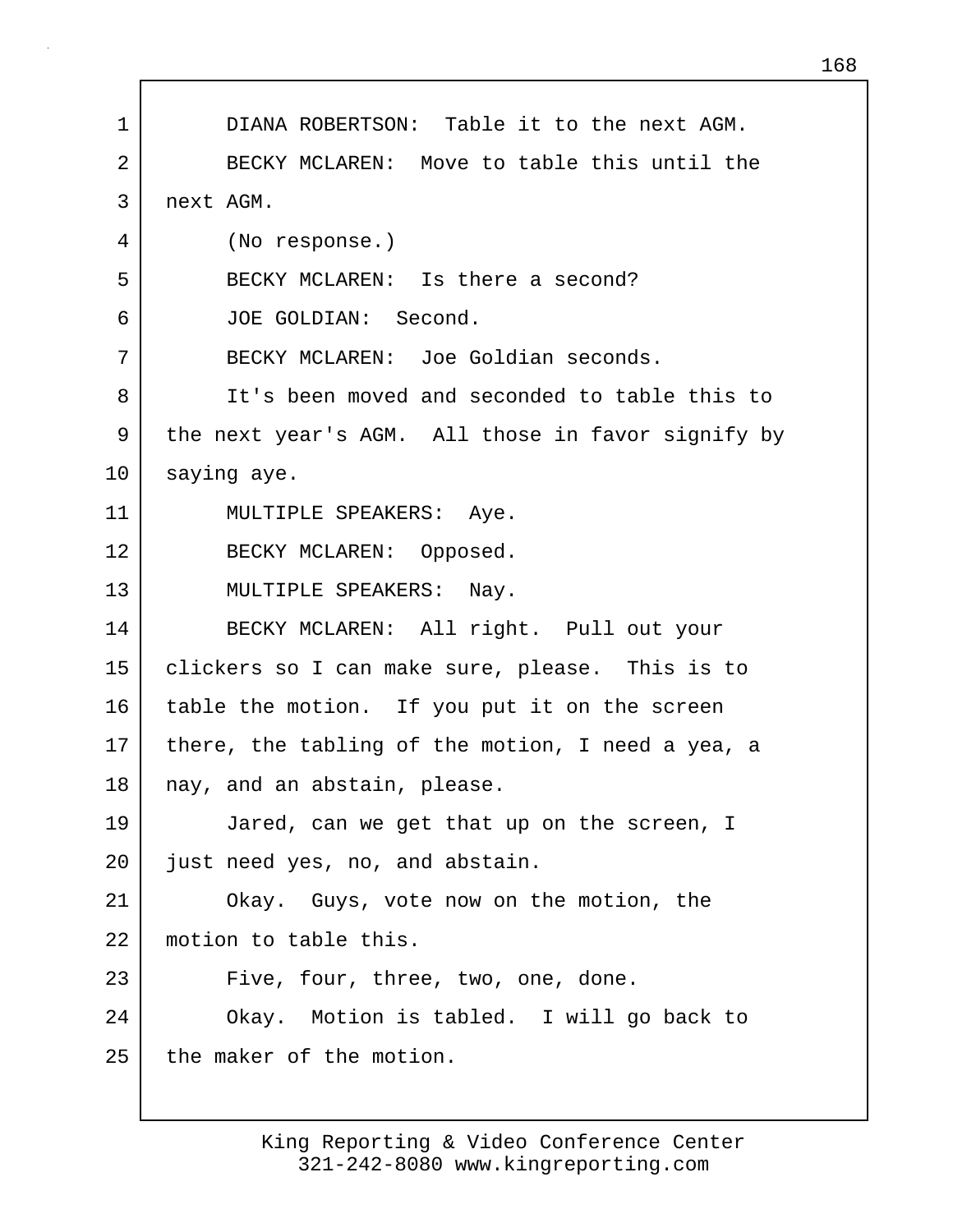1 Jared, can you go to the, is Mike Strickler in 2 the room. The proposed change for the playing up 3 rule it's not in the book. It was presented in the 4 proposed changes. It was late because we were 5 | waiting for the mandates. 6 JOHN STACEY: John Stacey, VP Coach/Player 7 Development. 8 Please change ager to age. There you go. 9 I move that we approve the rule as written and 10 | I ask permission to allow Mike Strickler to address 11 any and all questions to address this rule. 12 BECKY MCLAREN: Can we have a second? 13 MARINO TORRENS: Second. 14 BECKY MCLAREN: It's been seconded. 15 Okay, Mike. 16 He's over here, John. 17 John just defers to you. 18 | MIKE STRICKLER: No, it's the tall person in 19 between us. 20 JOHN STACEY: Yes, it was. 21 BECKY MCLAREN: Mike. 22 MIKE STRICKLER: This one, this is with a 23 calendar year birthdate changes. This is, this is 24 | in compliance with that. I mean, that's why we 25 | have it. And, believe me, I think many of you, we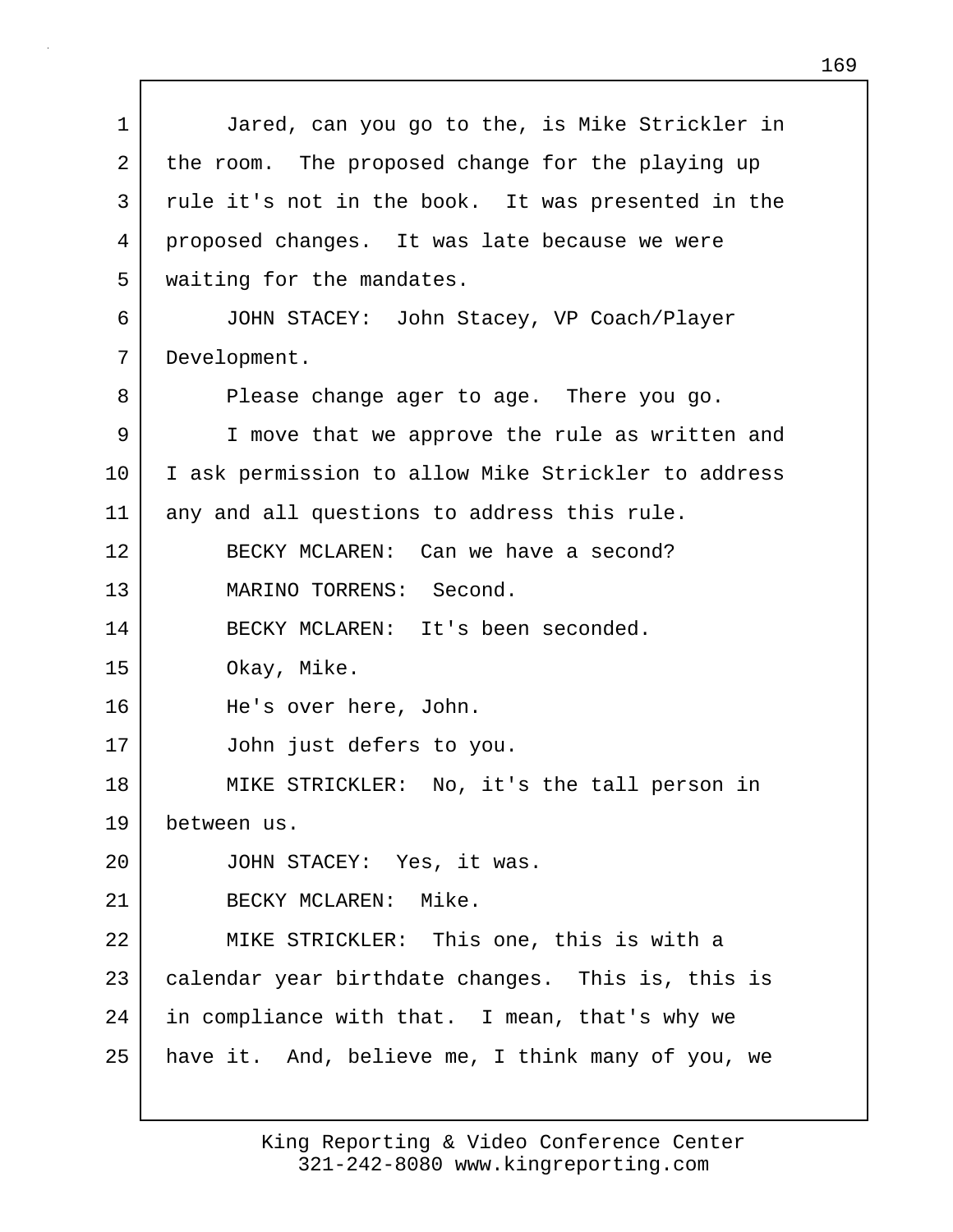| $\mathbf 1$ | have discussed that this weekend, so I don't want  |
|-------------|----------------------------------------------------|
| 2           | to rehash a lot unless you have a motion.          |
| 3           | Thank you.                                         |
| 4           | BECKY MCLAREN: Any discussion?                     |
| 5           | MARTIN GRAMATICA: I have a question.               |
| 6           | BECKY MCLAREN: Okay.                               |
| 7           | MARTIN GRAMATICA: I have a motion to change        |
| 8           | the one-year play up rule in regard to that, also  |
| 9           | the heading rule.                                  |
| $10 \,$     | JOHN STACEY: The heading.                          |
| 11          | BECKY MCLAREN: A new rule.                         |
| 12          | MARTIN GRAMATICA: Martin Gramatica, Tampa          |
| 13          | United.                                            |
| 14          | Okay. I know there's header rule that is           |
| 15          | mandated for, there's a header rule that is        |
| 16          | mandated that ten-year-olds cannot head the ball.  |
| 17          | I understand that the rule from U.S. Soccer does   |
| 18          | not specify, does not tell you that they cannot    |
| 19          | play up. It does not say they cannot play up. So   |
| $20 \,$     | if U.S. Soccer is allowing their academies to play |
| 21          | up two years.                                      |
| 22          | BECKY MCLAREN: U.S. Soccer Academy is              |
| 23          | separate from that, sir.                           |
| 24          | MARTIN GRAMATICA: I understand that. But           |
| 25          | U.S. Soccer has given us the rules.                |
|             |                                                    |

Г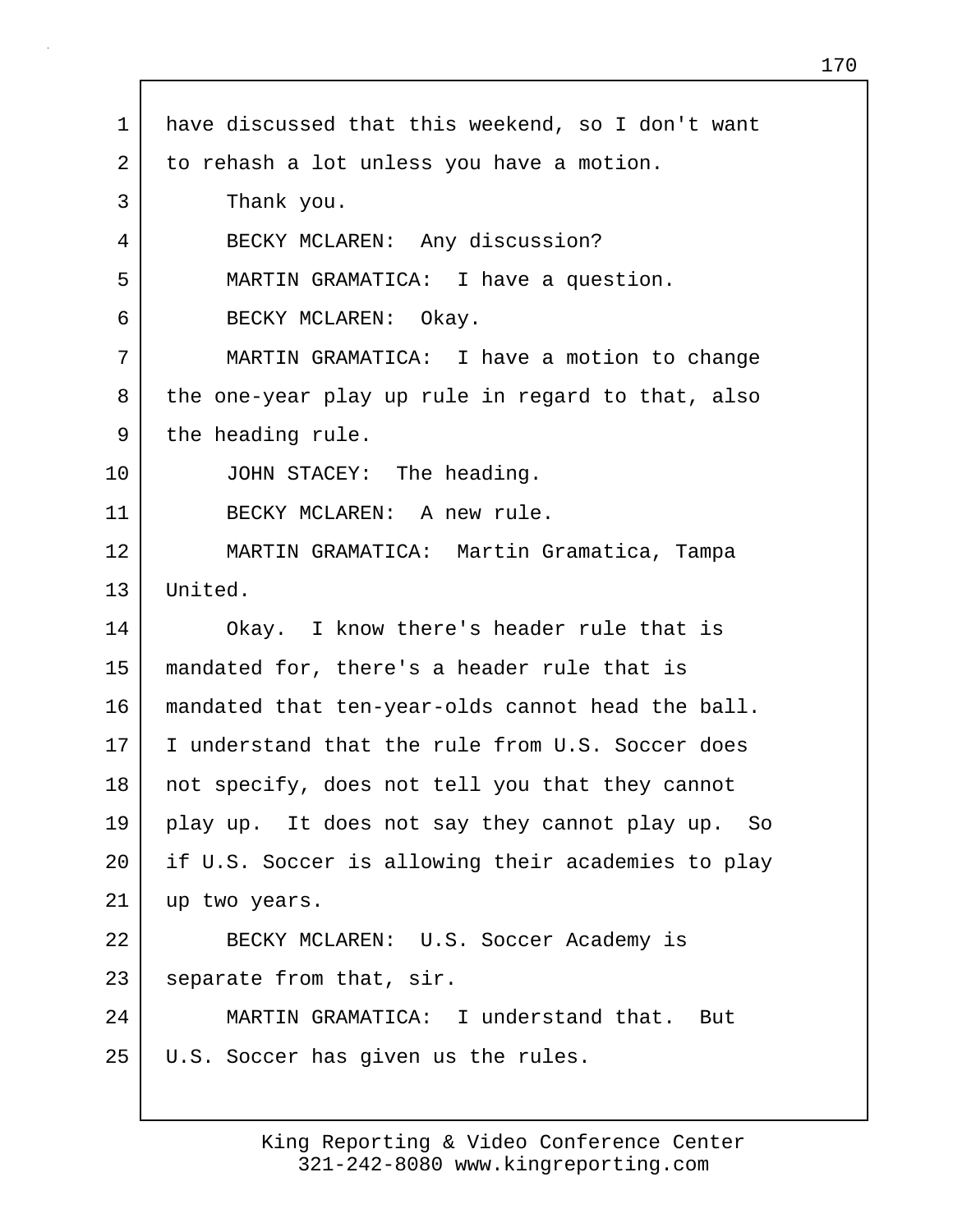1 BECKY MCLAREN: No, U.S. Soccer has given us 2 the mandates. 3 MARTIN GRAMATICA: It's not a mandate, it's a 4 recommendation. 5 BECKY MCLAREN: No, sir. 6 MARTIN GRAMATICA: The mandate is not to head 7 the ball. It's a recommendation --8 BECKY MCLAREN: It just came out that 9 concussion initiatives are mandated, and concussion 10 initiative were mandated, and one concussion 11 heading is part of the concussion initiative; 12 therefore, once it's mandated, we have to follow 13 it. 14 MARTIN GRAMATICA: Okay. Let me ask you 15 something. I drove from Tampa back and forth for 16 three days. I will speak here. Give me a second, 17 let me. 18 On March 8, U.S. Soccer sent you a mandate 19 that ten year olds and under cannot head the ball; 20 correct? 21 On March 17th, I have written permission from 22 Mike Strickler that my son can play up. He's 04, 23 can play with 04, Region 04 league, okay. 24 I made, I asked for that permission because I 25 coach the team and I wanted to make sure I take the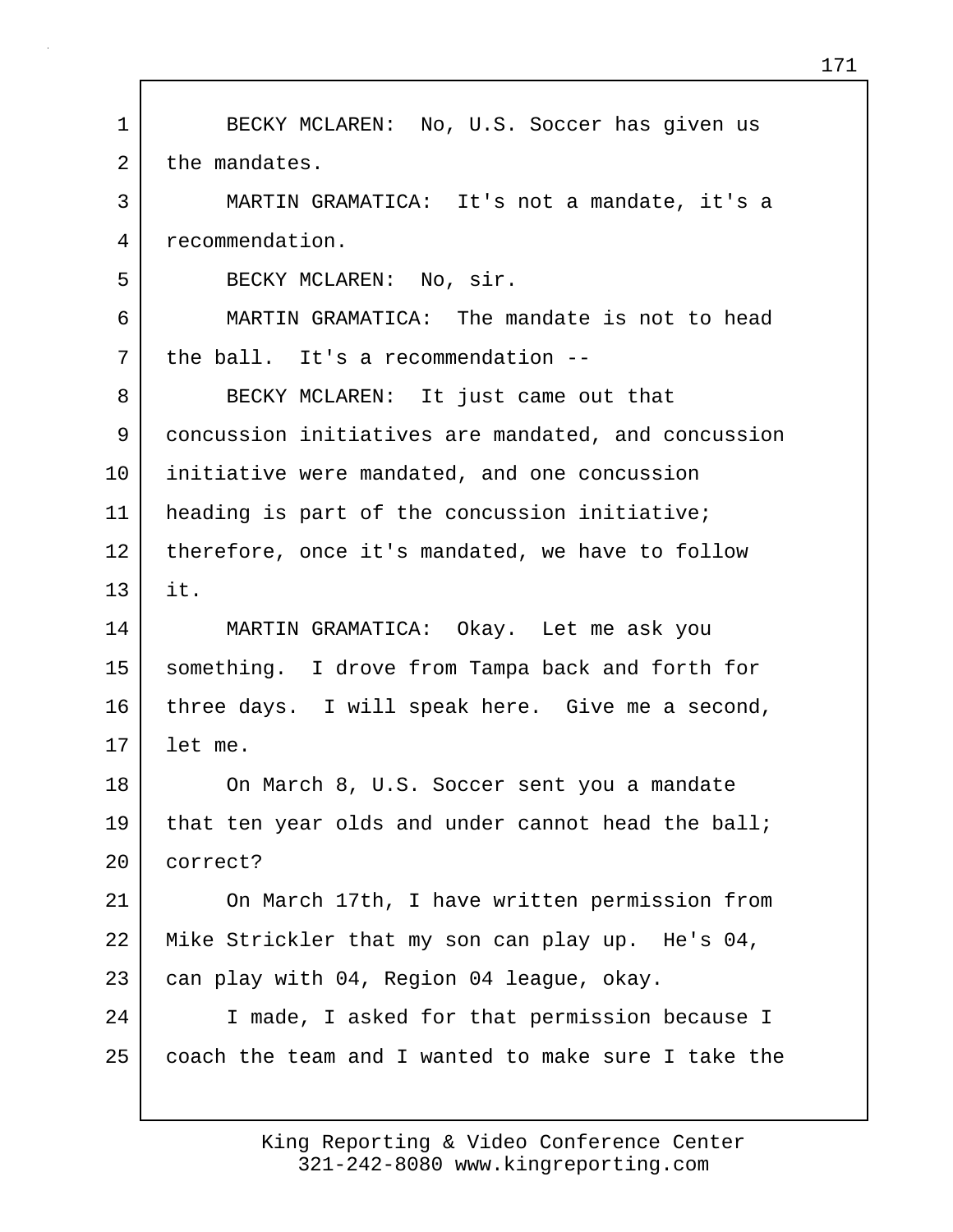1 | right team where my son belongs and where he should 2 play, so I have that written permission.

3 May 8th, we get, TBU gets the recommendation, 4 slash, mandate now from Florida Youth Soccer that 5 they cannot play on that team because they cannot 6 head the ball. U.S. Soccer does not say they 7 cannot play up. U.S. Soccer mandate says 8 ten-year-olds cannot head the ball. I agree with 9 you, my son will not head the ball, but he should 10 be allowed to play on the team that he was selected 11 to play for this coming season, okay.

12 We are looking for at least a buffer here or 13 some time for our kids to be able to adjust. If 14 you give us a mandate when teams are already 15 selected, you're putting a lot of families in 16 jeopardy, a lot of families spent money, a lot of 17 families have gone through a lot already. We 18 already spent over ten thousand dollars and we 19 haven't kicked one soccer ball in the tournament or 20 the game yet. We trained all summer. We spent 21 money on travel, so it is not right to do this to 22 people, okay.

23 I played soccer my whole life. I moved to 24 this country when I was eight. I moved to Florida. 25 I played for Florida Youth Soccer, okay. I played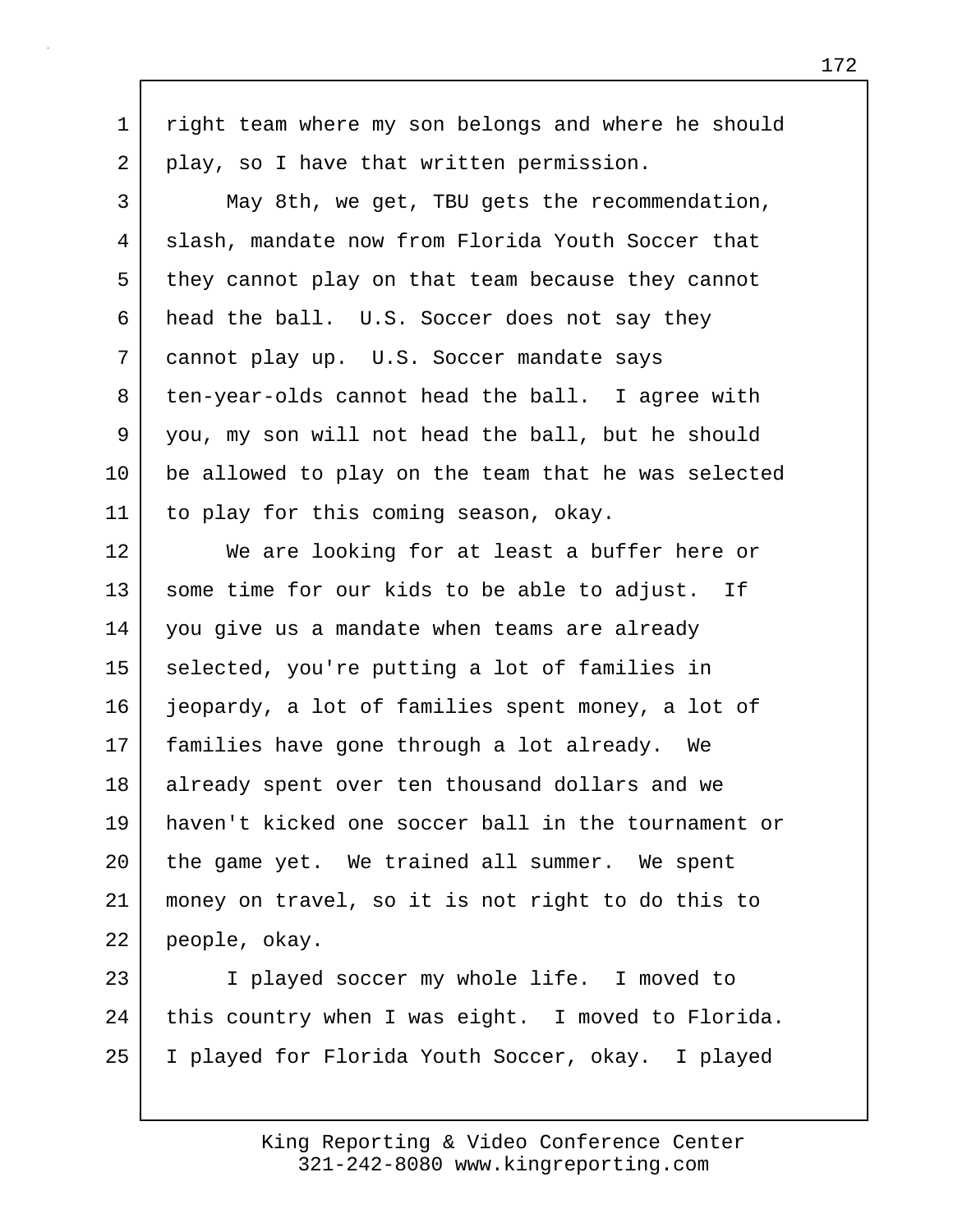| 1  | professional sports. I played ten years in the      |
|----|-----------------------------------------------------|
| 2  | NFL. That means something here. I know if I'm       |
| 3  | putting my son at risk.                             |
| 4  | Go up there.                                        |
| 5  | Can you tell me who is the 04 and who the 06        |
| 6  | here? Can somebody tell me, physically, which kid   |
| 7  | is different, which kid is the 04, which guy is the |
| 8  | 06. I have an 04 and 06 here -- I'm not talking to  |
| 9  | you.                                                |
| 10 | UNIDENTIFIED MALE SPEAKER: Go away.                 |
| 11 | MARTIN GRAMATICA: Come up to the mic if you         |
| 12 | got something to say. I'm not talking to you, I'm   |
| 13 | talking to everybody here.                          |
| 14 | MARINO TORRENS: Okay. Let's not make this           |
| 15 | personal, guys.                                     |
| 16 | MARTIN GRAMATICA: I don't know why he's             |
| 17 | talking to me. I'm just trying to bring up          |
| 18 | something here.                                     |
| 19 | MARINO TORRENS: Okay. Ask the question, but         |
| 20 | the difference between, in sizes, have no bearing   |
| 21 | when ten-year-olds cannot head the ball.<br>I'm     |
| 22 | sorry, Martin, but just keep it to the point,       |
| 23 | please.                                             |
| 24 | MARTIN GRAMATICA: Yes, I'm not talking about        |
| 25 | heading the ball. I'm agreeing with you guys that   |
|    |                                                     |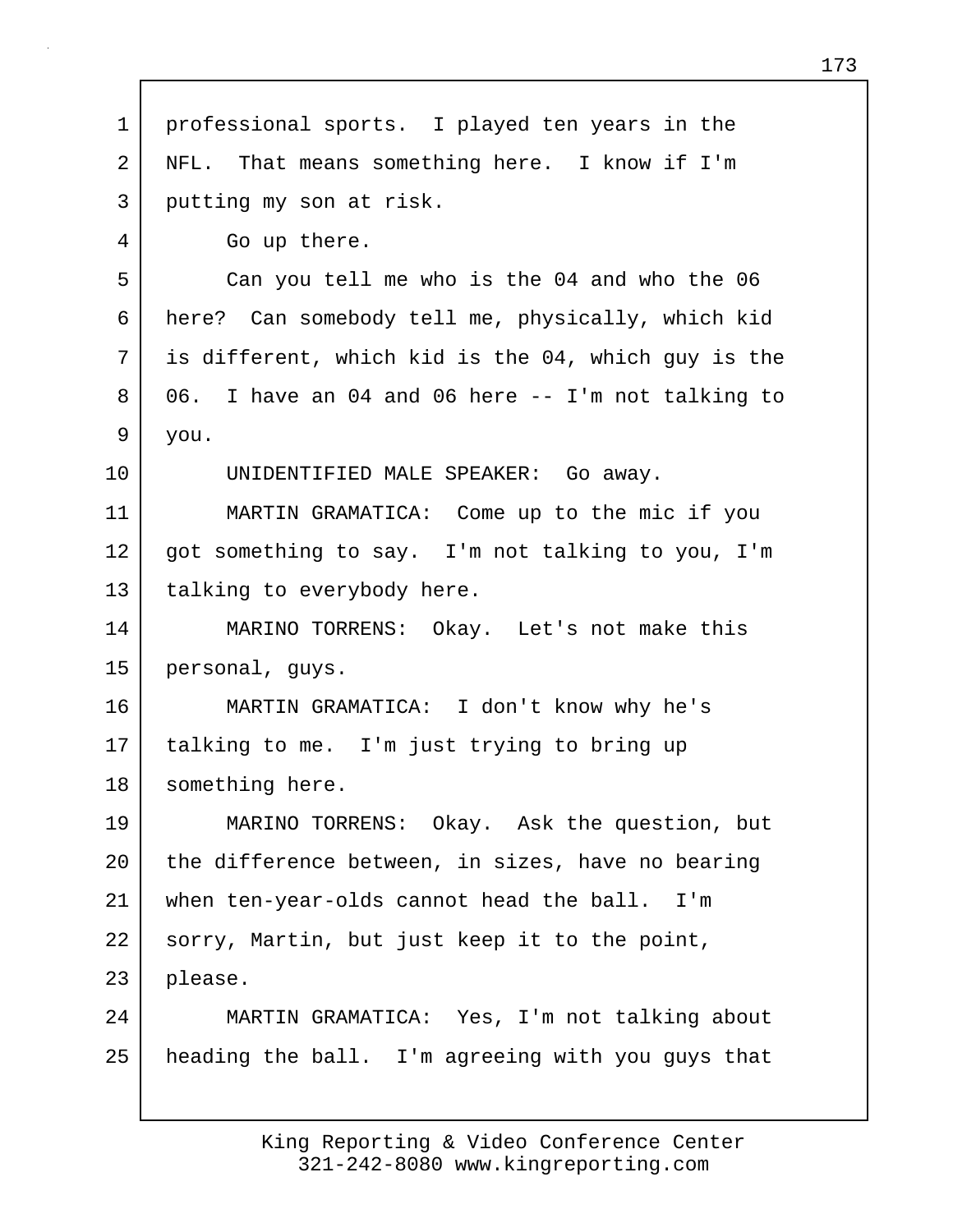1 my ten-year-old will not head the ball. I am in a 2 hundred percent agreeance. 3 I presented the Board a waiver from my 4 attorney saying that I would waive any right for 5 any injury in regards to soccer for my kid, any 6 right, I will not sue you for anything. All I'm 7 asking is for my son to be able to play on the team 8 that he, he worked to get to. And not just my son, 9 there's a lot of kids throughout the state that are 10 probably going through this. 11 MARINO TORRENS: Let me answer this part and 12 you can continue. 13 MARTIN GRAMATICA: Yes, sir. 14 MARINO TORRENS: As I told you yesterday. 15 MARTIN GRAMATICA: Yes, sir. 16 MARINO TORRENS: The Board of Directors said 17 there would be no waivers for any ten-year-olds 18 playing up. So if you bringing it up again, but 19 the Board of Directors already told you that. 20 MARTIN GRAMATICA: Well, I've been trying to 21 get my attorney to reach out to your legal 22 department, but nobody is giving me the information 23 on who the legal department is. 24 MARINO TORRENS: Okay. The legal department 25 | has nothing to do with what this Board already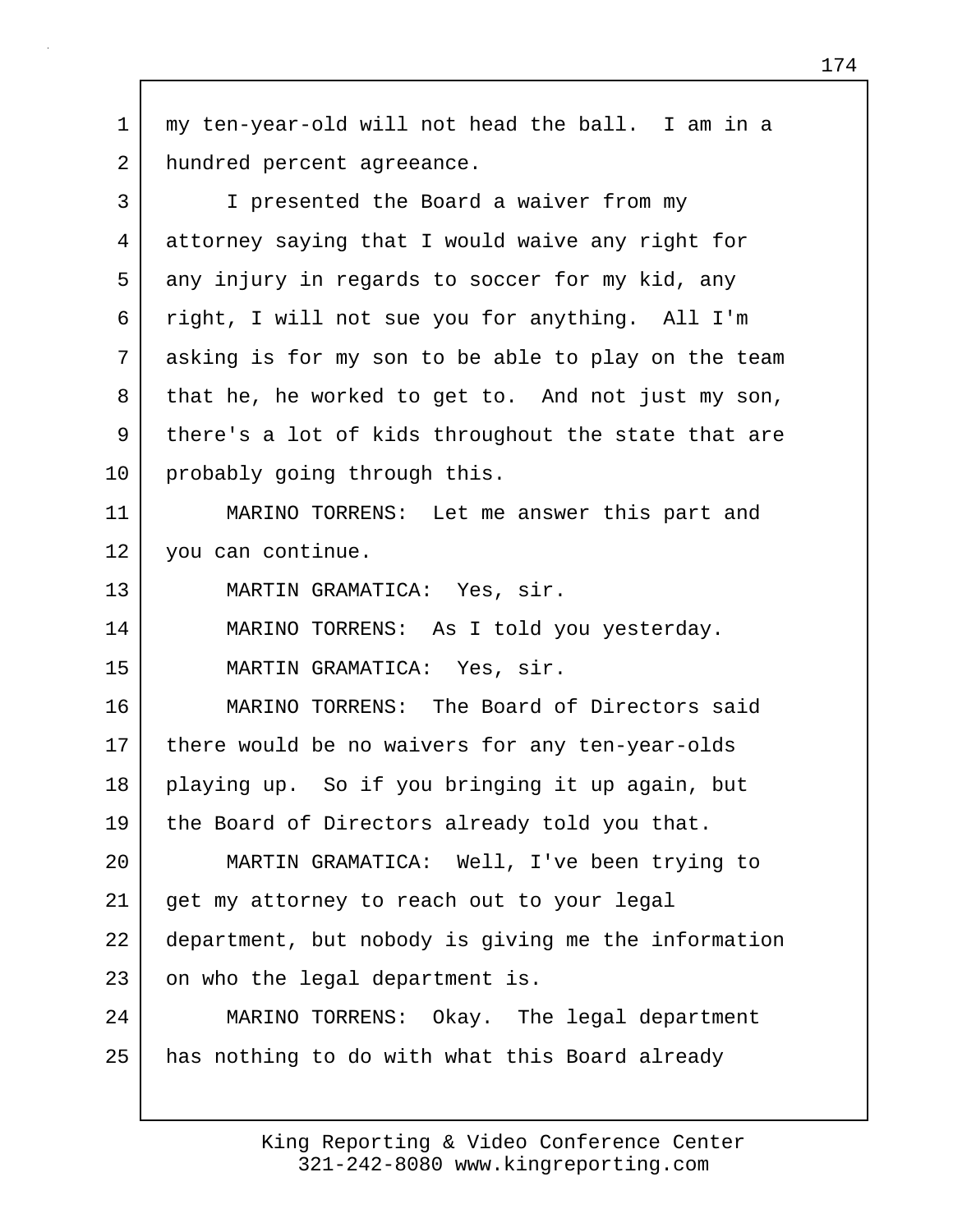| $\mathbf 1$ | voted, the Board already voted that there will be   |
|-------------|-----------------------------------------------------|
| 2           | no waivers. The department cannot tell us           |
| 3           | otherwise.                                          |
| 4           | MARTIN GRAMATICA: But every time I talk to          |
| 5           | board members, they're telling me it's because of   |
| 6           | the legal department.                               |
| 7           | MARINO TORRENS: What, I never told you that.        |
| 8           | MARTIN GRAMATICA: A couple of guys that I           |
| 9           | talked to, and Becky. If we've had a chance to      |
| $10 \,$     | talk, you walked away from the conversation.        |
| 11          | MARINO TORRENS: Again, as I said, this is not       |
| 12          | a personal thing.                                   |
| 13          | MARTIN GRAMATICA: I know that. He --                |
| 14          | MARINO TORRENS: We sat down yesterday, we           |
| 15          | talked to you, and we would get back to you, and    |
| 16          | the Board and said no. We already voted on it.      |
| 17          | MARTIN GRAMATICA: But, I understand that, but       |
| 18          | I'm not here to talk about the heading. I'm         |
| 19          | talking about the playing up that I was, I have an  |
| 20          | email that you saw the morning from yesterday, Mike |
| 21          | Strickler. This was after U.S. Soccer sent the      |
| 22          | mandate.                                            |
| 23          | MARINO TORRENS: Mike.                               |
| 24          | MARTIN GRAMATICA: Mike.                             |
| 25          | MARINO TORRENS: Did you answer this email,          |
|             |                                                     |

г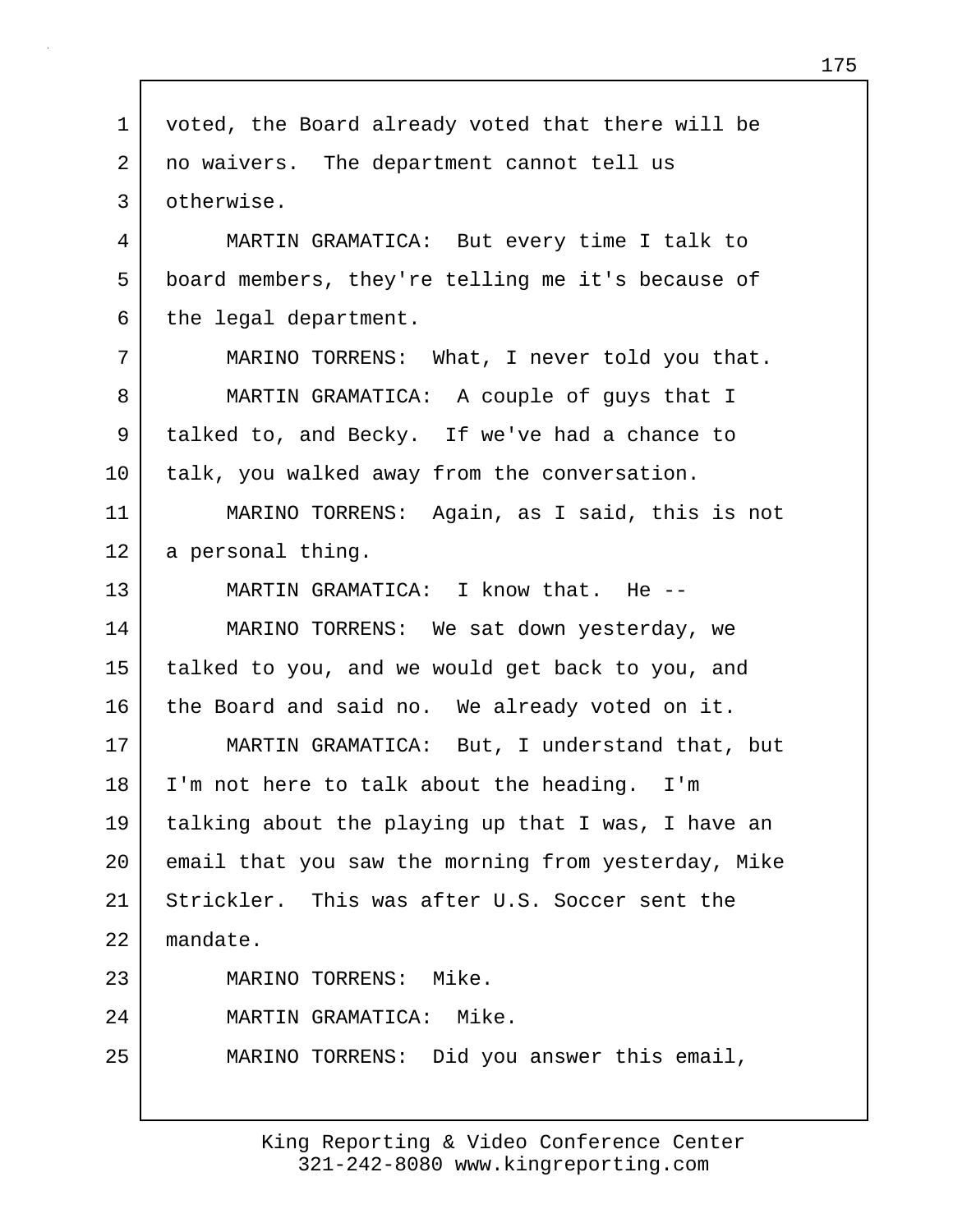1 because it was addressed to you, the email from 2 Eric Simms. 3 MARTIN GRAMATICA: The email was between Eric 4 Simms and Mike Strickler, because my son is an 5 older 06, he was okayed to play with the 04s. 6 MIKE STRICKLER: Yes, that was for 15/16. 7 MARTIN GRAMATICA: It was not. Come on, Mike, 8 we talked about it. 9 MIKE STRICKLER: No, that was prior to the 10 heading guidelines being implemented. I mean, it's 11 | not something that I intentionally said, okay, 12 well, the heading guidelines are this, okay, and 13 I'm not making special attention, I can't do that. 14 MARTIN GRAMATICA: I'm not asking -- 15 MIKE STRICKLER: -- because the lawsuit 16 clearly states ten-year-olds cannot head the ball. 17 MARTIN GRAMATICA: I'm not disagreeing. 18 MIKE STRICKLER: And other divisions, they 19 cannot participate in league (unintelligible), 20 | that's the decisions we make, okay. 21 MARTIN GRAMATICA: Okay. But if U.S. Soccer 22 is, according to Becky, the gods of soccer, they're 23 not mandating kids that cannot play up two years, 24 they're just saying that ten year olds cannot head  $25$  the ball.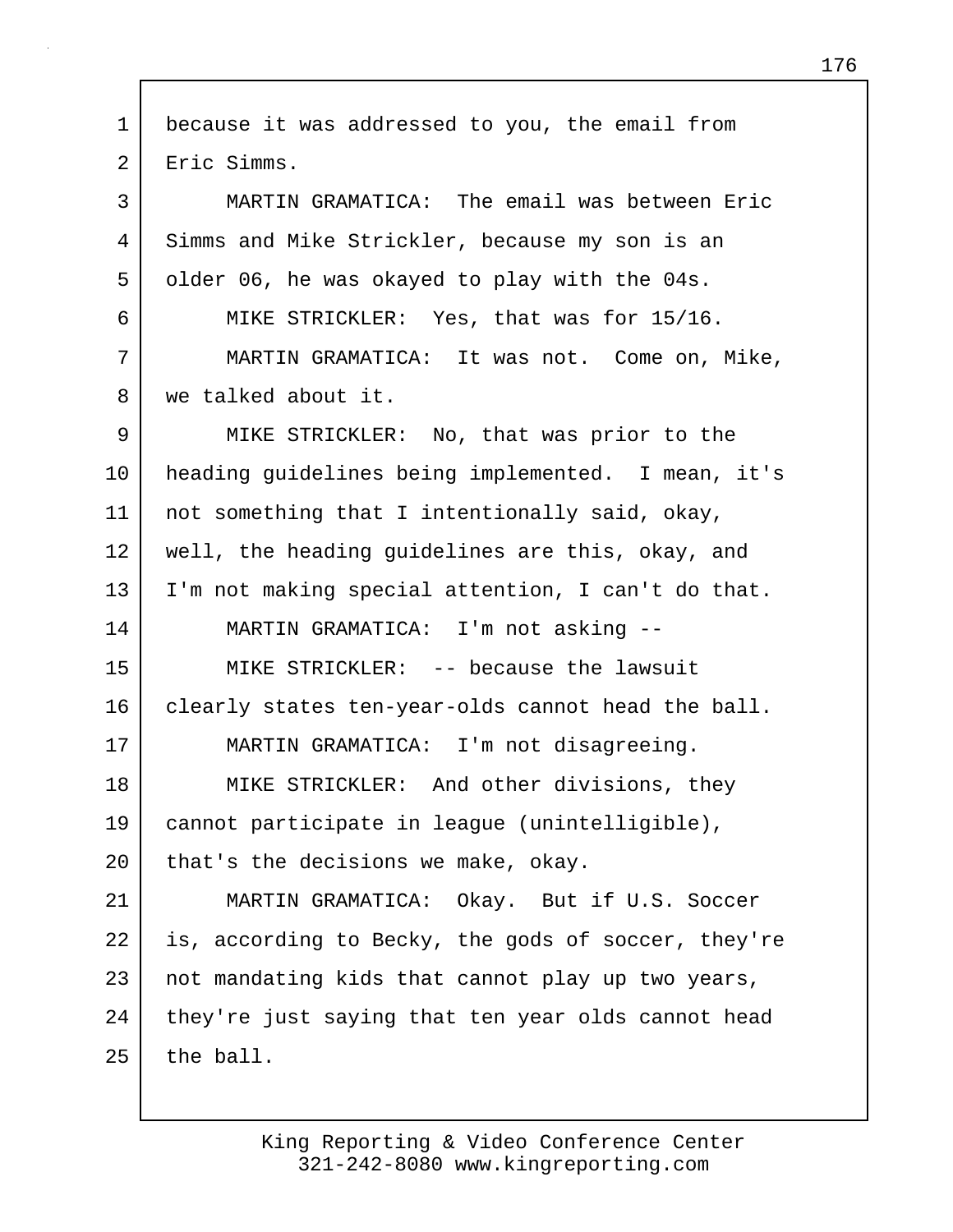1 | MIKE STRICKLER: That's correct. 2 MARTIN GRAMATICA: Right. So why is U.S. 3 Soccer going above and beyond what the --4 MIKE STRICKLER: You're right. They are being 5 more restrictive than the others, I agree with 6 that. But that's the decision that our Board of 7 Directors have made. 8 MARTIN GRAMATICA: I mean, but I have it in 9 writing here, Mike, that you sent me an email. 10 What else can I say, why would you take it back? 11 UNIDENTIFIED MALE SPEAKER: But he dated prior 12 to the change. 13 MARINO TORRENS: Guys, nobody else has a -- 14 MARTIN GRAMATICA: If you look at the dates, 15 the mandate came on March 8th. My email is 16 March 17th. That is not prior to the mandate,  $17$  okay. 18 Thank you. 19 BARRY WITLIN: Point of clarification. 20 Permission for your child to play up is one 21 thing, but what you do then is you find a need or a 22 division of a league that allows those different 23 ages to participate in. But if any of the other 24 children that are on the team are ten-year-olds,  $25$  that position can't head the ball, so you can have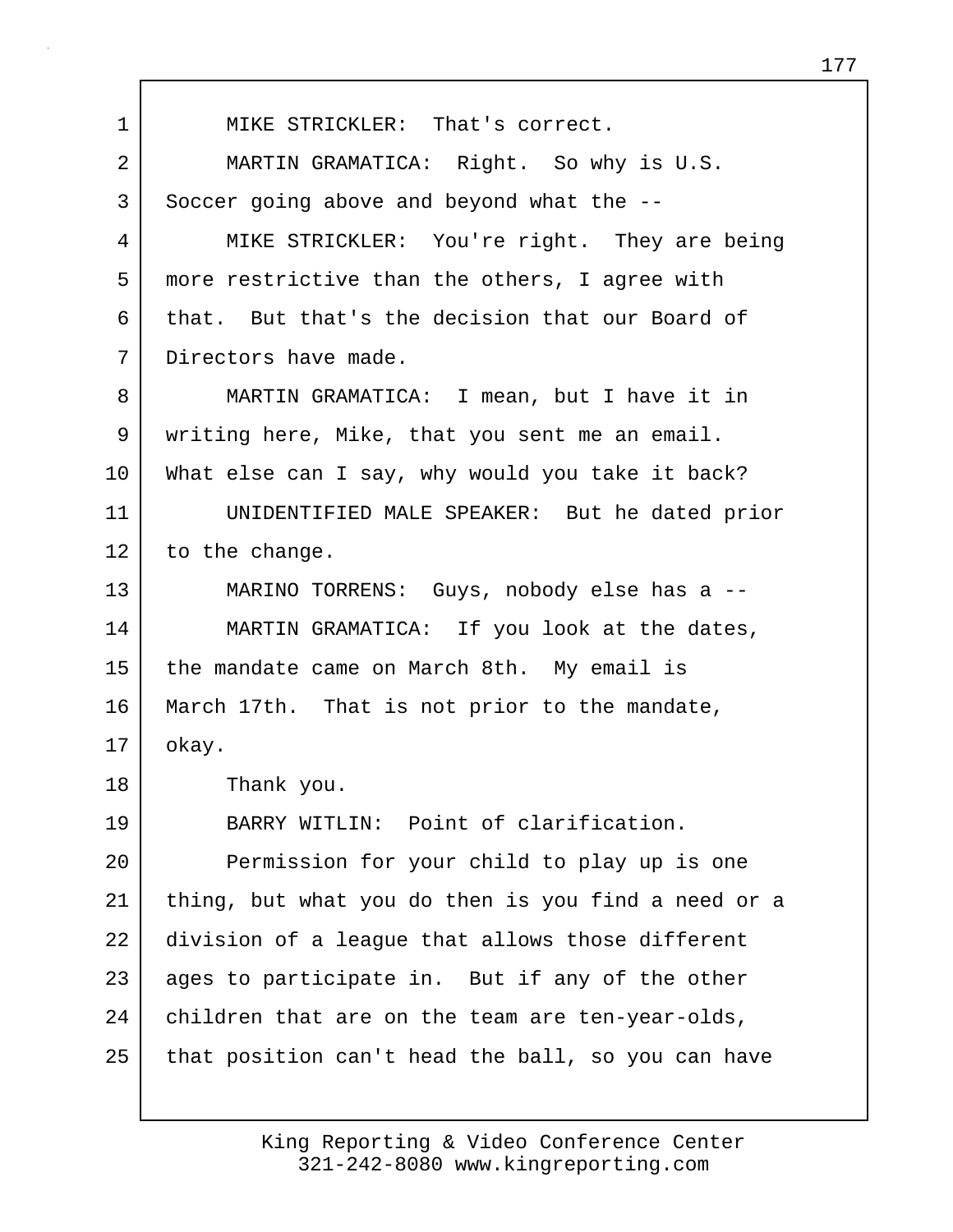1 your child play with that team.

| $\overline{2}$ | The challenge for that team is find a division      |
|----------------|-----------------------------------------------------|
| 3              | in a league or other competition that allows people |
| 4              | of that age or ten-year-olds to participate,        |
| 5              | understanding that no one on the team can head the  |
| 6              | ball. It's not a question of playing up as much as  |
| 7              | it's a question of where you're going to find a     |
| 8              | place to play.                                      |
| 9              | MARTIN GRAMATICA: Right.                            |
| 10             | BARRY WITLIN: And what I would say, one thing       |
| 11             | I would say is one thing, Reggie Lewis,             |
| 12             | professional basketball player, as an adult on      |
| 13             | behalf of himself, with a known heart condition,    |
| 14             | signed a waiver to be able to play in the NBA. And  |
| 15             | after he died of a heart attack while playing,      |
| 16             | despite the waiver, which is as ironclad as it      |
| 17             | could be with the Boston Celtics, they sued the     |
| 18             | team, the doctors, the family sued everybody. So    |
| 19             | waivers, a whole bunch of things about waivers,     |
| $20 \,$        | children and parents and best interest of child and |
| 21             | who decides, and a guardian has to be appointed.    |
| 22             | MARTIN GRAMATICA: Well, the issue here is           |
| 23             | where are you going to find a no-header league,     |
| 24             | nowhere in the state.                               |
| 25             | BARRY WITLIN: The answer to the question is         |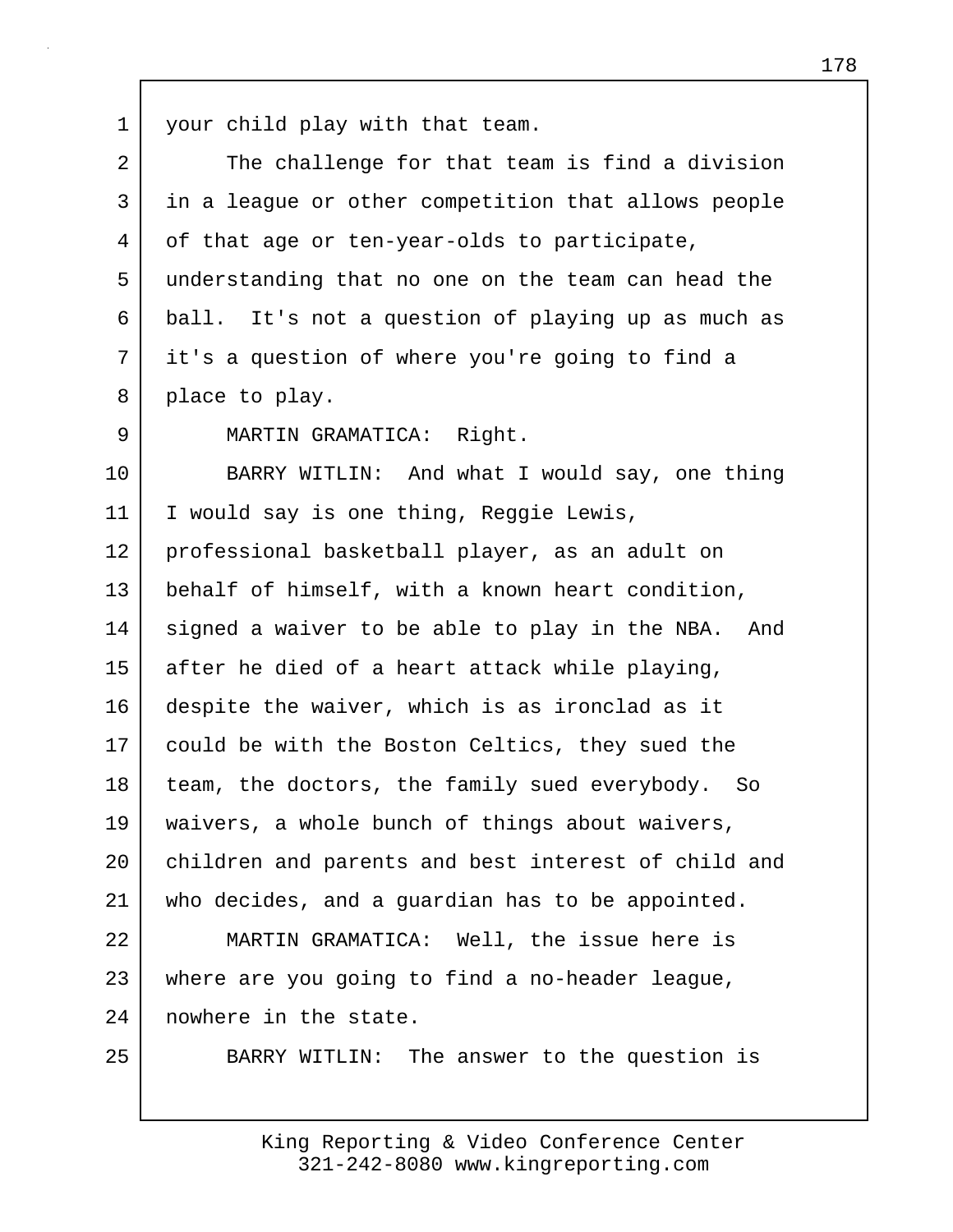1 you're not prohibiting, seems to be your child not 2 being able to play on a team that's already been 3 selected and we're all sensitive of that. The 4 challenge is to find such a division and such a 5 league. You're saying there's other people  $6$  similarly situated. I'm sure they  $-$ 7 MARTIN GRAMATICA: They're probably not here 8 voicing opinions, but I'm sure there's clubs here. 9 BARRY WITLIN: I'm -- 10 MARTIN GRAMATICA: Let's have a vote. We're 11 paying members. 12 MARINO TORRENS: So we'll have a vote, our 13 quidelines are there, and if this body says those 14 guidelines are wrong, then we'll revisit it. 15 MARTIN GRAMATICA: Now? 16 MARINO TORRENS: After everybody talks, then 17 we'll have a vote. 18 MARTIN GRAMATICA: Okay. 19 PERRY SAULS: Perry Sauls, CYSA. 20 Just a question. Why is the agent of record 21 being struck from being able to, if a team, if a 22 club has no director of coaching, then what are you 23 supposed to do? 24 MARINO TORRENS: Mike, can you address that, 25 please.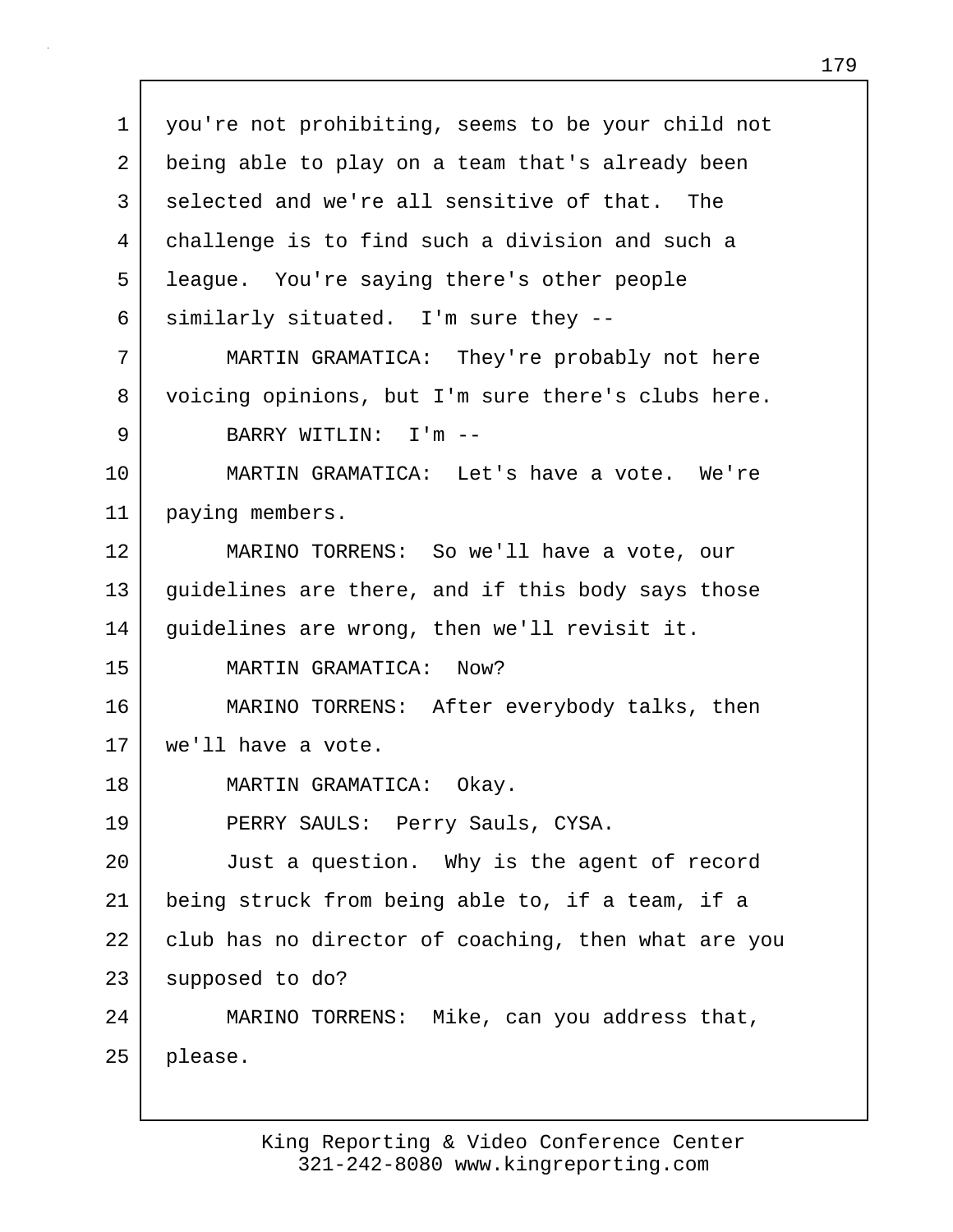1 Stay up here. 2 PERRY SAULS: I'm not going anywhere. 3 MARINO TORRENS: Mike. 4 MIKE STRICKLER: It was written separate so I 5 didn't do it on purpose. If you want to add the 6 agent of record back in that, I don't have a 7 problem. 8 | MARINO TORRENS: Okay. 9 BECKY MCLAREN: So, Mike, stay there, please. 10 So we will add back in agent of record so can you 11 un-strike agent of record, please. 12 John referred it to Mike. 13 Mike, you accept that; correct? 14 MIKE STRICKLER: Yes. 15 BECKY MCLAREN: Thank you. 16 | MIKE STRICKLER: In fact (unintelligible). 17 BECKY MCLAREN: Okay. May I have the word, 18 please to -- yes. 19 MARTIN GRAMATICA: Okay. The way I see the 20 amendment it says that it's impossible to play up 21 more than two years with proper approval from the 22 affiliate and the FIFA director to -- 23 BECKY MCLAREN: No, that was the old one. It 24 | says up one year. 25 MARTIN GRAMATICA: That was one year, more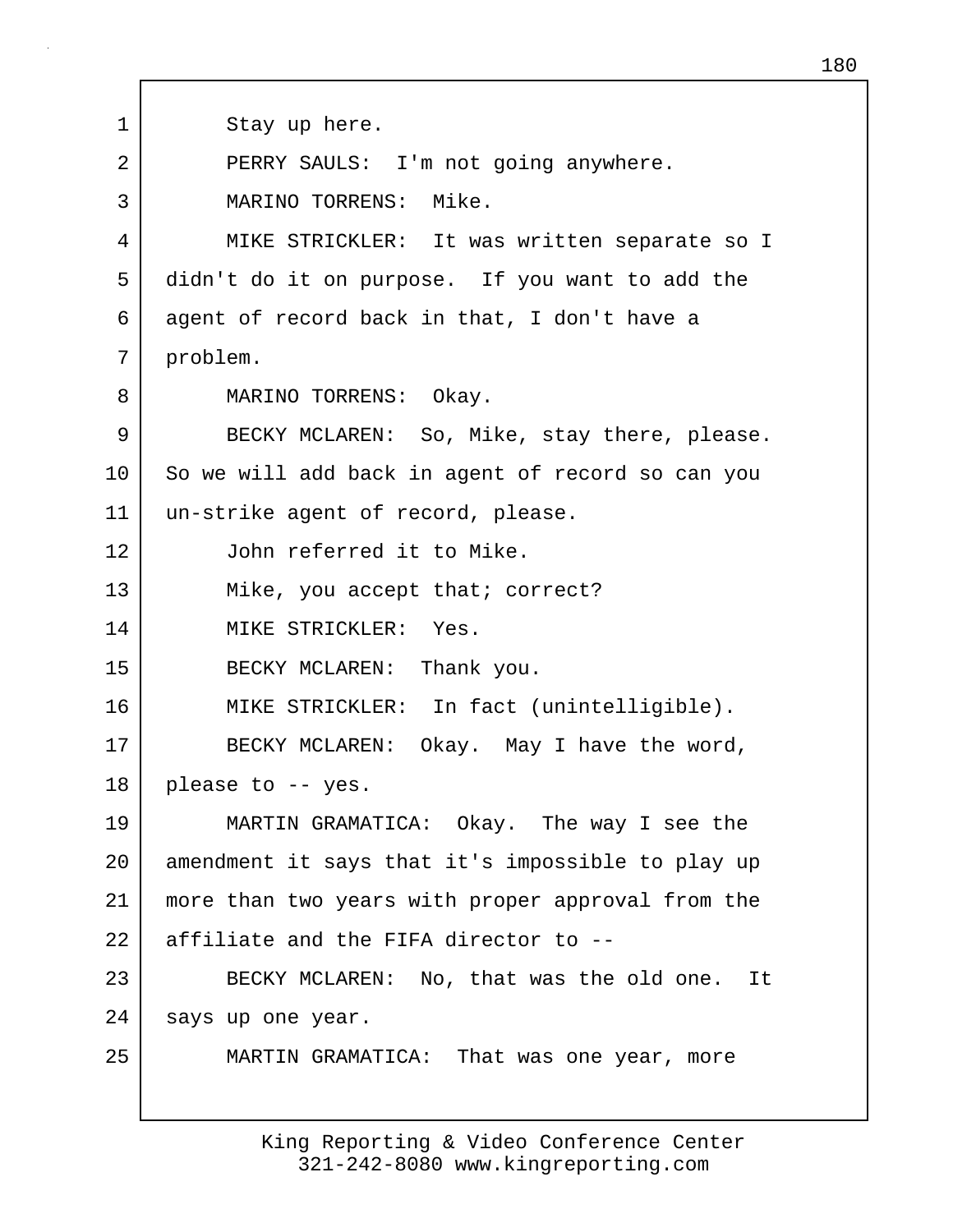| $\mathbf 1$ | than a year it says. In order for player to move    |
|-------------|-----------------------------------------------------|
| 2           | up more than one birth year.                        |
| 3           | BECKY MCLAREN: More than one.                       |
| 4           | MARTIN GRAMATICA: It would require approval         |
| 5           | from DOC and agent of record, what are you changing |
| 6           | here?                                               |
| 7           | MIKE STRICKLER: It went from one, it went           |
| 8           | from two to one.                                    |
| 9           | MARTIN GRAMATICA: It's not how it's worded.         |
| 10          | It still needs to be, it needs to be worded         |
| 11          | properly. It says over there --                     |
| 12          | BECKY MCLAREN: If you're requesting more than       |
| 13          | one birth year.                                     |
| 14          | MARTIN GRAMATICA: I am requesting more than         |
| 15          | one birth year.                                     |
| 16          | BECKY MCLAREN: Then you have to require             |
| 17          | approval.                                           |
| 18          | MARTIN GRAMATICA: It requires approval?             |
| 19          | BECKY MCLAREN: That's what it says. It              |
| 20          | requires approval if you request more than one      |
| 21          | birth year. It used to be for older age groups      |
| 22          | that you did not have to request approval for more  |
| 23          | than one birth year when you got to especially the  |
| 24          | high school aged groups.                            |
| 25          | MARTIN GRAMATICA: So now you have to request        |

 $\Gamma$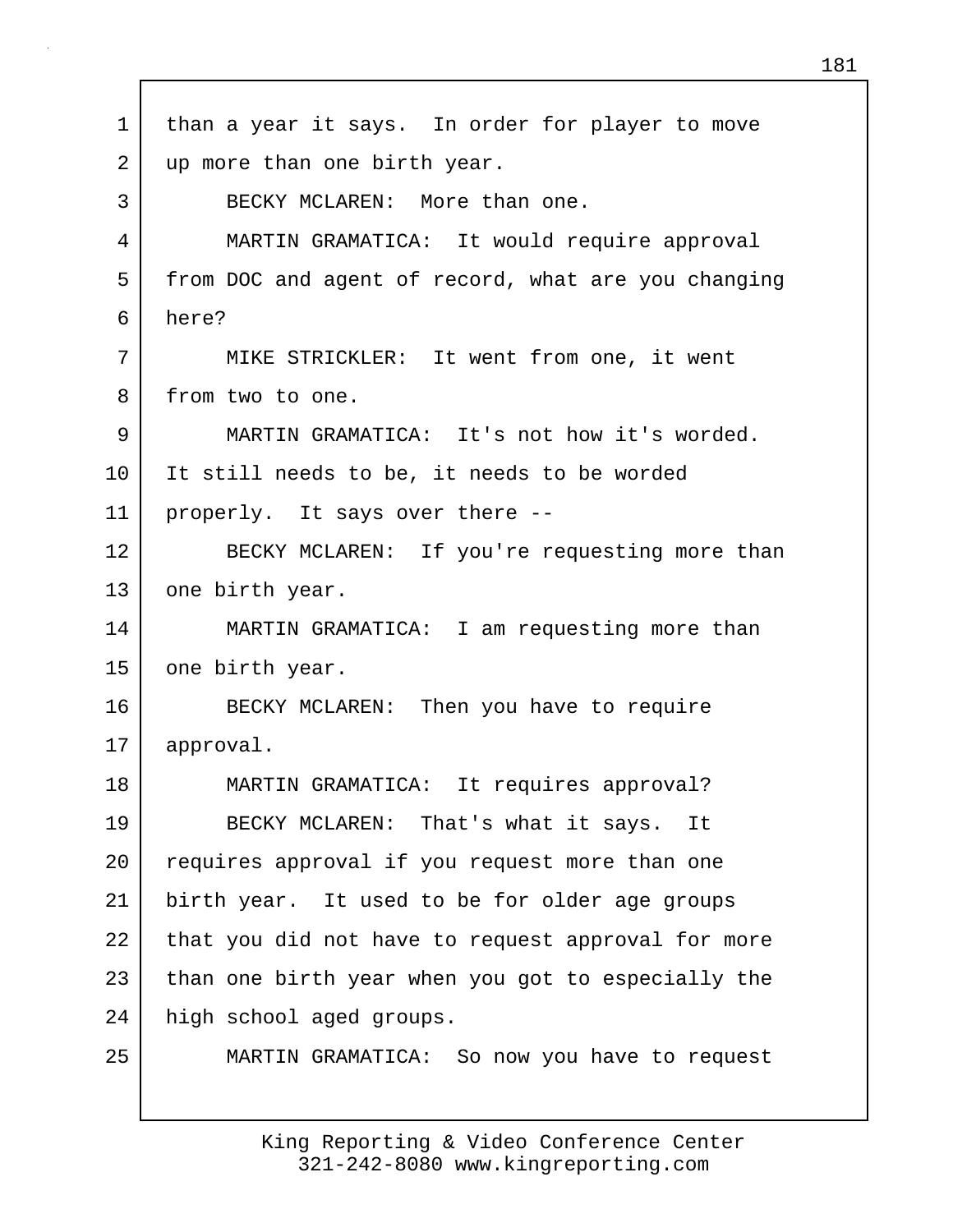1 for more than one year?

2 BECKY MCLAREN: That is correct.

3 MARTIN GRAMATICA: You have to request it. 4 BECKY MCLAREN: That is correct. 5 MARTIN GRAMATICA: And you're telling us that 6 you're not going to grant it in case we can still, 7 we can still go the through process and get -- 8 MARINO TORRENS: As Perry already mentioned, 9 the request may not be granted to play up, but no 10 heading for that ten-year-old when moving will 11 still be amended, which means that the 12 recommendation will have to find somewhere to play 13 where the whole team can head the ball, not head 14 the ball. 15 MIKE STRICKLER: Just to clarify -- 16 MARTIN GRAMATICA: Cannot head the ball, but 17 can still play up. 18 | MIKE STRICKLER: Just to clarify, there has 19 not been a formal request made for this player to 20 play up for this seasonal year, okay. 21 MARTIN GRAMATICA: So somebody can still go to 22 play up as long as they don't head the ball and  $23$  that would be in compliance with the court ruling  $24$  and the rest; is that correct? 25 | I mean this is correct, I read the settlement,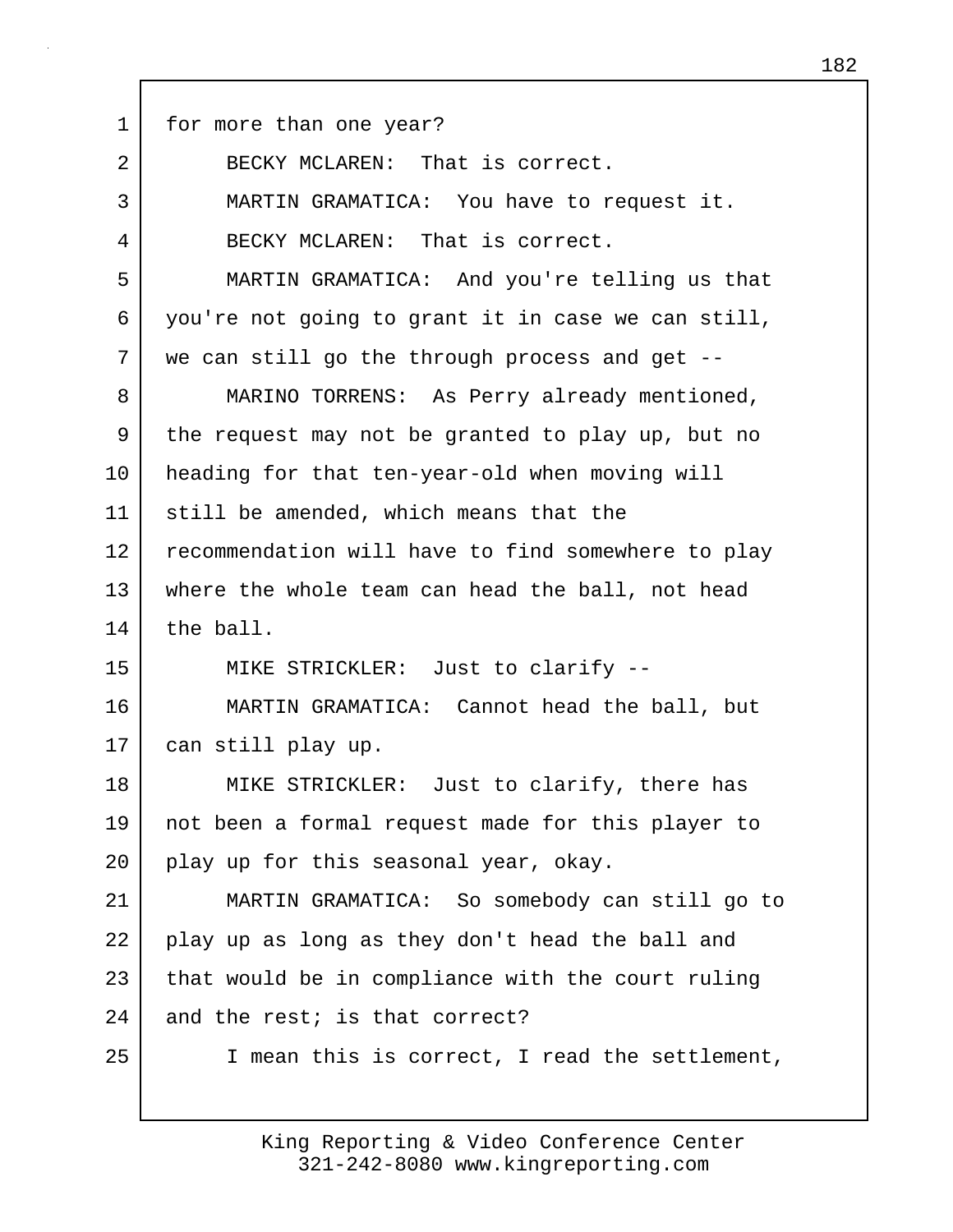1 | the settlement said --2 BECKY MCLAREN: I can't answer if somebody is 3 going to be approved to play up until it's been 4 submitted. 5 MARTIN GRAMATICA: I understand. 6 There's still a chance to do that if you go 7 through the due process approval. 8 BECKY MCLAREN: You need to. It would need to 9 be submitted and it would have to be reviewed and 10 that determination would be made then it would have 11 to go through the process. 12 MARTIN GRAMATICA: And this amendment here is, 13 | this is just an amendment. 14 So until now you did not need approval of 15 FYSA; is that my understanding, is that correct? 16 BECKY MCLAREN: For older age groups. 17 MARTIN GRAMATICA: Older? 18 BECKY MCLAREN: Older age groups. 19 UNIDENTIFIED MALE SPEAKER: How much older, U9 20 and up? 21 MIKE STRICKLER: It's U9 and above, they have 22 to seek approval for anything more than two years, 23 that was the previous ruling. The way they changed 24 the calendar guidelines, they went from school 25 years to birth years, and now that was, we had to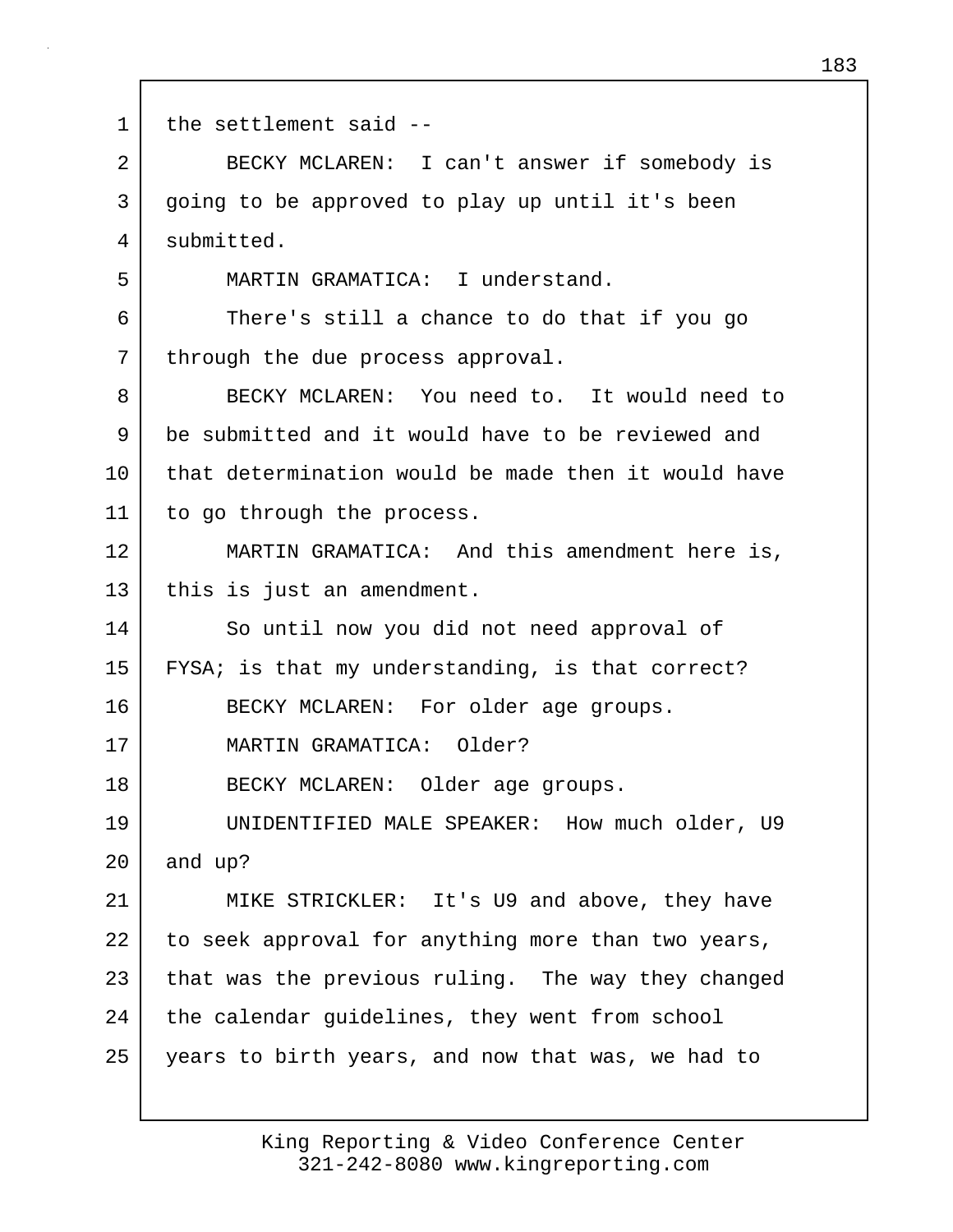1 adjust it to moving up one birth year.

| $\overline{2}$ | MARINO TORRENS: Okay. Are we talking about a        |
|----------------|-----------------------------------------------------|
| 3              | specific child, specific condition? That's not for  |
| 4              | this Board to decide. That's not for this body to   |
| 5              | decide. If you have, if you follow the playing up   |
| 6              | guideline and you put in a request for that player  |
| 7              | to play up and it's denied, then you bring it in    |
| 8              | front of this Board. That's not for this body to    |
| 9              | decide because we're talking about just your        |
| 10             | specific child.                                     |
| 11             | MARTIN GRAMATICA: I am talking about my             |
| 12             | specific child now, but I am talking about changing |
| 13             | it.                                                 |
| 14             | MARINO TORRENS: No, no, that's not what it          |
| 15             | says. You're talking about waiving it for your      |
| 16             | child, you're talking about specific.               |
| 17             | MARTIN GRAMATICA: I understand. But now I'm         |
| 18             | talking about changing this for one year to two     |
| 19             | years like it was going back to what it was.        |
| 20             | MARINO TORRENS: Then make a motion and if the       |
| 21             | personnel wants to accept it, but we can't because  |
| 22             | of the mandates we have for the federation and      |
| 23             | that's it.                                          |
| 24             | I mean, what else can we explain to you?            |
| 25             | MARTIN GRAMATICA: The mandate says they can't       |
|                |                                                     |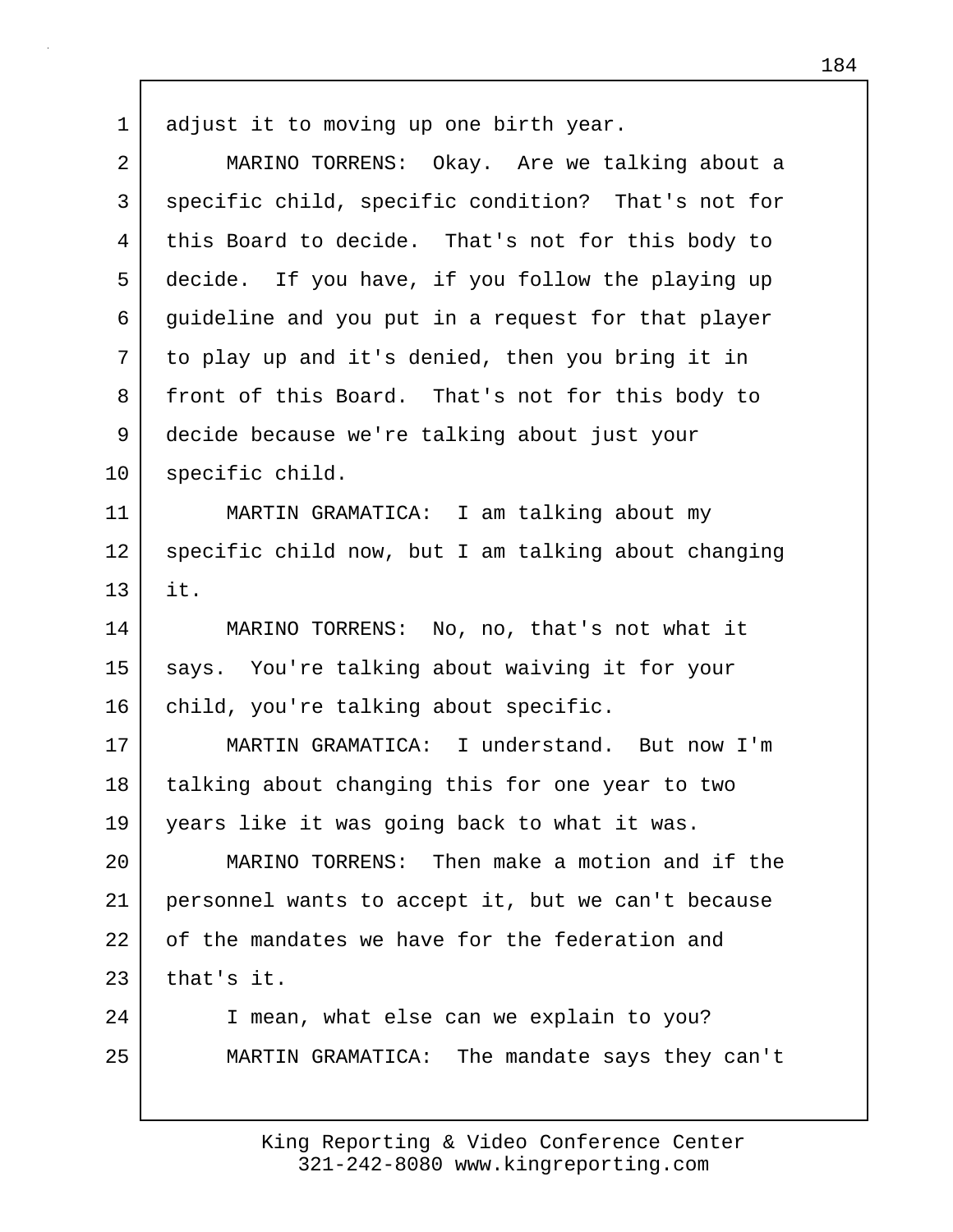| $\mathbf 1$ | head the ball, not that they can't play up. I       |
|-------------|-----------------------------------------------------|
| 2           | don't understand how much more clear.               |
| 3           | MARINO TORRENS: I'm saying put in the request       |
| 4           | to, for your player to play up.                     |
| 5           | MARTIN GRAMATICA: I think that is fair.             |
| 6           | MARINO TORRENS: Okay.                               |
| 7           | BECKY MCLAREN: I guess he's changing the            |
| 8           | battery.                                            |
| 9           | ALEX PIOVANO: Alex Piovano, Seminole Santos         |
| 10          | Soccer.                                             |
| 11          | Just a point of clarification. It says there        |
| 12          | play up more than one year.                         |
| 13          | BECKY MCLAREN: That is correct.                     |
| 14          | ALEX PIOVANO: So the problem is you have a          |
| 15          | player, I have a player that wants to play up one   |
| 16          | year and they've been declined, and I understand    |
| 17          | why. But my problem is -- and let me finish real    |
| 18          | quick. My problem is it doesn't say anything in     |
| 19          | that, so what I'm trying to explain to the parent,  |
| 20          | I talk about the header rule and I start talking    |
| 21          | about, well, this is because you haven't turned ten |
| 22          | yet, that when you read this I'm not asking for a   |
| 23          | player to play up more than one year.               |
| 24          | So technically why would I ask for player           |
| 25          | that's a U12 to play up on to U13. I shouldn't      |
|             |                                                     |

 $\Gamma$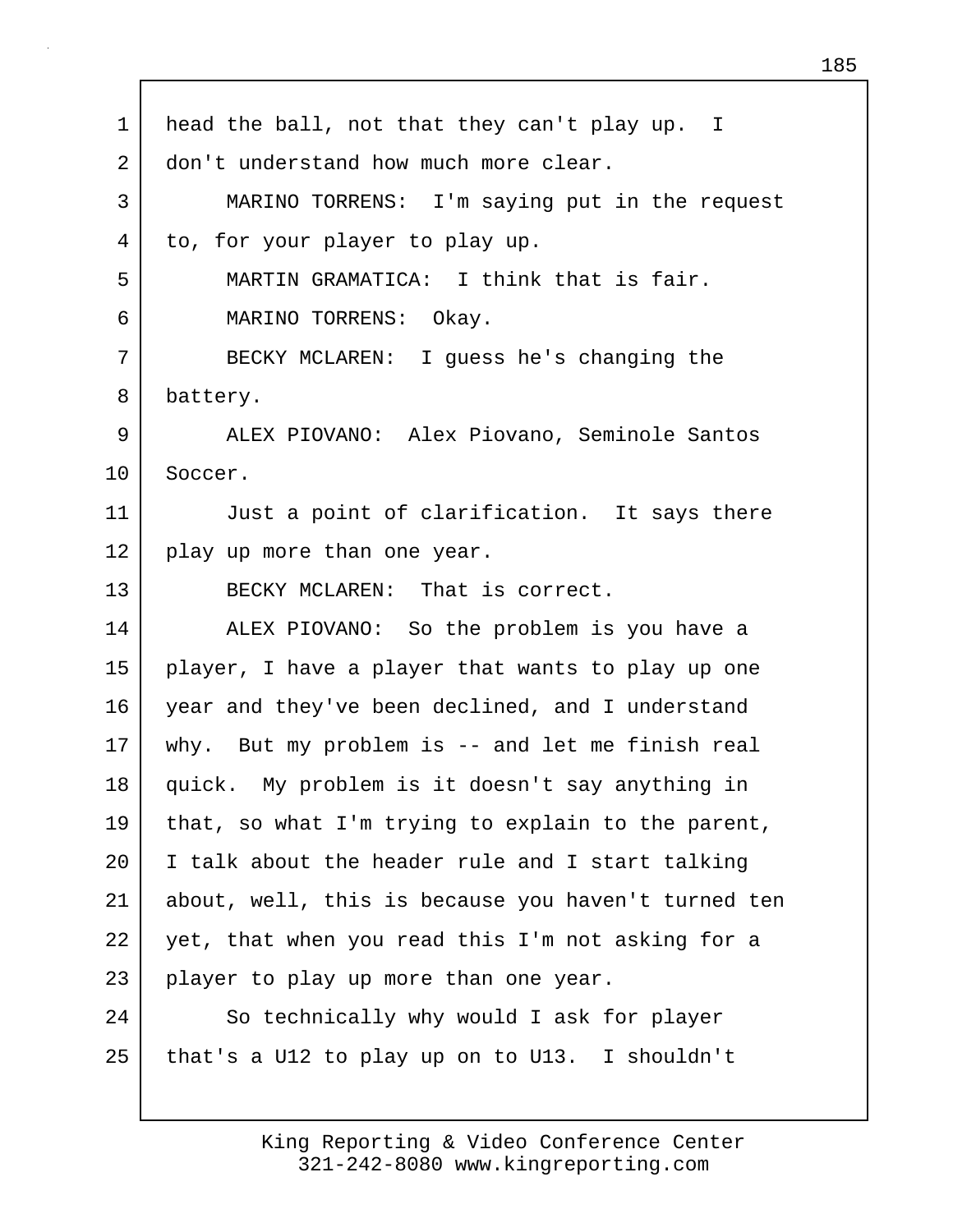1 even ask based on the way this rule is, and I 2 understand why I have to ask now, but that's not 3 what that says, and in trying to explain that to 4 the parent. 5 MIKE STRICKLER: Okay. Give me example again. 6 ALEX PIOVANO: You have a 12U player, 7 technically 12U player wants to play up on a 13U. 8 MIKE STRICKLER: And you're not able to do 9 that in the registration system? 10 ALEX PIOVANO: No, I can, but I got declined, 11 that player. 12 MIKE STRICKLER: There's a couple things that 13 are going on with the registration process, and 14 without specifics, we can talk specifics about it 15 later. But we're having issues in terms of players 16 that, you know, I've done about three hundred 17 playing up requests in the last week or so and 18 there's about fifty to sixty percent of them didn't 19 even need to seek approval because they're just one 20 year up. But the registration system does not 21 allow them to add them to the roster, so you're 22 having to submit them to me. 23 So if that's, if that's the case, then let's 24 discuss it, okay. If it's another situation, then 25 we can discuss that as well.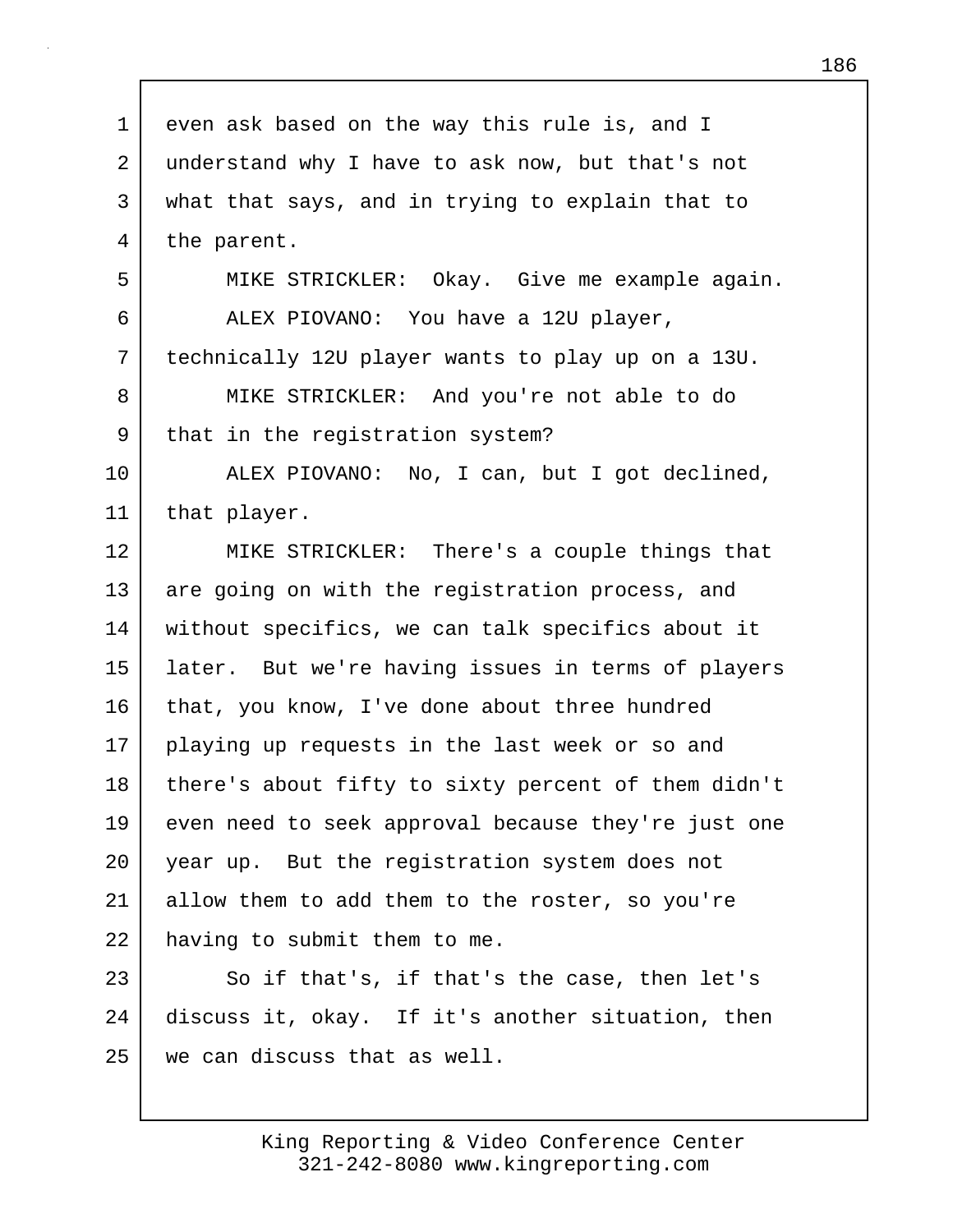1 | Now, you know, the one piece that we looked at 2 was the eleven and under not being able to play up 3 to twelve and under age group unless it was a 4 non-heading division, okay, because of our heading 5 guidelines. So it required a few, because I'm 6 waiting on the leagues to give me their divisions 7 | that have non-heading divisions, all right. So if 8 they have non-heading divisions, then we will. 9 ALEX PIOVANO: I'm not disagreeing with you. 10 My problem is I have three players, and I'm not 11 bringing up specific players, but what I'm saying 12 is I have a player that's a U12 now but technically 13 they're ten years old, so I have to wait until 14 | they're eleven. I haven't even tried to register  $15$  them. 16 MIKE STRICKLER: Correct. 17 ALEX PIOVANO: But technically they're a 18 ten-year-old player even though they're a 2005 19 birth year. So it's not a 2006 trying to play on 20 2005, it's a 2005 trying to play on 2004. And, 21 again, I understand it, I got the header rule. 22 MIKE STRICKLER: Yes, yes. 23 ALEX PIOVANO: But the problem is when I'm 24 explaining to a parent for a child that -- again, 25 unfortunately these rules came after we did tryouts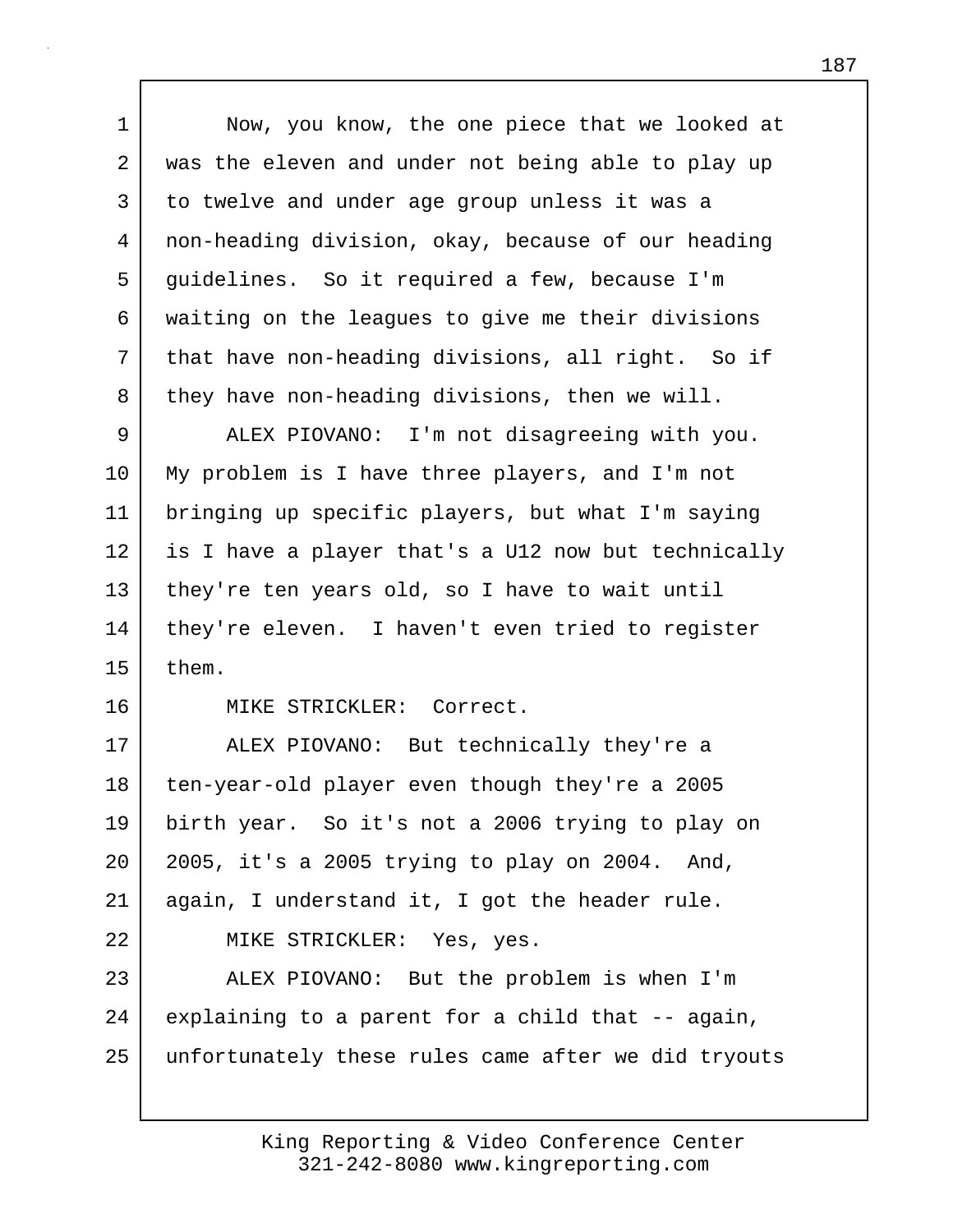1 and everything.

2 MIKE STRICKLER: Yeah.

3 ALEX PIOVANO: And I get all that. The 4 problem is I'm trying to explain to a parent and to 5 a child that they're not allowed to play on the 6 team because of the rules. But when we look at the 7 rule it says more than one year. And what I got 8 from my coach and what I got from the parent was 9 this is you stating that the rules say you don't 10 have to ask permission. But if I hadn't asked 11 permission, then the email that we got said that 12 we're going to be held responsible if we register 13 players that aren't able to be, and I'm not saying 14 that I agree with it or not.

15 MIKE STRICKLER: So you're asking that 16 everybody is playing up, period, to make it 17 consistent with --

18 ALEX PIOVANO: No, the clarification, it says 19 more than one year, but the fact of the matter is 20 | there's other factors that play into it, there's 21 age and things like that there are other factors.

22 MIKE STRICKLER: And the reason we didn't add  $23$  it to the rule, okay, and change this out is these 24 | things will change from year to year, one rule 25 where we can look at and we realize that there's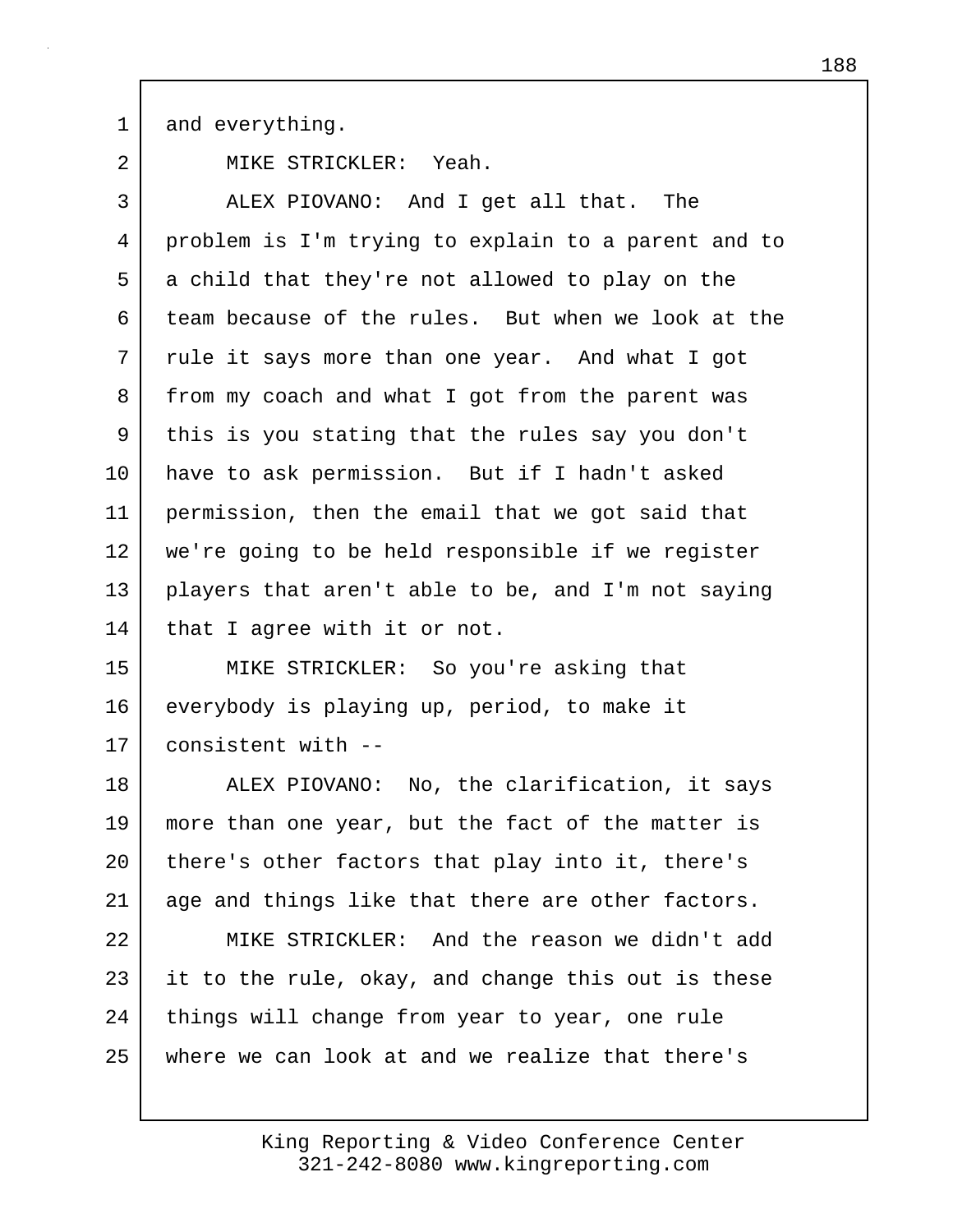| 1       | one piece of the ten-year-old players that may not |
|---------|----------------------------------------------------|
| 2       | fall explicitly in this, in the waiver.            |
| 3       | ROBBIE SHIELDS: Robbie Shields, Lake Wales         |
| 4       | Soccer Club.                                       |
| 5       | I believe I'm against. I guess I see what, I       |
| 6       | understand the header part, but under twelve       |
| 7       | players, what, under fourteen in the past, they    |
| 8       | would not had to have approval, is that correct,   |
| 9       | that you could roster them to that team?           |
| $10 \,$ | MIKE STRICKLER: That's correct.                    |
| 11      | ROBBIE SHIELDS: In the smaller clubs, I'm          |
| 12      | saying you'll have that situation happen more      |
| 13      | frequently, you'll have 12 playing for 14, or 13   |
| 14      | playing for 15. What you're changing now is now    |
| 15      | you have to bring permission. And many times I     |
| 16      | know it says just deny it, you know, you've held   |
| $17 \,$ | tryouts, you also, I would be concerned. I don't,  |
| 18      | I don't know. We might have a couple situations    |
| 19      | for our say U15 team because we're a smaller club. |
| 20      | I don't think, I do not like making the change     |
| 21      | from two to, you know, one year, the approval.     |
| 22      | Although I understand the header part and not, you |
| 23      | know, concerns there. I don't think it should be   |
| 24      | applied to all the other divisions.                |
| 25      | Robbie, eighty percent of<br>MIKE STRICKLER:       |
|         |                                                    |

Г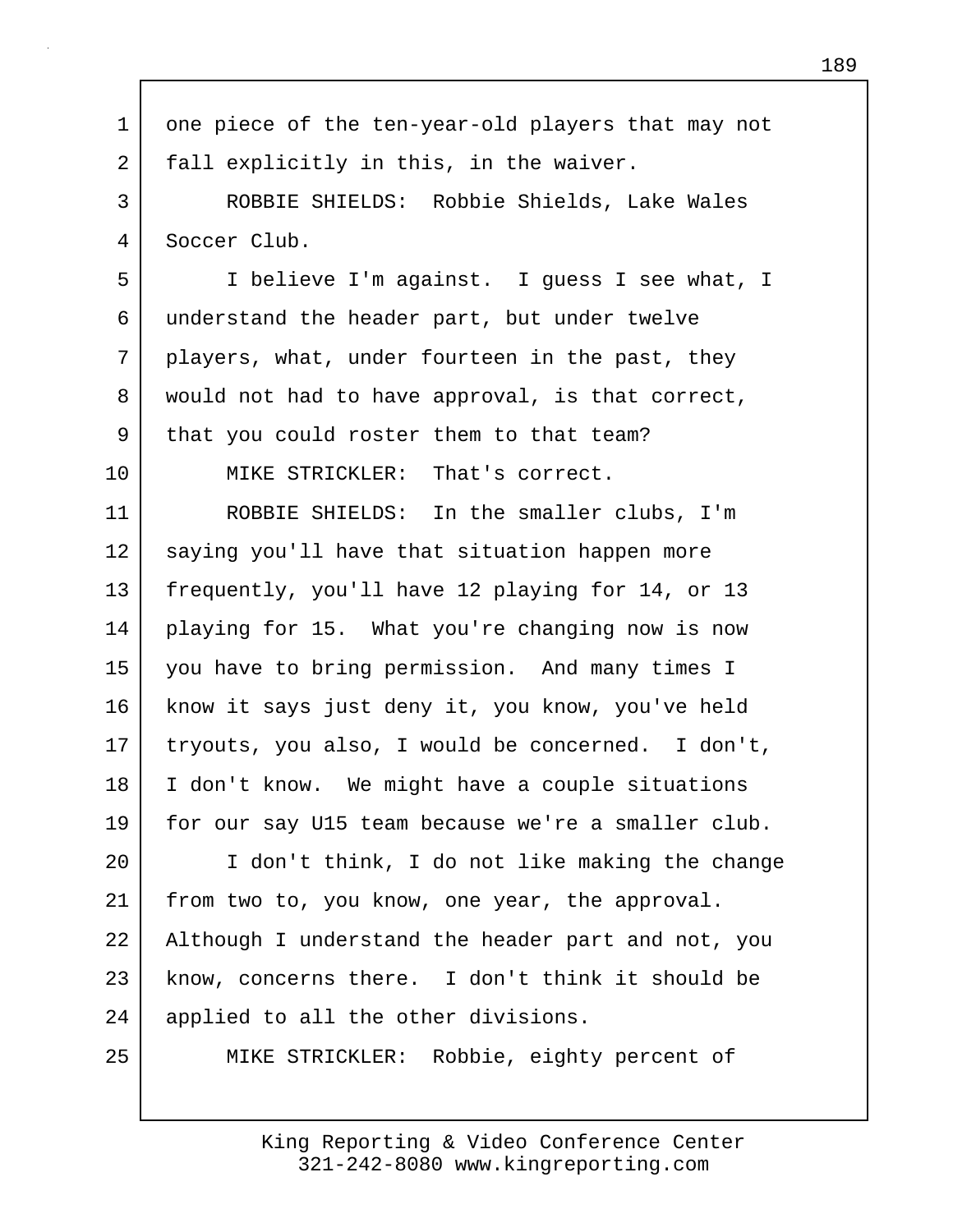| $\mathbf 1$ | playing up rule requests are approved, so it's not |
|-------------|----------------------------------------------------|
| 2           | like they're blanketly denied, don't state it that |
| 3           | way.                                               |
| 4           | ROBBIE SHIELDS: But I just don't think we          |
| 5           | should have to ask, I mean, we can determine that, |
| 6           | you know, that two years, I don't think that's an  |
| 7           | issue acknowledge it.                              |
| 8           | UNIDENTIFIED MALE SPEAKER: Can we please all       |
| 9           | the question.                                      |
| 10          | BECKY MCLAREN: It's been moved and seconded        |
| 11          | to call the question.                              |
| 12          | All those in favor, all those in favor of          |
| 13          | calling the question, signify by saying aye.       |
| 14          | MULTIPLE SPEAKERS: Aye.                            |
| 15          | BECKY MCLAREN: Opposed.                            |
| 16          | (No response.)                                     |
| 17          | BECKY MCLAREN: Motion carries.                     |
| 18          | All right. Everybody has their clickers.           |
| 19          | 1 is yea, 2 is nay, 3 is abstain. 1 is for         |
| 20          | the motion, 2 is against the motion, 3 is abstain. |
| 21          | Vote now.                                          |
| 22          | Five, four, three, two, one, done.                 |
| 23          | Motion carries.                                    |
| 24          | That is it for the proposed rule changes for       |
| 25          | the 2016 AGM.                                      |
|             |                                                    |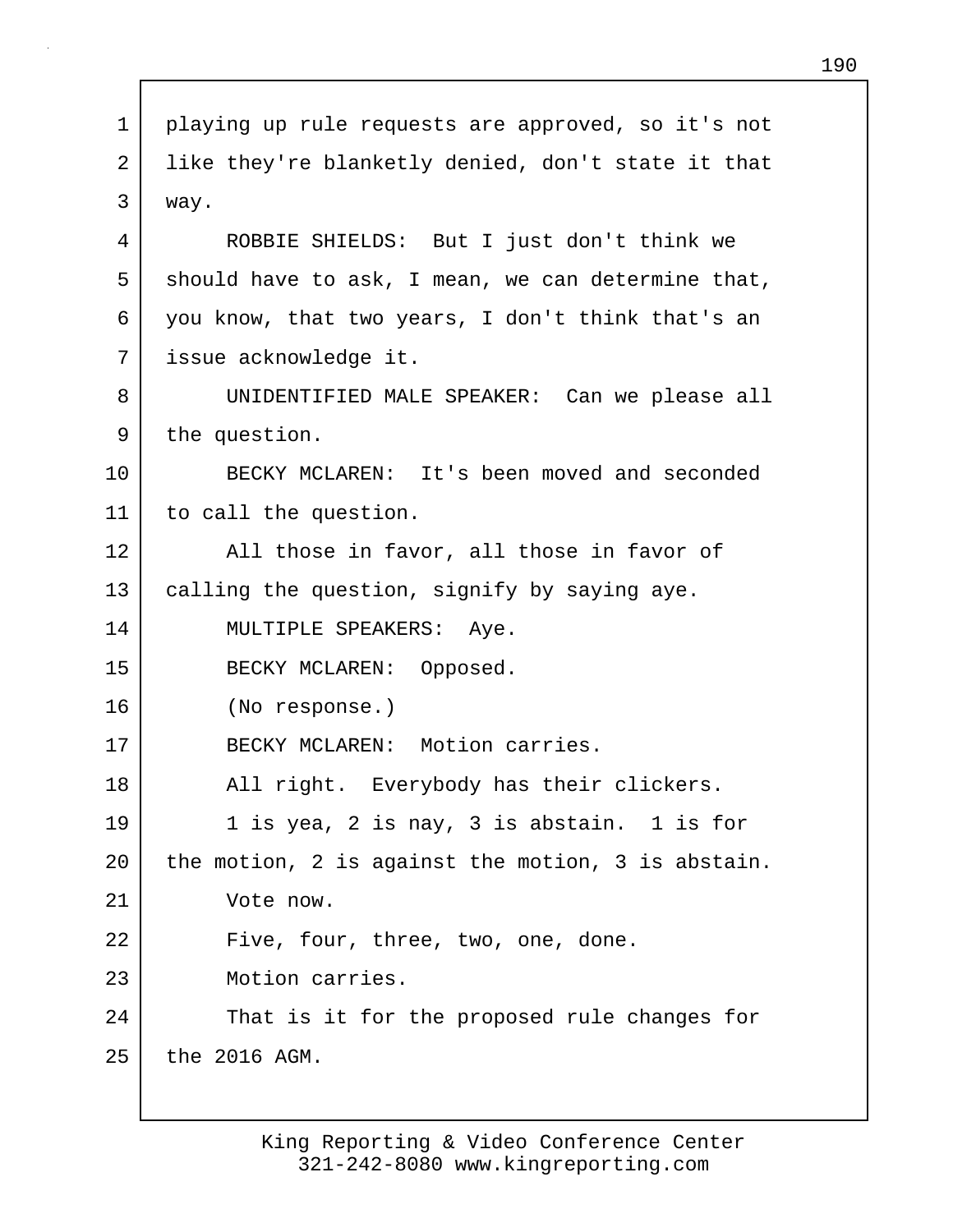1 We're going to move to elections. The 2 positions that are up for election are President, 3 Treasurer, Vice President of Administration and 4 Communication, Region B Vice President, and Region 5 D Vice President. 6 We are going to start with President. I will 7 entertain nominations on the floor for Office of 8 President. 9 DIANA ROBERTSON: Diana Robertson, Treasurer 10 of FYSA. 11 I nominate Marino Torrens for one last 12 torturous term. 13 TERRI TOWERS: Second. 14 BECKY MCLAREN: It's been moved, Diana has 15 nominated Marino. The nomination has been seconded 16 by Terri. 17 Marino, do you accept the nomination? 18 MARINO TORRENS: Yes. 19 BECKY MCLAREN: Been accepted. 20 | Any other nomination for the Office of 21 President? 22 (No response.) 23 BECKY MCLAREN: I'll entertain a motion to 24 close nominations. 25 JOE GOLDIAN: Motion to close nomination.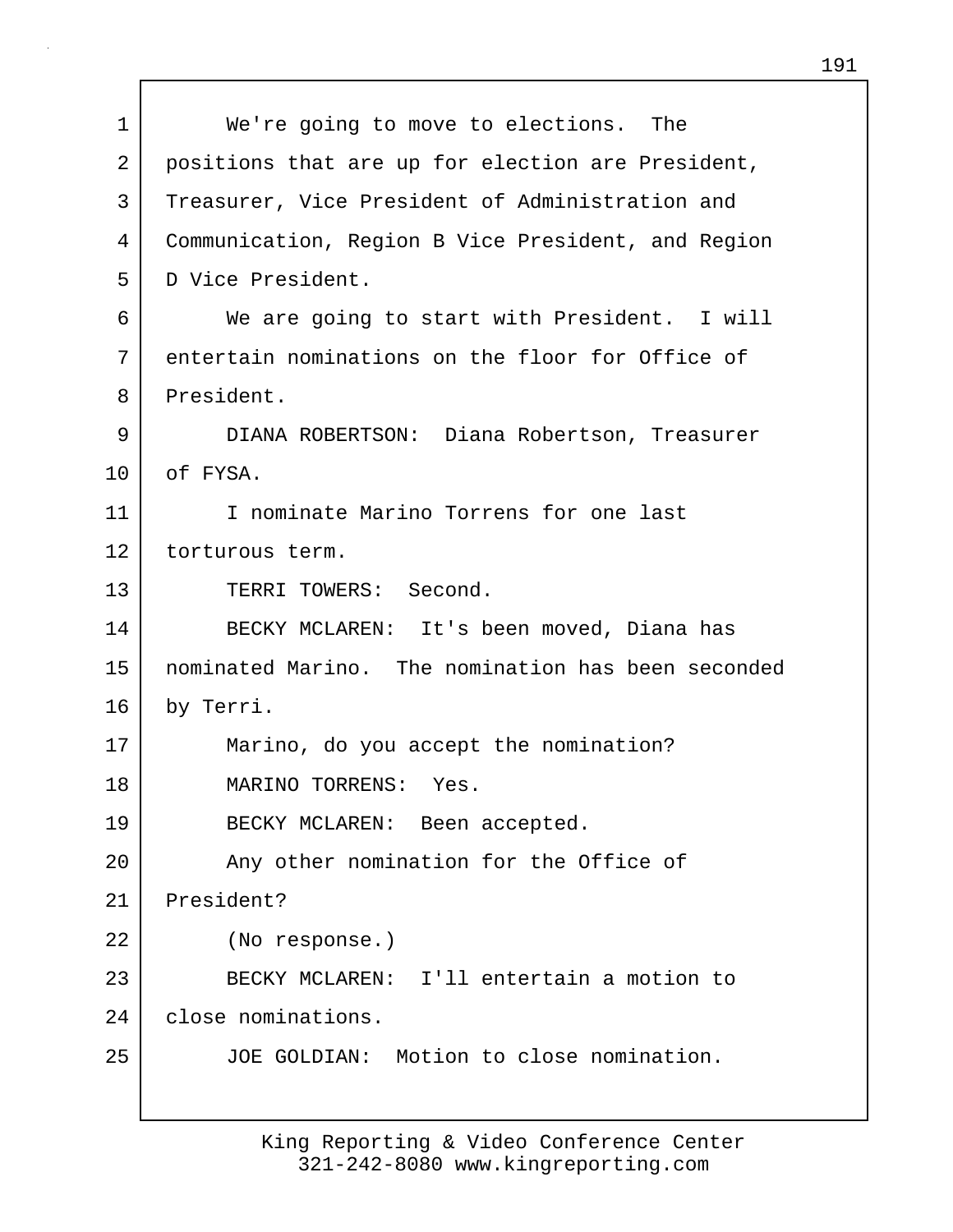| 1  | BECKY MCLAREN: Second?                         |
|----|------------------------------------------------|
| 2  | UNIDENTIFIED FEMALE SPEAKER: Second.           |
| 3  | BECKY MCLAREN: It's been seconded.             |
| 4  | TERRI TOWERS: Second.                          |
| 5  | DIANA ROBERTSON: Second.                       |
| 6  | BECKY MCLAREN: All those in favor of closing   |
| 7  | nominations, say aye.                          |
| 8  | MULTIPLE SPEAKERS: Aye.                        |
| 9  | BECKY MCLAREN: Oppose.                         |
| 10 | (No response.)                                 |
| 11 | BECKY MCLAREN: Abstentions.                    |
| 12 | (No response.)                                 |
| 13 | BECKY MCLAREN: Been moved to close             |
| 14 | nominations.                                   |
| 15 | TERRI TOWERS: I move to we accept by           |
| 16 | affirmation, Terri Towers.                     |
| 17 | BECKY MCLAREN: Been moved by Terri, seconded   |
| 18 | by Joe.                                        |
| 19 | Accept by affirmation, signify by sighing aye. |
| 20 | MULTIPLE SPEAKERS:<br>Aye.                     |
| 21 | BECKY MCLAREN:<br>Oppose.                      |
| 22 | (No response.)                                 |
| 23 | Abstention.<br>BECKY MCLAREN:                  |
| 24 | (No response.)                                 |
| 25 | Congratulations, Marino.<br>BECKY MCLAREN:     |
|    |                                                |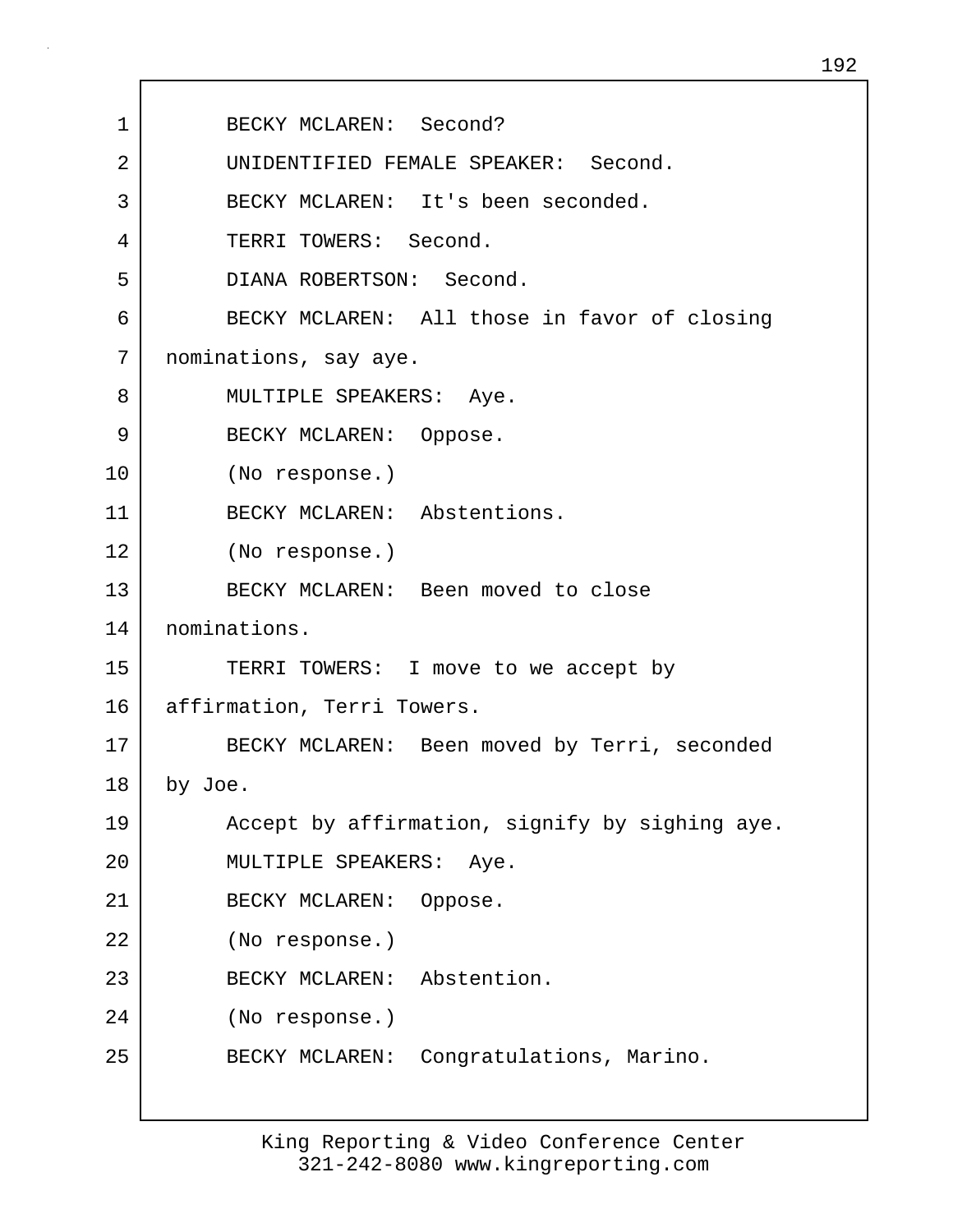1 MARINO TORRENS: Thank you again. Thank you 2 for allowing me to continue to do what I like 3 doing. And again thank you to my wife, thank you 4 for being here. 5 Okay. The next one is VP or Treasurer. 6 DIANA ROBERTSON: Treasurer, I'm already past 7 | my deadline. It was noon. 8 MARINO TORRENS: Nomination for Treasurer. 9 DIANA ROBERTSON: I can't nominate myself. I 10 make a motion to nominate a fine young gentleman, 11 | Eric Heidel, from Region B as my successor. I 12 think he will be awesome. 13 | RHONDA LINK-CUMMINGS: Second that motion, 14 Rhonda Link-Cummings. 15 MARINO TORRENS: Okay. Eric is he here 16 standing in the back of the room. 17 Do you accept it? 18 ERIC HEIDEL: I do. 19 MARINO TORRENS: Are you sure? 20 Okay. Any other nomination for position of 21 Treasurer? 22 (No response.) 23 MARINO TORRENS: Okay. 24 JOE GOLDIAN: Motion to close nomination. 25 TERRI TOWERS: Second the motion.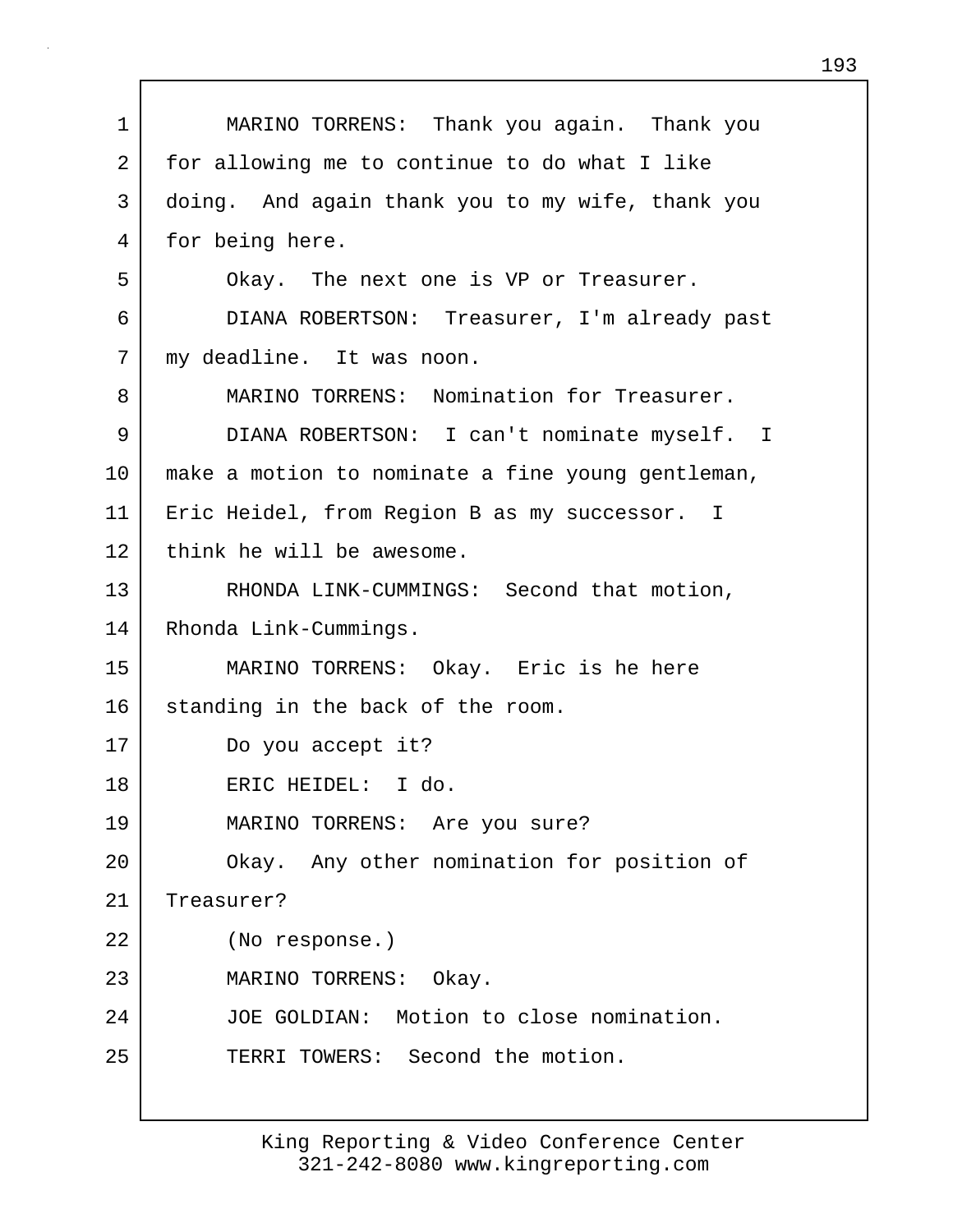| 1  | MARINO TORRENS: Done by Joe, second by Terri.   |
|----|-------------------------------------------------|
| 2  | All in favor of closing nomination say aye.     |
| 3  | MULTIPLE SPEAKERS: Aye.                         |
| 4  | BECKY MCLAREN: Oppose.                          |
| 5  | (No response.)                                  |
| 6  | MARINO TORRENS: All those in favor of having    |
| 7  | Mr. Eric Heidel as Treasurer, say aye.          |
| 8  | MULTIPLE SPEAKERS: Aye.                         |
| 9  | MARINO TORRENS: Oppose.                         |
| 10 | (No response.)                                  |
| 11 | MARINO TORRENS: Congratulations.                |
| 12 | TERRI TOWERS: Now you can't leave, Eric.        |
| 13 | MARINO TORRENS: The next one is for Vice        |
| 14 | President of Administration and Communications. |
| 15 | Open the floor for nominations.                 |
| 16 | TERRI TOWERS: Terri Towers.                     |
| 17 | I move, I would like to nominate Becky McLaren  |
| 18 | as Vice President of Communication and          |
| 19 | Administration.                                 |
| 20 | MARINO TORRENS: Second by Frank here.           |
| 21 | BECKY MCLAREN: Tessie.                          |
| 22 | MARINO TORRENS: I'm sorry. I got my back        |
| 23 | tuned. I'm sorry, by Tessie, not Frank.         |
| 24 | Becky, do you accept it?                        |
| 25 | BECKY MCLAREN: Yes.                             |
|    |                                                 |

Г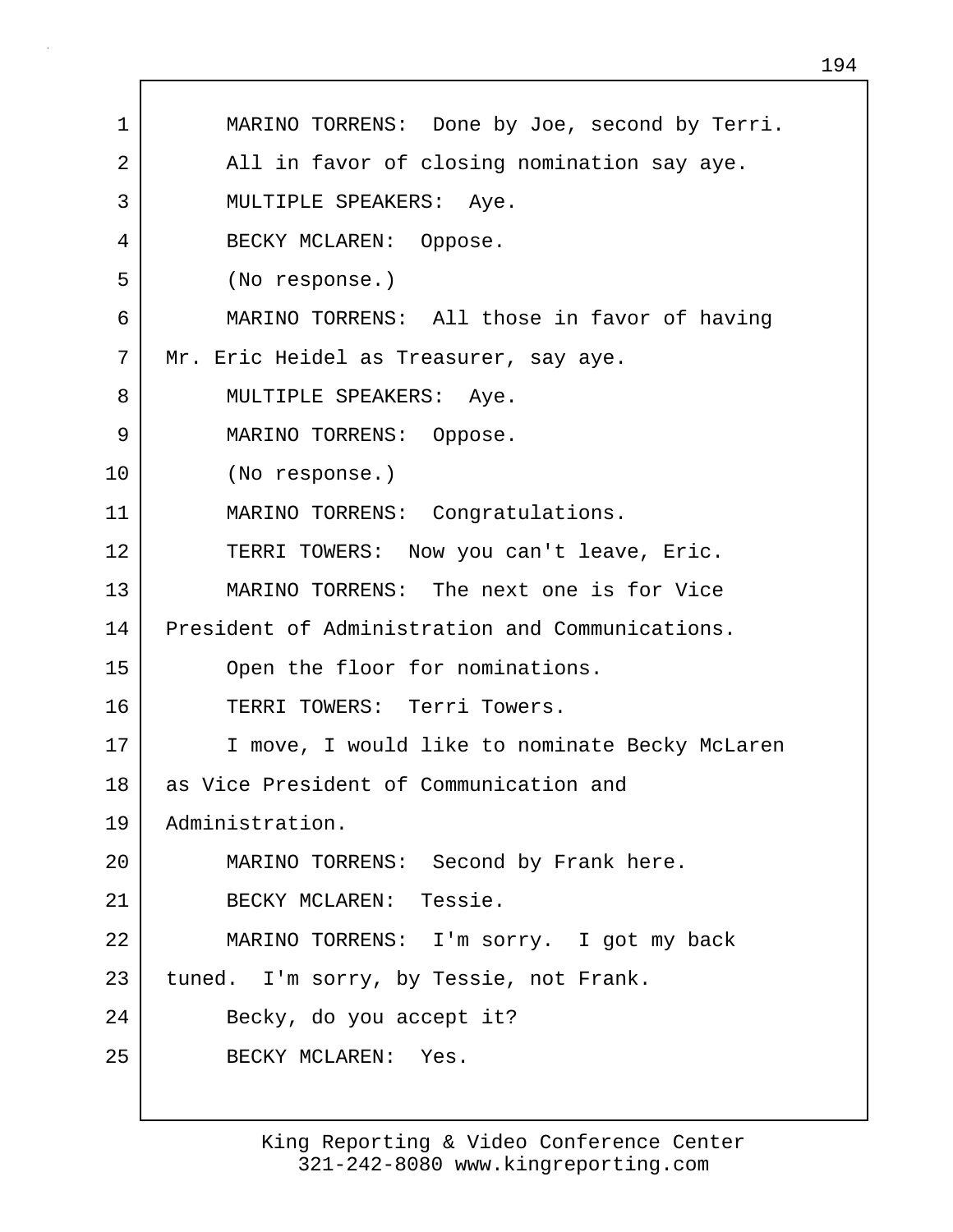| $\mathbf 1$ | MARINO TORRENS: Are you sure again?           |
|-------------|-----------------------------------------------|
| 2           | BECKY MCLAREN: Yeah.                          |
| 3           | MARINO TORRENS: Any other, any other          |
| 4           | nomination from the floor?                    |
| 5           | (No response.)                                |
| 6           | TERRI TOWERS: I move to close the nomination. |
| 7           | MARINO TORRENS: Terri, second Joe.            |
| 8           | All those in favor of closing the nomination  |
| 9           | say aye.                                      |
| 10          | MULTIPLE SPEAKERS: Aye.                       |
| 11          | MARINO TORRENS: Oppose.                       |
| 12          | (No response.)                                |
| 13          | MARINO TORRENS: All those in favor of         |
| 14          | accepting Becky for VP of Administration and  |
| 15          | Communication say aye.                        |
| 16          | MULTIPLE SPEAKERS: Aye.                       |
| 17          | MARINO TORRENS: Oppose.                       |
| 18          | (No response.)                                |
| 19          | MARINO TORRENS: Thank you.                    |
| 20          | Congratulations again.                        |
| 21          | (Applause.)                                   |
| 22          | BECKY MCLAREN: Thank you.                     |
| 23          | MARINO TORRENS: Now the next one will be for  |
| 24          | Vice President of Region B; is that correct?  |
| 25          | I open the floor for nominations. This is     |
|             |                                               |

Г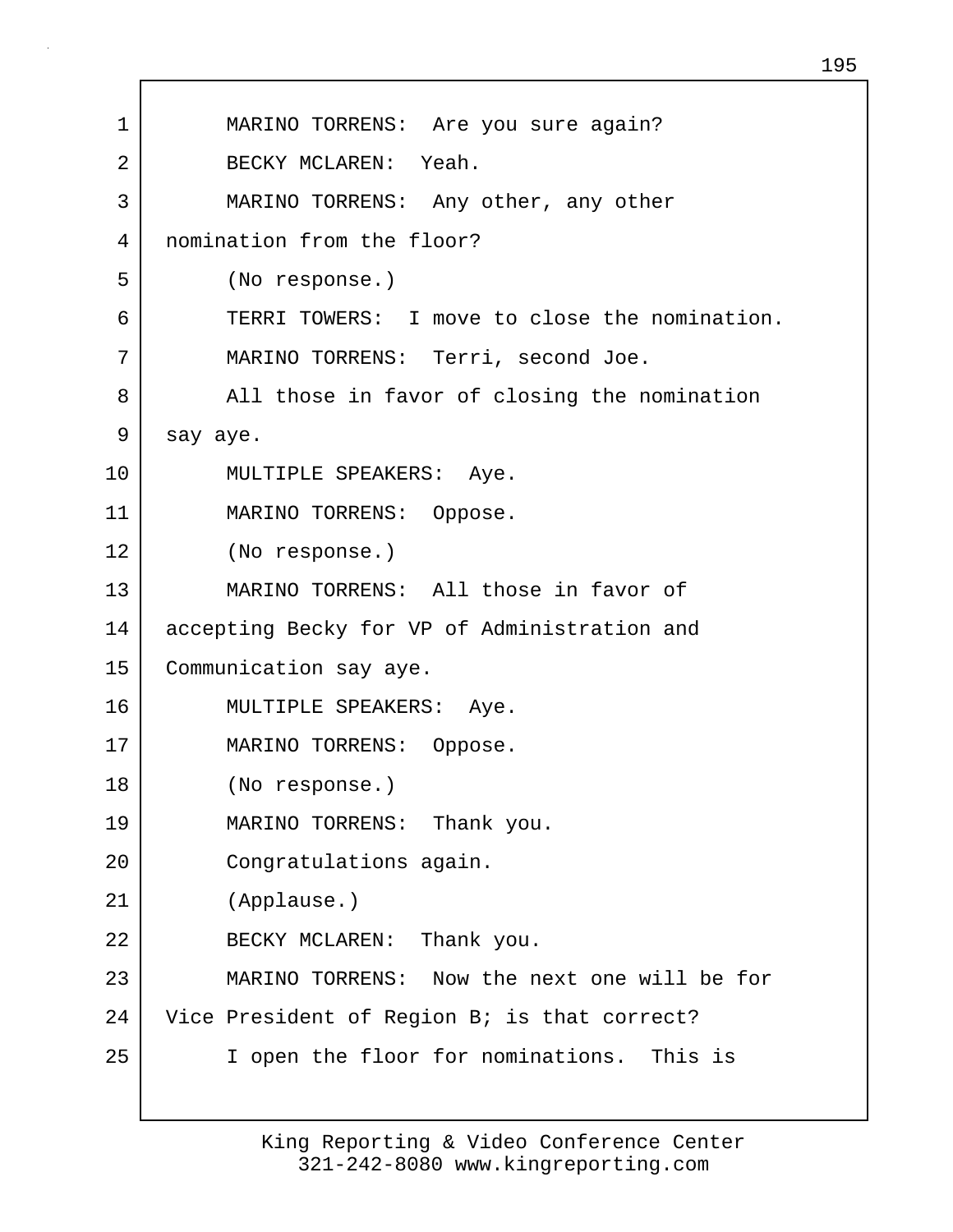1 only for clubs in Region B. 2 Nobody is coming up, okay. 3 CHAD SMITH: Chad Smith, Kingsville Soccer. 4 I would like to nominate Rhonda Cummings. 5 MARINO TORRENS: Okay. Is there a second? 6 UNIDENTIFIED MALE SPEAKER: Second. 7 MARINO TORRENS: Okay. Rhonda, do you accept 8 the nomination? 9 RHONDA LINK-CUMMINGS: Yes. 10 | MARINO TORRENS: Any other nominations? 11 Yes. 12 EDDIE SANTOS: Eddie Santos, AG. I would like 13 to nominate Gus Chinchay. 14 MARINO TORRENS: Is there a second? 15 JOE GOLDIAN: Second, Joe. 16 MARINO TORRENS: Second by Joe Goldian. 17 Any other nominations? 18 (No response.) 19 MARINO TORRENS: Seeing none, I move that we 20 close the nominations. 21 TERRI TOWERS: Second. 22 MARINO TORRENS: Okay. All those in favor of 23 | closing nomination for VP say aye. 24 MULTIPLE SPEAKERS: Aye. 25 MARINO TORRENS: Okay. I guess each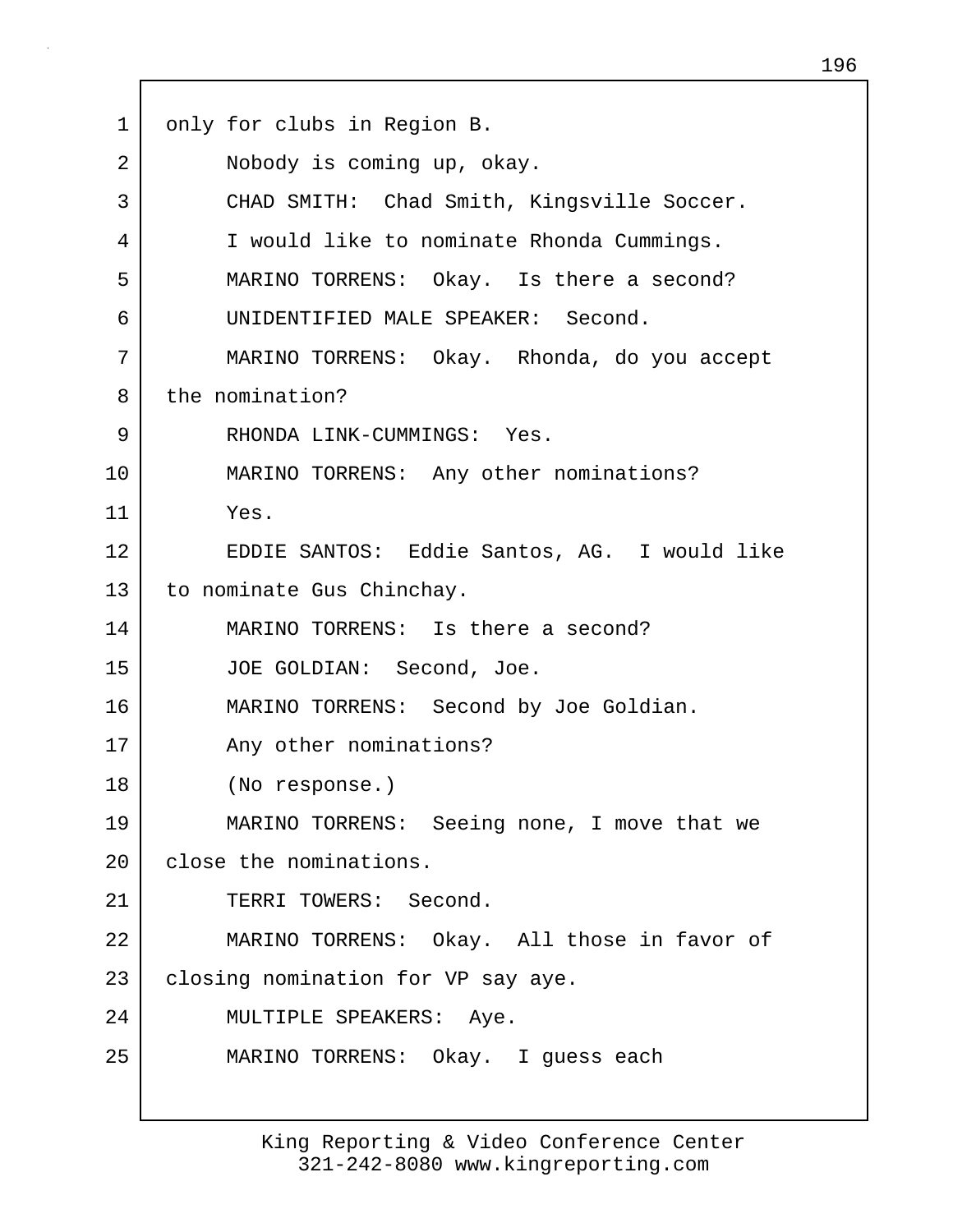| $\mathbf 1$ | candidate, what were the names, Rhonda and he's    |
|-------------|----------------------------------------------------|
| 2           | first by last name. Gus, oh, there you are, okay.  |
| 3           | Please keep it within five minutes or so for       |
| 4           | time.                                              |
| 5           | GUS CHINCHAY: Thank you so much.                   |
| 6           | My name is Gus Chinchay, Maitland Soccer Club.     |
| 7           | I'm also the technical director there.             |
| 8           | I want to table something first to the Board.      |
| 9           | Can a technical director run for Regional Vice     |
| 10          | President without a conflict of interest and it    |
| 11          | was $--$                                           |
| 12          | MARINO TORRENS: According to our rule,             |
| 13          | present rule right now, which is 3008.1, BOD       |
| 14          | members cannot run, serve as an officer, director, |
| 15          | or hold any office except coach with any soccer    |
| 16          | affiliate.                                         |
| 17          | GUS CHINCHAY: So that means if, based on the       |
| 18          | result or whatever, I would have to resign from my |
| 19          | technical director.                                |
| 20          | MARINO TORRENS: It says any FYSA BOD person        |
| 21          | elected should resign their BOD position within    |
| 22          | fourteen days of election. If you are elected,     |
| 23          | right, that's what I said, that's what it says. If |
| 24          | you're elected here today you will have fourteen   |
| 25          | days to resign from your position at the club.     |
|             |                                                    |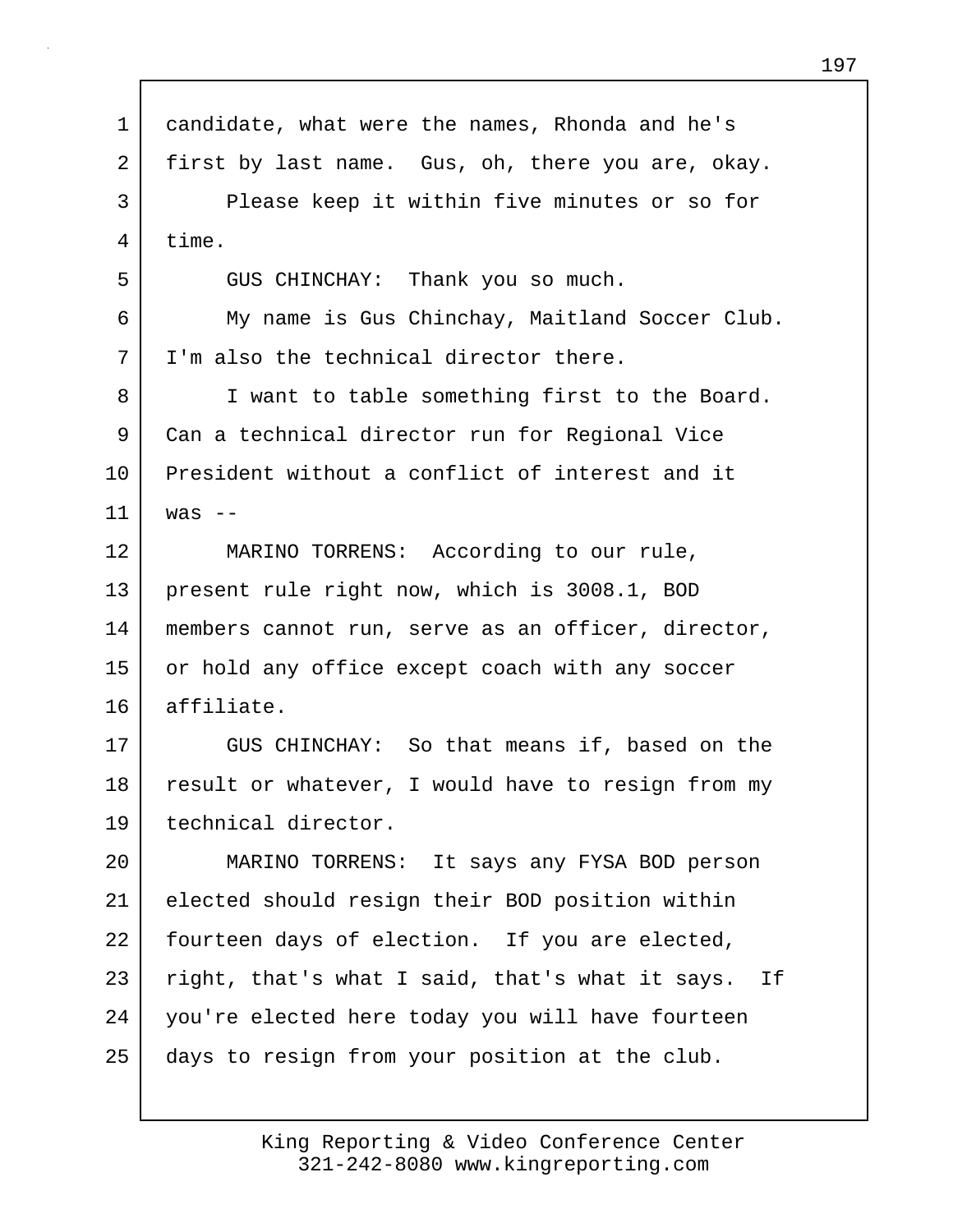1 GUS CHINCHAY: At the club, okay. 2 MARINO TORRENS: So are you accepting the 3 nomination anyways? 4 GUS CHINCHAY: Yes, I am. 5 MARINO TORRENS: Okay. 6 GUS CHINCHAY: Thank you. 7 MARINO TORRENS: Do you want to say anything? 8 Do you want to talk about yourself, that's it? 9 GUS CHINCHAY: I wasn't sure. 10 MARINO TORRENS: You don't have to. 11 GUS CHINCHAY: Region B voters, I spoke with 12 | many coaches and basically a few administrators. 13 One thing I'm just trying to give an option to you 14 guys in that I will be very transparent. I know we  $15$  get overwhelmed with a lot of work and everything, 16 but we have to be very transparent with the way we 17 pass communication, the way we try to work together 18 and that's  $-$ 19 MARINO TORRENS: Sorry to interrupt. 20 That conversation in the back, please, because 21 we're recording we can hear you from here. Thank 22 you. 23 Go ahead. Sorry. 24 GUS CHINCHAY: No, it's okay. 25 You know, I love this sport so much and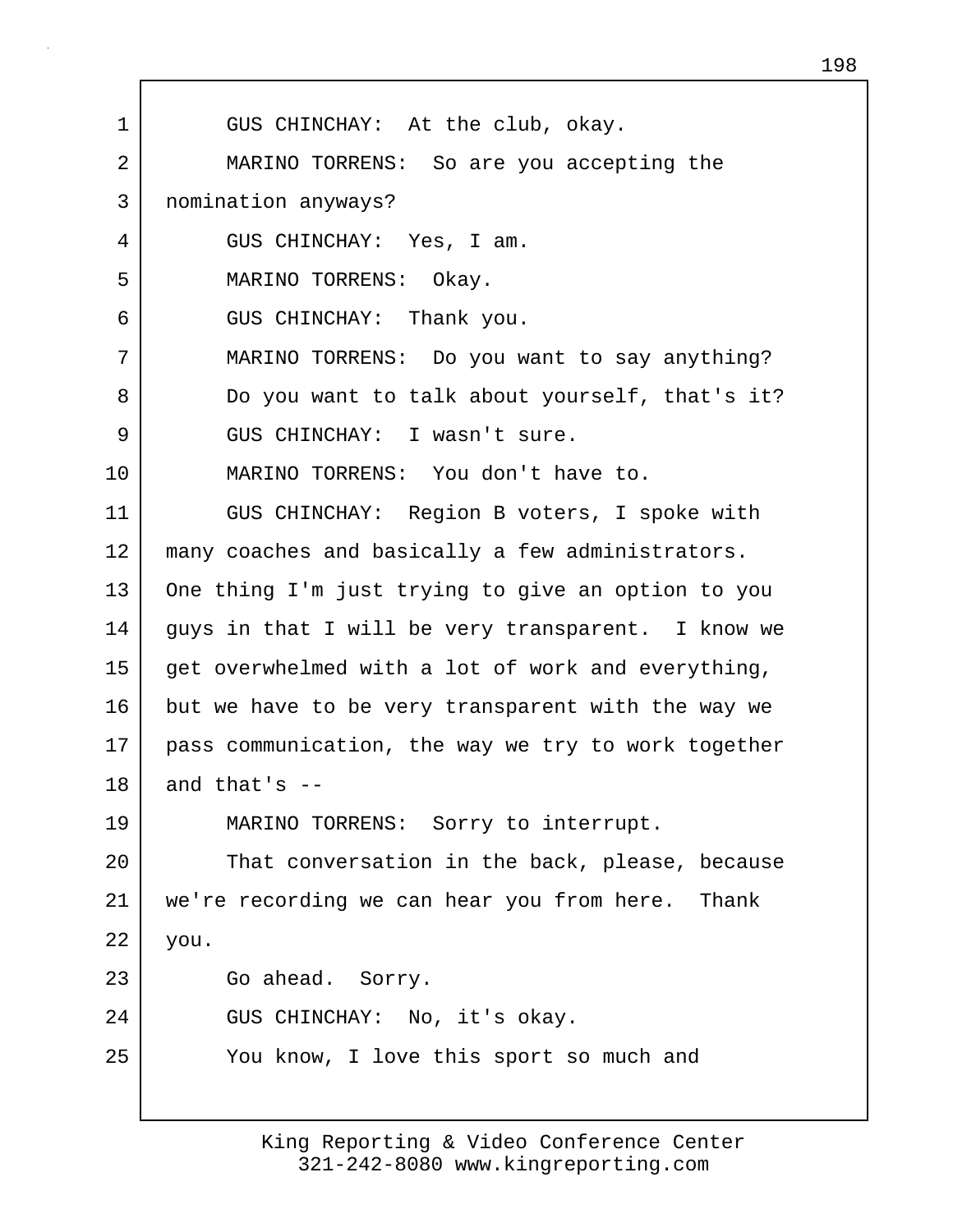1 Sometimes we at Region B feel neglected sometimes, 2 so I'm just trying to give you (unintelligible). 3 That's all. Thank you so much. 4 MARINO TORRENS: Okay. Just point of 5 clarification. I'm sorry, Gus, I stand corrected. 6 3008.2 says BOD members they can serve in 7 | office until the next annual meeting of the club. 8 At that time BOD members must step down and 9 relinquish the BOD position. The one I read down, 10 if you were already on BOD and you get elected to 11 the club, you have to resign. So if you get 12 elected you have until the next annual meeting of 13 your club to decide which one. 14 GUS CHINCHAY: So my next AGM? 15 MARINO TORRENS: Your next club. 16 GUS CHINCHAY: My next club AGM. 17 MARINO TORRENS: The next time your club has 18 elections or whatever. I stand corrected. 19 GUS CHINCHAY: All right. 20 MARINO TORRENS: Okay. 21 GUS CHINCHAY: All right. Thank you so much. 22 MARINO TORRENS: Okay. 23 RHONDA LINK-CUMMINGS: Are you ready? 24 MARINO TORRENS: Go ahead, yes. 25 | RHONDA LINK-CUMMINGS: I've been at this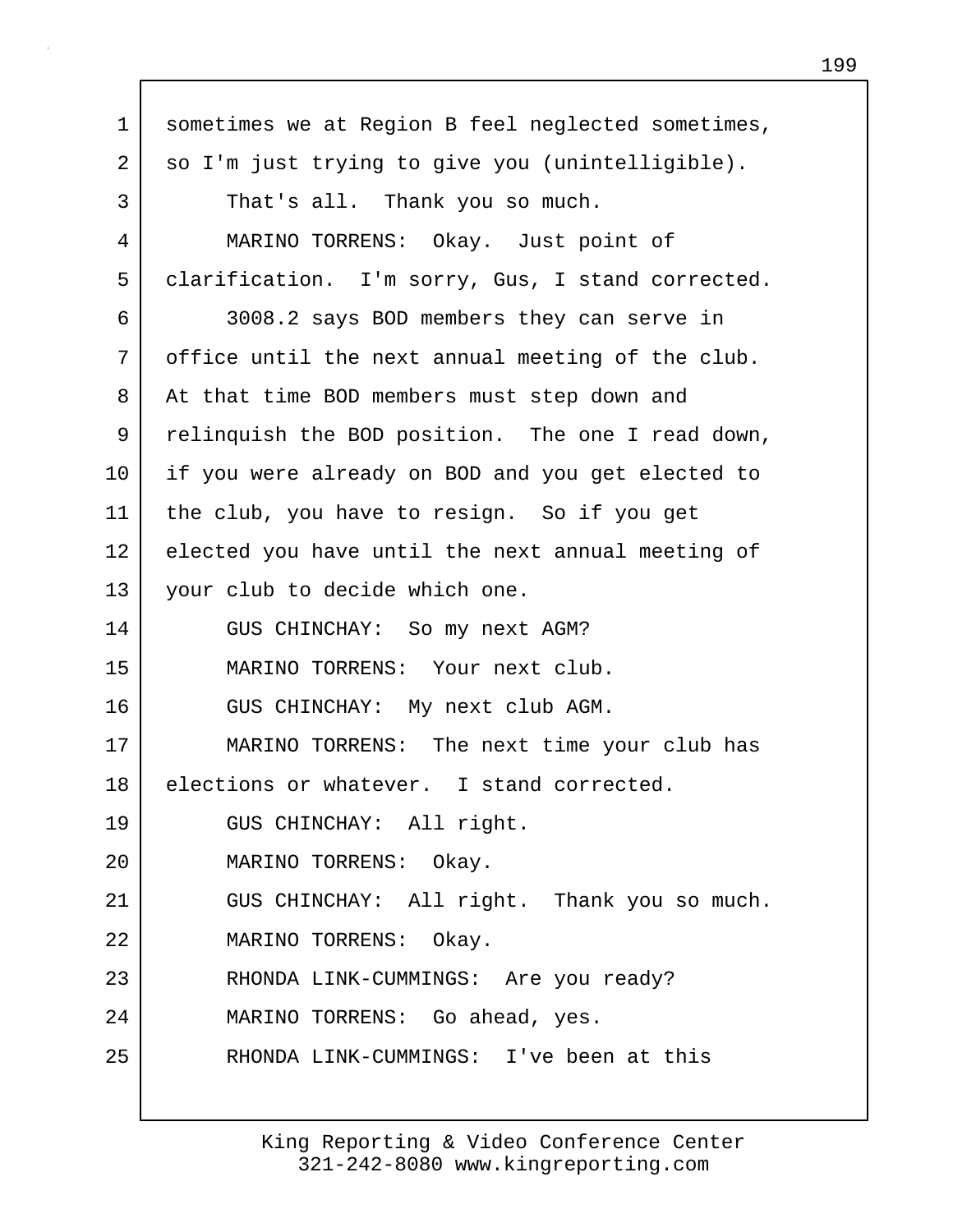1 position eight years, served on the Board for eight 2 years, before that I was the District Commissioner 3 for B4. And I have been involved with FYSA since 4 1998 serving on the board.

5 My children grew up through FYSA. And seeing 6 my children play, and become supportive of my 7 children, and then my son has become a coach with 8 one of the clubs here in Region B. So I've seen 9 that complete turnaround and you know what it did 10 | for him. I'm very passionate toward the sport, and 11 I'm also passionate toward the clubs that Region B 12 | serves, you know.

13 If there's an issue, people call me all the 14 | time, they mail me, I try to answer them within 15 twenty-four hours, you know, of issues. If it's a 16 club issue, I refer you back to the club. If it's 17 an FYSA issue, then I find the answer for you. But 18 I enjoy what I do and I am very, very passionate 19 about the sport and about FYSA.

20 Thank you. Tried to make it short. 21 MARINO TORRENS: Thank you, Rhonda. 22 Okay. Now only Region B, please get your

23 clickers. 1 will be Rhonda, 2 will be Gus. Only 24 Region B.

25 Vote now.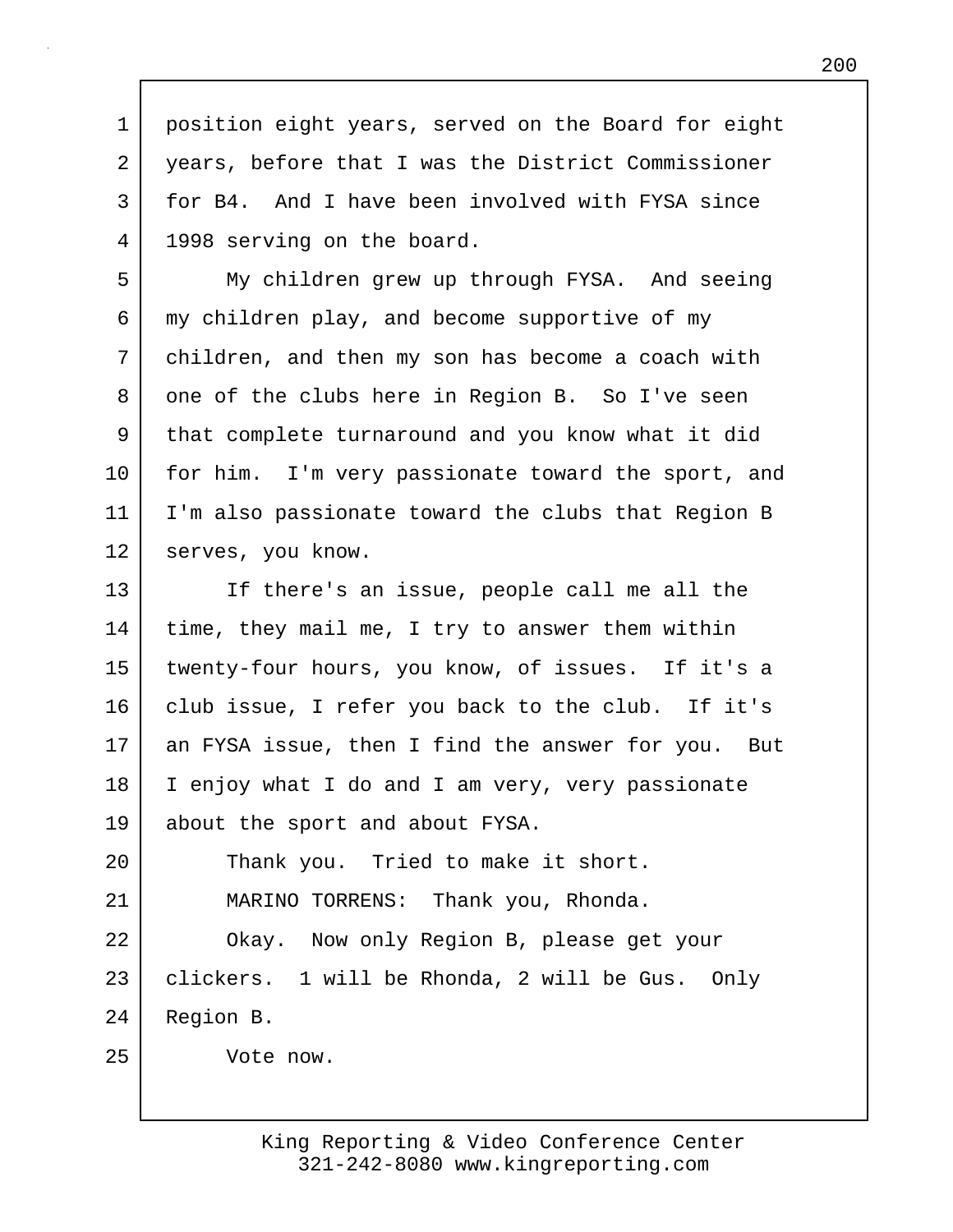| 1  | Five, four, three, two, one.                     |
|----|--------------------------------------------------|
| 2  | Congratulations, Rhonda.                         |
| 3  | RHONDA LINK-CUMMINGS: Thank you.                 |
| 4  | MARINO TORRENS: Okay. The next election I        |
| 5  | open the floor for nomination for Region D Vice  |
| 6  | President. And, again, only Region D members can |
| 7  | vote.                                            |
| 8  | TESSIE GOICOECHEA: Tessie Goicoechea, I          |
| 9  | nominate Sandy Lehtio.                           |
| 10 | UNIDENTIFIED MALE SPEAKER: Second.               |
| 11 | MARINO TORRENS: Sandy, are you here?             |
| 12 | SANDY LEHTIO: I am.                              |
| 13 | MARINO TORRENS: Okay. You accept the             |
| 14 | nomination?                                      |
| 15 | SANDY LEHTIO: Yes.                               |
| 16 | MARINO TORRENS: Okay. Any other nomination       |
| 17 | for Region D Vice President?                     |
| 18 | (No response.)                                   |
| 19 | MARINO TORRENS: Seeing none, motion to close     |
| 20 | the nomination for Region D.                     |
| 21 | FRANK VILLAIZAN: Motion.                         |
| 22 | MARINO TORRENS: Second.                          |
| 23 | Oh, yeah, all those in favor of closing          |
| 24 | nomination for Region D say aye.                 |
| 25 | MULTIPLE SPEAKERS: Aye.                          |
|    |                                                  |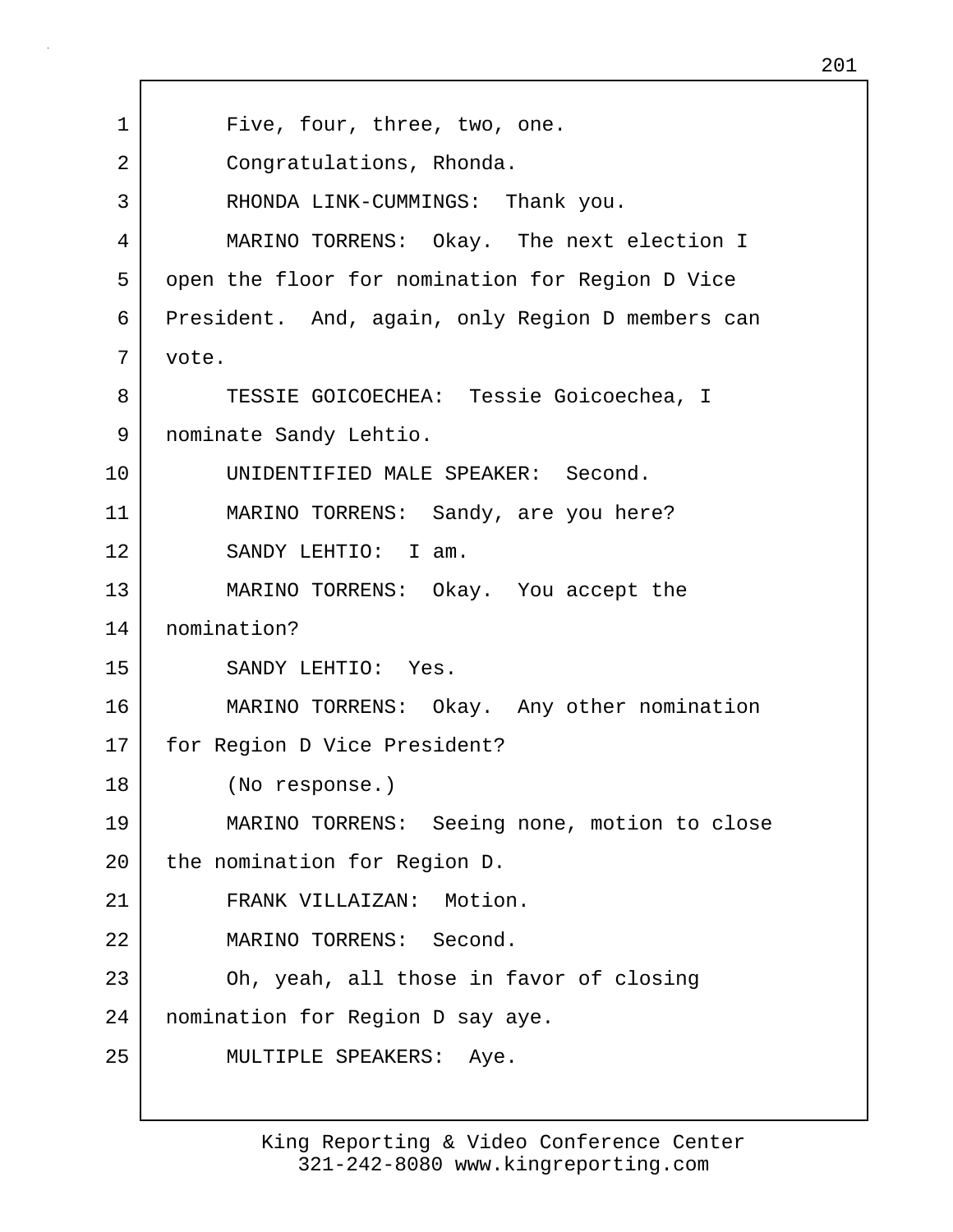1 MARINO TORRENS: Oppose. 2 (No response.) 3 MARINO TORRENS: All those in favor of 4 accepting Sandy Lehtio as Region D Vice President  $5$  say aye. 6 MULTIPLE SPEAKERS: Aye. 7 MARINO TORRENS: Oppose. 8 (No response.) 9 MARINO TORRENS: Congratulations. Welcome to 10 | the jungle. 11 That closes elections for today. 12 Before we go to the baskets and all that, I  $13$  got, I want to say thank you for a great 14 (unintelligible). 15 DIANA ROBERTSON: But dome more than others; 16 right, John? 17 JOHN STACEY: Yes. 18 MARINO TORRENS: Thank you for your time. I 19 really appreciate it. Thank you for your time. I 20 appreciate it. 21 Tessie, I know you've been around. Thank you 22 for answering that phone call about a year and a 23 half, two years ago. Thank you for stepping up. 24 We'll miss you. Thank you very much. Thank you. 25 We're going to do the raffle right now. If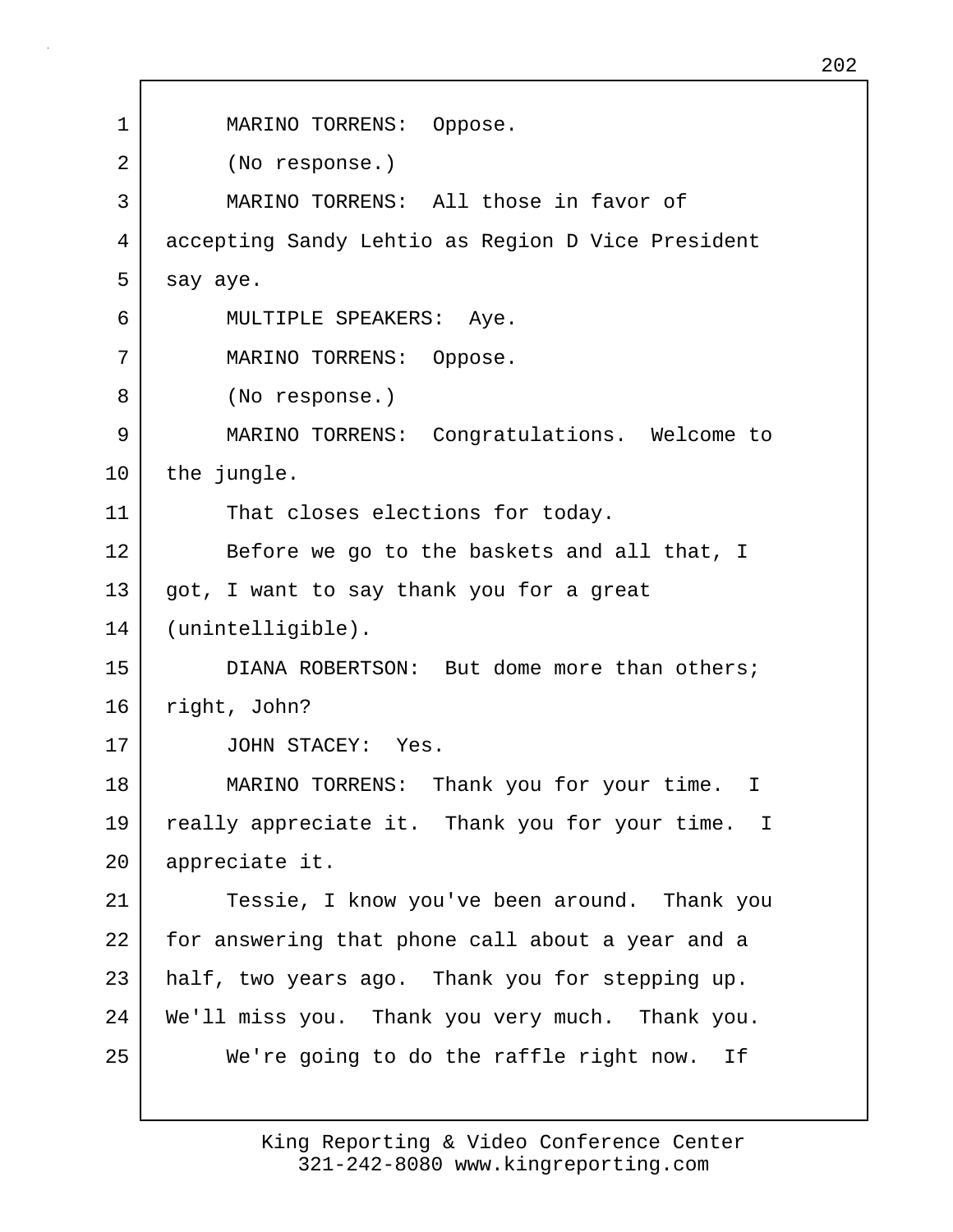1 | they're not here, we have a number is that how you 2 want to do call a new number? 3 Okay. The first one is Gator Baby. 4 David Rollel (phonetic), you here? 5 Okay. There you go. 6 Okay. This is for Christmas baby. 7 Tessie, congratulations. 8 TESSIE GOICOECHEA: I'm having another 9 grandchild. 10 MARINO TORRENS: University of Miami. I got 11 it I got it. 12 Pura, P-U-R-A? 13 It says 772 number, you know who, okay. 14 Baby blue, JH, 561 number. JH, oh, okay. 15 Okay. The next one is pink. We had blue, now 16 we got pink baby. 17 Pick it, Jared, you're walking by right on 18 time. 19 Janice Lavender, (phonetic). Janice, it's got 20 a 407 number. We'll hold, we'll call them. 21 Okay. We got the UCF one now next. 22 Pat Kennedy. 23 UNIDENTIFIED MALE SPEAKER: He left. 24 MARINO TORRENS: He left, okay. 25 Okay. FSU, now FSU baby.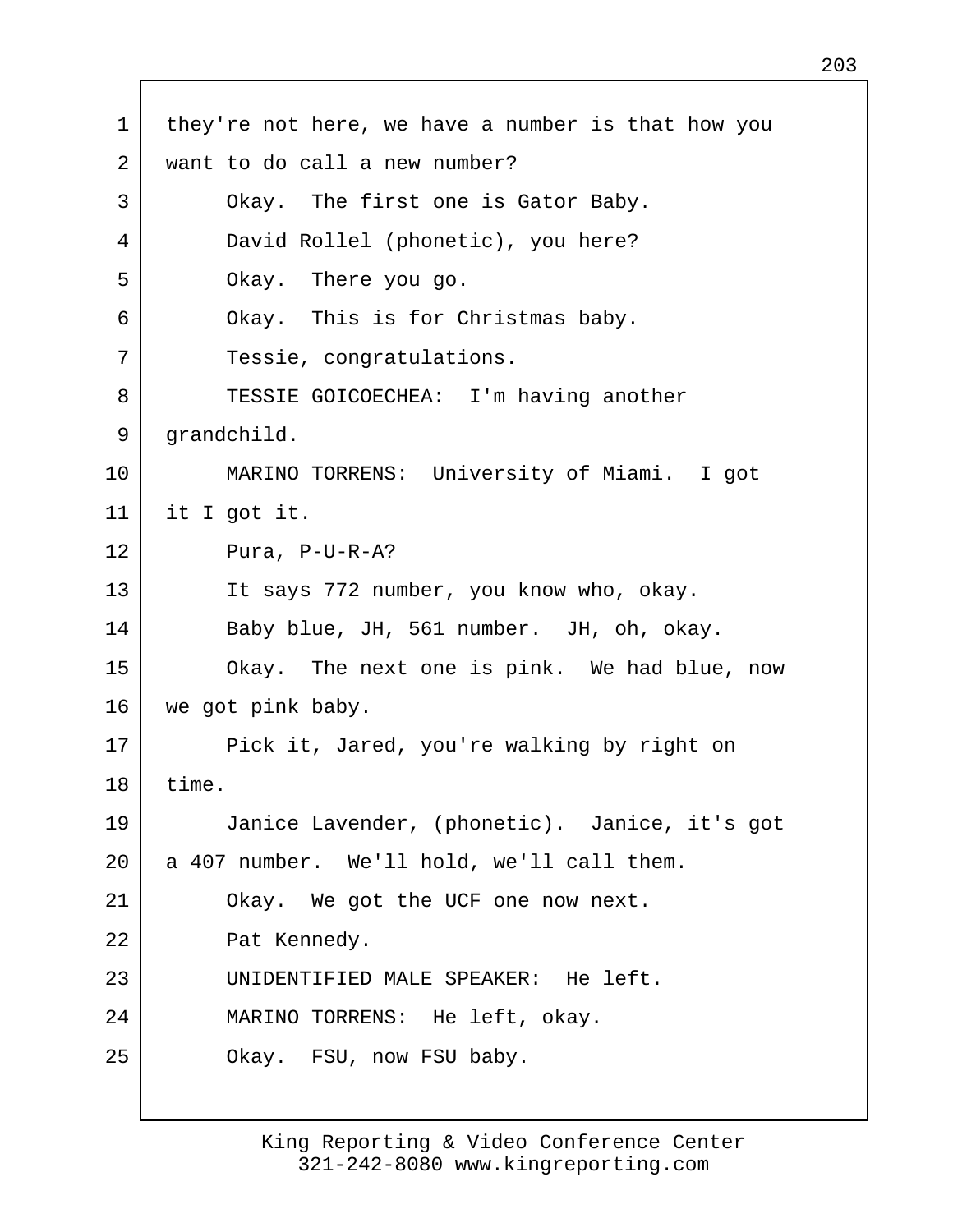| 1  | JH again.                                          |
|----|----------------------------------------------------|
| 2  | JH: Hey, wow.                                      |
| 3  | MARINO TORRENS: Okay. The next one is FYSA         |
| 4  | basket.                                            |
| 5  | Cindy Molinard (phonetic). It's a 772 number.      |
| 6  | We'll give her a call.                             |
| 7  | Okay. First I want to say thank you to Rhonda      |
| 8  | for making all the baskets. Thank you.             |
| 9  | (Applause.)                                        |
| 10 | MARINO TORRENS: I believe we got close to a        |
| 11 | thousand dollars that's going to the foundation.   |
| 12 | And also the TV Jared, what was the name of the    |
| 13 | company donated the TV for us.                     |
| 14 | Hank you for that.                                 |
| 15 | Okay. I think we're done.                          |
| 16 | New business from the floor that we need to        |
| 17 | entertain?                                         |
| 18 | TERRI TOWERS: I move we adjourn, Terri             |
| 19 | Towers.                                            |
| 20 | RHONDA LINK-CUMMINGS: Second.                      |
| 21 | MARINO TORRENS: Safe travels.                      |
| 22 | Please do not forget to turn in your clickers.     |
| 23 | It's going to cost you five hundred dollars if you |
| 24 | don't.                                             |
| 25 | The new Board of Directors, we're meeting          |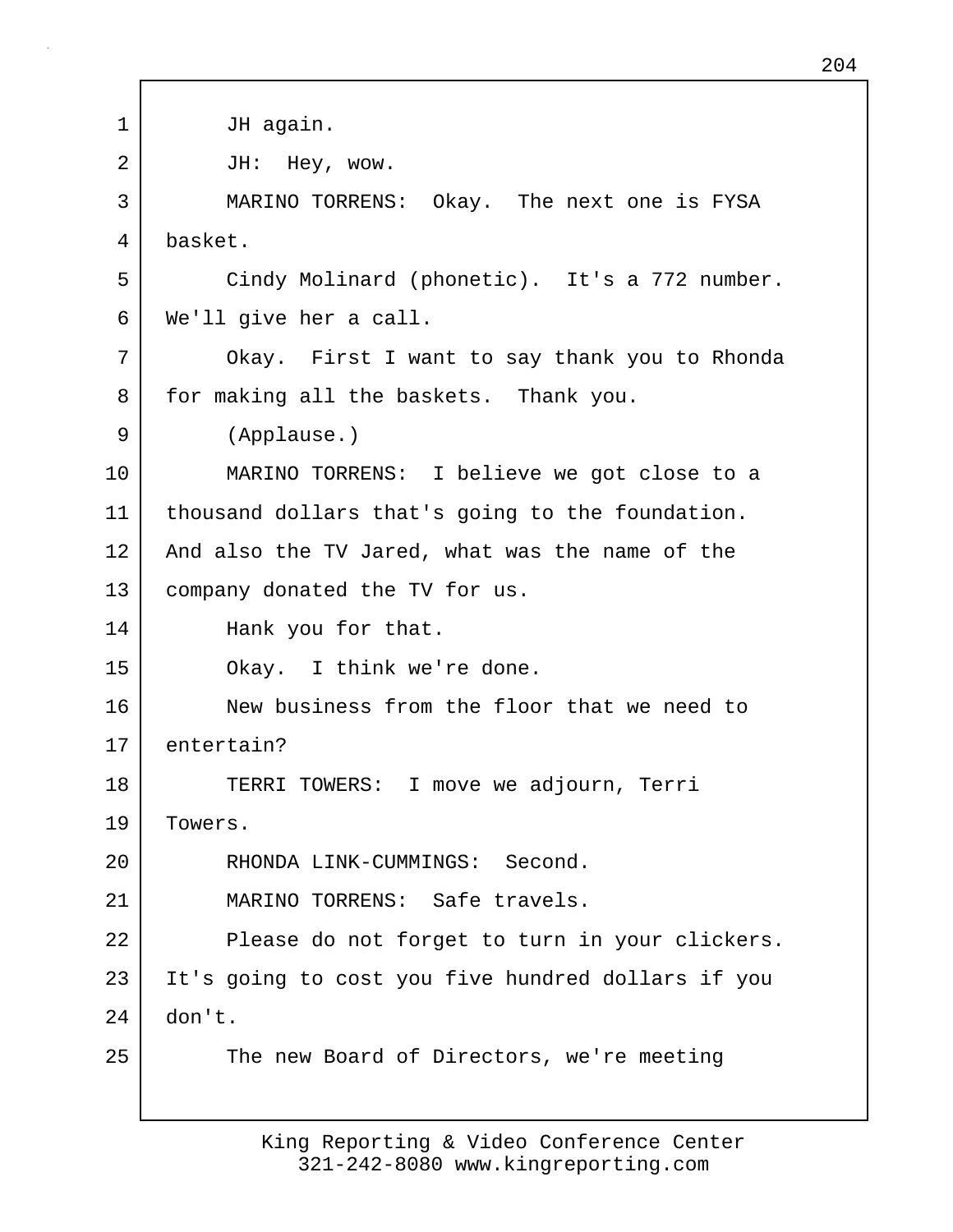| $\mathbf 1$    | right now in five minutes. The new Board of |
|----------------|---------------------------------------------|
| $\overline{a}$ | Directors right here in five minutes.       |
| $\mathsf{3}$   | (Meeting concluded at 1:55 p.m.)            |
| $\overline{4}$ |                                             |
| 5              |                                             |
| $\epsilon$     |                                             |
| $\overline{7}$ |                                             |
| $\,8\,$        |                                             |
| $\mathsf 9$    |                                             |
| 10             |                                             |
| 11             |                                             |
| $12$           |                                             |
| 13             |                                             |
| 14             |                                             |
| 15             |                                             |
| 16             |                                             |
| $17\,$         |                                             |
| 18             |                                             |
| 19             |                                             |
| 20             |                                             |
| 21             |                                             |
| $2\sqrt{2}$    |                                             |
| 23             |                                             |
| 24             |                                             |
| 25             |                                             |
|                |                                             |

 $\Gamma$